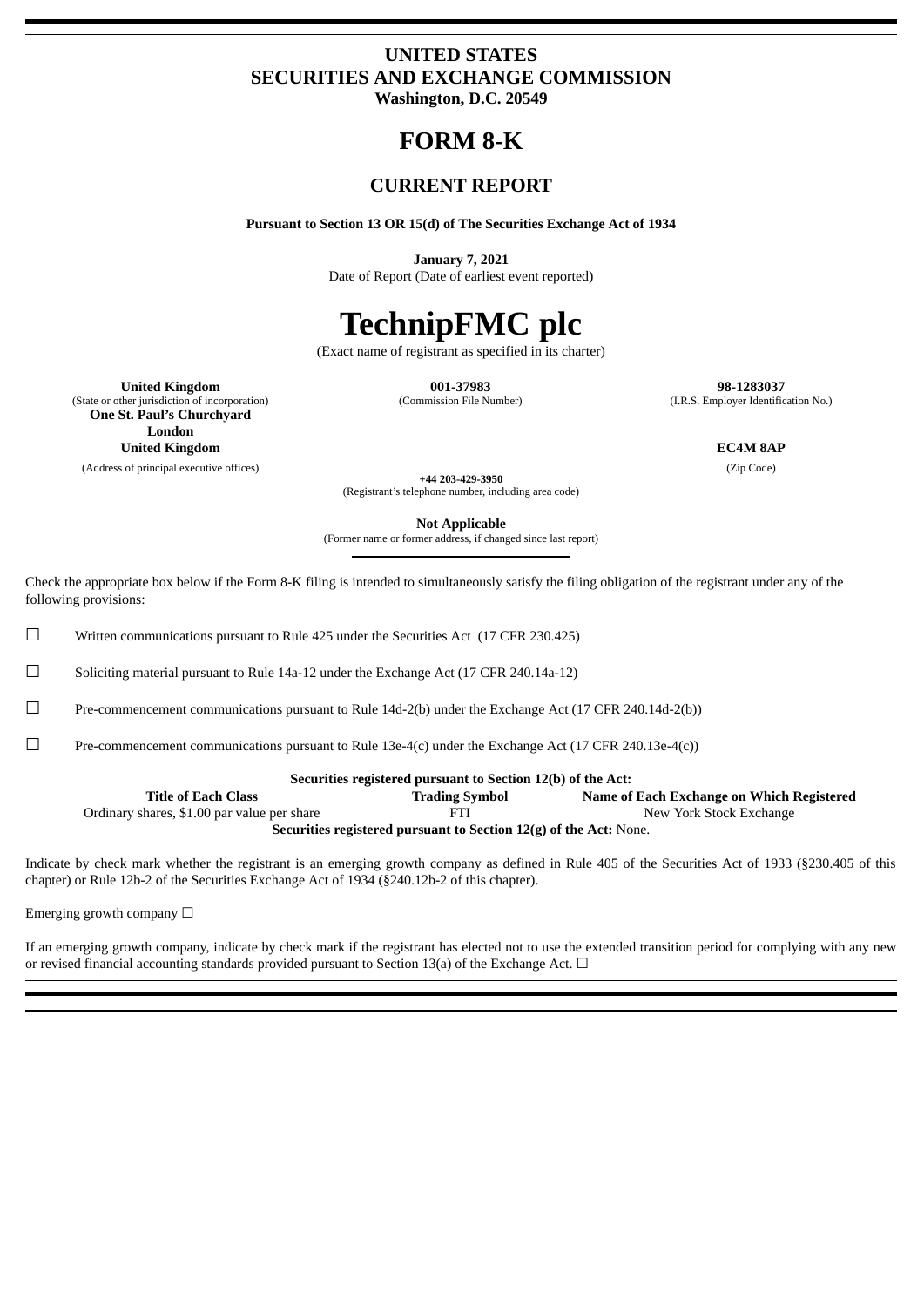#### **Item 1.01 Entry Into a Material Definitive Agreement**

On January 7, 2021, TechnipFMC plc (the "Company") entered into the following agreements related to its planned separation into two industry-leading, independent, publicly traded companies (the "Spin-off"):

- a Separation and Distribution Agreement (the "SDA") with Technip Energies B.V. ("Technip Energies");
- a Share Purchase Agreement (the "Share Purchase Agreement") with Bpifrance Participations SA ("BPI");
- a Relationship Agreement with Technip Energies and BPI (the "Relationship Agreement"); and
- a Commitment Letter (the "Commitment Letter") with JPMorgan Chase Bank, N.A., Citigroup Global Markets Inc., DNB Capital, LLC, Société Générale, Sumitomo Mitsui Banking Corporation, Wells Fargo Bank, National Association, Wells Fargo Securities, LLC, Bank of America, N.A., BofA Securities, Inc., Standard Chartered Bank and The Northern Trust Company, and certain of their affiliates (collectively, the "Commitment Parties").

The descriptions below of the SDA, Share Purchase Agreement, Relationship Agreement, and Commitment Letter, and the transactions contemplated thereby, do not purport to be complete and are subject to, and qualified in their entirety by reference to, the complete terms and conditions of the SDA, Share Purchase Agreement, Relationship Agreement, and Commitment Letter, copies of which are attached as Exhibit 10.1, 10.2, 10.3, and 10.4, respectively, to this Current Report on Form 8-K and which are incorporated herein by reference.

#### **Separation and Distribution Agreement**

The SDA sets forth Technip Energies' agreements with the Company regarding the principal actions to be taken in connection with the Spin-off.

*Transfer of Assets and Assumption of Liabilities*. The SDA identifies the assets to be transferred, liabilities to be retained or assumed (as applicable) and contracts to be assigned to each of the Company and Technip Energies, the purpose of which is to ensure that, as at the time of the distribution of Technip Energies shares held by the Company to the Company's shareholders in connection with the Spin-off (the "Distribution"), Technip Energies and Technip Energies' subsidiaries own all of the assets required to operate the Technip Energies business and retain or assume (as applicable) all of the liabilities that relate to its business (whether arising prior to, at or after the date of execution of the SDA), unless otherwise agreed.

The SDA provides for when and how such transfers, assumptions and assignments will occur (to the extent that such transfers, assumptions and assignments have not already occurred prior to the parties' entry into the SDA). The SDA further sets forth the basis on which specified assets or liabilities (or any part thereof), the transfer of which is subject to a third party consent which has not been obtained by the date on which implementation of the separation occurs in the relevant jurisdiction, will continue to be held by the relevant transferor for the account, risk and economic benefit of, and at the cost of, the relevant transferee.

*Conditions to Closing*. The SDA also provides that several conditions must be satisfied, or waived by the Company, before the Spin-off can occur, including:

- the SDA and the transactions contemplated by the SDA shall have been approved by each of the board of directors of the Company (the "TechnipFMC Board") and Technip Energies (the "Technip Energies Board"), and such approvals shall not have been withdrawn;
- the European prospectus (the "EU Prospectus") filed in the Netherlands with the Stichting Autoriteit Financiële Markten (the "AFM") registering the Technip Energies shares shall have been approved by the AFM, with no stop order in effect with respect thereto;
- the actions and filings necessary or appropriate under applicable securities laws in connection with the Distribution shall have been taken or made, and, where applicable, have become effective or been accepted by the applicable governmental authority;
- the registration statement on Form F-1 (the "Form F-1") filed with the Securities and Exchange Commission registering the Technip Energies shares shall be effective under the U.S. Securities Exchange Act of 1934, as amended, with no stop order in effect with respect thereto and no proceedings for that purpose being pending before or threatened by the Securities and Exchange Commission;
- the Technip Energies shares to be distributed to the Company's shareholders in the Distribution shall have been accepted for listing on the Euronext Paris (Compartment A) stock exchange ("Euronext Paris"), subject to official notice of distribution;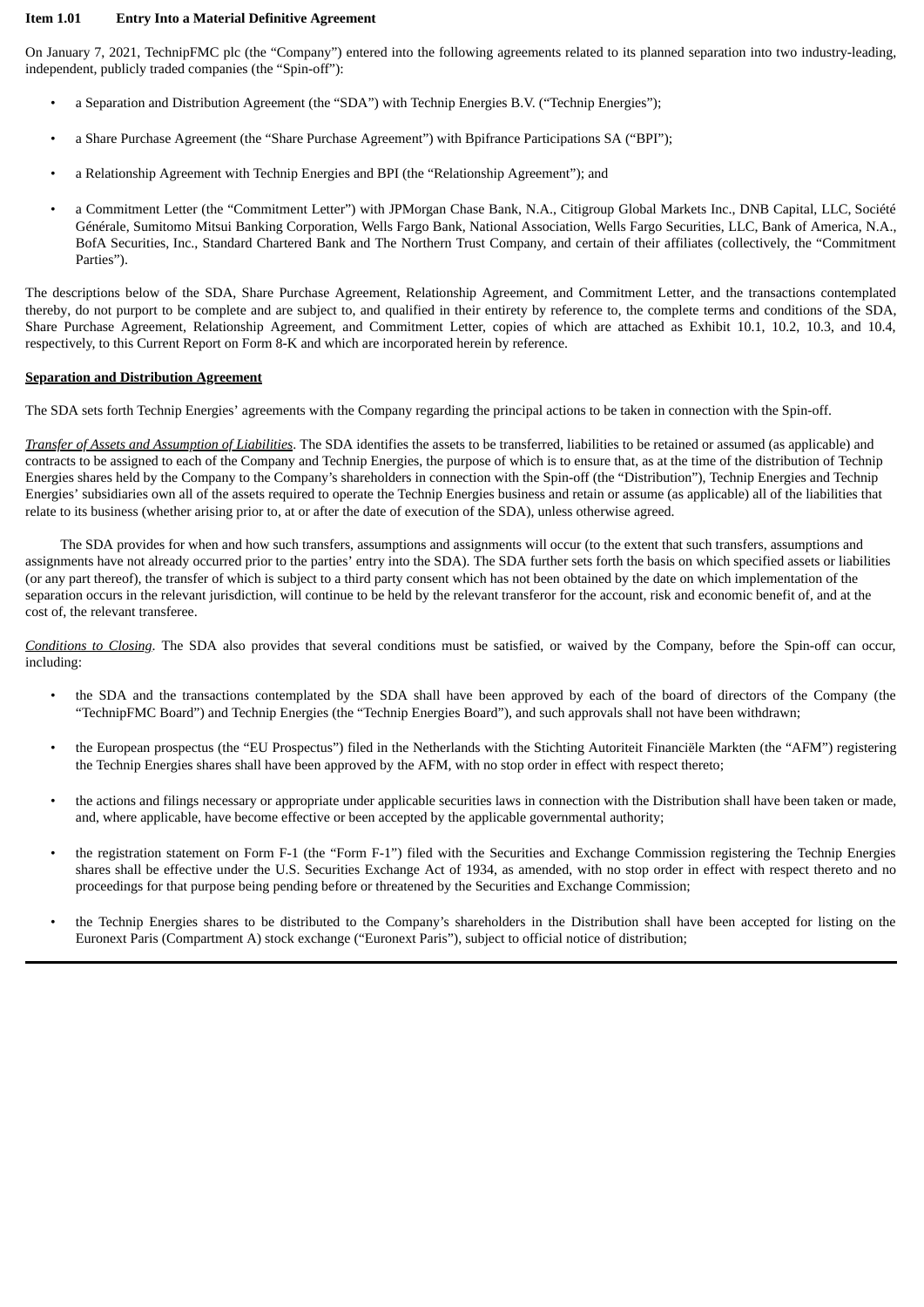- the Spin-off shall have been completed and (i) the Company, as of the effective time of the Spin-off, shall have no further liability whatsoever under the financing arrangements of Technip Energies (including in connection with any guarantees provided by the Company or any of its subsidiaries) and (ii) Technip Energies, as of the effective time of the Spin-off, shall have no liability whatsoever under the financing arrangements of the Company;
- the Distribution shall have been validly completed by Technip Energies to the Company;
- the Company will have requested the resignation of each person who is an officer or director of the Company or any of its subsidiaries prior to the date of the Distribution (the "Distribution Date") and who will continue solely as an officer or director of Technip Energies or any of its subsidiaries following the Distribution Date;
- the Company will have entered into a Distribution Agent Agreement with, or provided instructions regarding the Distribution to, the distribution agent;
- the transactions contemplated by the financing arrangements of each of the Company and Technip Energies shall have been consummated prior to or on the Distribution Date;
- each of the ancillary agreements contemplated by the SDA shall have been duly executed and delivered by the parties thereto;
- all material governmental approvals necessary to consummate the transactions contemplated by the SDA shall have been obtained and be in full force and effect;
- no order, injunction or decree issued by any court or agency of competent jurisdiction or other legal restraint or prohibition preventing the consummation of the transactions contemplated by the SDA shall be in effect, and no other event outside the control of the Company shall have occurred or failed to occur that prevents the consummation of the transactions contemplated by the SDA; and
- no events or developments shall have occurred or exist that, in the judgment of the TechnipFMC Board, in its sole and absolute discretion, make it inadvisable to effect the transactions contemplated by the SDA, or would result in the transactions contemplated by the SDA not being in the best interest of the Company or its shareholders.

*The Distribution.* The SDA governs the rights and obligations of the parties with respect to the Spin-off and certain actions that must occur prior to the Distribution. The Company has sole and absolute discretion to determine whether, when and on what basis to proceed with all or part of the Distribution.

*Intercompany Arrangements.* All agreements, arrangements, commitments and understandings, including most intercompany accounts payable or accounts receivable, between Technip Energies, on the one hand, and the Company, on the other hand, will terminate effective as of the completion of the Spin-off, except specified agreements and arrangements that are intended to survive completion of the Spin-off that are either transactional in nature or at arms' length terms.

*Representations and Warranties.* Technip Energies and the Company each provide customary representations and warranties as to each other's respective capacity to enter into the SDA. Except as expressly set forth in the SDA or any ancillary agreement, neither Technip Energies nor the Company make any representation or warranty as to the assets, business or liabilities transferred or assumed as part of the separation, or as to the legal sufficiency of any assignment, document or instrument delivered to convey title to any asset or thing of value to be transferred in connection with the Spin-off. Except as expressly set forth in the SDA and certain other ancillary agreements, all assets will be transferred on an "as is," "where is" basis.

*Indemnification.* Technip Energies and the Company each have agreed to indemnify the other and each of the other's directors, officers, agents and employees against certain liabilities, in each case for uncapped amounts, incurred in connection with the Spin-off and Technip Energies' and the Company's respective businesses, including: (i) liabilities of Technip Energies or the Company, as applicable, resulting, directly or indirectly, from liabilities of the other party; (ii) any breach by Technip Energies or the Company, as applicable, of the SDA or the other agreements entered into between Technip Energies and the Company for purposes of effecting the Spin-off and providing a framework for Technip Energies' relationship with the Company after the Spin-off; (iii) any third party claim that the use of licensed intellectual property by Technip Energies or the Company, as applicable, infringes upon the intellectual property rights of such third party; (iv) any guarantee, indemnification or contribution obligation, letter of credit reimbursement obligation, surety, bond or other credit support agreement, arrangement, commitment or understanding for the benefit of Technip Energies or the Company, as applicable, by the other party, except for any such liability relating to a liability of such beneficiary;  $(v)$  untrue statements or alleged untrue statements of material facts or omissions or alleged omissions to state a material fact required to be stated in the EU Prospectus or the Form F-1 necessary to make the statements in the EU Prospectus or the Form F-1 not misleading with respect to information contained therein; and (vi) any breach by Technip Energies or the Company of that certain Deferred Prosecution Agreement entered into as of June 25, 2019, by and between the Company and the U.S. Department of Justice. Additionally, the Company has agreed to indemnify Technip Energies and Technip Energies' directors, officers, agents and employees against liabilities relating to, arising out of or resulting from any monetary penalty issued by the Parquet National Financier arising from its ongoing investigation as previously disclosed by the Company.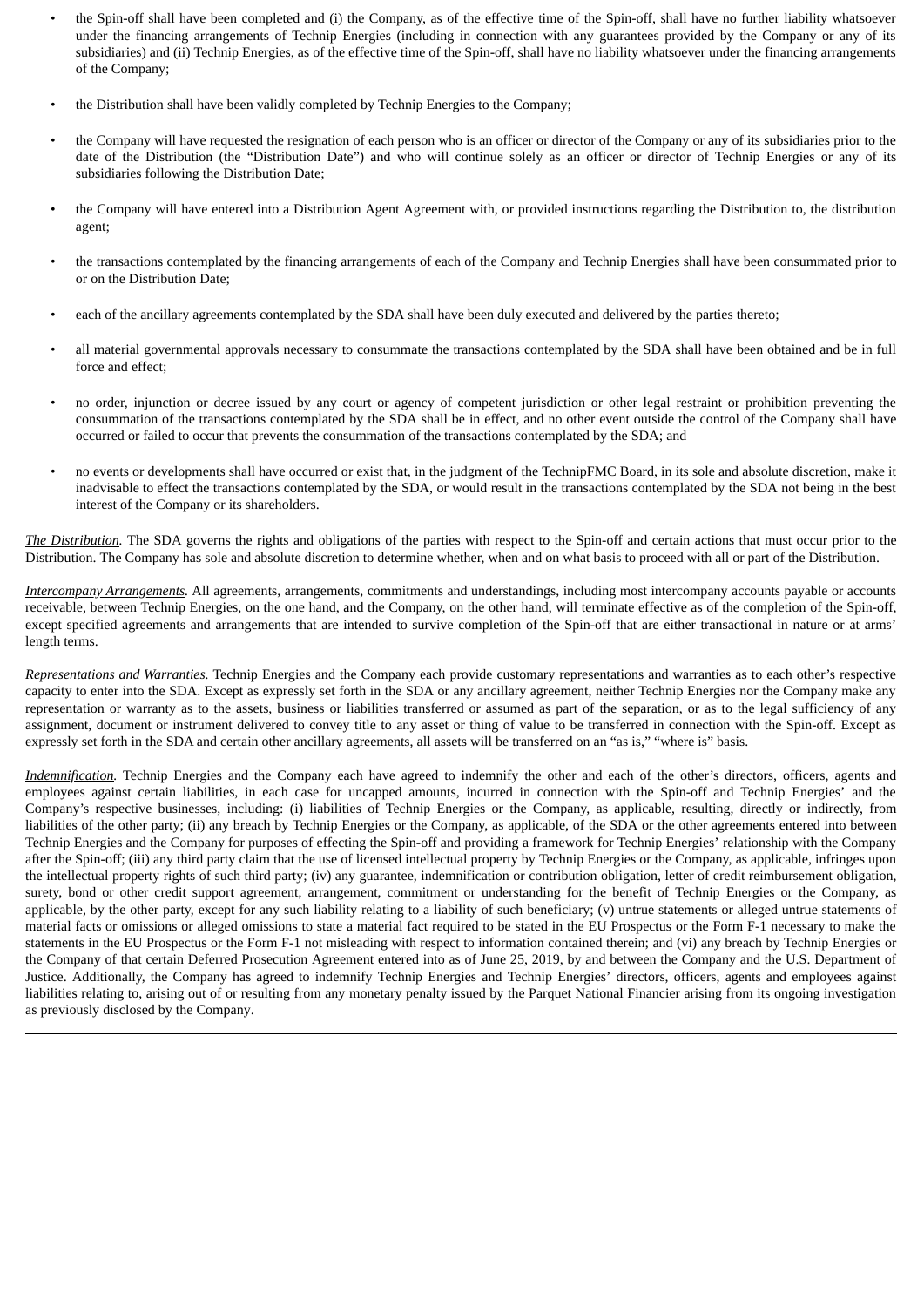*Release of Claims.* Technip Energies and the Company each have agreed to release the other and its affiliates, successors and assigns, and all persons that, prior to completion of the Spin-off, have been the other's shareholders, directors, officers, agents or employees, and their respective heirs, executors, administrators, successors and assigns, from any claims against any of them that arise out of or relate to Technip Energies' and the Company's respective businesses, provided that such release will not be effective with respect to: (i) any liability provided in or resulting from certain existing agreements between Technip Energies and the Company to the extent such liability is specified as not to terminate as of the effective time of the Spin-off; (ii) any liability provided in or resulting from a contract or understanding entered into after the effective time of the Spin-off between Technip Energies and the Company and Technip Energies' and the Company's respective affiliates; (iii) any liability assumed, transferred, assigned or allocated to Technip Energies and Technip Energies' affiliates or the Company and its affiliates in accordance with the SDA or the other agreements entered into between Technip Energies and the Company for purposes of effecting the Spin-off and providing a framework for Technip Energies relationship with the Company after the Spin-off; or (iv) any liability that Technip Energies or the Company have with respect to indemnification or contribution pursuant to the SDA or otherwise for claims brought against Technip Energies or the Company by third parties that are governed by terms of the SDA.

*Termination.* Prior to the Distribution, the Company has the unilateral right to terminate or to modify the terms of the SDA. Neither Technip Energies nor the Company may rescind the SDA, except by an agreement in writing signed by Technip Energies and the Company, in any circumstances whatsoever following the completion of the Distribution.

Transfer of Technip Energies shares and American Depositary Receipts ("ADRs") by the Company. Subject to certain limited exceptions, the Company will not, without the written consent of Technip Energies: (i) for a period of 60 days after the date of the Distribution, transfer, donate, sell, assign, pledge, hypothecate, grant a security interest in or otherwise dispose or attempt to dispose ("Transfer") all or any portion of its interests or rights in any Technip Energies shares or ADRs; (ii) prior to a change of control of Technip Energies, Transfer any Technip Energies shares or ADRs to certain competitors of Technip Energies; (iii) prior to a change of control of Technip Energies, knowingly Transfer any Technip Energies shares or ADRs through an accelerated book build (an "ABB"), fully marketed offering or off-market sale to a person who would, upon completion of such Transfer, beneficially own 10% or more of the outstanding Technip Energies shares and ADRs or that would otherwise trigger a mandatory public tender offer under applicable Dutch and French laws; or (iv) prior to a change of control of Technip Energies, sell Technip Energies shares or ADRs on Euronext Paris or any other securities exchange on which such Technip Energies shares or ADRs become listed in excess of 25% of the average daily trading volume of the Technip Energies shares and ADRs for the five business days preceding the date of such sale. Until the Company beneficially owns less than 5% of the outstanding Technip Energies shares and ADRs, Technip Energies will, among other things, reasonably cooperate with the Company to (a) optimize (1) any offering of Technip Energies shares or ADRs by the Company that entails Technip Energies' involvement in the form of a management road show and/or the preparation of a prospectus or similar offering document and (2) any sale of a block of Technip Energies shares and ADRs beneficially owned by the Company and (b) maintain the effectiveness of a universal registration statement and the listing of the Technip Energies shares on Euronext Paris. At least 3 business days prior to the announcement of any ABB relating to the sale of Technip Energies shares or ADRs by the Company, the Company shall deliver written notice to Technip Energies specifying in reasonable detail the number of Technip Energies shares or ADRs the Company intends to offer in such sale and any other material terms and conditions of the proposed ABB. Subject to certain adjustments and applicable law, at any time prior to the announcement of such ABB, Technip Energies may, in its sole discretion, deliver a written notice to the Company, which notice shall be binding upon Technip Energies and the Company, to purchase from the Company up to (i) a fixed euro amount of Technip Energies share or ADRs or (ii) a fixed number of Technip Energies shares or ADRs, in either case at a clearing price in the ABB. At least 15 business days prior to the announcement of a fully marketed offering of Technip Energies shares or ADRs by the Company, the Company shall deliver a written notice to Technip Energies stating the Company's intention to undertake such fully marketed offering. Within 5 business days of the date on which such notice is delivered, Technip Energies may deliver a written notice to the Company requesting that Technip Energies and the Company engage in discussions regarding a potential purchase by Technip Energies of Technip Energies shares or ADRs from the Company. Upon receipt of such notice, the Company shall engage in good faith discussions regarding a potential purchase of Technip Energies shares or ADRs for a period of five business days.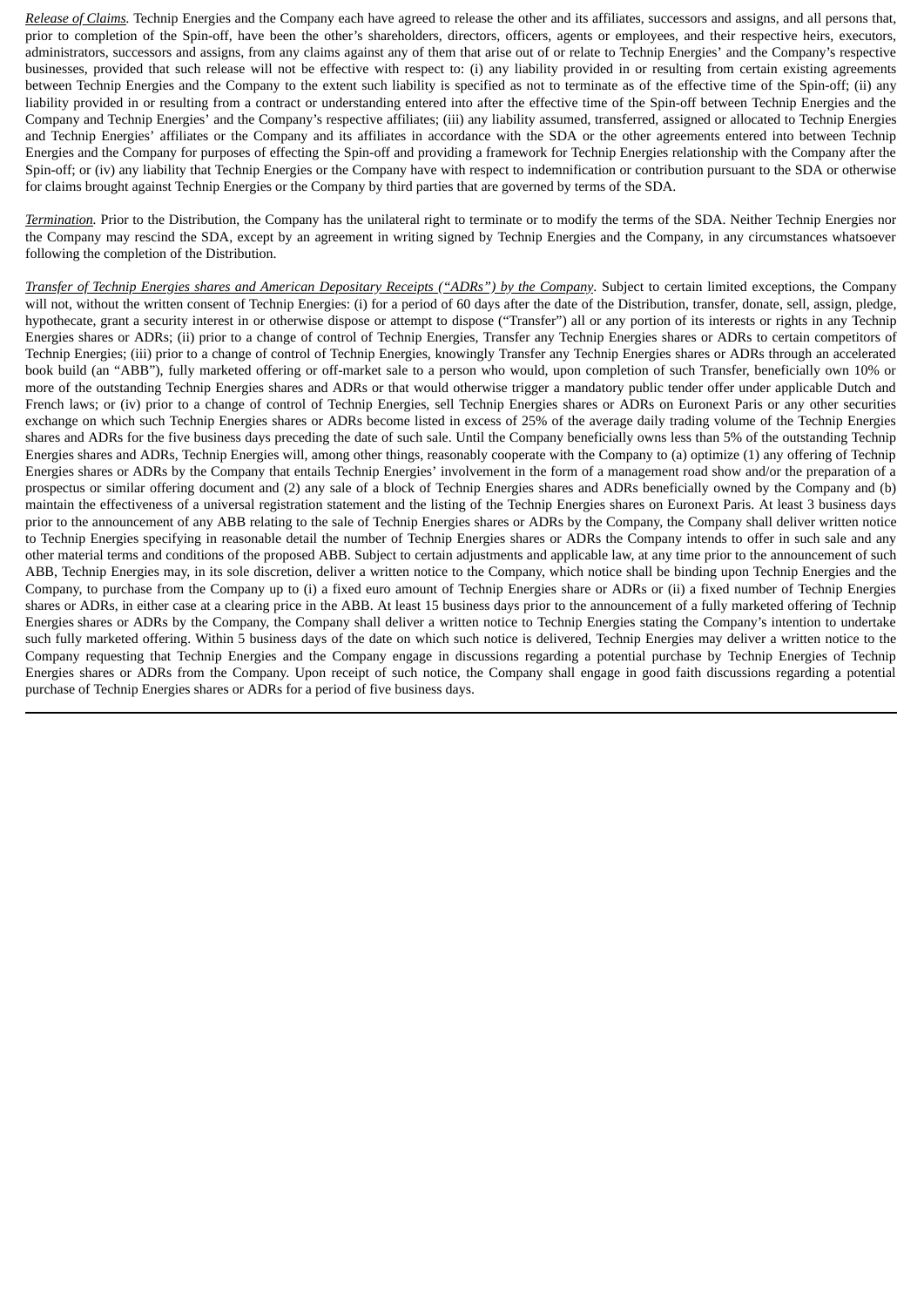*Board Representation*. The Company shall have the right to propose to the Technip Energies Board (i) two nominees, so long as it owns at least 18% of the outstanding number of Technip Energies shares and ADRs, in the aggregate, and (ii) one nominee, so long as it owns at least 5%, but less than 18%, of the outstanding number of Technip Energies shares and ADRs, in the aggregate. The Company will lose the right to designate any directors to the Technip Energies Board if its beneficial ownership of Technip Energies shares and ADRs decreases below 5% of the outstanding number of Technip Energies shares and ADRs, in the aggregate.

*Voting Agreement*. Until the earlier of (i) the time that the Company's beneficial ownership of Technip Energies shares and ADRs decreases below 10% of the outstanding number of Technip Energies shares and ADRs, in the aggregate, and (ii) the occurrence of a change of control of Technip Energies, the Company has agreed to vote, or cause to be voted, all Technip Energies shares and ADRs beneficially owned by the Company (a) as recommended by the Technip Energies Board with respect to each such matter or (b) in the same proportion that the Technip Energies shares and ADRs not beneficially owned by the Company are voted for or against, or abstains with respect to each such matter, in each case at any general or special meeting of the shareholders of Technip Energies at which any of the following matters are submitted to a vote of holders of Technip Energies shares and ADRs: (A) the election of any directors to the Technip Energies Board, (B) the removal of any directors from the Technip Energies Board, (C) compensation of any member of the Technip Energies Board or any executive officer of Technip Energies, (D) remuneration policies, (E) the appointment of any third party auditor of Technip Energies, (F) statutory accounts, (G) annual discharge of the members of the Technip Energies Board, or (H) authorization delegated to the Technip Energies Board with respect to any right of Technip Energies to repurchase Technip Energies shares or ADRs, issue additional Technip Energies shares or ADRs or to exclude any preemptive rights granted in respect of any Technip Energies shares or ADRs. Until the earlier of (i) the occurrence of a change of control of Technip Energies and (ii) the termination of the Relationship Agreement, at any Technip Energies general or special meeting at which the election of any director that has been proposed by BPI pursuant to the Relationship Agreement is submitted to a vote of holders of Technip Energies shares and ADRs, the Company shall vote, or cause to be voted, all Technip Energies shares and ADRs beneficially owned by the Company in favor of the election of each such director.

*Standstill*. Until the Company beneficially owns less than 5% of the outstanding Technip Energies shares and ADRs, the Company will not, among other things, and subject to certain limited exceptions, without the prior written consent of Technip Energies: (i) effect, offer or seek to effect, propose or participate in any change of control, acquisition of, or merger, amalgamation, recapitalization, reorganization, business combination or other extraordinary transaction involving Technip Energies or any of its subsidiaries or any of its or their respective securities or assets; (ii) call, or seek to call a general or special meeting of the shareholders of Technip Energies or initiate any shareholder proposal for action by the shareholders of Technip Energies; (iii) form, join, or in any way participate in a Group (as defined in Section 13(d)(3) of the Securities Act of 1933, as amended) for the purpose of voting, acquiring, holding, or disposing of any Technip Energies share or ADRs; (iv) make or in any way participate, directly or indirectly, in any solicitation of proxies, consents or authorizations to vote, or seek to advise or influence any person with respect to the voting of, Technip Energies shares and ADRs; (v) nominate candidates for election to the Technip Energies Board or otherwise seek representation on the Technip Energies Board other than as expressly set forth in the SDA; (vi) publicly seek, alone or in concert with others, to control, advise, change or influence the management of Technip Energies or any of its subsidiaries, the Technip Energies Board or the governance or policies of Technip Energies or any of its subsidiaries; (vii) publicly seek to effect any material changes in the capitalization structure of Technip Energies; (viii) publicly propose to or seek to effect any amendment or modification to the constituent documents of Technip Energies; (ix) acquire, offer to acquire or agree to acquire (or seek or propose to acquire), by purchase or otherwise, beneficial ownership of any Technip Energies shares and ADRs, other than with respect to the Technip Energies shares and ADRs beneficially owned by the Company as a result of the Distribution or the Spin-off; (x) publicly propose to amend or waive any provision of Section 5.12 of the SDA; or (xi) enter into any discussion, negotiation, agreement, arrangement or understanding with another person with respect to any of the foregoing.

*Mutual non-solicitation undertaking.* Subject to certain customary exceptions, each of Technip Energies and the Company have agreed to a two-year mutual non-solicitation undertaking regarding the other party's employees.

*Mutual non-competition undertaking*. Subject to certain customary exceptions, each of the Company and Technip Energies has agreed to a five-year mutual non-competition undertaking regarding the other party's activities.

*Other matters governed by the SDA.* Other matters governed by the SDA include, without limitation, insurance arrangements, confidentiality, mutual assistance and information sharing after completion of the Distribution, treatment and replacement of credit support, and transfer of and post-separation access to certain books and records.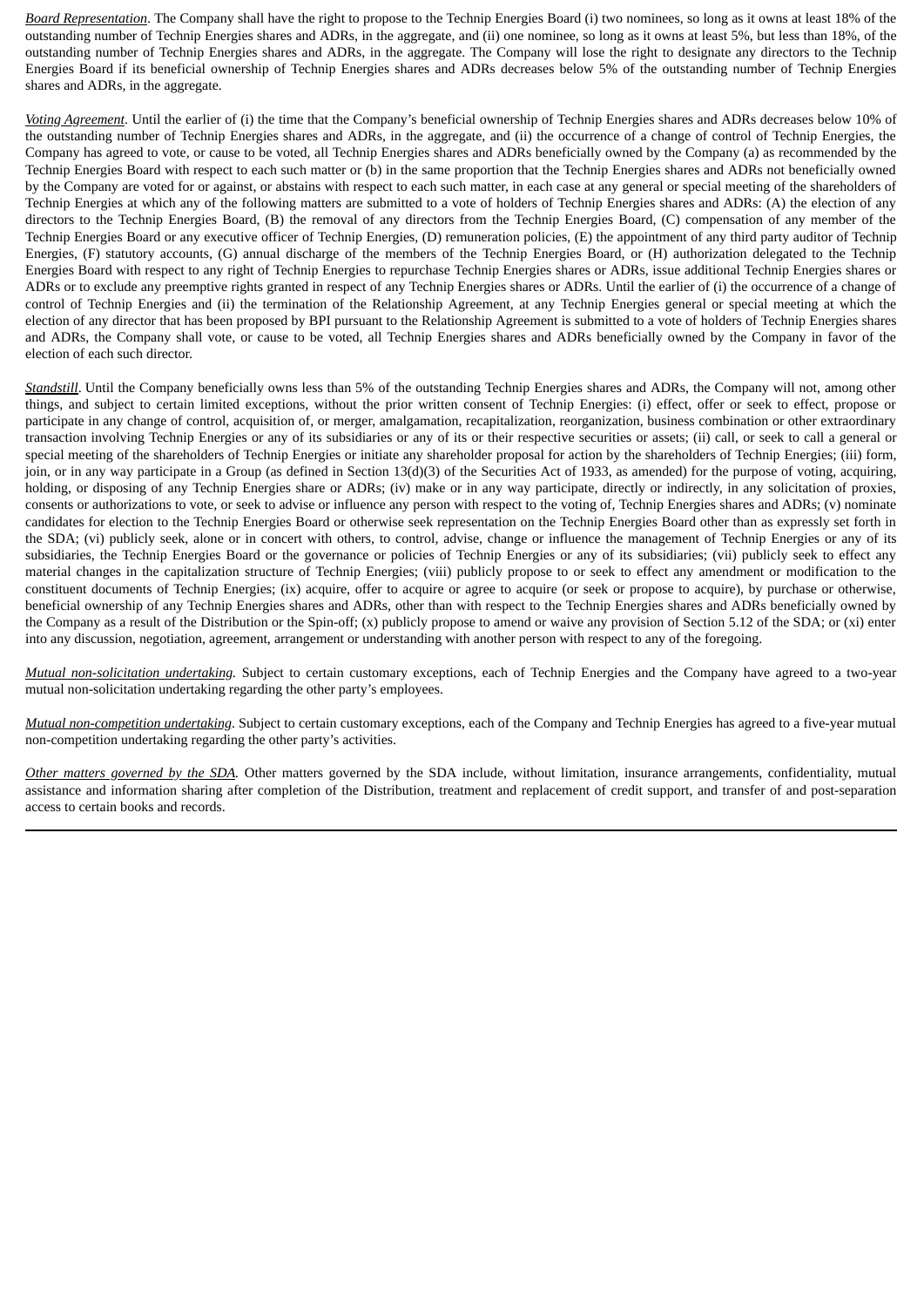#### **Share Purchase Agreement**

*Purchase Price and BPI Ownership*. BPI will purchase from the Company a number of Technip Energies shares (the "Investment") equal to (a) \$200,000,000 (the "Purchase Price") divided by (b) (i) the volume-weighted average price per share of Technip Energies shares on Euronext Paris over the thirty (30) consecutive trading days beginning on the first trading day after the Distribution Date (the "VWAP Period"), as such volume-weighted average price per share is reported by Euronext Paris (or, if Euronext Paris is not available for any reason, *Bloomberg*) or, if not reported by such source, is calculated on the last trading day of the VWAP Period with daily volume-weighted average price per share and daily volumes reported at the close of each trading day by Euronext Paris (or, if Euronext Paris is not available for any reason, *Bloomberg)*, calculated to four decimal places multiplied by (ii) 0.94. BPI's ownership (excluding shares BPI will receive in the Distribution for its current holdings) will be collared between 11.82% (the "Floor") and 17.25% (the "Cap"). If the number of shares owed to BPI exceed the Cap, its ownership will be maintained at the Cap and the Purchase Price will be reduced accordingly. If the number of shares owed to BPI following the VWAP Period is below the Floor, BPI is entitled to terminate the Share Purchase Agreement, and if BPI decides to do so, the Company will refund the Purchase Price.

*Conditions to Closing*. The Share Purchase Agreement provides that several conditions must be satisfied, or waived by the Company or BPI, as applicable, including:

- the transactions contemplated by the SDA, including the Distribution, shall have been consummated in all material respects;
- the agreed competition law approvals shall have been obtained prior to May 31, 2021;
- each of the following items shall be in a substantially similar form as provided or communicated to BPI: (i) the SDA, (ii) the provisions in the EU Prospectus and Form F-1 describing (A) the assets to be transferred to, and liabilities to be assumed by, Technip Energies in connection with the Spin-off, (B) the Distribution, (C) the Share Purchase Agreement, the Relationship Agreement and the Investment, (D) the post-Distribution Date governance and corporate office and headquarters of Technip Energies, and (E) the financial information related to Technip Energies;
- the guidance published by Technip Energies, whether in the EU Prospectus or Form F-1 or otherwise, shall be conforming in all but de minimis respects to the guidance provided to BPI;
- the pro forma gross financial indebtedness of Technip Energies (on a consolidated basis) as of the Distribution Date shall not exceed an aggregate amount of \$900.0 million, of which no more than \$150.0 million shall be commercial paper; and
- the corporate office and headquarters of Technip Energies (including the management and main corporate functions) shall be located in France.

*Termination*. The Share Purchase Agreement may be terminated by written notice of either the Company or BPI if applicable conditions precedent are not satisfied or waived by May 31, 2021. In addition, the Share Purchase Agreement may be terminated by written notice of BPI to the Company if the number of shares owed to BPI following the VWAP Period would fall below the Floor or the Distribution Date has not occurred by March 30, 2021.

#### **Relationship Agreement**

*Governance Rights*. BPI shall have the right to propose to the Technip Energies Board (i) two nominees, so long as it owns at least 18% of the outstanding number of Technip Energies shares and ADRs, in the aggregate, and (ii) one nominee, so long as it owns at least 5%, but less than 18%, of the outstanding number of Technip Energies shares and ADRs, in the aggregate. As from the Distribution Date, BPI is entitled to propose two non-executive members for election at future general meetings occurring prior to the vote on the Company's annual financial statements of the fiscal year following the year in which the Distribution Date occurs, regardless of the percentage of Technip Energies shares and ADRs it owns, subject to certain exceptions if the Investment is not completed.

*Preemptive Rights*. As long as BPI owns any Technip Energies shares, if the Technip Energies Board decides to issue additional shares, other than an Excluded Issuance, BPI has a preemptive right to purchase its pro rata shares based on its percentage ownership of Technip Energies shares. An "Excluded Issuance" means an issuance (i) as consideration of an acquisition, merger or similar transaction, (ii) pursuant to an income plan or equity incentive plan or (iii) of debt securities convertible into, or exchangeable for, Technip Energies shares.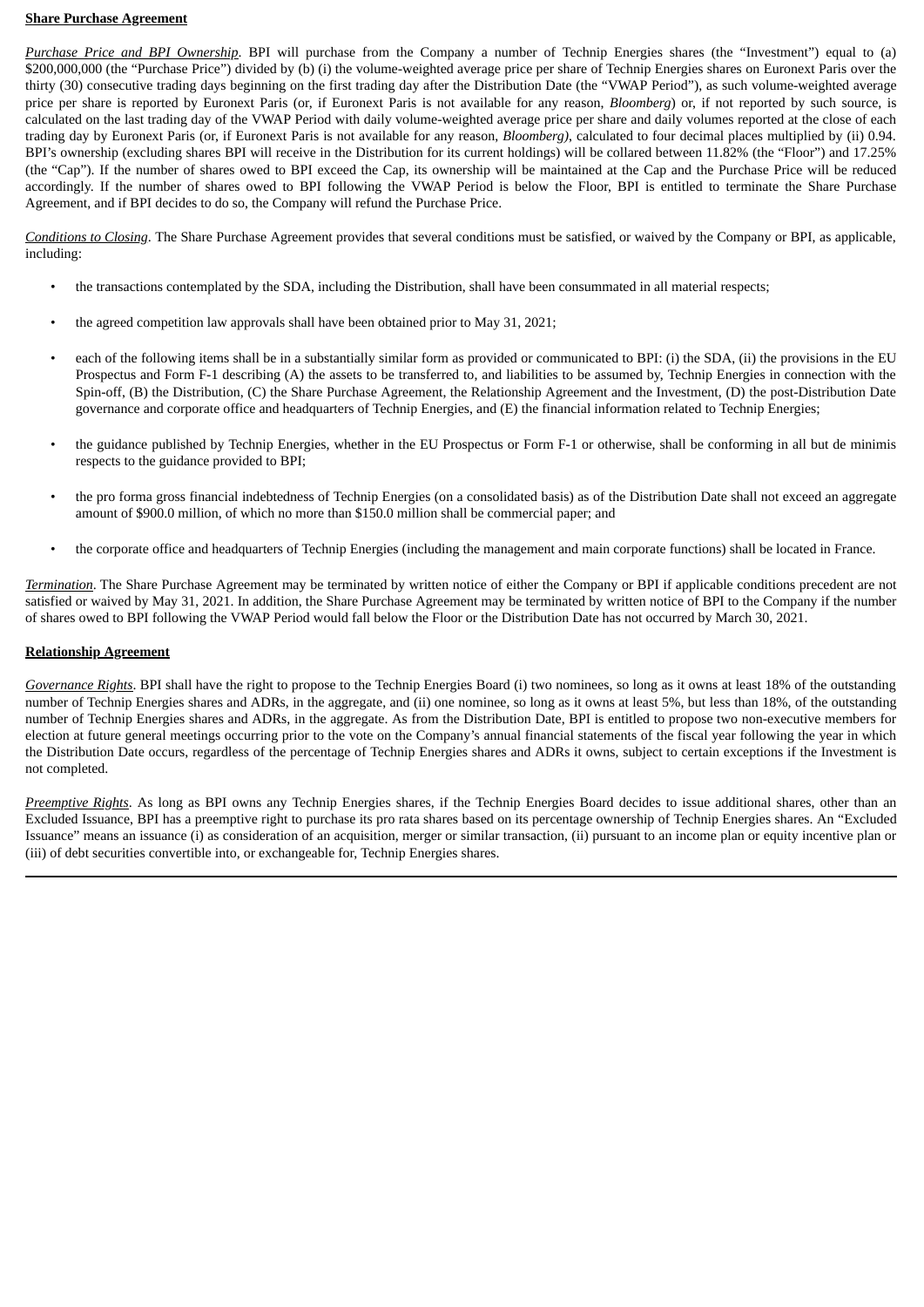*Access and Information Rights*. As long as BPI owns at least 10% of Technip Energies shares, Technip Energies will provide BPI with certain financial information to facilitate BPI's financial reporting and oversight of its investment.

*Covenants*. Pursuant to the Relationship Agreement:

- Until the earlier of (i) the date on which BPI no longer maintains beneficial ownership of any outstanding Technip Energies shares and (ii) a change of control of Technip Energies, at any Technip Energies general or special meeting at which the election of any director that has been proposed by the Company pursuant to the SDA is submitted to a vote of holders of Technip Energies shares and ADRs, BPI shall vote, or cause to be voted, all Technip Energies shares beneficially owned by BPI in favor of the election of each such director;
- Until the expiration of three years after the Distribution Date, the Technip Energies Board will (i) not adopt a resolution to relocate the Technip Energies corporate office and headquarters and (ii) recommend that its shareholders vote against any proposal to do so.

*Lock-Up.* BPI agrees, subject to limited exceptions, not to offer, pledge, sell, contract to sell, sell any option or contract to purchase, purchase any option or contract to sell, grant any option, right or warrant to purchase or otherwise dispose of, directly or indirectly, or enter into any swap or other agreement that transfers, in whole or in part, beneficial ownership of any of its Technip Energies shares purchased in connection with the Investment for a period of 180 days after the Distribution Date without receiving the prior written consent of Technip Energies.

*Termination*. The Relationship Agreement terminates at the earlier of (i) mutual agreement, (ii) the date on which BPI no longer owns any of our shares or (iii) the termination of the Share Purchase Agreement.

#### **Commitment Letter**

In the Commitment Letter, certain of the Commitment Parties have committed to provide up to \$1.85 billion in secured debt financing, including a \$1.0 billion first lien senior secured revolving credit facility and an \$850.0 million second lien senior secured bridge loan facility.

The funding and effectiveness of the debt facilities provided for in the Commitment Letter is subject to the satisfaction of the conditions set forth therein, including consummation of the proposed Spin-off. The proceeds of the debt financing provided for in the Commitment Letter will be used for general corporate purposes (including consummating the transactions contemplated by the SDA and paying transaction costs and expenses in connection therewith), refinancing certain existing debt and working capital.

#### Item 5.02 Departure of Directors or Certain Officers; Election of Directors; Appointment of Certain Officers; Compensatory Arrangements of **Certain Officers**

On January 12, 2021 the Company announced the appointment of Alf Melin to Executive Vice President and Chief Financial Officer, effective January 25, 2021. Mr. Melin will succeed Maryann Mannen, who is leaving the Company to pursue an identified opportunity and will resign as Executive Vice President and Chief Financial Officer of the Company, also effective January 25, 2021.

Mr. Melin, age 51, began his career with the Company in 1995 and has held multiple leadership positions in finance, treasury and operations. He currently serves as Senior Vice President, Finance Operations, a position he has held since 2017, where he is responsible for the Company's global finance activities across all segments. Additionally, he has direct oversight of finance operations for the Subsea segment. Prior to this, he held operational roles as Senior Vice President, Surface Americas, and General Manager, Fluid Control and held various other finance roles.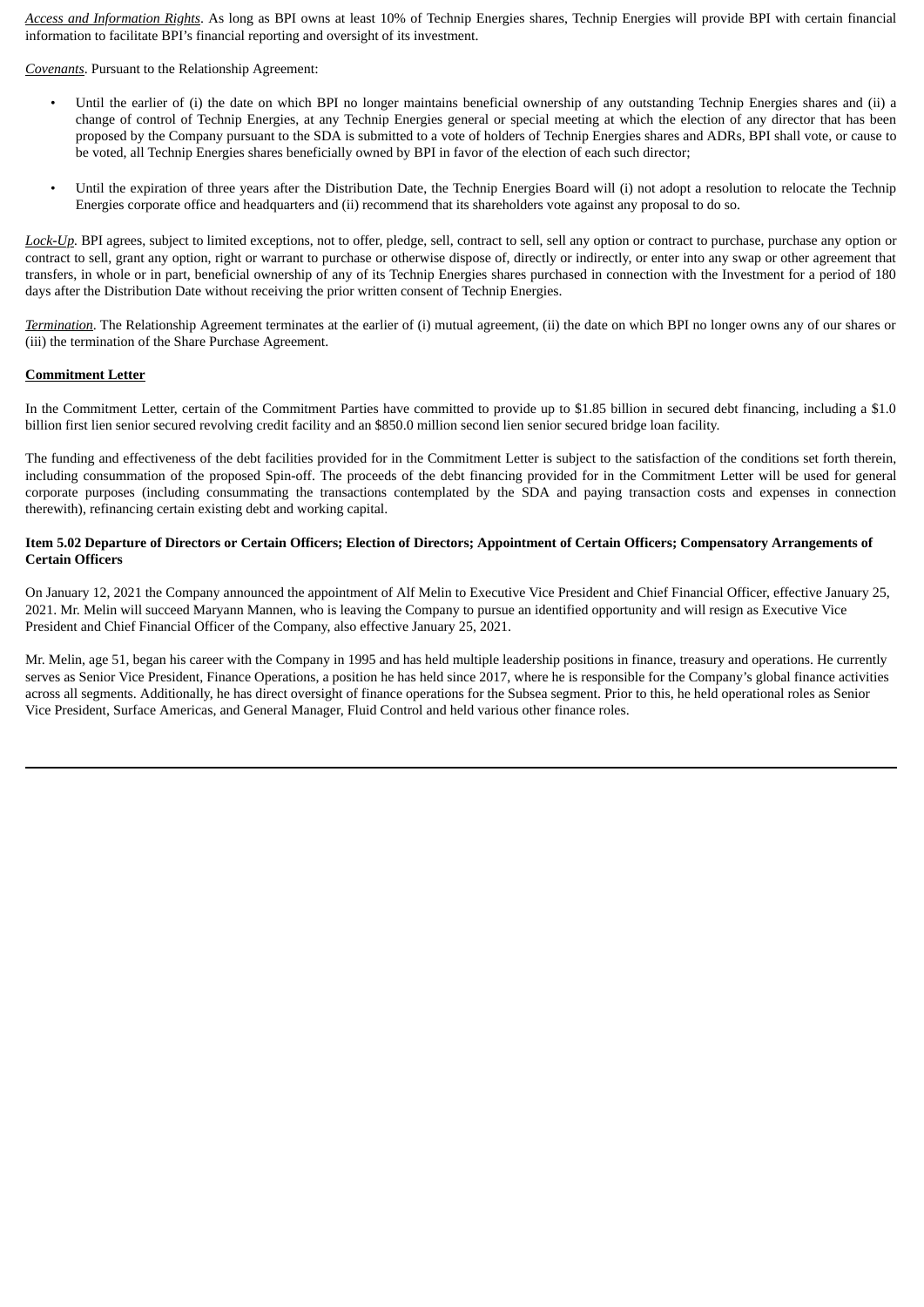### **Item 9.01 Financial Statements and Exhibits**

(d) Exhibits

| <b>Exhibit</b> |                                                                                                                                   |
|----------------|-----------------------------------------------------------------------------------------------------------------------------------|
| No.            | <b>Description</b>                                                                                                                |
| $10.1*$        | Separation and Distribution Agreement, dated as of January 7, 2021, by and between the Company and Technip Energies B.V.          |
| $10.2*$        | Share Purchase Agreement, dated as of January 7, 2021, by and between the Company and Bpifrance Participations SA                 |
| $10.3*$        | Relationship Agreement, dated as of January 7, 2021, by and among the Company, Technip Energies B.V. and Bpifrance Participations |
|                | <b>SA</b>                                                                                                                         |
| <u>10.4</u>    | Commitment Letter, dated as of January 7, 2021, by and among the Company and the financial institutions party thereto.            |
| 99.1           | News Release issued by the Company, dated January 12, 2021.                                                                       |
| 104            | Inline XBRL for the cover page of this Current Report on Form 8-K                                                                 |

\*The schedules have been omitted pursuant to Item 601(b)(2) of Regulation S-K and will be provided to the Securities and Exchange Commission upon request.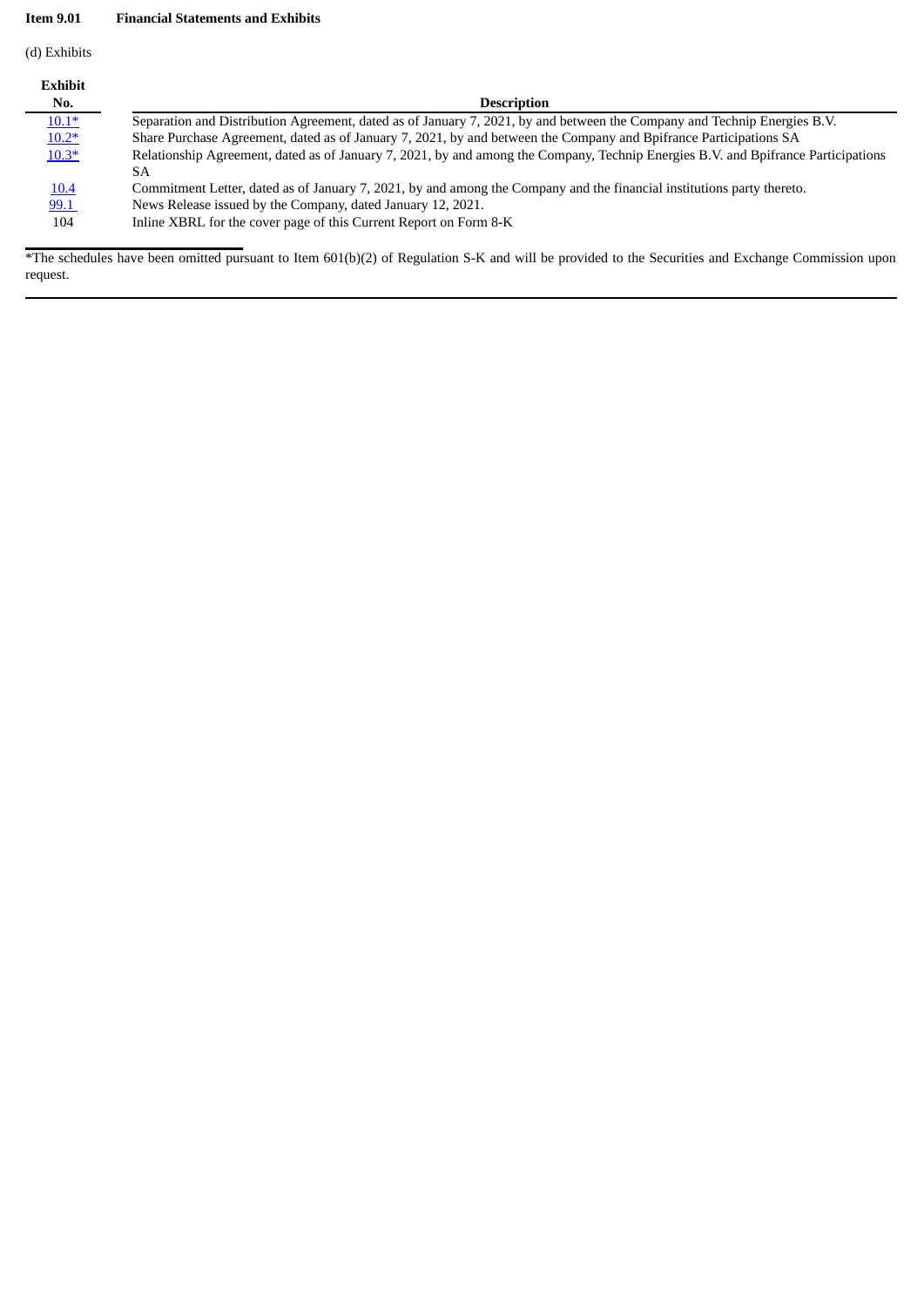#### **SIGNATURES**

Pursuant to the requirements of the Securities Exchange Act of 1934, the registrant has duly caused this report to be signed on its behalf by the undersigned hereunto duly authorized.

## **TechnipFMC plc**

Dated: January 12, 2021 Case and School and School and School and Name: Maryann T. Mannen

By: /s/ Maryann T. Mannen

Title: Executive Vice President and Chief Financial Officer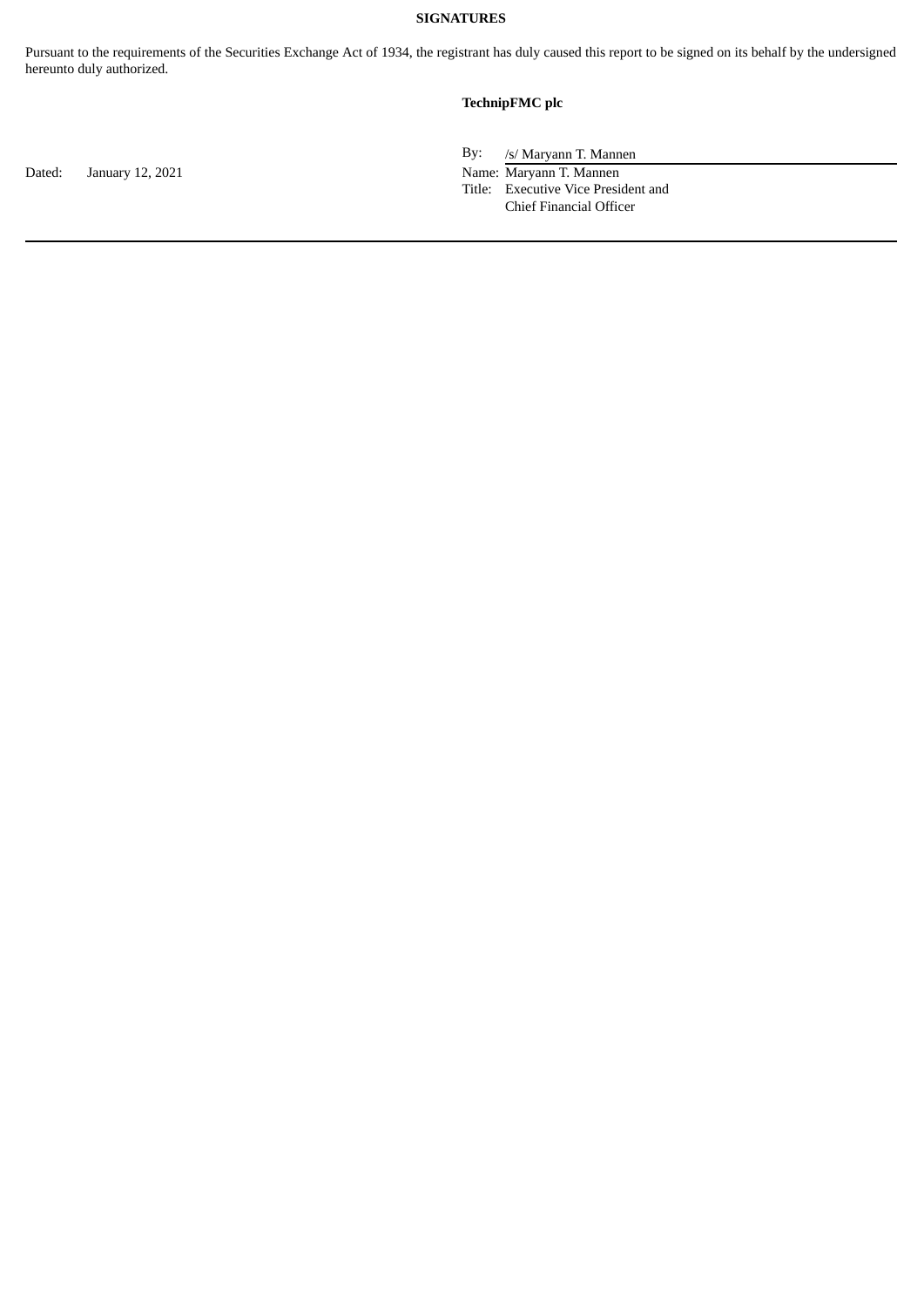**Exhibit 10.1**

### <span id="page-9-0"></span>**SEPARATION AND DISTRIBUTION AGREEMENT**

**by and between**

#### **TECHNIPFMC PLC**

**AND**

# **TECHNIP ENERGIES B.V.**

**Dated as of January 7, 2021**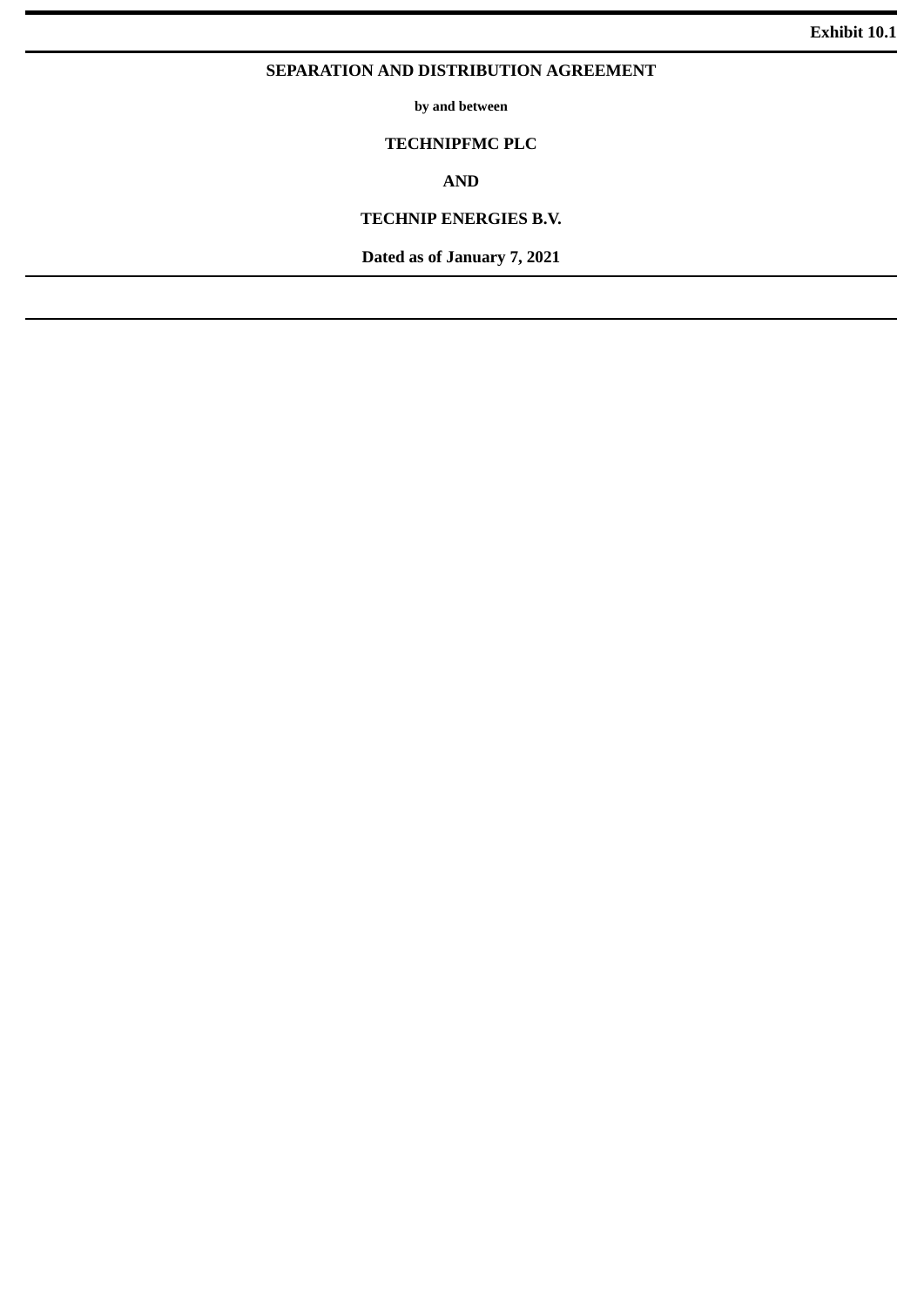# **TABLE OF CONTENTS**

|                              |                                                                              | Page             |
|------------------------------|------------------------------------------------------------------------------|------------------|
| <b>ARTICLE I. SEPARATION</b> |                                                                              |                  |
|                              |                                                                              |                  |
| 1.1                          | Transfers of Assets and Assumptions of Liabilities; TEN Assets; TFMC Assets  | 2                |
| 1.2                          | Nonassignable Contracts and Permits                                          | 7                |
| 1.3                          | Termination of Intercompany Agreements                                       | 8                |
| 1.4                          | <b>Treatment of Shared Contracts</b>                                         | $\boldsymbol{9}$ |
| 1.5                          | <b>Treatment of Shared Permits</b>                                           | $\boldsymbol{9}$ |
| 1.6                          | Bank Accounts; Cash Balances; Misdirected Payments                           | 10               |
| 1.7                          | <b>Misallocated Assets and Liabilities</b>                                   | 11               |
| 1.8                          | TFMC Financing Arrangements; TEN Financing Arrangements; TEN Shares Issuance | 12               |
| 1.9                          | Disclaimer of Representations and Warranties                                 | 13               |
|                              |                                                                              |                  |
|                              | ARTICLE II. COMPLETION OF THE DISTRIBUTION                                   | 13               |
|                              |                                                                              |                  |
| 2.1                          | <b>Actions Prior to the Distribution</b>                                     | 13               |
| 2.2                          | <b>Effecting the Distribution</b>                                            | 15               |
| 2.3                          | <b>Conditions to the Distribution</b>                                        | 16               |
| 2.4                          | <b>Sole Discretion</b>                                                       | 17               |
|                              |                                                                              |                  |
|                              | ARTICLE III. MUTUAL RELEASES; INDEMNIFICATION; COOPERATION; INSURANCE        | 18               |
|                              |                                                                              |                  |
| 3.1                          | Release of Claims Prior to Distribution                                      | 18               |
| 3.2                          | Indemnification by TFMC                                                      | 19               |
| 3.3                          | Indemnification by TEN                                                       | 20               |
| 3.4                          | Indemnification Obligations Net of Insurance Proceeds                        | 21               |
| 3.5                          | Procedures for Indemnification of Third-Party Claims                         | 22               |
| 3.6                          | <b>Additional Matters</b>                                                    | 24               |
| 3.7                          | Survival of Indemnities                                                      | 26               |
| 3.8                          | <b>Right of Contribution</b>                                                 | 26               |
| 3.9                          | Covenant Not to Sue (Liabilities and Indemnity)                              | 27               |
| 3.10                         | No Impact on Third Parties                                                   | 27               |
| 3.11                         | No Cross-Claims or Third-Party Claims                                        | 27               |
| 3.12                         | Severability                                                                 | 27               |
| 3.13                         | Exclusivity                                                                  | 27               |
| 3.14                         | Cooperation in Defense and Settlement                                        | 27               |
| 3.15                         | <b>Insurance Matters</b>                                                     | 29               |
| 3.16                         | Guarantees, Letters of Credit and Other Obligations                          | 30               |
|                              |                                                                              |                  |
|                              | ARTICLE IV. EXCHANGE OF INFORMATION; CONFIDENTIALITY                         | 31               |
|                              |                                                                              |                  |
| 4.1                          | Agreement for Exchange of Information                                        | 31               |
| 4.2                          | Ownership of Information                                                     | 32               |
|                              |                                                                              |                  |
|                              |                                                                              |                  |

i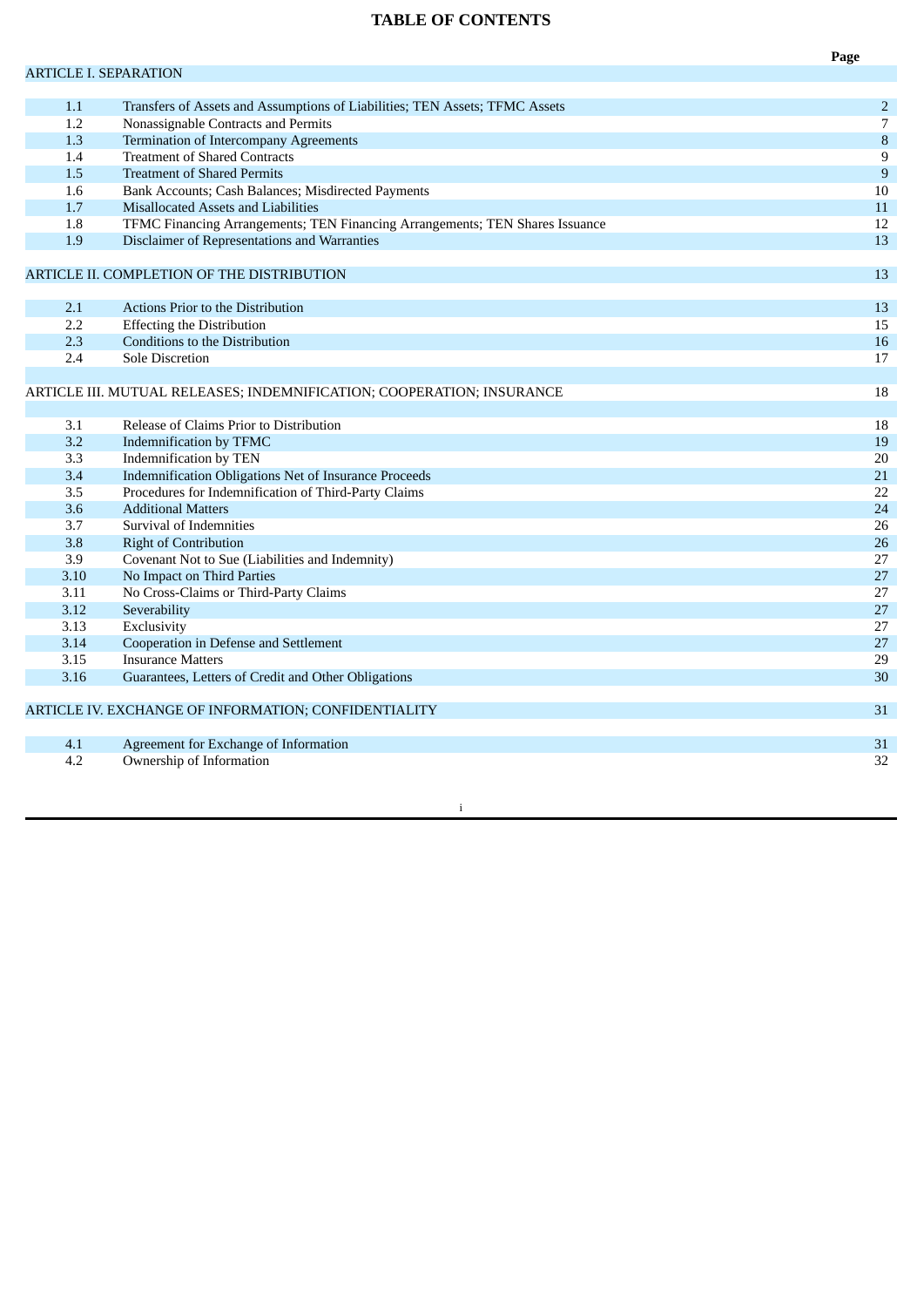| 4.3  | Compensation for Providing Information                      | 32 |
|------|-------------------------------------------------------------|----|
| 4.4  | <b>Record Retention</b>                                     | 32 |
| 4.5  | <b>Limitations of Liability</b>                             | 32 |
| 4.6  | Other Agreements Providing for Exchange of Information      | 33 |
| 4.7  | <b>Auditors and Audits</b>                                  | 33 |
| 4.8  | <b>Privileged Matters</b>                                   | 34 |
| 4.9  | Confidentiality                                             | 37 |
| 4.10 | <b>Protective Arrangements</b>                              | 38 |
|      |                                                             |    |
|      | ARTICLE V. FURTHER ASSURANCES AND ADDITIONAL COVENANTS      | 39 |
|      |                                                             |    |
| 5.1  | <b>Further Assurances</b>                                   | 39 |
| 5.2  | Performance                                                 | 39 |
| 5.3  | <b>Certain Restrictions and Non-Solicitation Provisions</b> | 40 |

| 5.4              | Mail Forwarding                    | 42 |
|------------------|------------------------------------|----|
| $5.5\phantom{0}$ | Non-Disparagement                  | 42 |
| 5.6              | Order of Precedence                | 42 |
| 5.7              | <b>TFMC Specified Marks</b>        | 42 |
| 5.8              | Transfer of TEN Securities by TFMC | 43 |
| 5.9              | <b>Board Matters</b>               | 45 |
| 5.10             | <b>Information Rights</b>          | 47 |
| 5.11             | <b>Voting Agreement</b>            | 47 |
| 5.12             | Standstill                         | 47 |

#### ARTICLE VI. DISPUTE RESOLUTION

| 6.1                             | <b>General Provisions</b>               | 49 |
|---------------------------------|-----------------------------------------|----|
| 6.2                             | <b>Negotiation by Senior Executives</b> | 50 |
| 6.3                             | Arbitration                             | 50 |
| 6.4                             | <b>Interim or Conservatory Measures</b> | 51 |
|                                 |                                         |    |
| <b>ARTICLE VII. TERMINATION</b> |                                         |    |

4 9

5 1

#### 7.1 **Termination** 5 1 7.2 Effect of Termination 5 1

#### ARTICLE VIII. MISCELLANEOUS

| 8.1  | Corporate Power                   | 51 |
|------|-----------------------------------|----|
| 8.2  | <b>Modification or Amendments</b> | 52 |
| 8.3  | <b>Waivers of Default</b>         | 52 |
| 8.4  | Counterparts                      | 52 |
| 8.5  | Governing Law                     | 52 |
| 8.6  | <b>Notices</b>                    | 53 |
| 8.7  | <b>Entire Agreement</b>           | 53 |
| 8.8  | No Third-Party Beneficiaries      | 54 |
| 8.9  | Severability                      | 54 |
| 8.10 | Interpretation                    | 54 |
|      |                                   |    |

#### i i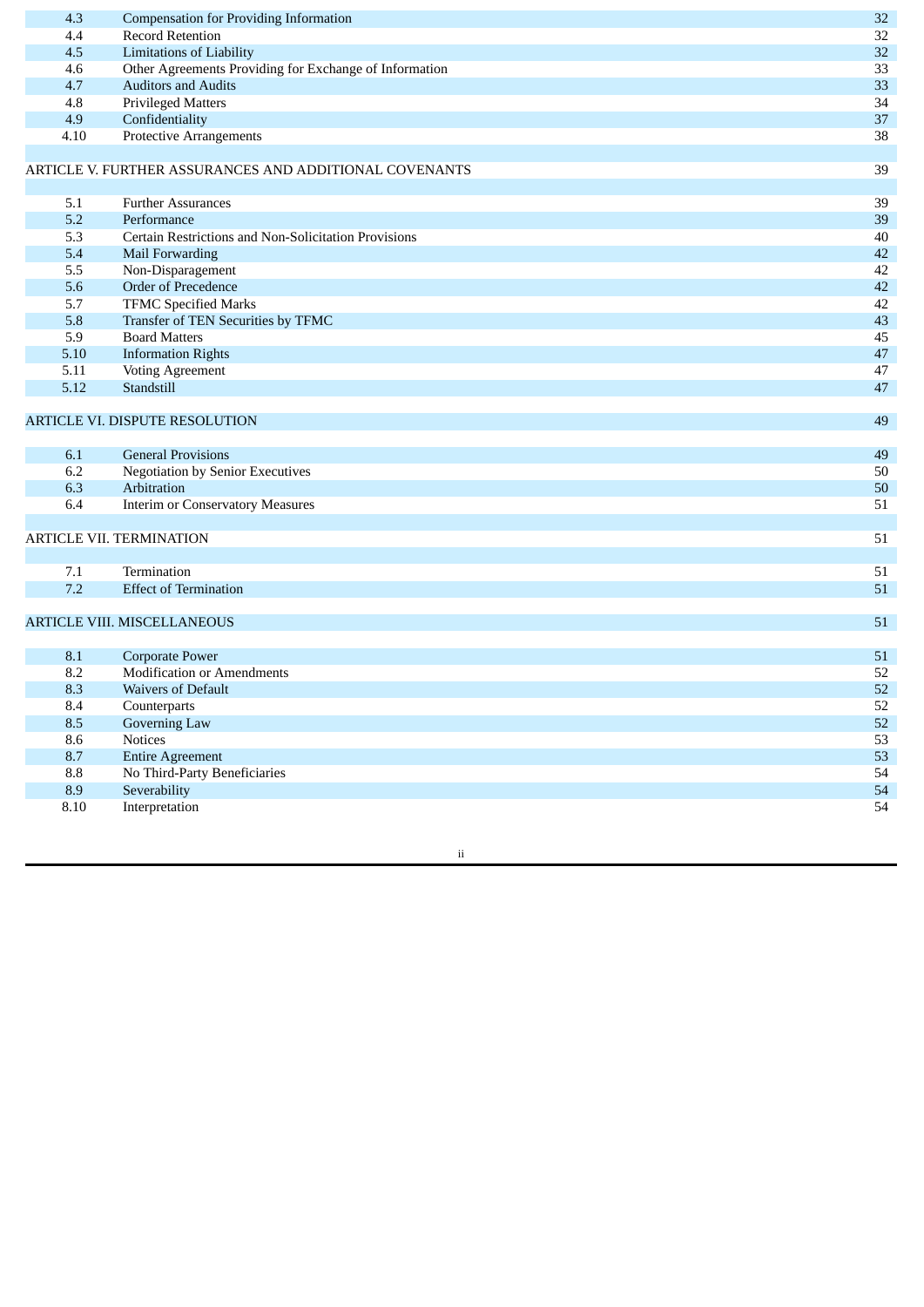| 8.11           | <b>Defined Terms</b>                         | 54 |
|----------------|----------------------------------------------|----|
| 8.12           | Assignment                                   | 54 |
| 8.13           | Specific Performance                         | 55 |
| 8.14           | Force Majeure                                | 55 |
| 8.15           | <b>Press Release</b>                         | 55 |
| 8.16           | <b>Expenses</b>                              | 55 |
| 8.17           | <b>Payment Terms</b>                         | 55 |
| 8.18           | <b>Survival of Covenants</b>                 | 56 |
| 8.19           | Construction                                 | 56 |
| 8.20           | Performance                                  | 56 |
| 8.21           | No Admission of Liability                    | 57 |
| 8.22           | Limited Liability of Shareholders            | 57 |
| 8.23           | <b>Exclusivity of Tax Matters</b>            | 57 |
| 8.24           | <b>Limitations of Liability</b>              | 57 |
| 8.25           | <b>Other Remedies</b>                        | 58 |
| 8.26           | <b>Consent to Jurisdiction</b>               | 58 |
| 8.27           | Waiver of Jury Trial                         | 58 |
|                |                                              |    |
| <b>Annexes</b> |                                              |    |
| Annex I        | <b>Defined Terms</b>                         |    |
|                |                                              |    |
| Exhibits       |                                              |    |
| Exhibit A      | Amended and Restated Articles of Association |    |

i i i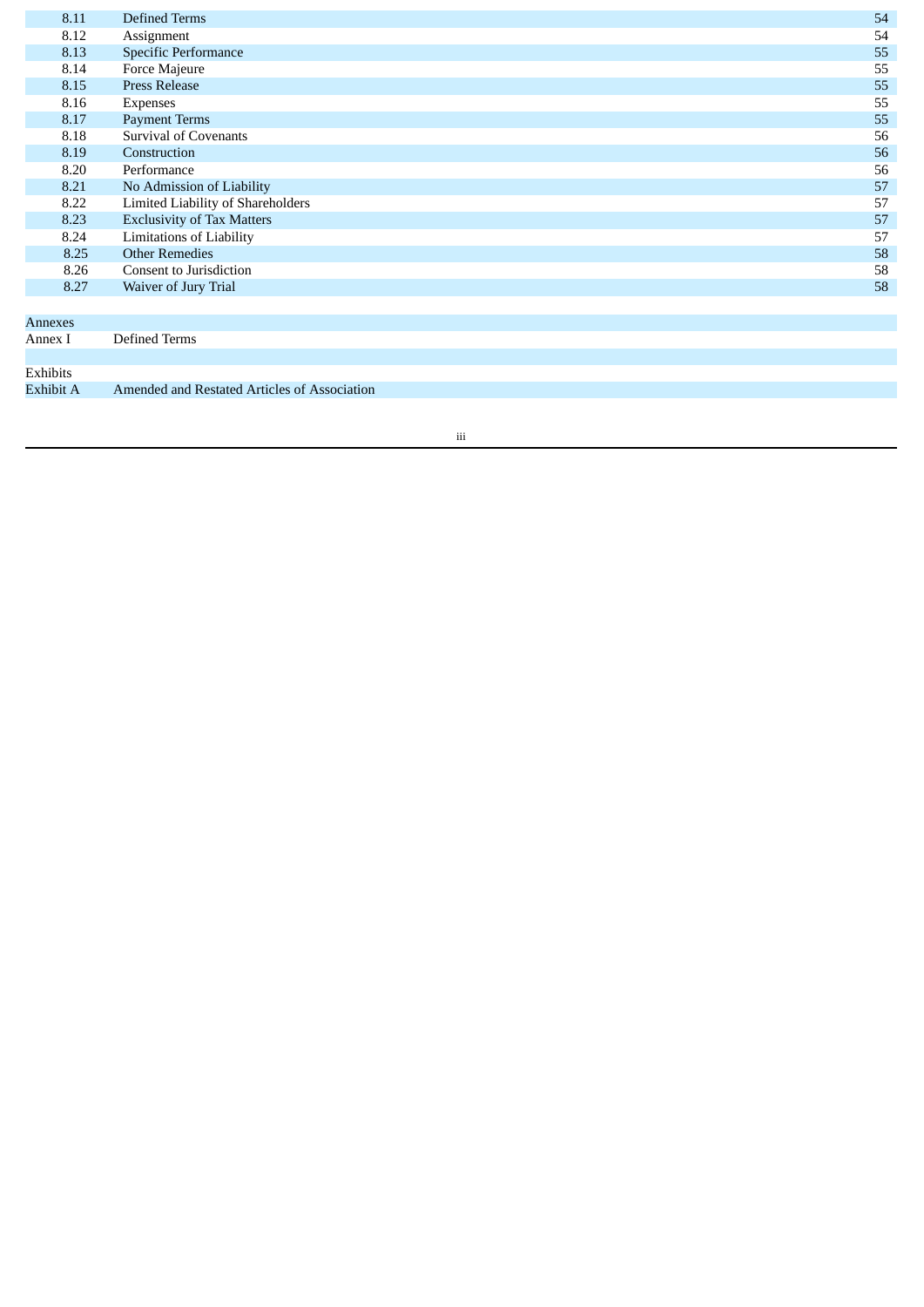#### SEPARATION AND DISTRIBUTION AGREEMENT

This SEPARATION AND DISTRIBUTION AGREEMENT is entered into effective as of January 7, 2021 (this "Agreement"), by and between TechnipFMC plc, a public limited company formed under the laws of England and Wales ("TFMC"), and Technip Energies B.V., a private limited liability company incorporated under the laws of the Netherlands and wholly owned subsidiary of TFMC, which prior to the Distribution (as defined below) will be converted to Technip Energies N.V., a public limited liability company incorporated under the laws of the Netherlands ("TEN"). TFMC and TEN are each a "Party" and are sometimes referred to herein collectively as the "Parties."

#### RECITALS

WHEREAS, TFMC, acting together with its Subsidiaries, currently conducts the TFMC Business (as defined below) and the TEN Business (as defined below);

WHEREAS, the Board of Directors of TFMC (the "TFMC Board") determined on careful review and consideration that the separation of TEN from the rest of TFMC and the establishment of TEN as a separate, publicly traded company to operate the TEN Business is in the best interests of TFMC;

WHEREAS, the Board of Directors of TEN (the "TEN Board") determined on careful review and consideration that the separation of TEN from the rest of TFMC and the establishment of TEN as a separate, publicly traded company to operate the TEN Business is in the best interests of TEN;

WHEREAS, TEN has been incorporated for the sole purpose of, and has not engaged in activities except in preparation for, the Transactions contemplated by this Agreement;

WHEREAS, TFMC owns 100% of the ordinary shares, nominal value EUR 0.01 per share, of TEN (the "TEN Shares");

WHEREAS, in furtherance of the foregoing, the TFMC Board has determined that it is appropriate and desirable to separate the TEN Business from the TFMC Business (the "Separation") and, following the Separation, contribute those subsidiaries of TFMC constituting the TEN Business to TEN (the "Contribution");

WHEREAS, as consideration for the Separation and the Contribution, the TEN Board has determined it appropriate and desirable that following the Contribution TEN shall issue a number of TEN Shares to TFMC (the "TEN Shares Issuance") which shares shall be paid up in kind by means of the Contribution;

WHEREAS, each of the TFMC Board and the TEN Board have further determined that, following the Separation, the Contribution and TEN Shares Issuance, it is appropriate and desirable for TFMC to make a distribution of the TEN Shares representing an aggregate 50.1% interest in TEN to the holders of ordinary shares, par value \$1.00 per share, of TFMC (the "TFMC Shares") through a special dividend of TEN Shares to holders of TFMC Shares on the Record Date on a pro rata basis (the "Distribution" and, together with the Separation, the Contribution, the TEN Shares Issuance and the other transactions contemplated by this Agreement, the "Transactions"), in each case, on the terms and conditions set forth in this Agreement;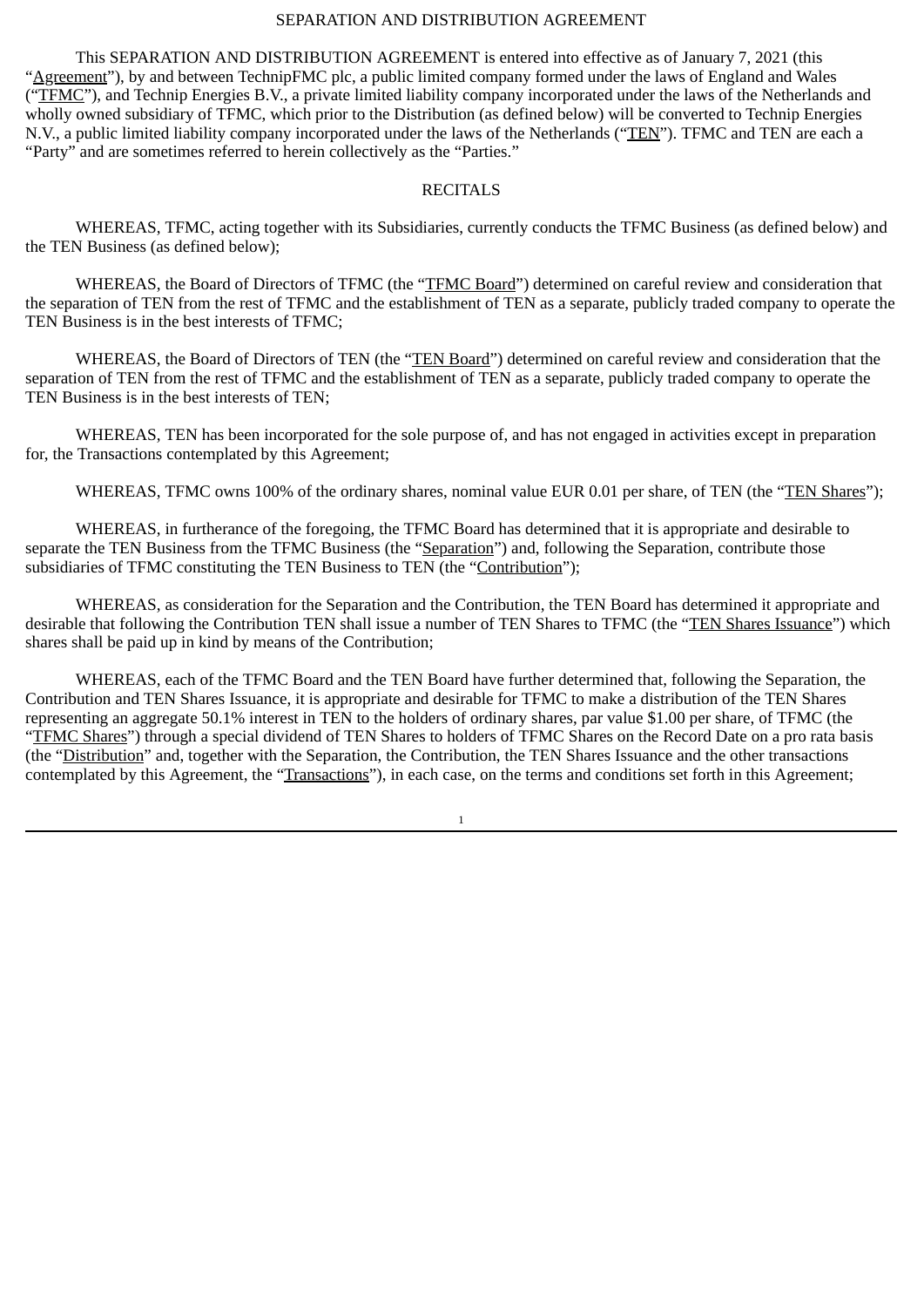WHEREAS, immediately following the Distribution, TFMC will hold an amount of TEN Shares representing 49.9% of the outstanding TEN Shares;

WHEREAS, TEN has filed with the Stichting Autoriteit Financiële Markten (the "AFM") and the SEC, respectively, the EU Prospectus and the Form F-1, which set forth certain disclosure concerning TEN and the Transactions;

WHEREAS, TEN has requested that the AFM notify the Autorité des marchés financiers (the "AMF") of its approval, in accordance with the applicable regulation of the European Parliament, of the EU Prospectus; and

WHEREAS, each of TFMC and TEN has determined that it is appropriate and desirable to set forth in this Agreement certain agreements that will govern certain matters relating to the Transactions and the relationship of TFMC, TEN and the members of the TFMC Group and the TEN Group following the Distribution.

NOW, THEREFORE, in consideration of the foregoing and the mutual agreements, provisions and covenants contained in this Agreement, the Parties hereby agree as follows:

# **ARTICLE I.**

# **SEPARATION**

# 1.1 Transfers of Assets and Assumptions of Liabilities; TEN Assets; TFMC Assets.

(a) In order to effect the Transactions, the Parties shall cause, and shall cause the members of their respective Group to cause, (i) the TEN Group to own, to the extent they do not already own, all of the TEN Assets and none of the TFMC Assets, and (ii) the TEN Group to be liable for, to the extent they are not already liable for, all of the TEN Liabilities.

(b) For purposes of this Agreement, "TEN Assets" shall mean:

(i) the following Assets listed in subsections (A) through (M) below:

(A) all Assets of either Party or any member of its Group included or reflected as Assets of the TEN Group on the TEN Balance Sheet, subject to any dispositions of such Assets subsequent to the date of the TEN Balance Sheet; provided, that the amounts set forth on the TEN Balance Sheet with respect to any Assets shall not be treated as minimum amounts or limitations on the amount of such Assets that are included in the definition of TEN Assets pursuant to this clause (A);

 $\overline{2}$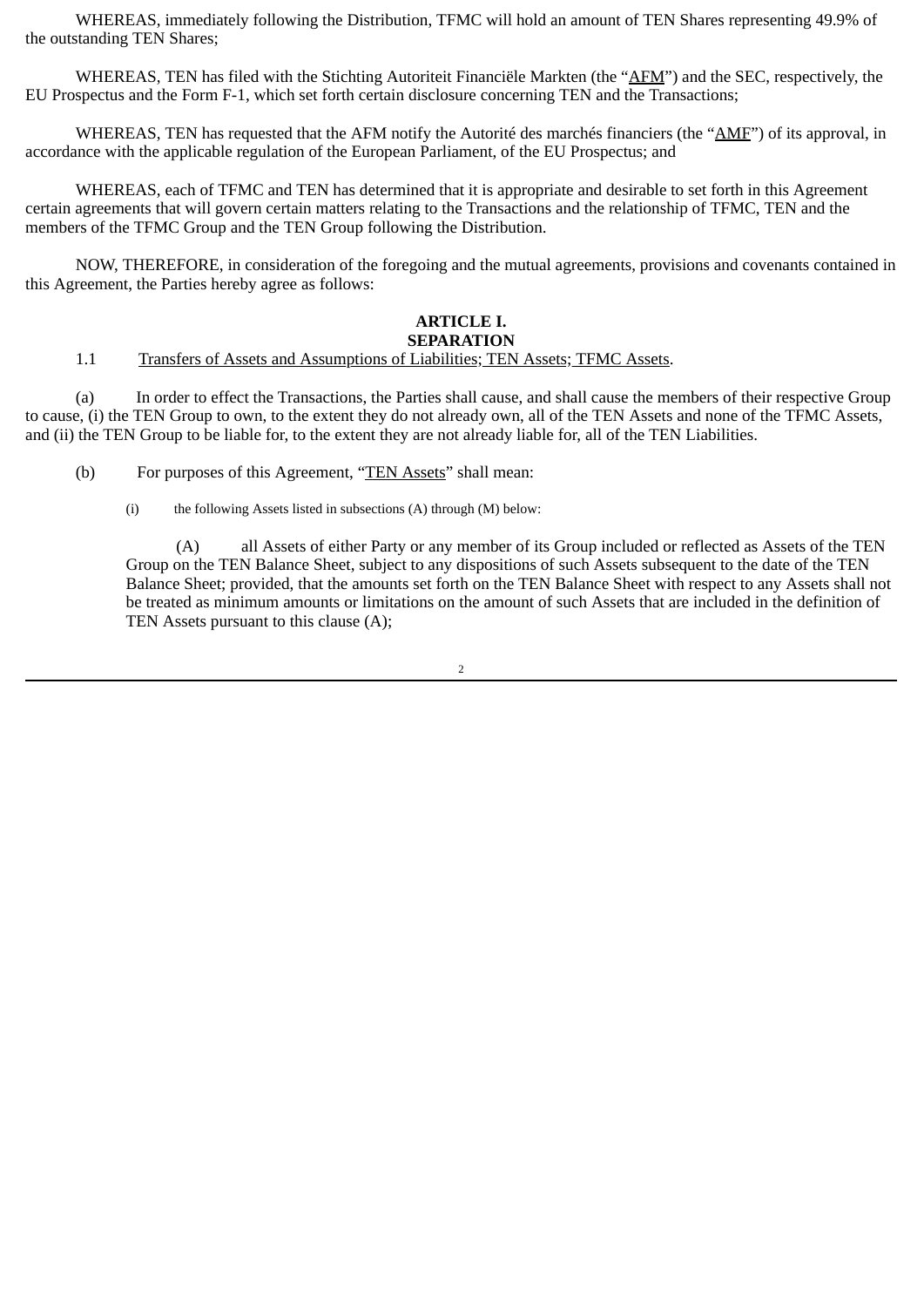(B) all Assets of either Party or any member of its Group as of the Effective Time that are of a nature or type that would have resulted in such Assets being included as Assets of TEN or members of the TEN Group as of the Effective Time if a balance sheet, notes and subledgers were to be prepared on a basis consistent with the determination of the Assets included on the TEN Balance Sheet, it being understood that (x) the TEN Balance Sheet shall be used to determine the types of, and methodologies used to determine, those Assets that are included in the definition of TEN Assets pursuant to this clause (B) and (y) the amounts set forth on the TEN Balance Sheet with respect to any Assets shall not be treated as minimum amounts or limitations on the amount of such Assets that are included in the definition of TEN Assets pursuant to this clause (B);

(C) all issued and outstanding capital stock or other equity securities of the Persons set forth on Schedule  $1.1(b)(i)(C)$  owned by either Party or a member of its respective Group as of the Effective Time;

(D) the amount of cash, cash equivalents or marketable securities on hand or in bonds as determined pursuant to Schedule  $1.1(b)(i)(D)$  (the "TEN Cash");

(E) all TEN Contracts and all rights, interests or claims of either Party or any member of its respective Group thereunder as of the Effective Time;

(F) all TEN Intellectual Property and all rights, interests or claims of either Party or any member of its respective Group thereunder as of the Effective Time;

(G) all TEN Leases and all rights, interests or claims of either Party or any member of its respective Group thereunder as of the Effective Time;

(H) all TEN Permits and all rights, interests or claims of either Party or any member of its respective Group thereunder as of the Effective Time;

(I) all TEN Properties, together with all buildings, fixtures and improvements erected thereon;

(J) all rights, claims, demands, causes of action, judgments, decrees and rights to indemnity or contribution, whether absolute or contingent, contractual or otherwise, in favor of TFMC or any of its Subsidiaries primarily related to the TEN Business, including the right to sue, recover and retain such recoveries and the right to continue in the name of TEN and its Subsidiaries any pending actions relating to the foregoing, and to recover and retain any damages therefrom;

(K) all Business Records exclusively related to the TEN Business (the "TEN Business Records");

(L) all rights, interests or claims in the Insurance Claims set forth on Schedule  $1.1(b)(i)(L)$ ;

(M) all Assets of either Party or any member of its respective Group as of the Effective Time that are expressly provided by this Agreement or any Ancillary Agreement as Assets to be transferred to any member of the TEN Group, including any Assets of TEN or any member of the TEN Group necessary to perform the services set forth in the Transition Services Agreement, and

(ii) all assets set forth on  $S$ chedule  $1.1$ (b)(ii).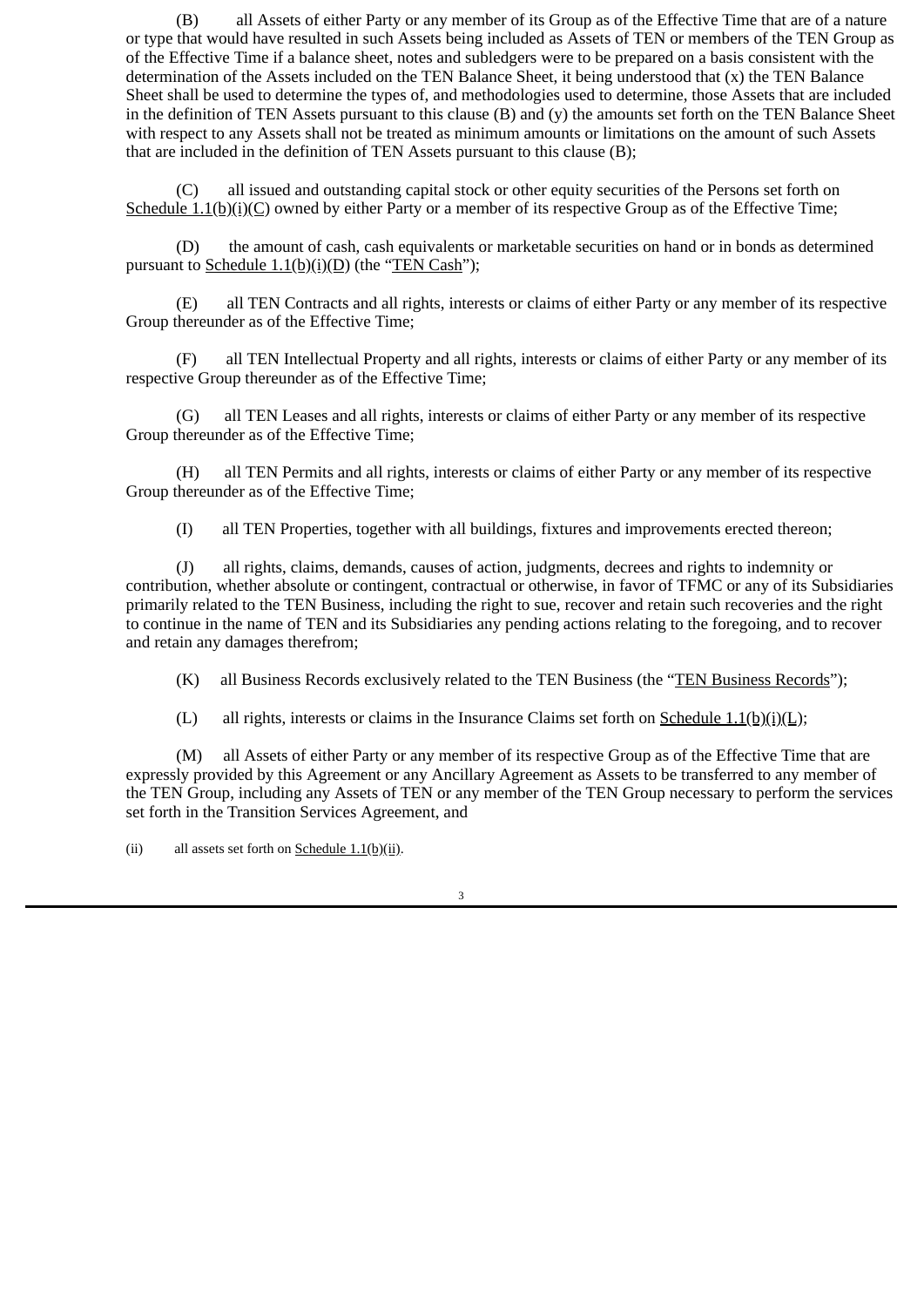Notwithstanding the foregoing, the TEN Assets shall not in any event include any Asset referred to in Section  $1.1(c)$ .

(c) For purposes of this Agreement, "TFMC Assets" shall mean:

(i) all Assets of either Party or the members of its Group as of the Effective Time, other than the TEN Assets, including

A. all Contracts of either Party or any member of its respective Group and all rights, interests or claims of either Party or any member of its respective Group thereunder as of the Effective Time other than the TEN Contracts (collectively, the "TFMC Contracts");

B. all TFMC Intellectual Property;

C. all TFMC Permits;

D. any Contract related to the leasing or subleasing of real property and all rights, interests or claims of either Party or any member of its respective Group thereunder as of the Effective Time other than the TEN Leases;

E. all cash, cash equivalents and marketable securities on hand or in banks, other than the TEN Cash;

F. all rights, interests or claims in the in the Insurance Claims other than those set forth on Schedule  $1.1(b)(i)(L);$ 

G. all Business Records other than the TEN Business Records;

H. all Assets of either Party or any member of its respective Group as of the Effective Time that are expressly contemplated by this Agreement or any Ancillary Agreement as Assets to be retained by any member of the TFMC Group, including any Assets of TFMC or any member of the TFMC Group necessary to perform the services set forth in the Transition Services Agreement;

- I. the Outstanding RPBC Payment; and
- (ii) all assets set forth on Schedule  $1.1(c)$ (ii).

(d) For the purposes of this Agreement, "TEN Liabilities" shall mean:

(i) all Liabilities relating to, arising out of or resulting from the actions, inactions, events, omissions, conditions, facts or circumstances occurring or existing prior to, at or after the Effective Time (whether or not such Liabilities cease being contingent, mature, become known, are asserted or foreseen, or accrue, in each case before, at or after the Effective Time), in each case to the extent (and only to the extent) that such Liabilities relate to, arise out of or result from the TEN Business or a TEN Asset, including: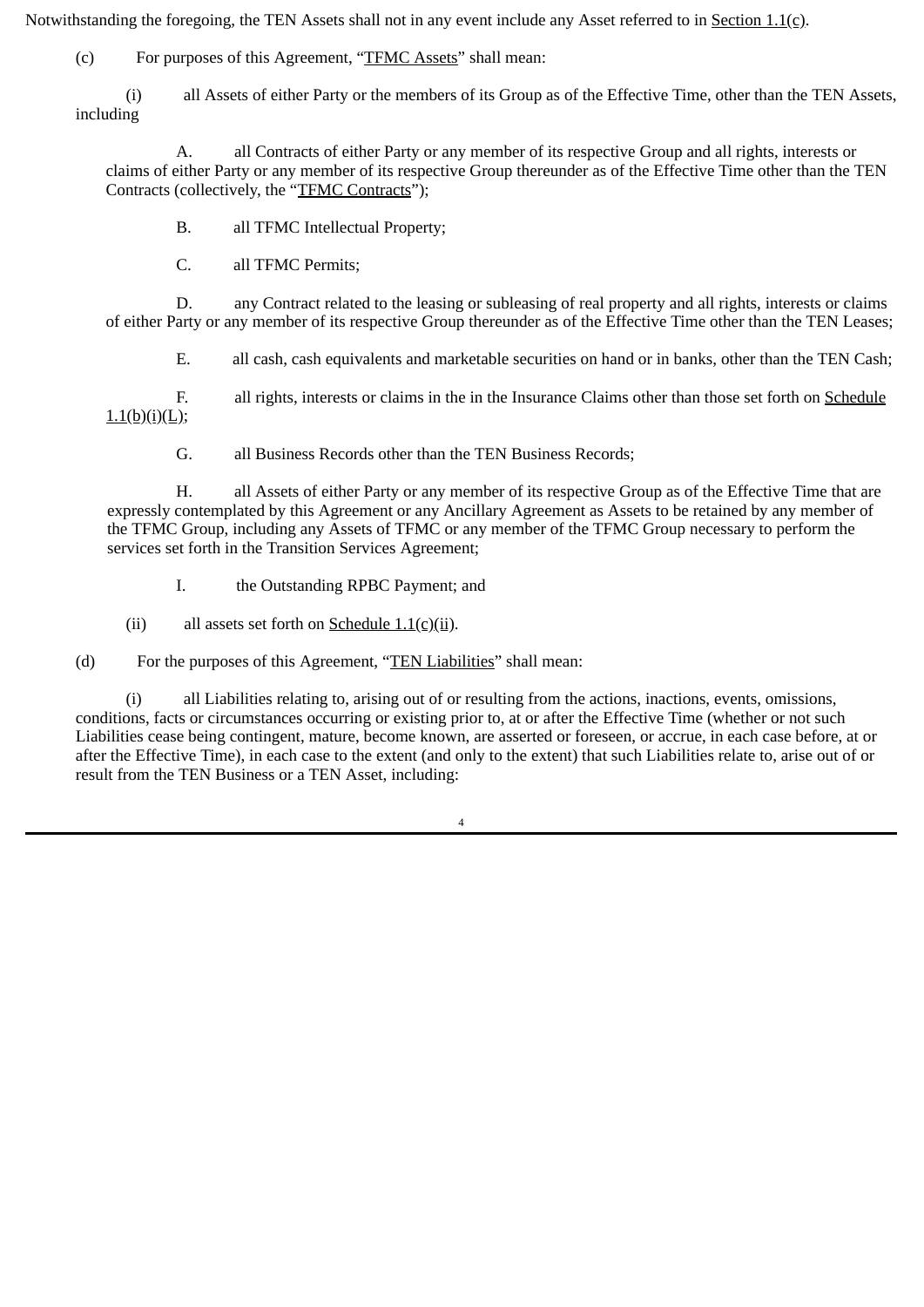A. all Liabilities that are expressly provided by this Agreement or any Ancillary Agreement as Liabilities to be assumed or retained by TEN or any other member of the TEN Group, and all agreements, obligations and Liabilities of any member of the TEN Group under this Agreement or any of the Ancillary Agreements;

 B. all Liabilities included or reflected as liabilities or obligations of TEN or the members of the TEN Group on the TEN Balance Sheet, subject to any discharge of such Liabilities subsequent to the date of the TEN Balance Sheet; provided, that the amounts set forth on the TEN Balance Sheet with respect to any Liabilities shall not be treated as minimum amounts or limitations on the amount of such Liabilities that are included in the definition of TEN Liabilities pursuant to this clause (B);

 C. all Liabilities as of the Effective Time to the extent (and only to the extent) that they are of a nature or type that would have resulted in such Liabilities being included or reflected as liabilities or obligations of TEN or the members of the TEN Group as of the Effective Time if a balance sheet, notes and subledgers were to be prepared on a basis consistent with the determination of the Liabilities included on the TEN Balance Sheet, it being understood that (x) the TEN Balance Sheet shall be used to determine the types of, and methodologies used to determine, those Liabilities that are included in the definition of TEN Liabilities pursuant to this clause (C) and (y) the amounts set forth on the TEN Balance Sheet with respect to any Liabilities shall not be treated as minimum amounts or limitations on the amount of such Liabilities that are included in the definition of TEN Liabilities pursuant to this clause (C);

 D. any and all Liabilities that are expressly provided by this Agreement or any Ancillary Agreement as Liabilities to be assumed by TEN or any other member of the TEN Group, and all agreements, obligations and Liabilities of any member of the TEN Group under this Agreement or any of the Ancillary Agreements;

E. all Liabilities based upon, relating to or arising from the TEN Contracts;

 F. all Liabilities based upon, relating to or arising from Intellectual Property to the extent primarily used or held for use in the TEN Business;

G. all Liabilities based upon, relating to or arising from the TEN Permits;

 H. all Liabilities with respect to terminated, divested or discontinued businesses, Assets or operations to the extent (and only to the extent) that they were of such a nature that they would be or would have been part of the TEN Business had they not been terminated, divested or discontinued (regardless of whether they ever operated under the "TechnipFMC" name), and all Liabilities of TFMC related thereto unless such Liabilities are expressly retained by TFMC pursuant to the terms of this Agreement or the Ancillary Agreements; all Liabilities based upon, relating to or arising from all TEN Leases;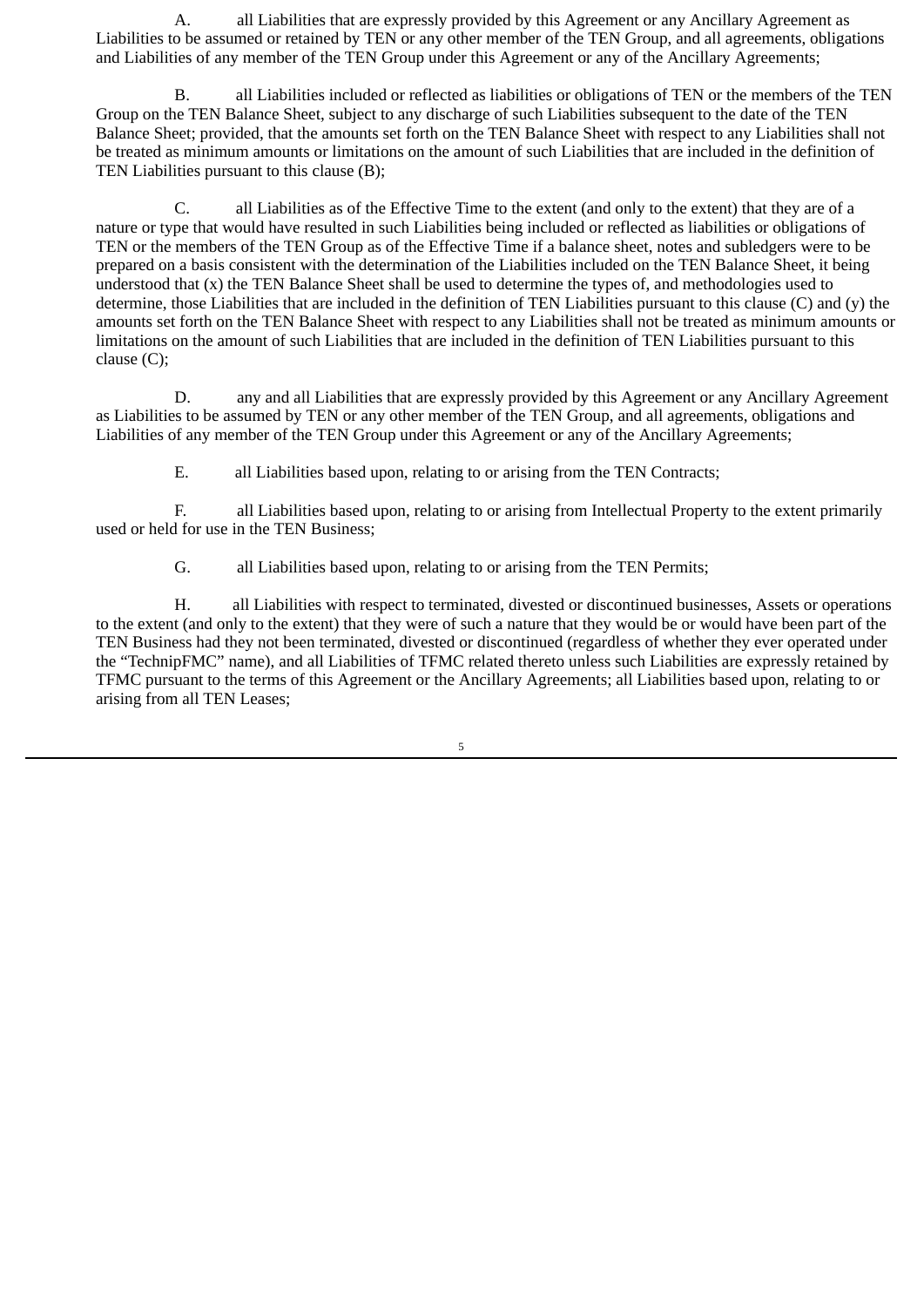I. all Environmental Liabilities arising at, prior to or after the Effective Time to the extent (and only to the extent) based upon, relating to or arising from the conduct of the TEN Business as currently or formerly conducted (including at any properties that were previously owned or operated in connection with the TEN Business), the TEN Assets or the TEN Properties;

J. all Liabilities arising out of any TEN Action;

 K. all Liabilities arising out of claims made by any Third Party (including TFMC's or TEN's respective directors, officers, shareholders, employees and agents) against any member of the TFMC Group or the TEN Group to the extent (and only to the extent) relating to, arising out of or resulting from the TEN Business or the TEN Assets or the other business, operations, activities or Liabilities referred to in clauses (A) through (K) above and clause (ii) below, and

(ii) all Liabilities set forth on Schedule 1(d)(ii).

(e) For the purposes of this Agreement, "TFMC Liabilities" means:

(i) the following Liabilities of either Party or the members of its respective Group in each case to the extent (and only to the extent) that such Liabilities relate to, arise out of or result from the TFMC Business or a TFMC Asset, including:

(A) all Liabilities that are expressly provided by this Agreement or any Ancillary Agreement as Liabilities to be assumed or retained by TFMC or any other member of the TFMC Group, and all agreements, obligations and Liabilities of any member of the TFMC Group under this Agreement or any of the Ancillary Agreements;

(B) all Liabilities to the extent (and only to the extent) based upon, relating to or arising from the operation or conduct of the TFMC Business, arising at, prior to or after the Effective Time, but excluding in all circumstances the TEN Liabilities;

(C) all Liabilities based upon, relating to or arising from the TFMC Contracts;

(D) all Liabilities based upon, relating to or arising from Intellectual Property to the extent primarily used or held for use in the TFMC Business;

(E) all Liabilities based upon, relating to or arising from the TFMC Permits;

(F) all Liabilities with respect to terminated, divested or discontinued businesses, Assets or operations to the extent (and only to the extent) that were of such a nature that they would be or would have been part of the TFMC Business had they not been terminated, divested or discontinued (regardless of whether they ever operated under the "TechnipFMC" name), and all Liabilities of TFMC related thereto unless such Liabilities are expressly retained by TEN pursuant to the terms of this Agreement or the Ancillary Agreements;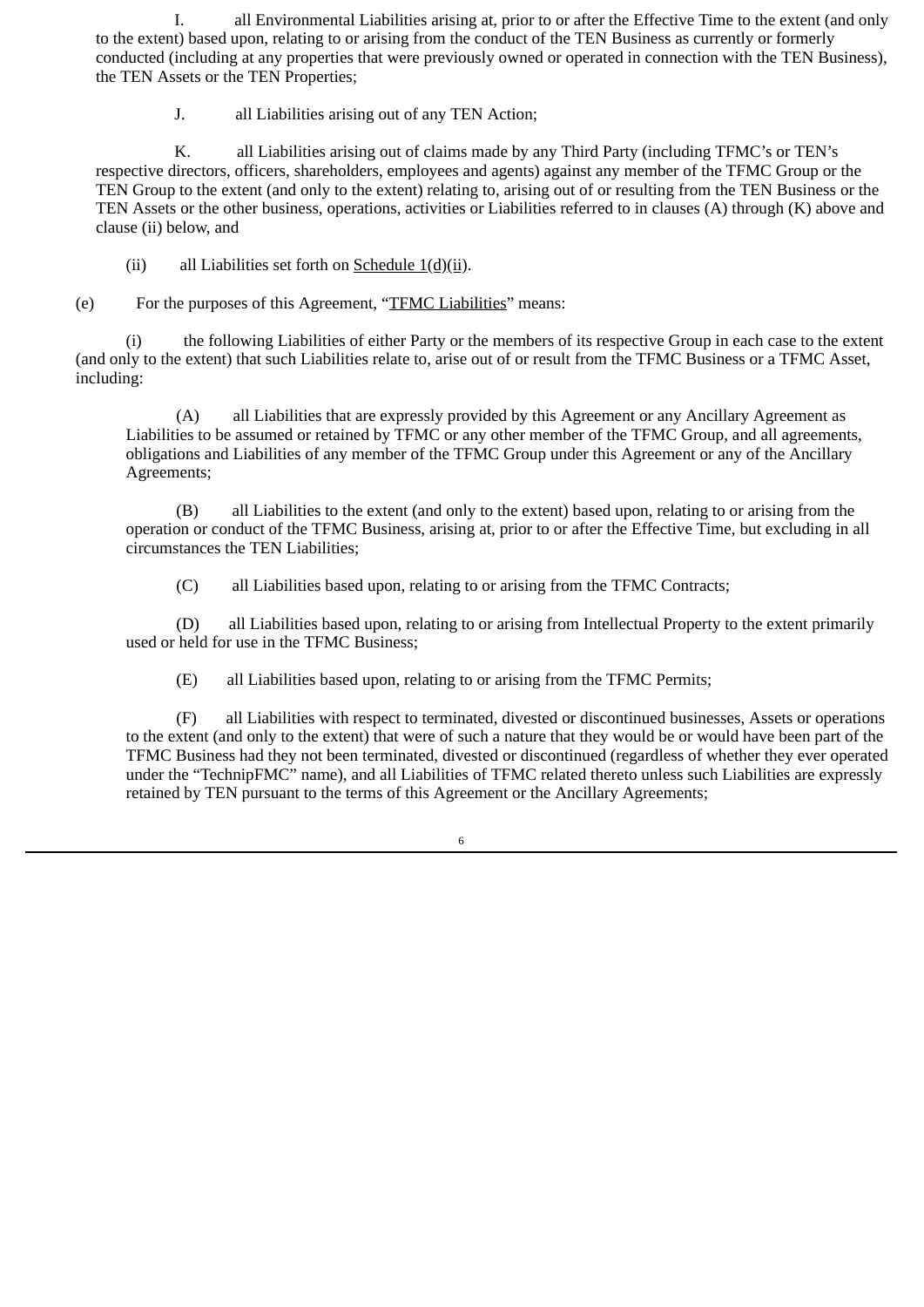(G) all Liabilities based upon, relating to or arising from all TFMC Leases;

(H) all Environmental Liabilities arising at, prior to or after the Effective Time to the extent (and only to the extent) based upon, relating to or arising from the conduct of the TFMC Business as currently or formerly conducted (including at any properties that were previously owned or operated in connection with the TFMC Business), the TFMC Assets or the TFMC Properties;

(I) all Liabilities arising out of any TFMC Action; and

(J) all Liabilities arising out of claims made by any Third Party (including TFMC's or TEN's respective directors, officers, shareholders, current and former employees and agents) against any member of the TFMC Group or the TEN Group to the extent (and only to the extent) relating to, arising out of or resulting from the TFMC Business or the TFMC Assets or the Liabilities referred to in clauses (i) through (x) above and clause (f) below (whether such claims arise, in each case before, at or after the Effective Time), and

(ii) all Liabilities set forth on Schedule  $1(e)(ii)$ .

(f) TFMC and its Subsidiaries hereby waive compliance by each and every member of the TFMC Group with the requirements and provisions of any "bulk-sale" or "bulk-transfer" Laws of any jurisdiction that may otherwise be applicable with respect to the transfer or sale of any or all of the TEN Assets to any member of the TEN Group.

1.2 Nonassignable Contracts and Permits. Notwithstanding anything to the contrary contained herein, this Agreement shall not constitute an agreement to assign any Asset or Liability if an assignment or attempted assignment of the same without the consent of another Person would constitute a breach thereof or in any way impair the rights of a Party thereunder or give to any third party any rights with respect thereto. If any such consent is not obtained or if an attempted assignment would be ineffective or would impair such party's rights under any such Asset or Liability so that the party entitled to the benefits and responsibilities of such purported transfer (the "Intended Transferee") would not receive all such rights and responsibilities, then (a) the party purporting to make such transfer (the "Intended Transferor") shall use commercially reasonable efforts to provide or cause to be provided to the Intended Transferee, to the extent permitted by Law, the benefits of any such Asset or Liability and the Intended Transferor shall promptly pay or cause to be paid to the Intended Transferee when received all moneys received by the Intended Transferor with respect to any such Asset and (b) in consideration thereof the Intended Transferee shall pay, perform and discharge on behalf of the Intended Transferor all of the Intended Transferor's Liabilities thereunder in a timely manner and in accordance with the terms thereof which it may do without breach and, at the Intended Transferor's request, the Intended Transferee shall promptly reimburse or prepay (at the Intended Transferor's election) the Intended Transferor for all amounts paid or due by the Intended Transferor on behalf of the Intended Transferee with respect to such non-assignable Asset or Liability. In addition, the Intended Transferor and the Intended Transferee shall each take such other actions as may be reasonably requested by the other Party in order to place the other Party, insofar as reasonably possible, in the same position as if such Asset had been transferred as contemplated hereby and so all the benefits and burdens relating thereto, including possession, use, risk of loss, Liability, potential for gain and dominion, control and command, shall inure to the Intended Transferee. If and when such consents and approvals are obtained, the transfer of the applicable Asset shall be effected in accordance with the terms of this Agreement.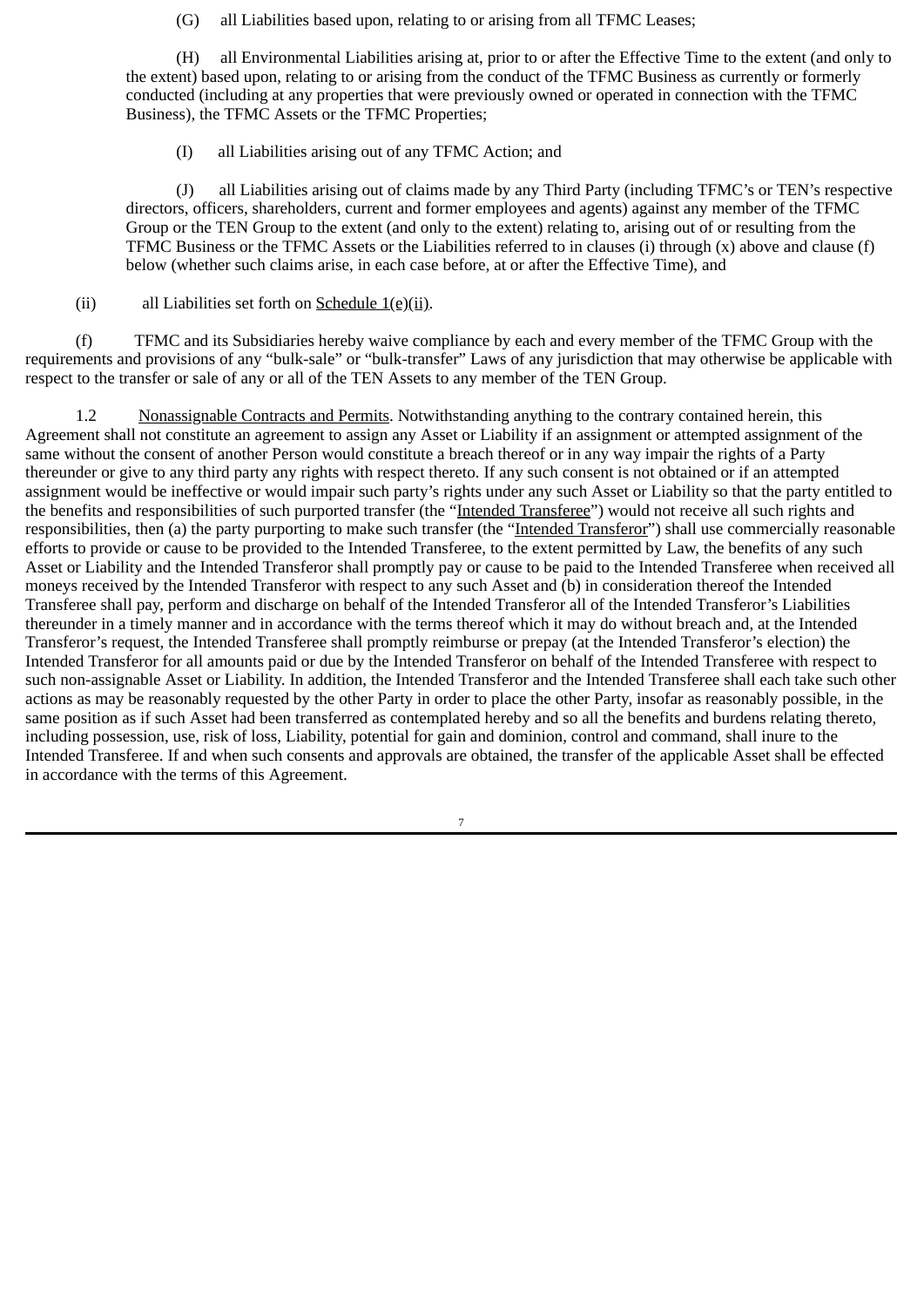#### 1.3 Termination of Intercompany Agreements.

(a) Except as set forth in Section 1.3(b), in furtherance of the releases and other provisions set forth in Article II, TFMC and each member of the TFMC Group, on the one hand, and TEN and each member of the TEN Group, on the other hand, hereby terminate any and all (i) Intercompany balances and accounts whether or not in writing, between or among TFMC or any member of the TFMC Group, on the one hand, and TEN or any other member of the TEN Group, on the other hand, effective as of the Effective Time, such that, to the extent practicable, all such Intercompany balances and accounts shall be fully settled and no Party or any member of its Group shall have any continuing obligation with respect thereto and otherwise in such a manner as the Parties shall determine in good faith (including by means of dividends, distributions, contribution, the creation or repayment of intercompany debt, increasing or decreasing of cash pool balances or otherwise), and (ii) all Intercompany agreements, arrangements, commitments or understandings, including all obligations to provide goods, services or other benefits, whether or not in writing, between or among TFMC or any member of the TFMC Group, on the one hand, and TEN or any member of the TEN Group, on the other hand (other than as set forth in Section  $1.3(b)$ ), without further payment or performance such that no party thereto shall have any further obligations therefor or thereunder. No such terminated balance, account, agreement, arrangement, commitment or understanding (including any provision thereof which purports to survive termination) shall be of any further force or effect after the Effective Time. Each Party shall, at the reasonable request of any other Party, take, or cause to be taken, such other actions as may be necessary to effect the foregoing.

(b) The provisions of <u>Section 1.3(a</u>) shall not apply to any of the following agreements, arrangements, commitments or understandings (or to any of the provisions thereof): (i) this Agreement and the Ancillary Agreements (and each other agreement or instrument expressly contemplated by this Agreement or any Ancillary Agreement to be entered into by any of the Parties or any of the members of their respective Group, including, for the avoidance of doubt, those agreements and instruments entered into in connection with the TFMC Financing Arrangements or the TEN Financing Arrangements); (ii) any agreements, arrangements, commitments or understandings filed as an exhibit, whether in preliminary or final form, to the EU Prospectus or the Form F-1 or otherwise listed or described on Schedule 1.3(b)(ii); (iii) any agreements, arrangements, commitments or understandings to which any Person other than the Parties and the members of their respective Group is a party (it being understood that to the extent that the rights and obligations of the Parties and the members of their respective Group under any such agreements, arrangements, commitments or understandings constitute TEN Assets, TFMC Assets, TEN Liabilities or TFMC Liabilities, they shall be assigned pursuant to Section 1.1(a) to the extent they are not already held by a member of the applicable Group); (iv) any Shared Contracts; and (v) any other agreements, arrangements, commitments or understandings that this Agreement or any Ancillary Agreement expressly contemplates shall survive the Effective Time.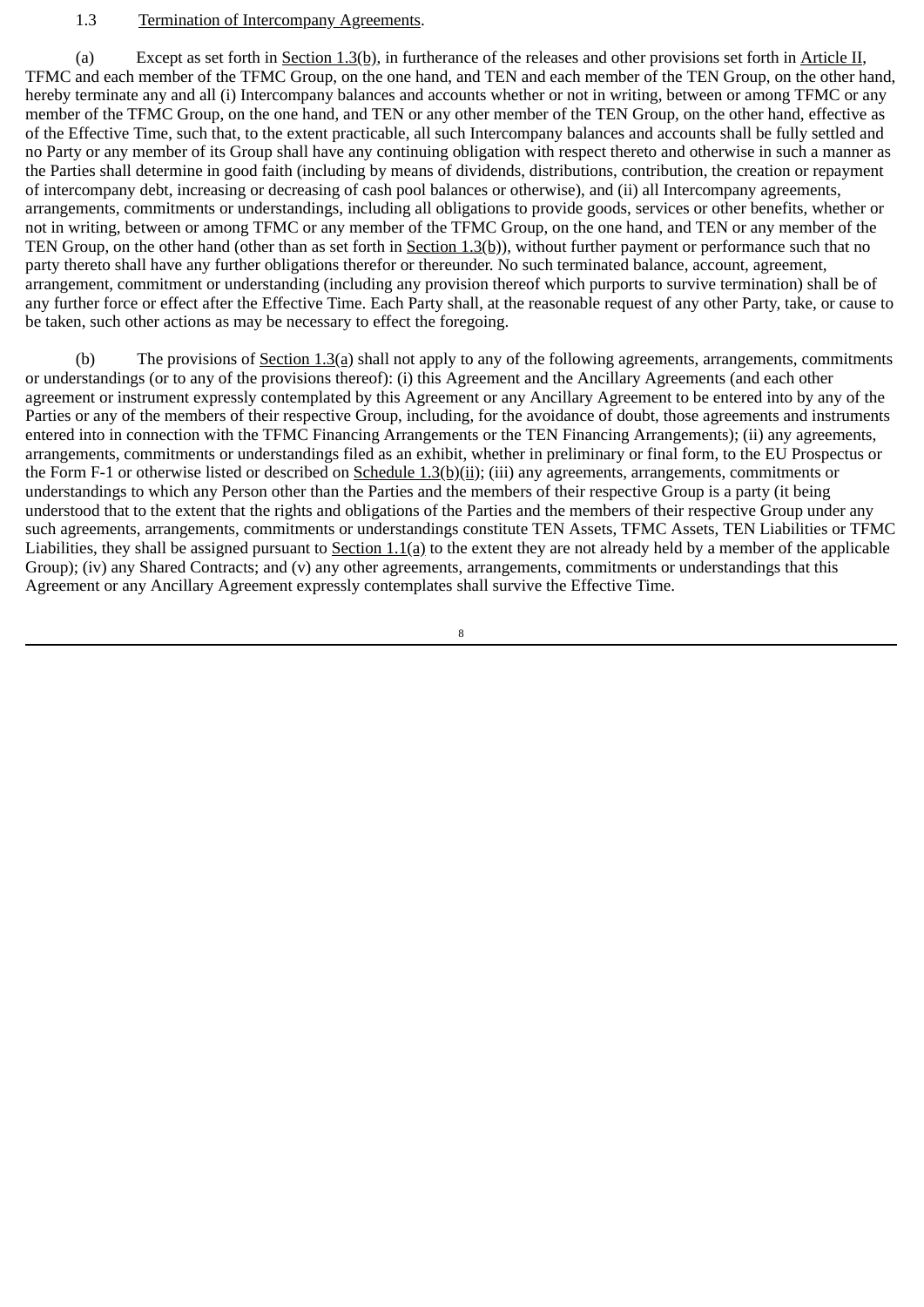1.4 Treatment of Shared Contracts. Subject to applicable Law and except as otherwise provided in any Ancillary Agreement, and without limiting the generality of the obligations set forth in Section 1.1, unless the Parties otherwise agree or the benefits of any Contract described in this Section 1.4 are expressly conveyed to the applicable Party pursuant to this Agreement or an Ancillary Agreement, any Contract entered into by a member of the TFMC Group or the TEN Group with a third party that is not a TEN Asset, but pursuant to which a member of the TEN Group, as of the Effective Time, has been provided certain revenues or other benefits or incurred any Liability (any such Contract, a "Shared Contract") shall not be assigned in relevant part to the applicable members of the TEN Group or amended to give the relevant members of the TEN Group any entitlement to such rights and benefits thereunder; provided, however, that the Parties shall, and shall cause each of the members of their respective Group to, take such other reasonable and permissible actions to cause to the extent permitted under applicable Law: (i) the relevant member of the TEN Group to receive the rights and benefits previously provided in the ordinary course of business, consistent with past practice, pursuant to such Shared Contract; and (ii) the relevant member of the TEN Group to bear the burden of the applicable Liabilities previously borne in the ordinary course of business, consistent with past practice, under such Shared Contract. Notwithstanding the foregoing, subject to the provisions of Schedule 1.4, no member of the TFMC Group shall be required by this Section 1.4 to maintain in effect any Shared Contract, and no member of the TEN Group shall have any approval or other rights with respect to any amendment, termination or other modification of any Shared Contract.

1.5 Treatment of Shared Permits. Subject to applicable Law and except as otherwise provided in any Ancillary Agreement, and without limiting the generality of the obligations set forth in Section 1.1, unless the Parties otherwise agree or the benefits of any Permit described in this Section 1.5 are expressly conveyed to the applicable Party pursuant to this Agreement or an Ancillary Agreement, any Permit used in connection with both the TFMC Business and the TEN Business, including those listed on Schedule 1.5(a) (any such permit, a "Shared Permit"), shall remain with the member of the TFMC Group or TEN Group, as applicable, in possession of such Shared Permit at the Effective Time; provided, however, that the Parties shall, and shall cause each of the members of their respective Group to, take such other reasonable and permissible actions to cause to the extent permitted under applicable Law: (i) the relevant member of the TFMC Group or TEN Group that is not in possession of such Shared Permit, to receive the rights and benefits previously provided in the ordinary course of business, consistent with past practice, pursuant to such Shared Permit; and (ii) such member of the TFMC Group or TEN Group to bear the burden of the Liabilities under such Shared Permit to the extent arising out of such use. Notwithstanding the foregoing and except for the Shared Permits set forth on Schedule 1.5(b), no member of the TFMC Group or the TEN Group, as applicable, shall be required by this Section 1.5 to maintain in effect any Shared Permit in its possession following the Effective Time, and no member of the TFMC Group or the TEN Group shall have any approval or other rights with respect to any amendment, termination or other modification of any Shared Permit not held by a member of its respective Group following the Effective Time.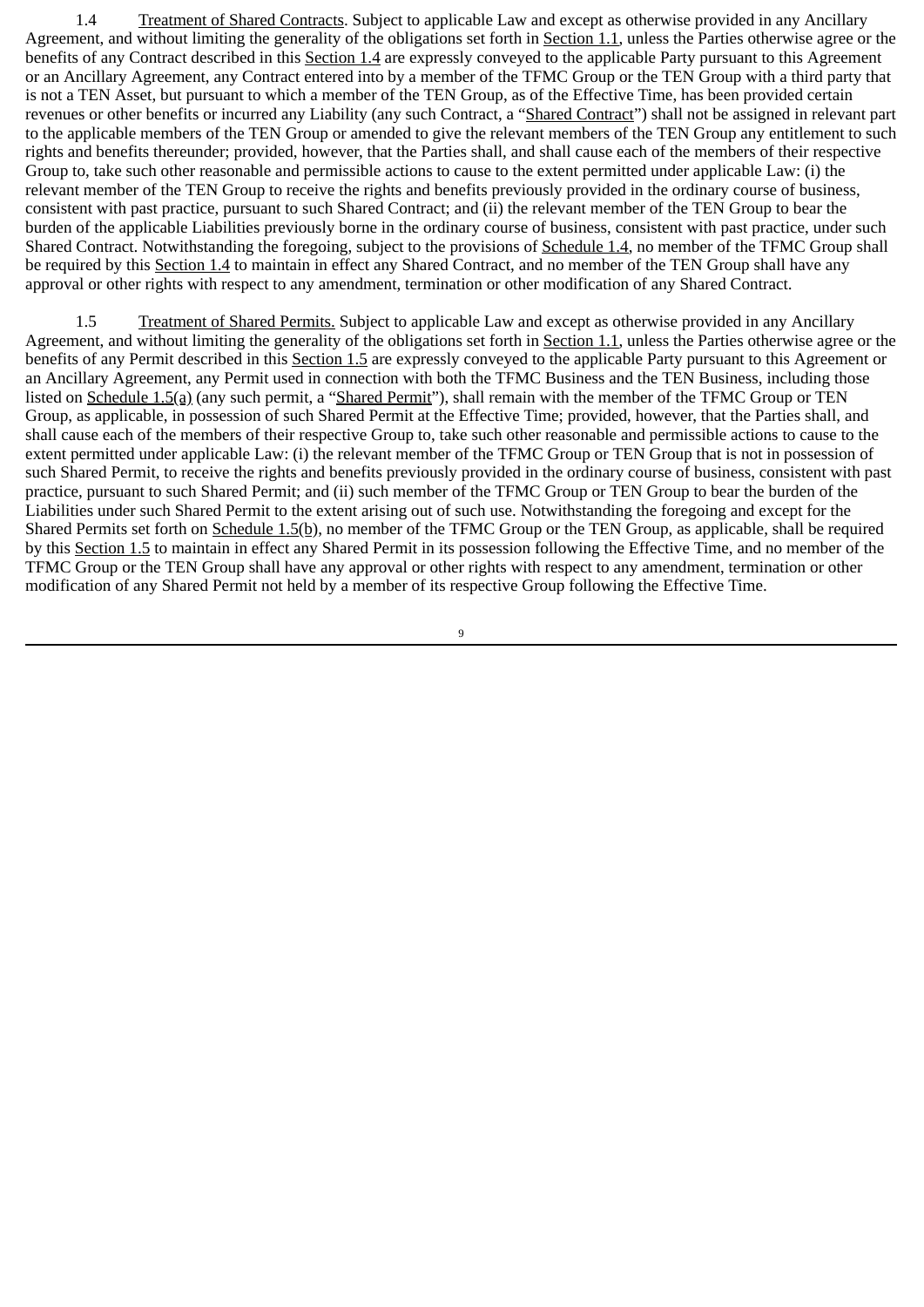#### 1.6 Bank Accounts; Cash Balances; Misdirected Payments.

(a) Each Party agrees to take, or cause the applicable members of its respective Group to take, at the Effective Time (or such earlier time as the Parties may agree), all actions necessary to amend all Contracts governing each bank and brokerage account, including lockbox accounts, owned by TFMC or any other member of the TFMC Group (collectively, the "TFMC Accounts") so that such TFMC Accounts, if currently linked (whether by automatic withdrawal, automatic deposit or any other authorization to transfer funds from or to, hereinafter "linked") to any bank or brokerage account, including lockbox accounts, owned by any member of the TEN Group (collectively, the "TEN Accounts") are de-linked from the TEN Accounts.

(b) Each Party agrees to take, or cause the applicable members of its respective Group to take, at the Effective Time (or such earlier time as the Parties may agree), all actions necessary to amend all Contracts governing the TEN Accounts so that such TEN Accounts, if currently linked to an TFMC Account, are de-linked from the TFMC Accounts.

(c) It is intended that, following consummation of the actions contemplated by Sections 1.6(a) and 1.6(b), there shall be in place a centralized cash management process pursuant to which (i) the TFMC Accounts shall be managed centrally and funds collected shall be transferred into one or more centralized accounts maintained by TFMC and (ii) the TEN Accounts shall be managed centrally and funds collected shall be transferred into one or more centralized accounts maintained by TEN. Notwithstanding Section 1.1, but subject to TEN's retention of the TEN cash, all cash on hand at any member of the TFMC Group or the TEN Group as of the Effective Time shall be assigned, transferred or paid over to or retained by TFMC. Any cash in the TEN Accounts after the Effective Time that belongs to any member of the TFMC Group shall be transferred by the applicable member of the TEN Group to any member of the TFMC Group designated by TFMC.

(d) With respect to any outstanding checks issued or payments initiated by TFMC, TEN or any of their respective Group members prior to the Effective Time, such outstanding checks and payments shall be honored following the Effective Time by the Person or Group owning the account on which the check is drawn or from which the payment was initiated. In addition, any outstanding checks or payments issued by a third party for the benefit of TFMC, TEN or any of their respective Group members prior to the Effective Time shall be honored following the Effective Time and payment shall be made to the party to whom the check or payment was issued.

(e) With respect to the payments described in  $Section 1.6(d)$ , in the event that:

(i) TEN or one of its Group members initiates a payment prior to the Effective Time that is honored following the Effective Time, and to the extent such payment relates to the TFMC Business, then TFMC shall reimburse TEN for such payment as soon as reasonably practicable and in no event later than seven (7) days after such payment is honored; or

(ii) TFMC or one of its Group members initiates a payment prior to the Effective Time that is honored following the Effective Time, and to the extent such payment relates to the TEN Business, then TEN shall reimburse TFMC for such payment as soon as reasonably practicable and in no event later than seven (7) days after such payment is honored.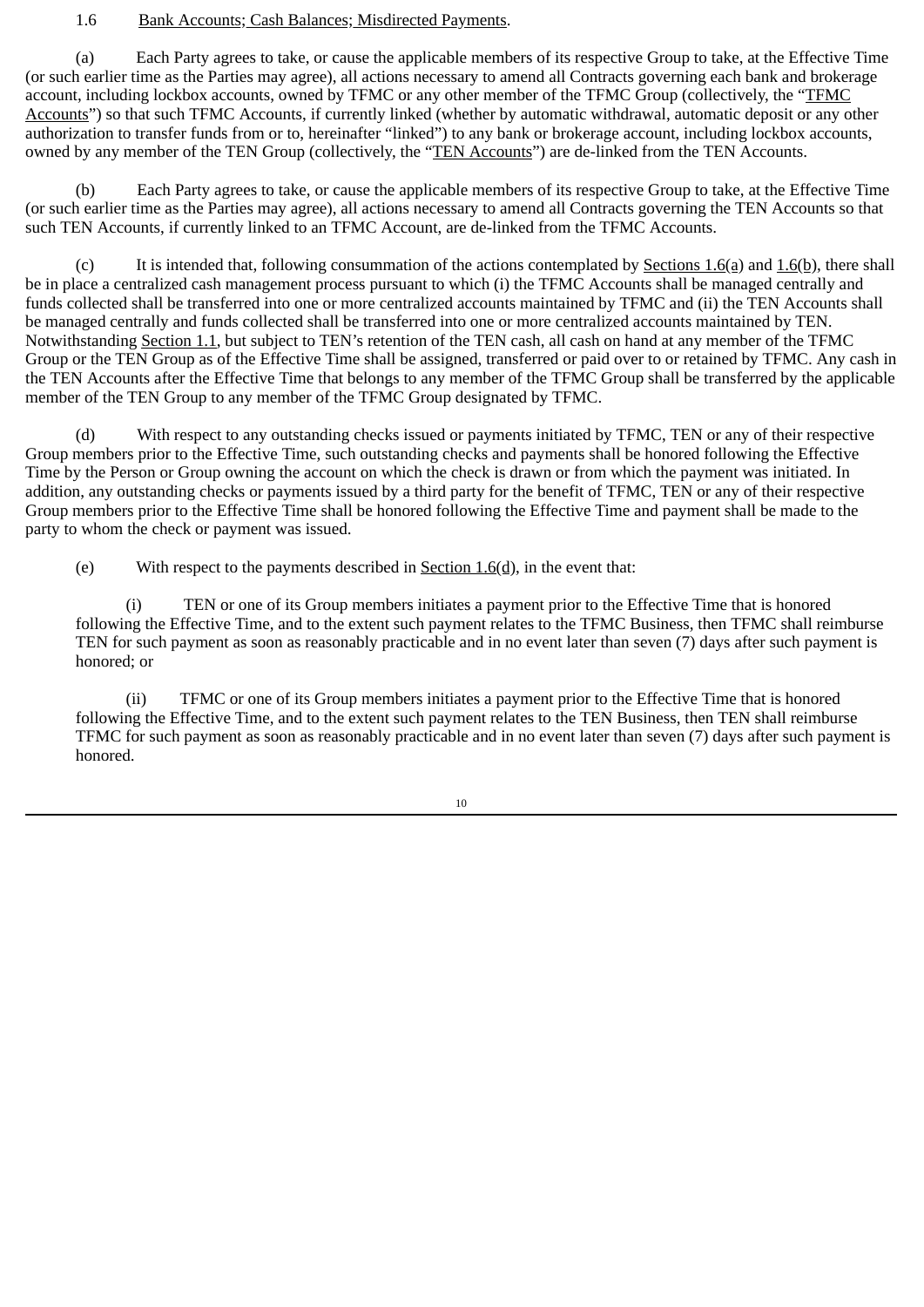(f) Prior to or concurrently with the Effective Time, (i) TFMC shall cause all TFMC employees to be removed as authorized signatories on all bank accounts maintained by the TEN Group and (ii) TEN shall cause all TEN employees to be removed as authorized signatories on all bank accounts maintained by the TFMC Group.

(g) As between TFMC and TEN (for purposes of this Section 1.6(g), each a "Specified Party") (and the members of their respective Group), all payments made to and reimbursements received by either Specified Party (or any member of its Group), in each case after the Effective Time, that relate to a business, Asset or Liability of the other Specified Party (or any member of such other Specified Party's Group) (each, a "Misdirected Payment"), shall be held in trust by the recipient Specified Party for the use and benefit of the other Specified Party (or member of such other Specified Party's Group entitled thereto) (at the expense of the party entitled thereto). Each Specified Party shall maintain an accounting of any such Misdirected Payments received by such Specified Party or any member of its Group, and the Specified Parties shall have a weekly reconciliation, whereby all such Misdirected Payments received by each Specified Party are calculated and the net amount owed to the other Specified Party (or members of the other Specified Party's Group) shall be paid over to the other Specified Party (for further distribution to the applicable members of such other Specified Party's Group). If at any time the net amount in respect of Misdirected Payments owed to either Specified Party exceeds \$1,000,000, an interim payment of such net amount owed shall be made to the Specified Party entitled thereto within three (3) Business Days of such amount exceeding \$1,000,000. Notwithstanding the foregoing, neither Specified Party (nor any of the members of its Group) shall act as collection agent for the other Specified Party (or any of the members of its Group), nor shall either Specified Party (or any members of its Group) act as surety or endorser with respect to non-sufficient funds checks, or funds to be returned in a bankruptcy or fraudulent conveyance action.

#### 1.7 Misallocated Assets and Liabilities.

(a) In the event that, at any time from and after the Effective Time, either Party discovers that it or another member of its Group is the owner of, receives or otherwise comes to possess or benefit from any Asset (including the receipt of payments made pursuant to Contracts and proceeds from accounts receivable with respect to such Asset) that should have been allocated to a member of the other Group pursuant to this Agreement or any Ancillary Agreement (except in the case of any deliberate acquisition of Assets from a member of the other Group for value subsequent to the Effective Time), such Party shall promptly (but in no case later than within thirty (30) days of discovery of such misallocated Asset) transfer, or cause to be transferred, such Asset to such member of the other Group, and such member of the other Group shall accept such Asset for no further consideration other than that set forth in this Agreement and such Ancillary Agreement. Prior to any such transfer, such Asset shall be held in accordance with Section 1.2.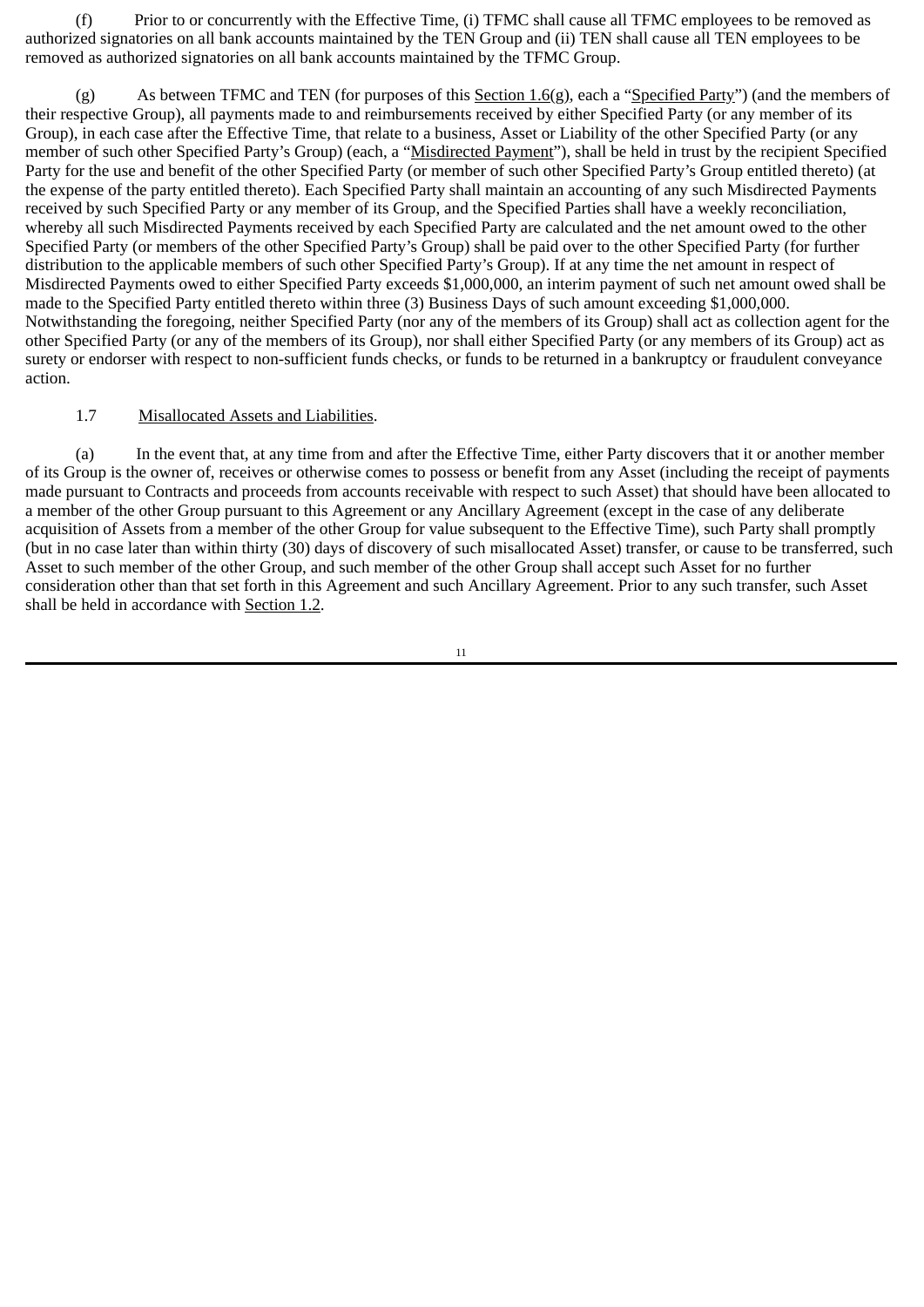(b) In the event that, at any time from and after the Effective Time, either Party discovers that it or another member of its Group is liable for any Liability that should have been allocated to a member of the other Group pursuant to this Agreement or any Ancillary Agreement (except in the case of any deliberate assumption of Liabilities from a member of the other Group for value subsequent to the Effective Time), such Party shall promptly (but in no case later than within thirty (30) days of discovery of such misallocated Liability) transfer, or cause to be transferred, such Liability to such member of the other Group and such member of the other Group shall assume such Liability for no further consideration than that set forth in this Agreement and such Ancillary Agreement. Prior to any such assumption, such Liabilities shall be held in accordance with Section 1.2. To the extent either Party makes any payment or incurs any obligations relating to a misallocated Liability as set forth in this Section 1.7(b), upon discovery by the Parties that such Liability was misallocated, the Party to which such Liability should have been allocated shall reimburse the other Party for any payment made or obligations incurred with respect to such misallocated Liability.

#### 1.8 TFMC Financing Arrangements; TEN Financing Arrangements; TEN Shares Issuance.

(a) Prior to the Effective Time, TEN entered into the TEN Financing Arrangements. TFMC and TEN shall cause all conditions relating to the TEN Financing Arrangements to be satisfied concurrently with the Effective Time. TFMC and TEN agree to take all necessary actions to assure the full release and discharge of TFMC and the other members of the TFMC Group from all obligations pursuant to the TEN Financing Arrangements as of no later than the Effective Time.

(b) Prior to the Effective Time, TFMC entered into the TFMC Financing Arrangements. TFMC shall cause all conditions relating to the TFMC Financing Arrangements to be satisfied concurrently with the Effective Time. TFMC agrees to take all necessary actions to assure the full release and discharge of TEN and the other members of the TEN Group from all obligations pursuant to the TFMC Financing Arrangements as of no later than the Effective Time.

(c) Prior to the Effective Time, TEN shall complete the TEN Shares Issuance in consideration of the Contribution. In connection with the TEN Shares Distribution, TEN shall, sufficiently prior to the Effective Time, cause the TEN Board to take all corporate and other action, and issue irrevocable instructions to any Person, as may be necessary to complete the TEN Shares Issuance to TFMC. From and after the Effective Time, TEN shall, to the fullest extent not prohibited by Law, be precluded from asserting in Action or otherwise that the foregoing actions and procedures regarding the TEN Shares Issuance are not valid, binding and enforceable and shall stipulate in any such Action or before any such Governmental Entity or otherwise that TEN is bound to have performed the TEN Shares Issuance Distribution and use best efforts to perform the TEN Shares Issuance if such distribution is not received by TFMC prior to or at the Effective Time.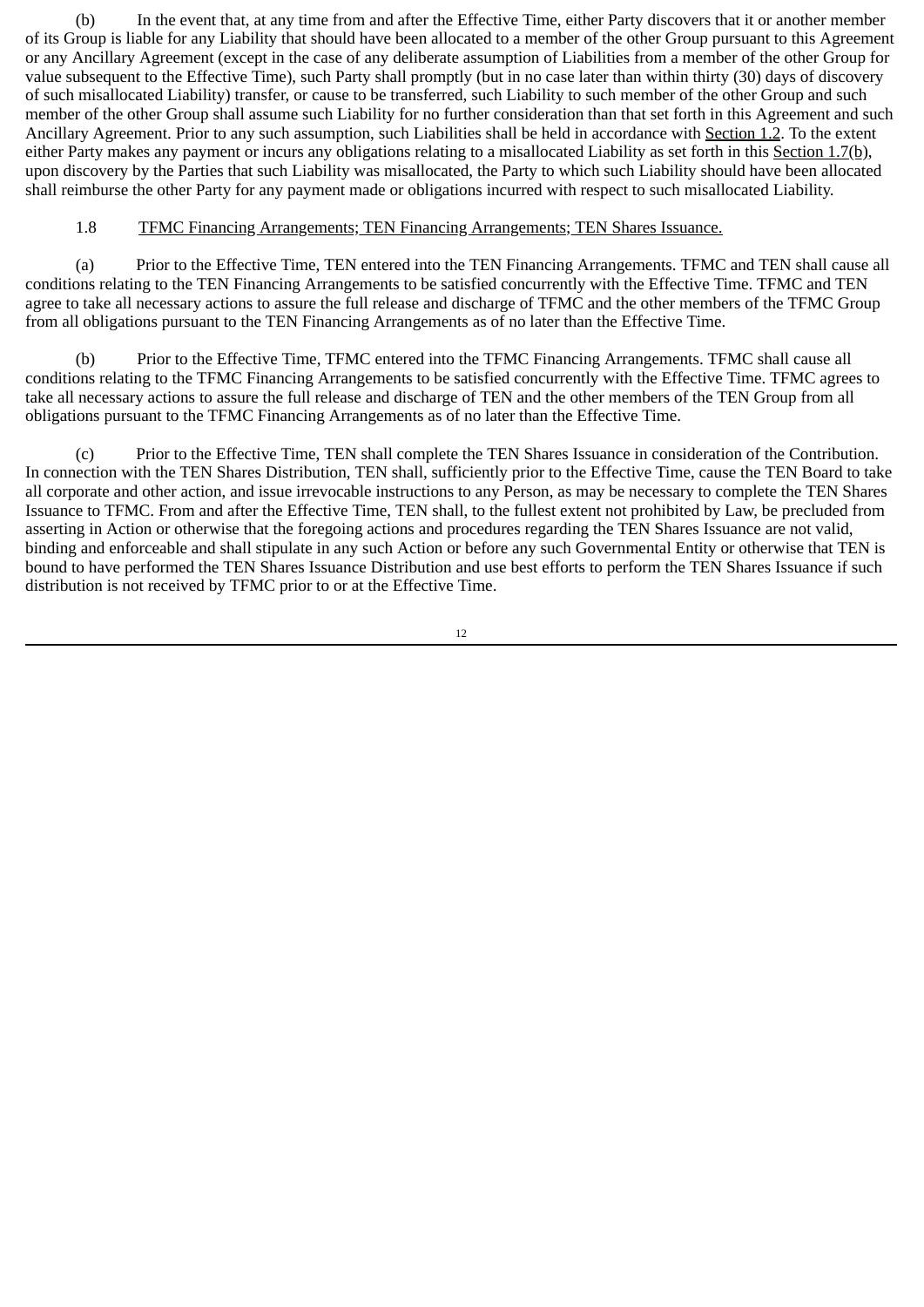1.9 Disclaimer of Representations and Warranties. EACH OF TFMC (ON BEHALF OF ITSELF AND EACH MEMBER OF THE TFMC GROUP) AND TEN (ON BEHALF OF ITSELF AND EACH MEMBER OF THE TEN GROUP) UNDERSTANDS AND AGREES THAT, EXCEPT AS EXPRESSLY SET FORTH HEREIN OR IN ANY ANCILLARY AGREEMENT, NO PARTY TO THIS AGREEMENT, ANY ANCILLARY AGREEMENT OR ANY OTHER AGREEMENT OR DOCUMENT CONTEMPLATED BY THIS AGREEMENT, ANY ANCILLARY AGREEMENT OR OTHERWISE, IS REPRESENTING OR WARRANTING IN ANY WAY AS TO THE ASSETS, BUSINESSES OR LIABILITIES TRANSFERRED, ASSUMED OR LICENSED AS CONTEMPLATED HEREBY OR THEREBY (INCLUDING ANY ASSETS, BUSINESSES OR LIABILITIES TRANSFERRED, ASSUMED OR LICENSED UNDER THIS ARTICLE I AND SECTION 5.7), AS TO WARRANTIES OF MERCHANTABILITY OR FITNESS FOR A PARTICULAR PURPOSE, AS TO ANY CONSENTS OR APPROVALS REQUIRED IN CONNECTION THEREWITH, AS TO THE VALUE OR FREEDOM FROM ANY SECURITY INTERESTS OF, OR ANY OTHER MATTER CONCERNING, ANY ASSETS OF SUCH PARTY, AS TO, IN THE CASE OF INTELLECTUAL PROPERTY, NON-INFRINGEMENT OR ANY WARRANTY THAT ANY SUCH INTELLECTUAL PROPERTY IS "ERROR FREE," OR AS TO THE ABSENCE OF ANY DEFENSES OR RIGHT OF SET-OFF OR FREEDOM FROM COUNTERCLAIM WITH RESPECT TO ANY CLAIM OR OTHER ASSET, INCLUDING ANY ACCOUNTS RECEIVABLE, OF ANY PARTY, OR AS TO THE LEGAL SUFFICIENCY OF ANY ASSIGNMENT, DOCUMENT OR INSTRUMENT DELIVERED HEREUNDER TO CONVEY TITLE TO ANY ASSET OR THING OF VALUE UPON THE EXECUTION, DELIVERY AND FILING HEREOF OR THEREOF. EXCEPT AS MAY EXPRESSLY BE SET FORTH HEREIN OR IN ANY ANCILLARY AGREEMENT, ALL SUCH ASSETS ARE BEING TRANSFERRED OR LICENSED, AS APPLICABLE, ON AN "AS IS," "WHERE IS" BASIS (AND, IN THE CASE OF ANY REAL PROPERTY, EXCEPT AS OTHERWISE AGREED, BY MEANS OF A QUITCLAIM DEED OR CONVEYANCE) AND THE RESPECTIVE TRANSFEREES SHALL BEAR THE ECONOMIC AND LEGAL RISKS THAT (I) ANY CONVEYANCE WILL PROVE TO BE INSUFFICIENT TO VEST IN THE TRANSFEREE GOOD AND MARKETABLE TITLE, FREE AND CLEAR OF ANY SECURITY INTEREST, AND (II) ANY NECESSARY APPROVALS OR NOTIFICATIONS ARE NOT OBTAINED OR MADE OR THAT ANY REQUIREMENTS OF LAWS OR JUDGMENTS ARE NOT COMPLIED WITH.

#### **ARTICLE II. COMPLETION OF THE DISTRIBUTION**

2.1 Actions Prior to the Distribution. Following the Separation and the Contribution and prior to the Effective Time, subject to the terms and conditions set forth herein, the Parties shall take, or cause to be taken, the following actions in connection with the Distribution:

(a) EU Prospectus Matters. TEN shall transmit to or file with the AFM any material supplements or amendments in the form of a press release published on its website or in the form of a supplement to the EU Prospectus only if it is required pursuant to article 23 of Prospectus Regulation in order to cause the EU Prospectus to become and remain effective as required by the AFM, the applicable Laws of the European Union or any member state thereof or other applicable Laws, including in connection with the notification of the approval by the AFM to the AMF pursuant to article 25(1) of the Prospectus Regulation. TFMC and TEN shall cooperate in preparing, filing with the AFM and causing to become effective registration statements or amendments thereof that are required to reflect the establishment of, or amendments to, any employee benefit and other plans necessary or advisable in connection with the transactions contemplated by this Agreement and the Ancillary Agreements. TFMC and TEN shall take all such action as may be necessary or advisable under the securities Laws of the European Union in connection with the transactions contemplated by this Agreement and the Ancillary Agreements.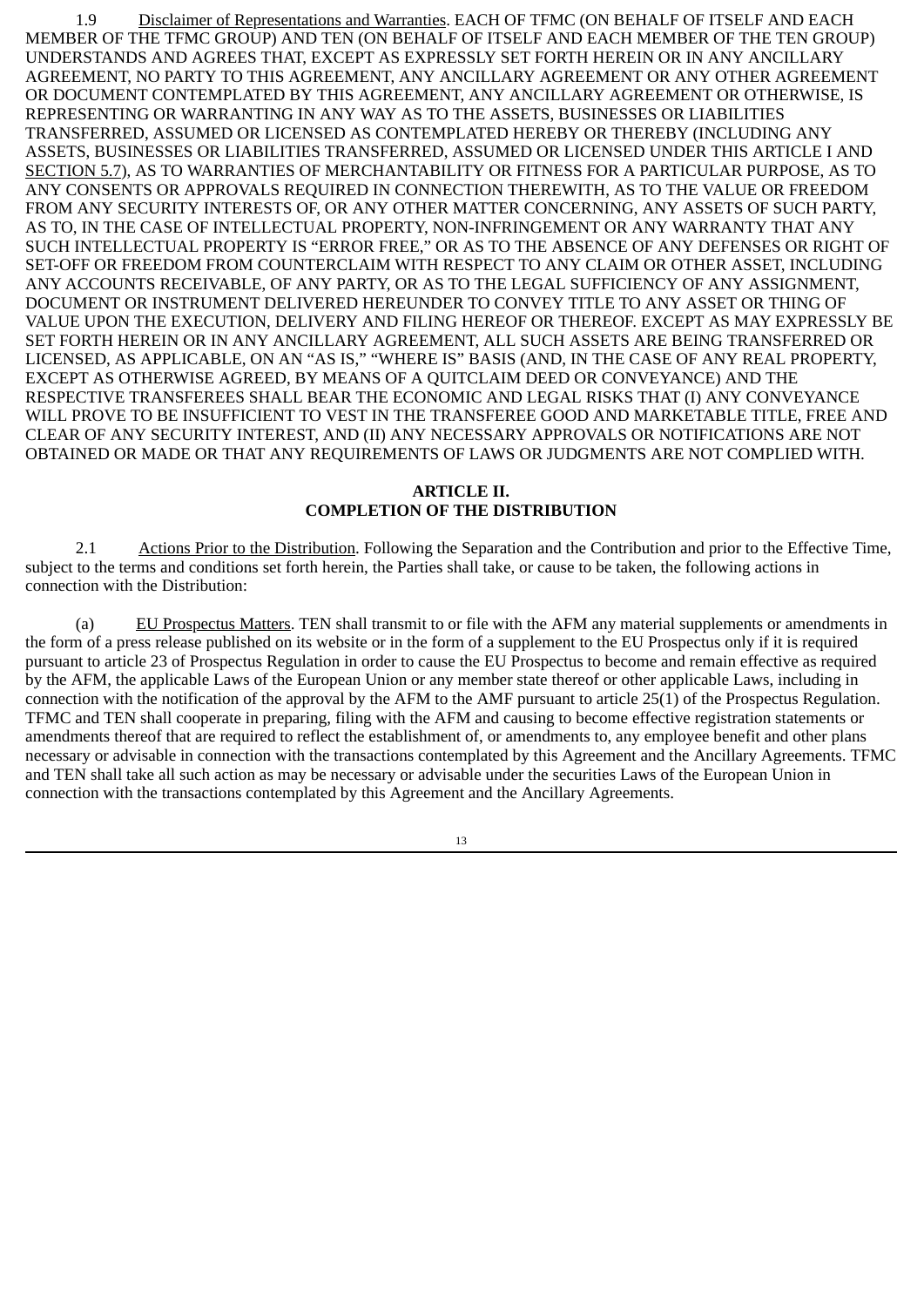(b) Availability of EU Prospectus. TEN shall, as soon as is reasonably practicable after the EU Prospectus is approved by the AFM, cause the EU Prospectus to be made available with the delivery of a notice of Internet availability of the EU Prospectus, posted on the Internet.

(c) U.S. Securities Law Matters. TEN shall file with the SEC any amendments or supplements to the Form F-1 as may be necessary or advisable in order to cause the Form F-1 to become and remain effective as required by the SEC or U.S. federal, state or other applicable securities Laws. TFMC and TEN shall cooperate in preparing, filing with the SEC and causing to become effective registration statements or amendments thereof that are required to reflect the establishment of, or amendments to, any employee benefit and other plans necessary or advisable in connection with the transactions contemplated by this Agreement and the Ancillary Agreements. TFMC and TEN shall take all such action as may be necessary or advisable under the securities or "blue sky" Laws of the United States (and any comparable Laws under any non-U.S. jurisdiction) in connection with the transactions contemplated by this Agreement and the Ancillary Agreements.

(d) Availability of Form F-1. TFMC shall, as soon as is reasonably practicable after the Form F-1 is declared effective under the Exchange Act and the TFMC Board has approved the Distribution, cause the Form F-1 to be made available with the delivery of a notice of Internet availability of the Form F-1, posted on the Internet.

(e) Notice to NYSE. TFMC shall, to the extent possible, give the NYSE not less than ten (10) days' advance notice of the Record Date in compliance with Rule 10b-17 under the Exchange Act.

(f) The Distribution Agent. TFMC shall enter into a distribution agent agreement with the Agent or otherwise provide instructions to the Agent regarding the Distribution. TEN shall enter into a registrar agreement with the Dutch Transfer Agent or otherwise provide instructions to the Agent regarding the Distribution and the maintenance of the TEN shareholders register.

(g) Clearing Systems. At or prior to the Effective Time, TFMC and TEN shall take all actions as may be necessary to enable the TEN Shares to be admitted to the clearing procedures of Euroclear France, Euroclear Bank SA/NV and Clearstream Banking, S.A. and their participants.

(h) Stock-Based Employee Benefit Plans. At or prior to the Effective Time, TFMC and TEN shall take all actions as may be necessary to approve the stock-based employee benefit plans of TEN in order to satisfy the requirements of the securities Laws of the European Union and the applicable rules and regulations of the Euronext Paris and NYSE as applicable.

(i) ADR Program. TFMC shall cause a sponsored American depositary receipt ("ADR") facility (the "ADR Facility") to be established with a reputable national bank reasonably acceptable to TEN (the "Depositary Bank") for the purpose of issuing ADRs in respect of the TEN Shares ("TEN ADRs"), including entering into a customary deposit agreement with the Depositary Bank establishing the ADR Facility (the "Deposit Agreement"), to be effective as of the Effective Time, and filing with the SEC a Form F-6. TFMC shall use reasonable best efforts to cause the TEN Shares to be eligible for settlement through J.P. Morgan Chase Bank, N.A.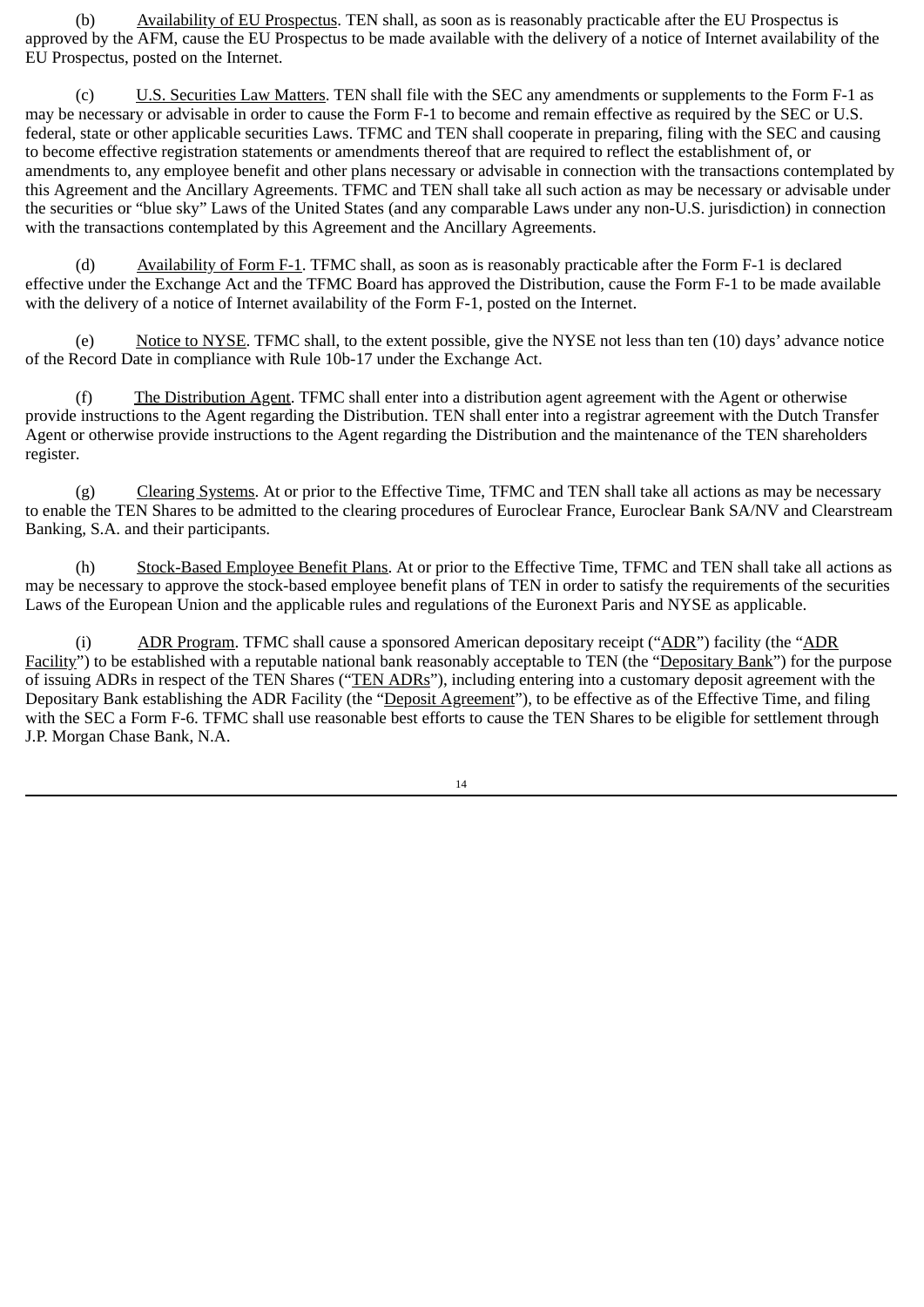(j) Amended and Restated Articles of Association. TFMC and TEN shall take all necessary actions that may be required to provide for the conversion of TEN into a public limited liability company (naamloze vennootschap) and the amendment of the articles of association of TEN (the "Amended and Restated Articles of Association"), in accordance with a draft notarial deed of conversion and amendment of the articles of association of TEN substantially in the form attached hereto as Exhibit A (the "TEN Articles of Association").

(k) Officers and Directors. The Parties shall take all necessary action so that, as of the Effective Time, the executive officers and directors of TEN will be as set forth in the EU Prospectus and the Form F-1.

(l) Financings. Prior to or on the Distribution Date, TFMC and TEN and each member of the TEN Group designated by TEN shall cause all conditions relating to the TFMC Financing Arrangements and the TEN Financing Arrangements to be satisfied.

(m) Satisfying Conditions to the Distribution. TFMC and TEN shall cooperate to cause the conditions to the Distribution set forth in Section 2.3 to be satisfied and to effect the Distribution at the Effective Time.

2.2 Effecting the Distribution.

(a) Delivery of TEN Shares. On or prior to the Distribution Date, TFMC shall deliver to the Agent, for the benefit of the Record Holders, duly executed transfer forms for such number of the outstanding TEN Shares as is necessary to effect the Distribution.

(b) Distribution of Shares and Cash. TFMC shall instruct the Agent to distribute, as soon as practicable following the Effective Time, to each Record Holder the following: (i) one (1) TEN Share for every five (5) TFMC Shares held by such Record Holder as of the Record Date and (ii) cash, if applicable, in lieu of fractional shares obtained in the manner provided in Section  $2.2(c)$ .

(c) No Fractional Shares. No fractional shares shall be distributed or credited to book-entry accounts in connection with the Distribution. As soon as practicable after the Effective Time, TFMC shall direct the Agent to determine the number of whole shares and fractional TEN Shares allocable to each holder of record or beneficial owner of TFMC Shares as of the Record Date, to aggregate all such fractional shares and to sell the whole shares obtained thereby in open market transactions (with the Agent, in its sole and absolute discretion, determining when, how and through which broker-dealer and at what price to make such sales), and to cause to be distributed to each such holder or for the benefit of each such beneficial owner, in lieu of any fractional share, such holder's or owner's ratable share of the proceeds of such sale, after deducting any taxes required to be withheld and after deducting an amount equal to all brokerage charges, commissions and transfer taxes attributed to such sale. Neither TFMC nor TEN shall be required to guarantee any minimum sale price for the fractional TEN Shares. Neither TFMC nor TEN shall be required to pay any interest on the proceeds from the sale of fractional shares. Solely for purposes of computing fractional share interests pursuant to Section 2.2(c), the beneficial owner of TFMC Shares held of record in the name of a nominee in any nominee account shall be treated as the holder of record with respect to such shares.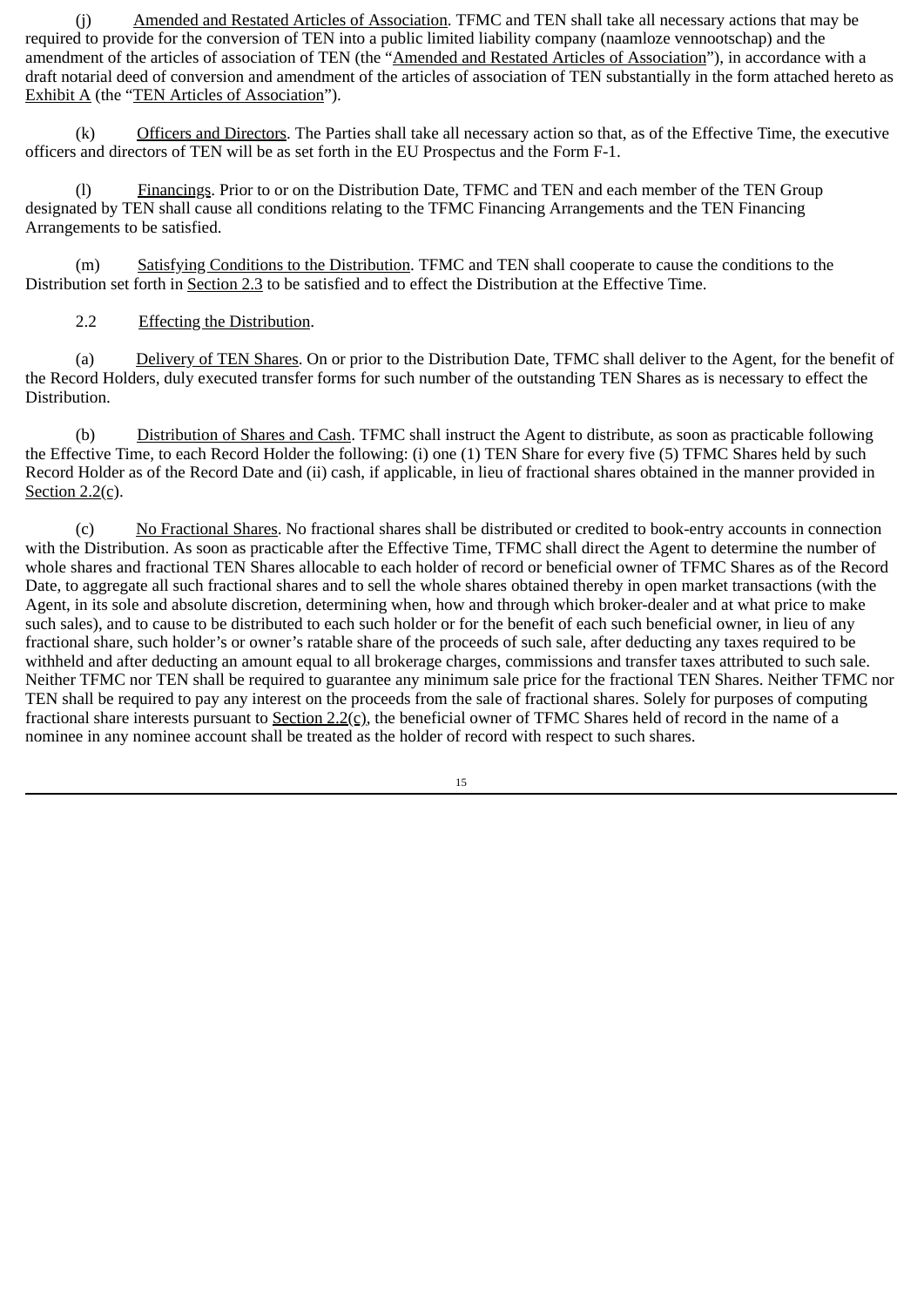(d) Transfer Authorizations. TEN agrees to update its shareholders register to reflect the transfers of TEN Shares undertaken in connection with the Distribution.

(e) Treatment of TEN Shares. Until the TEN Shares are duly transferred in accordance with this Section 2.2 and applicable Law, from and after the Effective Time, TEN will regard the Persons entitled to receive such TEN Shares as record holders of TEN Shares in accordance with the terms of the Distribution without requiring any action on the part of such Persons. TEN and TFMC agree that from and after the Effective Time each such holder will be entitled to receive all dividends payable on, and exercise voting rights and all other rights and privileges with respect to, the TEN Shares then deemed to be held by such holder.

2.3 Conditions to the Distribution. The consummation of the Distribution shall be subject to the satisfaction or (to the extent permissible under applicable Law) waiver by TFMC in its sole and absolute discretion, of the following conditions:

(a) Approval by TFMC Board. This Agreement and the Transactions shall have been approved by the TFMC Board, and such approval shall not have been withdrawn.

(b) Approval by TEN Board. This Agreement and the Transactions shall have been approved by the TEN Board and and such approval shall not have been withdrawn.

(c) Approval of EU Prospectus. The EU Prospectus registering the TEN Shares shall have been approved by the AFM in accordance with the Prospectus Regulation, with no stop order in effect with respect thereto.

(d) Securities Laws. The actions and filings necessary or appropriate under applicable securities Laws in connection with the Distribution shall have been taken or made, and, where applicable, have become effective or been accepted by the applicable Governmental Entity.

(e) Effectiveness of Form F-1. The Form F-1 registering the TEN Shares shall be effective under the Exchange Act, with no stop order in effect with respect thereto.

(f) Listing on Euronext Paris. The TEN Shares to be distributed to the TFMC shareholders in the Distribution shall have been accepted for listing on the Euronext Paris (Compartment A), subject to official notice of distribution.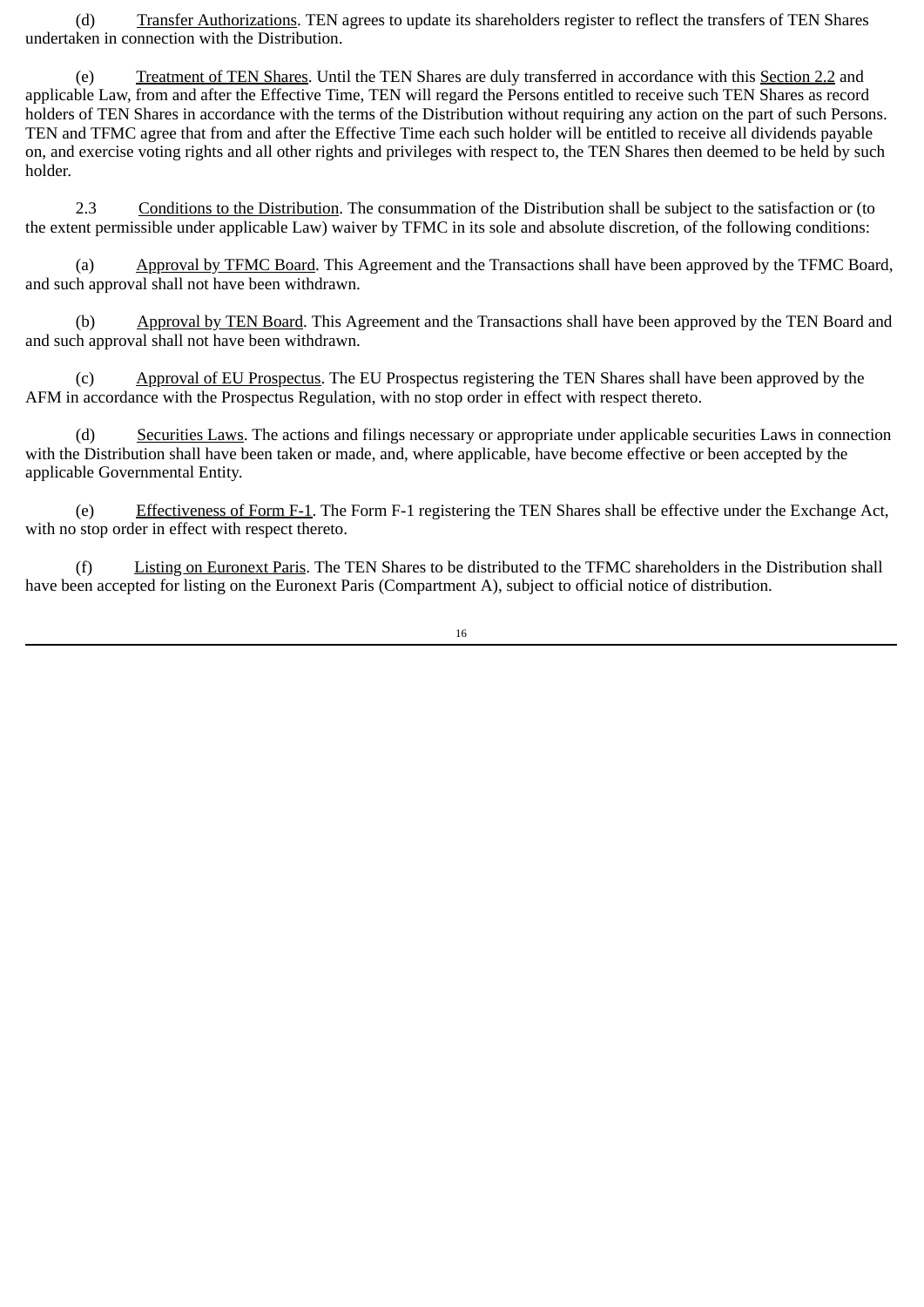(g) Completion of the Separation and Contribution. The Separation and Contribution shall have been completed and (i) TFMC, as of the Effective Time, shall have no further Liability whatsoever under the TEN Financing Arrangements (including in connection with any guarantees provided by any member of the TFMC Group) and (ii) TEN, as of the Effective Time, shall have no Liability whatsoever under the TFMC Financing Arrangements.

(h) Issuance of the TEN Shares Against the Contribution. The TEN Shares Issuance shall have been validly completed by TEN to TFMC.

(i) TFMC Officer and Director Resignations. TFMC will have requested the resignation of each person who is an officer or director of TEN Group prior to the Distribution Date and who will continue solely as an officer or director of the TFMC Group following the Distribution Date.

(j) Distribution Agent Agreement. TFMC will have entered into a Distribution Agent Agreement with, or provided instructions regarding the Distribution to, the Agent.

(k) Financings. The transactions contemplated by the TFMC Financing Arrangements and the TEN Financing Arrangements shall have been consummated prior to or on the Distribution Date.

(l) Execution of Ancillary Agreements. Each of the Ancillary Agreements shall have been duly executed and delivered by the parties thereto.

(m) Governmental Approvals. All material Governmental Approvals necessary to consummate the Transactions shall have been obtained and be in full force and effect.

(n) No Order or Injunction. No order, injunction or decree issued by any court or agency of competent jurisdiction or other legal restraint or prohibition preventing the consummation of the Transactions shall be in effect, and no other event outside the control of TFMC shall have occurred or failed to occur that prevents the consummation of the Transactions.

(o) No Circumstances Making Distribution Inadvisable. No events or developments shall have occurred or exist that, in the judgment of the TFMC Board, in its sole and absolute discretion, make it inadvisable to effect the Transactions, or would result in the Transactions not being in the best interest of TFMC or its shareholders.

2.4 Sole Discretion. The foregoing conditions are for the sole benefit of TFMC and shall not give rise to or create any duty on the part of TFMC or the TFMC Board to waive or not waive such conditions or in any way limit TFMC's right to terminate this Agreement as set forth in Article VII or alter the consequences of any such termination from those specified in such Article. Any determination made by the TFMC Board prior to the Distribution concerning the satisfaction or waiver of any or all of the conditions set forth in Section 2.3 shall be conclusive.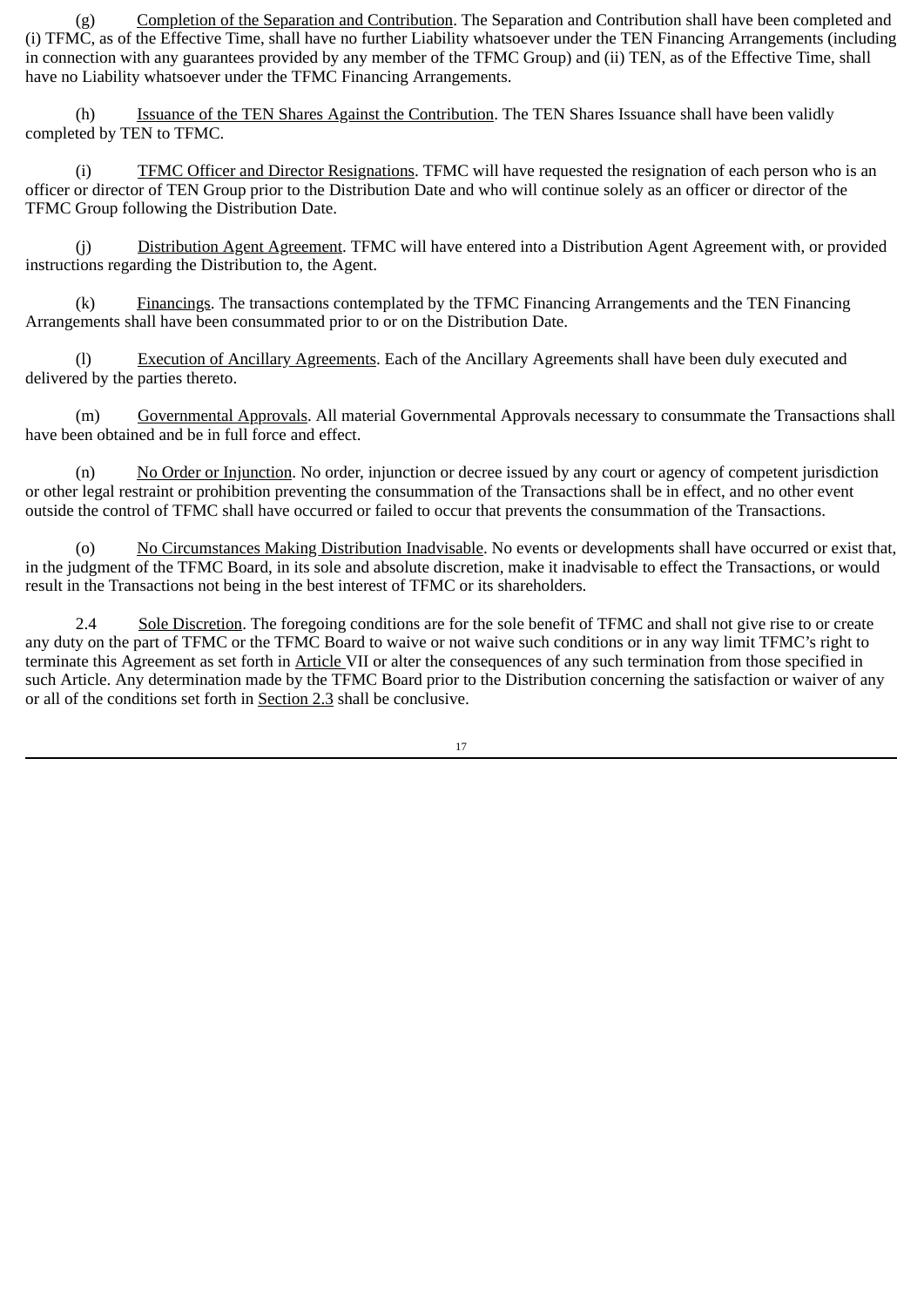#### **ARTICLE III. MUTUAL RELEASES; INDEMNIFICATION; COOPERATION; INSURANCE**

#### 3.1 Release of Claims Prior to Distribution.

(a) Except as provided in Section 3.1(c), effective as of the Effective Time, TFMC does hereby, for itself and each other member of the TFMC Group, their respective Affiliates, successors and assigns, and, to the extent permitted by Law, all Persons who at any time prior to the Effective Time have been shareholders, directors, officers, agents or employees of any member of the TFMC Group (in each case, in their respective capacities as such), surrender, relinquish, release and forever discharge (i) TEN, the respective members of the TEN Group, their respective Affiliates, successors and assigns, and (ii) all Persons who at any time prior to the Effective Time have been shareholders, directors, officers, agents or employees of any member of the TEN Group (in each case, in their respective capacities as such), and their respective heirs, executors, administrators, successors and assigns, in each case from (A) all TFMC Liabilities whatsoever, (B) all Liabilities arising from, or in connection with, the transactions and all other activities to implement the Transactions and (C) all Liabilities arising from or in connection with actions, inactions, events, omissions, conditions, facts or circumstances occurring or existing prior to the Effective Time (whether or not such Liabilities cease being contingent, mature, become known, are asserted or foreseen, or accrue, in each case before, at or after the Effective Time), in each case of this clause (C) to the extent relating to, arising out of or resulting from the TFMC Business, the TFMC Assets or TFMC Liabilities.

Except as provided in Section 3.1(c), effective as of the Effective Time, TEN does hereby, for itself and each other member of the TEN Group, their respective Affiliates, successors and assigns, and, to the extent permitted by Law, all Persons who at any time prior to the Effective Time have been shareholders, directors, officers, agents or employees of any member of the TEN Group (in each case, in their respective capacities as such), surrender, relinquish, release and forever discharge (i) TFMC, the respective members of the TFMC Group, their respective Affiliates (other than any member of the TEN Group), successors and assigns, and (ii) all Persons who at any time prior to the Effective Time have been shareholders, directors, officers, agents or employees of any member of the TFMC Group (in each case, in their respective capacities as such), and their respective heirs, executors, administrators, successors and assigns, in each case from (A) all TEN Liabilities whatsoever, (B) all Liabilities arising from, or in connection with, the transactions and all other activities to implement the Transactions and (C) all Liabilities arising from or in connection with actions, inactions, events, omissions, conditions, facts or circumstances occurring or existing prior to the Effective Time (whether or not such Liabilities cease being contingent, mature, become known, are asserted or foreseen, or accrue, in each case before, at or after the Effective Time), in each case of this clause (C), to the extent relating to, arising out of or resulting from the TEN Business, the TEN Assets or the TEN Liabilities.

(c) Nothing contained in Section  $3.1(q)$  or (b) shall impair any right of any Person to enforce this Agreement, any Ancillary Agreement or any agreements, arrangements, commitments or understandings that are specified in Section 1.3(b) or the applicable schedules hereto as not to terminate as of the Effective Time, in each case in accordance with its terms. Nothing contained in Section 3.1(a) or (b) shall release any Person from:

(i) any Liability provided in or resulting from any agreement among any members of the TFMC Group or the TEN Group that is specified in Section 1.3(b) as not to terminate as of the Effective Time, or any other Liability specified in such Section 1.3(b) as not to terminate as of the Effective Time;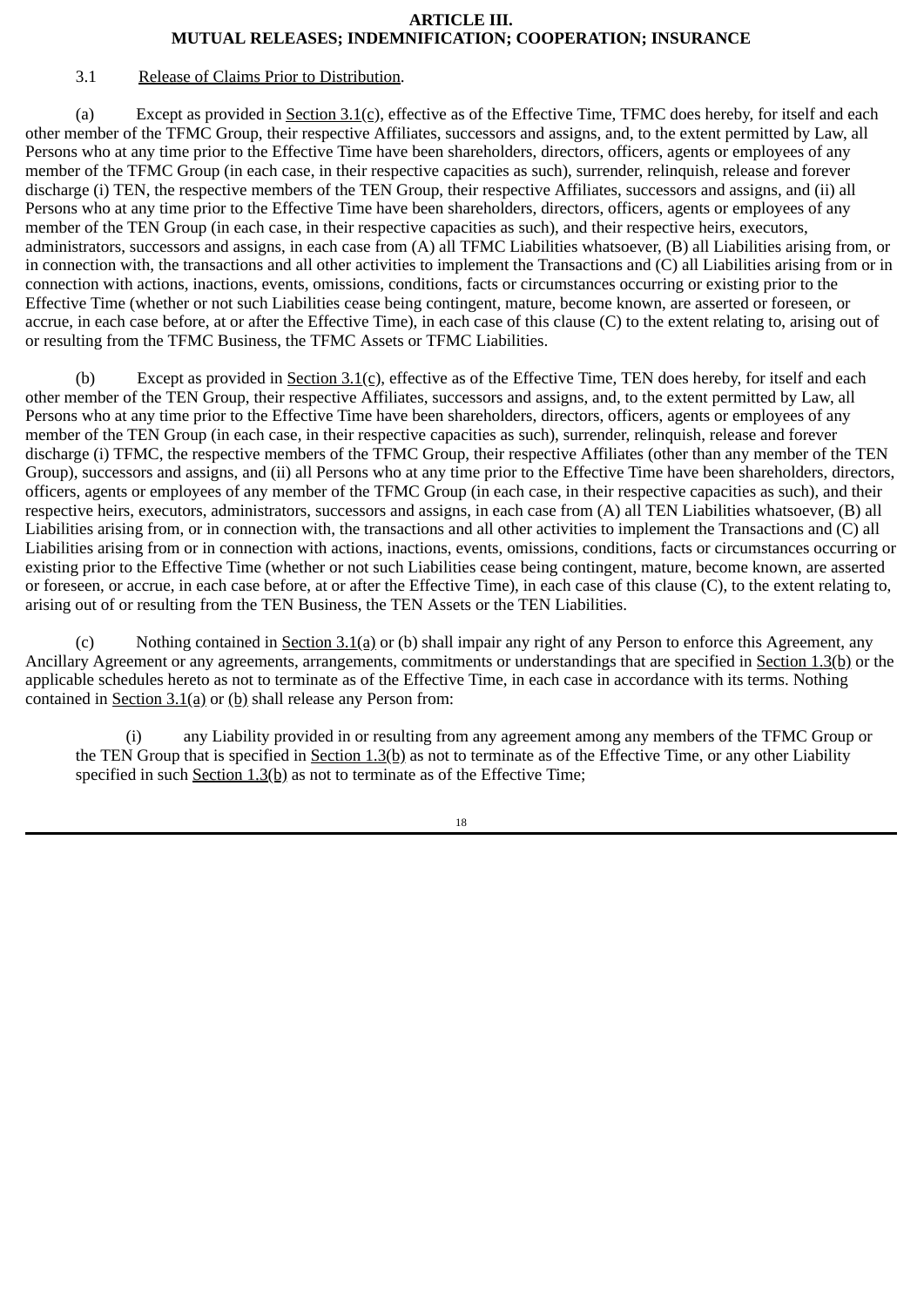(ii) any Liability provided in or resulting from any Contract or understanding that is entered into after the Effective Time between any member of the TFMC Group, on the one hand, and any member of the TEN Group, on the other hand;

(iii) any Liability, contingent or otherwise, assumed, transferred, assigned or allocated to the Group of which such Person is a member in accordance with this Agreement or any Ancillary Agreement (including any TFMC Liability and any TEN Liability, as applicable); or

(iv) any Liability that the Parties may have with respect to indemnification or contribution pursuant to this Agreement or otherwise for claims brought against the Parties by third Persons, which Liability shall be governed by the provisions of this Article III and Article IV and any other applicable provisions of this Agreement.

(d) In addition, nothing contained in Section  $3.1(a)$  or (b) shall release TFMC from its obligations, existing as of immediately prior to or after the Effective Time, to indemnify or to advance expenses to any person who was a director, officer or employee of a member of the TFMC Group or the TEN Group on or prior to the Effective Time; it being understood that, if the underlying actions or conduct giving rise to a claim for indemnification or advancement of expenses is related to or arises from a TEN Liability, TEN shall indemnify TFMC's costs to indemnify and advance expenses to the director, officer or employee in accordance with the provisions set forth in this Article III.

(e) TFMC shall not make, and shall not permit any member of the TFMC Group to make, any claim or demand, or commence any Action asserting any claim or demand, including any claim of contribution or any indemnification, against TEN or any member of the TEN Group, or any other Person released pursuant to Section 3.1(a), with respect to any Liabilities released pursuant to Section 3.1(a). TEN shall not make, and shall not permit any member of the TEN Group to make, any claim or demand, or commence any Action asserting any claim or demand, including any claim of contribution or any indemnification, against TFMC or any member of the TFMC Group, or any other Person released pursuant to Section 3.1(b), with respect to any Liabilities released pursuant to Section 3.1(b).

(f) Any breach of the provisions of this  $Section 3.1$  by either TFMC or TEN shall entitle the other Party to recover reasonable fees and expenses of counsel in connection with such breach or any Action resulting from such breach.

3.2 Indemnification by TFMC. Except as otherwise specifically set forth in this Agreement, to the fullest extent permitted by Law, TFMC shall, and shall cause the other members of the TFMC Group to, indemnify, defend and hold harmless TEN, each member of the TEN Group and each of their respective past, present and future directors, officers, employees and agents, in each case in their respective capacities as such, and each of the heirs, executors, successors and assigns of any of the foregoing (collectively, the "TEN Indemnitees"), from and against any and all Liabilities of the TEN Indemnitees relating to, arising out of or resulting from, directly or indirectly, any of the following items (without duplication):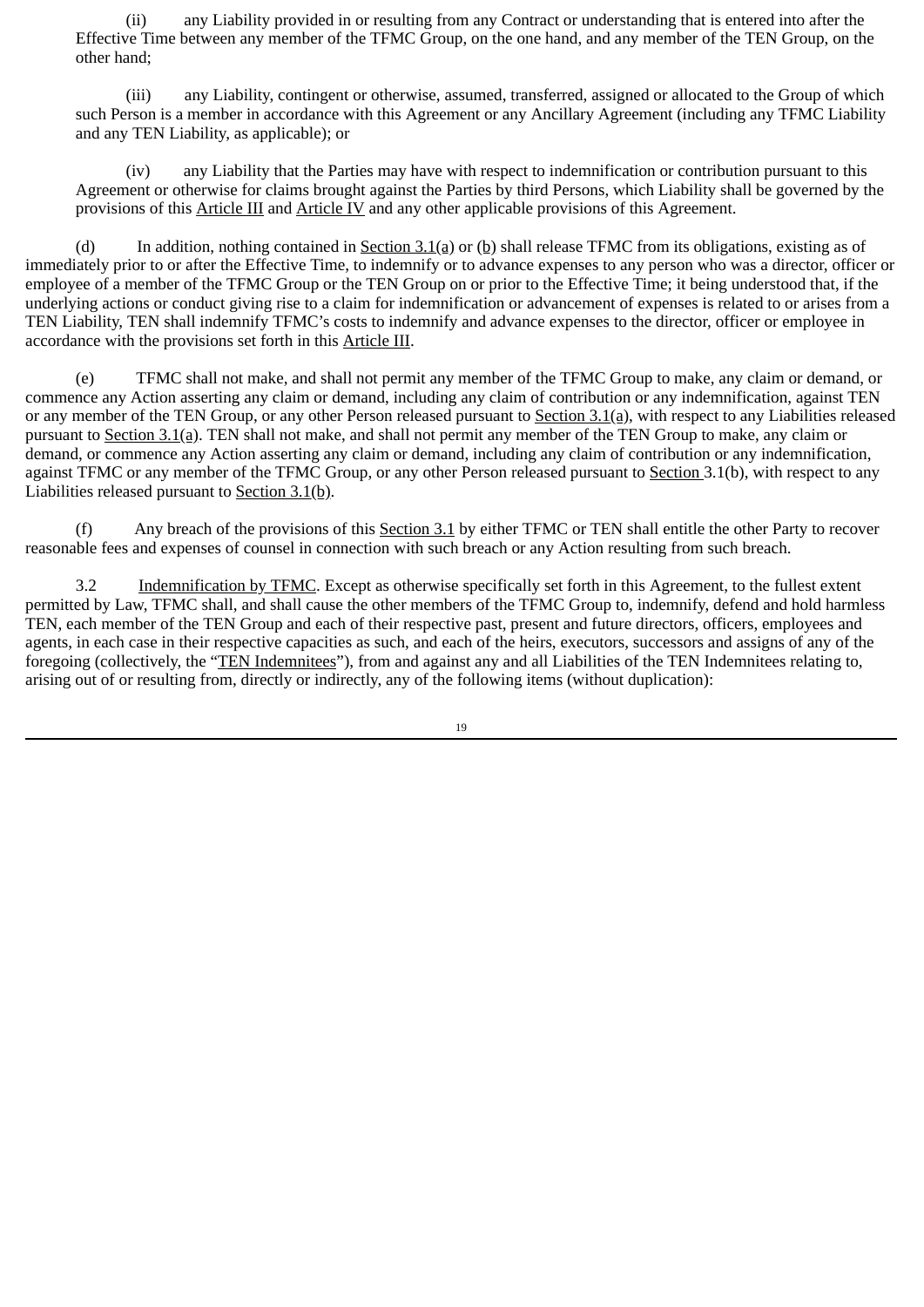(a) any TFMC Liabilities, including any failure of TFMC or any other member of the TFMC Group or any other Person to pay, perform or otherwise promptly discharge any TFMC Liabilities in accordance with their respective terms, whether prior to or after the Effective Time or the date hereof;

(b) any breach by TFMC or any member of the TFMC Group of this Agreement or any of the Ancillary Agreements;

(c) any third-party claims that the use of the TEN Intellectual Property by any member of the TFMC Group (or their permitted sublicensees) infringes the Intellectual Property rights of such third party;

(d) except to the extent that it relates to a TEN Liability, any guarantee, indemnification or contribution obligation, letter of credit reimbursement obligations, surety, bond or other credit support agreement, arrangement, commitment or understanding for the benefit of TFMC or any member of the TFMC Group by TEN or any member of the TEN Group that survives following the Effective Time;

(e) any untrue statement or alleged untrue statement of a material fact or omission or alleged omission to state a material fact required to be stated therein or necessary to make the statements therein not misleading, with respect to all information contained in the EU Prospectus, the Form F-1 or any other Disclosure Document, in each case solely to the extent furnished by TFMC solely in respect of TFMC and expressly for use in such document;

- (f) any breach by TFMC or any member of the TFMC Group of the DPA; and
- (g) any Monetary Penalty issued by the PNF arising from the PNF Investigation.

Notwithstanding the foregoing, in no event shall TFMC or any other member of the TFMC Group have any obligations under this Section 3.2 with respect to Liabilities subject to indemnification pursuant to Section 3.3.

3.3 Indemnification by TEN. Except as otherwise specifically set forth in this Agreement, to the fullest extent permitted by Law, TEN shall, and shall cause the other members of the TEN Group to, indemnify, defend and hold harmless TFMC, each member of the TFMC Group and each of their respective past, present and future directors, officers, employees and agents, in each case in their respective capacities as such, and each of the heirs, executors, successors and assigns of any of the foregoing (collectively, the "TFMC Indemnitees"), from and against any and all Liabilities of the TFMC Indemnitees relating to, arising out of or resulting from, directly or indirectly, any of the following items (without duplication):

(a) any TEN Liabilities, including any failure of TEN or any other member of the TEN Group or any other Person to pay, perform or otherwise promptly discharge any TEN Liabilities in accordance with their respective terms, whether prior to or after the Effective Time or the date hereof;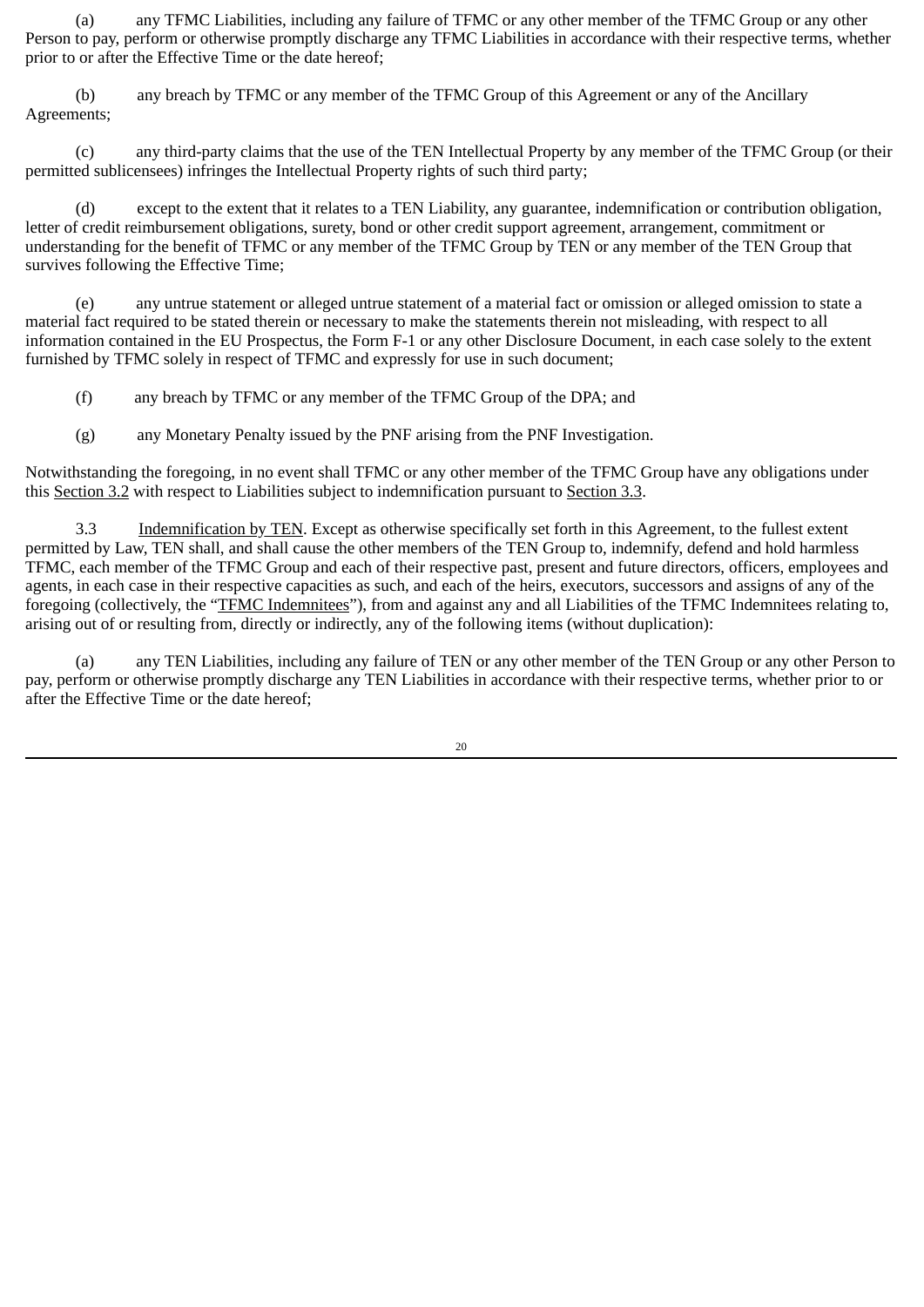(b) any breach by TEN or any member of the TEN Group of this Agreement or any Ancillary Agreements, including the failure by TEN to perform the TEN Shares Issuance to TFMC;

(c) any third-party claims that the use of the Licensed TFMC Patents by any member of the TEN Group (or their permitted sublicensees) infringes the Intellectual Property rights of such third party;

except to the extent that it relates to a TFMC Liability, any guarantee, indemnification or contribution obligation, letter of credit reimbursement obligations, surety, bond or other credit support agreement, arrangement, commitment or understanding for the benefit of TEN or any member of the TEN Group by TFMC or any member of the TFMC Group that survives following the Effective Time;

(e) any untrue statement or alleged untrue statement of a material fact or omission or alleged omission to state a material fact required to be stated therein or necessary to make the statements therein not misleading, with respect to all information contained in the EU Prospectus, the Form F-1 or any other Disclosure Document, other than the matters described in Section 3.2(e); and

(f) any breach by TEN or any member of the TEN Group of the DPA.

Notwithstanding the foregoing, in no event shall TEN or any other member of the TEN Group have any obligations under this Section 3.3 with respect to Liabilities subject to indemnification pursuant to Section 3.2.

### 3.4 Indemnification Obligations Net of Insurance Proceeds.

(a) The Parties intend that any Liability subject to indemnification or contribution pursuant to this Article III shall be net of Insurance Proceeds that actually reduce the amount of the Liability. Accordingly, the amount that any Party (an "Indemnifying Party") is required to pay to any Person entitled to indemnification or contribution hereunder (an "Indemnitee") shall be reduced by any Insurance Proceeds theretofore actually recovered by or on behalf of the Indemnitee in respect of the related Liability. If an Indemnitee receives a payment (an "Indemnity Payment") required by this Agreement from an Indemnifying Party in respect of any Liability and subsequently receives Insurance Proceeds, then the Indemnitee shall pay to the Indemnifying Party an amount equal to the excess of the Indemnity Payment received over the amount of the Indemnity Payment that would have been due if the Insurance Proceeds had been received, realized or recovered before the Indemnity Payment was made.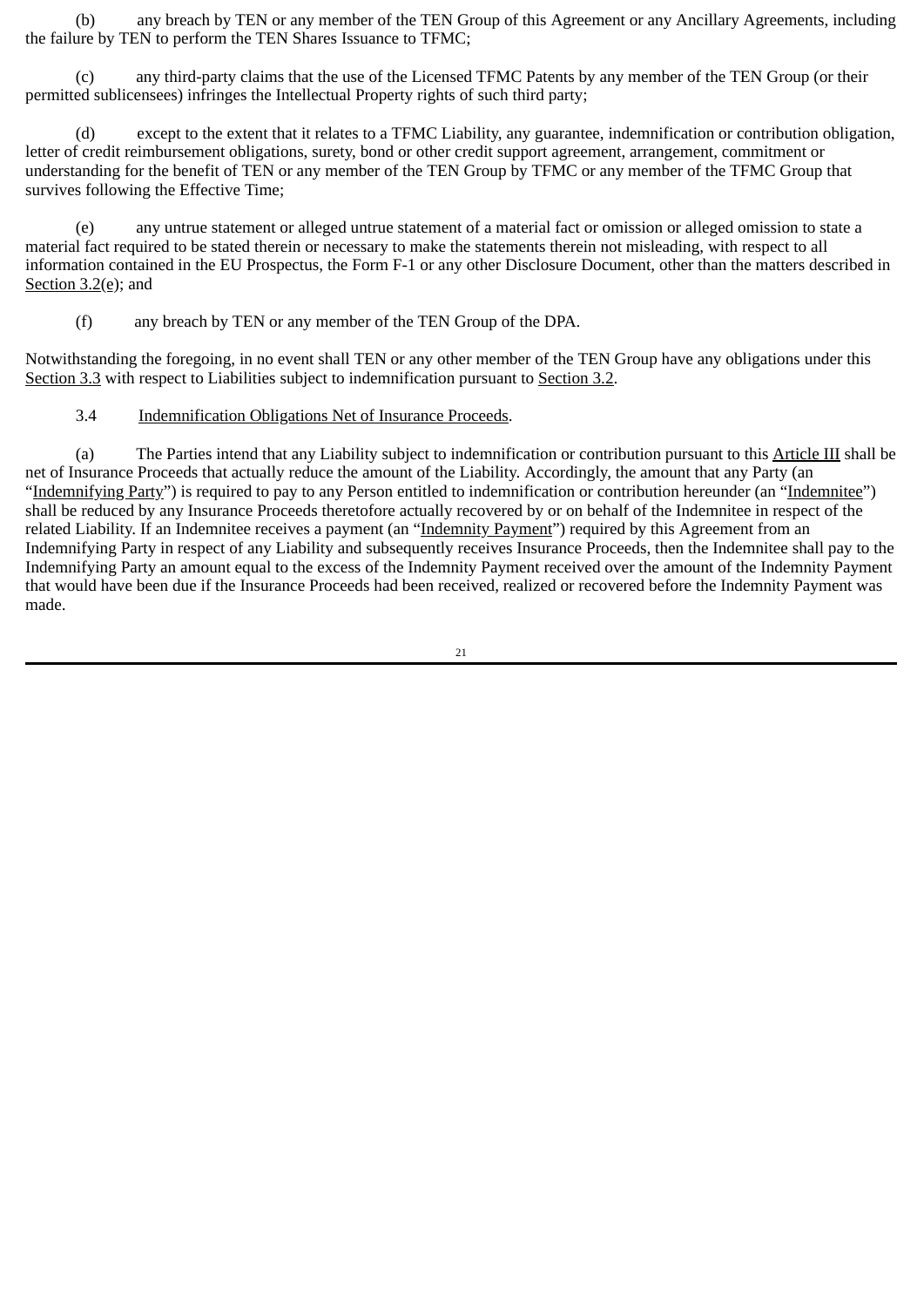(b) It is expressly agreed and understood that all rights to indemnification, contribution and reimbursement pursuant to this Article III are in excess of all available insurance. Without limiting the foregoing, the Parties agree that an insurer who would otherwise be obligated to pay any claim shall not be relieved of the responsibility with respect thereto or, solely by virtue of any provision contained in this Agreement or any Ancillary Agreement, have any subrogation rights with respect thereto, it being expressly understood and agreed that no insurer or any other Third Party shall be entitled to a "windfall" (i.e., a benefit they would not be entitled to receive in the absence of the indemnification provisions hereof) by virtue of the Liability allocation, indemnification and contribution provisions hereof. Accordingly, any provision herein that could have the result of giving any insurer or other Third Party such a "windfall" shall be suspended or amended to the extent necessary to not provide such "windfall." Each Party shall, and shall cause the members of its Group to, use commercially reasonable efforts (taking into account the probability of success on the merits and the cost of expending such efforts, including attorney's fees and expenses) to collect or recover, or allow the Indemnifying Party to collect or recover, any Insurance Proceeds that may be collectible or recoverable respecting the Liabilities for which indemnification or contribution may be available under this Article III. The Indemnitee shall make available to the Indemnifying Party and its counsel all employees, books and records, communications, documents, items or matters within its knowledge, possession or control that are necessary, appropriate or reasonably deemed relevant by the Indemnifying Party with respect to the recovery of such Insurance Proceeds; provided, however, that nothing in this sentence shall be deemed to require a Party to make available books and records, communications, documents or items that (i) in such Party's good faith judgment could result in a waiver of any privilege even if the Parties cooperated to protect such privilege as contemplated by this Agreement or (ii) such Party is not permitted to make available because of any Law or any confidentiality obligation to a Third Party, in which case such Party shall use commercially reasonable efforts to seek a waiver of or other relief from such confidentiality restriction. Notwithstanding the foregoing, an Indemnifying Party may not delay making any indemnification payment required under the terms of this Agreement, or otherwise satisfying any indemnification obligation, pending the outcome of any Action to collect or recover Insurance Proceeds, and an Indemnitee need not attempt to collect any Insurance Proceeds prior to making a claim for indemnification or contribution or receiving any Indemnity Payment otherwise owed to it under this Agreement or any Ancillary Agreement.

(c) Each of TFMC and TEN shall, and shall cause the members of its Group to, when appropriate, use commercially reasonable efforts to obtain waivers of subrogation for each of the insurance policies described in Section 3.15. Each of TFMC and TEN hereby waives, for itself and each member of its Group, its rights to recover against the other Party in subrogation or as subrogee for a third Person.

(d) For all claims as to which indemnification is provided under Section  $3.2$  or  $3.3$  other than Third-Party Claims (as to which Section 3.5 shall apply), the reasonable fees and expenses of counsel to the Indemnitee for the enforcement of the indemnity obligations shall be borne by the Indemnifying Party.

#### 3.5 Procedures for Indemnification of Third-Party Claims.

(a) If, at or after the date of this Agreement, an Indemnitee shall receive written notice from, or otherwise learn of the assertion by, a Person (including any Governmental Entity) who is not a member of the TFMC Group or the TEN Group (a "Third Party") of any claim or of the commencement by any such Person of any Action (collectively, a "Third-Party Claim") with respect to which an Indemnifying Party may be obligated to provide indemnification to such Indemnitee pursuant to Section 3.2 or 3.3, or any other Section of this Agreement, such Indemnitee shall give such Indemnifying Party written notice thereof within fourteen (14) days of receipt of such written notice. Any such notice shall describe the Third-Party Claim in reasonable detail and include copies of all notices and documents (including court papers) received by the Indemnitee relating to the Third-Party Claim. Notwithstanding the foregoing, the failure of an Indemnitee to provide notice in accordance with this Section 3.5(a) shall not relieve an Indemnifying Party of its indemnification obligations under this Agreement, except to the extent to which the Indemnifying Party shall demonstrate that it was materially prejudiced by the Indemnitee's failure to provide notice in accordance with this Section 3.5(a).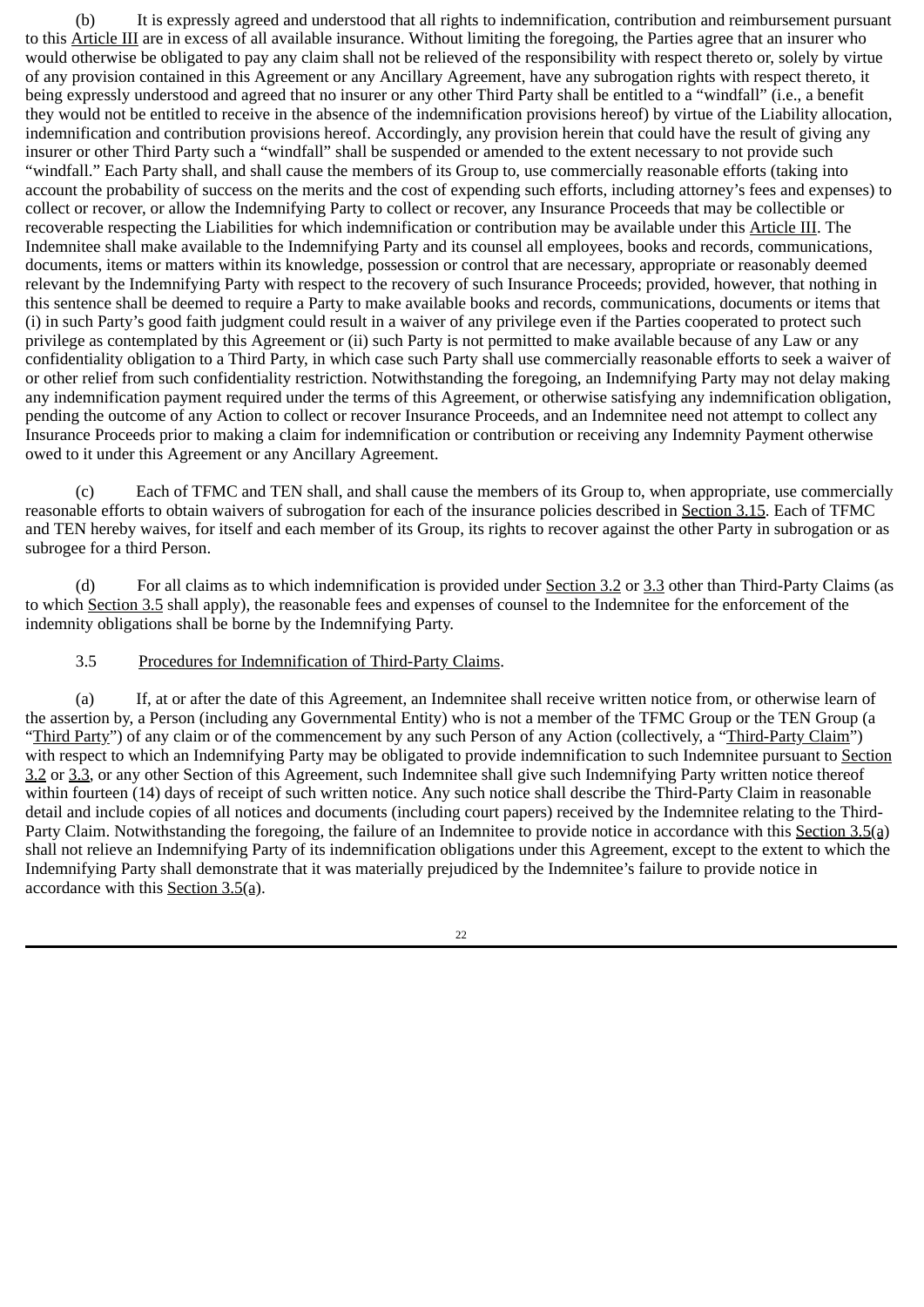(b) Subject to the terms and conditions of any applicable insurance policy in place after the Effective Time, an Indemnifying Party may elect to defend (and to seek to settle or compromise), at such Indemnifying Party's own expense and by such Indemnifying Party's own counsel; provided, that the Indemnifying Party will not select counsel without the Indemnitee's prior written consent (such consent not to be unreasonably withheld, conditioned or delayed). Within thirty (30) days after the receipt of notice from an Indemnitee in accordance with Section 3.5(a) (or sooner, if the nature of such Third-Party Claim so requires), the Indemnifying Party shall notify the Indemnitee of its election whether the Indemnifying Party shall assume responsibility for defending such Third-Party Claim.

(c) If an Indemnifying Party has elected to assume the defense of a Third-Party Claim, then such Indemnifying Party shall be solely liable for all fees and expenses incurred by it in connection with the defense of such Third-Party Claim and shall not be entitled to seek any indemnification or reimbursement from the Indemnitee for any such fees or expenses incurred during the course of its defense of such Third-Party Claim, regardless of any subsequent decision by the Indemnifying Party to reject or otherwise abandon its assumption of such defense. If an Indemnifying Party elects not to assume responsibility for defending any Third-Party Claim or fails to notify an Indemnitee of its election within thirty (30) days after receipt of a notice from an Indemnitee, such Indemnitee shall have the right to control the defense of such Third-Party Claim, in which case the Indemnifying Party shall be liable for all reasonable fees and expenses incurred by the Indemnitee in connection with the defense of such Third-Party Claim.

(d) Notwithstanding an election by an Indemnifying Party to defend a Third-Party Claim in circumstances where an Indemnifying Party is permitted to make such an election pursuant to Section 3.5(b), an Indemnitee may, upon notice to the Indemnifying Party, elect to take over the defense of such Third-Party Claim if (i) in its exercise of reasonable business judgment, the Indemnitee determines that the Indemnifying Party is not defending such Third-Party Claim competently or in good faith, (ii) the Indemnitee determines in its exercise of reasonable business judgment that there exists a compelling business reason for such Indemnitee to defend such Third-Party Claim (other than as contemplated by the foregoing clause (i)), (iii) the Indemnifying Party makes a general assignment for the benefit of creditors, has filed against it or files a petition in bankruptcy or insolvency or is declared bankrupt or insolvent or declares that it is bankrupt or insolvent, or (iv) there occurs a change of control of the Indemnifying Party.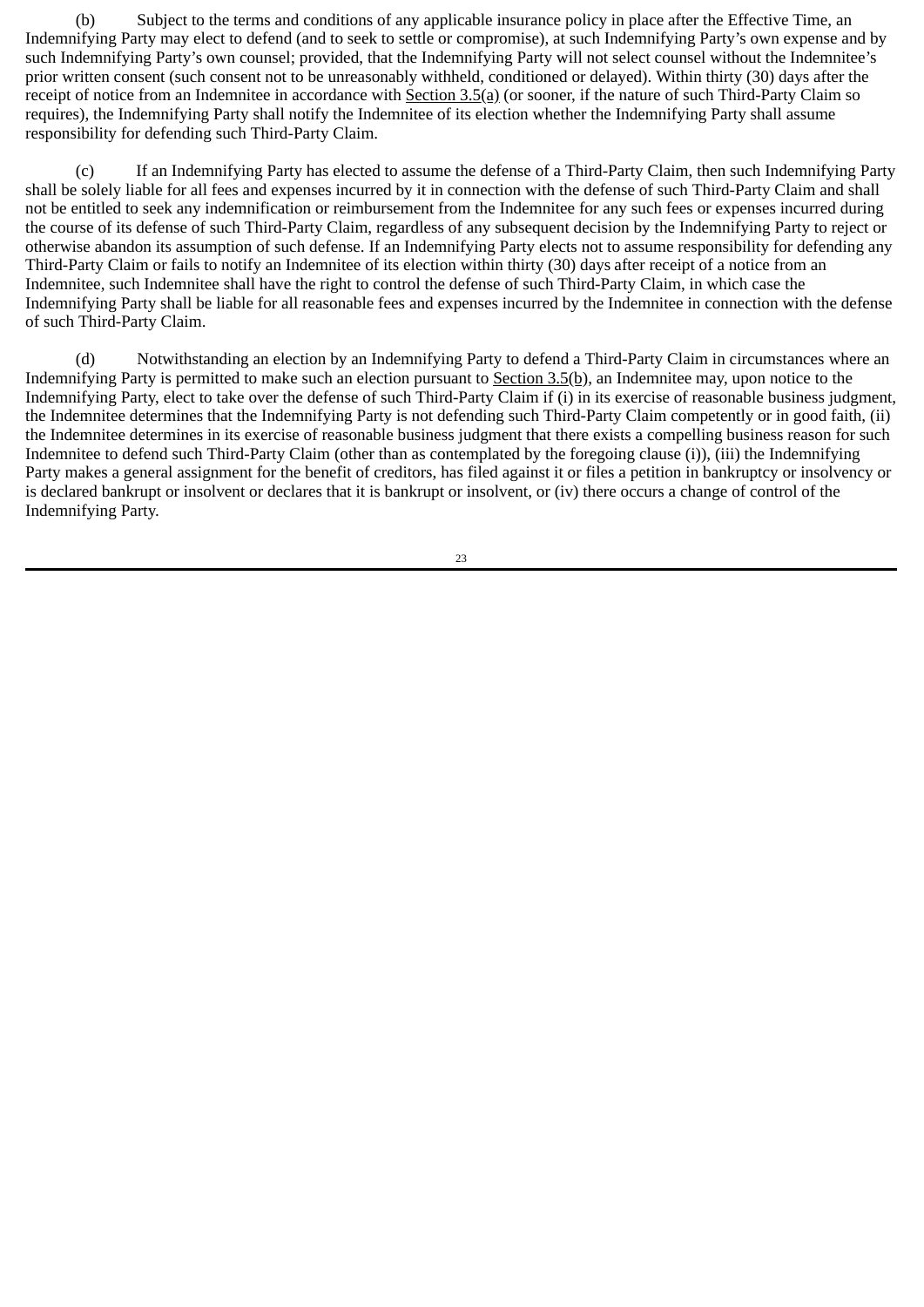(e) An Indemnitee that does not conduct and control the defense of any Third-Party Claim, or an Indemnifying Party that has failed to elect to defend or that is not permitted to elect or defend pursuant to Section 3.5(b), any Third-Party Claim as contemplated hereby, nevertheless shall have the right to employ separate counsel (including local counsel as appropriate) of its own choosing to monitor and participate in (but not control) the defense of any Third-Party Claim for which it is a potential Indemnitee or Indemnifying Party, but the fees and expenses of such counsel shall be at the expense of such Indemnitee or Indemnifying Party, as the case may be, and the provisions of Section 3.5(c) shall not apply to such fees and expenses. Notwithstanding the foregoing, such Party shall cooperate with the Party entitled to conduct and control the defense of such Third-Party Claim in such defense and make available to the controlling Party, at the non-controlling Party's expense, all witnesses, information and materials in such Party's possession or under such Party's control relating thereto as are reasonably required by the controlling Party. In addition to the foregoing and the last sentence of Section 3.2(b), if any Indemnitee shall in good faith determine that such Indemnitee and the Indemnifying Party have actual or potential differing defenses or conflicts of interest between them that make joint representation inappropriate, then the Indemnitee shall have the right to employ separate counsel (including local counsel as appropriate) and to participate in (but not control) the defense, compromise or settlement of the applicable Third-Party Claim, and the Indemnifying Party shall bear the reasonable fees and expenses of one such counsel and local counsel (as appropriate) for all Indemnitees.

(f) Neither Party may settle or compromise any Third-Party Claim for which either Party is seeking to be indemnified hereunder without the prior written consent of the other Party, which consent may not be unreasonably withheld, unless such settlement or compromise is solely for monetary damages, does not involve any finding or determination of Liability, wrongdoing or violation of Law by the other Party and provides for a full, unconditional and irrevocable release of the other Party, the members of the other Party's respective Group and each of their respective past, present and future directors, officers, employees and agents, in each case in their respective capacities as such, and each of the heirs, executors, successors and assigns of any of the foregoing from all Liability in connection with the Third-Party Claim. The Parties hereby agree that if a Party presents the other Party with a written notice containing a proposal to settle or compromise a Third-Party Claim for which either Party is seeking to be indemnified hereunder and the Party receiving such proposal does not respond in any manner to the Party presenting such proposal within thirty (30) days (or within any such shorter time period that may be required by applicable Law or court order) of receipt of such proposal, then the Party receiving such proposal shall be deemed to have consented to the terms of such proposal.

(g) The provisions of this Section 3.5 (other than this Section  $3.5(g)$ ) and the provisions of Section 3.6 (other than Section 3.6(f)) shall not apply to Taxes (Taxes being governed by the Tax Matters Agreement).

(h) The Indemnifying Party shall establish a procedure reasonably acceptable to the Indemnitee to keep the Indemnitee reasonably informed of the progress of the Third-Party Claim and to notify the Indemnitee when any such Third-Party Claim is closed, regardless of whether such Third-Party Claim was resolved by settlement, verdict, dismissal or otherwise.

# 3.6 Additional Matters.

(a) Indemnification payments in respect of any Liabilities for which an Indemnitee is entitled to indemnification under this Article III shall be paid by the Indemnifying Party to the Indemnitee as such Liabilities are incurred upon demand by the Indemnitee, including reasonably satisfactory documentation setting forth the basis for the amount of such indemnification payment, including documentation with respect to calculations made and consideration of any Insurance Proceeds that actually reduce the amount of such Liabilities. THE COVENANTS AND OBLIGATIONS CONTAINED IN THIS ARTICLE III SHALL REMAIN OPERATIVE AND IN FULL FORCE AND EFFECT, REGARDLESS OF (I) ANY INVESTIGATION MADE BY OR ON BEHALF OF ANY INDEMNITEE AND (II) THE KNOWLEDGE BY THE INDEMNITEE OF LIABILITIES FOR WHICH IT MIGHT BE ENTITLED TO INDEMNIFICATION HEREUNDER.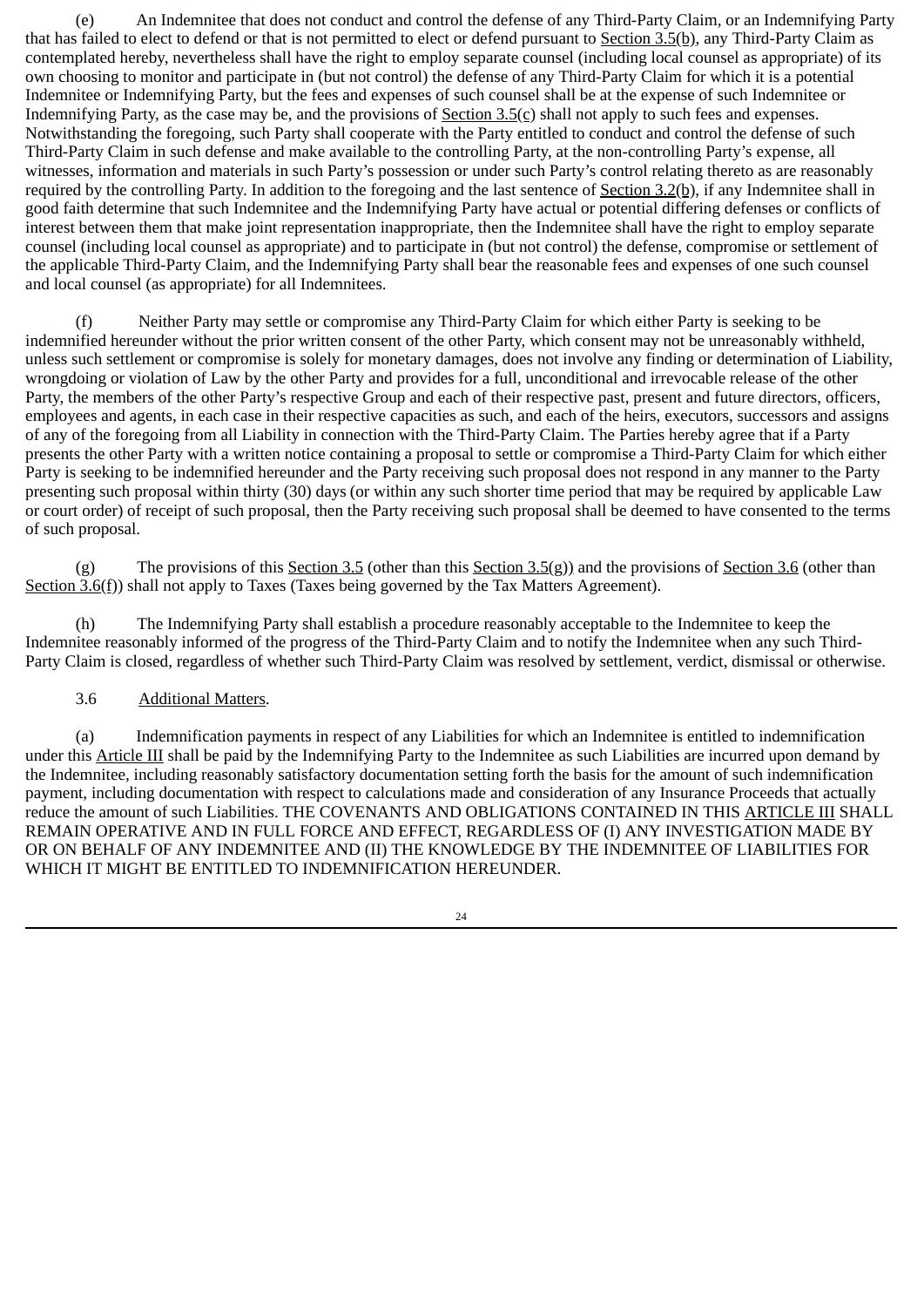(b) Any claim on account of a Liability that does not result from a Third-Party Claim shall be asserted by written notice given by the Indemnitee to the related Indemnifying Party. Such Indemnifying Party shall have a period of thirty (30) days after the receipt of such notice within which to respond thereto. If after such thirty (30)-day period, such claim is not resolved, Indemnitee shall be free to pursue such remedies as may be available to such party as contemplated by this Agreement. Notwithstanding the foregoing, the failure of an Indemnitee to provide notice in accordance with this Section 3.6(b) shall not relieve an Indemnifying Party of its indemnification obligations under this Agreement, except to the extent to which the Indemnifying Party shall demonstrate that it was materially prejudiced by the Indemnitee's failure to provide notice in accordance with this Section 3.6(b).

(c) In the event of payment by or on behalf of any Indemnifying Party to any Indemnitee in connection with any Third-Party Claim, such Indemnifying Party shall be subrogated to and shall stand in the place of such Indemnitee as to any events or circumstances in respect of which such Indemnitee may have any right, defense or claim relating to such Third-Party Claim against any claimant or plaintiff asserting such Third-Party Claim or against any other Person. Such Indemnitee shall cooperate with such Indemnifying Party in a reasonable manner, and at the cost and expense of such Indemnifying Party, in prosecuting any subrogated right, defense or claim.

(d) In the event of an Action for which indemnification is sought pursuant to Section 3.2 or 3.3 and in which the Indemnifying Party is not a named defendant, if either the Indemnitee or Indemnifying Party shall so request, the Parties shall use commercially reasonable efforts to substitute the Indemnifying Party for the named defendant for the portion of the Action related to such indemnification claim.

(e) In the event that TFMC or TEN establishes a risk accrual in an amount of at least \$1,000,000 with respect to any Third-Party Claim for which such Party has indemnified the other Party pursuant to Section 3.2 or Section 3.3, as applicable, it shall notify the other Party of the existence and amount of such risk accrual (i.e., when the accrual is recorded in the financial statements as an accrual for a potential liability), subject to the Parties entering into an appropriate agreement with respect to the confidentiality and/or privilege thereof.

(f) Unless otherwise required by applicable Law, the Parties will treat any indemnity payment made pursuant to this Agreement or any Ancillary Agreement by TFMC to TEN, or vice versa, in the same manner as if such payment were a nontaxable distribution or capital contribution, as the case may be, made immediately prior to the Distribution, except to the extent that TFMC and TEN treat a payment as the settlement of an Intercompany liability; provided, however, that any such payment that is made or received by a Person other than TFMC or TEN, as the case may be, shall be treated as if made or received by the payor or the recipient as agent for TFMC or TEN, in each case as appropriate.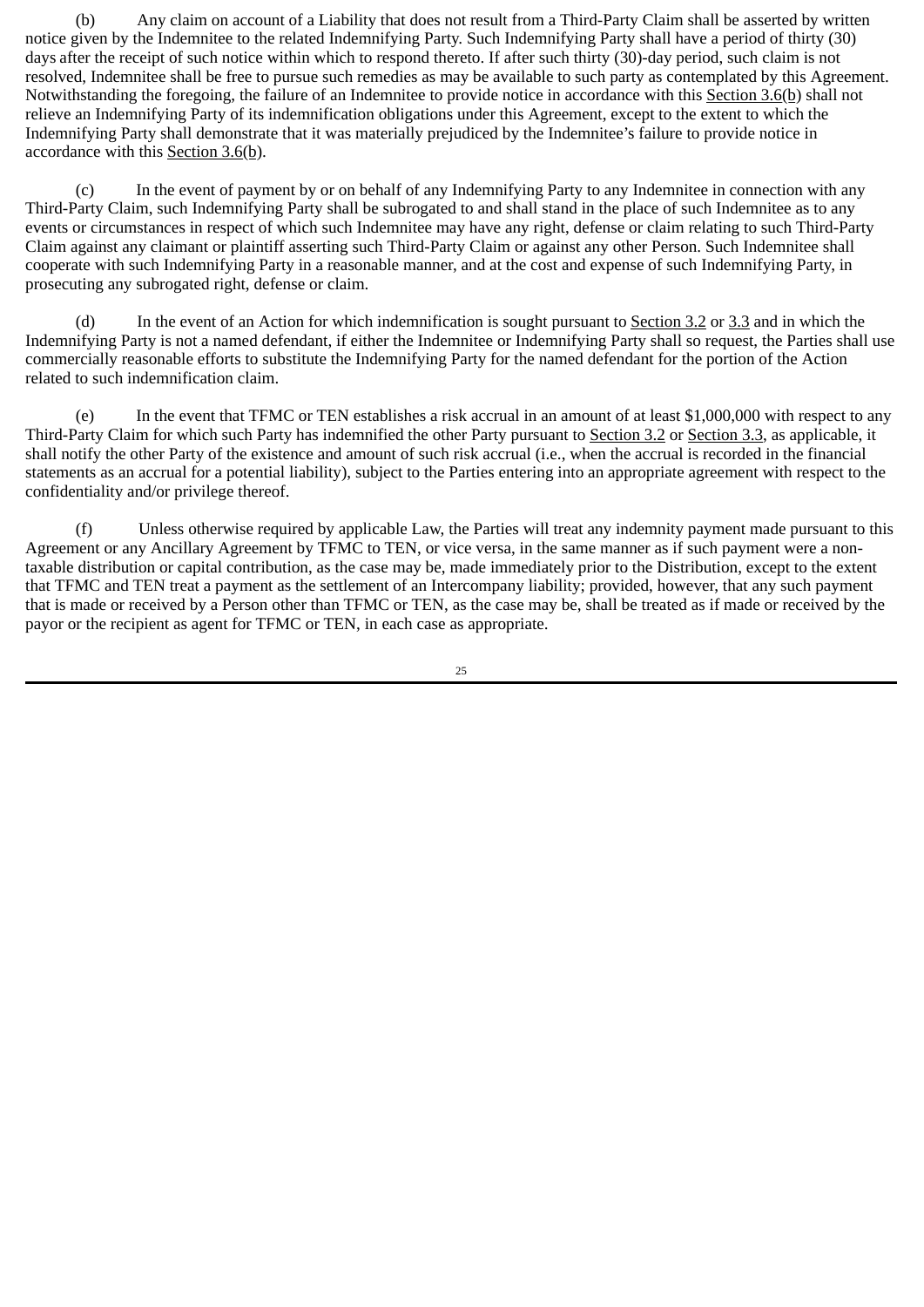(g) THE RELEASES AND INDEMNIFICATION OBLIGATIONS OF THE PARTIES IN THIS AGREEMENT ARE EXPRESSLY INTENDED, AND SHALL OPERATE AND BE CONSTRUED, TO APPLY EVEN WHERE THE LIABILITIES FOR WHICH THE RELEASE AND/OR INDEMNITY ARE GIVEN ARE CAUSED, IN WHOLE OR IN PART, BY THE SOLE, JOINT, JOINT AND SEVERAL, CONCURRENT, CONTRIBUTORY, ACTIVE OR PASSIVE NEGLIGENCE OR THE STRICT LIABILITY OR FAULT OF THE PARTY BEING RELEASED OR INDEMNIFIED.

3.7 Survival of Indemnities. The rights and obligations of each of TFMC and TEN and their respective Indemnitees under this Article III shall remain operative and in full force and effect indefinitely and shall survive (a) the sale or other transfer by any Party of any Assets or businesses or the assignment by it of any Liabilities, and (b) any merger, consolidation, business combination, sale of all or substantially all of the Assets, restructuring, recapitalization, reorganization or similar transaction involving either Party or any of its respective Subsidiaries.

# 3.8 Right of Contribution.

(a) Contribution. If any right of indemnification contained in this Article III is held unenforceable or is unavailable for any reason, or is insufficient to hold harmless an Indemnitee in respect of any Liability for which such Indemnitee is entitled to indemnification hereunder, then the Indemnifying Party shall contribute to the amounts (including any costs, expenses, attorneys' fees, disbursements and expenses of counsel, expert and consulting fees and costs related thereto or to the investigation or defense thereof) paid or payable by the Indemnitees as a result of such Liability (or actions in respect thereof) in such proportion as is appropriate to reflect the relative fault of the Indemnifying Party and the members of its Group, on the one hand, and the Indemnitees entitled to contribution, on the other hand, as well as any other relevant equitable considerations.

(b) Allocation of Relative Fault. Solely for purposes of determining relative fault pursuant to this Section 3.8 in circumstances in which the indemnification is unavailable because of a fault associated with the business conducted by TFMC, TEN or a member of their respective Group, (i) any fault associated with the business conducted with the TFMC Assets or TFMC Liabilities (except for the gross negligence or intentional misconduct of TEN or a member of the TEN Group) or with the ownership, operation or activities of the TFMC Business shall be deemed to be the fault of TFMC and the members of the TFMC Group, and no such fault shall be deemed to be the fault of TEN or a member of the TEN Group; and (ii) any fault associated with the business conducted with the TEN Assets or the TEN Liabilities (except for the gross negligence or intentional misconduct of TFMC or the members of the TFMC Group) or with the ownership, operation or activities of the TEN Business shall be deemed to be the fault of TEN and the members of the TEN Group, and no such fault shall be deemed to be the fault of TFMC or the members of the TFMC Group.

(c) Contribution Procedures. The provisions of Sections 3.5 and 3.6 shall govern any contribution claims.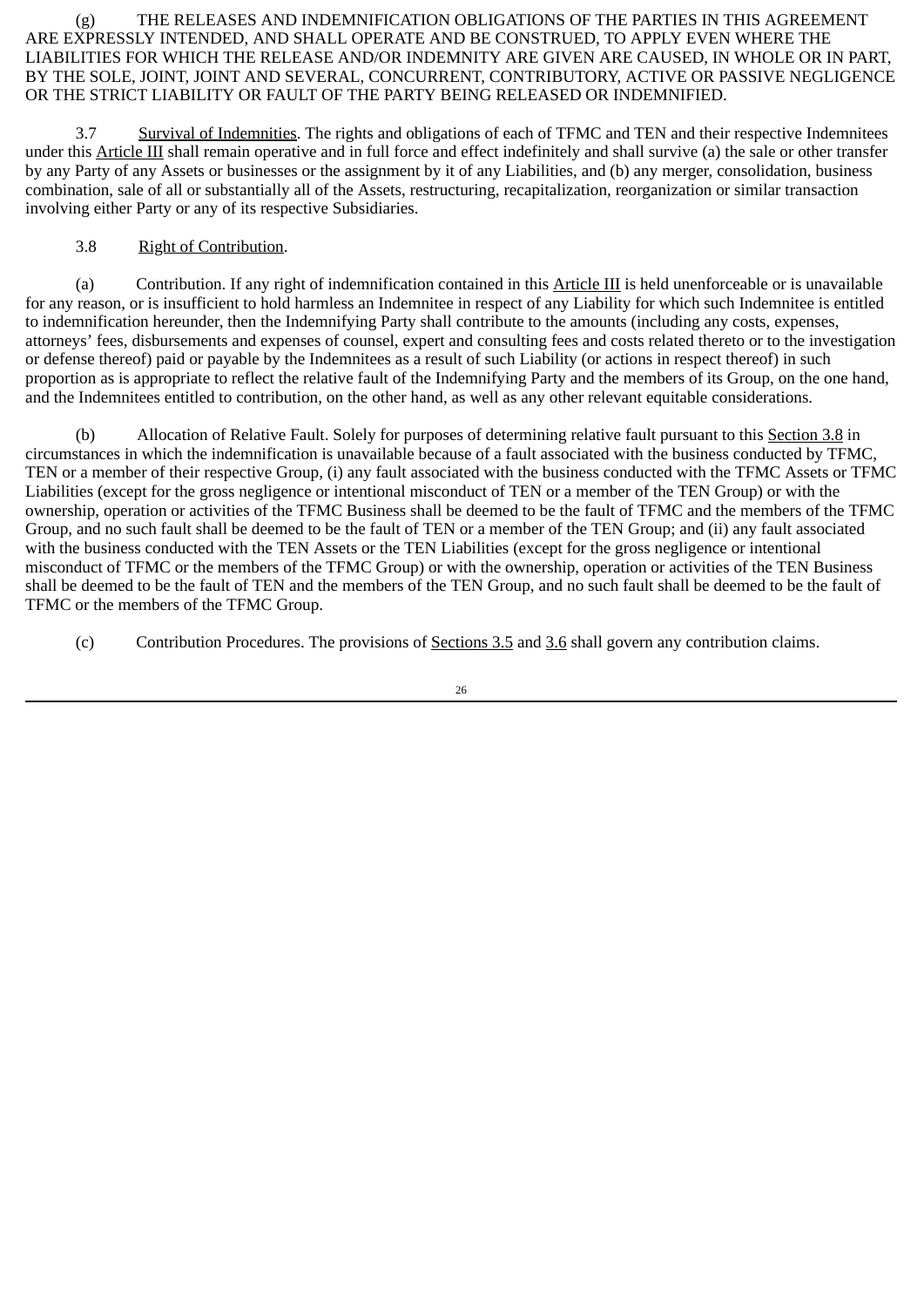3.9 Covenant Not to Sue (Liabilities and Indemnity). Each Party hereby covenants and agrees that none of it, the members of such Party's Group or any Person claiming through it shall bring suit or otherwise assert any claim against any Indemnitee, or assert a defense against any claim asserted by any Indemnitee, before any court, arbitrator, mediator or administrative agency anywhere in the world, alleging that: (a) the assumption of any TEN Liabilities by TEN or a member of the TEN Group on the terms and conditions set forth in this Agreement and the Ancillary Agreements is void or unenforceable for any reason; (b) the assumption of any TFMC Liabilities by TFMC or a member of the TFMC Group on the terms and conditions set forth in this Agreement and the Ancillary Agreements is void or unenforceable for any reason; or (c) the provisions of this Article III are void or unenforceable for any reason.

3.10 No Impact on Third Parties. For the avoidance of doubt, except as expressly set forth in this Agreement, the indemnifications provided for in this Article III are made only for purposes of allocating responsibility for Liabilities between the TFMC Group, on the one hand, and the TEN Group, on the other hand, and are not intended to, and shall not, affect any obligations to, or give rise to any rights of, any third parties.

3.11 No Cross-Claims or Third-Party Claims. Each of TFMC and TEN agrees that it shall not, and shall not permit the members of its respective Group to, in connection with any Third-Party Claim, assert as a counterclaim or third-party claim against any member of the TFMC Group or TEN Group, respectively, any claim (whether sounding in contract, tort or otherwise) that arises out of or relates to this Agreement, any breach or alleged breach hereof, the transactions contemplated hereby (including all actions taken in furtherance of the transactions contemplated hereby on or prior to the date hereof), or the construction, interpretation, enforceability or validity hereof, which in each such case shall be asserted only as contemplated by Article VI.

3.12 Severability. If any indemnification provided for in this Article III is determined by the sole arbitrator or arbitral tribunal (as the case may be) to be invalid, void or unenforceable, the liability shall be apportioned between the Indemnitee and the Indemnifying Party as determined in a separate proceeding in accordance with Article VI.

3.13 Exclusivity. Except as otherwise provided in Section 8.13, the sole and exclusive remedy for any and all claims, Liabilities or other matters based upon, relating to or arising from this Agreement or any Ancillary Agreement or the transactions contemplated hereby or thereby shall be the rights of indemnification set forth in this Article III, and no Person shall have any other entitlement, remedy or recourse, whether in contract, tort, strict liability, equitable remedy or otherwise, it being agreed that all of such other remedies, entitlements and recourse are expressly waived and released by the Parties to the fullest extent permitted by Law. This Section 3.13 shall not operate to interfere with or impede the operation of the covenants contained in this Agreement or any Ancillary Agreement, with respect to a Party's right to seek equitable remedies (including specific performance or injunctive relief).

3.14 Cooperation in Defense and Settlement.

(a) With respect to any Third-Party Claim that implicates both Parties in a material fashion due to the allocation of Liabilities, responsibilities for management of defense and related indemnities pursuant to this Agreement or any of the Ancillary Agreements, the Parties agree to use commercially reasonable efforts to cooperate fully and maintain a joint defense (in a manner that will preserve for the Parties the attorney-client privilege, joint defense or other privilege with respect thereto).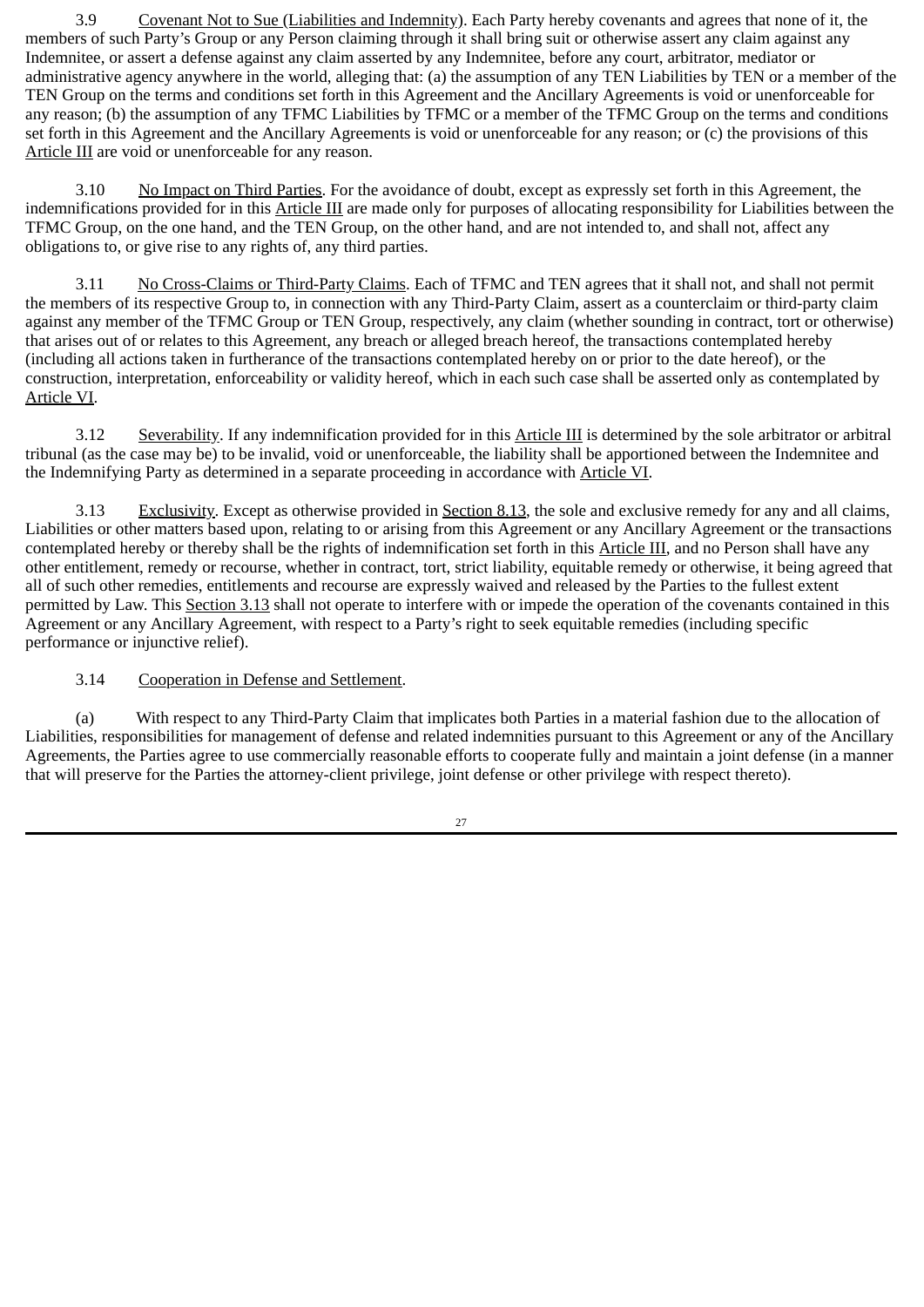(b) To the extent there are documents, other materials, access to employees or witnesses related to or from a Party that is not responsible for the defense or Liability of a particular Action, such Party shall provide to the other Party (at such other Party's cost and expense) reasonable access to documents, other materials, employees, and shall permit employees, officers and directors to cooperate as witnesses in the defense of such Action.

(c) Each of TFMC and TEN agrees that at all times from and after the Effective Time, if an Action currently exists or is commenced by a Third Party with respect to which a Party (or the members of its Group) is a named defendant, but the defense of such Action and any recovery in such Action is otherwise not a Liability allocated under this Agreement or any Ancillary Agreement to that Party, then the other Party shall use commercially reasonable efforts to cause the named but not liable defendant to be removed from such Action and such defendants shall not be required to make any payments or contributions therewith. In the case of any such Action, (i) if there is a conflict of interest that under applicable rules of professional conduct would preclude legal counsel for one Party or one of its Subsidiaries representing another Party or one of its Subsidiaries or (ii) if any Third-Party Claim seeks equitable relief that would restrict or limit the future conduct of the nonresponsible Party or one of its Subsidiaries or the business or operations of such non-responsible Party or one of its Subsidiaries, then the non-responsible Party shall be entitled to retain, at its expense, separate legal counsel to represent its interest and to participate in the defense, compromise, or settlement of that portion of the Third-Party Claim against that Party or one of its Subsidiaries. Notwithstanding any other provision of this Agreement, TEN agrees to, and shall cause the members of the TEN Group to, take the actions set forth on Schedule 3.14(c).

(d) TEN agrees (i) that the DPA, including any obligations thereunder, is applicable in full force to TEN and (ii) that pursuant to Section 19 of the DPA, the Fraud Section's (as such term is defined in the DPA) and the Office's (as such term is defined in the DPA) ability to breach under the DPA is applicable in full force to TEN.

(e) TEN agrees that it shall, or shall cause the applicable member of the TEN Group to, timely pay any amounts due pursuant to those certain Leniency Agreements with the Controladoria Geral Da União (CGU), A Advocacia-Geral Da União (AGU) and Ministério Público Federal in Brazil.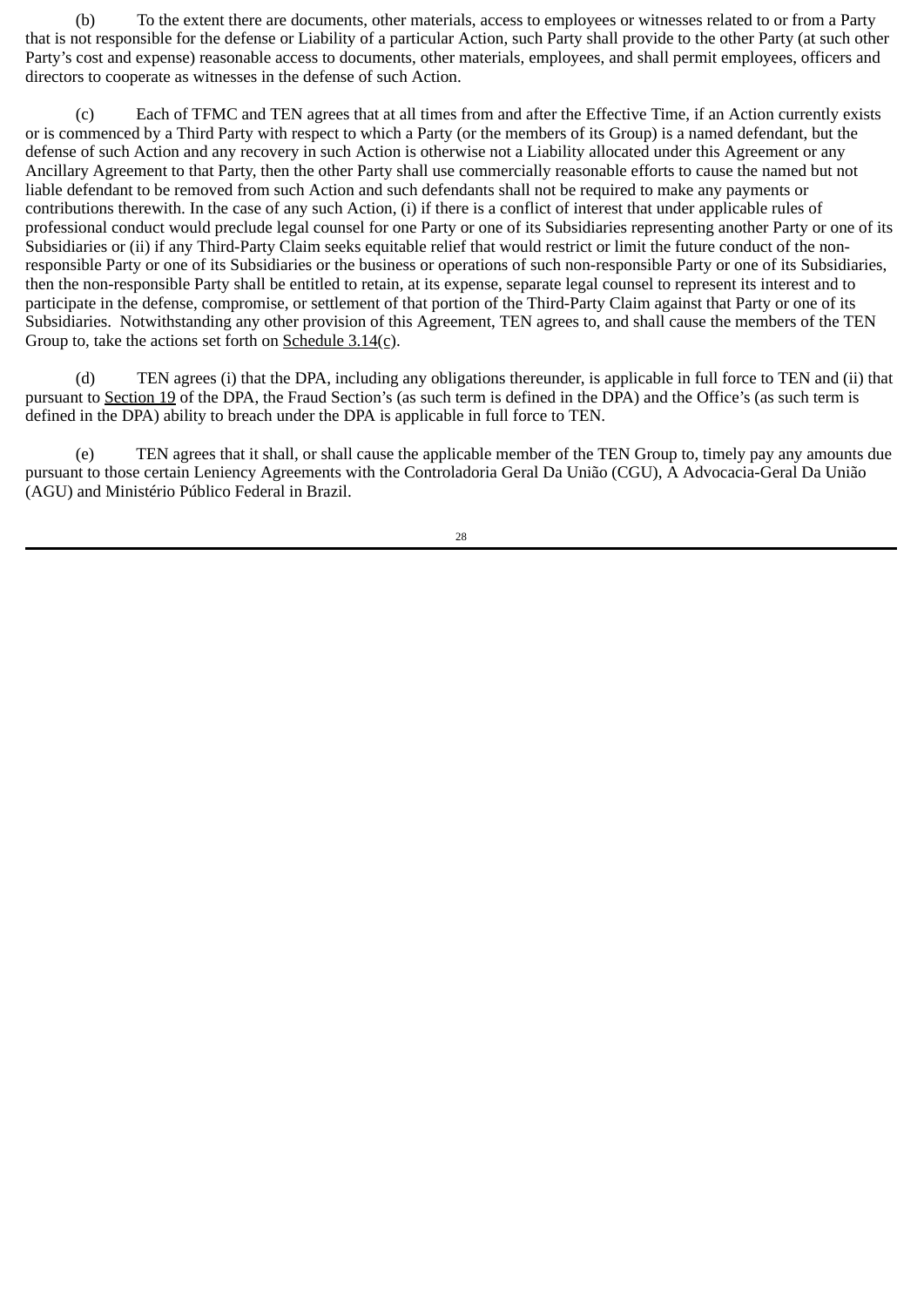### 3.15 Insurance Matters.

(a) Except as otherwise expressly provided in this Section 3.15, the Parties acknowledge and agree that from and after the Effective Time, TEN, and each other member of the TEN Group, shall cease to be an insured, and shall not have access to or any rights under, any insurance policies or self-insured programs or related policies or agreements of TFMC and each other member of the TFMC Group, regardless of whether such policies were applicable to the TEN Group prior to the Effective Time. Notwithstanding the foregoing, with respect to events or circumstances relating to the TEN Group that occurred or existed prior to the Effective Time that are covered by third party "occurrence-based" liability insurance policies of the TFMC Group (but excluding any self-insured, captive insurance or similar program) under which TEN and each other member of the TEN Group were insured on or prior to the Effective Time (the "Shared Policies"), TEN shall have the right (to the extent, if at all, permitted under such policies) to make claims, in each case, subject to the terms and conditions thereof; provided that TEN shall bear, and neither TFMC nor any other member of the TFMC Group, shall have any obligation to repay or reimburse TEN for, the amount of any deductibles, self-insured retentions and other out-of-pocket expenses incurred in connection with such claims under such occurrence-based policies. TFMC agrees, at TEN's request, to reasonably cooperate with TEN in the pursuit of such claims under the Shared Policies, in each case, at TEN's sole cost and expense.

(b) After the Effective Time, TEN will acquire its own insurance policies covering the TEN Group and each of their respective directors, officers and employees.

(c) The provisions of this Agreement are not intended to and shall not relieve any insurer of any Liability under any policy.

(d) No member of the TFMC Group or any TFMC Indemnitee will have any Liability whatsoever as a result of or in relation to the insurance policies, including the Shared Policies, as in effect at any time before or after the Effective Time, including as a result of (i) the level or scope of any insurance, (ii) the creditworthiness of any insurance carrier, (iii) the terms and conditions of any policy, (iv) the adequacy or timeliness of any notice to any insurance carrier with respect to any claim or potential claim; (v) the administration, pursuit, or collection with respect to any claim; or (vi) the unavailability or denial of coverage for any other reason.

(e) TFMC and the members of the TFMC Group, as applicable, will continue to own all insurance policies, insurance contracts, and other related insurance agreements of TFMC and members of the TFMC Group which are or were in effect at any time prior to the Effective Time, including the Shared Policies. TFMC shall have the right, at its sole discretion and without liability to the TEN Group, to amend, terminate, buy-out, release, exhaust, extinguish liability, or otherwise modify any Shared Policies.

(f) This Agreement shall not be considered as an attempted assignment of any policy of insurance or as a contract of insurance and shall not be construed to waive any right or remedy of any members of the TFMC Group in respect of any insurance policy or any other contract or policy of insurance.

(g) To the extent that any insurance policy provides for the reinstatement of policy limits, and both TFMC and TEN desire to reinstate such limits, the cost of reinstatement will be shared by TFMC and TEN as the Parties may agree. If either Party, in its sole discretion, determines that such reinstatement would not be beneficial, that Party shall not contribute to the cost of reinstatement.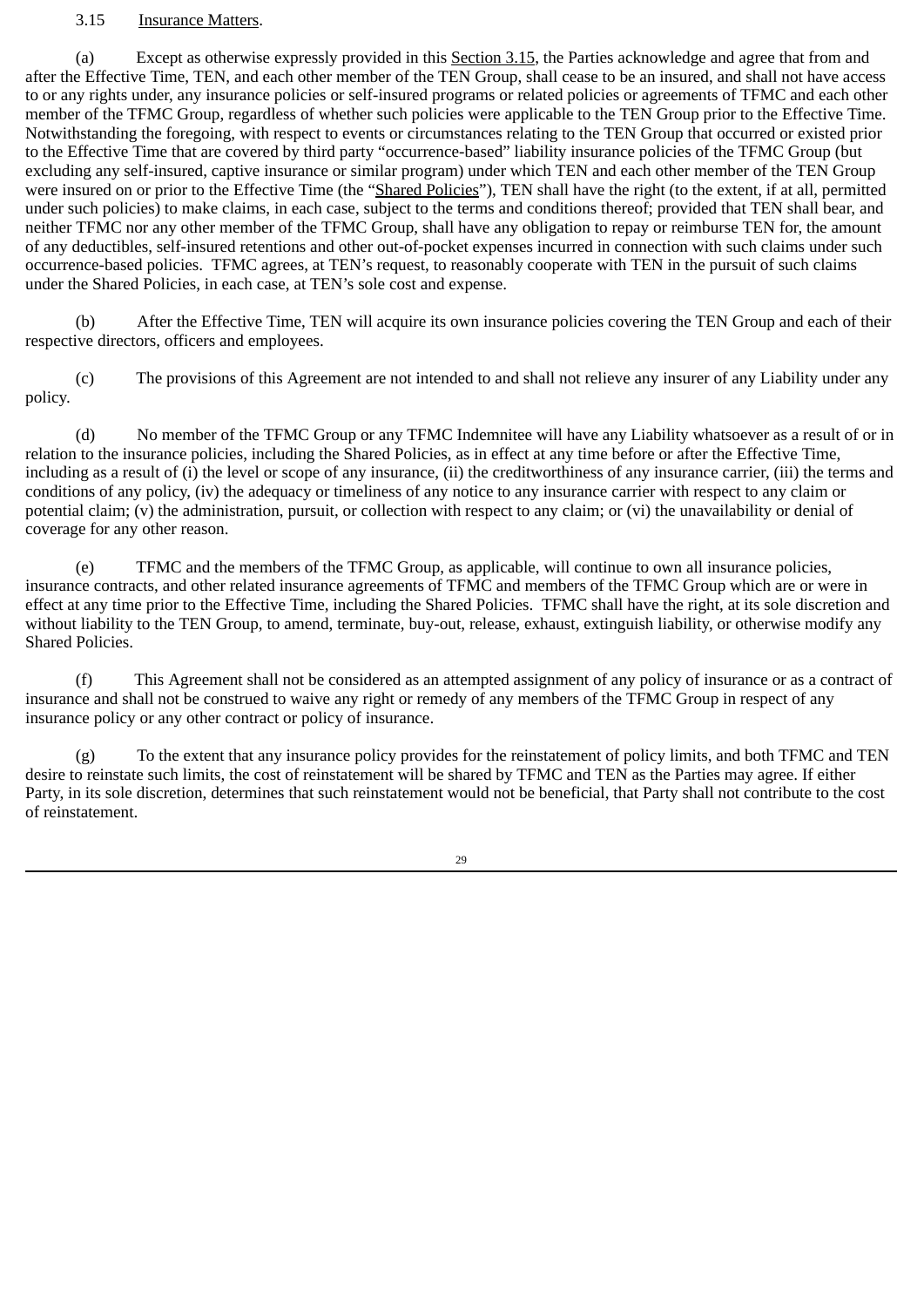(h) For purposes of this Agreement, "Covered Matter" shall mean any matter with respect to which any TEN Indemnitee is entitled to pursue coverage under any Shared Policy pursuant to Section 3.15(a). If TEN receives notice or otherwise learns of any Covered Matter, TEN shall promptly give TFMC written notice thereof. Any such notice shall describe the Covered Matter in reasonable detail. With respect to each Covered Matter and any Joint Claim, TEN shall have sole responsibility for reporting the claim to the insurance carrier and will provide a copy of such report to TFMC.

(i) Each of TEN and TFMC will share such information as is reasonably necessary in order to permit the other Party to manage and conduct its insurance matters in an orderly fashion and provide the other Party with any assistance that is reasonably necessary or beneficial in connection with such Party's insurance matters.

(j) The Parties acknowledge that the terms and conditions of the policies re-insured by the Insurance Vehicle provide that upon the occurrence of the Effective Time, a five (5) year extended reporting period for TFMC and TEN will commence. From and after the Effective Time, both the members of the TFMC Group and the members of TEN Group may make claims to the Insurance Vehicle that shall be evaluated and paid in good faith in accordance with the terms and conditions of the policies re-insured by the Insurance Vehicle at the Effective Time. If payments by the Insurance Vehicle in any policy period exceed Euro 25,000,000 then the additional layers of excess coverage will drop down. From and after the Effective Time, (i) TEN shall cause the accounts of the Insurance Vehicle to remain actuarially sound and, if necessary, shall make period contributions to the Insurance Vehicle in connection therewith and (ii) TFMC shall have no obligations with respect to the Insurance Vehicle, including no obligation to make contributions to the Insurance Vehicle.

## 3.16 Guarantees, Letters of Credit and Other Obligations.

(a) On or prior to the Effective Time or as soon as practicable thereafter, TFMC shall (with the reasonable cooperation of the applicable members of the TFMC Group) use its commercially reasonable efforts to have any members of the TEN Group removed as guarantor of or obligor for any TFMC Liability. On or prior to the Effective Time or as soon as practicable thereafter, TEN shall (with the reasonable cooperation of the applicable members of the TEN Group) use its commercially reasonable efforts to have any members of the TFMC Group removed as guarantor of or obligor for any TEN Liabilities.

(b) On or prior to the Effective Time or as soon as practicable thereafter, (i) to the extent required to obtain a release from a guarantee, letter of credit or other obligation of any member of the TEN Group with respect to TFMC Liabilities, TFMC shall execute a substitute document in the form of any such existing guarantee or letter of credit, as applicable, or such other form as is agreed to by the relevant parties to such guarantee agreement, letter of credit or other obligation, except to the extent that such existing guarantee contains representations, covenants or other terms or provisions either (A) with which TFMC would be reasonably unable to comply or (B) which would be reasonably expected to be breached and (ii) to the extent required to obtain a release from a guarantee, letter of credit or other obligation of any member of the TFMC Group with respect to TEN Liabilities, TEN shall execute a substitute document in the form of any such existing guarantee or letter of credit, as applicable, or such other form as is agreed to by the relevant parties to such guarantee agreement, letter of credit or other obligation, except to the extent that such existing guarantee contains representations, covenants or other terms or provisions either (A) with which TEN would be reasonably unable to comply or (B) which would be reasonably expected to be breached.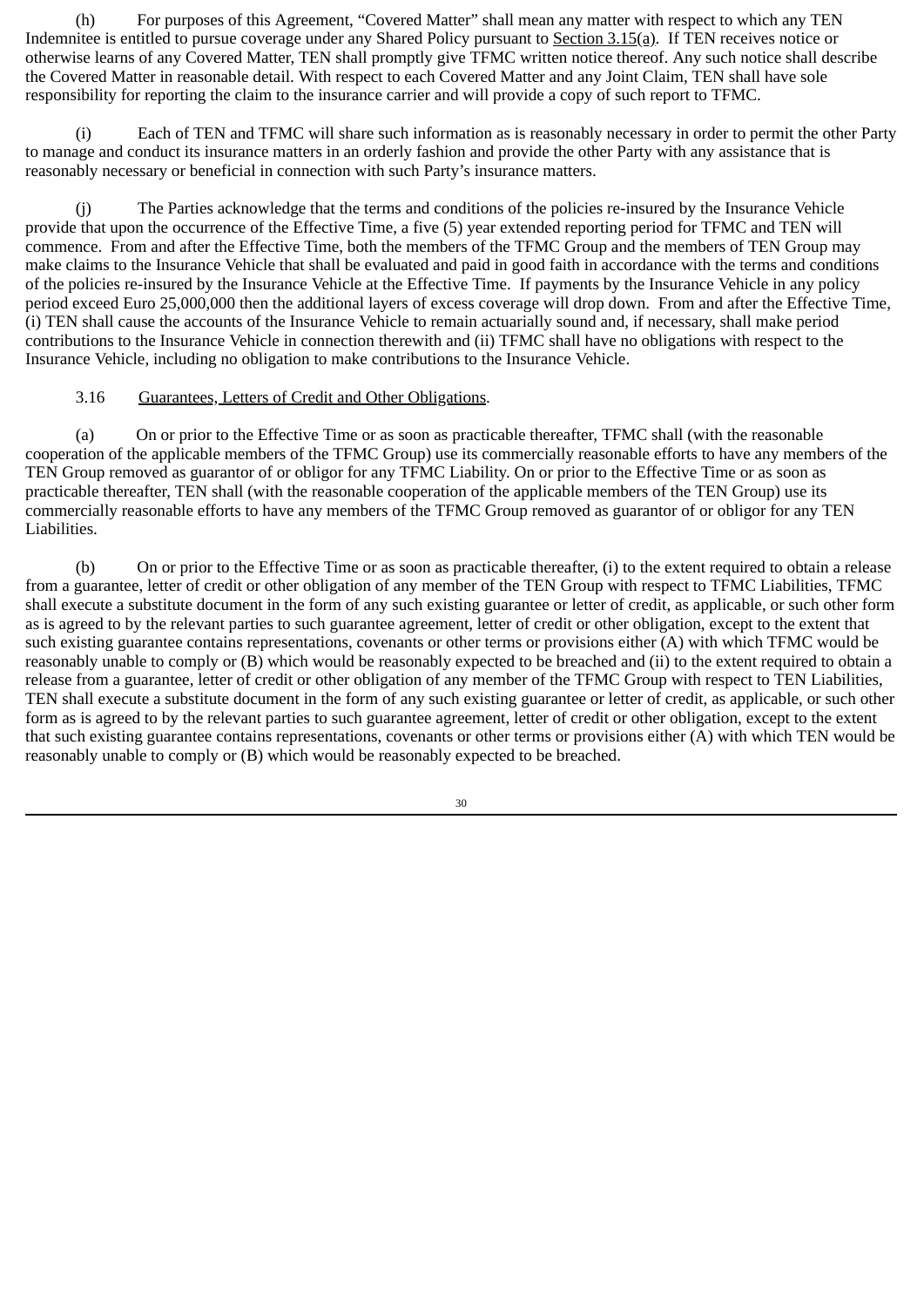(c) If the Parties are unable to obtain, or to cause to be obtained, any such required removal as set forth in clauses (a) and (b) of this Section 3.16, (i) with respect to TFMC Liabilities, (A) TFMC shall, and shall cause the other members of the TFMC Group to, indemnify, defend and hold harmless each of the TEN Indemnitees from and against any Liability arising from or relating to such guarantee, letter of credit or other obligation, as applicable, and shall, as agent or subcontractor for the applicable TEN Group guarantor or obligor, pay, perform and discharge fully all of the obligations or other Liabilities of such guarantor or obligor thereunder, and (B) TFMC shall not, and shall cause the other members of the TFMC Group not to, agree to renew or extend the term of, increase any obligations under, or transfer to a third Person, any loan, guarantee, letter of credit, lease, contract or other obligation for which a member of the TEN Group is or may be liable unless all obligations of the members of the TEN Group with respect thereto are thereupon terminated by documentation satisfactory in form and substance to TEN in its sole and absolute discretion and (ii) with respect to TEN Liabilities, (A) TEN shall, and shall cause the other members of the TEN Group to, indemnify, defend and hold harmless each of the TFMC Indemnitees for any Liability arising from or relating to such guarantee, letter of credit or other obligation, as applicable, and shall, as agent or subcontractor for the applicable TFMC Group guarantor or obligor, pay, perform and discharge fully all of the obligations or other Liabilities of such guarantor or obligor thereunder, and (B) TEN shall not, and shall cause the other members of the TEN Group not to, agree to renew or extend the term of, increase any obligations under, or transfer to a third Person, any loan, guarantee, letter of credit, lease, contract or other obligation for which a member of the TFMC Group is or may be liable unless all obligations of the members of the TFMC Group with respect thereto are thereupon terminated by documentation satisfactory in form and substance to TFMC in its sole and absolute discretion.

#### **ARTICLE IV. EXCHANGE OF INFORMATION; CONFIDENTIALITY**

4.1 Agreement for Exchange of Information. Except as otherwise provided in any Ancillary Agreement, each of TFMC and TEN, on behalf of itself and the members of its respective Group, shall use commercially reasonable efforts to provide or make available, or cause to be provided or made available, to the other Party, at any time before or after the Effective Time, as soon as reasonably practicable after written request therefor, any Information (or a copy thereof) in the possession or under the control of either Party or any of the members of its Group to the extent that: (i) such Information relates to the TEN Business or any TEN Asset or TEN Liability, if TEN is the requesting party, or to the TFMC Business or any TFMC Asset or TFMC Liability, if TFMC is the requesting party; (ii) such Information is required by the requesting party to comply with its obligations under this Agreement or any Ancillary Agreement; or (iii) such Information is required by the requesting party to comply with any obligation imposed by any Governmental Entity; provided, however, that, in the event that the Party to whom the request has been made determines that any such provision of Information could be commercially detrimental, violate any Law or agreement or waive any attorney-client privilege, then the Parties shall use commercially reasonable efforts to permit compliance with such obligations to the extent and in a manner that avoids any such harm or consequence. The Party providing Information pursuant to this Section 4.1 shall only be obligated to provide such Information in the form, condition and format in which it then exists and in no event shall such Party be required to perform any improvement, modification, conversion, updating or reformatting of any such Information, and nothing in this Section 4.1 shall expand the obligations of the Parties under Section 4.4.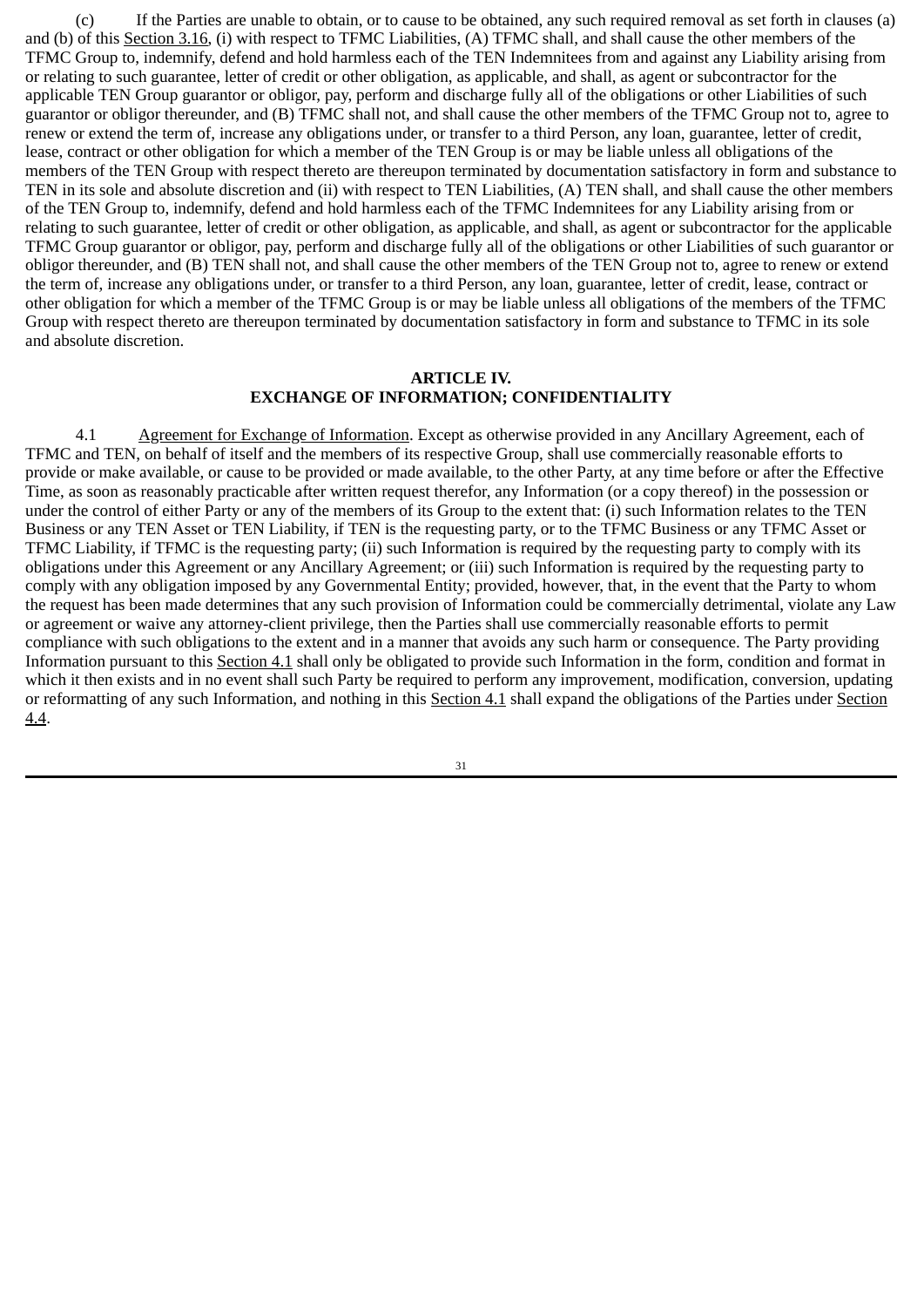4.2 Ownership of Information. Any Information owned by one Group that is provided to a requesting Party pursuant to Section 4.1 or 4.7 shall remain the property of the providing Party. Unless specifically set forth herein, nothing contained in this Agreement shall be construed as granting or conferring rights of license or otherwise in any such Information.

4.3 Compensation for Providing Information. The Party requesting Information agrees to reimburse the other Party for the reasonable out-of-pocket costs, if any, of gathering, copying, transporting and otherwise complying with the request with respect to such Information (including any costs and expenses incurred in any review of Information for purposes of protecting the privileged Information of the providing Party or in connection with the restoration of backup media for purposes of providing the requested Information). Except as may be otherwise specifically provided elsewhere in this Agreement, any Ancillary Agreement or any other agreement between the Parties, such costs shall reflect the providing Party's actual costs and expenses.

# 4.4 Record Retention.

(a) The Parties agree and acknowledge that following the Effective Time, it is likely that each Party will have some of the Tangible Information of the other Party stored at its facilities or at Third Party records storage locations arranged for by such Party (each, a "Records Facility") and the cost of any Third Party Records Facility where Tangible Information belonging to both members of the TFMC Group, on the one hand, and members of the TEN Group, on the other hand, is stored shall be split equitably between the TFMC Group and the TEN Group.

(b) For a period of ten (10) years following the Effective Time, each Party shall use the same degree of care (but no less than a reasonable degree of care) as it takes to preserve confidentiality for its own similar Information: (i) to maintain the Stored Records at its Record Facility in accordance with its regular records retention policies and procedures and the terms of this Section 4.4; and (ii) to comply with the requirements of any "litigation hold" that relates to Stored Records at its Record Facility that relates to (x) any Action that is pending as of the Effective Time or (y) any Action that arises or becomes threatened or reasonably anticipated after the Effective Time as to which the Party storing such Stored Records has received a written notice of the applicable "litigation hold" from the other Party; provided, that such other Party shall be obligated to provide the Party storing such Stored Records with timely notice of the termination of such "litigation hold."

4.5 Limitations of Liability. No Party shall have any liability to any other Party relating to or arising out of (a) any Information exchanged or provided pursuant to Section 4.1 that is found to be inaccurate in the absence of willful misconduct by the Party providing such Information or (b) the destruction of any Information after commercially reasonable efforts by such Party to comply with the provisions of Section 4.4.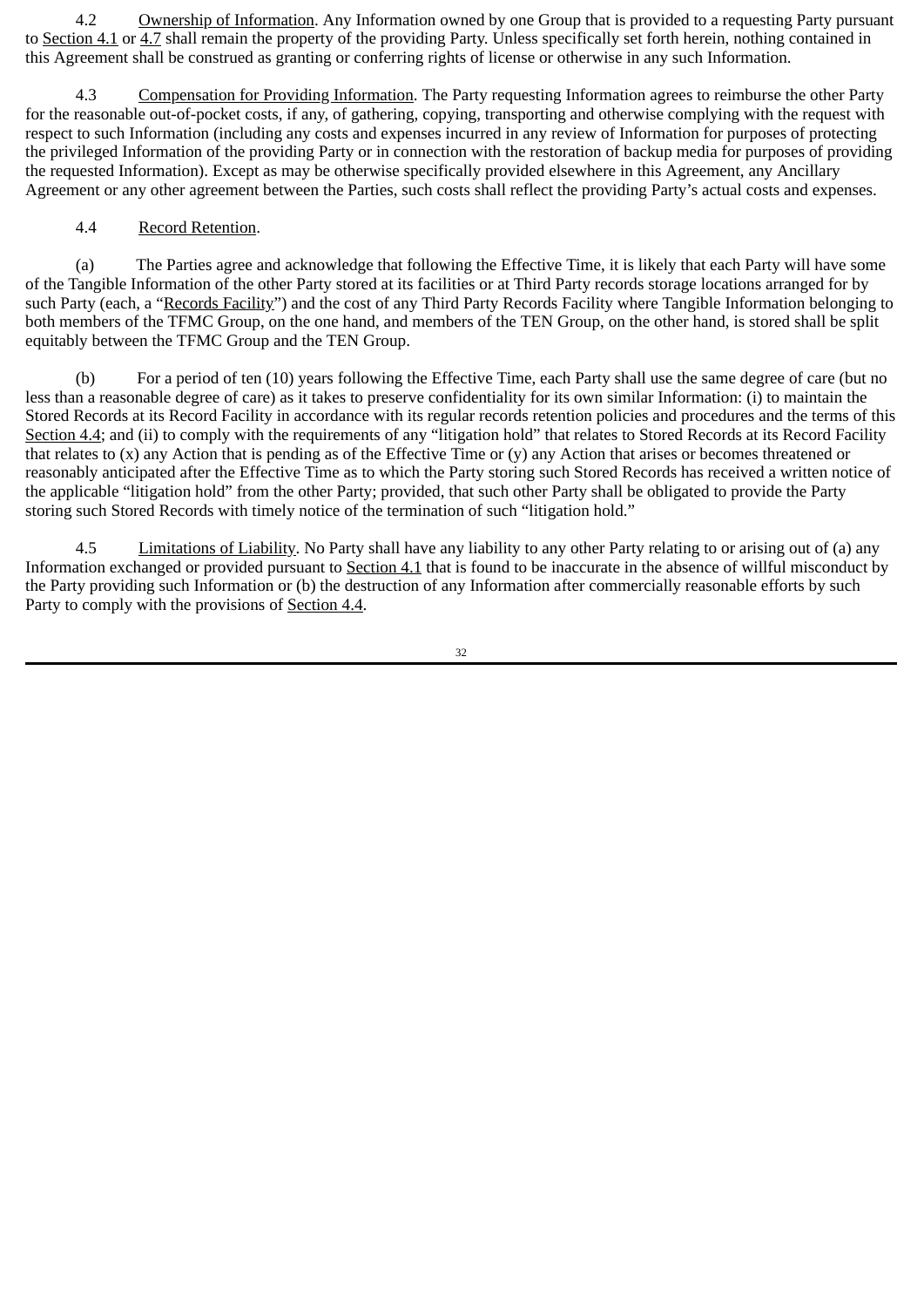### 4.6 Other Agreements Providing for Exchange of Information.

(a) The rights and obligations granted under this  $Article IV$  are subject to any specific limitations, qualifications or additional provisions on the sharing, exchange, retention or confidential treatment of Information set forth herein or any Ancillary Agreement.

(b) Either Party that receives, pursuant to a request for Information in accordance with this Article IV, Tangible Information that is not relevant to its request shall (i) return it to the providing Party or, at the providing Party's request, destroy such Tangible Information and (ii) deliver to the providing Party a certificate certifying that such Tangible Information was returned or destroyed, as the case may be, which certificate shall be signed by an authorized Representative of the requesting Party.

(c) When any Tangible Information provided by one Party to the other Party (other than Tangible Information provided pursuant to Section 4.4) is no longer needed for the purposes contemplated by this Agreement or any Ancillary Agreement or is no longer required to be retained by applicable Law, the receiving Party shall promptly, after request of the other Party, either return to the other Party all Tangible Information in the form in which it was originally provided (including all copies thereof and all notes, extracts or summaries based thereon) or, if the providing Party has requested that the other Party destroy such Tangible Information, certify to the other Party that it has destroyed such Tangible Information (and such copies thereof and such notes, extracts or summaries based thereon); provided, that this obligation to return or destroy such Tangible Information shall not apply to any Tangible Information solely related to the receiving Party's business, Assets, Liabilities, operations or activities.

# 4.7 Auditors and Audits.

(a) Until the first TEN fiscal year end occurring after the Effective Time and for a reasonable period of time afterwards as required for each Party to prepare consolidated financial statements or complete a financial statement audit for the fiscal year during which the Distribution Date occurs, each Party shall provide or provide access to the other Party on a timely basis, all information reasonably required to meet its schedule for the preparation, printing, filing, and public dissemination of its annual financial statements and for management's assessment of the effectiveness of its disclosure controls and procedures and its internal control over financial reporting in accordance with, as applicable, Items 307 and 308, respectively, of Regulation S-K promulgated by the SEC and, to the extent applicable to such Party, its auditor's audit of its internal control over financial reporting and management's assessment thereof in accordance with Section 404 of the Sarbanes-Oxley Act of 2002 and the SEC's and Public Company Accounting Oversight Board's rules and auditing standards thereunder.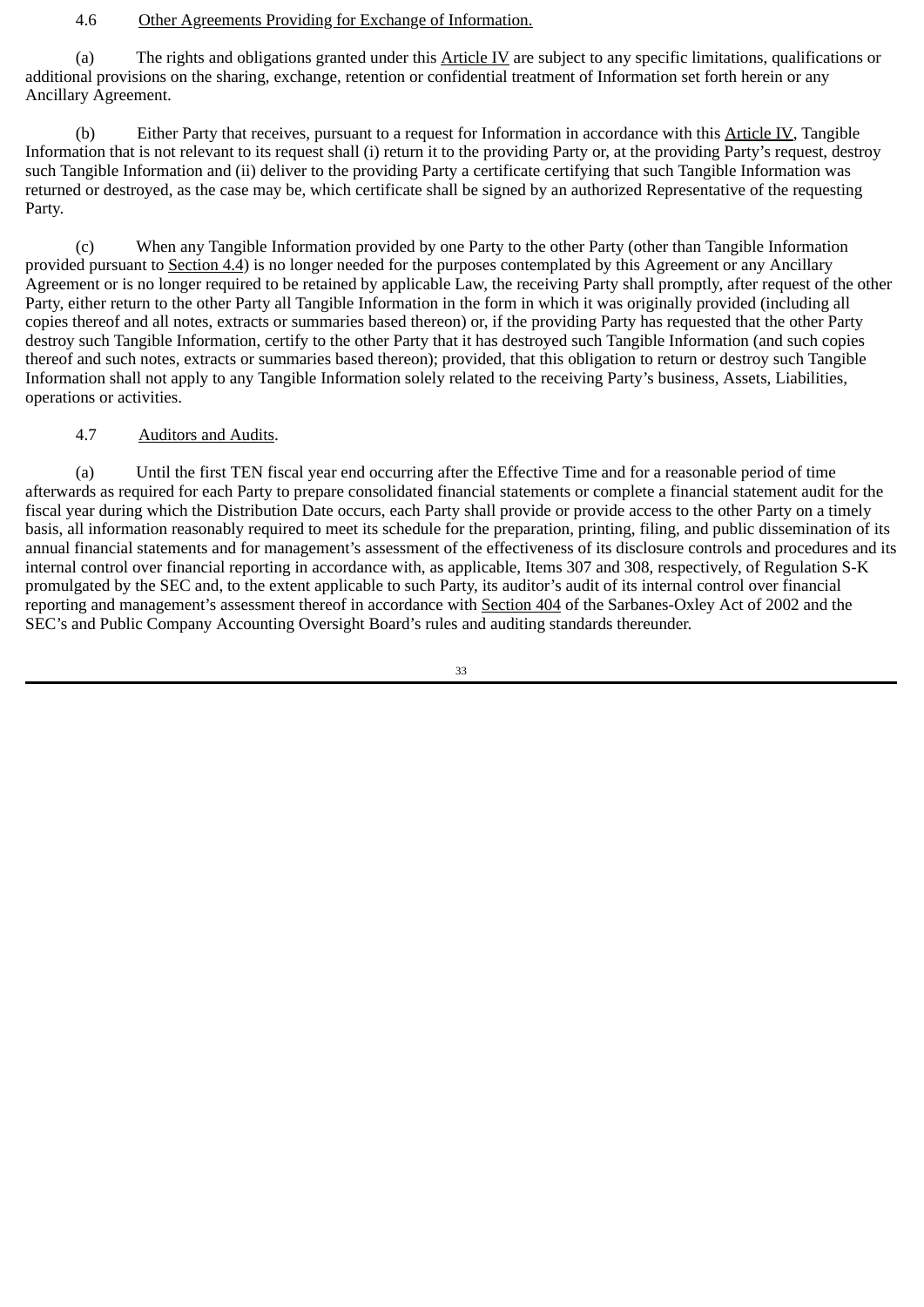(b) Until the first TEN fiscal year end occurring after the Effective Time and for a reasonable period of time afterwards as required for each Party to prepare consolidated financial statements or complete a financial statement audit for the fiscal year during which the Distribution Date occurs, each Party shall provide or provide access to the other Party on a timely basis, all information reasonably required to meet its schedule for the preparation, printing, filing, and public dissemination of its annual financial statements and for management's assessment of the effectiveness of its risk management and control system in accordance with International Financial Reporting Standards as applied in the European Union and Article 2:362(9) of the Dutch Civil Code and Article 5:25c of the Financial Markets Supervision Act and, to the extent applicable to such Party, its auditor's audit of TEN's consolidated financial statements in accordance with International Financial Reporting Standards as applied in the European Union, Title 9 of Book 2 of the Dutch Civil Code and rules and auditing standards thereunder.

(c) In the event a Party restates any of its financial statements that include such Party's audited or unaudited financial statements with respect to any balance sheet date or period of operation as of the end of and for the 2021 fiscal year and the four (4) year period ending December 31, 2021, such Party will deliver to the other Party a substantially final draft, as soon as the same is prepared, of any report to be filed by such first Party with the AFM, the AMF or the SEC that includes such restated audited or unaudited financial statements (the "Amended Financial Report"); provided, however, that such first Party may continue to revise its Amended Financial Report prior to its filing thereof with the AFM, the AMF or the SEC, which changes will be delivered to the other Party as soon as reasonably practicable; provided, further, however, that such first Party's financial personnel will actively consult with the other Party's financial personnel regarding any changes which such first Party may consider making to its Amended Financial Report and related disclosures prior to the anticipated filing of such report with the AFM, the AMF or the SEC, with particular focus on any changes which would have an effect upon the other Party's financial statements or related disclosures. Each Party will reasonably cooperate with, and permit and make any necessary employees available to, the other Party, in connection with the other Party's preparation of any Amended Financial Reports.

# 4.8 Privileged Matters.

(a) The Parties recognize that legal and other professional services that have been and shall be provided prior to the Effective Time have been and shall be rendered for the collective benefit of each of the members of the TFMC Group and the TEN Group, and that each of the members of the TFMC Group and the TEN Group should be deemed to be the client with respect to such services for the purposes of asserting all privileges and immunities that may be asserted under applicable Law in connection therewith. The Parties recognize that legal and other professional services will be provided after the Effective Time, which services will be rendered solely for the benefit of the TFMC Group or the TEN Group, as the case may be.

(b) The Parties agree as follows:

(i) TFMC shall be entitled, in perpetuity, to control the assertion or waiver of all privileges and immunities in connection with any Privileged Information, other than such Privileged Information that relates solely to the TEN Business or TEN Liabilities, whether or not the Privileged Information is in the possession or under the control of a member of the TFMC Group or the TEN Group, and TEN Group agrees not to disclose any such Privileged Information to any Third Party;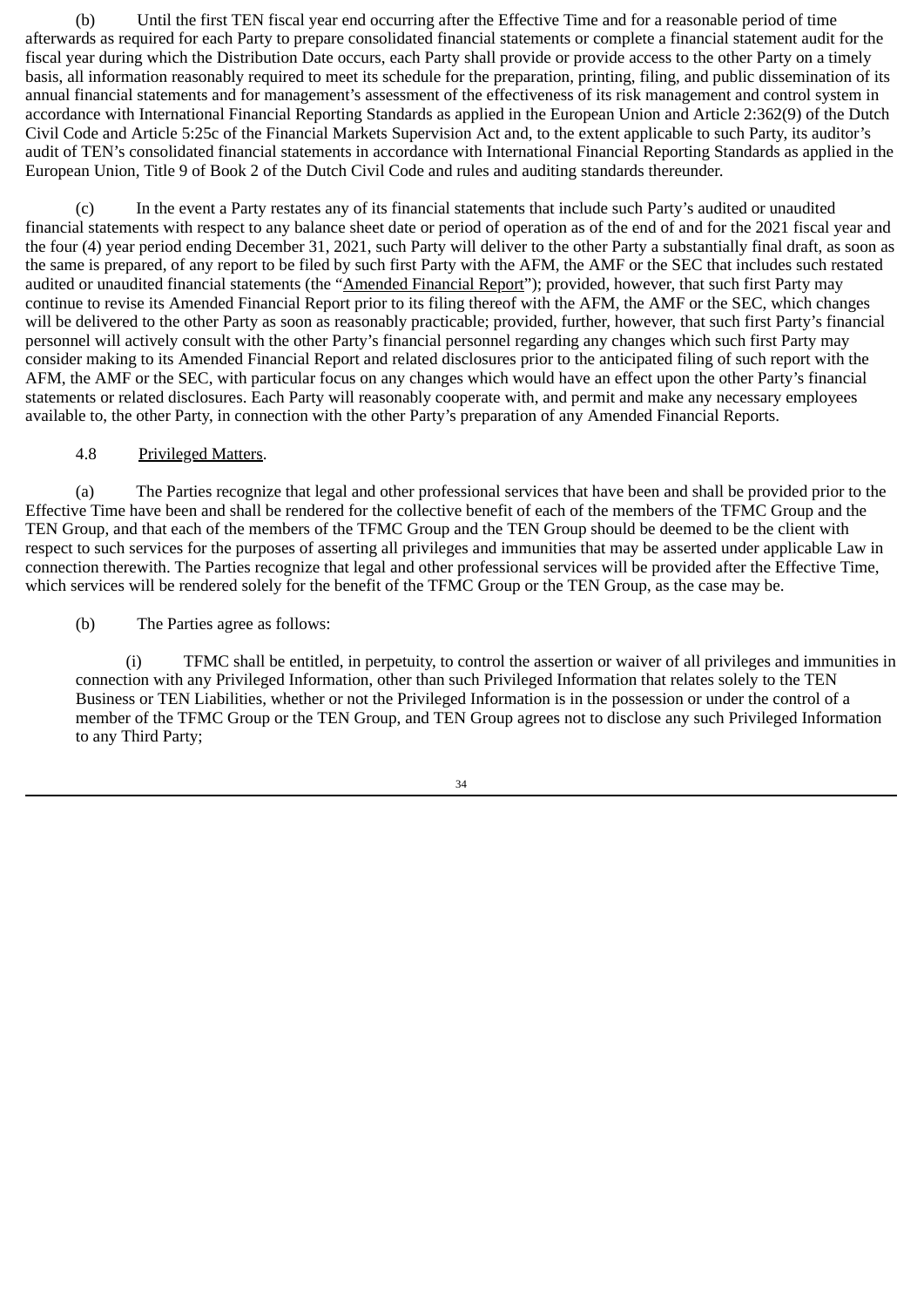(ii) TEN shall be entitled, in perpetuity, to control the assertion or waiver of all privileges and immunities in connection with any Privileged Information that relates solely to the TEN Business, whether or not the Privileged Information is in the possession or under the control of a member of the TFMC Group or the TEN Group; TEN shall also be entitled, in perpetuity, to control the assertion or waiver of all privileges and immunities in connection with any Privileged Information that relates solely to any TEN Liabilities resulting from any Actions that are now pending or may be asserted in the future, whether or not the Privileged Information is in the possession or under the control of a member of the TFMC Group or the TEN Group; and

(iii) If the Parties do not agree as to whether certain information is Privileged Information, then such information shall be treated as Privileged Information, and the Party that believes that such information is Privileged Information shall be entitled to control the assertion or waiver of all privileges and immunities in connection with any such information until such time as it is finally judicially determined that such information is not Privileged Information or unless the Parties otherwise agree. The Parties shall use the procedures set forth in Article VI to resolve any Disputes as to whether any information relates solely to the TFMC Business, solely to the TEN Business, or to both the TFMC Business and the TEN Business.

(c) Subject to Sections 4.8(d) and 4.8(e), the Parties agree that they shall have a shared privilege or immunity with respect to all privileges not allocated pursuant to Section 4.8(b) and all privileges and immunities relating to any Actions or other matters that involve both Parties (or one or more members of their respective Group) and in respect of which both Parties have Liabilities under this Agreement, and that no such shared privilege or immunity may be waived by either Party without the written consent of the other Party.

(d) If any dispute arises between the Parties, or any member of their respective Group, regarding whether a privilege or immunity should be waived to protect or advance the interests of either Party and/or any member of their respective Group, each Party agrees that it shall: (i) negotiate with the other Party in good faith, (ii) endeavor to minimize any prejudice to the rights of the other Party and (iii) not unreasonably withhold consent to any request for waiver by the other Party. Further, each Party specifically agrees that it shall not withhold its consent to the waiver of a privilege or immunity for any purpose except to protect its own legitimate interests.

(e) Upon receipt by any member of the TEN Group of any subpoena, discovery or other request that may reasonably be expected to result in the production or disclosure of Information subject to a shared privilege or immunity or as to which TFMC or any of its Subsidiaries has the sole right hereunder to assert a privilege or immunity, or if TEN obtains knowledge that any of its, or any member of the TEN Group's, current or former directors, officers, agents or employees have received any subpoena, discovery or other requests that may reasonably be expected to result in the production or disclosure of such Privileged Information, TEN shall promptly provide written notice to TFMC of the existence of the request (which notice shall be delivered to TFMC no later than five (5) Business Days following the receipt of any such subpoena, discovery or other request) and shall provide TFMC a reasonable opportunity to review the Information and to assert any rights it or they may have, including under this Section 4.8 or otherwise, to prevent the production or disclosure of such Privileged Information.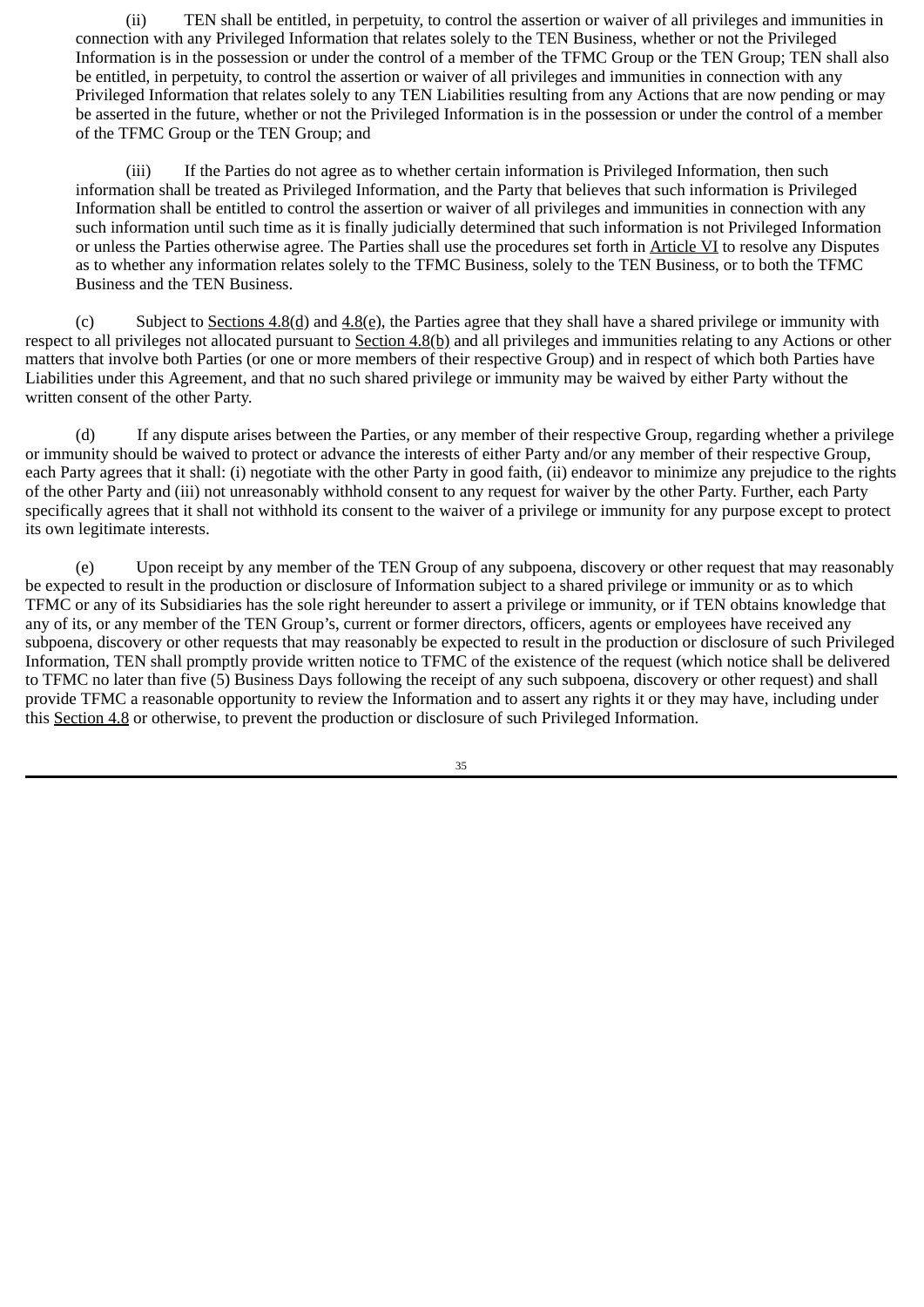(f) Upon receipt by any member of the TFMC Group of any subpoena, discovery or other request that may reasonably be expected to result in the production or disclosure of Information subject to a shared privilege or immunity or as to which TEN or any member of the TEN Group has the sole right hereunder to assert a privilege or immunity, or if TFMC obtains knowledge that any of its, or any member of the TFMC Group's, current or former directors, officers, agents or employees have received any subpoena, discovery or other requests that may reasonably be expected to result in the production or disclosure of such Privileged Information, TFMC shall promptly provide written notice to TEN of the existence of the request (which notice shall be delivered to TEN no later than five (5) Business Days following the receipt of any such subpoena, discovery or other request) and shall provide TEN a reasonable opportunity to review the Information and to assert any rights it or they may have, including under this Section 4.8 or otherwise, to prevent the production or disclosure of such Privileged Information.

(g) Any furnishing of, or access to, Information pursuant to this Agreement and the transfer of the Assets and retention of the TEN Assets by TEN are made and done in reliance on the agreement of the Parties set forth in this Section 4.8 and in Section 4.9 to maintain the confidentiality of Privileged Information and to assert and maintain all applicable privileges and immunities. The Parties agree that their respective rights to any access to information, witnesses and other Persons, the furnishing of notices and documents and other cooperative efforts between the Parties contemplated by this Agreement, and the transfer of Privileged Information between the Parties and members of their respective Group pursuant to this Agreement, shall not be deemed a waiver of any privilege that has been or may be asserted under this Agreement or otherwise. The Parties further agree that: (i) the exchange or retention by one Party to the other Party of any Privileged Information that should not have been transferred or retained, as the case may be, pursuant to the terms of this Article IV shall not be deemed to constitute a waiver of any privilege or immunity that has been or may be asserted under this Agreement or otherwise with respect to such Privileged Information; and (ii) the Party receiving or retaining such Privileged Information shall promptly return or transfer, as the case may be, such Privileged Information to the Party who has the right to assert the privilege or immunity.

(h) In furtherance of, and without limitation to, the Parties' agreement under this Section 4.8, TFMC and TEN shall, and shall cause their applicable Subsidiaries to, use reasonable efforts to maintain their respective separate and joint privileges and immunities, including by executing joint defense and/or common interest agreements where necessary or useful for this purpose.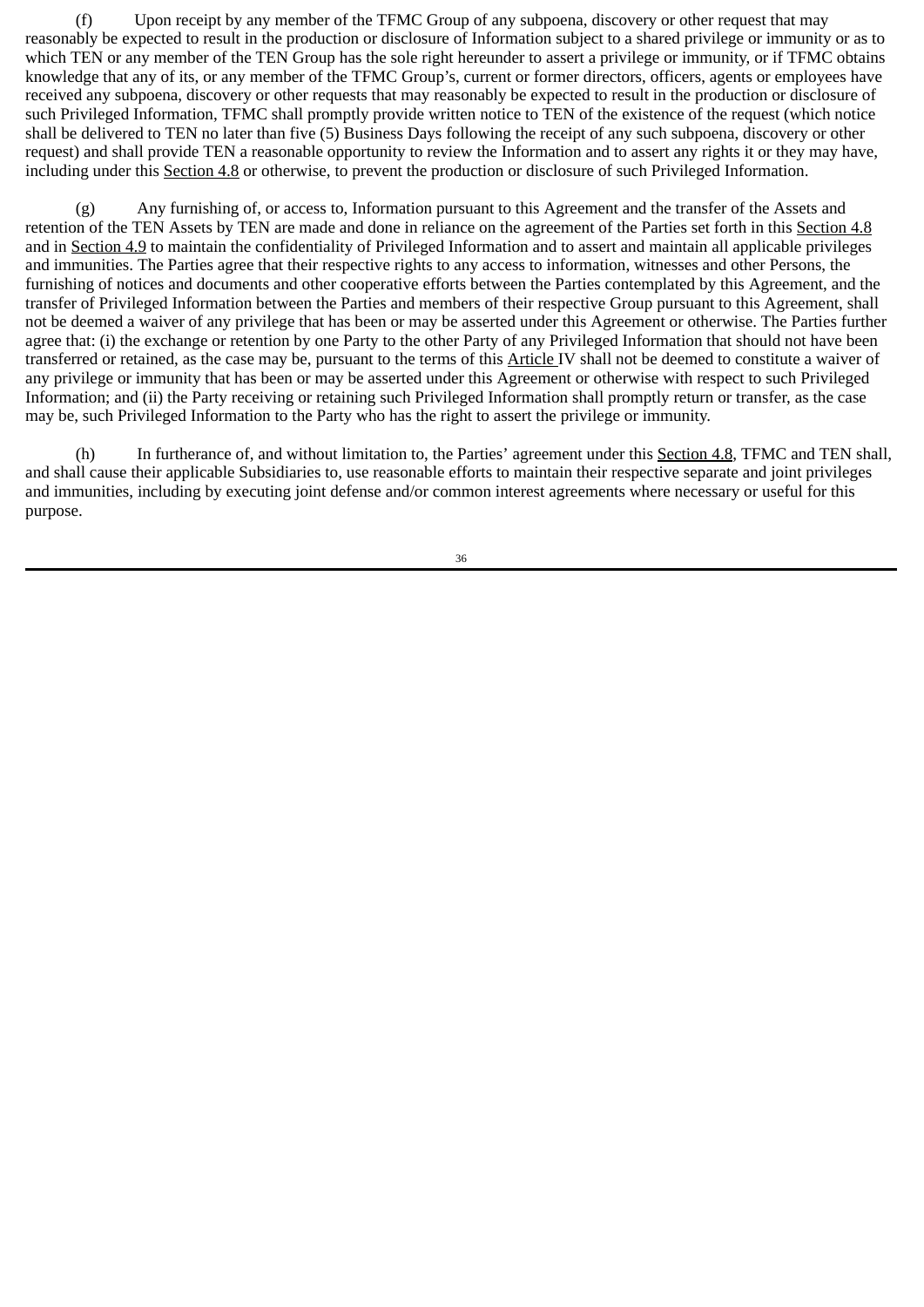## 4.9 Confidentiality.

(a) Confidentiality. From and after the Effective Time, subject to Section 4.10 and except as contemplated by or otherwise provided in this Agreement or any Ancillary Agreement, TFMC, on behalf of itself and each of its Subsidiaries, and TEN, on behalf of itself and each of its Subsidiaries, agrees to hold, and to cause its respective Representatives to hold, in strict confidence, with at least the same degree of care that applies to TFMC's confidential and proprietary information pursuant to policies in effect as of the Effective Time, all confidential or proprietary Information concerning the other Party (or its business) and the other Party's Subsidiaries (or their respective businesses) that is either in its possession (including confidential or proprietary Information in its possession prior to the Effective Time) or furnished by the other Party or the other Party's Subsidiaries or their respective Representatives at any time pursuant to this Agreement or any Ancillary Agreement, and shall not use any such confidential or proprietary Information other than for such purposes as may be expressly permitted hereunder or thereunder, except, in each case, to the extent that such confidential or proprietary Information has been: (i) in the public domain or generally available to the public, other than as a result of a disclosure by such Party or any of its Subsidiaries or any of their respective Representatives in violation of this Agreement, (ii) later lawfully acquired from other sources by such Party or any of its Subsidiaries, which sources are not themselves bound by a confidentiality obligation or other contractual, legal or fiduciary obligation of confidentiality with respect to such confidential or proprietary Information or (iii) independently developed or generated without reference to or use of the respective proprietary or confidential Information of the other Party or any of its Subsidiaries. The foregoing restrictions shall not apply in connection with the enforcement of any right or remedy relating to this Agreement or the Ancillary Agreements or the transactions contemplated hereby or thereby. If any confidential or proprietary Information of one Party or any of its Subsidiaries is disclosed to another Party or any of its Subsidiaries in connection with providing services to such first Party or any of its Subsidiaries under this Agreement or any Ancillary Agreement, then such disclosed confidential or proprietary Information shall be used only as required to perform such services.

(b) No Release; Return or Destruction. Each Party agrees not to release or disclose, or permit to be released or disclosed, any confidential or proprietary Information of the other Party addressed in Section 4.9(a) to any other Person, except its Representatives who need to know such Information in their capacities as such (who shall be advised of their obligations hereunder with respect to such Information), and except in compliance with Section 4.10. Without limiting the foregoing, when any Information furnished by the other Party after the Effective Time pursuant to this Agreement or any Ancillary Agreement is no longer needed for the purposes contemplated by this Agreement or any Ancillary Agreement, each Party shall, at its option, promptly after receiving a written notice from the disclosing Party, either return to the disclosing Party all such Information in a tangible form (including all copies thereof and all notes, extracts or summaries based thereon) or certify to the disclosing Party that it has destroyed such Information (and such copies thereof and such notes, extracts or summaries based thereon); provided, however, that a Party shall not be required to destroy or return any such Information to the extent that (i) the Party is required to retain the Information in order to comply with any applicable Law, (ii) the Information has been backed up electronically pursuant to the Party's standard document retention policies and will be managed and ultimately destroyed consistent with such policies or (iii) it is kept in the Party's legal files for purposes of resolving any dispute that may arise under this Agreement or any Ancillary Agreement.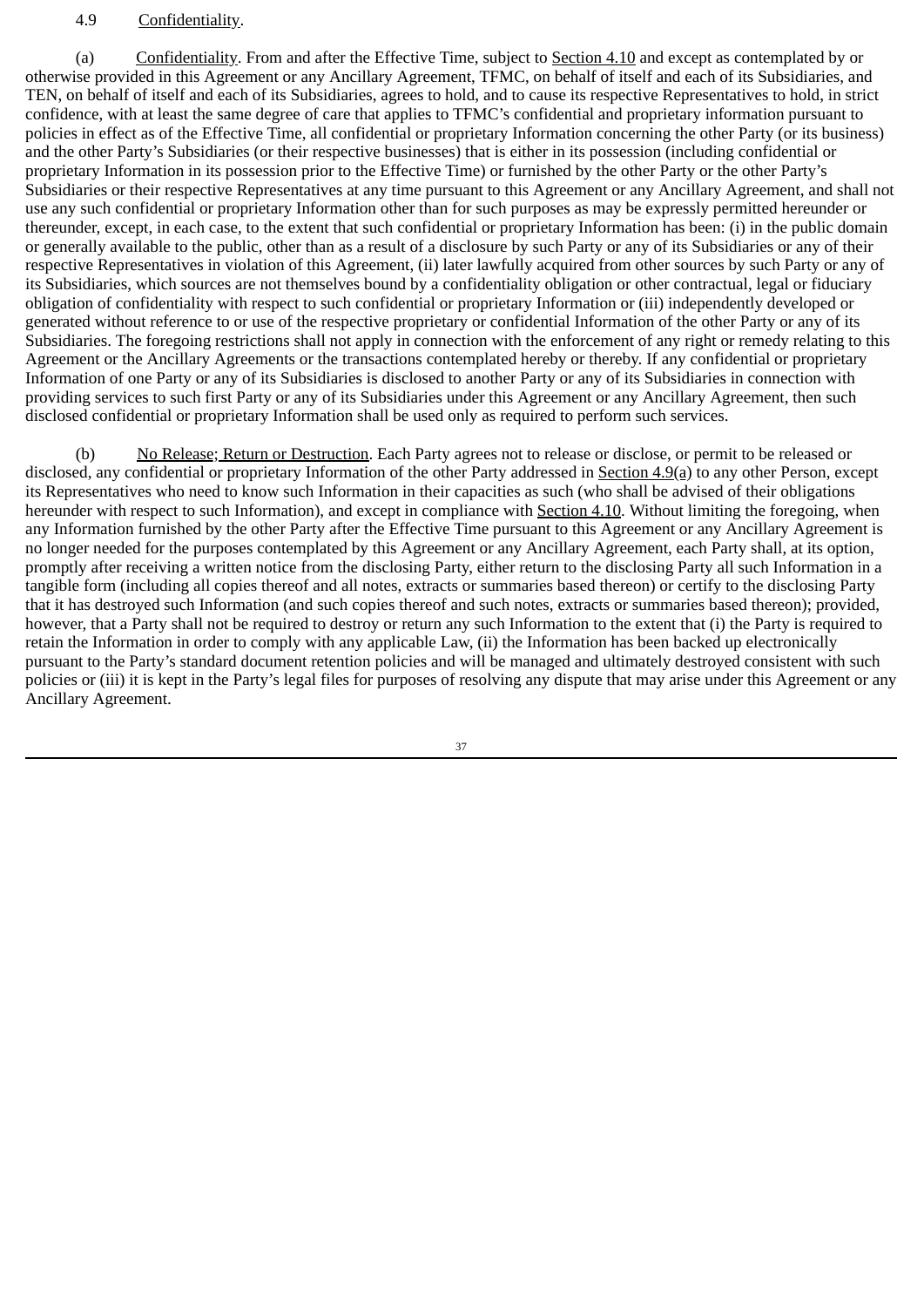(c) Third-Party Information; Privacy or Data Protection Laws. Each Party acknowledges that it and its respective Subsidiaries may presently have and, after the Effective Time, may gain access to or possession of confidential or proprietary Information of, or personal Information relating to, Third Parties: (i) that was received under confidentiality or non-disclosure agreements entered into between such Third Parties, on the one hand, and the other Party or the other Party's Subsidiaries, on the other hand, prior to the Effective Time or (ii) that, as between the two parties, was originally collected by the other Party or the other Party's Subsidiaries and that may be subject to and protected by privacy, data protection or other applicable Laws. Each Party agrees that it shall hold, protect and use, and shall cause its Subsidiaries and its and their respective Representatives to hold, protect and use, in strict confidence the confidential and proprietary Information of, or personal Information relating to, Third Parties in accordance with privacy, data protection or other applicable Laws and the terms of any agreements that were either entered into before the Effective Time or affirmative commitments or representations that were made before the Effective Time by, between or among the other Party or the other Party's Subsidiaries, on the one hand, and such Third Parties, on the other hand.

4.10 Protective Arrangements. In the event that either Party or any of its Subsidiaries is requested or required (by oral question, interrogatories, requests for information or documents, subpoena, civil investigative demand or similar process) by any Governmental Entity or pursuant to applicable Law or the rules of any stock exchange on which the shares of the Party or any member of its Group are traded to disclose or provide any confidential or proprietary Information of the other Party (other than with respect to any such Information furnished pursuant to the provisions of Section 4.1 or 4.7, as applicable) that is subject to the confidentiality provisions hereof, such Party shall provide the other Party with written notice of such request or demand (to the extent legally permitted) as promptly as practicable under the circumstances so that such other Party shall have an opportunity to seek an appropriate protective order, at such other Party's own cost and expense. In the event that such other Party fails to receive such appropriate protective order in a timely manner and the Party receiving the request or demand reasonably determines that its failure to disclose or provide such Information shall actually prejudice the Party receiving the request or demand, then the Party that received such request or demand may thereafter disclose or provide Information to the extent required by such Law (as so advised by its counsel) or by lawful process or such Governmental Entity, and the disclosing Party shall promptly provide the other Party with a copy of the information so disclosed, in the same form and format so disclosed, together with a list of all Persons to whom such information was disclosed, in each case to the extent legally permitted. Without limiting the foregoing, in the event that either Party or any of its Subsidiaries receives an oral question, interrogatories, requests for information or documents, subpoena, civil investigative demand or similar process relating to the DPA or otherwise provides information regarding, or in connection with, the DPA to any Governmental Entity, such Party will provide a copy of the proposed response to such request or communication to the other Party at least five (5) days in advance of such response and both Parties agree to reasonably cooperate in the drafting of such response or communication. To the extent either Party independently discovers a matter that would potentially result in liability under the DPA for the other Party, such Party shall provide prompt notice of the discovery within five (5) days of such discovery, with such notice including the relevant underlying facts of the applicable matter. The Party receiving such notice will have an additional five (5) days following receipt of such notice to self-report such matter to the DOJ before the other Party contacts the DOJ to report such matter.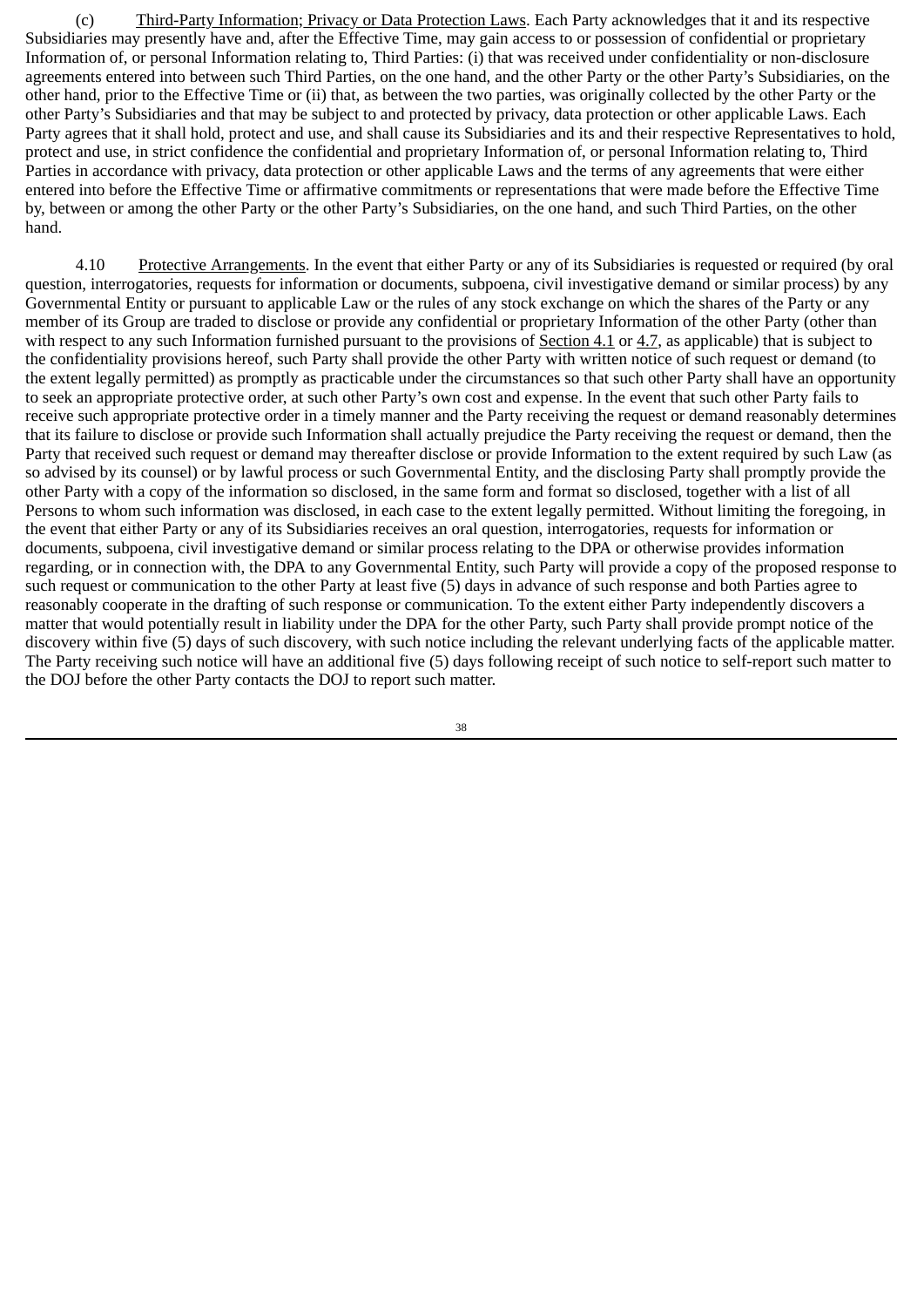### **ARTICLE V. FURTHER ASSURANCES AND ADDITIONAL COVENANTS**

## 5.1 Further Assurances.

(a) In addition to the actions specifically provided for elsewhere in this Agreement, each of the Parties hereto shall use its commercially reasonable efforts, prior to, on and after the Effective Time, to take, or cause to be taken, all actions, and to do, or cause to be done, all things reasonably necessary, proper or advisable on its part under applicable Laws, regulations and agreements, to consummate and make effective the transactions contemplated by this Agreement and the Ancillary Agreements.

(b) Without limiting the foregoing, prior to, on and after the Effective Time, each Party hereto shall cooperate with each other Party hereto, and without any further consideration, but at the expense of the requesting Party, to execute and deliver, or use its commercially reasonable efforts to cause to be executed and delivered, all instruments, including instruments of conveyance, assignment and transfer, and to make all filings with, and to obtain or make any Approvals or Notifications of, any Governmental Entity or any other Person under any permit, license, agreement, indenture or other instrument (including any Third Party consents or Governmental Approvals), and to take all such other actions as such Party may reasonably be requested to take by any other Party hereto from time to time, consistent with the terms of this Agreement and the Ancillary Agreements, in order to effectuate the provisions and purposes of this Agreement and the Ancillary Agreements and the transfers of the TEN Assets and the assignment and assumption of the TEN Liabilities and the other transactions contemplated hereby and thereby. Without limiting the foregoing, each Party shall, at the reasonable request, cost and expense of any other Party, take such other actions as may be reasonably necessary to vest in such other Party all of the transferring Party's right, title and interest to the Assets allocated to such Party by this Agreement or any Ancillary Agreement, in each case, if and to the extent it is practicable to do so.

(c) On or prior to the Effective Time, TFMC and TEN in their respective capacities as direct and indirect shareholders of their respective Subsidiaries, shall each ratify any actions that are reasonably necessary or desirable to be taken by any Subsidiary of TFMC or Subsidiary of TEN, as the case may be, to effectuate the transactions contemplated by this Agreement and the Ancillary Agreements.

5.2 Performance. TFMC shall cause to be performed, and hereby guarantees the performance of, all actions, agreements and obligations set forth in this Agreement or in any Ancillary Agreement to be performed by any member of the TFMC Group. TEN shall cause to be performed, and hereby guarantees the performance of, all actions, agreements and obligations set forth in this Agreement or in any Ancillary Agreement to be performed by any member of the TEN Group. Each Party (including its permitted successors and assigns) further agrees that it shall (a) give timely notice of the terms, conditions and continuing obligations contained in this Section 5.2 to all of the other members of its Group, and (b) cause all of the other members of its Group not to take, or omit to take, any action which action or omission would violate or cause such Party to violate this Agreement or any Ancillary Agreement or materially impair such Party's ability to consummate the transactions contemplated hereby or thereby.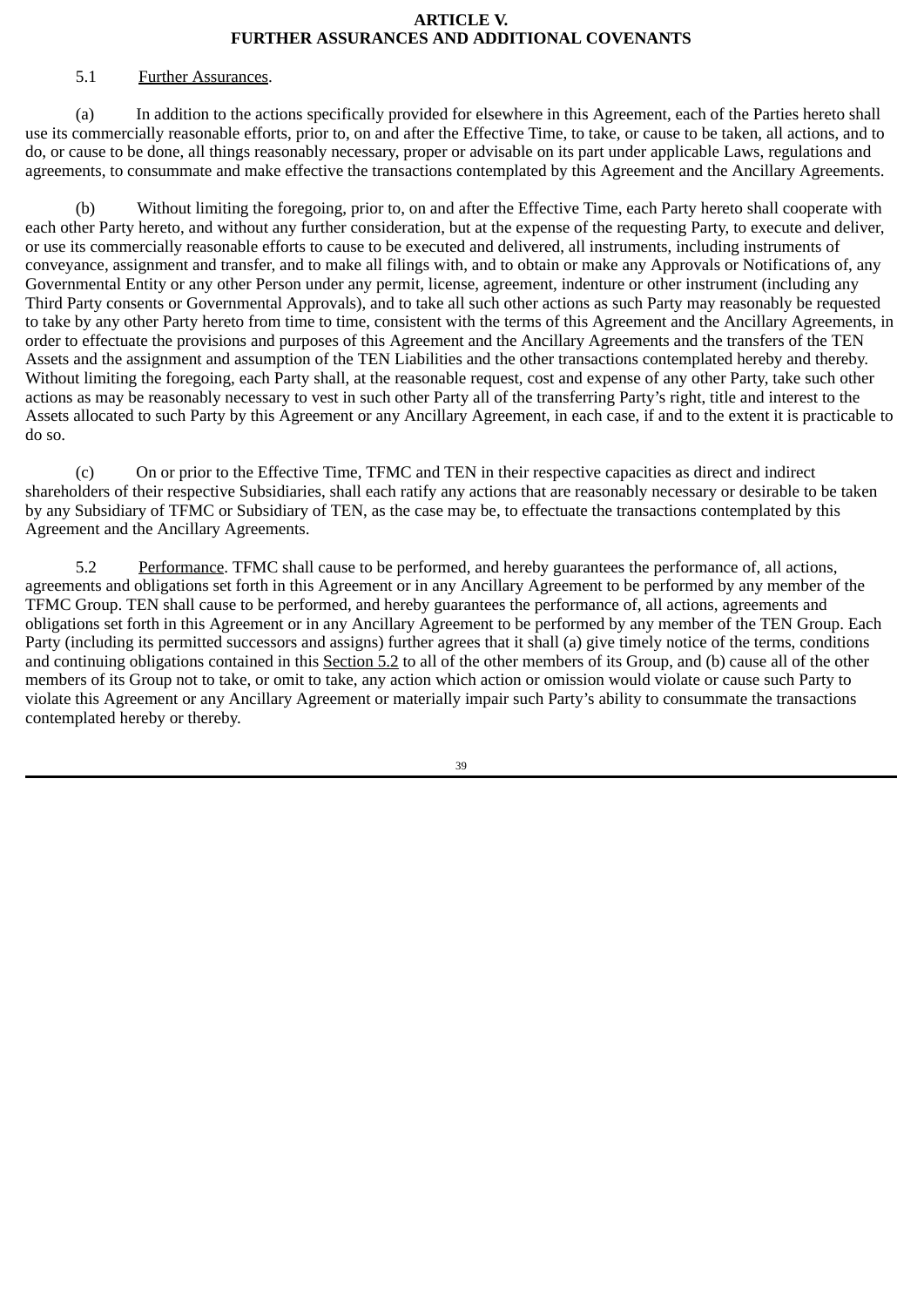### 5.3 Certain Restrictions and Non-Solicitation Provisions

(a) As an essential consideration for the obligations of the other Parties under this Agreement and the Ancillary Agreements, and in contemplation of the consummation of the Transactions, each of TFMC and TEN hereby agrees that, from the date hereof until the 5th anniversary of the Distribution Date:

(i) TFMC shall not, and it shall ensure that no member of its Group will, acquire or partner with any Person other than TEN with respect to engineering, procurement or construction activities relating to refining, liquified natural gas (LNG), petrochemicals, fertilizers, offshore fixed platforms, floating platforms or production units, or other floating structures (including, for example, mounting of wind turbines, hydrogen facilities & CO2 facilities etc), terrestrial renewables facilities (including but not limited to biofuels, waste-to-plastic, wind farms, hydrogen facilities, solar) and carbon capture, utilization and storage (CCUS) (the "TFMC Restricted Activities"), provided that, for the avoidance of doubt, nothing shall restrict TFMC or any member of its Group from participating in any manner whatsoever in any submission, proposal, offer or project with a Person other than TEN who is engaged in TFMC Restricted Activities, as long as the scope of the participation of TFMC or the relevant member of its Group in any such submission, proposal, offer or project on a stand-alone basis (i.e., without taking into account the contribution of such other Person) does not include TFMC Restricted Activities; and

(ii) TEN shall not, and it shall ensure that no member of its Group will, acquire or partner with any Person other than TFMC with respect to manufacturing or engineering, procurement, construction and installation activities relating to Surface Technologies, Subsea (any activity below the surface of the water and offshore ancillary equipment) transition and renewable energy (including but not limited to wind, wave, tidal, subsea hydrogen storage and transportation, subsea carbon storage, injection and transportation, subsea field electrification), subsea mining, geothermal, or offshore & Subsea integrated projects (iEPCI) (collectively, the "TEN Restricted Activities"), provided that, for the avoidance of doubt, nothing in this provision shall restrict TEN or any member of its Group from participating in any manner whatsoever in any submission, proposal, offer or project with a Person other than TFMC who is engaged in TEN Restricted Activities, as long as the scope of the participation of TEN or the relevant member of its Group in any such submission, proposal, offer or project on a stand-alone basis (i.e., without taking into account the contribution of such other Person) does not include TEN Restricted Activities. With respect to its Genesis business (or any successor thereof), TEN shall not, and it shall ensure that no members of its Group will, permit such business to acquire or partner with a competitor of TFMC for vendor-based studies or solutions, it being acknowledged and agreed that the continuation of Genesis' existing agnostic studies business (but not its existing vendor-based studies) shall not be deemed a violation of this provision.

Except as otherwise noted in this Section 5.3, each of the Parties agrees that this Agreement shall not include any noncompetition or other similar restrictive arrangements with respect to the range of business activities that may be conducted, or investments that may be made, by the TFMC Group or the TEN Group.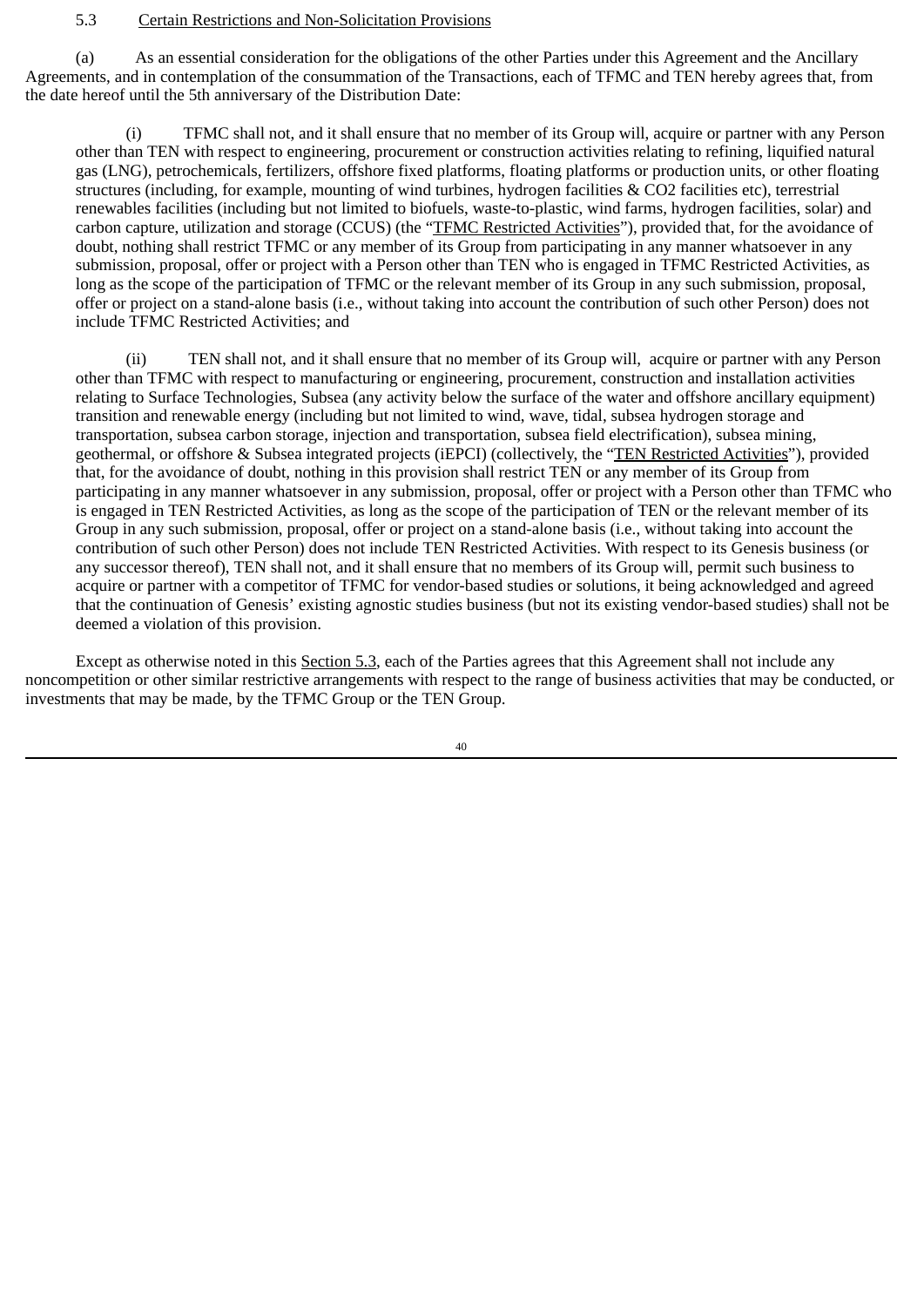(b) After the Distribution Date until the second anniversary thereof, TFMC and TEN shall not, and shall cause each other member of their respective Group and any employment agencies acting on their respective behalf not to, solicit, recruit or hire, without the express written consent of an authorized representative of the other Group, any Person who is employed by any member of the other Group at the time of such solicitation, recruitment or hiring. Notwithstanding the foregoing, this prohibition on solicitation, recruitment and hiring does not apply to the solicitation, recruitment or hiring of a Person that a Party has demonstrated is primarily as a result of that Person's affirmative response to a general recruitment effort carried out through a public solicitation or general solicitation that does not specifically target any Person who was employed by a member of the other Party after the Distribution Date.

(c) It is the intention of each of the Parties that if any of the restrictions or covenants contained in this Section 5.3 is held by a court of competent jurisdiction to cover a geographic area or to be for a length of time that is not permitted by applicable Law, or is in any way construed by a court of competent jurisdiction to be too broad or to any extent invalid, such provision shall not be construed to be null, void and of no effect, but to the extent such provision would be valid or enforceable under applicable Law, a court of competent jurisdiction shall construe and interpret or reform this Section 5.3 to provide for a covenant having the maximum enforceable geographic area, time period and other provisions (not greater than those contained in this Section 5.3) as shall be valid and enforceable under such Law. Each of TFMC and TEN acknowledges that any breach of the terms, conditions or covenants set forth in this Section 5.3 shall be competitively unfair and may cause irreparable damage to the other Party because of the special, unique, unusual and extraordinary character of the business of TFMC and TEN, respectively, and the recovery of damages at Law will not be an adequate remedy. Accordingly, each of the Parties agrees that for any breach of the terms, covenants or agreements of this Section 5.3, a restraining order or an injunction or both may be issued against the breaching Party, in addition to any other rights or remedies a non-breaching Party may have.

(d) Except as expressly provided herein, or in the Ancillary Agreements, the Parties hereby acknowledge and agree that if any Person that is a member of a Group, including any officer or director thereof, acquires knowledge of a potential transaction or matter that may be a corporate opportunity for either or both Group, the other Group shall not have an interest in, or expectation that such opportunity be offered to it or that it be offered an opportunity to participate therein, and any such expectation with respect to such opportunity, is hereby renounced by such Group. Accordingly, except as expressly provided herein, or in the Ancillary Agreements, neither Group will be under any obligation to present, communicate or offer any such opportunity to the other Group and (ii) each Group has the right to hold any such opportunity for its own account, or to direct, recommend, sell, assign or otherwise transfer such opportunity to any Person or Persons other than the other Group, and, to the fullest extent permitted by Law, neither Group shall have or be under any duty to the other Group and shall not be liable to the other Group for any breach or alleged breach thereof or for any derivation of personal economic gain by reason of the fact that such Group or any of its officers or directors pursues or acquires the opportunity for itself, or directs, recommends, sells, assigns or otherwise transfers the opportunity to another Person, or such Group does not present, offer or communicate information regarding the opportunity to the other Group.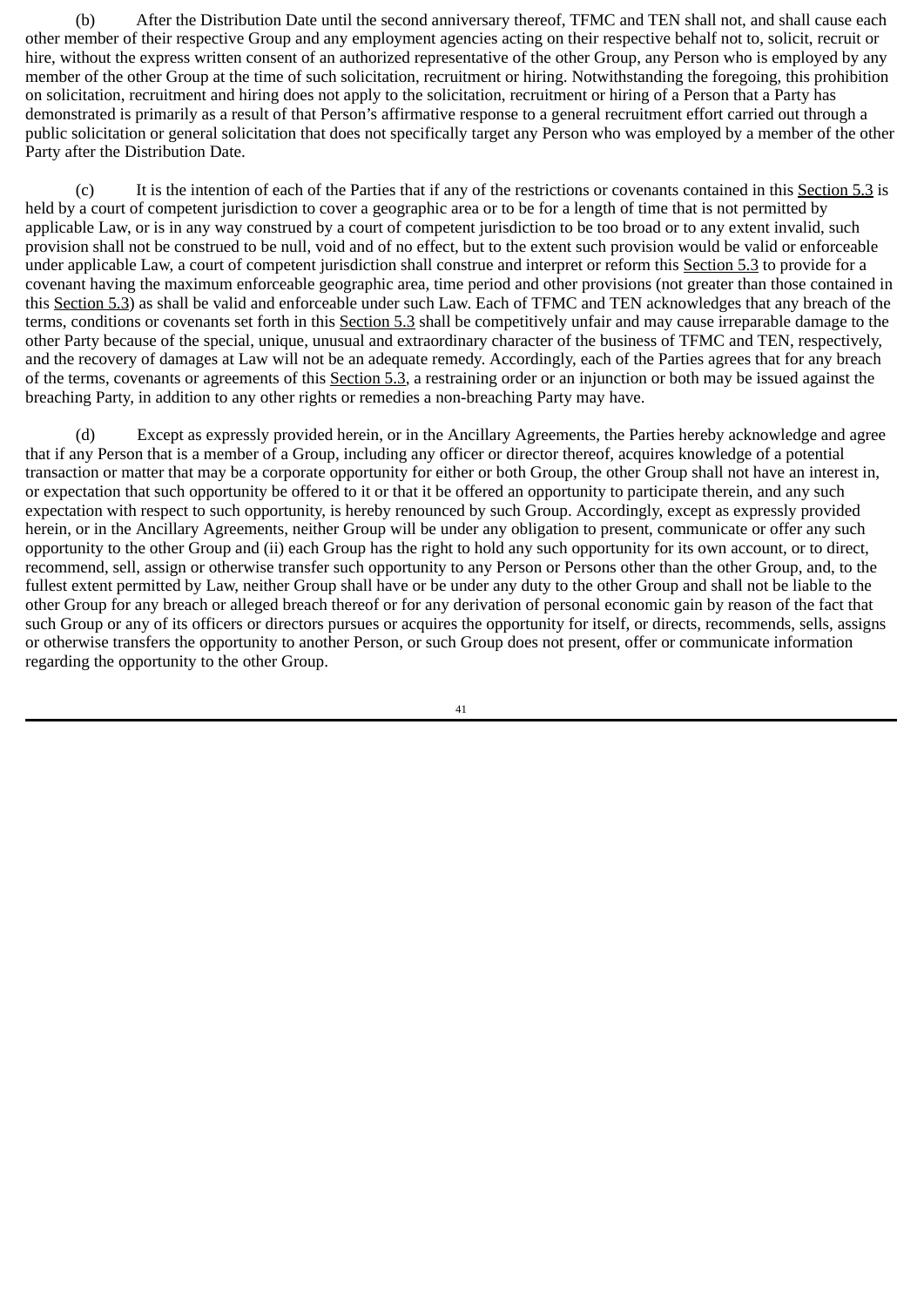(e) For the purposes of this Section 5.3, "corporate opportunities" of a Group shall include business opportunities that such Group is financially able to undertake, that are, by their nature, in a line of business of such Group, are of practical advantage to it and are ones in which any member of the Group has an interest or a reasonable expectancy, and in which, by embracing the opportunities, the self-interest of a Person or any of its officers or directors will be brought into conflict with that of such Group.

5.4 Mail Forwarding. TFMC agrees that following the Effective Time it shall use its commercially reasonable efforts to forward to TEN any correspondence relating to the TEN Business (or a copy thereof to the extent such correspondence relates to both the TFMC Business and the TEN Business) that is delivered to TFMC and TEN agrees that following the Effective Time it shall use its commercially reasonable efforts to forward to TFMC any correspondence relating to the TFMC Business (or a copy thereof to the extent such correspondence relates to both the TFMC Business and the TEN Business) that is delivered to TEN.

5.5 Non-Disparagement. Each of the Parties shall not, and shall cause their respective Group and their respective officers and employees not to, make, or cause to be made, any statement or communicate any information (whether oral or written) that disparages the other Group or any of their respective officers, directors or employees.

5.6 Order of Precedence. The Parties acknowledge and confirm that, notwithstanding anything to the contrary in the Transfer Documents, (i) to the extent that any provision of the Transfer Documents conflicts with this Agreement, this Agreement shall be deemed to control with respect to the subject matter thereof and (ii) the Transfer Documents shall not be deemed in any way to amend, expand, restrict or otherwise modify such parties' rights and obligations set forth in this Agreement.

# 5.7 TFMC Specified Marks.

(a) Notwithstanding any inference or prior course of conduct to the contrary and except as provided in this Section 5.7 or in the Trademark Matters Agreement:

(i) TEN acknowledges and agrees that the TFMC Specified Marks are owned solely by the TFMC Group, and that none of the TEN Group shall have any right, title or interest in and to the TFMC Specified Marks; and

(ii) following the Separation, the TEN Group shall not: (A) use any of the TFMC Specified Marks; (B) seek to register any TFMC-Formative Marks, (C) challenge any rights of the TFMC Group in any TFMC-Formative Marks or their rights to register the same; (D) challenge the validity or enforceability of any of the TFMC-Formative Marks; or (E) assist any third party in connection with any of the foregoing.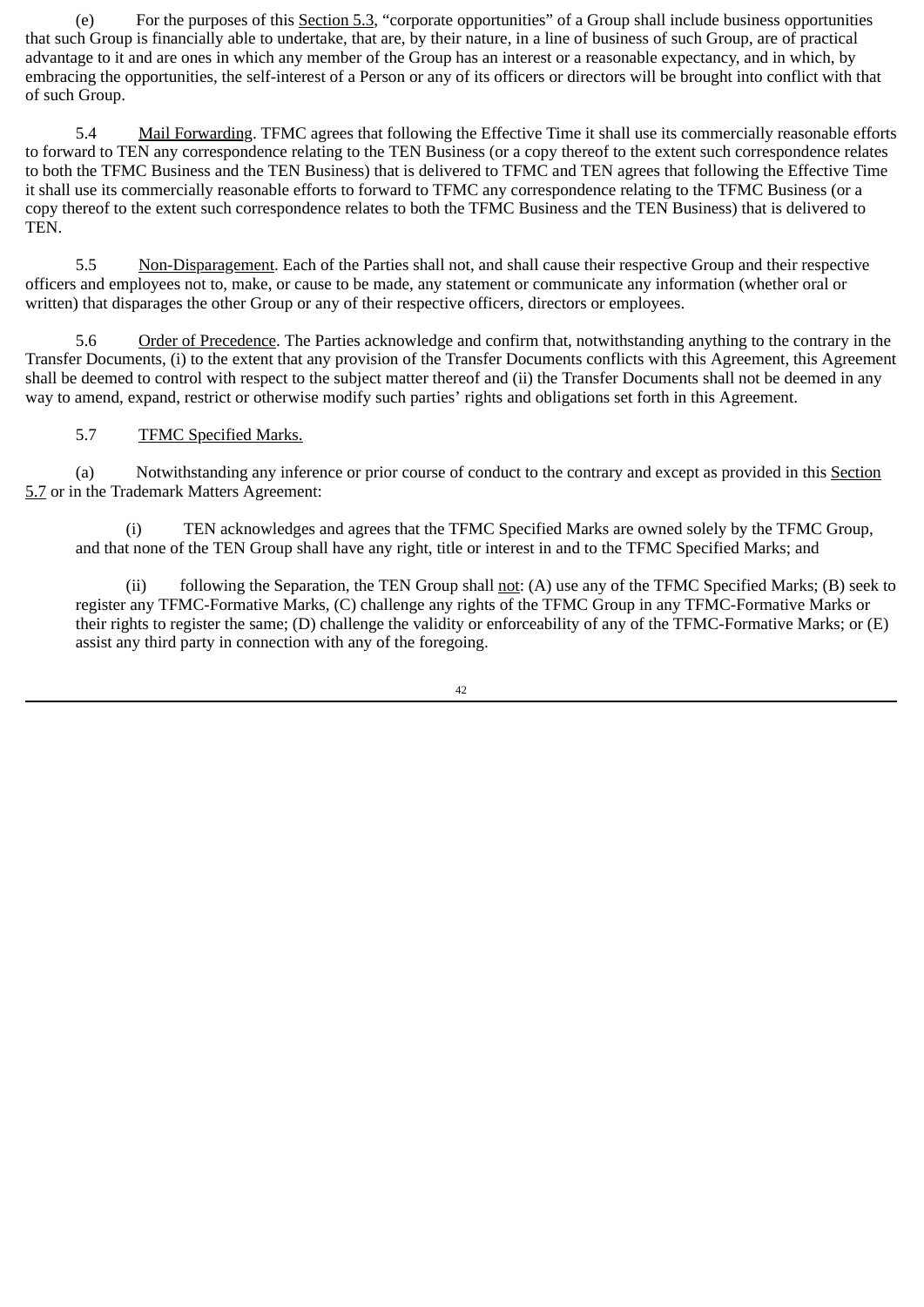(b) In furtherance of TEN's obligations in Section  $5.7(a)$  above, as soon as possible following the Separation but not later than 180 days thereafter, the TEN Group shall remove and change signage, change and substitute promotional or advertising material in whatever medium, change stationery and packaging and take all such other steps as may be required or appropriate to cease all use of the TFMC Specified Marks; provided, however, that the TEN Group shall not be in violation of this Section 5.7 by reason of:

(i) the appearance of the TFMC Specified Marks in or on any tools, dies, equipment, engineering/manufacturing drawings, manuals, work sheets, operating procedures, other written materials or other TEN Assets that are used for internal purposes only in connection with the TEN Business; provided that TEN reasonably endeavors to remove such appearances of the TFMC Specified Marks in the ordinary course of the operation of the TEN Business; or

(ii) the appearance of the TFMC Specified Marks in or on any third party's publications, marketing materials, brochures, instruction sheets, equipment or products that were distributed in the ordinary course of business or pursuant to a Contract prior to the Separation, and that generally are in the public domain, or any other similar uses by any such third party over which none of the TEN Group have control; or

(iii) the use by the TEN Group of the TFMC Specified Marks in a non-trademark manner for purposes of notifying customers or the general public of the Separation.

# 5.8 Transfer of TEN Securities by TFMC.

(a) Prior to the date that is sixty (60) days after the Distribution Date, TFMC shall not, without TEN's prior written consent, Transfer any TEN Securities.

(b) Prior to the occurrence of a TEN Change of Control, TFMC shall not, without TEN's prior written consent, Transfer any TEN Securities to any TEN Competitor provided, however, that this clause (b) shall not limit TFMC from selling TEN Securities on Euronext Paris or any other securities exchange on which TEN Securities become listed as long as TFMC does not know that the counterparty to the transaction is a TEN Competitor; provided further, that in respect of any accelerated book build ("ABB") regarding TEN Securities by TFMC, so long as TFMC has delivered allocation principles to the managers acting on behalf of TFMC in respect of the ABB in accordance with Directive 2014/65/EU of the European Parliament and of the Council of May 15, 2014 that all orders by TEN Competitors should be refused, TFMC shall be deemed to have complied with this clause (b).

(c) Prior to the occurrence of a TEN Change of Control, TFMC shall not, without TEN's prior written consent, knowingly Transfer TEN Securities in one or a series of privately-negotiated trades through an ABB, Fully Marketed Offering (as defined below) or off-market sale (i) to a Person who would, upon the completion of such trade, beneficially own 10% or more of the TEN Securities or (ii) that would trigger a mandatory public tender offer in accordance with both (A) the Decree on Public Offers (*Besluit openbare biedingen Wft*) and (B) the French Monetary and Financial Code (*Code monétaire et financier*); provided, however that in the event of any conflicting provisions, the Financial Code (Code monétaire et financier) shall control.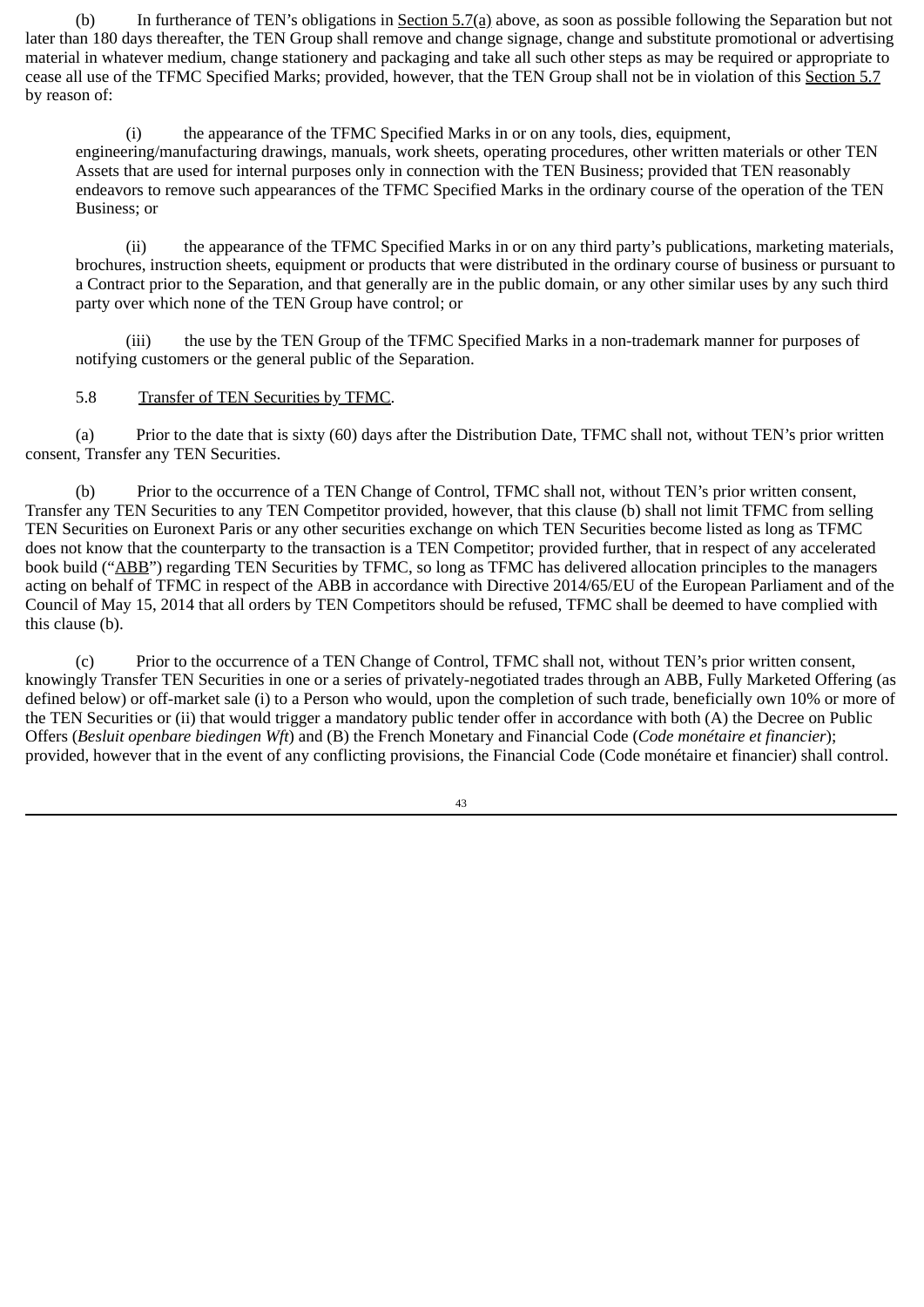(d) Prior to the occurrence of a TEN Change of Control, TFMC shall not, without TEN's prior written consent, sell TEN Securities on Euronext Paris or any other securities exchange on which TEN Securities become listed in excess of 25% of the average daily trading volume of the TEN Securities for the five trading days preceding the day on which such sale occurs (it being understood and agreed that this clause (d) shall not apply to Fully Marketing Offerings or ABBs).

(e) Until TFMC beneficially owns less than 5% of the TEN Securities, TEN will reasonably cooperate with TFMC to optimize any offering which entails TEN's involvement in the form of a management road show and/or the preparation of a prospectus or similar offering document (a "Fully Marketed Offering"), including by providing reasonable access to information required for a due diligence investigation, comfort letters, road shows and marketing, drafting a prospectus or similar offering document, any reasonable requests from any relevant underwriters or advisers including for management involvement in the marketing of the Fully Marketed Offering or being a party to an underwriting agreement containing customary provisions including indemnification. The Parties agree to use their commercially reasonable efforts to obtain any regulatory, stock exchange, or other approval required for any Transfer of TEN Securities by TFMC. Any fees and external expenses incurred by book runners, TEN and their advisors as reasonably agreed beforehand by TFMC and specifically incurred in connection with the Fully Marketed Offering will be borne by TFMC, it being understood that if such Fully Marketed Offering also includes the sale of primary TEN Securities by TEN at TEN's request (provided, however, that any such sale of TEN Securities by TEN shall be limited to amounts that will not, in the reasonable opinion of TFMC, interfere with or impede the execution of the Fully Marketed Offering), TFMC and TEN will each pay a share of such fees and external expenses on a pro rata basis.

(f) Until TFMC beneficially owns less than 5% of the TEN Securities, TEN will cooperate with TFMC to optimize any sale of a block of TEN Securities beneficially owned by TFMC, including by providing an opportunity to perform a due diligence investigation by a prospective purchaser. Any fees and external expenses incurred by TEN and its advisors as reasonably agreed beforehand by TFMC and specifically incurred in connection with such a sale of block of TEN Securities beneficially owned by TFMC will be borne by TFMC. This due diligence shall include (i) management interviews, (ii) customary issuer representations and management representation letters, (iii) a review of the minutes of the TEN Board and (iv) a documentary review relating to such other matters as would be customary and appropriate for transactions of this type, in each case subject to appropriate confidentiality arrangements and restrictions.

(g) Until TFMC beneficially owns less than 5% of the TEN Securities, TEN shall (i) produce, publish and maintain the effectiveness of a universal registration document (as defined under the Prospectus Regulation and as set forth in Commission Delegated Regulation (EU) 2019/980 of March 14, 2019 (Commission Delegated Regulation) which can be used, along with a securities note as defined in the Prospectus Regulation and as set forth in the Commission Delegated Regulation, for the purpose of making a public offering of TEN Securities in the European Economic Area; (ii) maintain the listing of the TEN Securities on the regulated market of Euronext Paris; (iii) maintain the eligibility of the TEN Shares for clearing by Euroclear France, Euroclear Bank SA/NV and Clearstream Banking, S.A.; (iv) procure the customary assistance of the depositary/custodian of the TEN Securities to assist in the relevant Transfer; (v) maintain the Level I American Depositary Receipt program in respect of the TEN Securities; and (vi) prepare, publish and file in a timely manner all documents and reports required by the *Règlement général* of the AMF, the Financial Markets Supervision Act (*Wet op het financieel toezicht*) of the Netherlands, Regulation (EU) No. 596/2014 of the European Parliament and of the Council of April 16, 2014 and Directive 2004/109/EC of the European Parliament as implemented in France and the Netherlands (as applicable to TEN).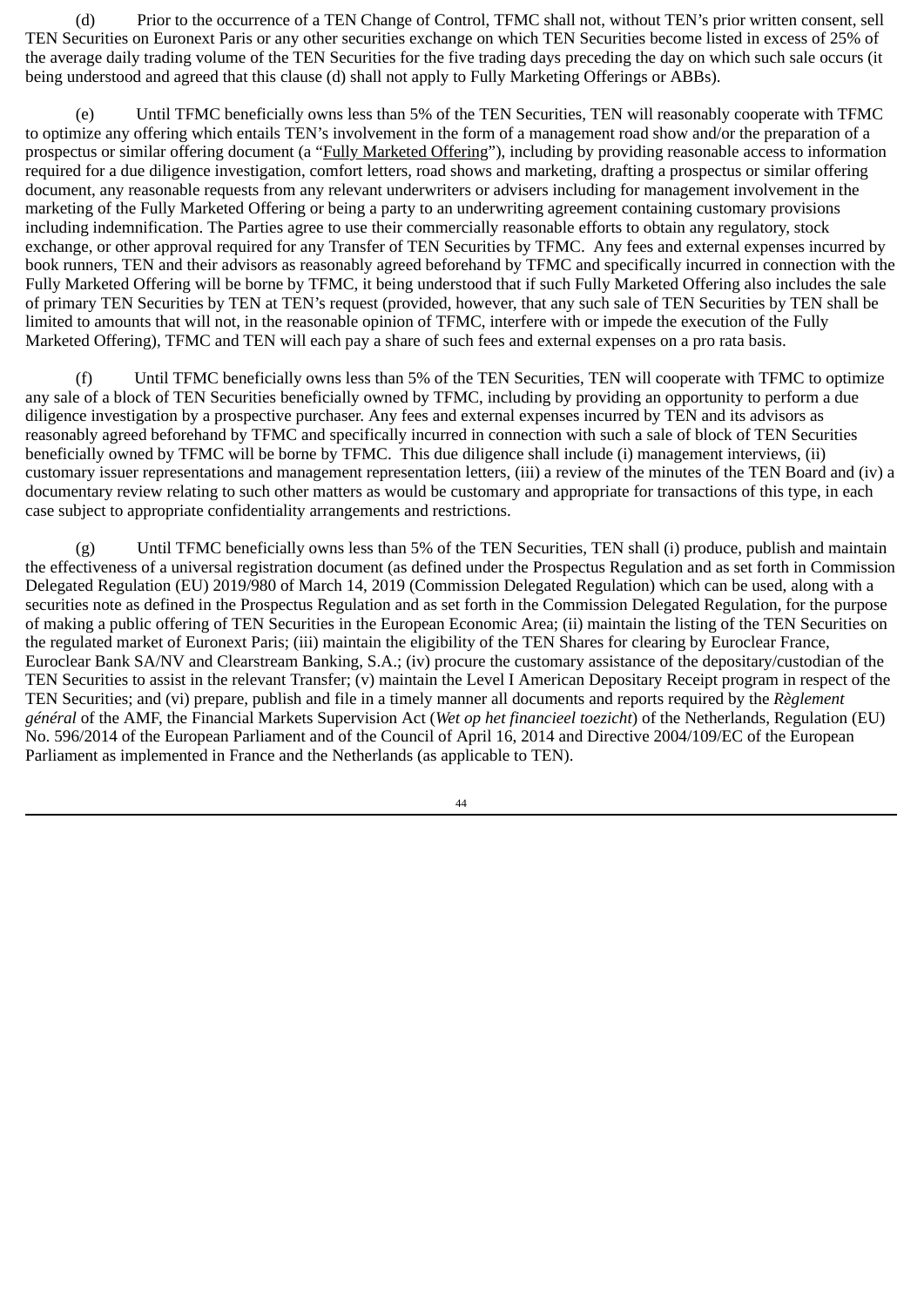(h) At any time, and from time to time, TEN shall have the right to offer to purchase TEN Securities from TFMC at a price and on terms and conditions to be mutually agreed upon by TEN and TFMC.

(i) At least three (3) Business Days prior to the announcement of any ABB relating to the sale of TEN Securities by TFMC, TFMC shall deliver a written notice (the "ABB Notice") to TEN specifying in reasonable detail the number of TEN Securities TFMC intends to offer in such sale (the "ABB Securities") and any other material terms and conditions of the proposed ABB. At any time prior to the announcement of such ABB, TEN may, in its sole discretion, deliver a written notice to TFMC, which notice shall be binding upon TEN and TFMC, to purchase from TFMC up to (i) a fixed euro amount of TEN Securities or (ii) a fixed number of TEN Securities, in either case at the clearing price in the ABB (such TEN Securities, the "Election Securities"). In the event that the number of Election Securities plus the ABB Securities does not exceed the number of TEN Securities held by TFMC as of such time, TFMC shall first sell the ABB Securities in the ABB and second, as soon after the consummation of the ABB as is practicable, sell the Election Securities to TEN. In the event that the number of Election Securities plus the ABB Securities exceeds the number of TEN Securities held by TFMC as of such time, TFMC shall, subject to applicable Law, instruct the book runners in the ABB to fulfill TEN's order on a pro rata basis with the orders of other investors participating in the ABB.

(j) At least fifteen (15) Business Days prior to the announcement of a Fully Marketed Offering of TEN Securities by TFMC, TFMC shall deliver a written notice (the "FMO Notice") to TEN stating TFMC's intention to undertake such Fully Marketed Offering. Within five (5) Business Days of the date on which such FMO Notice is delivered, TEN may deliver a written notice (the "FMO Election Notice") to TFMC requesting that TEN and TFMC engage in discussions regarding a potential purchase by TEN of TEN Securities from TFMC. Upon receipt of such FMO Election Notice, TEN and TFMC shall engage in good faith discussions regarding a potential purchase of TEN Securities from TFMC; provided, that if an agreement for the purchase of such TEN Securities is not reached within five (5) Business Days of the date on which the FMO Election Notice is delivered, TFMC may proceed with the Fully Marketed Offering on such terms and conditions and for such number of TEN Securities as in its discretion.

#### 5.9 Board Matters.

(a) For so long as TFMC beneficially owns the applicable percentage of TEN Shares set forth in this sentence, TFMC shall have the right to propose one or two nominees to the TEN Board for appointment as non-executive directors (the "Shareholder Nominated Directors") as follows: (i) two Shareholder Nominated Directors, so long as TFMC beneficially owns at least 18% of the TEN Shares; and (ii) one Shareholder Nominated Director, so long as TFCM beneficially owns at least 5% of the TEN Shares but less than 18% of the TEN Shares. No later than the Distribution Date, TFMC, acting as the sole shareholder of TEN, shall appoint the initial Shareholder Nominated Directors to the TEN Board.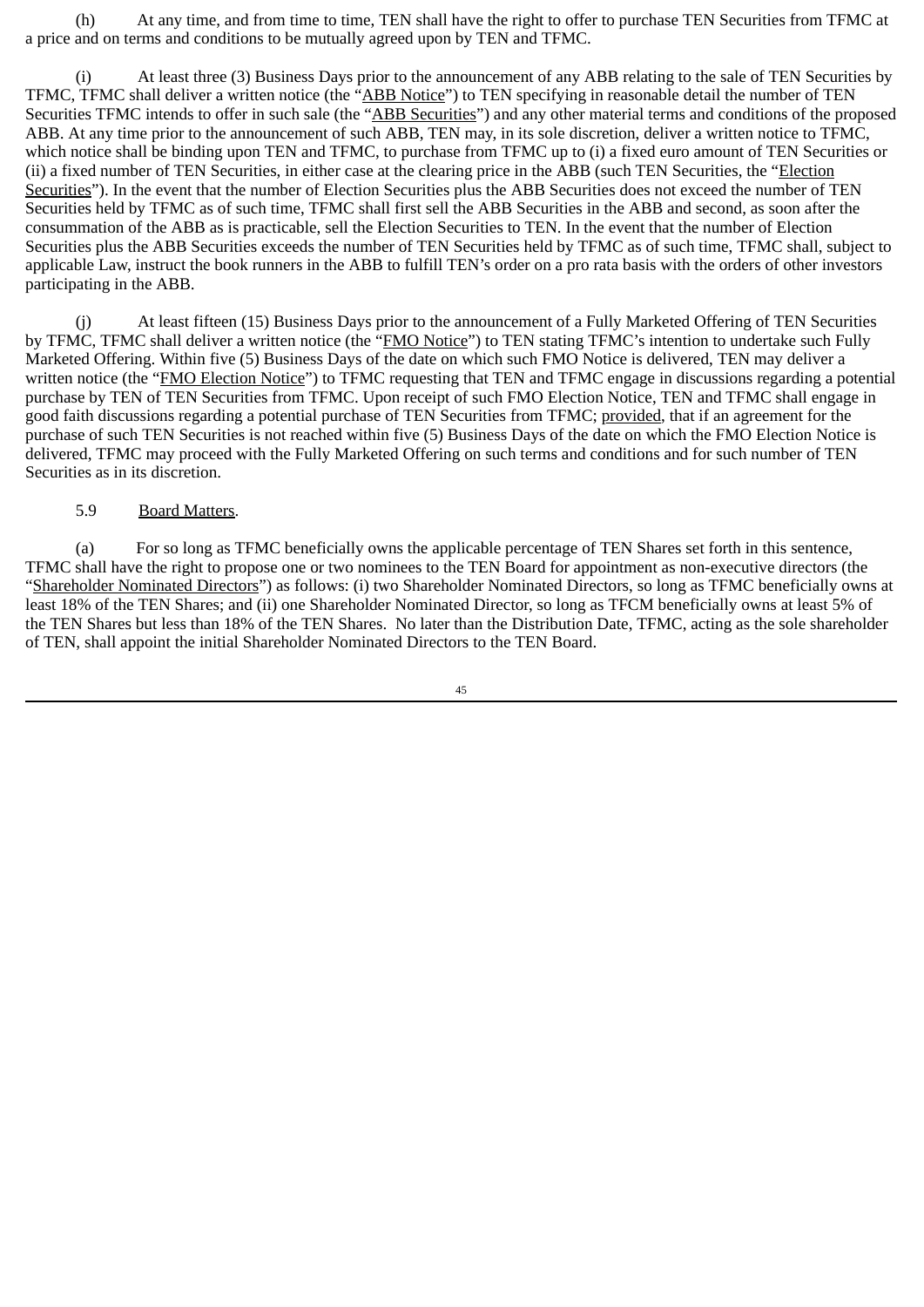(b) If at any time the number of Shareholder Nominated Directors serving on the TEN Board is less than the total number of Shareholder Nominated Directors TFMC is entitled to propose for nomination pursuant to the foregoing sentence, whether due to the death, resignation, retirement, disqualification or removal from office of a Shareholder Nominated Director or for any other reason, TFMC shall be entitled to propose for nomination such person's successor, and the TEN Board shall promptly fill the vacancy with such successor as designated by TFMC, it being understood that any such successor nominee shall serve the remainder of the term of the Shareholder Nominated Director whom such nominee replaces in accordance with the TEN's organizational documents.

(c) The TEN Board shall make a binding nomination of any Shareholder Nominated Director for appointment as a non-executive director of the TEN Board in the first meeting of the TEN general meeting that is convened after receiving TFMC's proposal for a Shareholder Nominated Director (unless such nominee is appointed by the Board in accordance with Section 5.9(b) and at each subsequent TEN general or special meeting at which directors are elected.

(d) If TFMC's beneficial ownership of TEN Shares decreases below any percentage threshold set forth in Section 5.9(a), TFMC shall promptly notify TEN and, if requested by the TEN Board, cause one or more, as applicable, of the Shareholder Nominated Directors to resign from the TEN Board and any committees thereof on which such Shareholder Nominated Directors serve, such that the remaining number of Shareholder Nominated Directors on the TEN Board does not exceed the number that TFMC is then entitled to propose for nomination pursuant to Section 5.9(a).

(e) Each Shareholder Nominated Director shall be entitled to the same expense reimbursement and advancement, exculpation and indemnification in connection with his or her role as a director as the other members of the TEN Board, as well as reimbursement for documented, reasonable out-of-pocket expenses incurred in attending meetings of the TEN Board or any committee of the TEN Board of which such Shareholder Nominated Director is a member, in each case to the same extent as the other members of the TEN Board. Each Shareholder Nominated Director shall be also entitled to any retainer, equity compensation or other fees or compensation paid to the non-executive directors of TEN for his or her service as a director, including any service on any committee of the TEN Board. The TEN Board shall give each Shareholder Nominated Director the same due consideration for membership to any committee of the TEN Board as any other non-executive director. For as long as TFMC has the right to a Shareholder Nominated Director, TEN shall not amend its organizational documents, adopt any policies or take any other similar action to frustrate the purpose of this Section 5.9.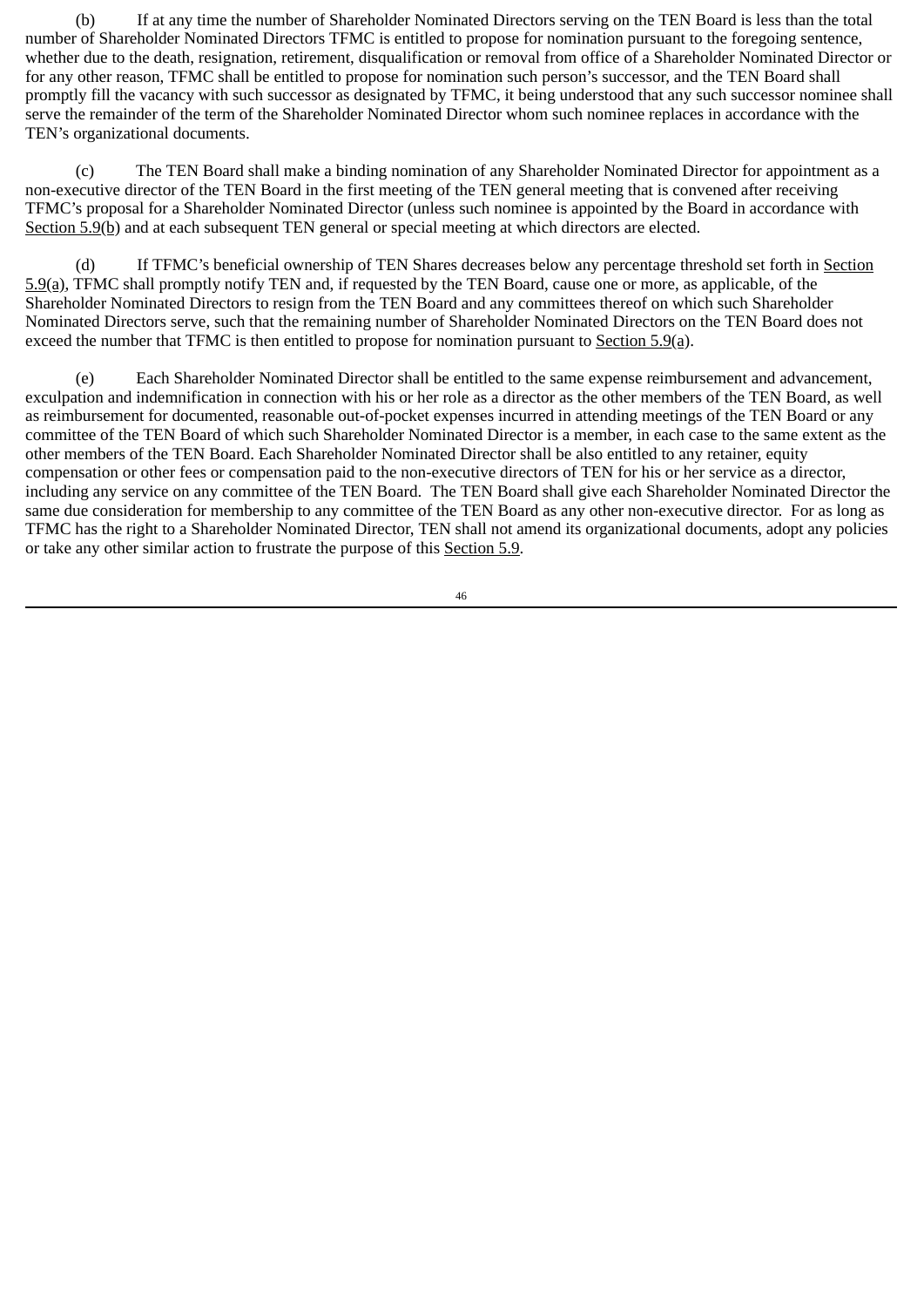5.10 Information Rights. Without limiting, and in addition to, the rights of inspection provided under the Dutch Corporate Governance Code, for so long as TFMC beneficially owns at least 10% of the outstanding TEN Shares, in order to facilitate TFMC's (i) compliance with its ongoing financial reporting, audit and other legal and regulatory requirements (including its tax, risk management and control procedures) applicable to its beneficial ownership of the TEN Shares and (ii) oversight of its investment in TEN, TEN agrees to provide TFMC with the following, subject to appropriate confidentiality arrangements and restrictions:

(a) half-year financial statements as soon as reasonably practicable after they become available but no later than forty (40) days after the end of the applicable reporting period of TEN;

(b) audited (by a nationally recognized accounting firm) annual financial statements as soon as reasonably practicable after they become available but no later than sixty (60) days after the end of each fiscal year of TEN;

(c) any other financial information or other information reasonably necessary for TFMC to comply with the financial reporting, audit and other legal and regulatory requirements (including its tax, risk management and control procedures) applicable to TFMC; provided that any external costs incurred by TEN in connection with the collection and/or provision of such information to TFMC will be borne by TFMC.

# 5.11 Voting Agreement.

(a) Subject to  $S_{\text{ection}}$  5.11(c), until the earlier of (i) TFMC's beneficial ownership of TEN Securities decreases below 10% and (ii) the occurrence of a TEN Change of Control, at any TEN general or special meeting at which any of the following matters are submitted to a vote of holders of TEN Securities: (A) the election of any directors to the TEN Board, (B) the removal of any directors from the TEN Board, (C) compensation of any member of the TEN Board or any executive officer of TEN, (D) remunerations policies, (E) the appointment of any third party auditor of TEN, (F) statutory accounts, (G) annual discharge of the members of the TEN Board, or (H) authorization delegated to the TEN Board with respect to any right of TEN to repurchase TEN Securities, issue additional TEN Securities or to exclude any preemptive rights granted in respect of any TEN Securities, TFMC shall vote, or cause to be voted, all TEN Securities beneficially owned by TFMC: (x) as recommended by the TEN Board with respect to each such matter or (y) in the same proportion that the TEN Securities not beneficially owned by TFMC are voted for or against, or abstains with respect to each such matter.

(b) Until the earlier of (i) TFMC's beneficial ownership of TEN Securities decreases below 10% and (ii) the occurrence of a TEN Change of Control, at any TEN general or special meeting, TFMC shall be present, in person or by proxy so that all of the TEN Securities beneficially owned by TFMC may be counted for the purposes of determining the presence of the share capital at such meeting.

(c) Until the earliest of (i) the date on which TFMC no longer has beneficial ownership of any TEN Securities, (ii) the occurrence of a TEN Change of Control and (iii) the termination of that certain Relationship Agreement (the "Relationship Agreement") entered into as of the date hereof, by and among TEN, TFMC and Bpifrance Participations SA ("BPI"), (A) at any TEN general or special meeting at which the election of any director that has been proposed by BPI pursuant to Section 2.01 of the Relationship Agreement is submitted to a vote of holders of TEN Securities, TFMC shall vote, or cause to be voted, all TEN Securities held by TFMC in favor of the election of each such director and (B) at any TEN general or special meeting, TFMC shall be present, in person or by proxy so that all of the TEN Securities beneficially owned by TFMC may be counted for the purposes of determining the presence of the share capital at such meeting.

### 5.12 Standstill.

(a) Until TFMC beneficially owns less than 5% of the TEN Securities, TFMC will not, directly or indirectly, without the prior written consent of TEN:

(i) effect, offer or seek to effect, propose to TEN or the TEN Board (in a manner that could result in public disclosure) to effect, cause or participate in, or in any way assist, encourage or facilitate any other Person to effect or seek, offer or propose to effect or participate in, with or without conditions, any TEN Change of Control, acquisition of, or merger, amalgamation, recapitalization, reorganization, business combination or other extraordinary transaction involving TEN or any Subsidiary thereof or any of its or their respective securities or assets;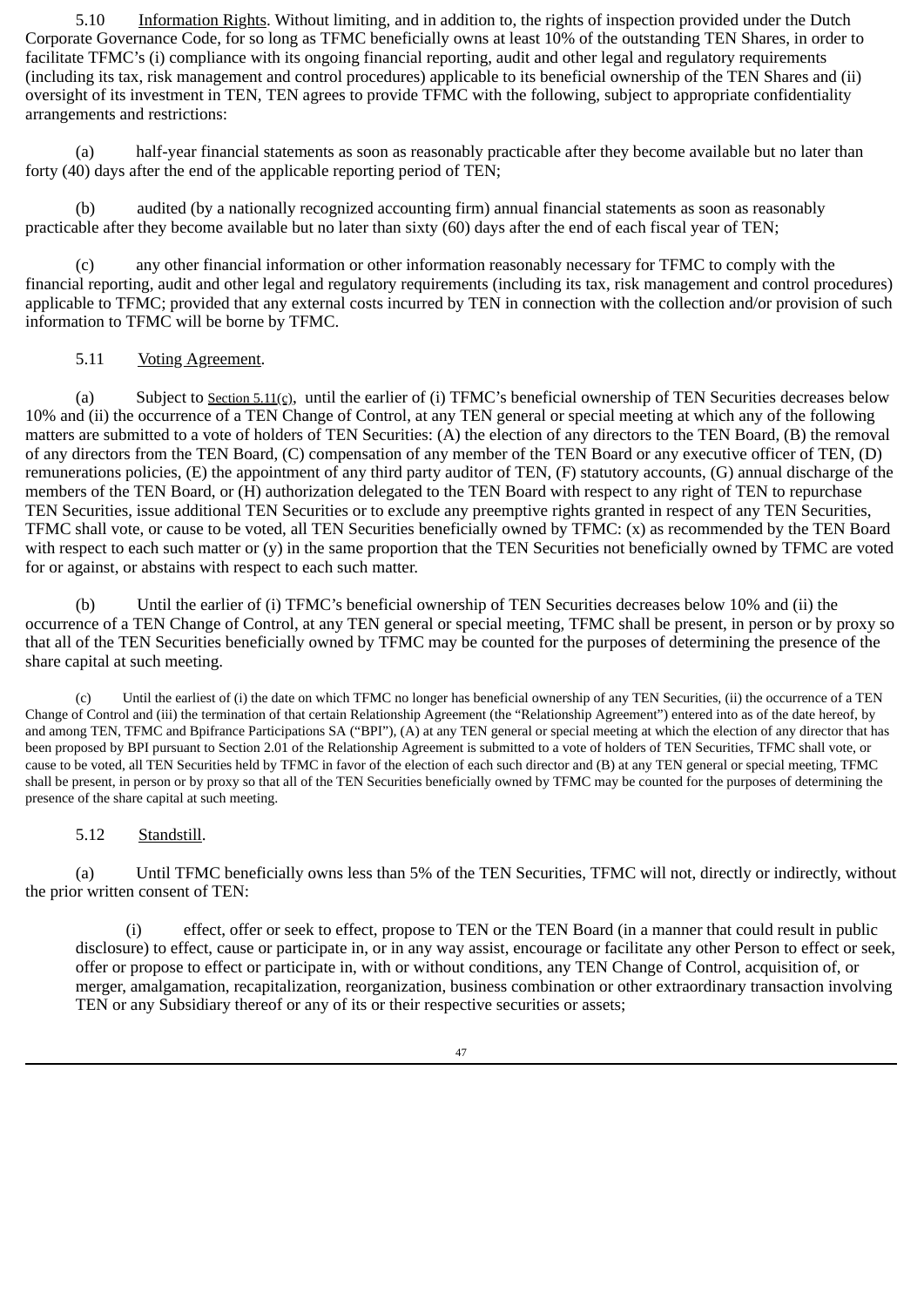(ii) call, or seek to call, a general or special meeting of the TEN shareholders or initiate any shareholder proposal for action by the TEN shareholders;

(iii) form, join or in any way participate in a Group (as defined in Section  $13(d)(3)$  of the Securities Exchange Act of 1934, as amended) for the purpose of voting, acquiring, holding, or disposing of any TEN Securities;

(iv) make, or in any way participate, directly or indirectly, in any "solicitation" of "proxies," "consents" or "authorizations" to vote, or seek to advise or influence any person with respect to the voting of, any TEN Securities;

(v) nominate candidates for election to the TEN Board or otherwise seek representation on the TEN Board (except as expressly set forth in this Agreement);

(vi) publicly seek to, alone or in concert with others, control, advise, change or influence the management of TEN or any of its Subsidiaries, the TEN Board or the governance or policies of TEN or any of its Subsidiaries;

(vii) publicly seek to effect any material changes in the capitalization structure of TEN;

(viii) publicly propose to or seek to effect any amendment or modification to the constituent documents of TEN;

(ix) acquire, offer to acquire or agree to acquire (or seek or propose to acquire), by purchase or otherwise, beneficial ownership of any TEN Securities, other than with respect to the TEN Securities beneficially owned by TFMC as of a result of the Transactions;

 $(x)$  publicly propose to amend or waive any provision of this Section 5.12 (including this subclause  $(x)$ ); or

(xi) enter into any discussion, negotiation, agreement, arrangement or understanding with another Person with respect to any of the foregoing.

(b) The provisions of this Section 5.12 shall not be deemed to prohibit or restrict TFMC from communicating privately with the TEN Board (i) so long as such communications are not intended to, and would not reasonably be expected to, require any public disclosure or (ii) from taking any action necessary to comply with applicable Law. If any Person makes a public offer for at least  $30\%$  of (x) the outstanding TEN Securities or (y) the aggregate assets of TEN and its Subsidiaries, then the rights and obligations of the Parties pursuant to this Section 5.12 shall automatically terminate and be of no further force or effect.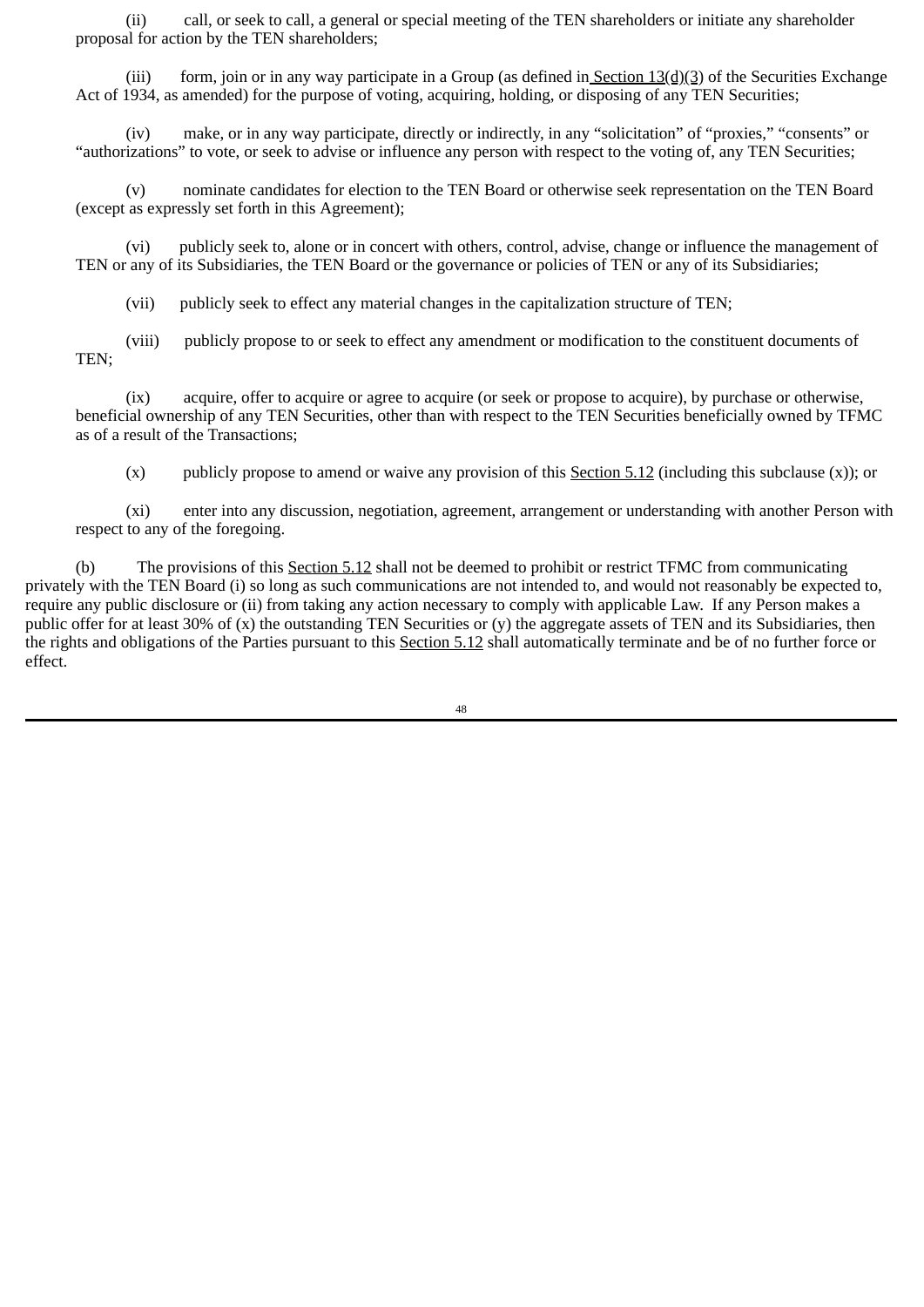### **ARTICLE VI. DISPUTE RESOLUTION**

## 6.1 General Provisions.

(a) Any dispute, controversy or claim arising out of or relating to this Agreement or the Ancillary Agreements, including with respect to (i) the validity, interpretation, performance, breach or termination thereof or (ii) whether any Asset or Liability not specifically characterized in this Agreement or its Schedules, whose proper characterization is disputed, is a TEN Asset, TFMC Asset, TEN Liability or TFMC Liability, shall be resolved in accordance with the procedures set forth in this Article VI (a "Dispute"), which shall be the sole and exclusive procedures for the resolution of any such Dispute unless otherwise specified in this Article VI or Article III;

(b) EACH PARTY ACKNOWLEDGES AND AGREES THAT ANY CONTROVERSY WHICH MAY ARISE UNDER THIS AGREEMENT OR THE ANCILLARY AGREEMENTS IS LIKELY TO INVOLVE COMPLICATED AND DIFFICULT ISSUES, AND THEREFORE IT HEREBY IRREVOCABLY AND UNCONDITIONALLY WAIVES ANY RIGHT IT MAY HAVE TO A TRIAL BY JURY IN RESPECT OF ANY LITIGATION DIRECTLY OR INDIRECTLY BASED UPON, RELATING TO OR ARISING FROM THIS AGREEMENT AND ANY OF THE ANCILLARY AGREEMENTS OR THE TRANSACTIONS CONTEMPLATED HEREBY OR THEREBY. EACH PARTY CERTIFIES AND ACKNOWLEDGES THAT (I) NO REPRESENTATIVE, AGENT OR ATTORNEY OF ANY OTHER PARTY HAS REPRESENTED, EXPRESSLY OR OTHERWISE, THAT SUCH OTHER PARTY WOULD NOT, IN THE EVENT OF LITIGATION, SEEK TO ENFORCE SUCH WAIVER, (II) IT UNDERSTANDS AND HAS CONSIDERED THE IMPLICATIONS OF SUCH WAIVER, (III) IT MAKES SUCH WAIVER VOLUNTARILY AND (IV) IT HAS BEEN INDUCED TO ENTER INTO THIS AGREEMENT BY, AMONG OTHER THINGS, THE MUTUAL WAIVERS AND CERTIFICATIONS IN THIS SECTION 6.1(b).

(c) The specific procedures set forth in this  $\Delta$ rticle VI, including the time limits referenced herein, may be modified by agreement of both of the Parties in writing.

(d) Commencing with the Initial Notice contemplated by **Section 6.2**, all applicable statutes of limitations and defenses based upon the passage of time shall be tolled while the procedures specified in this Article VI are pending. The Parties shall take any necessary or appropriate action required to effectuate such tolling.

(e) Commencing with the Initial Notice contemplated by Section 6.2, any communications between the Parties or their representatives in connection with the attempted negotiation of any Dispute shall be deemed to have been delivered in furtherance of a Dispute settlement and shall be exempt from disclosure and production, and shall not be admissible into evidence for any reason (whether as an admission or otherwise), in any arbitral or other proceeding for the adjudication of any Dispute; provided, that evidence that is otherwise subject to disclosure or admissible shall not be rendered outside the scope of disclosure or inadmissible as a result of its use in the negotiation.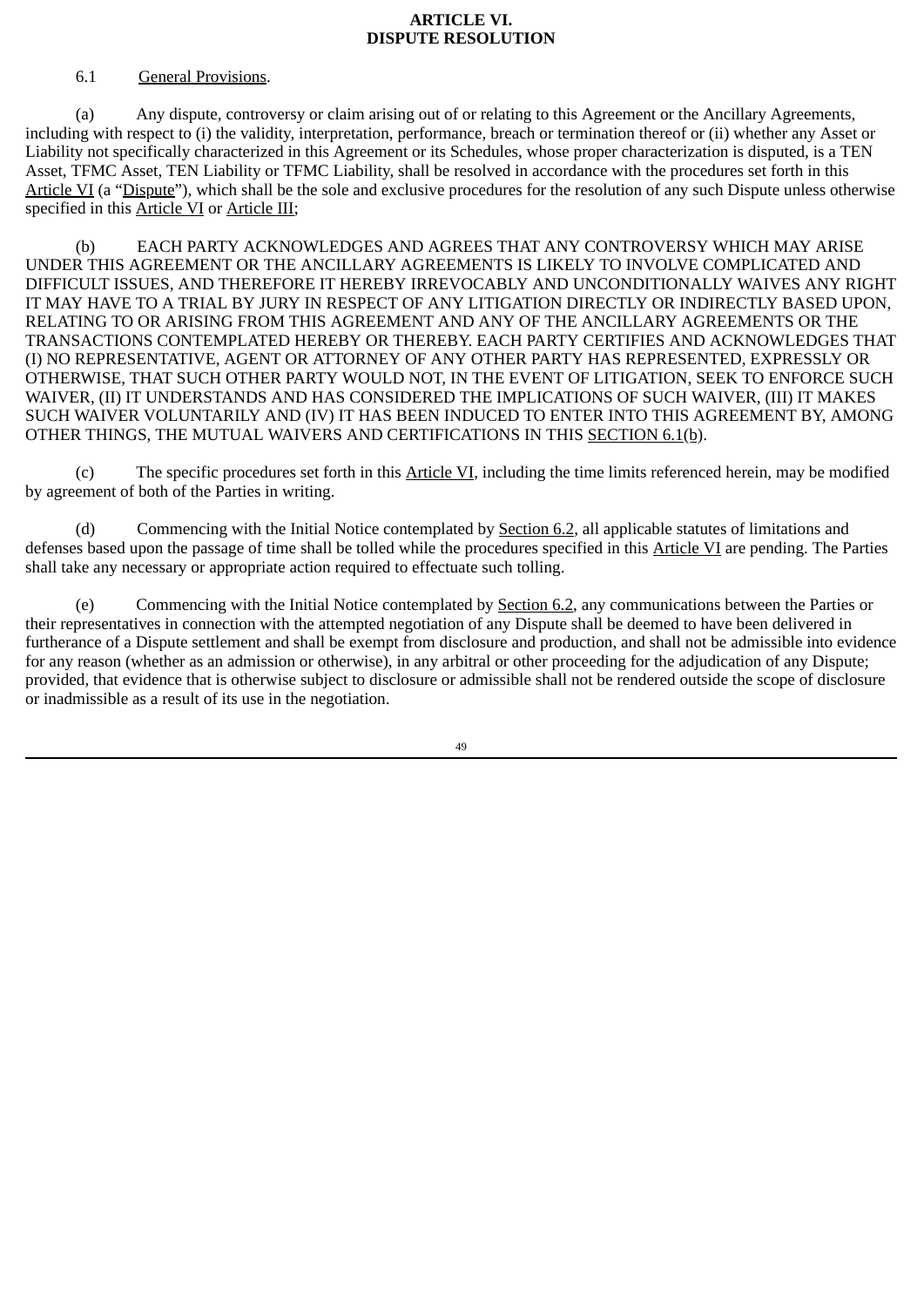## 6.2 Negotiation by Senior Executives.

(a) The Parties shall seek to settle amicably all Disputes by negotiation. The Parties shall first attempt in good faith to resolve the Dispute by negotiation in the normal course of business at the operational level within thirty (30) days after written notice is received by either Party regarding the existence of a Dispute (the "Initial Notice").

If the Parties are unable to resolve the Dispute within such thirty (30)-day period, the Parties shall then attempt in good faith to resolve the Dispute by negotiation between executives designated by the Parties who hold, at a minimum, the office of Executive Vice President and/or Chief Legal Officer (such designated executives, the "Dispute Committee"). The Parties agree that the members of the Dispute Committee shall have full and complete authority on behalf of their respective Parties to resolve any Disputes submitted pursuant to this Section 6.2. Such Dispute Committee members and other applicable executives shall meet in person or by teleconference or video conference within thirty (30) days of the date of the Initial Notice to seek a resolution of the Dispute. In the event that the Dispute Committee and other applicable executives are unable to agree to a format for such meeting, the meeting shall be convened in person at a mutually acceptable location in London, England.

(c) If the Dispute Committee is unable to resolve the Dispute within such thirty (30)-day period, the Dispute shall be submitted to each of the TFMC Chief Executive Officer and the TEN Chief Executive Officer, who shall then attempt in good faith to resolve the Dispute by negotiation. The Parties agree that the TFMC Chief Executive Officer and the TEN Chief Executive Officer shall have full and complete authority on behalf of their respective Parties to resolve any Disputes submitted pursuant to this Section 6.2. The TFMC Chief Executive Officer and the TEN Chief Executive Officer shall meet in person or by teleconference or video conference within thirty (30) days of the meeting of the Dispute Committee to seek a resolution of the Dispute. In the event that the TFMC Chief Executive Officer and the TEN Chief Executive Officer are unable to agree to a format for such meeting, the meeting shall be convened in person at a mutually acceptable location in London, England.

# 6.3 Arbitration.

(a) Any Dispute arising out of or in connection with the present Agreement and not finally resolved pursuant to Section 6.2 within ninety (90) days from the delivery of the Initial Notice shall be shall be finally settled under the Rules of Arbitration of the International Chamber of Commerce by one or more arbitrators appointed in accordance with the said Rules. The language of the arbitration shall be English. The place of arbitration shall be Geneva, Switzerland. The arbitrator may award to the prevailing Party, if any, as determined by the arbitrator, its costs and expenses, including attorney's fees. Judgment upon awards rendered by the arbitrator may be entered in any court having jurisdiction thereof. The Parties agree that, in the event any Party seeks specific performance or injunctive relief pursuant to Section 8.13, (i) each Party shall be entitled to take no more than ten (10) depositions or such greater number as the Parties may mutually agree upon or as may be ordered by the arbitrator and (ii) the arbitrator's decision with respect to such matter shall be rendered no later than fifteen (15) Business Days after such matter is submitted to the arbitrator (and the Parties shall use commercially reasonable efforts to cause such submission to occur within ten (10) Business Days after the appointment of the arbitrator).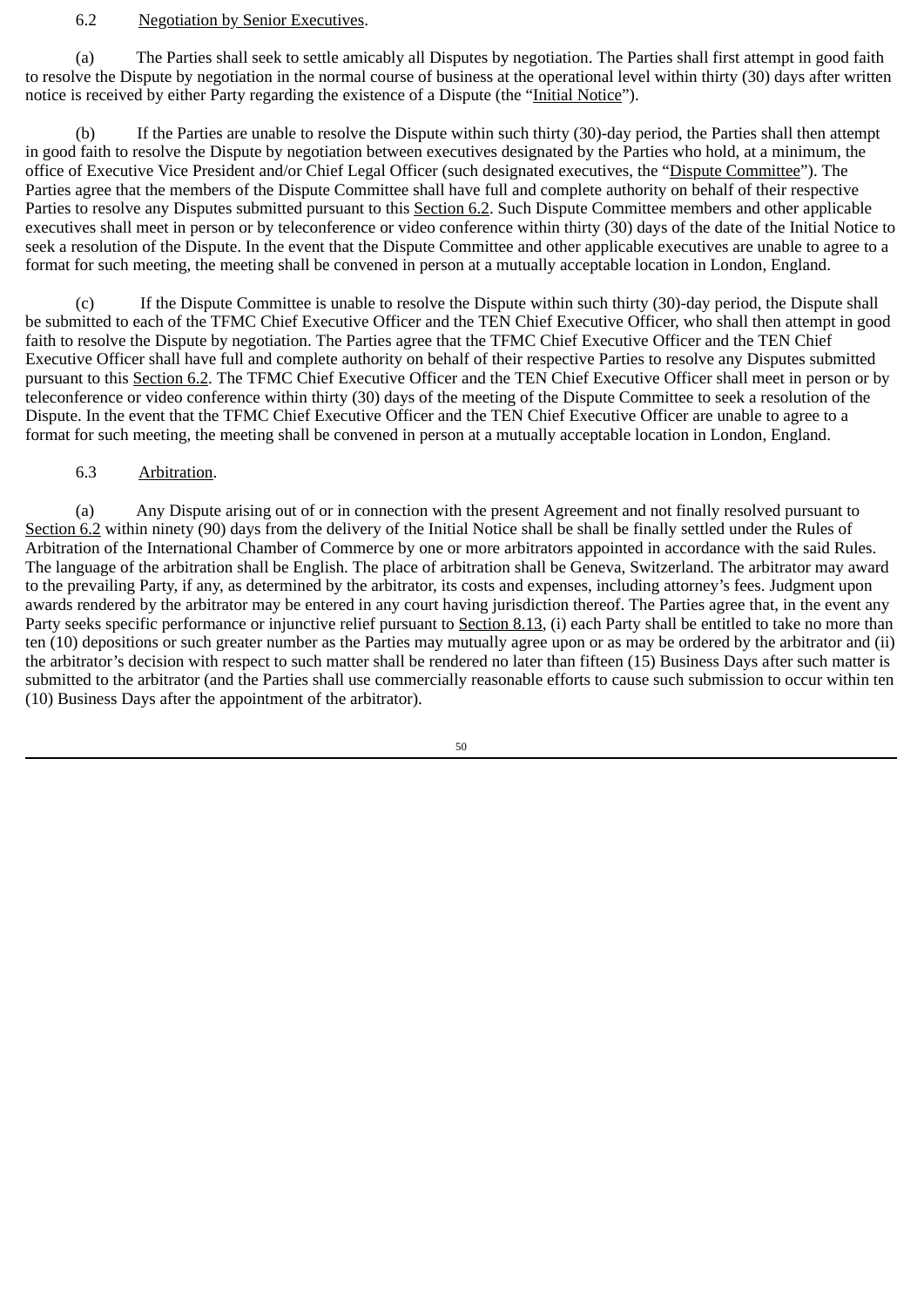(b) The Parties shall maintain the confidential nature of the arbitration proceeding and the award, including the hearing, except as may be necessary to prepare for or conduct the arbitration hearing on the merits, or except as may be necessary in connection with a court application for a preliminary remedy, a judicial challenge to an award or its enforcement, or unless otherwise required by law or judicial decision.

(c) The agreement to arbitrate any Dispute set forth in this Section 6.3 shall continue in full force and effect subsequent to, and notwithstanding the completion, expiration or termination of, this Agreement.

6.4 Interim or Conservatory Measures. Notwithstanding the dispute resolution procedures in Sections 6.1 through 6.3, the parties may apply to any competent judicial authority for interim or conservatory measures. The application of a party to a judicial authority for such measures or for the implementation of any such measures ordered by an arbitral tribunal shall not be deemed to be an infringement or a waiver of the arbitration agreement and shall not affect the relevant powers reserved to the arbitrator(s).

## **ARTICLE VII. TERMINATION**

7.1 Termination. This Agreement and any Ancillary Agreement may be terminated and the terms and conditions of the Transactions may be amended, modified or abandoned at any time prior to the Effective Time by and in the sole and absolute discretion of the TFMC Board without the approval of any other Person, including the shareholders of TFMC or TEN. In the event that this Agreement is terminated, this Agreement shall become null and void and no Party, nor any Party's directors, officers or employees, or any Financing Party, shall have any Liability of any kind to any Person by reason of this Agreement. After the Distribution, this Agreement may not be terminated except by an agreement in writing signed by TFMC and TEN.

7.2 Effect of Termination. In the event of any termination of this Agreement prior to the Effective Time, no Party (nor any of its directors, officers or employees) shall have any Liability or further obligation to the other Party by reason of this Agreement.

# **ARTICLE VIII. MISCELLANEOUS**

8.1 Corporate Power.

(a) TFMC represents on behalf of itself and each other member of the TFMC Group, and TEN represents on behalf of itself and each other member of the TEN Group, as follows:

(i) each such Person has the requisite corporate or other power and authority and has taken all corporate or other action necessary in order to execute, deliver and perform this Agreement and each Ancillary Agreement to which it is a party and to consummate the transactions contemplated hereby; and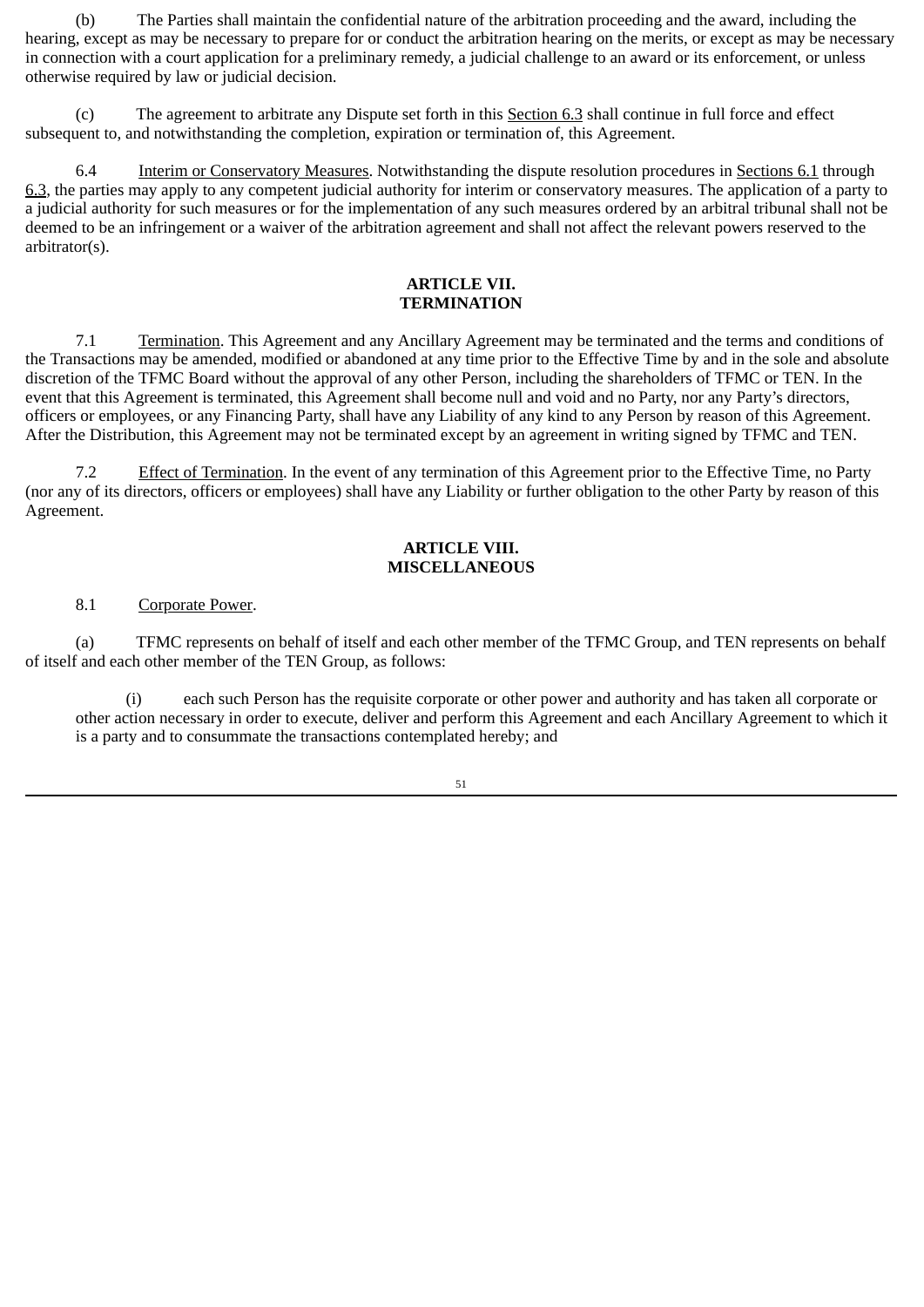(ii) this Agreement and each Ancillary Agreement to which it is a party has been or will be duly executed and delivered by it and constitutes or will constitute a valid and binding agreement of it enforceable in accordance with the terms thereof.

(b) Each Party acknowledges that it and each other Party may execute this Agreement by facsimile, stamp or mechanical signature. Each Party expressly adopts and confirms each such facsimile, stamp or mechanical signature made in its respective name as if it were a manual signature, agrees that it shall not assert that any such signature is not adequate to bind such Party to the same extent as if it were signed manually and agrees that at the reasonable request of any other Party at any time it shall as promptly as reasonably practicable cause this Agreement to be manually executed (any such execution to be as of the date of the initial date thereof).

8.2 Modification or Amendments. Subject to the provisions of applicable Law, and except as otherwise provided in this Agreement, this Agreement and any Ancillary Agreement may be amended, modified or supplemented only by written instrument signed by the authorized representative of the Party against whom it sought to enforce such waiver, amendment, supplement or modification is sought to be enforced; provided, at any time prior to the Effective Time, the terms and conditions of this Agreement, including terms relating to the Transactions, may be amended, modified or abandoned by and in the sole and absolute discretion of the TFMC Board without the approval of any Person, including TFMC or TEN. Notwithstanding anything herein to the contrary, Section 7.1, this Section 8.2, Section 8.8, Section 8.25, Section 8.26 and Section 8.27 may not be amended, waived or terminated in a manner that is adverse in any respect to any of the Financing Parties without the prior written consent of the entities that, as of the date of such amendment, are providing or arranging the TFMC Financing Arrangements.

8.3 Waivers of Default. Waiver by a Party of any default by the other Party of any provision of this Agreement or any Ancillary Agreement shall not be deemed a waiver by the waiving Party of any subsequent or other default, nor shall it prejudice the rights of the other Party. No failure or delay by a Party in exercising any right, power or privilege under this Agreement or any Ancillary Agreement shall operate as a waiver thereof nor shall a single or partial exercise thereof prejudice any other or further exercise thereof or the exercise of any other right, power or privilege.

8.4 Counterparts. This Agreement and any Ancillary Agreement may be executed in one or more counterparts, and by the different parties hereto in separate counterparts, each of which when executed shall be deemed to be an original but all of which taken together shall constitute one and the same agreement. The exchange of a fully executed Agreement (in counterparts or otherwise) by facsimile or by electronic delivery in .pdf format shall be sufficient to bind the parties to the terms and conditions of this Agreement.

8.5 Governing Law. This Agreement (and any claims or Disputes arising out of or related hereto or to the transactions contemplated hereby or to the inducement of any Party to enter herein, whether for breach of contract, tortious conduct or otherwise and whether predicated on common law, statute or otherwise) shall be governed by and construed and interpreted in accordance with the Laws of the State of New York, irrespective of the choice of laws principles of the State of New York, including all matters of validity, construction, effect, enforceability, performance and remedies.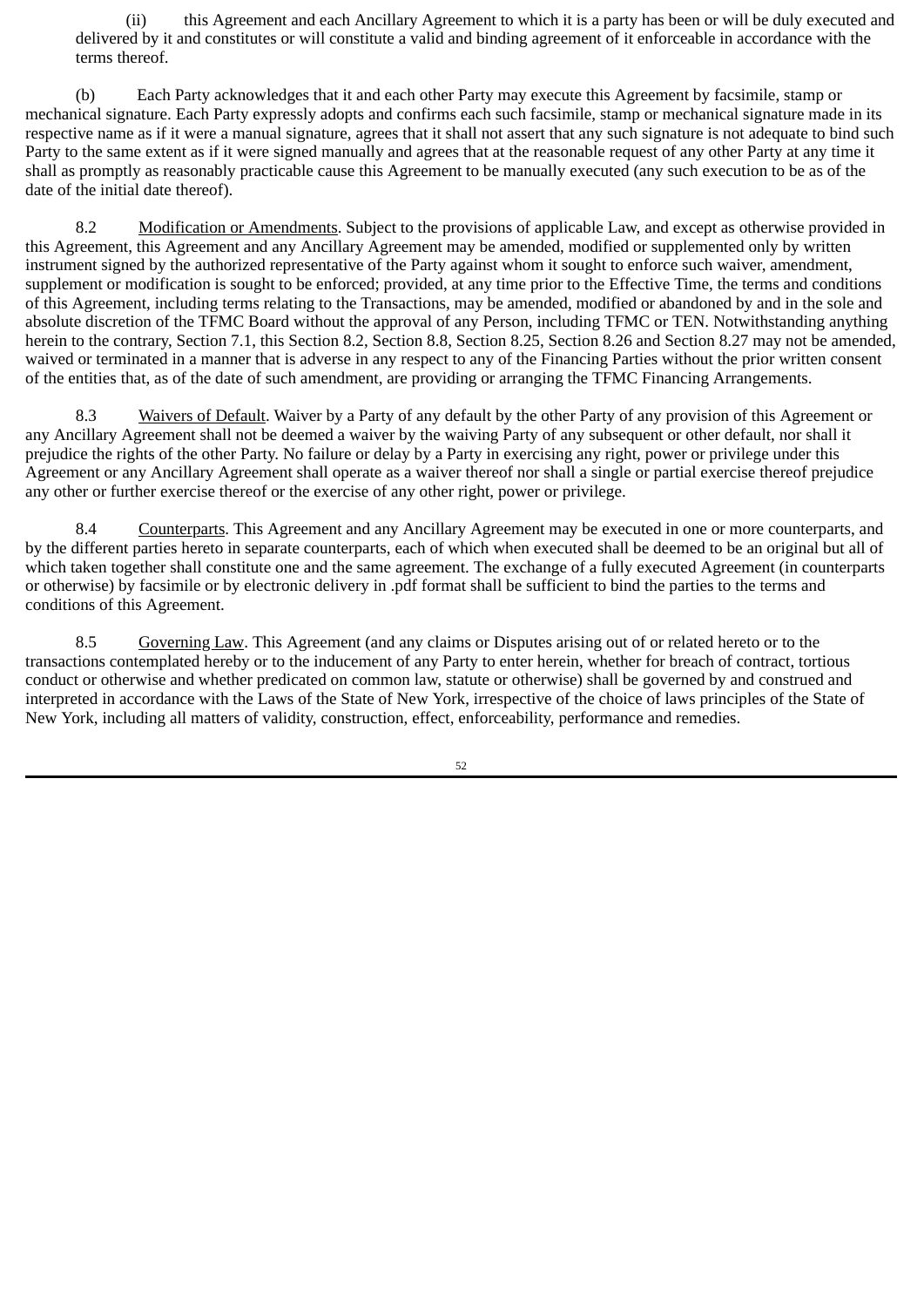8.6 Notices. Any notice, request, instruction or other document to be given hereunder by any party to the others shall be in writing and delivered personally or sent by registered or certified mail, postage prepaid or by prepaid overnight courier (providing written proof of delivery), or by electronic mail (with confirmed receipt), addressed as follows:

If to TFMC, to:

TechnipFMC plc One St. Paul's Churchyard, London EC4M 8AP, United Kingdom Attention: Victoria Lazar Email: victoria.lazar@technipfmc.com

with a copy (which shall not constitute notice) to:

Latham & Watkins LLP 330 North Wabash Avenue, Suite 2800 Chicago, IL 60611 Attention: Ryan Maierson Email: ryan.maierson@lw.com Attention: Christopher R. Drewry Email: christopher.drewry@lw.com

If to TEN, to:

If to TEN, to: Technip Energies N.V. 6-8 Allée de l'Arche, Faubourg de l'Arche, ZAC Danton, 92400 Courbevoie, France Attention: Bruno Vibert Email: bruno.vibert@technipfmc.com Attention: Stephen Siegel Email: stephen.siegel@technipfmc.com

with a copy (which shall not constitute notice) to:

Latham & Watkins LLP 330 North Wabash Avenue, Suite 2800 Chicago, IL 60611 Attention: Ryan Maierson Email: ryan.maierson@lw.com Attention: Christopher R. Drewry Email: christopher.drewry@lw.com

or to such other persons or addresses as may be designated in writing by the party to receive such notice as provided above.

8.7 Entire Agreement. This Agreement (including any exhibits hereto) and any Ancillary Agreement constitute the entire agreement, and supersede all other prior agreements, understandings, representations and warranties both written and oral, among the parties, with respect to the subject matter hereof.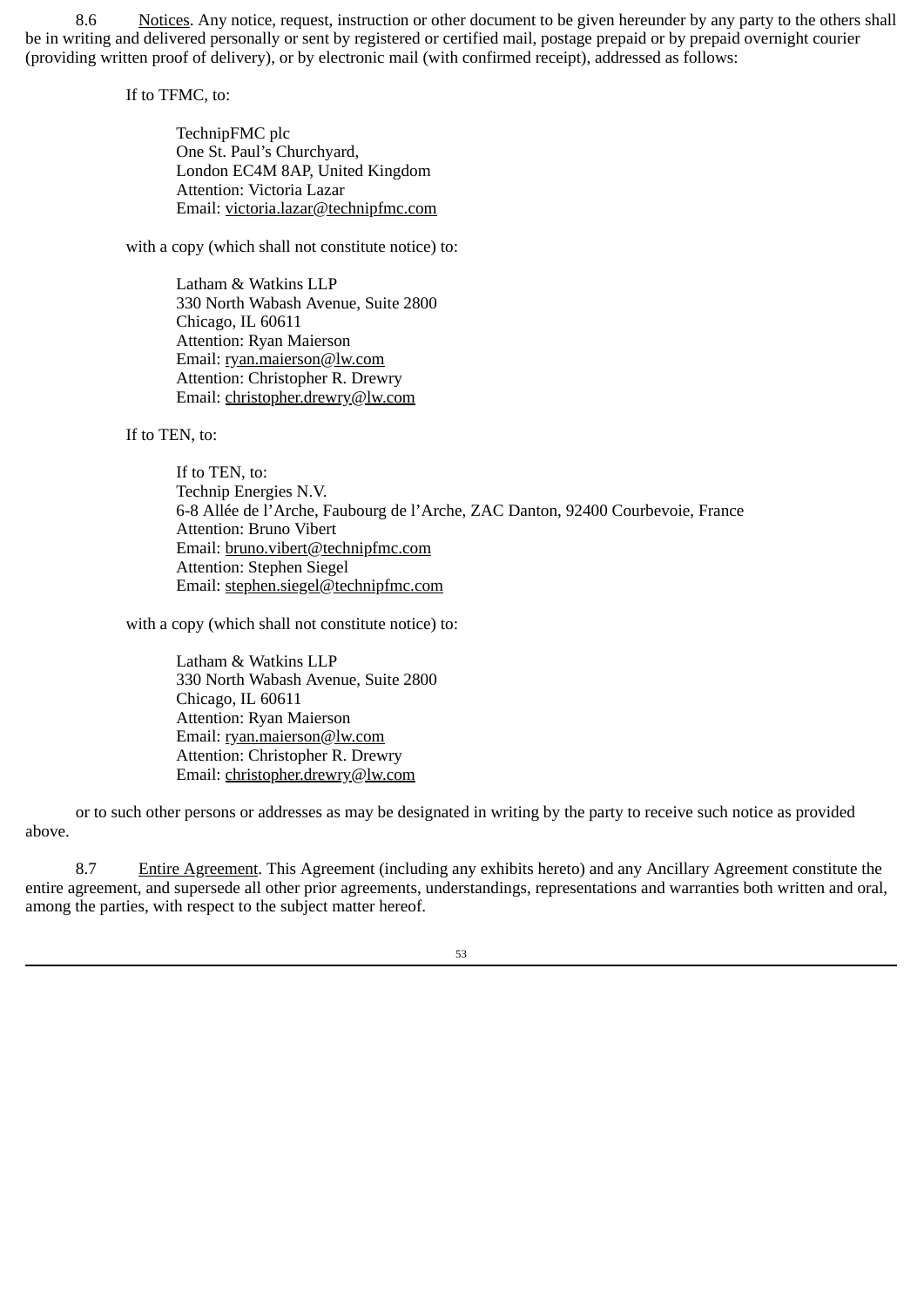8.8 No Third-Party Beneficiaries. Except for the release and indemnification rights under this Agreement of any TFMC Indemnitee or TEN Indemnitee in their respective capacities as such, the provisions of Section 3.1(d) as to directors and officers of the TFMC Group and TEN Group or as specifically provided in any Ancillary Agreement, and the provisions of Section 7.1, Section 8.2, this Section 8.8, Section 8.25, Section 8.26 and Section 8.27 as to the Financing Parties, who shall be express third-party beneficiaries thereunder: (a) the provisions of this Agreement and each Ancillary Agreement are solely for the benefit of the Parties and are not intended to confer upon any Person (including any shareholders of TFMC or shareholders of TEN) except the Parties hereto any rights or remedies hereunder; and (b) there are no third-party beneficiaries of this Agreement or any Ancillary Agreement and neither this Agreement nor any Ancillary Agreement shall provide any third Person (including any shareholders of TFMC or shareholders of TEN) with any remedy, claim, reimbursement, claim of action or other right in excess of those existing without reference to this Agreement or any Ancillary Agreement.

8.9 Severability. The provisions of this Agreement or any Ancillary Agreement shall be deemed severable and the invalidity or unenforceability of any provision shall not affect the validity or enforceability or the other provisions hereof. If any provision of this Agreement, or the application thereof to any Person or any circumstance, is invalid or unenforceable, (a) a suitable and equitable provision shall be substituted therefor in order to carry out, so far as may be valid and enforceable, the intent and purpose of such invalid or unenforceable provision and (b) the remainder of this Agreement and the application of such provision to other Persons or circumstances shall not be affected by such invalidity or unenforceability, nor shall such invalidity or unenforceability affect the validity or enforceability of such provision, or the application thereof, in any other jurisdiction.

8.10 Interpretation. The table of contents and headings herein are for convenience of reference only, do not constitute part of this Agreement and shall not be deemed to limit or otherwise affect any of the provisions hereof. Where a reference in this Agreement is made to a Section, Schedule or Exhibit, such reference shall be to a Section of, Schedule to or Exhibit to this Agreement unless otherwise indicated. Whenever the words "include," "includes" or "including" are used in this Agreement, they shall be deemed to be followed by the words "without limitation." For purposes of this Agreement, whenever the context requires the singular number shall include the plural, and vice versa. All references in this Agreement to "\$" are intended to refer to United States dollars and all references to "EUR" are to the lawful currency of the European Union. Any reference to a particular Law means such Law as amended, modified or supplemented (including all rules and regulations promulgated thereunder) and, unless otherwise provided, as in effect from time to time.

8.11 Defined Terms. Capitalized terms used and not otherwise defined herein shall have the meanings specified or referred to in Annex I.

8.12 Assignment. Except as set forth in any Ancillary Agreement, neither this Agreement nor any Ancillary Agreement nor any of the rights, interests or obligations under such Agreement shall be assigned, in whole or in part, by either Party without the prior written consent of the other Party. Any attempted or purported assignment in violation of the preceding sentence shall be null and void and of no effect whatsoever. Subject to the preceding two sentences, this Agreement and any Ancillary Agreements shall be binding upon, inure to the benefit of, and be enforceable by, the Parties and their respective successors and assigns.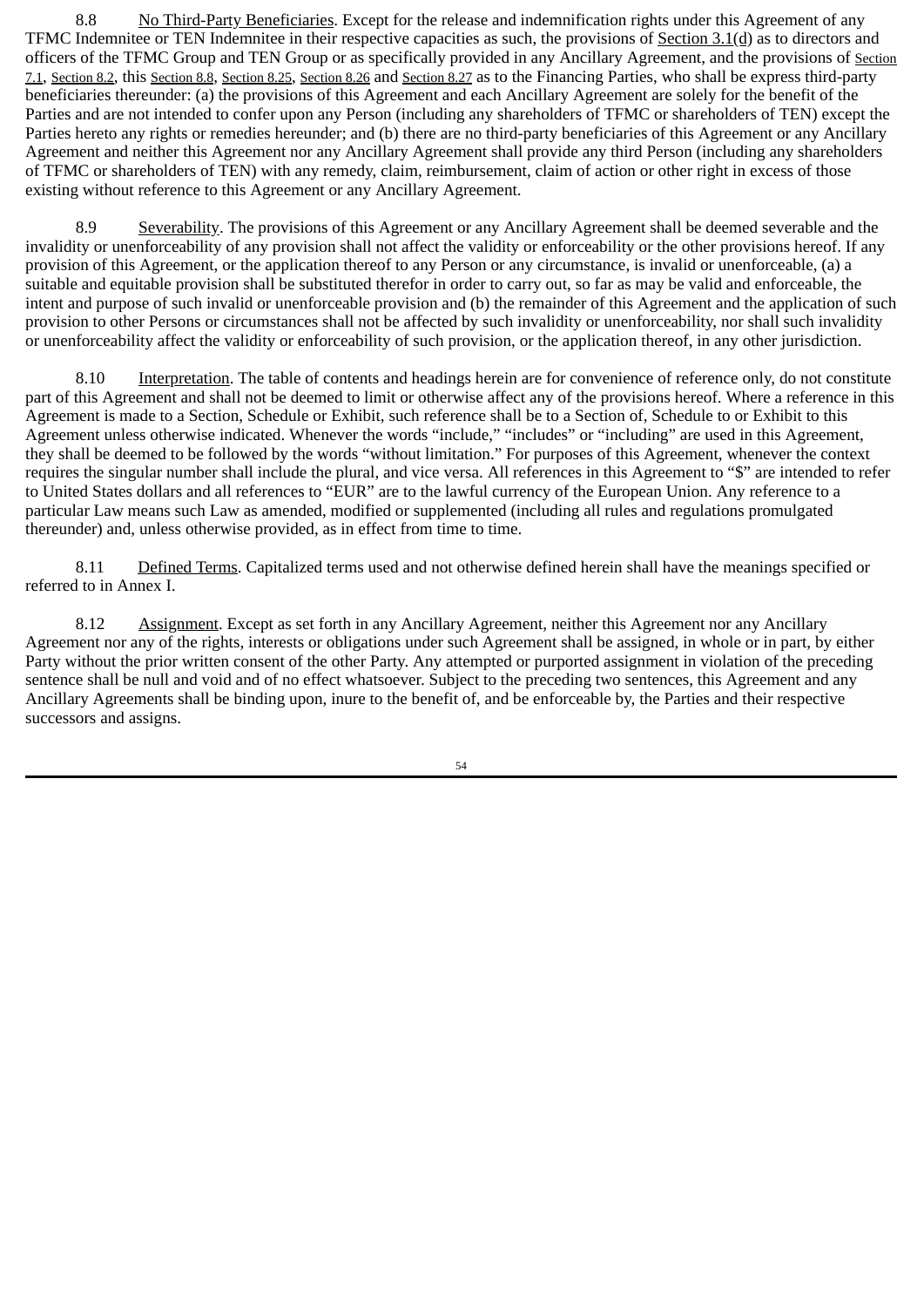## 8.13 Specific Performance.

(a) Subject to Article IV, the Parties agree that irreparable damage would occur if any provision of this Agreement were not performed in accordance with the specific terms hereof or were otherwise breached. It is accordingly agreed that prior to the termination of this Agreement in accordance with Article VII, the Parties shall be entitled to an injunction or injunctions to prevent breaches of this Agreement and to enforce specifically the terms and provisions of this Agreement (without necessity of posting bond or other security (any requirements therefor being expressly waived)), this being in addition to any other remedy to which they are entitled at Law or in equity.

(b) Each of the Parties agrees that it will not oppose the granting of an injunction, specific performance or other equitable relief as provided herein on the basis that (i) the other Party has an adequate remedy at Law or (ii) an award of specific performance is not an appropriate remedy for any reason at Law or equity. Any Party seeking an injunction or injunctions to prevent breaches of this Agreement and to enforce specifically the terms and provisions of this Agreement shall not be required to provide any bond or other security in connection with any such order or injunction.

8.14 Force Majeure. No Party shall be deemed in default of this Agreement or, unless otherwise provided therein, any Ancillary Agreement for any delay or failure to fulfill any obligation, other than a delay or failure to make a payment, so long as and to the extent to which any delay or failure in the fulfillment of such obligations is prevented, frustrated, hindered or delayed as a consequence of circumstances of Force Majeure. In the event of any such excused delay, the time for performance shall be extended for a period equal to the time lost by reason of the delay. A Party claiming the benefit of this provision shall, as soon as reasonably practicable after the occurrence of any such event, (a) provide written notice to the other Party of the nature and extent of any such Force Majeure condition; and (b) use commercially reasonable efforts to remove any such causes and resume performance under this Agreement and the Ancillary Agreements, as applicable, as soon as reasonably practicable.

8.15 Press Release. No later than one (1) Business Day after the Effective Time, TFMC and TEN shall issue a joint press release regarding the consummation of the Transactions.

8.16 Expenses. The expenses and costs incurred in connection with the Transactions shall be allocated among TFMC and TEN as set forth on Schedule 8.16.

# 8.17 Payment Terms.

(a) Except as otherwise expressly provided to the contrary in this Agreement, any amount to be paid or reimbursed by a Party (where applicable, or a member of such Party's Group) to the other Party (where applicable, or a member of such other Party's Group) under this Agreement shall be paid or reimbursed hereunder within sixty (60) days after presentation of an invoice or a written demand therefor, in either case setting forth, or accompanied by, reasonable documentation or other reasonable explanation supporting such amount.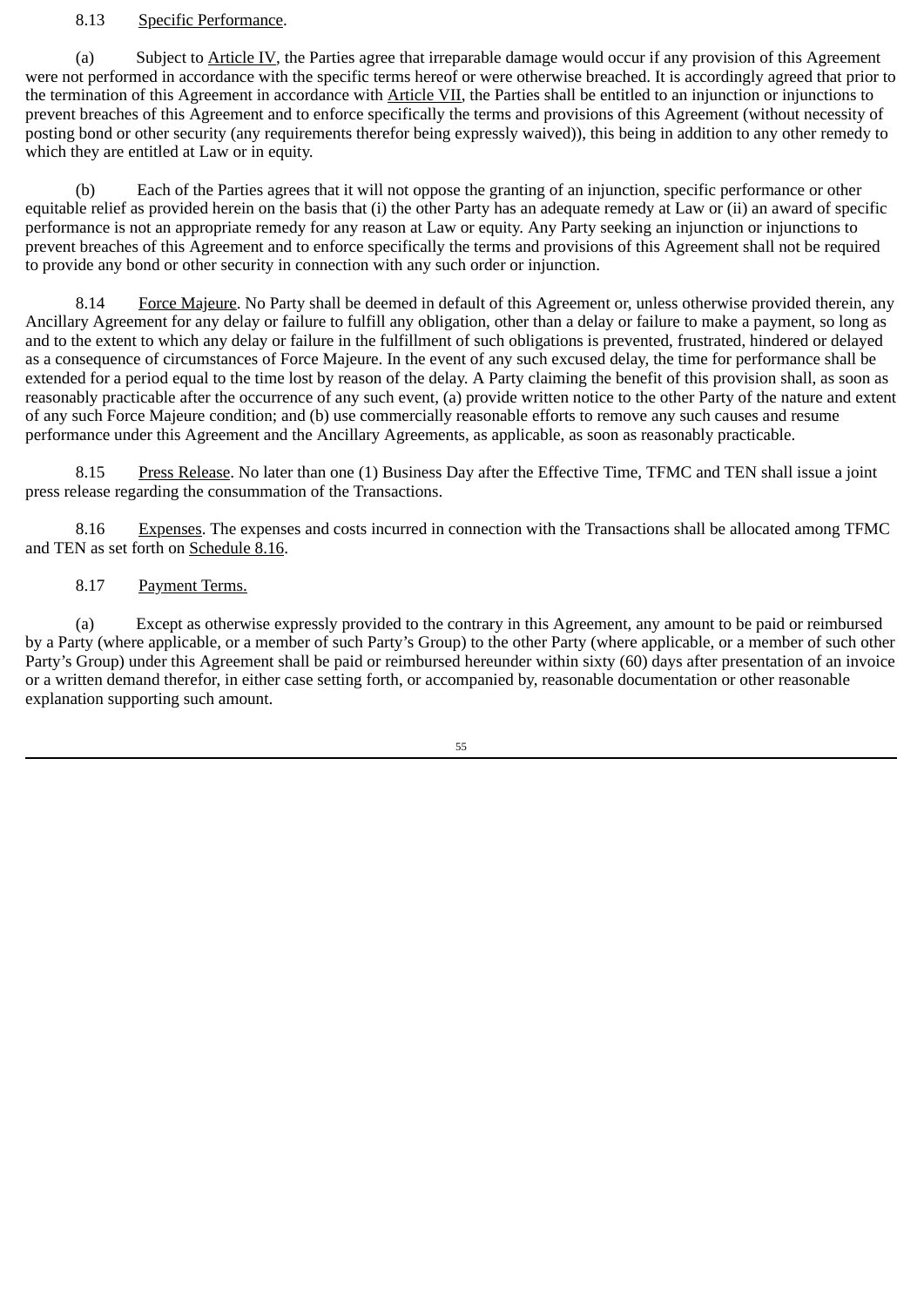(b) Except as expressly provided to the contrary in this Agreement, any amount not paid when due pursuant to this Agreement (and any amount billed or otherwise invoiced or demanded and properly payable that is not paid within sixty (60) days of such bill, invoice or other demand) shall bear interest at a rate per annum equal to the Prime Rate, from time to time in effect, plus two percent (2%), calculated for the actual number of days elapsed, accrued from the date on which such payment was due up to the date of the actual receipt of payment.

Without the consent of the Party receiving any payment under this Agreement specifying otherwise, all payments to be made by either TFMC or TEN under this Agreement shall be made in U.S. dollars. Except as expressly provided herein, any amount which is not expressed in U.S. dollars shall be converted into U.S. dollars by using the exchange rate published on Bloomberg at 5:00 pm, Eastern time, on the day before the relevant date, or in *The Wall Street Journal* on such date if not so published on Bloomberg. Except as expressly provided herein, in the event that any indemnity payment required to be made hereunder may be denominated in a currency other than U.S. dollars, the amount of such payment shall be converted into U.S. dollars on the date in which notice of the claim is given to the indemnifying Party.

8.18 Survival of Covenants. Except as expressly set forth in this Agreement or any Ancillary Agreement, the covenants, representations and warranties contained in this Agreement and the Ancillary Agreements, and liability for the breach of any obligations contained herein or therein, shall survive the Transactions and shall remain in full force and effect in accordance with their terms.

8.19 Construction. This Agreement shall be construed as if jointly drafted by the Parties and no rule of construction or strict interpretation shall be applied against either Party. The Parties represent that this Agreement is entered into with full consideration of any and all rights which the Parties may have. The Parties have conducted such investigations they thought appropriate, and have consulted with such advisors as they deemed appropriate regarding this Agreement and their rights and asserted rights in connection therewith. The Parties are not relying upon any representations or statements made by the other Party, or such other Party's employees, agents, representatives or attorneys, regarding this Agreement, except to the extent such representations are expressly set forth or incorporated in this Agreement. The Parties are not relying upon a legal duty, if one exists, on the part of the other Party (or such other Party's employees, agents, representatives or attorneys) to disclose any information in connection with the execution of this Agreement or their preparation, it being expressly understood that neither Party shall ever assert any failure to disclose information on the part of the other Party as a ground for challenging this Agreement.

8.20 Performance. Each Party shall cause to be performed, and hereby guarantees the performance of, all actions, agreements and obligations set forth herein to be performed by any Subsidiary or Affiliate of such Party.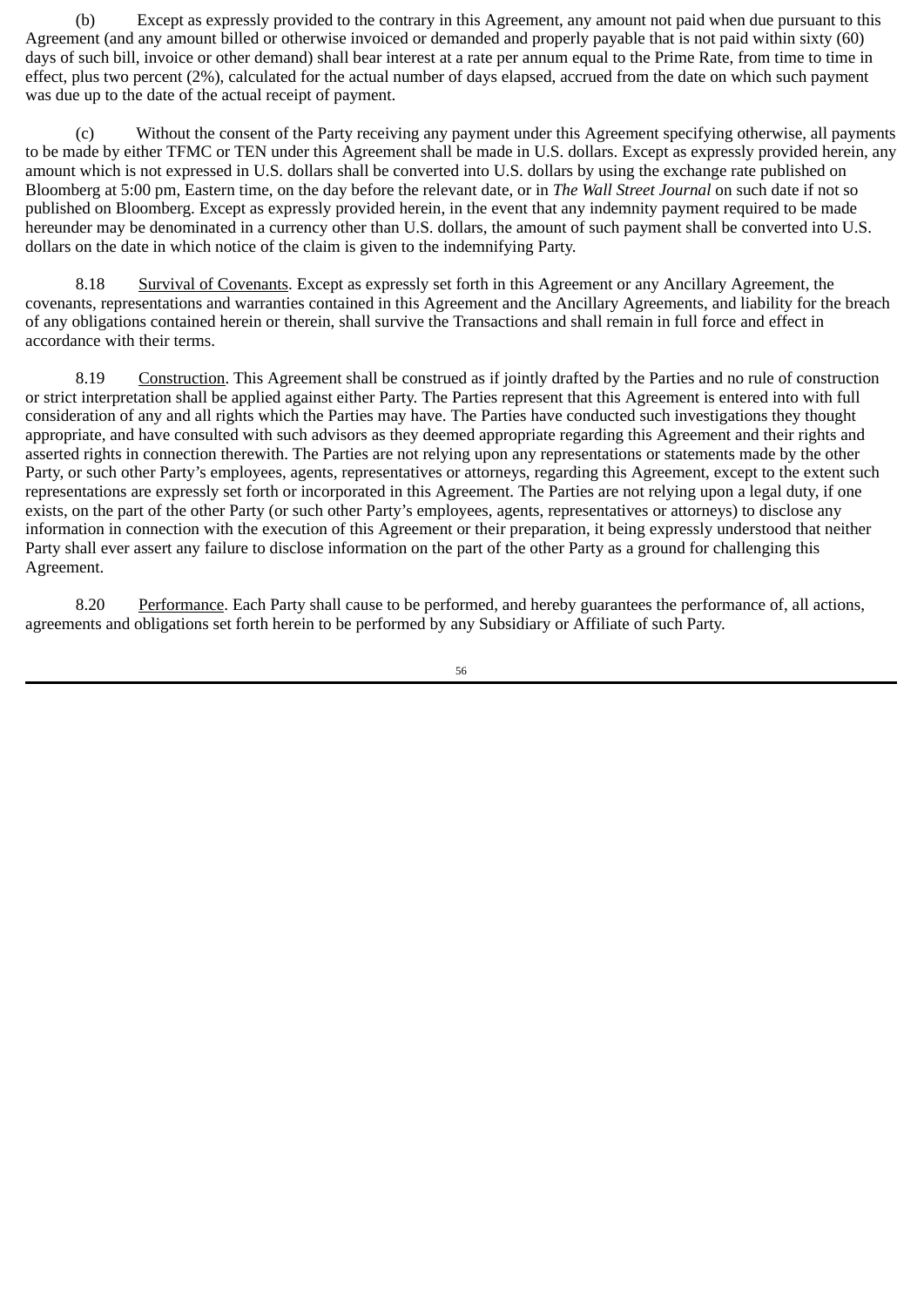8.21 No Admission of Liability. The allocation of assets and liabilities herein is solely for the purpose of allocating such assets and liabilities between TFMC and TEN and is not intended as an admission of liability or responsibility for any alleged liabilities vis-à-vis any Third Party, including with respect to the liabilities of any non-wholly owned subsidiary of TFMC or TEN.

8.22 Limited Liability of Shareholders. Notwithstanding any other provision of this Agreement, no individual who is a shareholder, director, employee, officer, agent or representative of TFMC or TEN, in such individual's capacity as such, shall have any liability in respect of or relating to the covenants or obligations of TFMC or TEN, as applicable, under this Agreement or any Ancillary Agreement or in respect of any certificate delivered with respect hereto or thereto and, to the fullest extent legally permissible, each of TFMC or TEN, for itself and its respective Subsidiaries and its and their respective shareholders, directors, employees and officers, waives and agrees not to seek to assert or enforce any such liability that any such Person otherwise might have pursuant to applicable Law.

8.23 Exclusivity of Tax Matters. Notwithstanding any other provision of this Agreement (other than Sections 2.2(c), 3.5(g) and 3.6(f)), the Tax Matters Agreement shall exclusively govern all matters related to Taxes (including allocations thereof) addressed therein.

8.24 Limitations of Liability. NOTWITHSTANDING ANYTHING IN THIS AGREEMENT TO THE CONTRARY, NEITHER TFMC NOR ITS AFFILIATES, ON THE ONE HAND, NOR TEN NOR ITS AFFILIATES, ON THE OTHER HAND, SHALL BE LIABLE UNDER THIS AGREEMENT OR ANY ANCILLARY AGREEMENT TO THE OTHER FOR ANY INCIDENTAL CONSEQUENTIAL, SPECIAL, INDIRECT, PUNITIVE, EXEMPLARY, REMOTE, SPECULATIVE OR SIMILAR DAMAGES IN EXCESS OF COMPENSATORY DAMAGES OF THE OTHER ARISING IN CONNECTION WITH THE TRANSACTIONS CONTEMPLATED HEREBY OR THEREBY (OTHER THAN ANY SUCH LIABILITY WITH RESPECT TO INDEMNIFICATION OF SUCH DAMAGES PAID BY AN INDEMNITEE IN RESPECT OF A THIRD-PARTY CLAIM).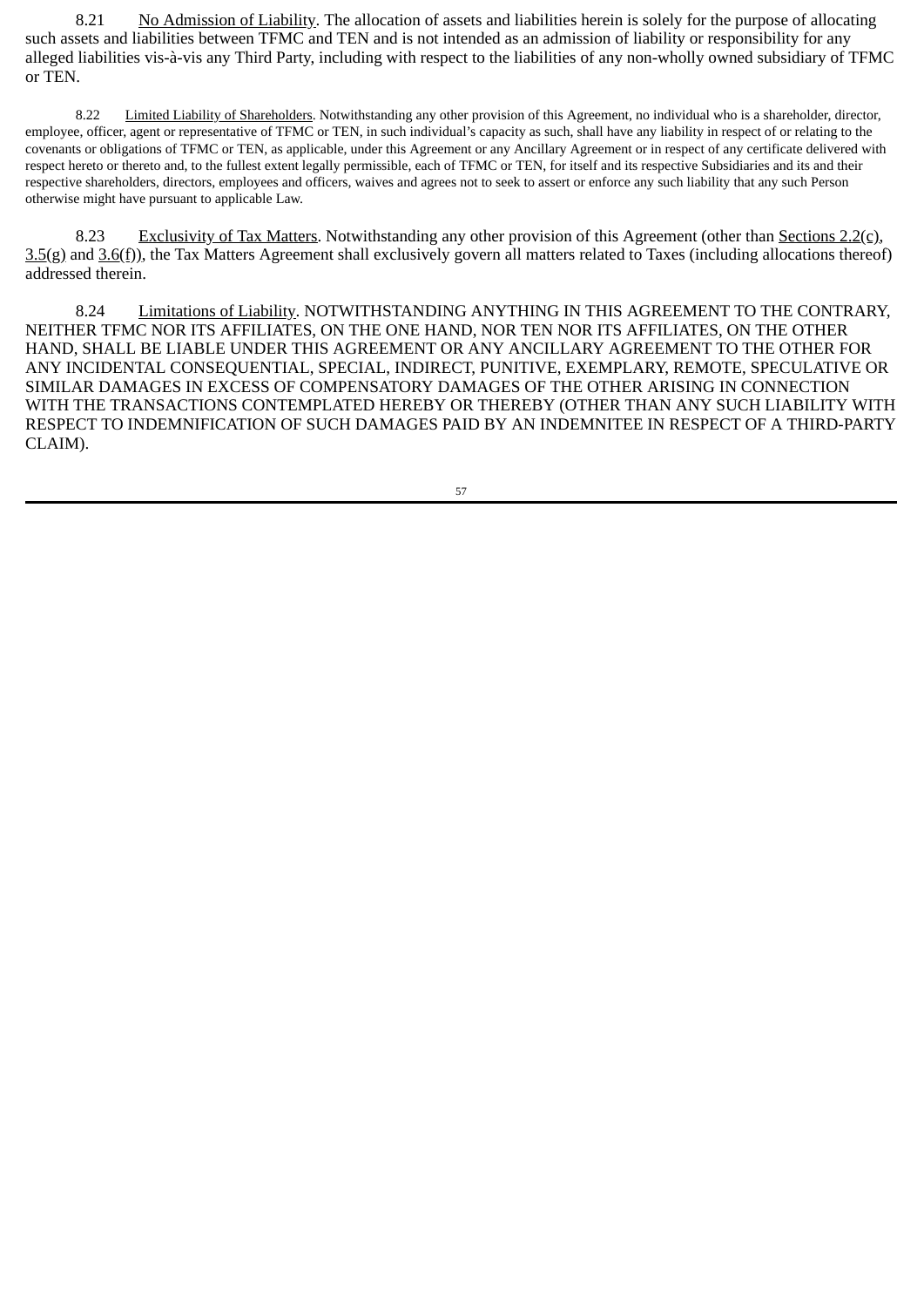8.25 Other Remedies. No Financing Party (a) shall have any liability or obligation to the parties hereto with respect to this Agreement or with respect to any claim or cause of action (whether in contract or in tort, in applicable Law or in equity or otherwise, or granted by statute or otherwise, whether by or through attempted piercing of the corporate, limited partnership or limited liability company veil or any other theory or doctrine, including alter ego or otherwise) that may be based upon, in respect of, arise under, out or by reason of, be connected with, or relate to: (i) this Agreement or the transactions contemplated hereunder, (ii) the negotiation, execution or performance of this Agreement (including any representation or warranty made in, in connection with, or as an inducement to, this Agreement), (iii) any breach or violation of this Agreement, or (iv) any failure of the transactions contemplated hereunder to be consummated, it being expressly agreed and acknowledged by the parties hereto that no personal liability or losses whatsoever shall attach to, be imposed on or otherwise be incurred by any Financing Party, as such, arising under, out of, in connection with or related to the items in the immediately preceding clauses (i) through (iv) or (b) shall have any rights or claims against TFMC or any of its Subsidiaries, Representatives or shareholders, arising out of this Agreement, the TFMC Financing Arrangements or the transactions contemplated hereby or in connection with the TFMC Financing Arrangements; provided that following the consummation of the TFMC Financing Arrangements, the foregoing will not limit any rights the Financing Parties have against the TFMC and its S ubsidiaries under the definitive documentation governing the TFMC Financing Arrangements.

8.26 Consent to Jurisdiction. Notwithstanding Article VI or anything herein to the contrary, (a) each party hereto irrevocably and unconditionally consents and submits itself and its properties and assets, in any action or proceeding against or involving any Financing Party, to the exclusive jurisdiction of the Supreme Court of the State of New York, County of New York (and the appellate courts thereof), or, if under applicable Law exclusive jurisdiction is vested in the federal courts, the United States District Court for the Southern District of New York (and the appellate courts thereof) and (b) no party hereto, nor any of its affiliates, will bring, or support the bringing of, any claim, legal action or proceeding, whether at law or in equity, whether in contract or in tort or otherwise, against any Financing Party in any way relating to this Agreement or any of the transactions contemplated by this Agreement, anywhere other than in the Supreme Court of the State of New York, County of New York (and the appellate courts thereof), or, if under applicable Law exclusive jurisdiction is vested in the federal courts, the United States District Court for the Southern District of New York (and the appellate courts thereof). The parties hereto further agree to waive and hereby irrevocably waive, to the fullest extent permitted by law, any objection which it may now have or hereafter have to the laying of venue of, and the defense of an inconvenient forum to the maintenance of, any such action in any such court.

8.27 WAIVER OF JURY TRIAL. NOTWITHSTANDING ANYTHING CONTAINED HEREIN, INCLUDING ARTICLE VI, TO THE CONTRARY, THE PARTIES HERETO IRREVOCABLY WAIVE ALL RIGHT TO TRIAL BY JURY IN ANY ACTION, PROCEEDING OR COUNTERCLAIM (WHETHER BASED ON CONTRACT, TORT OR OTHERWISE) AGAINST ANY FINANCING PARTY.

[Signature Page Follows.]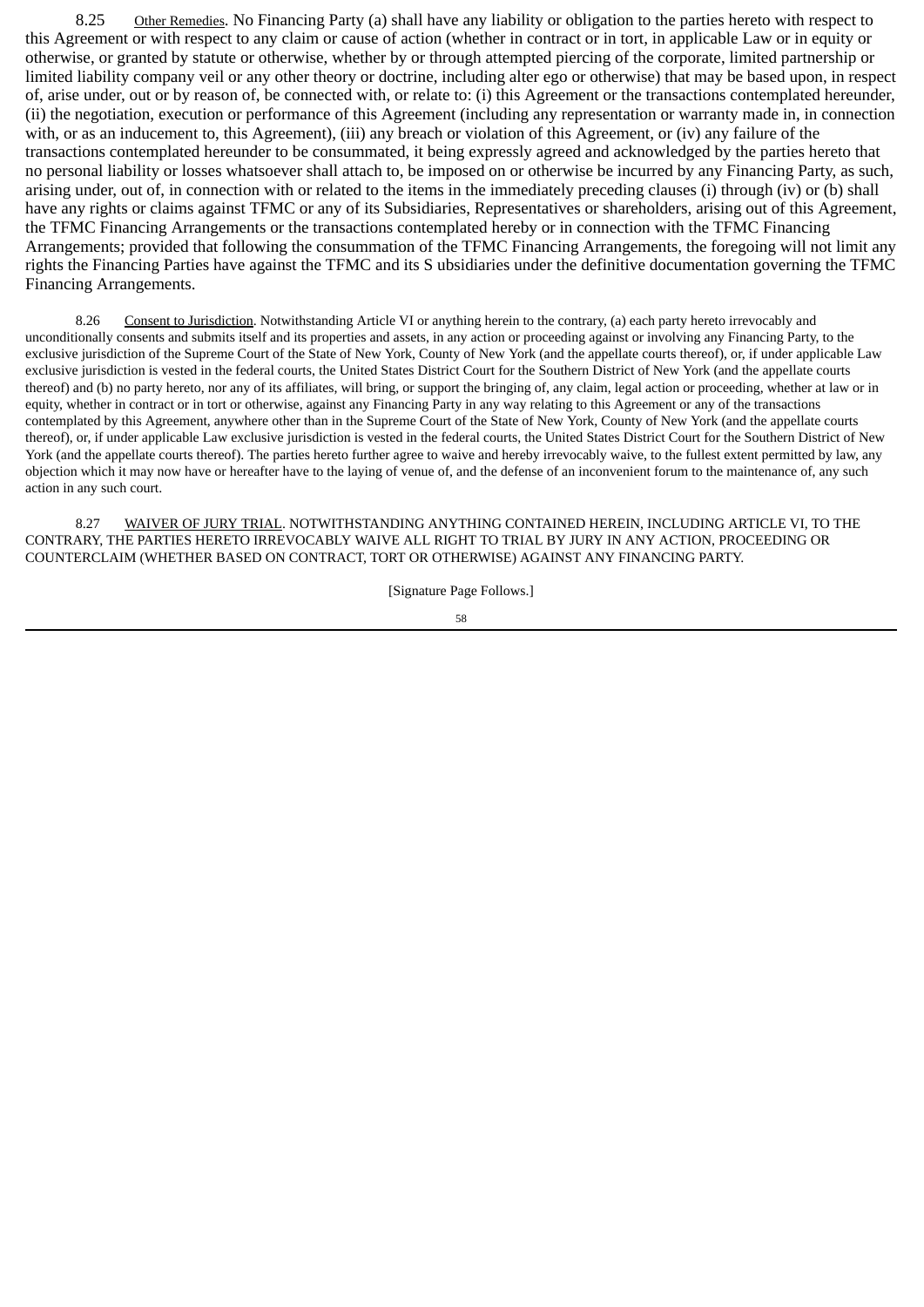IN WITNESS WHEREOF, the parties have caused this Agreement to be executed by their duly authorized representatives.

TechnipFMC PLC

By: /s/ Maryann T. Mannen

Name: Maryann T. Mannen Title: Executive Vice President and Chief Financial Officer

[Signature Page to Separation and Distribution Agreement]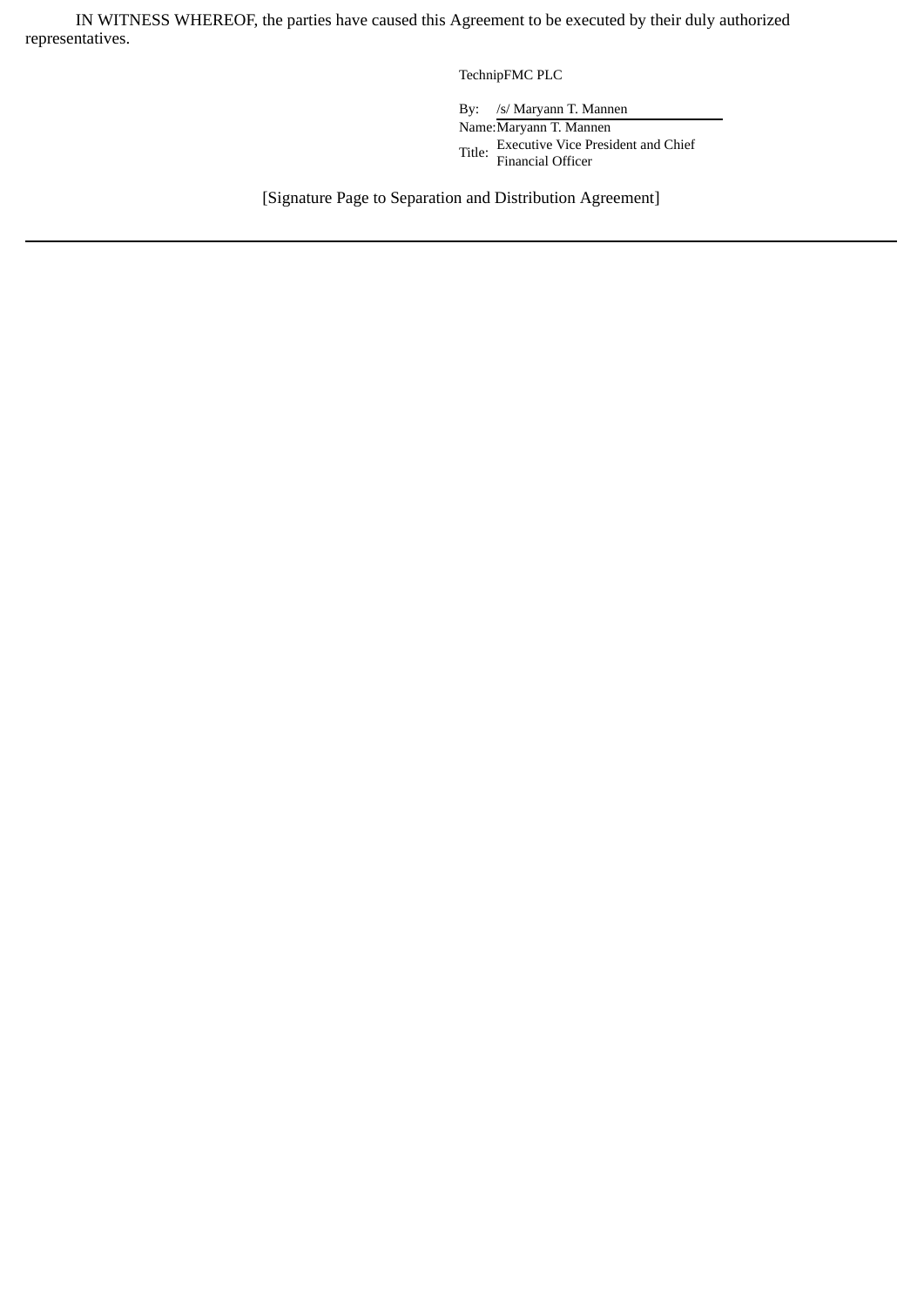IN WITNESS WHEREOF, the parties have caused this Agreement to be executed by their duly authorized representatives.

TECHNIP ENERGIES B.V.

By: /s/ Stephen Siegel Name:Stephen Siegel Title: Managing Director

[Signature Page to Separation and Distribution Agreement]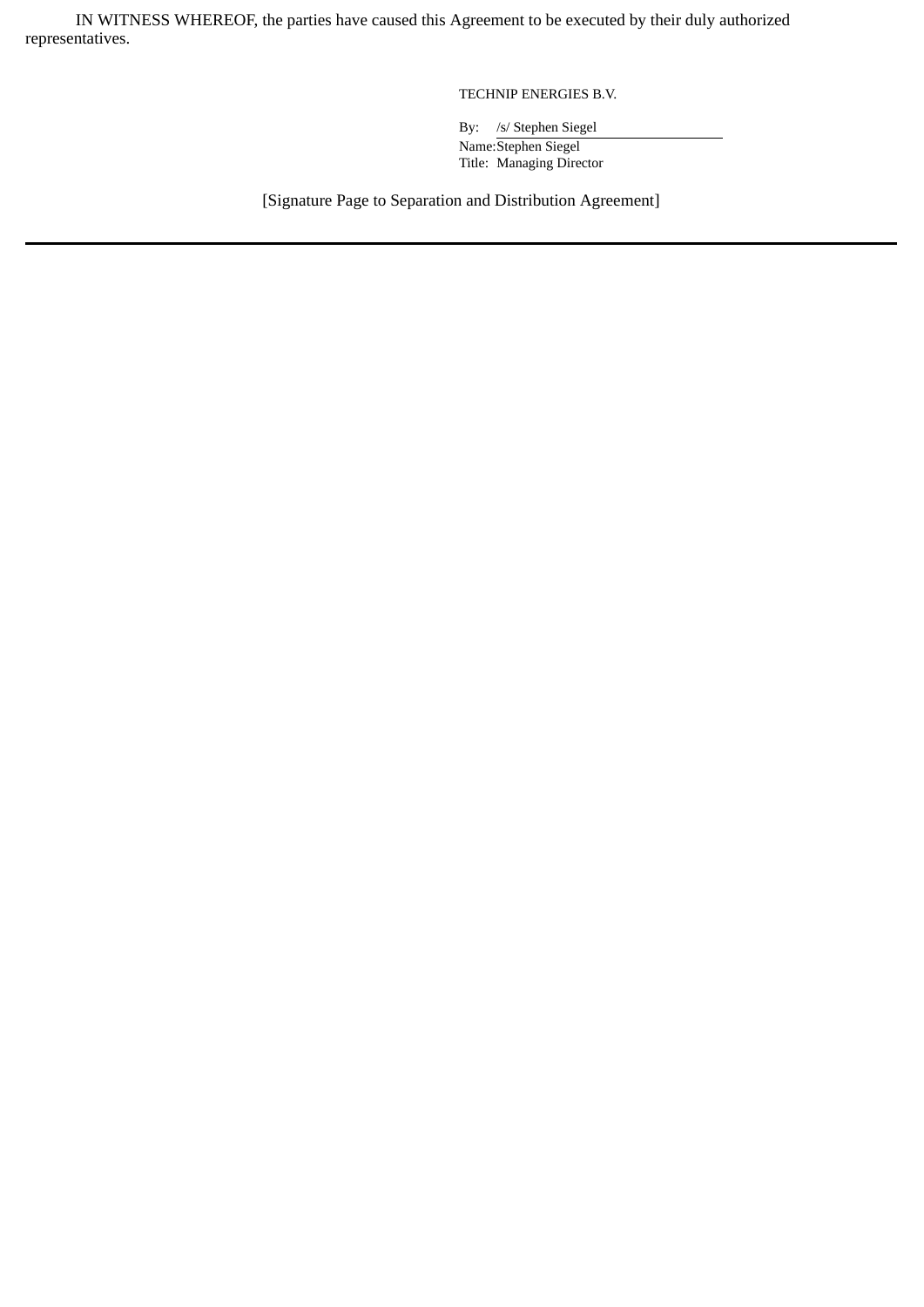#### **ANNEX I:**

#### **Defined Terms**

"Action" means any demand, action, claim, dispute, suit, countersuit, arbitration, inquiry, subpoena, proceeding or investigation of any nature (whether criminal, civil, legislative, administrative, regulatory, prosecutorial or otherwise) by or before any Governmental Entity or in any arbitration or mediation.

"Affiliate" means, when used with respect to a specified Person, a Person that, directly or indirectly, through one or more intermediaries, controls, is controlled by or is under common control with such specified Person. For the purpose of this definition, "control" (including with correlative meanings, "controlled by" and "under common control with"), when used with respect to any specified Person, means the possession, directly or indirectly, of the power to direct or cause the direction of the management and policies of such Person, whether through the ownership of voting securities or other interests, by contract, agreement, obligation, indenture, instrument, lease, promise, arrangement, release, warranty, commitment, undertaking or otherwise. It is expressly agreed that for purposes of this Agreement and the Ancillary Agreements, from and after the Effective Time, (i) no member of the TFMC Group shall be deemed to be an Affiliate of any member of the TEN Group, (ii) no member of the TEN Group shall be deemed to be an Affiliate of any member of the TFMC Group and (iii) no joint venture formed after the Effective Time solely between one or more members of the TFMC Group, on the one hand, and one or more members of the TEN Group, on the other hand, shall be deemed to be an Affiliate of, or owned or controlled by, any member of the TFMC Group or the TEN Group for the purposes of this Agreement.

"Agent" means Société Générale Securities Services S.A., as the distribution agent appointed by TFMC to distribute to the shareholders of TFMC all of the outstanding TEN Shares pursuant to the Distribution.

"Ancillary Agreements" means all Contracts entered into by the Parties or the members of their respective Group (but to which no Third Party is a party) in connection with the Transactions, including, the Employee Matters Agreement, the Patent License Agreement, the Tax Matters Agreement, the Trademark Matters Agreement, the Transfer Documents and the Transition Services Agreement.

"Approvals or Notifications" means any consents, waivers, approvals, permits or authorizations to be obtained from, notices, registrations or reports to be submitted to, or other filings to be made with, any third Person, including any Governmental Entity.

"Assets" means assets, properties, claims and rights (including goodwill), wherever located (including in the possession of vendors or other third parties or elsewhere), of every kind, character and description, whether real, personal or mixed, tangible, intangible or contingent, in each case, whether or not recorded or reflected or required to be recorded or reflected on the books and records or financial statements of the applicable Person, including rights and benefits pursuant to any contract, license, permit, indenture, note, bond, mortgage, agreement, concession, franchise, instrument, undertaking, commitment, understanding or other arrangement.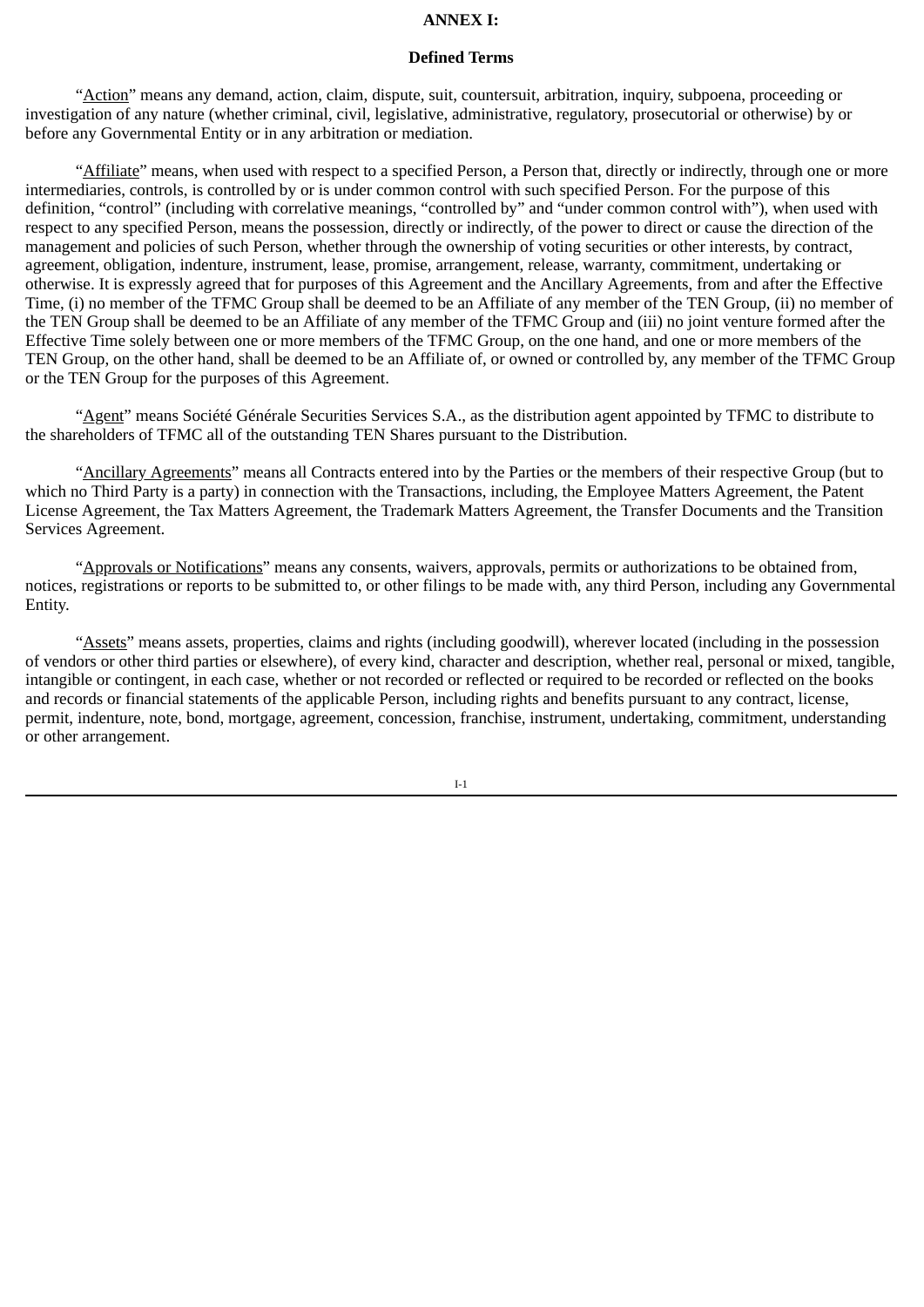"Business Day" means a day (other than a Saturday or Sunday) on which banks are open for general business in (a) London, England, (b) Paris, France and (c) New York, State of New York, United States of America

"Business Records" means all files, documents, instruments, papers, books, reports, records, tapes, microfilms, photographs, letters, ledgers, journals, financial statements, technical documentation (design specifications, functional requirements, operating instructions, logic manuals, flow charts, etc.), user documentation (installation guides, user manuals, training materials, release notes, working papers, etc.), Tax Returns, other Tax work papers and files and other documents in whatever form, physical, electronic or otherwise.

"Code" means the Internal Revenue Code of 1986, as amended.

 "Contract" means, with respect to any Person, any legally binding agreement, indenture, loan agreement, undertaking, note or other debt instrument, contract, lease, mortgage, deed of trust, permit, license, understanding, arrangement, commitment or other obligation, written or oral, to which such Person or any of its Subsidiaries is a party or by which any of them may be bound or to which any of their properties may be subject.

"Cryogenic Flexible Patents" has the meaning given in the Patent License Agreement.

"Director" shall mean, with respect to any member of the TFMC Group or the TEN Group, a member of the management board, as applicable, of such entity.

"Disclosure Document" shall mean any registration statement (including the EU Prospectus and the Form F-1) filed with the AFM, the AMF or the SEC by or on behalf of any Party or any member of its Group, and also includes any information statement, prospectus, offering memorandum, offering circular, periodic report or similar disclosure document, whether or not filed with the AFM, the AMF, the SEC or any other Governmental Entity, in each case which describes the Transactions or the TEN Group or primarily relates to the transactions contemplated hereby, including the Transactions, the TEN Financing Arrangements, the TFMC Financing Arrangements or the TEN Shares Issuance.

"Distribution Date" means the date on which TFMC, through the Agent, distributes all of the issued and outstanding TEN shares to the Record Holders in the Distribution.

"DOJ" means the U.S. Department of Justice.

"DPA" means that certain Deferred Prosecution Agreement entered into as of June 25, 2019, by and between TFMC and the DOJ.

"Dutch Transfer Agent" means the TMF Group B.V., as the custody and registrar agent appointed by TEN to receive and hold TEN Shares in accordance with Dutch Law.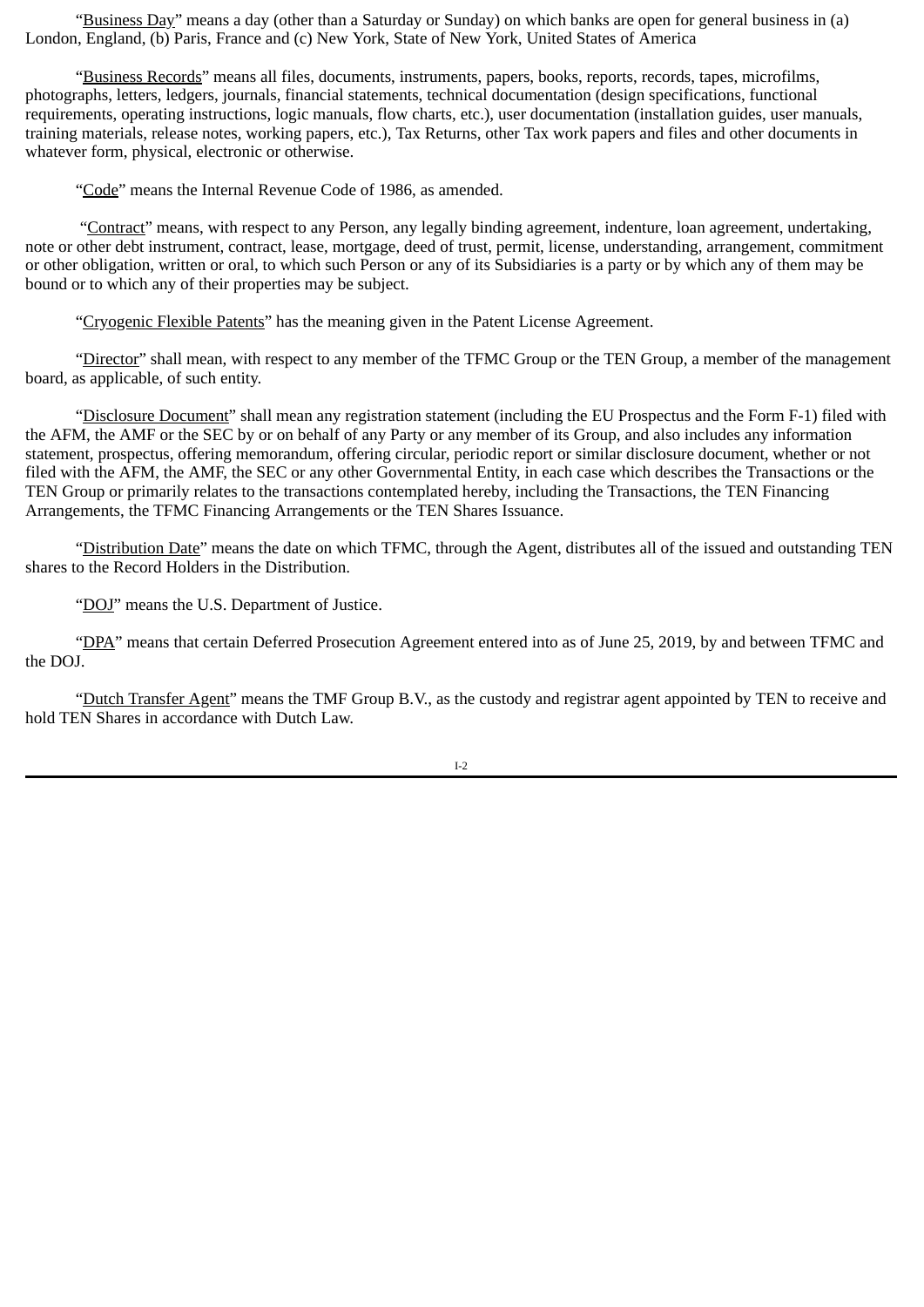"Effective Time" means 11:59 p.m. New York time, or such other time as TFMC may determine, on the Distribution Date.

"Employee Matters Agreement" means that certain Employee Matters Agreement to be entered into between TFMC and TEN in connection with the Transactions, as such agreement may be modified or amended from time to time in accordance with its terms.

"Environmental Law" means any Law relating to pollution, protection or restoration of or prevention of harm to the environment or natural resources, including the use, handling, production, registration, transportation, treatment, storage, disposal, Release or discharge of Hazardous Materials or the protection of or prevention of harm to human health and safety.

"Environmental Liabilities" means all Liabilities relating to, arising out of or resulting from any Hazardous Materials, Environmental Law or Contract relating to environmental, health or safety matters (including all removal, remediation or cleanup costs, investigatory costs, response costs, natural resources damages, property damages, personal injury damages, costs of compliance, including with any product take-back requirements, or with any settlement, judgment or other determination of Liability and indemnity, contribution or similar obligations) and all costs and expenses, interest, fines, penalties or other monetary sanctions in connection therewith.

"EU Prospectus" means the prospectus approved by the AFM to effect the registration of the TEN Shares in the European Union in accordance with the Prospectus Regulation in connection with the Distribution, including any amendments or supplements thereto.

"Euronext Paris" means the Euronext Paris market operated by Euronext Paris S.A., the French securities market that qualifies as a regulated market in accordance with Directive 2014/65/EU of the European Parliament and of the Council of May 15, 2014 on markets in financial instruments and amending Directive 2002/92/EC and Directive 2011/61/EU.

"Exchange Act" means the U.S. Securities Exchange Act of 1934, as amended, together with the rules and regulations promulgated thereunder, as the same shall be in effect at the time reference is made thereto.

"Excluded Intellectual Property" means the Intellectual Property licensed pursuant to Shared Contracts, the TFMC Specified Marks and any Intellectual Property listed on Schedule I.A.

"Financing Parties" means the entities that have committed to provide or arrange any of the financing under the TFMC Financing Arrangements, including any definitive agreements relating thereto, together with their respective affiliates and their and their respective affiliates' officers, directors, employees, controlling persons, agents and representatives and their respective successors and assigns.

"Force Majeure" means, with respect to a Party, an event beyond the control of such Party (or any Person acting on its behalf), which by its nature could not have been reasonably foreseen by such Party (or such Person) or, if it could have been reasonably foreseen, was unavoidable, and includes acts of God, storms, floods, riots, labor unrest, pandemics (including Coronavirus (Covid-19)) nuclear incidents, fires, sabotage, civil commotion or civil unrest, interference by civil or military authorities, acts of war (declared or undeclared) or armed hostilities, or other national or international calamity or one or more acts of terrorism or failure of energy sources or distribution or transportation facilities. Notwithstanding the foregoing, the receipt by a Party of an unsolicited takeover offer or other acquisition proposal, even if unforeseen or unavoidable, and such Party's response thereto shall not be deemed an event of Force Majeure.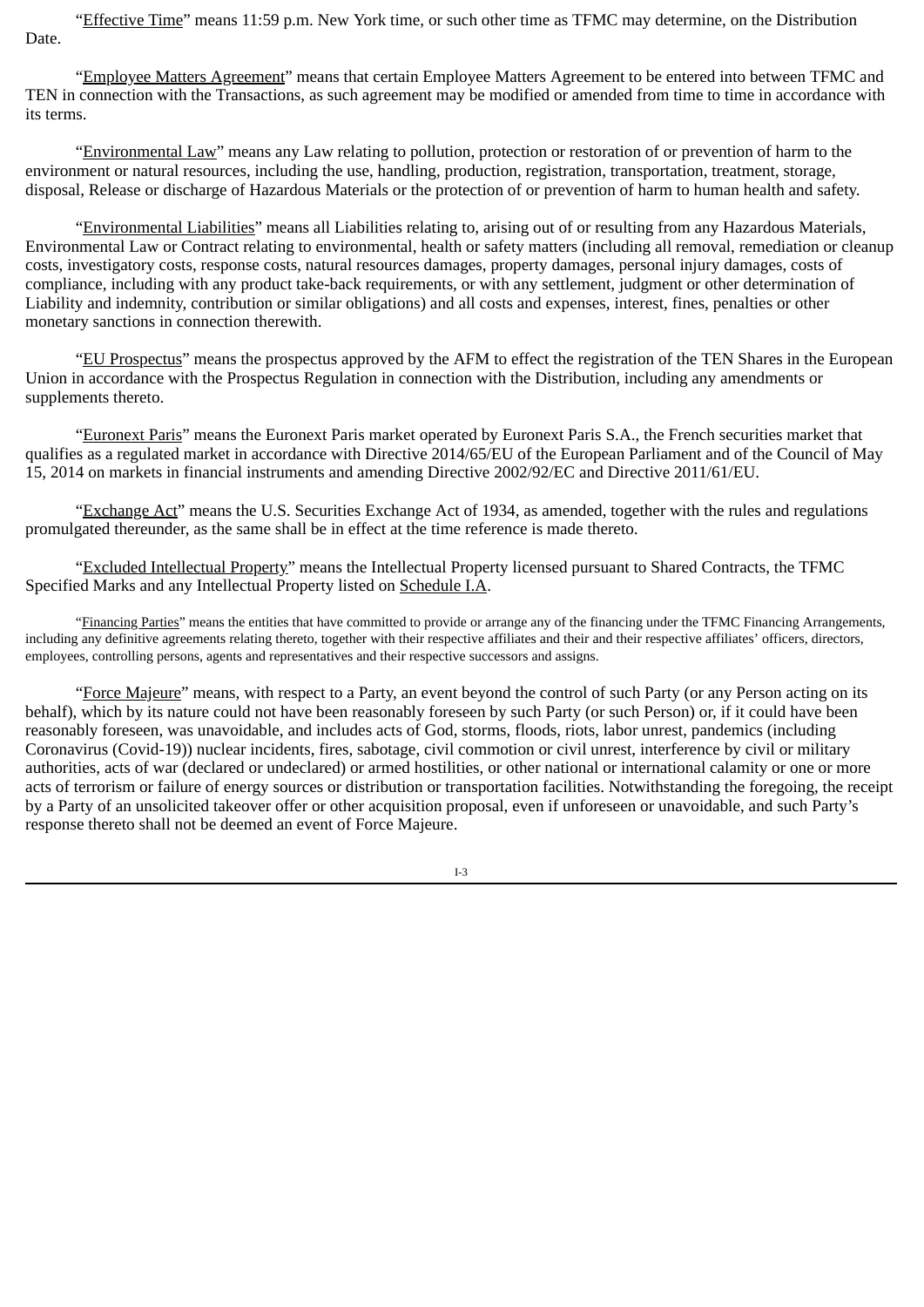"Form F-1" means the registration statement on Form F-1 filed by TEN with the SEC to effect the registration of the TEN Shares in the United States pursuant to Section 12(b) of the Exchange Act in connection with the Distribution, including any amendments or supplements thereto.

"Governmental Approvals" means any notices or reports to be submitted to, or other filings to be made with, or any consents, registrations, approvals, permits or authorizations to be obtained from, any Governmental Entity.

"Governmental Entity" means any governmental or regulatory authority, agency, commission, body or other governmental or regulatory entity (including any court), United States or non-United States, French, national or supra-national, state or local, including the AFM, the AMF, the SEC and the other Regulatory Authorities.

"Group" means either the TFMC Group or the TEN Group, as the context requires.

"Hazardous Materials" means any chemical, material, substance, waste, pollutant, emission, discharge, release or contaminant that could result in liability under, or that is prohibited, limited or regulated by or pursuant to, any Environmental Law, and any natural or artificial substance (whether solid, liquid or gas, noise, ion, vapor or electromagnetic) that alone or in combination could cause harm to human health or the environment, including but not limited to petroleum, petroleum products and byproducts, asbestos and asbestos-containing materials, urea formaldehyde foam insulation, electronic, medical or infectious wastes, polychlorinated biphenyls, radon gas, radioactive substances, chlorofluorocarbons and all other ozone-depleting substances.

"Indebtedness" means (a) all obligations of such specified Person for borrowed money or arising out of any extension of credit to or for the account of such specified Person (including reimbursement or payment obligations with respect to surety bonds, letters of credit, bankers' acceptances and similar instruments), (b) all obligations of such specified Person evidenced by bonds, debentures, notes or similar instruments, (c) all obligations of such specified Person upon which interest charges are customarily paid, (d) all obligations of such specified Person under conditional sale or other title retention agreements relating to Assets purchased by such specified Person, (e) all obligations of such specified Person issued or assumed as the deferred purchase price of property or services, (f) all liabilities secured by (or for which any Person to which any such liability is owed has an existing right, contingent or otherwise, to be secured by) any mortgage, lien, pledge or other encumbrance on property owned or acquired by such specified Person (or upon any revenues, income or profits of such specified Person therefrom), whether or not the obligations secured thereby have been assumed by the specified Person or otherwise become liabilities of the specified Person, (g) all capital lease obligations of such specified Person, (h) all securities or other similar instruments convertible or exchangeable into any of the foregoing, but excluding daily cash overdrafts associated with routine cash operations, and (i) any liability of others of a type described in any of the preceding clauses (a) through (h) in respect of which the specified Person has incurred, assumed or acquired a liability by means of a guaranty, excluding any obligations related to Taxes; provided, however, that (i) with respect to TFMC, any liabilities or obligations of a type described in the preceding clauses (a) through (h) shall exclude the TEN Specified Indebtedness and (ii) with respect to TEN, any liabilities or obligations of a type described in the preceding clauses (a) through (h) shall exclude the TFMC Specified Indebtedness.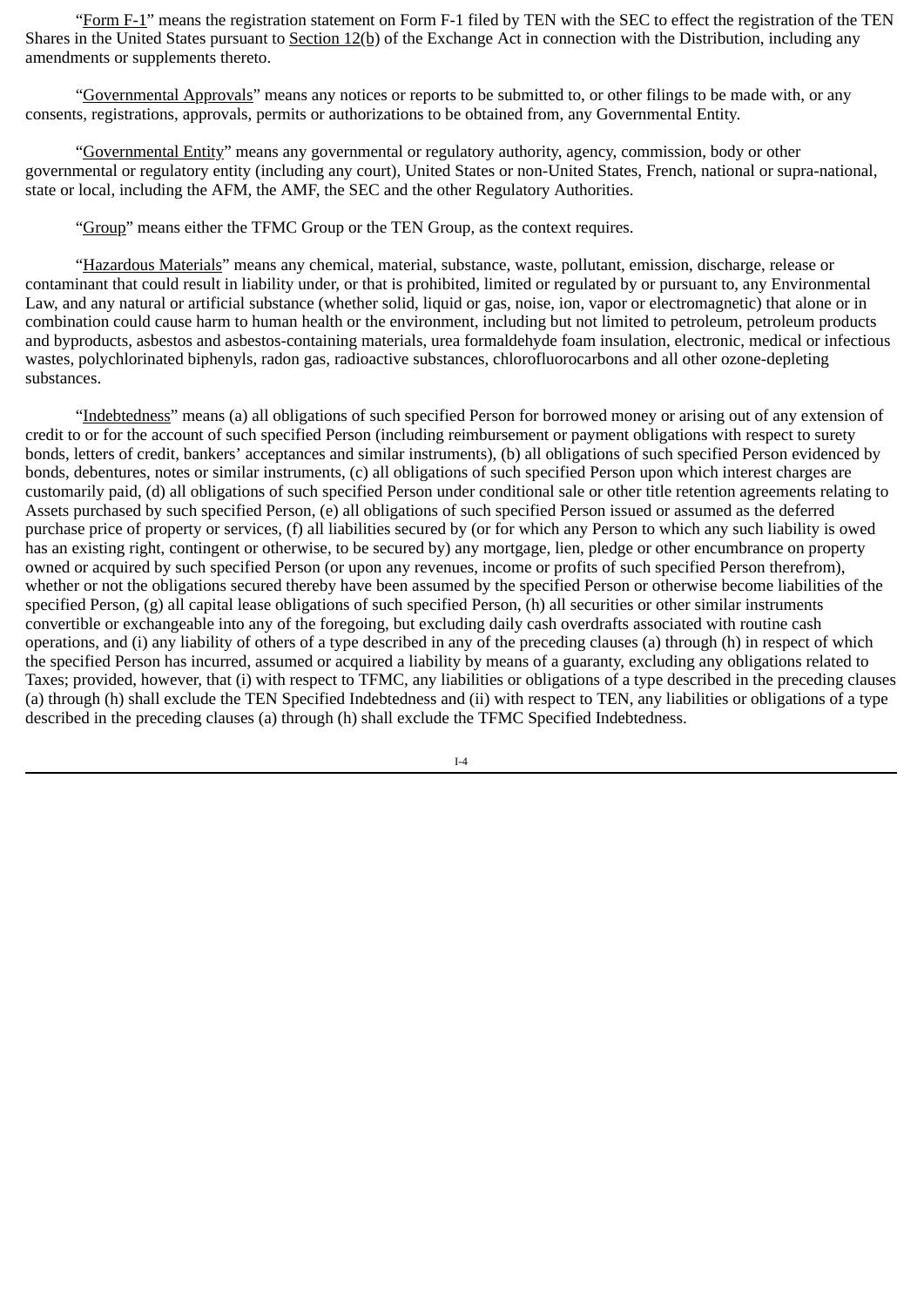"Information" means information, whether or not patentable or copyrightable, in written, oral, electronic or other tangible or intangible forms, stored in any medium and regardless of location, including (a) Technology and (b) to the extent not described by clause (a), technical, financial, employee or business information or data, studies, reports, records, books, contracts, instruments, surveys, discoveries, ideas, concepts, know-how, techniques, designs, specifications, drawings, blueprints, diagrams, models, prototypes, samples, flow charts, data, computer data, disks, diskettes, tapes, computer programs or other software, marketing plans, customer names and records, supplier names and records, customer and supplier lists, customer and vendor data or correspondence, communications by or to attorneys (including attorney-client privileged communications), memos and other materials prepared by attorneys or under their direction (including attorney work product), and other financial employee or business information or data, files, papers, tapes, keys, correspondence, plans, invoices, forms, product data and literature, promotional and advertising materials, operating manuals, instructional documents, quality records and regulatory and compliance records.

"Insurance Claims" means those insurance claims in the Insurance Vehicle.

"Insurance Proceeds" means those monies: (a) received by an insured Person from any insurer, insurance underwriter, mutual protection and indemnity club or other risk collective; or (b) paid on behalf of an insured Person by any insurer, insurance underwriter, mutual protection and indemnity club or other risk collective, on behalf of the insured, in either such case net of any costs or expenses incurred in the collection thereof; provided, however, that with respect to a captive insurance arrangement, Insurance Proceeds shall only include net amounts received by the captive insurer from a Third Party in respect of any captive reinsurance arrangement.

"Insurance Vehicle" means Engineering Re AG, a private limited company incorporated under the laws of Switzerland, having its registered seat in Zürich, Switzerland, and wholly owned Subsidiary of TFMC.

"Intellectual Property" means all intellectual property and industrial property in any and all jurisdictions throughout the world, including all: (a) patents, patent applications (including patents issued thereon) and statutory invention registrations, including reissues, divisions, continuations, continuations in part, substitutions, renewals, extensions and reexaminations of any of the foregoing, and all rights in any of the foregoing provided by international treaties or conventions, (b) Trademarks, (c) Internet domain names, (d) copyrights, mask works, database rights and design rights, whether or not registered, and all registrations and applications for registration of any of the foregoing, and all rights in and to any of the foregoing provided by international treaties or conventions, (e) any intellectual property rights in unpatented technology, and inventions (whether or not patentable and whether or not reduced to practice), invention disclosures, ideas, formulas, compositions, inventor's notes, discoveries and improvements, manufacturing and production processes and techniques, testing information, research and development information, drawings, specifications, designs, plans, proposals and technical data, trade secrets, confidential information, data, know-how, product designs and development, methods and processes, testing tools and materials, customer information, marketing materials and market surveys and (f) intellectual property rights arising from or in respect of any Software or technology.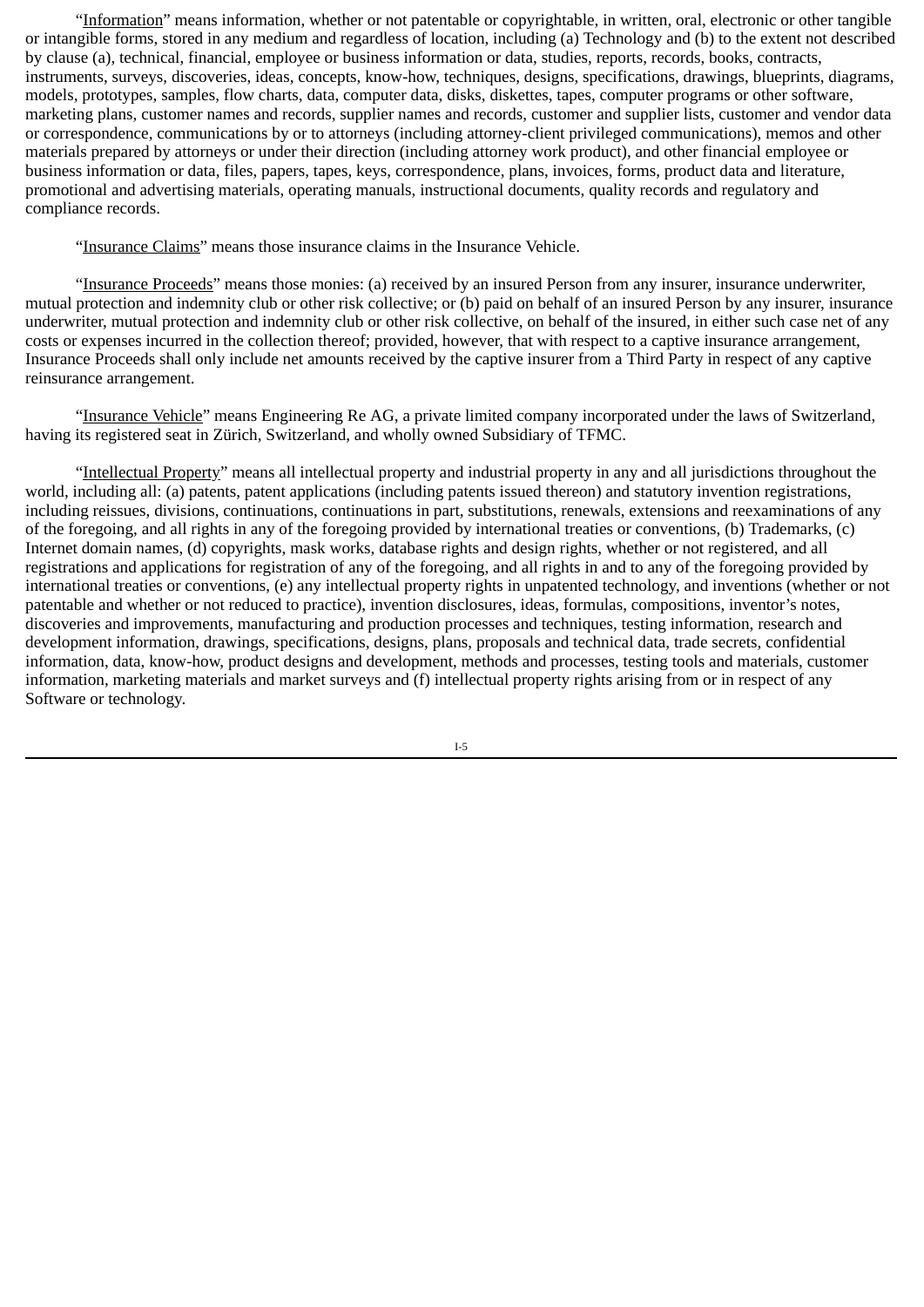"Intercompany" means, with respect to any Contract, balance, arrangement or other legal or financial relationship, established at or prior to the Effective Time, that such Contract, balance, arrangement or other legal or financial relationship is (a) between or among one or more members of the TFMC Group and one or more members of the TEN Group, as applicable, or (b) between or among the TFMC Business and the TEN Business, even if within the same legal entity (in which case the applicable Contract, balance, arrangement or other legal or financial relationship shall be deemed to be binding as if it was between separate legal entities).

"Joint Claims" means any claim or series of related claims under any insurance policy that results or could reasonably be expected to result in the payment of Insurance Proceeds to or for the benefit of both one or more members of the TFMC Group and one or more members of the TEN Group.

"Law" means any supranational, federal, state, local or provincial, municipal, foreign or common law, statute, treaty, ordinance, rule, regulation, Order, agency requirement, writ, franchise, variance, exemption, approval, certificate, notice, bylaw, standard, policy guidance, license, permit or other binding requirements, policies or instruments of any relevant jurisdiction, including in the United States, United Kingdom, France or elsewhere issued, promulgated, adopted or entered into by or with any Governmental Entity or any Self-Regulatory Organization.

"Liabilities" means any and all Indebtedness, guarantees, assurances, commitments, liabilities, responsibilities, Losses, remediation, deficiencies, reimbursement obligations in respect of letters of credit, damages, payments, fines, penalties, claims, settlements, judgments, sanctions, costs, expenses, interest and obligations of any nature or kind, whether accrued or fixed, absolute or contingent, matured or unmatured, accrued or not accrued, asserted or unasserted, liquidated or unliquidated, foreseen or unforeseen, known or unknown, reserved or unreserved, reflected on a balance sheet or otherwise, or determined or determinable, including those arising under any Law, claim (including any Third-Party Claim), demand, Action, or order, writ, judgment, injunction, decree, stipulation, determination or award entered by or with any Governmental Entity or arbitration tribunal, and those arising under any Contract, agreement, obligation, indenture, instrument, lease, promise, arrangement, release, warranty, commitment or undertaking or terms of employment, whether imposed or sought to be imposed by a Governmental Entity, another third Person, or a Party, whether based in contract, tort, implied or express warranty, strict liability, criminal or civil statute, or otherwise, in each case, including all costs, expenses, interest, attorneys' fees, disbursements and expenses of counsel, expert and consulting fees and costs related thereto or to the investigation or defense thereof, in each case (a) including any fines, damages or equitable relief that is imposed in connection therewith and (b) other than Taxes.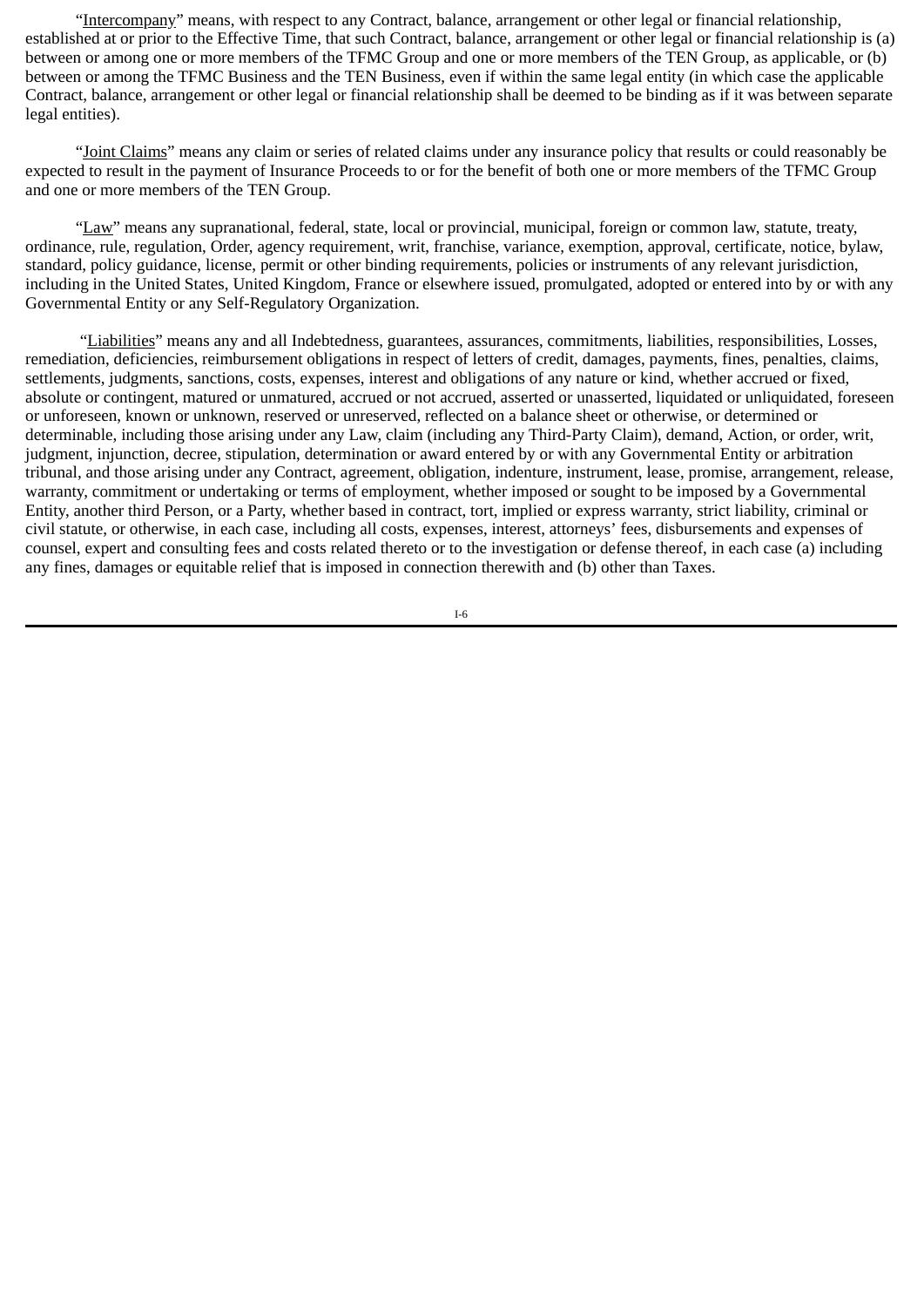"Licensed TEN Patents" has the meaning given in the Patent License Agreement.

"Licensed TFMC Patents" has the meaning given in the Patent License Agreement.

"Losses" means any and all damages, losses (including diminution in value), deficiencies, Liabilities, obligations, penalties, judgments, settlements, claims, payments, interest costs, fines and expenses (including the costs and expenses of any and all Actions and demands, assessments, judgments, settlements and compromises relating thereto and attorneys', accountants', consultants' and other professionals' fees and expenses incurred in the investigation or defense thereof or the enforcement rights hereunder), whether or not involving a Third-Party Claim, other than Taxes.

"Monetary Penalty" means any monetary payment ordered or imposed by a court and/or agreed with, or ordered or imposed by, any other entity, whether through a judgment, order, deferred prosecution agreement, non-prosecution agreement, declination or otherwise, including, fines, penalties, restitution, forfeiture and/or disgorgement.

"NYSE" means the New York Stock Exchange.

"Outstanding RPBC Payment" means the outstanding payment to be paid by Petróleo Brasileiro S.A. (Petrobras) to Technip Brasil – Engenharia, Instalações e Apoio Marítimo LTDA. pursuant to the Termo Para Encerramento de Pendências (TEP) dated April 29, 2020.

"Parties" or "Party" shall have the meaning set forth in the Preamble.

"Patent License Agreement" means that certain Patent License Agreement to be entered into between TFMC and TEN, pursuant to which (i) TFMC, on behalf of itself and the TFMC Group, grants to the TEN Group a license to use the Licensed TFMC Patents and the Cryogenic Flexible Patents in connection with the TEN Business, and (ii) TEN, on behalf of the TEN Group, grants to the TFMC Group a license to use the Licensed TEN Patents in connection with the TFMC Business.

"Permit" means all permits, licenses, franchises, authorizations, concessions, certificates, allowances, credits, consents, exemptions, approvals, variances, registrations, or similar authorizations from any Governmental Entity.

"Person" means any individual, corporation (including not-for-profit), general or limited partnership, limited liability company, joint venture (including with respect to any vessel), estate, trust, association, organization, Governmental Entity or other entity of any kind or nature.

"Prime Rate" shall mean the prime rate of Citibank N.A.

"PNF" means the Parquet National Financier.

"PNF Investigation" means the investigation being conducted by the PNF relating to business practices or conduct in connection with certain projects in Ghana and Equatorial Guinea that were awarded to certain Subsidiaries of TFMC in 2008 and 2009, respectively.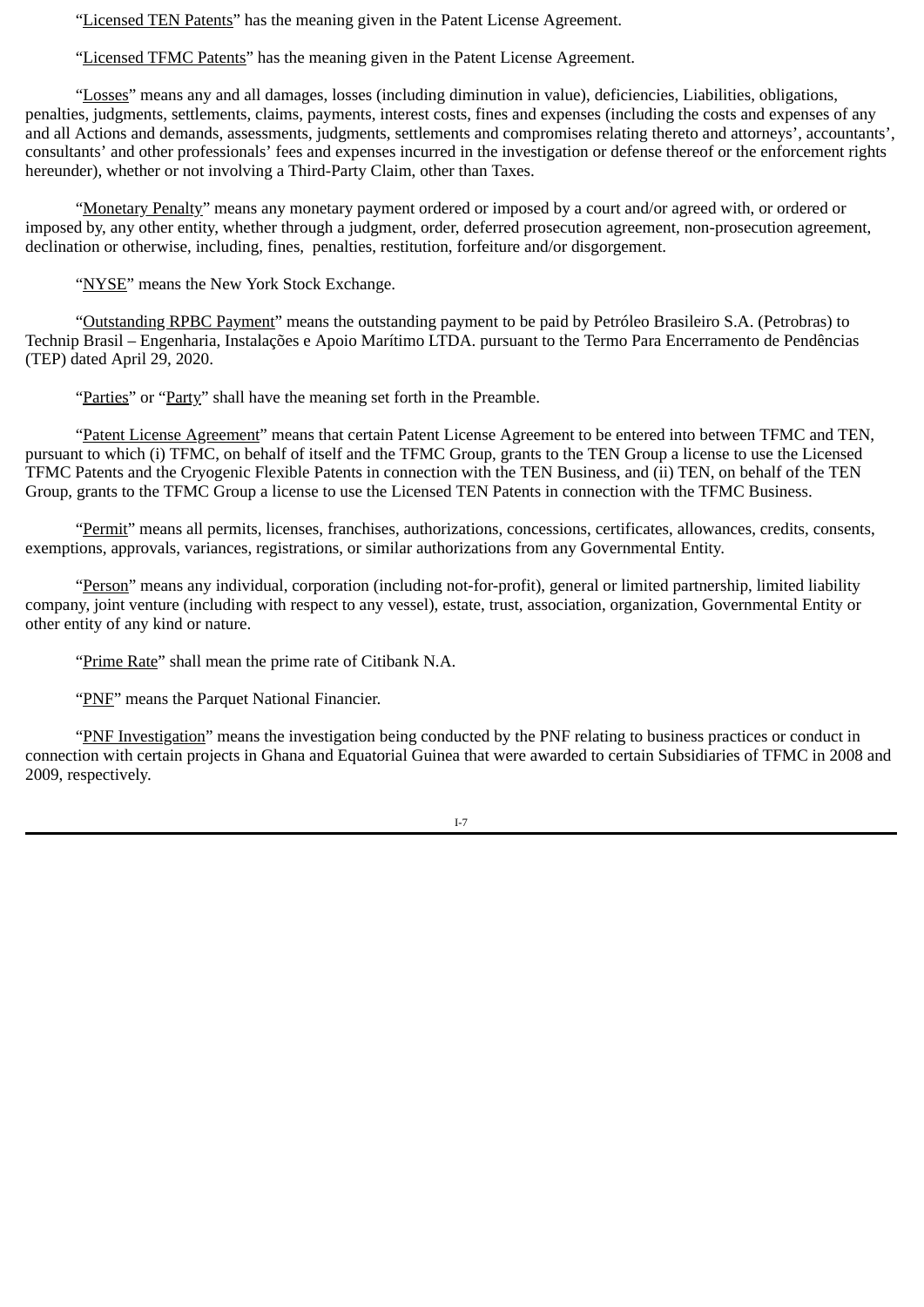"Privileged Information" means any information, in written, oral, electronic or other tangible or intangible forms, including any communications by or to attorneys (including attorney-client privileged communications), memoranda and other materials prepared by attorneys or under their direction (including attorney work product), as to which a party or its respective Subsidiaries would be entitled to assert or have a privilege, including the attorney-client and attorney work product privileges.

"Prospectus Regulation" means Regulation (EU) 2017/1129 of the European Parliament and the Council of June 14, 2017 on the prospectus to be published when securities are offered to the public or admitted to trading on a regulated market.

"Record Date" means 5:00 p.m. New York time on the date to be determined by the TFMC Board as the record date for determining shareholders of TFMC entitled to receive TEN Shares in the Distribution.

"Record Holders" means the holders of record of TFMC Shares as of the Record Date.

"Regulatory Authority" means any and all relevant regulatory agencies or authorities of the United States, France, the United Kingdom, any member state in the EEA and other foreign regulatory agencies or authorities, in each case only to the extent that such agency or authority has authority and jurisdiction in the particular context.

"Release" means any release, spill, emission, discharge, leaking, pumping, pouring, dumping, injection, deposit, disposal, dispersal, leaching or migration of Hazardous Materials into the environment (including ambient air, surface water, groundwater and surface or subsurface strata).

"Representatives" means, with respect to any Person, any of such Person's directors, officers, employees, agents, consultants, advisors, accountants, attorneys or other representatives.

"SEC" means the U.S. Securities and Exchange Commission.

"Securities Act" means the Securities Act of 1933, as amended, and the rules and regulations of the SEC promulgated thereunder.

"Self-Regulatory Organization" means any United States or non-United States commission, board, agency or body that is not a Governmental Entity but is charged with the supervision or regulation of brokers, dealers, securities underwriting or trading, stock exchanges, commodities exchanges, electronic communication networks, insurance Group or agents, investment Group or investment advisers, including the NYSE and Euronext Paris.

"Software" means any and all (a) computer programs, including any and all software implementation of algorithms, models and methodologies, whether in source code, object code, human readable form or other form, (b) databases and compilations, including any and all data and collections of data, whether machine-readable or otherwise, (c) descriptions, flow charts and other work products used to design, plan, organize and develop any of the foregoing, (d) screens, user interfaces, report formats, firmware, development tools, templates, menus, buttons and icons and (e) documentation, including user manuals and other training documentation, relating to any of the foregoing.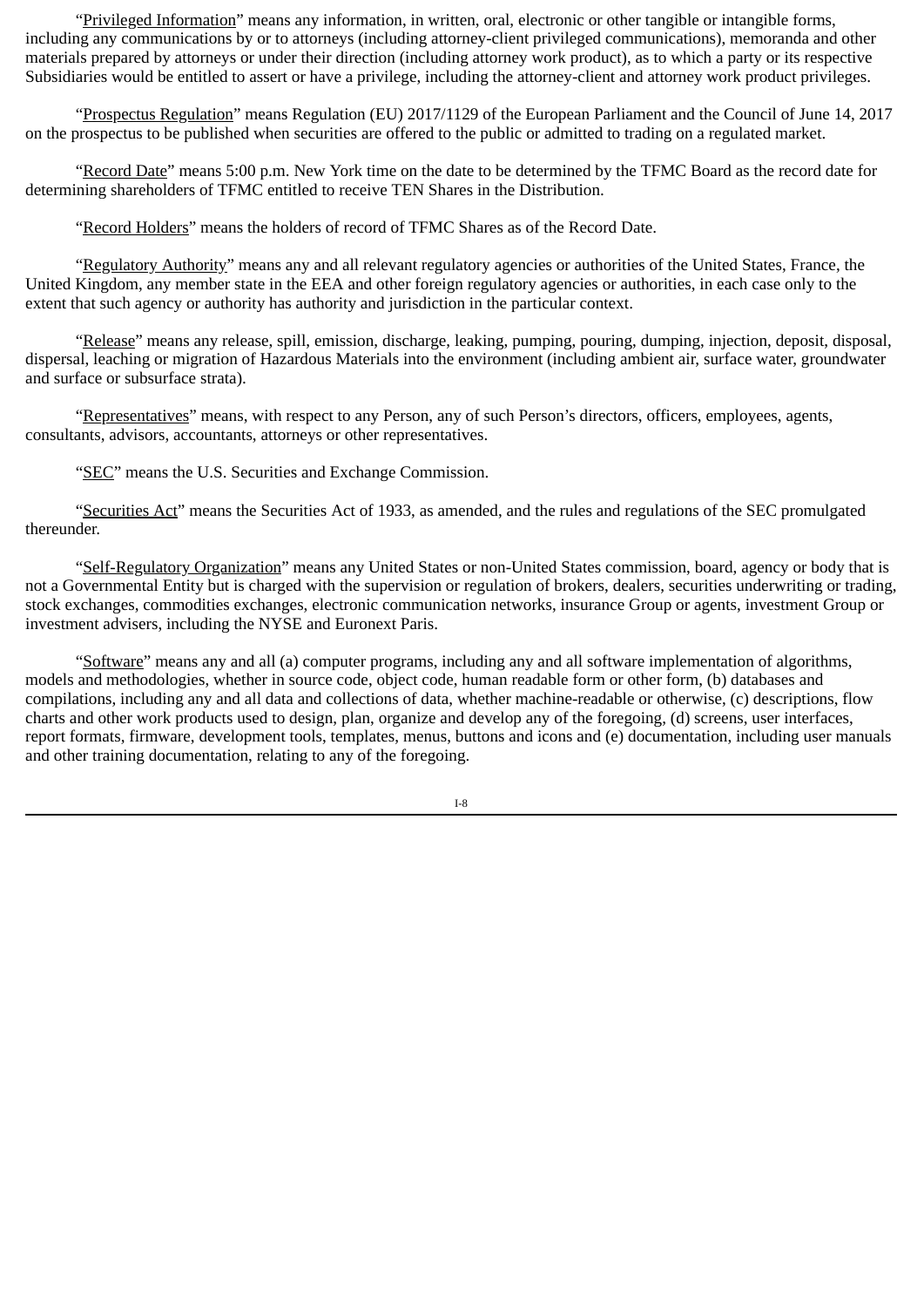"Stored Records" means Tangible Information held in a Records Facility maintained or arranged for by the party other than the party that owns such Tangible Information.

"Subsea" means the business segment of TFMC that provides integrated design, engineering, procurement, manufacturing, fabrication and installation, and life of field services for subsea systems, subsea field infrastructure, and subsea pipe systems used in production and transportation.

"Subsidiary" means, with respect to any Person, any entity, whether incorporated or unincorporated, of which at least a majority of the securities or ownership interests having by their terms voting power to elect a majority of the board of directors or other Persons performing similar functions is directly or indirectly owned or controlled by such Person or by one or more of its respective Subsidiaries.

"Surface Technologies" means the Surface Technologies business segment of TFMC that designs and manufactures products and systems, and provides services used by oil and gas companies involved in land and offshore exploration and production of crude oil and natural gas; provided, however, that "Surface Technologies" for purposes of this Agreement shall not include TFMC's loading systems business that provides land- and marine-based loading and transfer systems to the oil and gas, petrochemical, and chemical industries.

"Tangible Information" means Information that is contained in written, electronic or other tangible forms.

"Tax Matters Agreement" means that certain Tax Matters Agreement to be entered into between TFMC and TEN in connection with the Transactions, as such agreement may be modified or amended from time to time in accordance with its terms.

"Technology" shall mean all technology, designs, formulae, algorithms, procedures, methods, discoveries, processes, techniques, ideas, know-how, research and development, technical data, tools, materials, specifications, processes, inventions (whether patentable or unpatentable and whether or not reduced to practice), apparatus, creations, improvements, works of authorship in any media, confidential, proprietary or nonpublic information, and other similar materials, all customized applications, completely developed applications and modifications to commercial applications, and all recordings, graphs, drawings, reports, analyses and other writings, and other tangible embodiments of the foregoing in any form, in each case, other than Software.

"TEN Actions" means (a) those Actions set forth set forth on Schedule I.B or (b) any Action primarily relating to, arising out of or resulting from the TEN Business or a TEN Asset not listed on Schedule I.B or Schedule I.I.

"TEN Balance Sheet" means the unaudited pro forma condensed combined balance sheet of the TEN Group as of June 30, 2020, including the notes thereto, included in the Form F-1.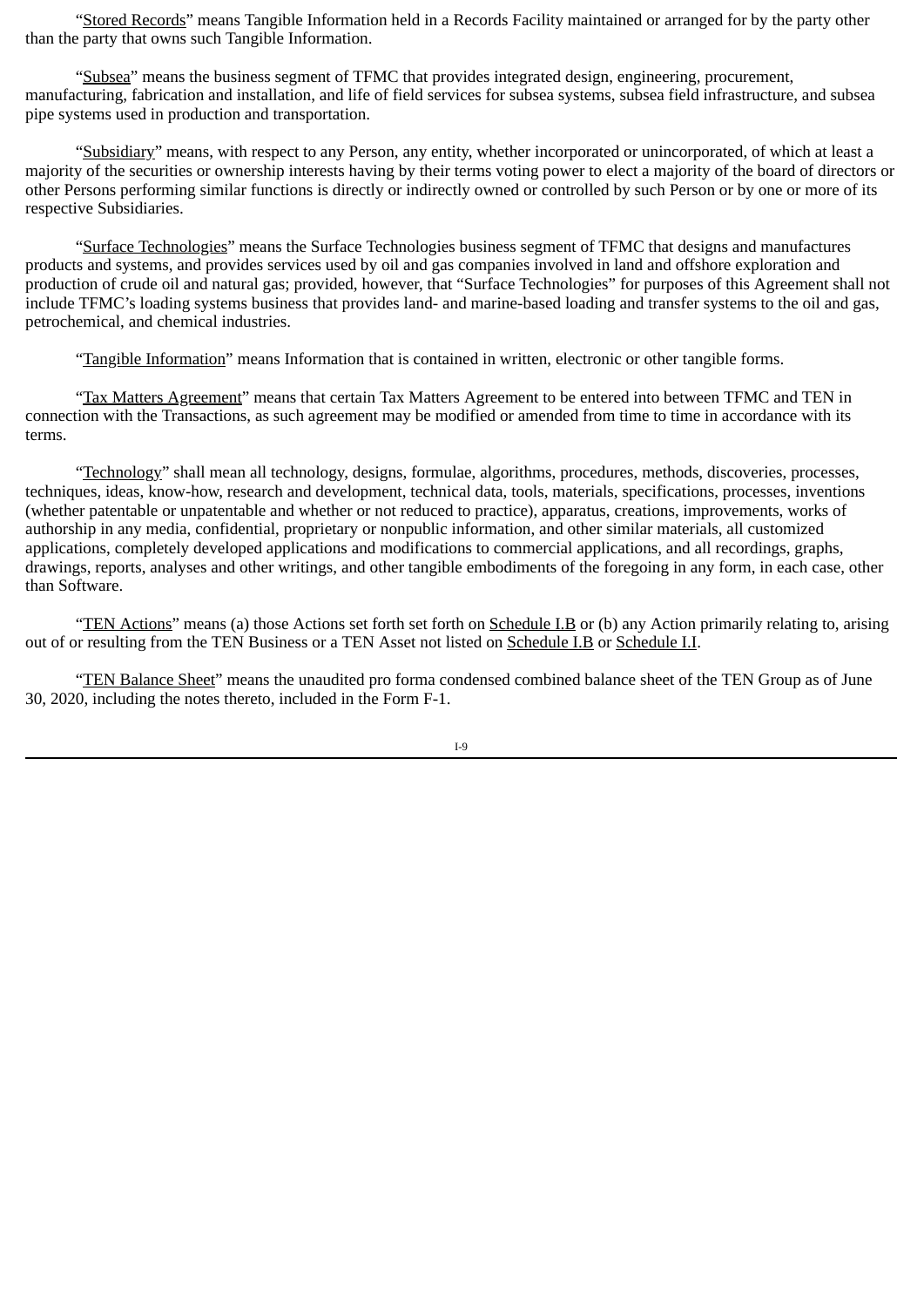"TEN Business" means (a) TFMC's (i) "Onshore/Offshore" business segment, consisting of the study, engineering, procurement, construction, and project management of the entire range of onshore and offshore facilities related to the production, treatment, and transportation of oil and gas, as well as the transformation of petrochemicals such as ethylene, polymers, and fertilizers, as well as other activities, (ii) "Genesis" business, consisting of activities related to front-end engineering and design, (iii) "Cybernetix" business, consisting of the development of teleoperated systems, asset integrity monitoring and inspection for hostile environments, and (iv) "Loading Systems" business, consisting of the development of landbased and marine-based loading and transfer systems, and (b) without limiting the foregoing clause (a), any terminated, divested or discontinued businesses, Assets or operations that were of such a nature that they would have been part of the TEN Business (as described in the foregoing clause (a)) had they not been terminated, divested or discontinued (regardless of whether they ever operated under the "Technip Energies" name).

"TEN Change of Control" means any transaction or series of related transactions involving: (a) any merger, consolidation, share exchange, business combination, recapitalization, reorganization, or other transaction that would result in the shareholders of TEN immediately preceding such transaction beneficially owning less than 30% of the total outstanding equity securities in the surviving or resulting entity of such transaction (measured by voting power or economic interest), (b) any transaction, including any direct or indirect acquisition or any tender offer, exchange offer or other secondary acquisition, that would, if completed, result in any Person or group of Persons beneficially owning more than 30% of the TEN Shares (measured by voting power or economic interest), (c) any sale, lease, license or other disposition, directly or indirectly, of all or substantially all of the consolidated assets of TEN or (d) the majority of the TEN directors ceasing to be TEN Continuing Directors.

"TEN Competitor" means the Persons listed on Schedule I.C.

"TEN Continuing Director" means (a) any Person who is a TEN director on the Distribution Date, (b) any TEN director who was nominated for election or elected to the TEN Board with the approval of the majority of the TEN Continuing Directors who were members of the TEN Board at the time of such nomination or election or (c) any TEN director who was nominated or elected to the Board by individuals referred to in clauses (a) and (b) above constituting at the time of such nomination or election at least a majority of the TEN Board.

"TEN Contracts" shall mean any Contract to which either Party or any member of its Group is a party or by which it or any member of its Group or any of their respective Assets is bound, whether or not in writing, primarily used or held for use in the conduct of the TEN Business; provided that TEN Contracts shall not include (a) any Contract that is contemplated to be retained by TFMC or any member of the TFMC Group from and after the Effective Time pursuant to any provision of this Agreement or any Ancillary Agreement or (b) any Contract referenced in Section 1.3(b).

"TEN Financing Arrangements" means the facilities agreement to be established in accordance with a mandate letter dated December 22, 2020 pertaining to a EUR650,000,000 bridge term facility and a EUR750,000,000 revolving facility between Technip Energies B.V. and Technip Eurocash SNC as borrowers and BNP Paribas, Crédit Agricole Corporate and Investment Bank, Société Générale and Standard Chartered Bank as mandated lead arrangers and bookrunners.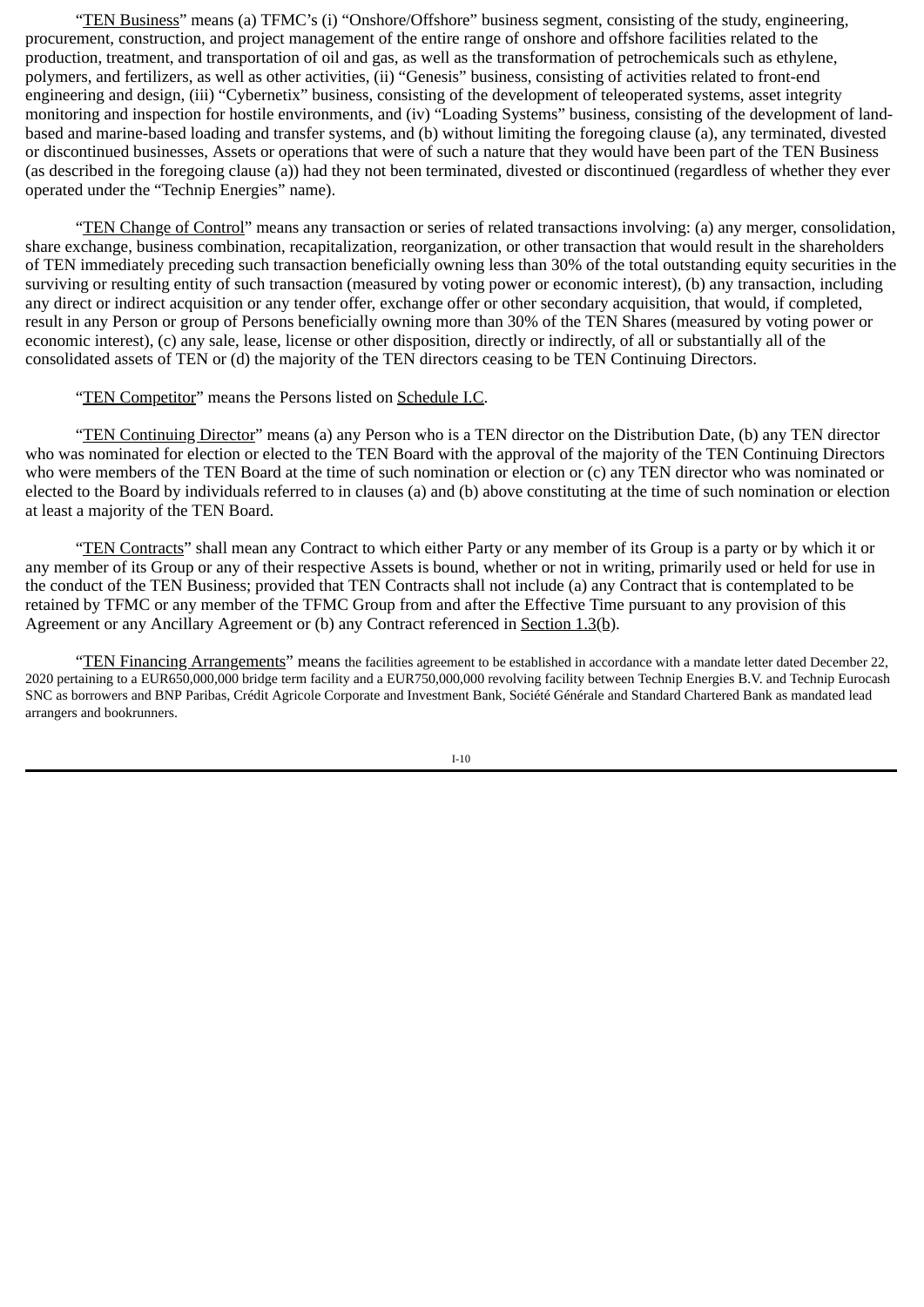"TEN Group" means, immediately after the Effective Time, (a) TEN and (b) each Subsidiary of TEN.

"TEN Intellectual Property" means (a)(i) the Intellectual Property set forth on Schedule I.D, (ii) the TEN Specified Marks, (iii) any Intellectual Property (other than Trademarks and Internet domain names) owned by TFMC or any of its Affiliates immediately prior to the Separation that is primarily used or held for use in connection with the TEN Business as of the Effective Time not listed on Schedule I.D or Schedule I.K and (iv) all rights to sue or otherwise recover for any past, present, or future infringement, misappropriation, dilution, or other violations of the foregoing; and (b) subject to Section 1.2, the Intellectual Property rights licensed to TFMC or any its Affiliates pursuant to TEN Contracts; but excluding in all cases the Excluded Intellectual Property.

"TEN Leases" means (a) the Contracts related to the leasing or subleasing of real property set forth on Schedule I.E and (b) any Contracts related to the leasing or subleasing of real property primarily used in connection with the TEN Business as of the Effective Time not listed on Schedule I.E or Schedule I.L, in the case of both clause (a) and (b) including all rights, interests or claims of either Party or any member of its respective Group thereunder as of the Effective Time.

"TEN Permits" means (a) any Permit set forth on Schedule I.F and (b) any Permit primarily used in connection with the TEN Business as of the Effective Time not listed on Schedule I.F or Schedule I.M.

"TEN Properties" means (a) the real property set forth on Schedule I.G under the heading "TEN Properties" and (b) any real property primarily used in connection with the TEN Business as of the Effective Time not listed on Schedule I.G or Schedule I.N.

"TEN Securities" means TEN Shares and TEN ADRs.

"TEN Specified Indebtedness" means the Indebtedness listed on Schedule 1(d)(ii).

"TEN Specified Marks" means (a) the Trademarks and domain names set forth on Schedule I.H and (b) the Trademarks and domain names that are owned by TFMC or any of its Subsidiaries and that are primarily used (or, if the subject of an intentto-use application, intended to be primarily used) in connection with the goods or services included in the TEN Business immediately prior to the Effective Time not set forth on Schedule I.H or Schedule I.J.

"TFMC Actions" means (a) those Actions set forth on Schedule I.I or (b) any Action primarily relating to, arising out of or resulting from the TFMC Business or a TFMC Asset as of the Effective Time not listed on Schedule I.I or Schedule I.B.

"TFMC-Formative Marks" means (a) all Trademarks and domain names set forth on Schedule I.J and (b) all Trademarks and domain names owned by TFMC or any of its Subsidiaries that contain the "TechnipFMC" name, either alone or in combination with other words or elements as of the Effective Time not listed on Schedule I.J or Schedule I.H.

"TFMC Business" means all businesses and operations (whether or not such businesses or operations are or have been terminated, divested or discontinued) conducted by TFMC and its Subsidiaries prior to the Effective Time that are not included in the TEN Business. For the avoidance of doubt, TFMC Business includes the business practices or conduct in connection with certain projects in Ghana and Equatorial Guinea that were awarded to certain Subsidiaries of TFMC in 2008 and 2009, respectively, referred to in the definition of "PNF Investigation".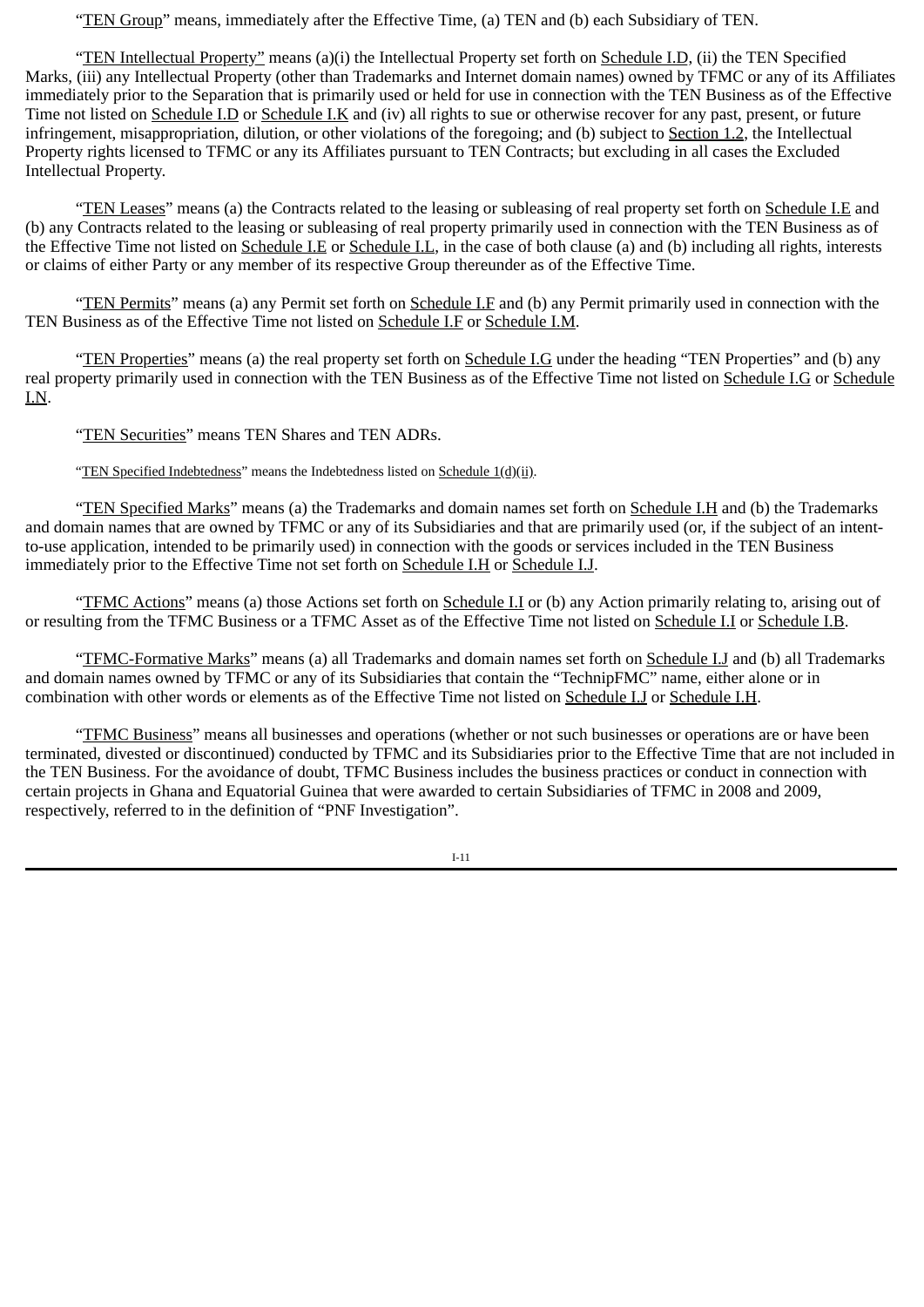"TFMC Financing Arrangements" means (i) a bridge facility agreement, with TechnipFMC plc, as borrower, in an aggregate principal amount up to \$850.0 million to the extent debt securities are not issued to replace the bridge facility agreement and (ii) a revolving facility agreement, with TechnipFMC plc and FMC Technologies, Inc., as borrowers, in an aggregate principal amount up to \$1.0 billion, in each case, to be established in accordance with the commitment letter between TechnipFMC plc and J.P. Morgan Chase Bank, N.A., Citigroup Global Markets Inc., DNB Capital, LLC, Société Générale, Sumitomo Mitsui Banking Corporation, Wells Fargo Bank, National Association, Wells Fargo Securities, LLC, Bank of America, N.A., BofA Securities, Inc., Standard Chartered Bank and The Northern Trust Company as mandated joint lead arrangers and joint bookrunning managers.

"TFMC Intellectual Property" means (a)(i) the Intellectual Property set forth on Schedule I.K, (ii) the Excluded Intellectual Property, (ii) all Intellectual Property owned by either Party or any member of its respective Group thereunder as of the Effective Time not listed on Schedule I.K or Schedule I.D and (iii) all rights to sue or otherwise recover for any past, present, or future infringement, misappropriation, dilution, or other violations of the foregoing; and (b) all Intellectual Property rights licensed to TFMC or any its Affiliates, other than Intellectual Property licensed pursuant to TEN Contracts and included in the TEN Intellectual Property.

"TFMC Group" means, immediately after the Effective Time, (a) TFMC and (b) each Subsidiary of TFMC.

"TFMC Leases" means (a) the Contracts related to the leasing or subleasing of real property set forth on Schedule I.L and (b) any Contracts related to the leading or subleasing of real property primarily used in connection with the TFMC Business as of the Effective Time not listed on Schedule I.L or Schedule I.E, in the case of both clauses (a) and (b), including all rights, interests or claims of either Party or any member of its respective Group thereunder as of the Effective Time.

"TFMC Permits" means (a) any Permit set forth on Schedule I.M and (b) any Permit primarily used in connection with the TFMC Business as of the Effective Time not listed on Schedule I.M or Schedule I.F.

"TFMC Properties" means (a) the real property set forth on Schedule I.N under the heading "TFMC Properties" and (b) any real property primarily used in connection with the TFMC Business as of the Effective Time not listed on Schedule I.G or Schedule I.N.

"TFMC Specified Indebtedness" means the Indebtedness listed on Schedule I.O.

"TFMC Specified Marks" means (a) all TFMC-Formative Marks, (b) any other Trademarks and domain names of TFMC or any of its Subsidiaries (other than the TEN Specified Marks), and (c) all Trademarks and domain names confusingly similar to or embodying any of the foregoing either alone or in combination with other words or elements, together with the goodwill associated with any of the foregoing.

"Trademark Matters Agreement" means that certain Coexistence and Trademark Matters Agreement to be entered into between TFMC and TEN, which shall govern the use and ownership of TFMC-Formative Marks by the parties thereto and the transitional use of certain "Loading Arms Marks" of TFMC by TEN.

"Trademarks" means all trademarks, service marks, trade names, trade dress, logos and other source or business identifiers, including all goodwill associated with any of the foregoing and any and all common law rights in and to any of the foregoing, registrations and applications for registration of any of the foregoing, all rights in and to any of the foregoing provided by international treaties or conventions, and all reissues, extensions and renewals of any of the foregoing.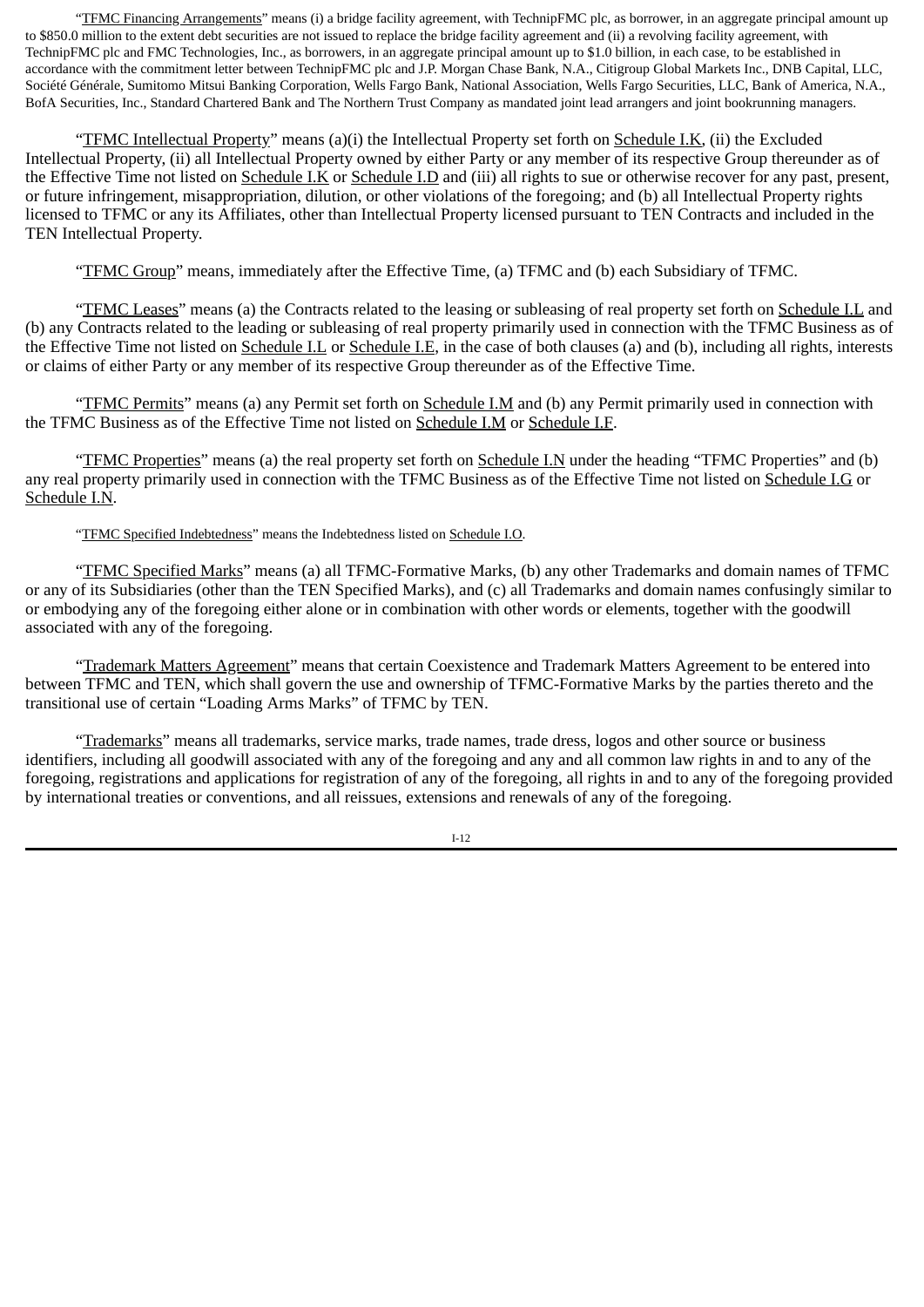"Transfer" means any direct or indirect transfer, donation, sale, assignment, pledge, hypothecation, grant of a security interest in or other disposal or attempted disposal of all or any portion of a security, any interest or rights in a security, or any rights under this Agreement.

"Transfer Documents" means transfer, contribution, distribution or other similar agreements, bills of sale, special warranty deeds, stock powers, certificates of title, assignments of contracts and other instruments of transfer, conveyance and assignment entered into, as of or prior to the Effective Time, between one or more members of the TFMC Group, on the one hand, and one or more members of the TEN Group, on the other hand, as and to the extent necessary to evidence: (a) the transfer, conveyance and assignment of all of such Party's and the applicable members of its Group's right, title and interest in and to the Assets to the other Party and the applicable members of its Group in accordance with Section 1.1(a); and (b) the valid and effective assumption of the Liabilities by such Party or the applicable members of its Group in accordance with Section  $1.1(a)$ .

"Transition Services Agreement" means that certain Transition Services Agreement to be entered into between TFMC and TEN in connection with the Transactions, as such agreement may be modified or amended from time to time in accordance with its terms.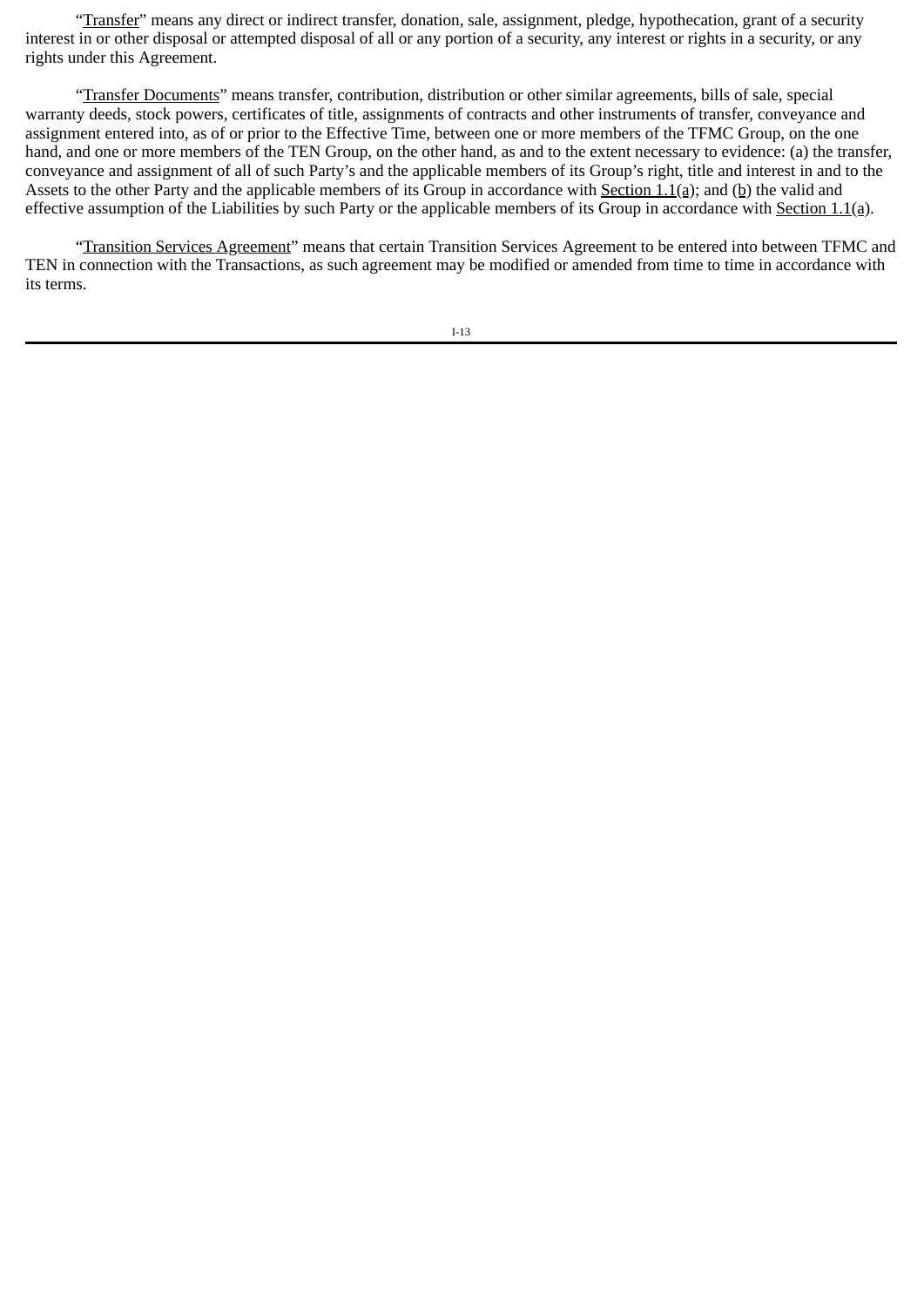# **Other Defined Term References**

| <b>ABB</b><br>Section 5.8(b)<br><b>ABB Notice</b><br>Section 5.8(i)<br><b>ABB</b> Securities<br>Section 5.8(i)<br>AFM<br>Agreement | Preamble<br>Preamble<br>Preamble<br>Recitals |
|------------------------------------------------------------------------------------------------------------------------------------|----------------------------------------------|
|                                                                                                                                    |                                              |
|                                                                                                                                    |                                              |
|                                                                                                                                    |                                              |
|                                                                                                                                    |                                              |
|                                                                                                                                    |                                              |
| Amended and Restated Articles of Association<br>Section 2.1(j)                                                                     |                                              |
| Section $4.7(c)$<br>Amended Financial Report                                                                                       |                                              |
| AMF                                                                                                                                |                                              |
| <b>BPI</b><br>Section $5.11(c)$                                                                                                    |                                              |
| Contribution                                                                                                                       |                                              |
| <b>Covered Matter</b><br>Section 3.15(h)                                                                                           |                                              |
| Section 2.1(a)<br>Depositary Bank                                                                                                  |                                              |
| Section $6.1(a)$<br>Dispute                                                                                                        |                                              |
| Section 6.2<br><b>Dispute Committee</b>                                                                                            |                                              |
| Distribution                                                                                                                       | Recitals                                     |
| <b>Election Securities</b><br>Section 5.8(i)                                                                                       |                                              |
| <b>FMO Election Notice</b><br>Section 5.8(j)                                                                                       |                                              |
| <b>FMO</b> Notice<br>Section 5.8(j)                                                                                                |                                              |
| <b>Fully Marketed Offering</b><br>Section 5.8(e)                                                                                   |                                              |
| <b>Indemnifying Party</b><br>Section $3.4(a)$                                                                                      |                                              |
| Indemnitee<br>Section $3.4(a)$                                                                                                     |                                              |
| <b>Indemnity Payment</b><br>Section $3.4(a)$                                                                                       |                                              |
| <b>Initial Notice</b><br>Section 6.2                                                                                               |                                              |
| <b>Intended Transferee</b><br>Section 1.2                                                                                          |                                              |
| <b>Intended Transferor</b><br>Section 1.2                                                                                          |                                              |
| <b>Misdirected Payment</b><br>Section $1.6(g)$                                                                                     |                                              |
| Records Facility<br>Section $4.4(a)$                                                                                               |                                              |
| <b>Relationship Agreement</b><br>Section $5.11(c)$                                                                                 |                                              |
| Separation                                                                                                                         | Recitals                                     |
| <b>Shared Contract</b><br>Section 1.4                                                                                              |                                              |
| <b>Shared Permit</b><br>Section 1.5                                                                                                |                                              |
| <b>Shared Policies</b><br>Section $3.15(a)$                                                                                        |                                              |
| <b>Shareholder Nominated Director</b><br>Section $5.9(a)$                                                                          |                                              |
| <b>Specified Party</b><br>Section 1.6(g)                                                                                           |                                              |
| Tax<br><b>Tax Matters Agreement</b>                                                                                                |                                              |
| <b>Tax Returns</b><br><b>Tax Matters Agreement</b>                                                                                 |                                              |
| <b>TEN</b>                                                                                                                         | Preamble                                     |
| <b>TEN Accounts</b><br>Section $1.6(a)$                                                                                            |                                              |
| <b>TEN ADRs</b><br>Section 2.1(i)                                                                                                  |                                              |
| <b>TEN Articles of Association</b><br>Section 2.1(j)                                                                               |                                              |
| <b>TEN Assets</b><br>Section 1.1(b)                                                                                                |                                              |
| <b>TEN Board</b>                                                                                                                   | Recitals                                     |
| <b>TEN Business Records</b><br>Section $1.1(b)(i)(K)$                                                                              |                                              |
| <b>TEN Cash</b><br>Section $1.1(b)(i)(D)$                                                                                          |                                              |
| <b>TEN Indemnitees</b><br>Section 3.2                                                                                              |                                              |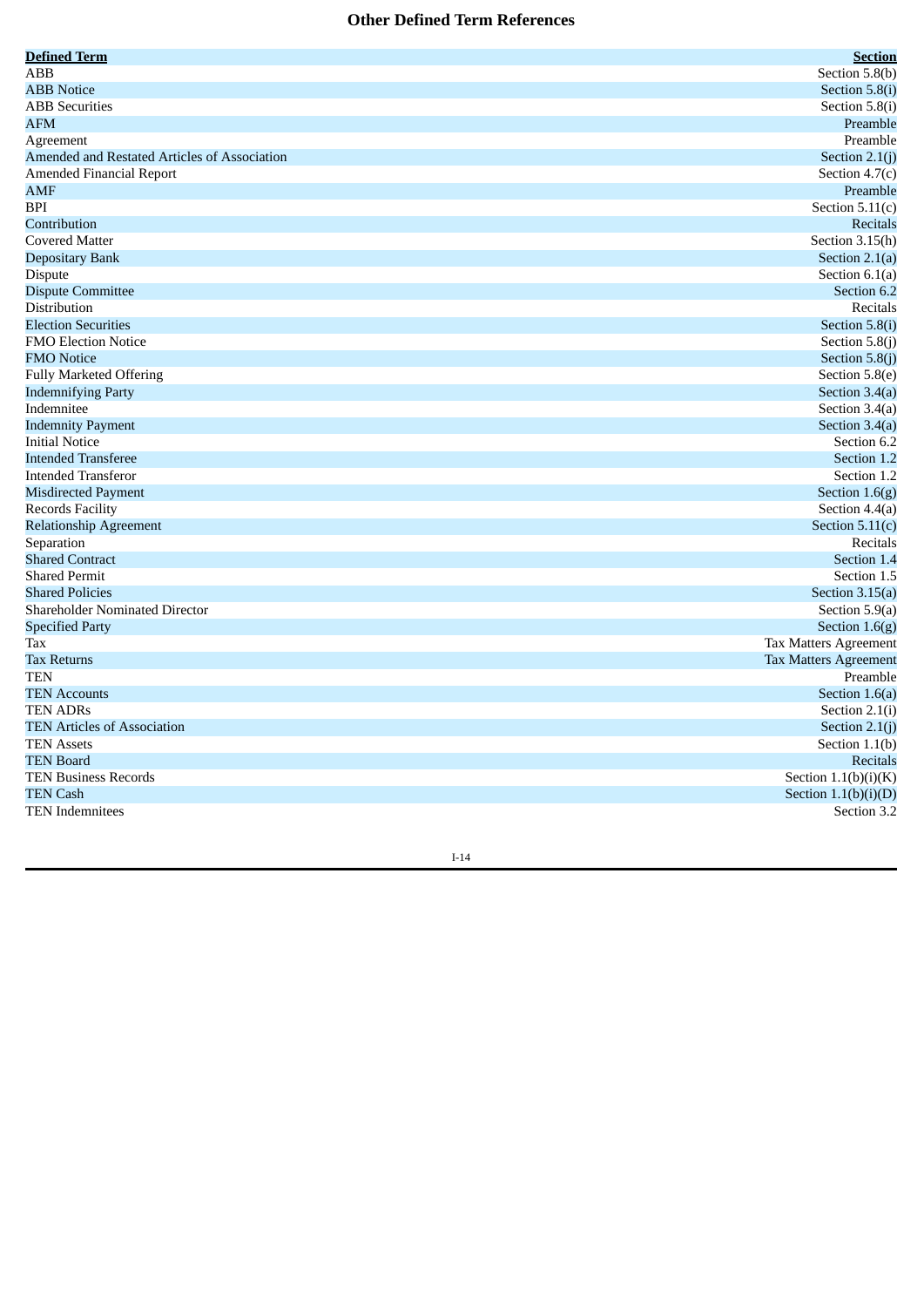| <b>Defined Term</b>               | <b>Section</b>     |
|-----------------------------------|--------------------|
|                                   |                    |
| <b>TEN Liabilities</b>            | Section $1.1(d)$   |
| <b>TEN Restricted Activities</b>  | Section 5.3(a)(ii) |
| <b>TEN Shares</b>                 | Recitals           |
| <b>TEN Shares Issuance</b>        | Recitals           |
| <b>TFMC</b>                       | Preamble           |
| <b>TFMC Accounts</b>              | Section $1.6(a)$   |
| <b>TFMC Assets</b>                | Section $1.1(c)$   |
| <b>TFMC Board</b>                 | Recitals           |
| <b>TFMC Contracts</b>             | Section $1.1(a)$ A |
| <b>TFMC</b> Indemnitees           | Section 3.3        |
| <b>TFMC</b> Liabilities           | Section $1.1(e)$   |
| <b>TFMC Restricted Activities</b> | Section 5.3(a)(ii) |
| <b>TFMC Shares</b>                | Recitals           |
| <b>Third Party</b>                | Section $3.5(a)$   |
| Third-Party Claim                 | Section $3.5(a)$   |
| <b>Transactions</b>               | Recitals           |
|                                   |                    |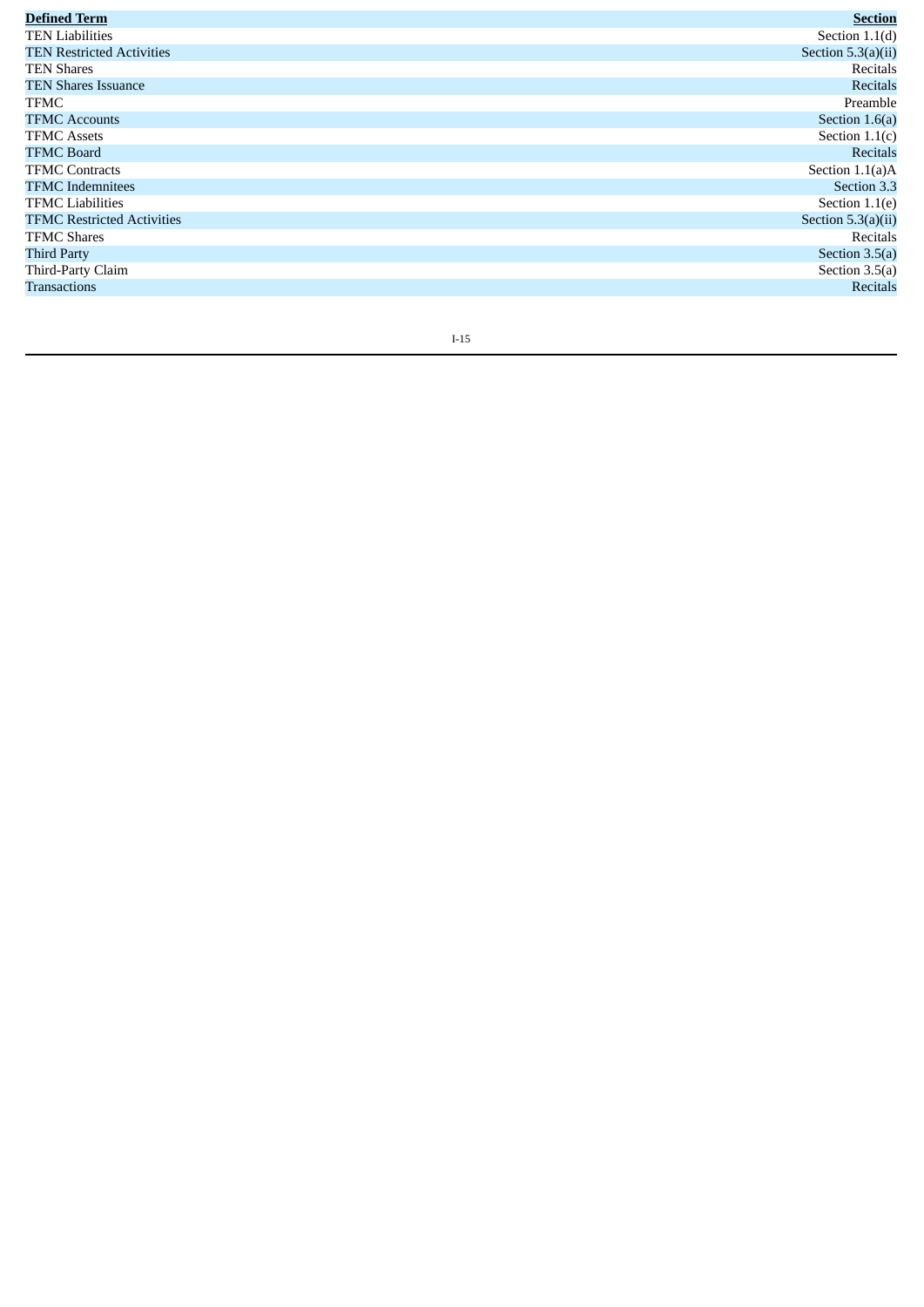### **SHARE PURCHASE AGREEMENT**

THIS SHARE PURCHASE AGREEMENT (this "Agreement") is made as of January 7, 2021 (the "Execution Date") by and between TechnipFMC plc, a public limited company formed under the laws of England and Wales ("Seller"), and Bpifrance Participations SA, a *société anonyme* incorporated under the laws of the Republic of France ("Purchaser"). Seller and Purchaser are each referred to herein individually as a "Party" and collectively as the "Parties".

WHEREAS, pursuant to the terms of that certain Separation and Distribution Agreement, dated as of the date hereof (the "Separation Agreement"), between Seller and Technip Energies B.V., a Dutch private limited liability company and a wholly owned subsidiary of Seller ("TEN"), Seller intends to (a) separate into two separate, publicly traded companies (the "Separation"), one for each of (i) the TFMC Business (as defined in the Separation Agreement), which shall be owned and conducted, directly or indirectly, by Seller and its subsidiaries following the Separation and (ii) the TEN Business (as defined in the Separation Agreement), which shall be owned and conducted, directly or indirectly, by TEN and its subsidiaries following the Separation, and (b) following the Separation, make a distribution, on a pro rata basis and in accordance with a distribution ratio to be determined by the board of directors of Seller in accordance with the Separation Agreement, to holders of the ordinary shares, par value \$1.00 per share, of Seller on the Record Date (as defined in the Separation Agreement) of a portion of the outstanding ordinary shares, nominal value €0.01 per share, of TEN ("TEN Shares") owned by Seller as of such date (the "Distribution" and the date of the Distribution, the "Distribution Date");

WHEREAS, following consummation of the Distribution, Seller will hold an amount of TEN Shares representing 49.9% of the outstanding TEN Shares;

WHEREAS, on the terms and subject to the conditions set forth in this Agreement, Seller desires to sell to the Purchaser, and Purchaser desires to acquire and purchase from Seller, in connection with the Distribution, TEN Shares (the "Investment"); and

WHEREAS, concurrent with Purchaser entering into this Agreement and making the Investment, as of the date hereof the Parties have entered into that certain Relationship Agreement (the "Relationship Agreement") with TEN.

NOW, THEREFORE, the Parties agree as follows:

1. Sale of Shares.

1.1 Purchase Price. Upon the terms and subject to the conditions of this Agreement, Purchaser hereby purchases from Seller, and Seller hereby sells, assigns and transfers to Purchaser, a number of shares (the "Purchased Shares") equal to (a) \$200,000,000 (the "Purchase Price") divided *by* (b) (i) the volume-weighted average price per share of TEN Shares on the Euronext Paris stock exchange ("Euronext") over the thirty (30) consecutive trading days beginning on the first trading day after the Distribution Date (the "VWAP Period"), as such volume-weighted average price per share is reported by Euronext (or, if Euronext is not available for any reason, *Bloomberg*) or, if not reported by such source, is calculated on the last trading day of the VWAP Period with daily volume-weighted average price per share and daily volumes reported at the close of each trading day by Euronext (or, if Euronext is not available for any reason, *Bloomberg*), calculated to four decimal places multiplied *by* (ii) 0.94 (the "Price per Share"). Purchaser shall pay the Purchase Price to Seller on the later of  $(x)$  the Distribution Date and  $(y)$  the date on which all the conditions in Section 4 have been satisfied, (for purposes of the Investment, such date, the "Purchase Date") by wire transfer of immediately available funds to a bank account designated at least two (2) business days prior to such date by Seller. For the purposes of determining the number of Purchased Shares pursuant to this Section 1.1, the Price per Share expressed in Euro shall be converted into U.S. dollars by using the exchange rate published on Bloomberg at 5:00 pm (CET), on the last day of the VWAP Period, or in The Wall Street Journal on such date if not so published on Bloomberg. Seller shall transfer to Purchaser the Purchased Shares on the later of (A) the first business day after the WVAP Period and (B) the date on which all the conditions in Section 4 have been satisfied (the "Share Transfer Date"). During the VWAP Period, for the purposes of discussing the calculations required pursuant to this Section 1.1, the Parties shall use commercially reasonable efforts to communicate with each other regularly.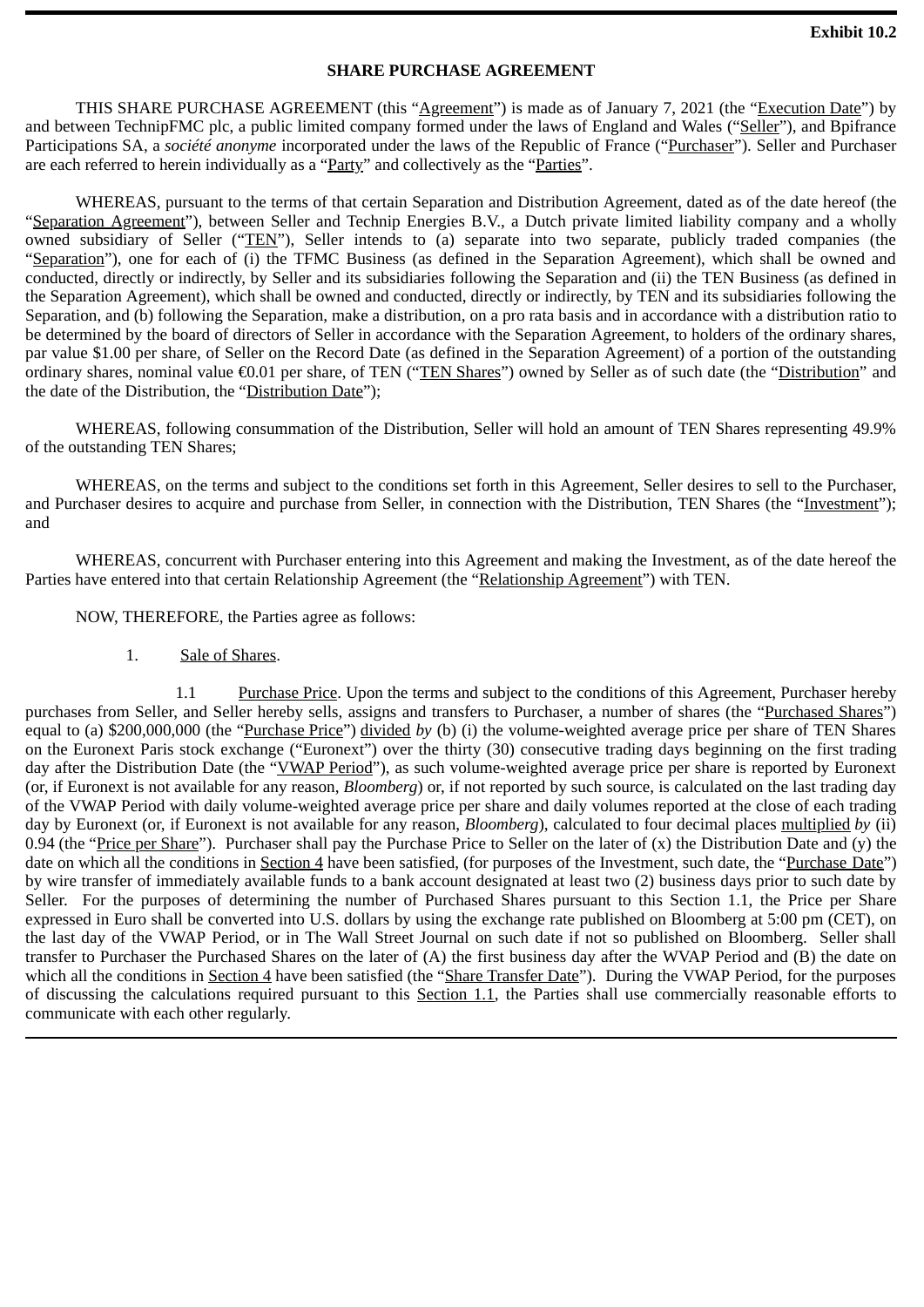### 1.2 TEN Share Adjustments. Notwithstanding the foregoing, if:

(a) the number of Purchased Shares at the conclusion of the VWAP Period exceeds 17.25% of the number of TEN Shares outstanding as of the Distribution Date (the "Cap"), then (i) on the Share Transfer Date, Seller shall transfer to Purchaser an aggregate number of TEN Shares equal to the Cap and (ii) Seller shall pay to Purchaser by wire transfer of immediately available funds to a bank account designated by Purchaser, as a reduction of the Purchase Price, on the later of the (A) thirty fifth (35th) trading day after the Distribution Date or (B) Purchase Date, an amount equal to (1) the difference between the number of TEN Shares that Seller would have delivered to Purchaser but for the Cap and the number of TEN Shares Seller actually delivered to Purchaser, multiplied *by* (2) the Price per Share (the "Price Reduction"); provided that, if the Purchase Price has not been paid by Purchaser to Seller at the Distribution Date, then the amount of the Purchase Price to be paid by Purchaser on the Purchase Date shall be reduced by the amount of the Price Reduction; or

(b) at the end of the VWAP Period the number of Purchased Shares due from Seller to Purchaser is less than 11.82% of the number of TEN Shares outstanding as of the Distribution Date, then (y) Purchaser may, upon written notice to Seller delivered no later than the first business day after the end of the VWAP Period, terminate this Agreement and (z) Seller shall refund to Purchaser on the thirty fifth (35th) trading day after the Distribution Date an amount equal to the Purchase Price by wire transfer of immediately available funds to a bank account designated by Purchaser at least two (2) business days prior to such date, provided that the Purchase Price has been previously paid by Purchaser to Seller.

2. Representations and Warranties of Seller. Seller represents and warrants to Purchaser as of the Execution Date and the Share Transfer Date as follows:

2.1 Organization. Seller is a public limited company duly organized and validly existing under the laws of England and Wales. Seller is not subject to any insolvency, reorganization, liquidation or other similar proceedings under any applicable Laws.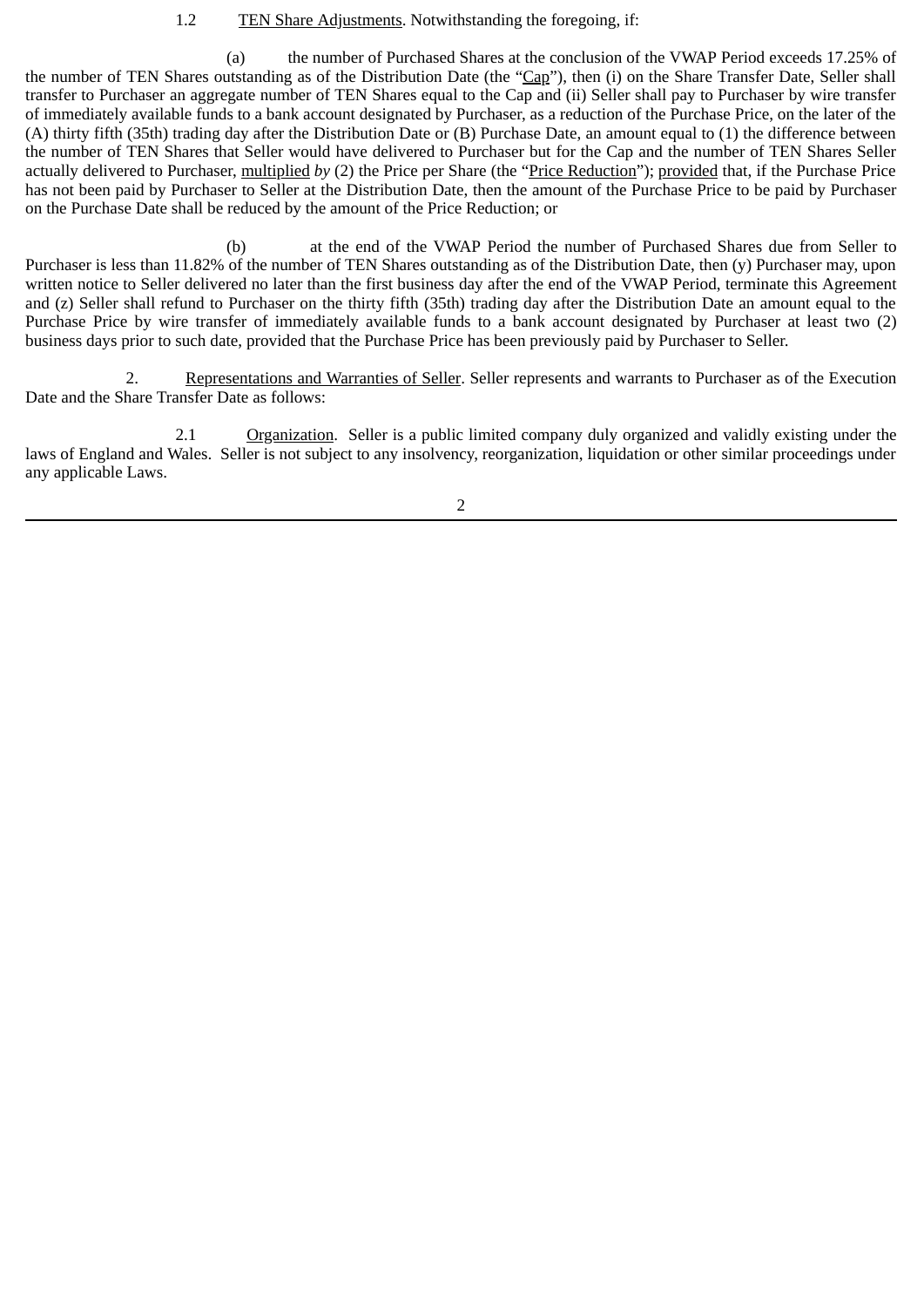2.2 Authority. Seller has the full power and authority to enter into this Agreement and to perform its obligations hereunder. The execution, delivery and performance by Seller and the consummation by Seller of the transactions contemplated hereby have been duly authorized by all necessary action on the part of Seller.

2.3 Valid and Binding Obligation. This Agreement has been duly and validly executed and delivered by Seller and constitutes a valid and binding obligation of Seller, enforceable against Seller in accordance with its terms.

2.4 No Conflict. Neither the execution and delivery by Seller of this Agreement, nor the sale to Purchaser of the Purchased Shares, will, directly or indirectly:

(a) contravene, conflict with or result (with or without notice or lapse of time) in a violation or breach of any of the provisions of, or give any an individual, corporation, partnership, limited liability company, joint venture, association, trust, unincorporated organization or other entity (each, a "Person") the right (with or without notice or lapse of time) to declare a default or exercise any right or remedy under, or to accelerate the maturity or performance of or cancel, terminate or modify, any contract, agreement, understanding, commitment or other arrangement to which Seller is a party, or by which it is bound, or by which the Purchased Shares are bound;

(b) contravene, conflict with or result (with or without notice or lapse of time) in a violation or breach of any of the provisions of the organizational documents of Seller or any applicable Law (including applicable securities laws and market abuse rules and regulations);

(c) result (with or without notice or lapse of time) in the imposition or creation of any lien, pledge, charge, claim, mortgage, security interest, restriction, right of first refusal or other third-party right or other encumbrance of any sort ("Lien") with respect to the Purchased Shares, except for Liens (i) expressly provided for under this Agreement and (ii) created by securities laws (collectively, "Permitted Liens");

(d) except with respect to Competition Laws, require any notice to, authorization, consent or approval of, or filing and expiration of a waiting period or a period for disapproval by, any government, court, regulatory or administrative agency, commission or authority or other governmental instrumentality, federal, state or local, domestic, foreign or multinational, including any contractor acting on behalf of any such agency, commission, authority or governmental instrumentality (each, a "Governmental Authority"); or

(e) require any notice to, or consent or approval of, any third party.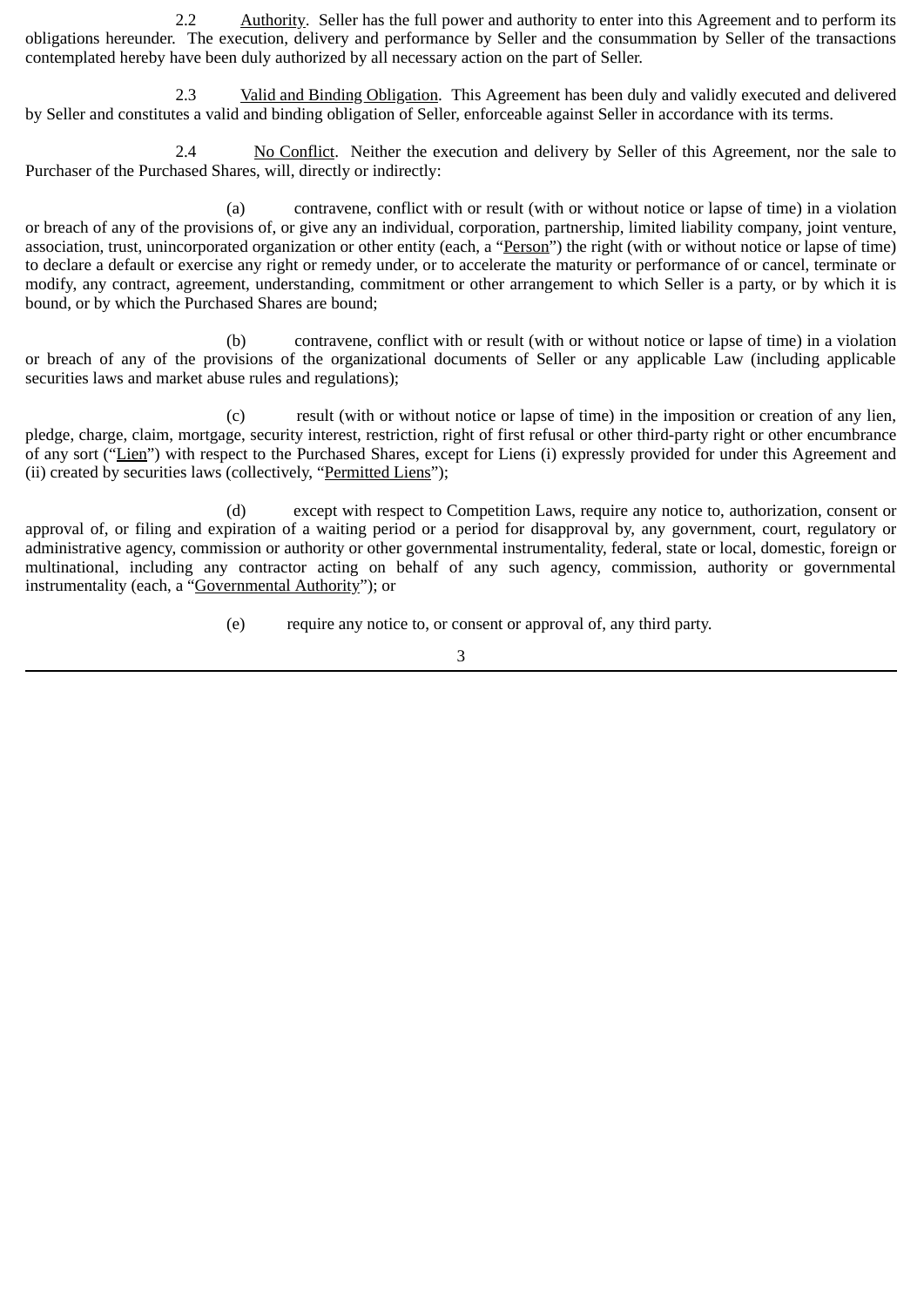2.5 Ownership of Purchased Shares. As of the Distribution Date and the Share Transfer Date, Seller will be the sole legal and beneficial owner of the Purchased Shares, free and clear of all Liens, except Permitted Liens. As of the Distribution Date and the Share Transfer Date, Seller will have good, valid and marketable title to the Purchased Shares, which have been validly issued and fully paid. Other than this Agreement and agreements to effect the Separation, there are no outstanding rights, options, subscriptions or other agreements or commitments (oral or written) by which Seller is bound relating to its sale or transfer of the Purchased Shares, and, other than this Agreement, the Purchased Shares are not subject to any other purchase agreement, buy/sell agreement, put or call option, proxy, voting agreement, voting trust agreement, right of first refusal, redemption or any other similar agreement or lock-up or other restriction on their transfer or sale or on the ability of Purchaser to sell or transfer the Purchased Shares. Delivery to Purchaser of the Purchased Shares will (i) pass good, valid and marketable title to the Purchased Shares to Purchaser, free and clear of all taxes, Liens, claims, encumbrances, charges, security interests, pledges, escrows, lock-up arrangements and restrictions on transfer, and (ii) convey, free and clear of all taxes, Liens, escrows, lock-up arrangements and restrictions on transfer, any and all rights and benefits incident to the ownership of the Purchased Shares. Except for the TEN Shares or as pursuant to any stock-based employee benefit plans of TEN, there are no equity securities of any class of TEN or any securities convertible into or exchangeable or exercisable for any such equity securities issued, reserved for issuance or outstanding. Except for the stock-based employee benefit plans of TEN and ADRs referred to in the Separation Agreement, there are no outstanding or authorized options, warrants, convertible securities, subscriptions, call rights, redemption rights, repurchase rights or any other rights, agreements, arrangements or commitments of any kind relating to the issued or unissued capital stock of TEN or obligating Seller or TEN to issue or sell any shares of capital stock of, or any other interest in, TEN.

2.6 General Solicitation. Seller did not offer or sell the Purchased Shares by any form of general solicitation or general advertising.

3. Representations and Warranties of Purchaser. Purchaser represents and warrants to Seller as of the Execution Date, and the Share Transfer Date as follows:

3.1 Organization. Purchaser is a *société anonyme* duly organized and validly existing under the laws of France. Purchaser is not subject to any insolvency, reorganization, liquidation or other similar proceedings under any applicable Laws.

3.2 Authorization. Purchaser has full power and authority to enter into this Agreement and to perform its obligations hereunder. The execution, delivery and performance by Purchaser and the consummation by Purchaser of the transactions contemplated hereby have been duly authorized by all necessary action on the part of Purchaser.

3.3 Valid and Binding Obligation. This Agreement has been duly and validly executed and delivered by Purchaser and constitutes a valid and binding obligation of Purchaser, enforceable against Purchaser in accordance with its terms.

3.4 No Conflict. Neither the execution and delivery by Purchaser of this Agreement, nor the purchase by Purchaser of the Purchased Shares, will, directly or indirectly:

(a) contravene, conflict with or result (with or without notice or lapse of time) in a violation or breach of any of the provisions of, or give any Person the right (with or without notice or lapse of time) to declare a default or exercise any right or remedy under, or to accelerate the maturity or performance of or cancel, terminate or modify, any contract, agreement, understanding, commitment or other arrangement to which Purchaser is a party, or by which it is bound;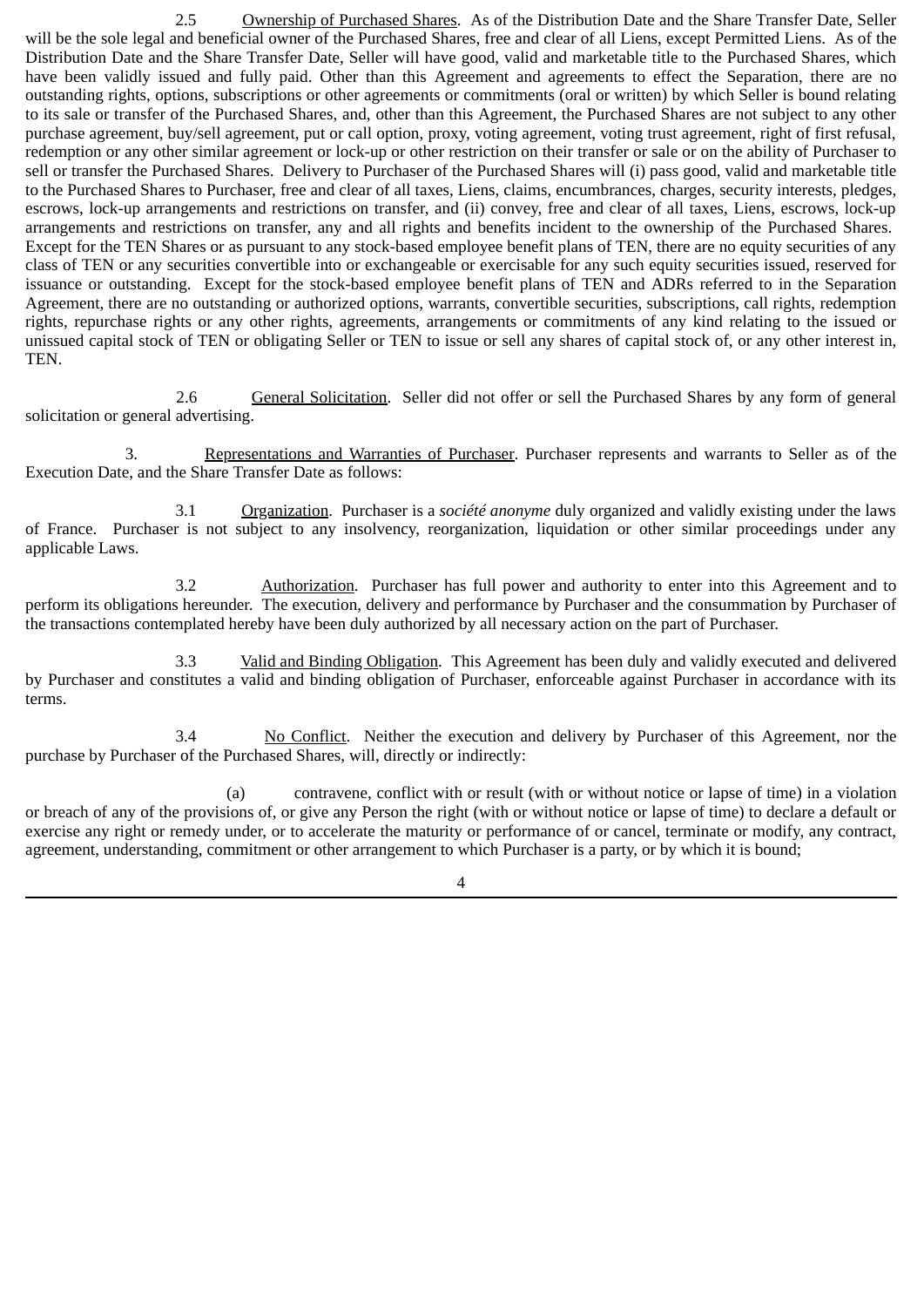(b) contravene, conflict with or result (with or without notice or lapse of time) in a violation or breach of any of the provisions of the organizational documents of Purchaser or any applicable Law (including applicable securities laws and market abuse rules and regulations);

(c) except with respect to Competition Laws, require any notice to, authorization, consent or approval of, or filing and expiration of a waiting period or a period for disapproval by, any Governmental Authority; or

(d) require any notice to, or consent or approval of, any third party.

# 3.5 Investment.

(a) Purchaser is knowledgeable, sophisticated and experienced in business and financial matters and has previously invested in securities similar to the TEN Shares. Purchaser is able to bear the economic risk of its investment in the TEN Shares and is presently able to afford the complete loss of such investment and has been afforded access to information about TEN and its affiliates and their financial condition, results of operations, business, property and management sufficient to enable Purchaser to evaluate its investment in the TEN Shares. Purchaser is an "accredited investor" as defined in Rule 501(a) under the Securities Act of 1933 (the "Securities Act"), as amended, or a "qualified institutional buyer" as defined in Rule 144A under the Securities Act.

(b) Purchaser (i) has received a draft of each of the registration statement on Form F-1 to be filed by TEN with the U.S. Securities and Exchange Commission (the "Commission") and the Prospectus to be filed by TEN with the Stichting Autoriteit Financiële Markten relating to the Distribution (the "Registration Statements"), (ii) understands and accepts that the TEN Shares to be acquired pursuant to this Agreement involve risk, including those described or incorporated by reference in the Registration Statements and (iii) has made an independent decision to purchase the TEN Shares based on the information available to Purchaser. Purchaser acknowledges that it has independently made its own analysis and decision to purchase the TEN Shares and without reliance upon Seller or TEN and based on such information as it has deemed appropriate in its independent judgment. Purchaser has not relied on any express or implied representation or warranty made by Seller or TEN (other than those explicitly set forth herein) in making that decision. Purchaser further acknowledges that (i) it has consulted its own tax advisors and (ii) it has not relied on TEN, Seller or any of their respective representatives for any tax advice related to the transactions contemplated hereunder.

(c) Purchaser is acquiring the TEN Shares to be sold to it pursuant to this Agreement for investment purposes and solely for its account.

(d) Neither TEN, Seller nor their respective affiliates, officers, employees, agents or controlling persons have provided any investment advice or rendered any opinion to Purchaser as to whether the purchase of the TEN Shares is prudent or suitable.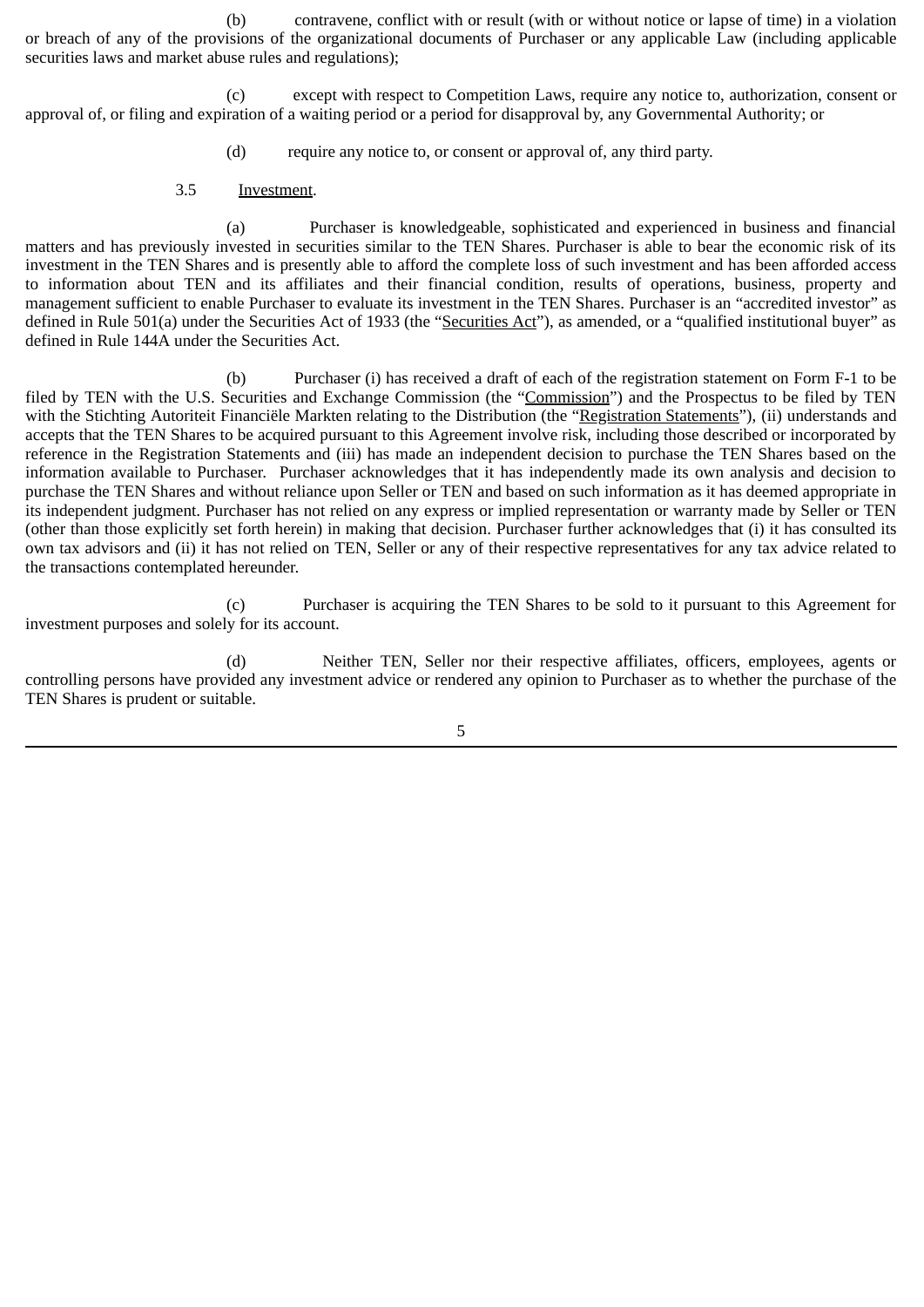### 4. Conditions to Closing

4.1 Conditions Precedent to Each Party's Obligation to Effect the Investment. The respective obligations of Seller and Purchaser to effect the Investment are subject to the satisfaction on or prior to the Purchase Date (or written waiver by Seller and Purchaser on or prior to the Purchase Date to the extent permitted by applicable Law) of the following conditions:

(a) The transactions set forth in the Separation Agreement, including the Distribution, will have been consummated in all material respects.

(b) All Competition Law Approvals listed on  $S$ chedule  $4.1(p)$  shall have been obtained and shall remain in full force and effect.

(c) No applicable law shall have been adopted, promulgated or enforced after the date of this Agreement by any Governmental Authority (in each case, exclusive of all Competition Laws and enforcement actions related thereto), and no order or injunction issued by a court or other Governmental Authority of competent jurisdiction (an "Injunction") shall be in effect, having the effect of making the Investment illegal or otherwise prohibiting consummation of the Investment.

4.2 Conditions Precedent to Seller's Obligation to Effect the Investment. The obligations of Seller to effect the Investment are subject to the satisfaction on or prior to the Purchase Date (or written waiver on or prior to the Purchase Date by Seller to the extent permitted by applicable Law) of the following additional conditions:

(a) Each of the representations and warranties set forth in Section 3 hereto shall be true and correct in all material respects in each case, as of the Execution Date and as of the Purchase Date as though made on and as of the date of this Agreement and the Purchase Date (except to the extent that such representations and warranties speak only as of another date or dates in which case, only as of such date(s)).

(b) Purchaser shall have performed or complied, in all material respects, with all material obligations, agreements and covenants contained in this Agreement as to which such performance or compliance is required by Purchaser prior to the Purchase Date.

4.3 Conditions Precedent to Purchaser's Obligation to Effect the Investment. The obligations of Purchaser to effect the Investment are subject to the satisfaction on or prior to the Purchase Date (or written waiver on or prior to the Purchase Date by Purchaser to the extent permitted by applicable Law) of the following additional conditions:

(a) Each of the representations and warranties set forth in Section 2 hereto shall be true and correct in all material respects in each case, as of the date of this Agreement and as of the Purchase Date as though made on and as of the date of this Agreement and the Purchase Date (except to the extent that such representations and warranties speak only as of another date or dates in which case, only as of such date(s)).

(b) Seller shall have performed or complied, in all material respects, with all material obligations, agreements and covenants contained in this Agreement as to which such performance or compliance is required by Seller prior to the Purchase Date.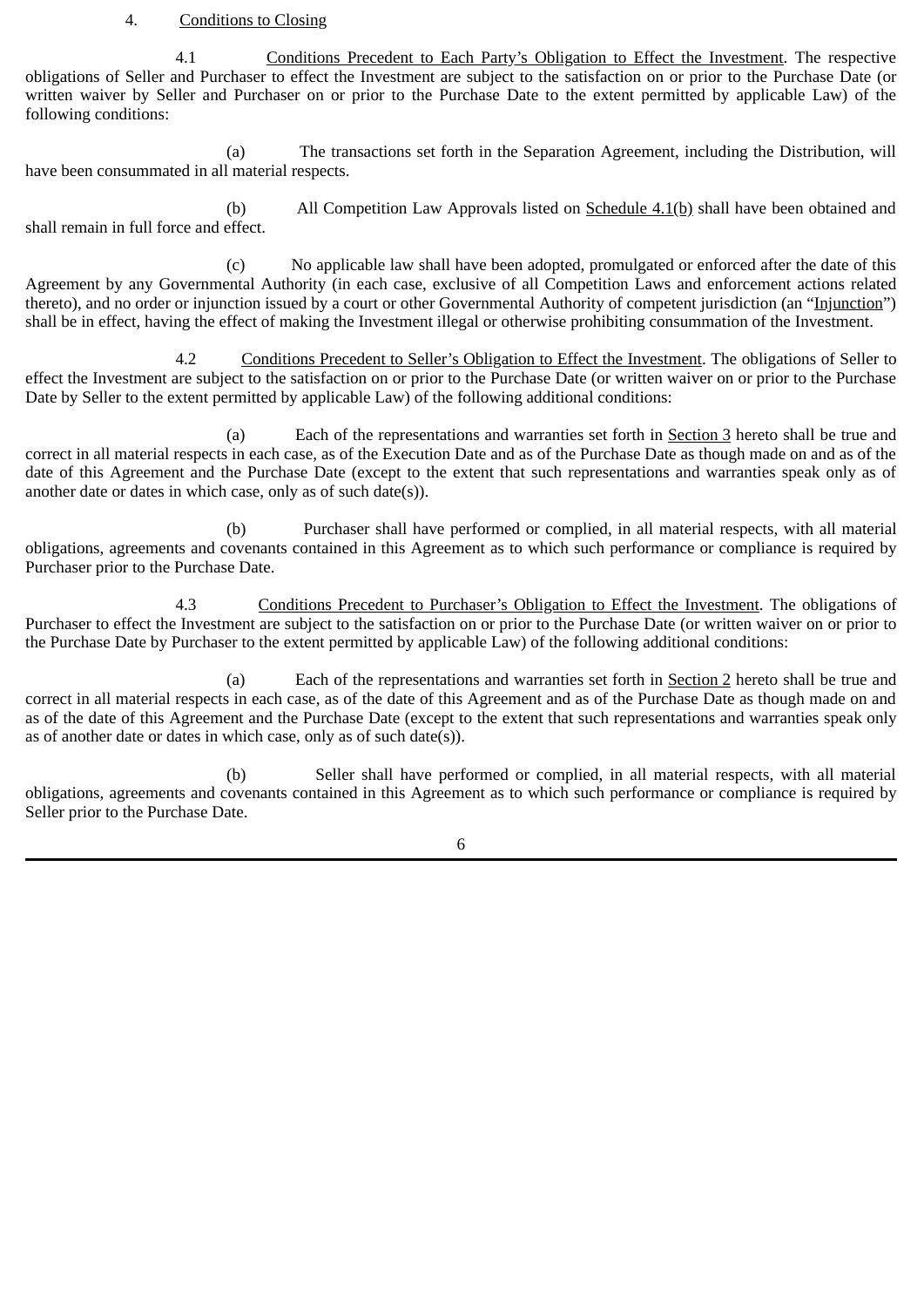(c) Each of the following items shall be in a substantially similar form as provided or communicated to Purchaser as of the Execution Date: (i) the Separation Agreement, (ii) the provisions of the Registration Statements describing (A) the assets to be transferred to, and liabilities to be assumed by, TEN in connection with the Spin-Off (as defined in the Separation Agreement), (B) the distribution of Ordinary Shares (as defined in the Relationship Agreement) to Seller's shareholders, (C) this Agreement, the Relationship Agreement and the Investment, (D) the post-Distribution Date governance and corporate office and headquarters of TEN, and  $(E)$  the financial information related to TEN (including that the provisions related to the pro forma gross financial indebtedness of TEN are within the limits set forth in clause (e) below).

(d) The guidance published by TEN, whether in the Registration Statements or otherwise, shall be conforming in all but *de minimis* respects to the guidance set forth on Schedule 4.3(d).

(e) The pro forma gross financial indebtedness of TEN (on a consolidated basis) as of the Distribution Date shall not exceed an aggregate amount of \$900,000,000, of which no more than \$150,000,000 shall be commercial paper.

(f) As of the Distribution Date and the Purchase Date, the corporate office and headquarters of TEN (including the management and main corporate functions) shall be located in France.

(g) Section 7.3.7 of the Amended and Restated Articles of Association of Technip Energies N.V. will be substantially similar to the language set forth on  $S$ chedule  $4.3$ (e).

(h) Since the date of this Agreement, there shall not have occurred any fact, event, change, condition, occurrence or circumstance (collectively, "Effects") that, individually or in the aggregate, has, or would reasonably be expected to have a material adverse effect on the TEN Business, or results of operation of TEN, taken as a whole, excluding any Effect resulting from any of the following (unless, other than with respect to clause (i) below, such Effects disproportionately, materially and adversely impact the TEN Business relative to others similarly situated in TEN's industry): (i) entering into this Agreement or the announcement of the transactions contemplated by this Agreement, (ii) any change in interest rates or any change in conditions affecting the economy generally, (iii) any change in financial, banking, credit, commodities, hedging, capital or securities markets (including any disruption thereof and any decline in the price of any security or market index), (iv) any change in geopolitical conditions, acts of terrorism, acts of war or the escalation of hostilities, (v) disease outbreaks or pandemics (including the coronavirus (COVID-19)), (vii) acts or failures to act of Governmental Authorities, (viii) matters that are cured or no longer exist by the earlier of Purchase Date and the termination of this Agreement, (ix) any change in applicable laws (statutory, common or otherwise), constitutions, treaties, conventions, ordinances, codes, rules, regulations, orders, injunctions, judgments, decisions, decrees, rulings, assessments, orders, policies or other similar requirements, all to the extent enacted, adopted, promulgated or applied by a Governmental Authority and having a legally binding effect ("Laws") and any interpretations thereof, (x) any event, change or circumstance generally affecting the industry in which TEN operates, as a whole, and (xi) changes arising from Purchaser's written consent to actions pursuant to Section 5.1.

<sup>7</sup>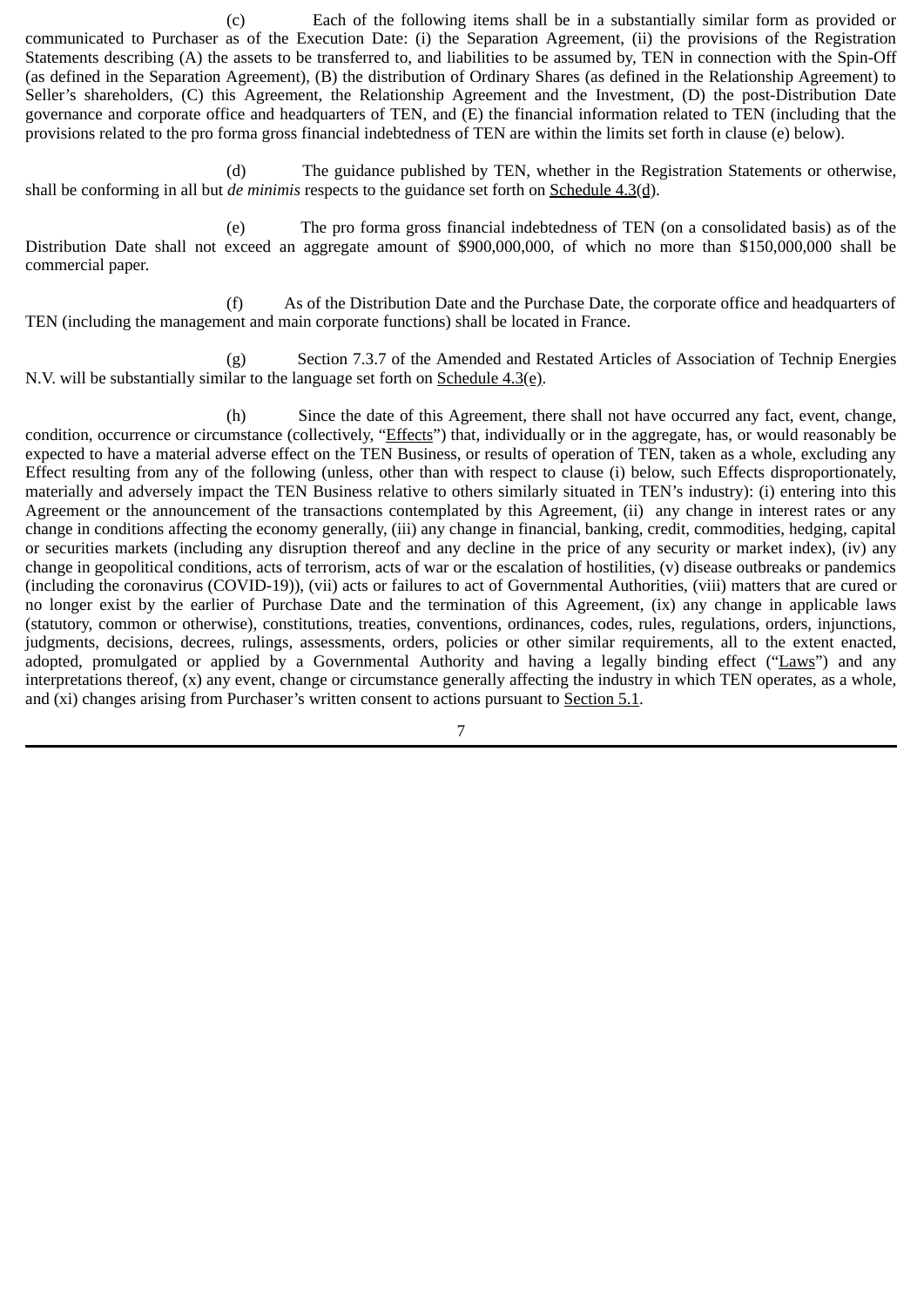### 5. Covenants.

5.1 Seller Interim Covenants. Except (a) as required by applicable Law, (b) for emergency operations to the extent reasonably necessary to respond to the coronavirus (COVID-19) pandemic, or (c) as specifically contemplated by this Agreement, the Separation Agreement or the Ancillary Agreements (as defined in the Separation Agreement), from the Execution Date until the Distribution Date (the "Interim Period") (or earlier termination of this Agreement), unless Purchaser shall otherwise consent in writing (which consent shall not be unreasonably withheld or delayed), Seller shall, or shall cause TEN to, operate the TEN Business in the ordinary manner consistent with past practice and to maintain and preserve intact the Business; provided, that during the coronavirus (COVID-19) pandemic, all or a portion of the employees of the TEN Business may work remotely (to the extent their position makes it possible to do so) and, provided, further, that during any period of full or partial suspension of operations related to the coronavirus (COVID-19) pandemic, Seller and its affiliates may take such other actions as are reasonably necessary (i) to protect the health and safety of employees and other individuals having business dealings with the TEN Business or (ii) to respond to supply, service or demand disruptions caused by the coronavirus (COVID-19) pandemic.

5.2 Competition Law Approvals. The Parties shall, and shall cause their respective Affiliates to, use their commercially reasonable efforts to (a) make or cause to be made the applications, notifications and filings required of such Party or any of its Affiliates under any Laws that are designed or intended to prohibit, restrict or regulate actions, including transactions, acquisitions and mergers, having the purpose or effect of creating or strengthening a dominant position, monopolization, lessening of competition or restraint of trade, in each case, as amended, and the related rules and regulations, as amended (collectively "Competition Laws") with respect to the transactions contemplated by this Agreement, no later than eight (8) business days after the Execution Date (unless the Parties mutually agree otherwise), (b) promptly cooperate with the other Party in connection with such other Party's applications, notifications and filings, (c) obtain all required permits, consents, approvals, waivers, clearances, waiting period expirations or terminations, and authorizations under Competition Laws ("Competition Law Approvals") with respect to the transactions contemplated by this Agreement as soon as possible, and in any event prior to May 31, 2021 (the "Outside Date"), including promptly providing an appropriate response to any requests received by such Party or any of its Affiliates from any Governmental Authority for additional information, documents or other materials, (d) promptly notify each other, and if in writing, furnish the other Party with copies (or, in the case of oral communications, advise the other of) any material communications, filings or correspondence from or to any Governmental Authority in respect of such applications, notifications and filings or otherwise relating to the transactions contemplated by this Agreement or any of the matters described in this Section 5.2, to the extent permitted by applicable Laws, (e) provide each other with advance copies and a reasonable opportunity to comment on, and consider in good faith the views of the other Party in connection with, all filings, notifications, analyses, appearances, presentations, memoranda, briefs, arguments, advocacy submissions, white papers and opinions proposed to be made or submitted by or on behalf of any Party to, or proposed understandings, commitments or agreements with, Governmental Authorities relating to such applications, notifications and filings or otherwise relating to the transactions contemplated by this Agreement or any of the matters described in this Section 5.2, provided that each Party may reasonably designate any competitively sensitive material provided to another under this Section 5.2 as "Outside Counsel Only," (f) coordinate with the other Parties regarding the development and implementation of any strategy with respect to obtaining Competition Law Approvals including the process and strategy for responding to any formal or informal request for additional information and documents and the content of, and analysis contained in, any filings, notifications or communications (whether written or oral) with any Governmental Authority. If a Party intends to participate in any teleconference, videoconference or inperson meeting with any Governmental Authority or other Person relating to the transactions contemplated by this Agreement or any of the matters described in this Section 5.2, it shall give the other Party (and its adviser) reasonable prior notice of, and an opportunity to participate in, such meeting, to the extent permitted by applicable Laws. Purchaser shall not, without the prior written consent of Seller, offer, negotiate or enter into any commitment or agreement, including any timing agreement, with any Governmental Authority to delay the consummation of, or not to close before a certain date, the transactions contemplated by this Agreement. Purchaser shall be responsible for the payment of all filing fees paid to the relevant Governmental Authorities in connection with applications, notifications and filings pursuant to Competition Laws.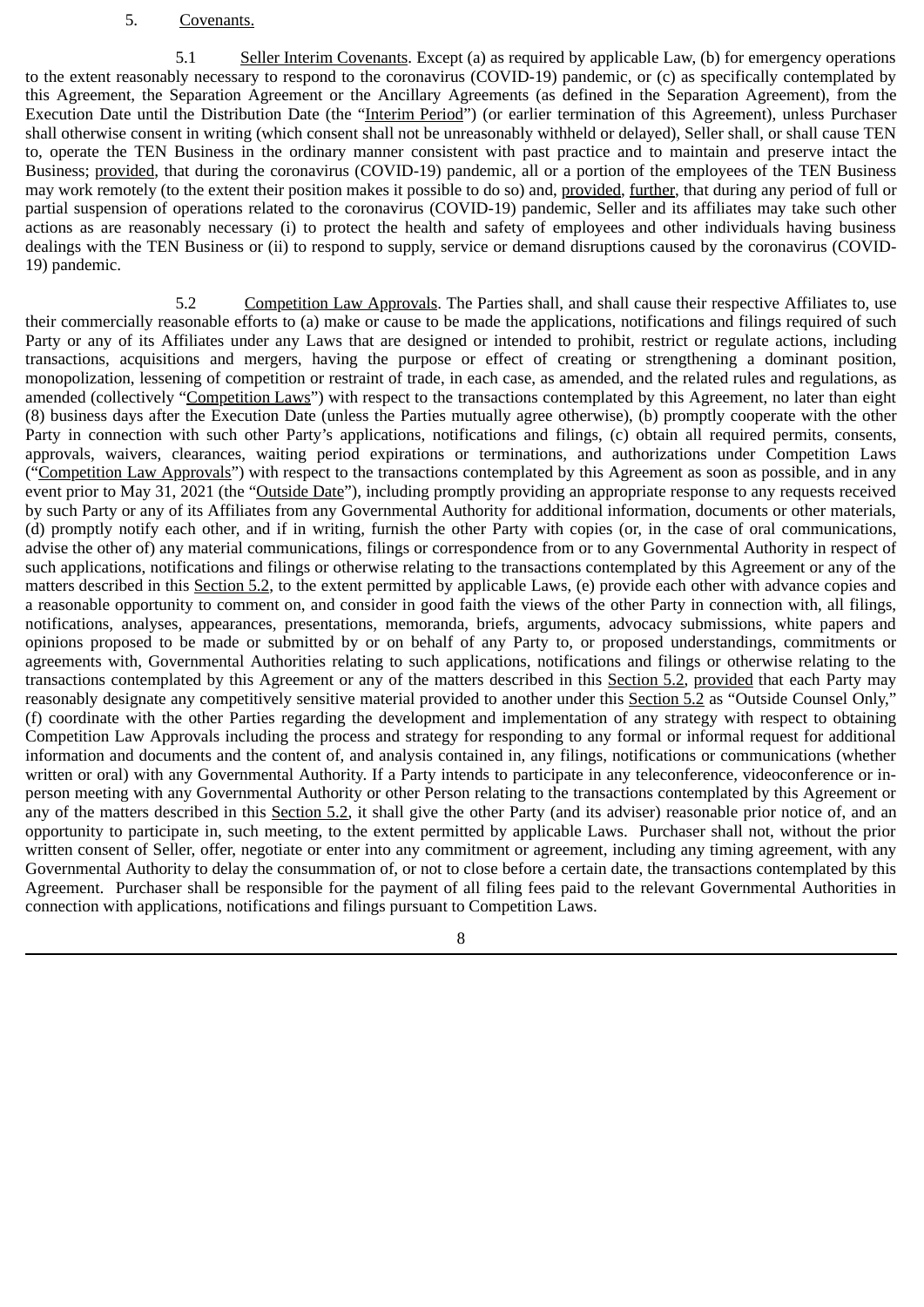5.3 Confidential Information. Purchaser will, and will direct its respective representatives (including their respective Affiliates, officers, managers, directors, employees members of internal committees (the "Internal Representatives") and their respective outside counsel, accountants, consultants, auditors and advisors (the "External Representatives")) who actually receive Confidential Information (as defined herein) to, keep confidential any information (including oral, written and electronic information) concerning TEN, its subsidiaries or its affiliates that may be furnished to Purchaser or its respective representatives by or on behalf of Seller or TEN or any of its representatives pursuant to this Agreement ("Confidential Information") and to use the Confidential Information solely for the purposes of monitoring, administering or managing Purchaser's purchase of the Purchased Shares; provided, that Confidential Information will not include information that was or becomes available to the public other than as a result of a breach of any confidentiality obligation in this Agreement by the Purchaser or its respective representatives, was or becomes available to Purchaser or its respective representatives from a source other than TEN or its representatives; provided, further, such source is reasonably believed by Purchaser or its respective representatives not to be subject to an obligation of confidentiality (whether by agreement or otherwise), or was independently developed by the Purchaser or its representatives without reference to, incorporation of, or other use of any Confidential Information. Notwithstanding the foregoing, Purchaser may disclose Confidential Information (i) to its attorneys, accountants, consultants and financial and other professional advisors to the extent necessary to obtain their services in connection with its investment in TEN, (ii) as may be reasonably determined by a Purchaser to be necessary in connection with such Purchaser's enforcement of its rights in connection with this Agreement or its purchase of the Purchased Shares or (iii) as may otherwise be required by Law or by any stock exchange or any competent Governmental Authority or legal, judicial or regulatory process or proceedings; and provided, further, that (x) any breach of the confidentiality and use terms herein by any Internal Representative to whom a Purchaser may disclose Confidential Information pursuant to this Section 5.3 shall be attributable to such Purchaser for purposes of determining such Purchaser's compliance with this Section 5.3 except those who have entered into a separate confidentiality or non-disclosure agreement or obligation with TEN with respect to such Confidential Information, and (y) Purchaser takes commercially reasonable steps to minimize the extent of any required disclosure described in clause (iii) of the preceding proviso. Each Party shall (and shall ensure that each of its representatives shall) maintain this Agreement and its terms and conditions in confidence and not disclose such information to any person, except if disclosure is (i) required by Law or by any stock exchange or any regulatory, governmental or antitrust body having applicable jurisdiction (including, without limitation, any shareholding threshold notifications (if applicable) to TEN and/or to the Stichting Autoriteit Financiële Markten), (ii) required for the purpose of performing or enforcing any rights arising out of this Agreement, or (iii) specifically permitted by this Agreement. No public announcement or press release with respect to this Agreement and mentioning Purchaser shall be made without the prior written consent of the Purchaser (not to be unreasonably withheld or delayed).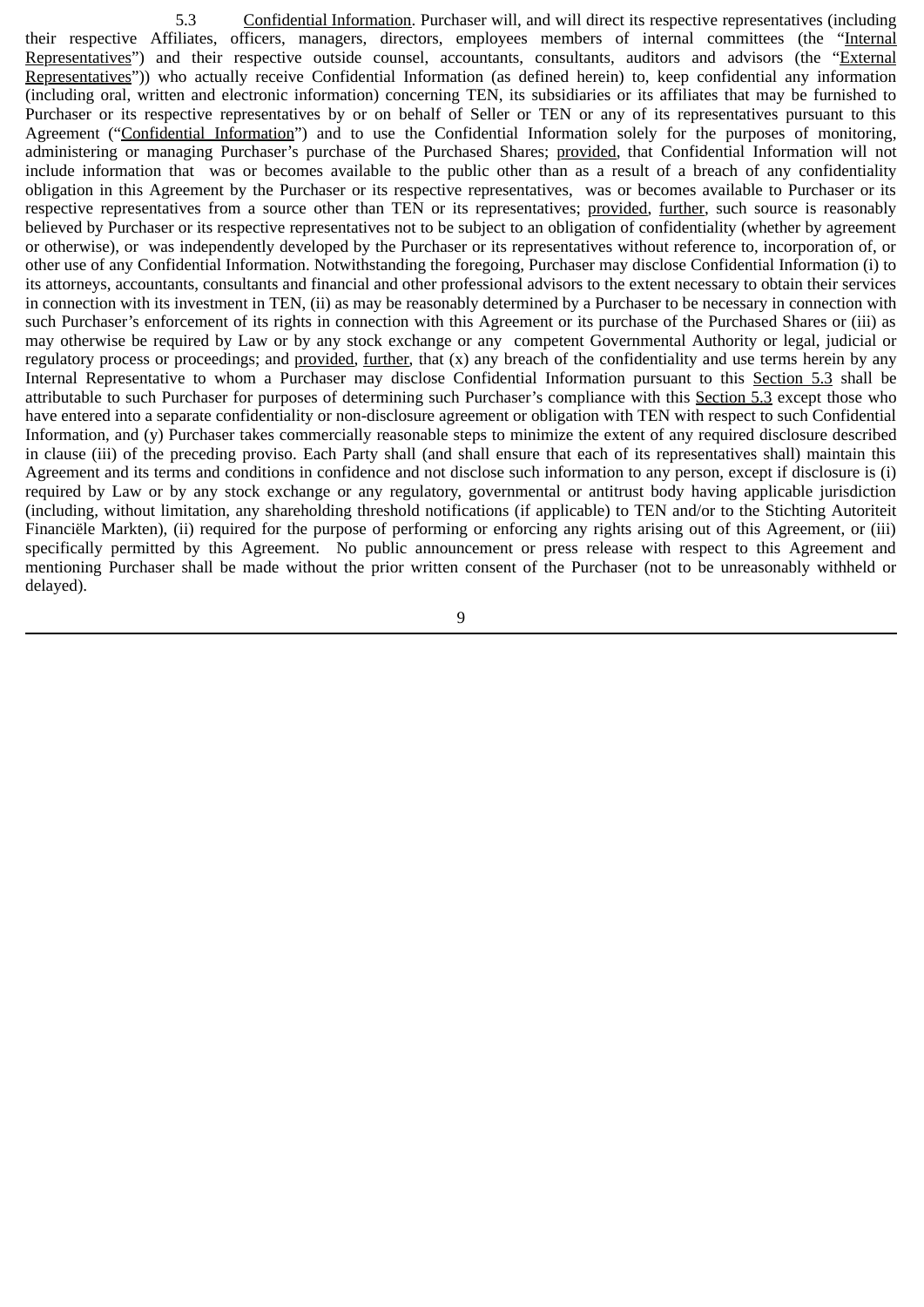### 6. Termination.

6.1 Termination. The Agreement may be terminated at any time prior to the Purchase Date upon the occurrence of any one or more of the following:

(a) by the mutual written agreement of the Parties;

(b) by delivery of written notice of either Party to the other Party if any of the conditions set forth in Section  $4.1(a)$  or (c) have not been satisfied by the Outside Date;

(c) by delivery of written notice from Seller to Purchaser if any of the conditions set forth in Section 4.1(b) or Section 4.2 have not been satisfied by Purchaser (or waived by Seller) by the Outside Date;

(d) by delivery of written notice from Purchaser to Seller if:

(i) any of the conditions set forth in Section 4.3 have not been satisfied by Seller (or waived by Purchaser) by the Outside Date;

- (ii) pursuant to <u>Section 1.2(b)(y</u>) of this Agreement, if applicable; and
- (iii) if the Distribution Date has not occurred by March 30, 2021.

## 7. Miscellaneous.

7.1 Other Definitional and Interpretive Provisions. The words "hereof," "herein" and "hereunder" and words of like import used in this Agreement shall refer to this Agreement as a whole and not to any particular provision of this Agreement. References in the singular or to "him," "her," "it," "itself" or other like references, and references in the plural or the feminine or masculine reference, as the case may be, shall also, when the context so requires, be deemed to include the plural or singular, or the masculine or feminine reference, as the case may be. References to the Preamble, Recitals, Articles and Sections shall refer to the Preamble, Recitals, Articles and Sections of this Agreement, unless otherwise specified. The headings in this Agreement are for convenience and identification only and are not intended to describe, interpret, define or limit the scope, extent or intent of this Agreement or any provision thereof. References to any statute shall be deemed to refer to such statute as amended from time to time and to any rules or regulations promulgated thereunder. References to any agreement or contract are to that agreement or contract as amended, modified or supplemented from time to time in accordance with the terms hereof and thereof. References to "include," "includes" and "including" in this Agreement shall be deemed to be followed by the words "without limitation," whether or not so specified. This Agreement shall be construed without regard to any presumption or other rule requiring construction against the Party that drafted and caused this Agreement to be drafted.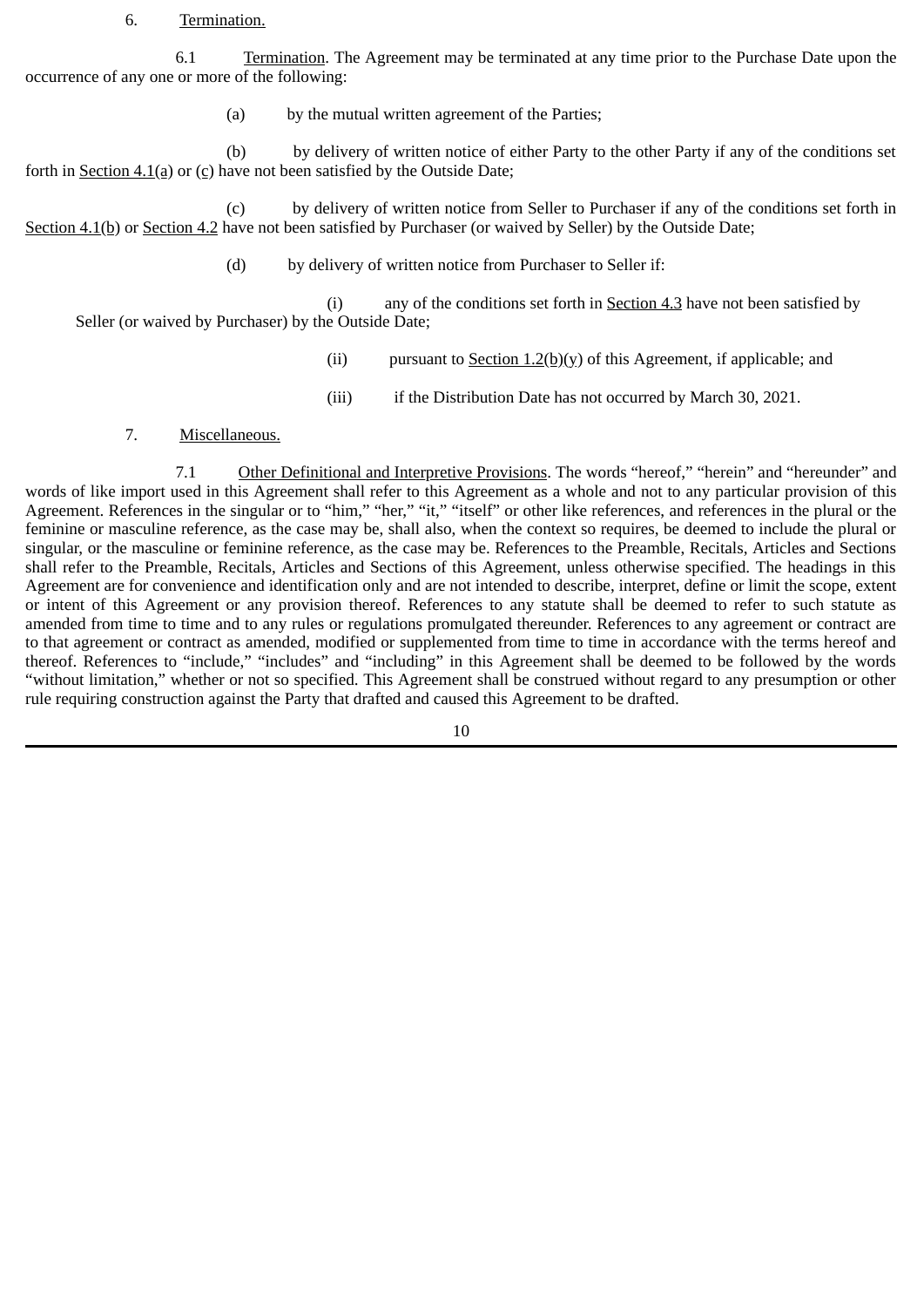7.2 Notices. Any notice, request, instruction or other document to be given hereunder by any party to the others shall be in writing and delivered personally or sent by registered or certified mail, postage prepaid or by prepaid overnight courier (providing written proof of delivery), or by electronic mail (with confirmed receipt), addressed as follows:

if to the Seller, to:

TechnipFMC plc One St. Paul's Churchyard, London EC4M 8AP, United Kingdom Attention: Victoria Lazar Email: victoria.lazar@technipfmc.com

with copies to (which shall not constitute a notice):

Latham & Watkins LLP 330 North Wabash Avenue, Suite 2800 Chicago, IL 60611 Attention: Christopher R. Drewry Email: christopher.Drewry@lw.com

De Brauw Blackstone Westbroek N.V. Claude Debussylaan 80 1082 MD Amsterdam, the Netherlands Attention: Paul Cronheim Email: paul.cronheim@debrauw.com

if to Purchaser, to:

Bpifrance Participations 6/8 boulevard Haussmann, 75009 Paris France Attention: Arnaud Caudoux Email: arnaud.caudoux@bpifrance.fr Attention: Eric Lefebvre Email: eric.lefebvre@bpifrance.fr

with a copy to (which shall not constitute a notice):

Cleary Gottlieb Steen & Hamilton LLP 12, rue de Tilsitt 75008 Paris, France Attention: Pierre-Yves Chabert Email: pchabert@cgsh.com

7.3 Severability. The provisions of this Agreement shall be deemed severable and the invalidity or unenforceability of any provision shall not affect the validity or enforceability or the other provisions hereof. If any provision of this Agreement, or the application thereof to any Person or any circumstance, is invalid or unenforceable, (a) a suitable and equitable provision shall be substituted therefor in order to carry out, so far as may be valid and enforceable, the intent and purpose of such invalid or unenforceable provision and (b) the remainder of this Agreement and the application of such provision to other Persons or circumstances shall not be affected by such invalidity or unenforceability, nor shall such invalidity or unenforceability affect the validity or enforceability of such provision, or the application thereof, in any other jurisdiction.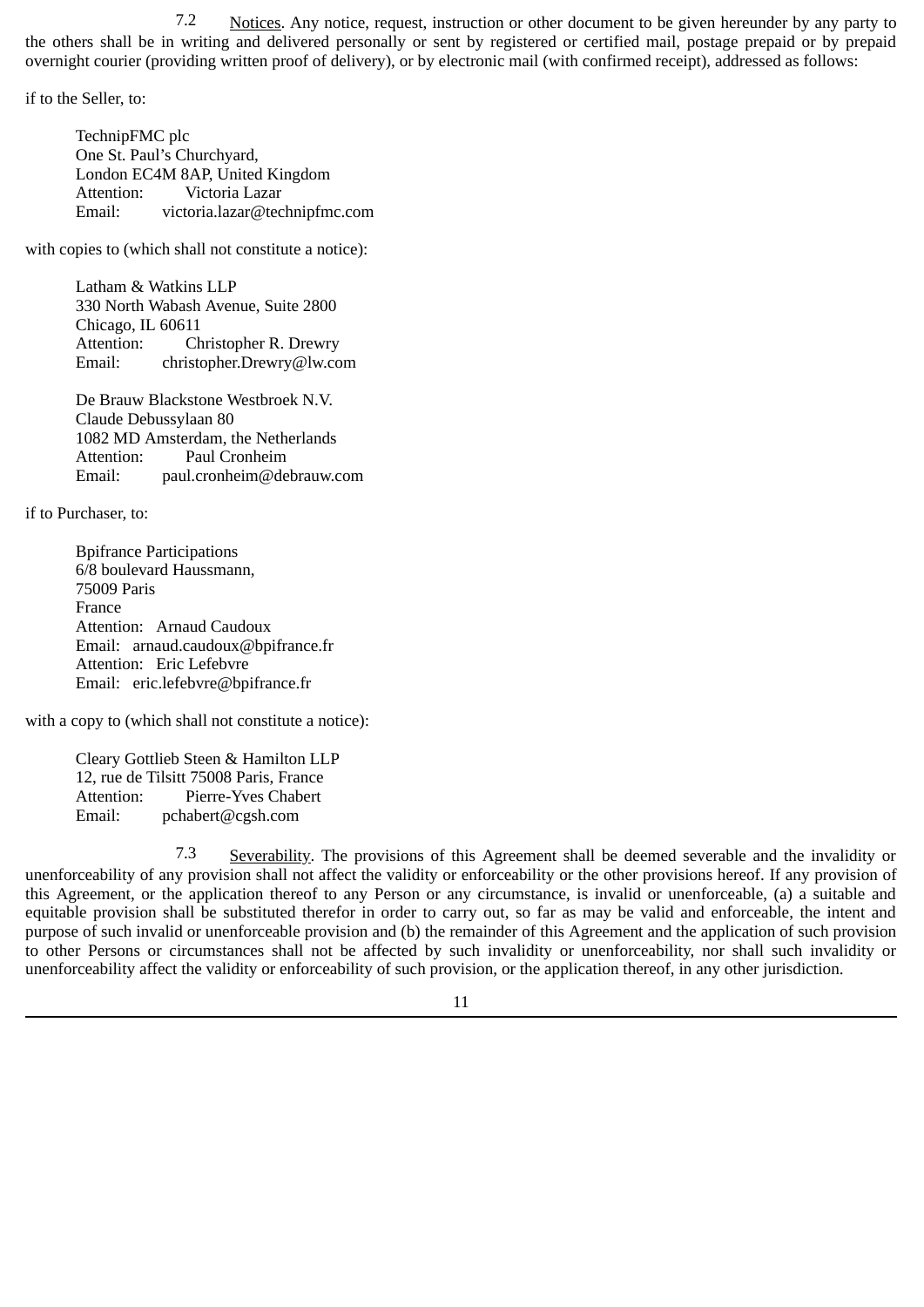7.4 Expenses. Each Party shall be responsible for all costs and expenses (including legal and financial advisory fees and expenses) incurred by such Party in connection with, or in anticipation of, this Agreement and the Investment.

7.5 Defined Terms. Section references to all defined herein shall be set forth in Annex I.

7.6 Counterparts. This Agreement may be executed in one or more counterparts, and by the different parties hereto in separate counterparts, each of which when executed shall be deemed to be an original but all of which taken together shall constitute one and the same agreement. The exchange of a fully executed Agreement (in counterparts or otherwise) by facsimile or by electronic delivery in .pdf format shall be sufficient to bind the parties to the terms and conditions of this Agreement.

7.7 Entire Agreement. This Agreement (including any exhibits hereto) constitutes the entire agreement, and supersedes all other prior agreements, understandings, representations and warranties both written and oral, between the Parties, with respect to the subject matter hereof.

7.8 No Third Party Beneficiaries. The provisions of this Agreement are solely for the benefit of the Parties and are not intended to confer upon any Person except the Parties hereto any rights or remedies hereunder. There are no third-party beneficiaries of this Agreement and this Agreement shall not provide any third Person with any remedy, claim, reimbursement, claim of action or other right in excess of those existing without reference to this Agreement.

7.9 Further Assurances. The Parties agree to execute and deliver to each other such other documents and to do such other acts and things, all as the other Parties may reasonably request for the purpose of carrying out the intent of this Agreement and the documents referred to in this Agreement.

7.10 Governing Law. This Agreement shall be governed by, and construed in accordance with, the Laws of the Netherlands, regardless of the Laws that might otherwise govern under applicable principles of conflicts of Laws thereof.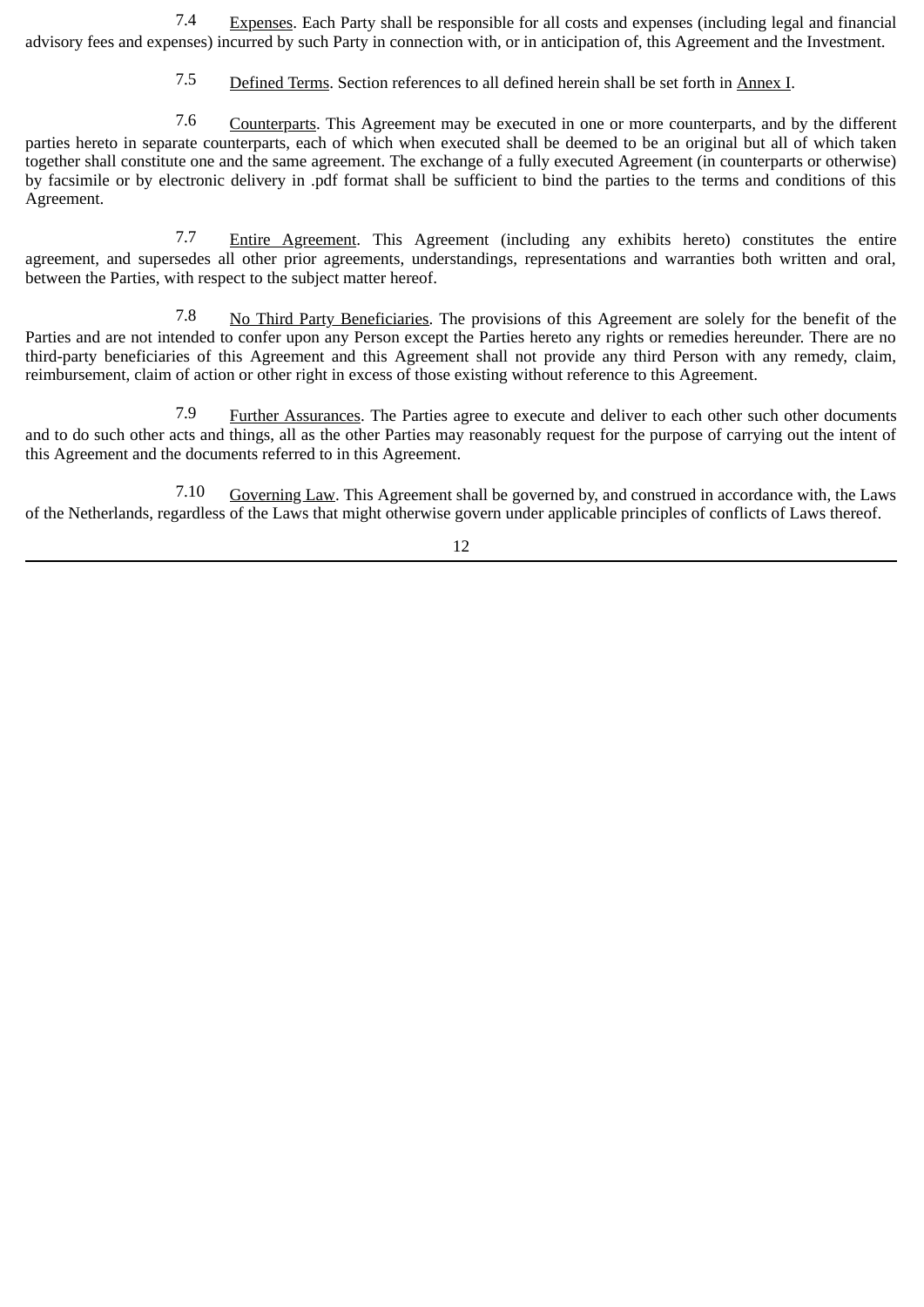7.11 Specific Enforcement; Consent to Jurisdiction. The Parties agree that irreparable damage would occur and that they would not have any adequate remedy at Law in the event that any of the provisions of this Agreement were not performed in accordance with their specific terms or were otherwise breached. It is accordingly agreed that the Parties shall be entitled to an injunction or injunctions to prevent breaches of this Agreement and to enforce specifically the terms and provisions of this Agreement without proof of actual damages, this being in addition to any other remedy to which they are entitled at Law. Each of the Parties hereby submits to the exclusive jurisdiction of any competent court in Amsterdam (such courts, the "Chosen Courts"). In addition, each of the Parties irrevocably (a) submits itself to the exclusive jurisdiction of the Chosen Courts for the purpose of any litigation directly or indirectly based upon, relating to or arising out of this Agreement or any of the transactions contemplated hereunder or the negotiation, execution or performance hereof or thereof, (b) agrees that it will not attempt to deny or defeat such personal jurisdiction by motion or other request for leave from the Chosen Courts and (c) agrees that it will not bring any action relating to this Agreement or the transactions contemplated hereunder in any court other than the Chosen Courts. Each of the Parties hereby irrevocably waives, and agrees not to assert, by way of motion, as a defense, counterclaim or otherwise, in any litigation with respect to this Agreement, (x) any claim that it is not personally subject to the jurisdiction of the Chosen Courts for any reason other than the failure to serve in accordance with this Section 7.10, (y) any claim that it or its property is exempt or immune from jurisdiction of any such court or from any legal process commenced in Chosen Courts (whether through service of notice, attachment prior to judgment, attachment in aid of execution of judgment, execution of judgment or otherwise) and (z) to the fullest extent permitted by the applicable Law, any claim that (i) the suit, action or proceeding in such court is brought in an inconvenient forum, (ii) the venue of such suit, action or proceeding is improper or (iii) this Agreement, or the subject matter of this Agreement, may not be enforced in or by such courts. Each of the Parties hereby irrevocably consents to service being made through the notice procedures set forth in Section 7.2 and agrees that service of any process, summons, notice or document by personal delivery to the respective addresses set forth in Section 7.2 shall be effective service of process for any litigation in connection with this Agreement or the transactions contemplated hereunder. Nothing in this Section 7.10 shall affect the right of any Party to serve legal process in any other manner required or permitted by Law.

7.12 Amendment. Subject to applicable Law, and except as otherwise provided in this Agreement, this Agreement may be amended, modified or supplemented only by a written instrument executed and delivered by both of the Parties.

7.13 Waiver. Waiver by a Party of any default by the other Party of any provision of this Agreement shall not be deemed a waiver by the waiving Party of any subsequent or other default, nor shall it prejudice the rights of the other Party. No failure or delay by a Party in exercising any right, power or privilege under this Agreement shall operate as a waiver thereof nor shall a single or partial exercise thereof prejudice any other or further exercise thereof or the exercise of any other right, power or privilege.

7.14 No Rescission; Errors. The Parties hereby waive their rights under articles 6:228 and 6:265 to 6:272 inclusive of the Dutch Civil Code to rescind (*ontbinden*) and/or annul (*vernietigen*) or demand in legal proceedings the rescission (*ontbinding*), and/or annulment (*vernietiging*) in whole or in part, of this Agreement and their rights under article 6:230 of the Dutch Civil Code to request in legal proceedings the amendment of this Agreement.

7.15 Assignment. Neither this Agreement nor any of the rights, interests or obligations hereunder shall be assigned, in whole or in part, by either Party without the prior written consent of the other Party. Any attempted or purported assignment in violation of the preceding sentence shall be null and void and of no effect whatsoever. Subject to the preceding two sentences, this Agreement shall be binding upon, inure to the benefit of, and be enforceable by, the Parties and their respective successors and assigns.

[Signature Pages Follow.]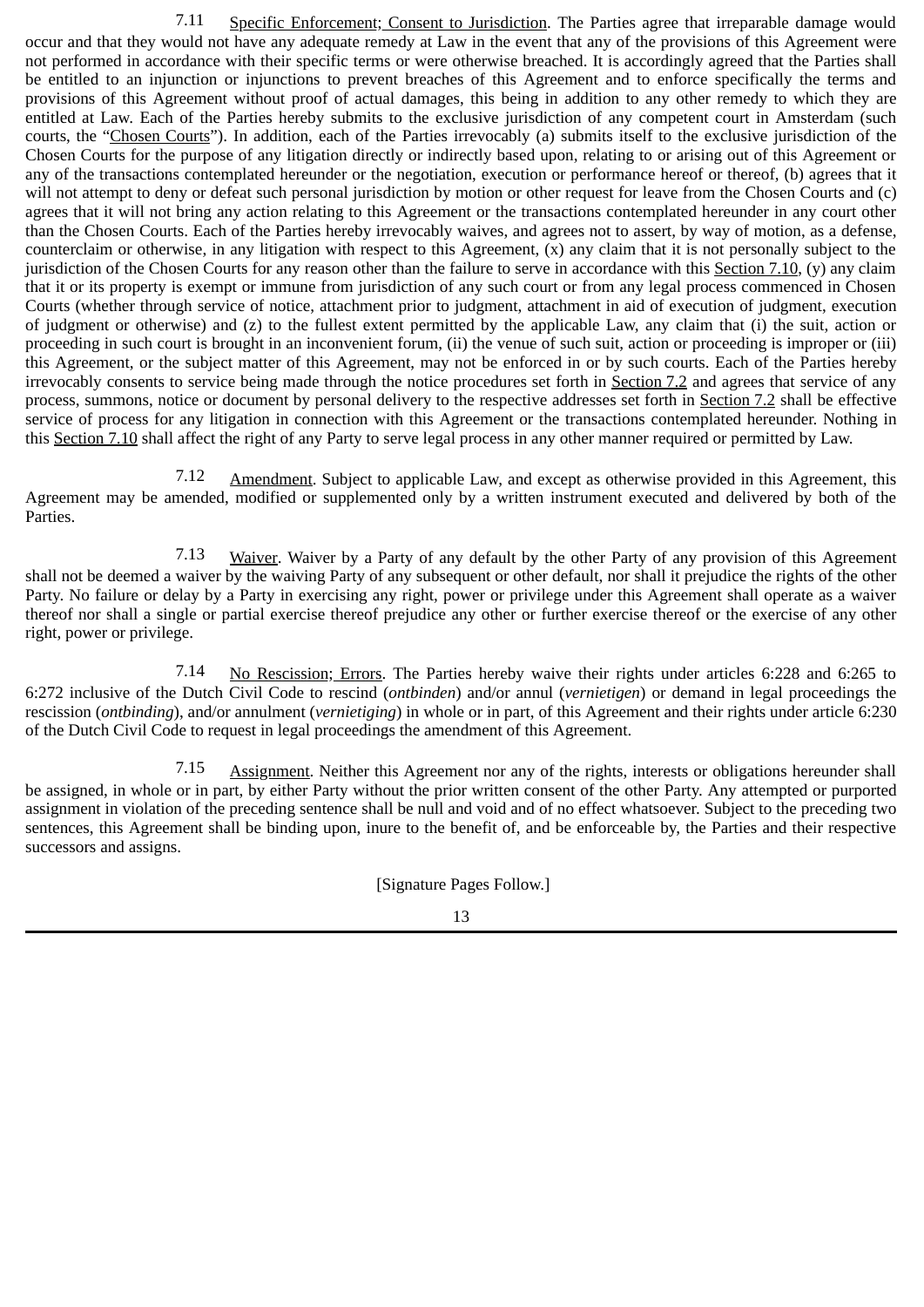IN WITNESS WHEREOF, each of the parties has executed this Agreement as of the day and year first above written.

**SELLER:**

## **TECHNIPFMC PLC**

By: /s/ Maryann T. Mannen

Name: Maryann T. Mannen

Title: Executive Vice President and Chief Financial Officer

*[Signature Page to Share Purchase Agreement]*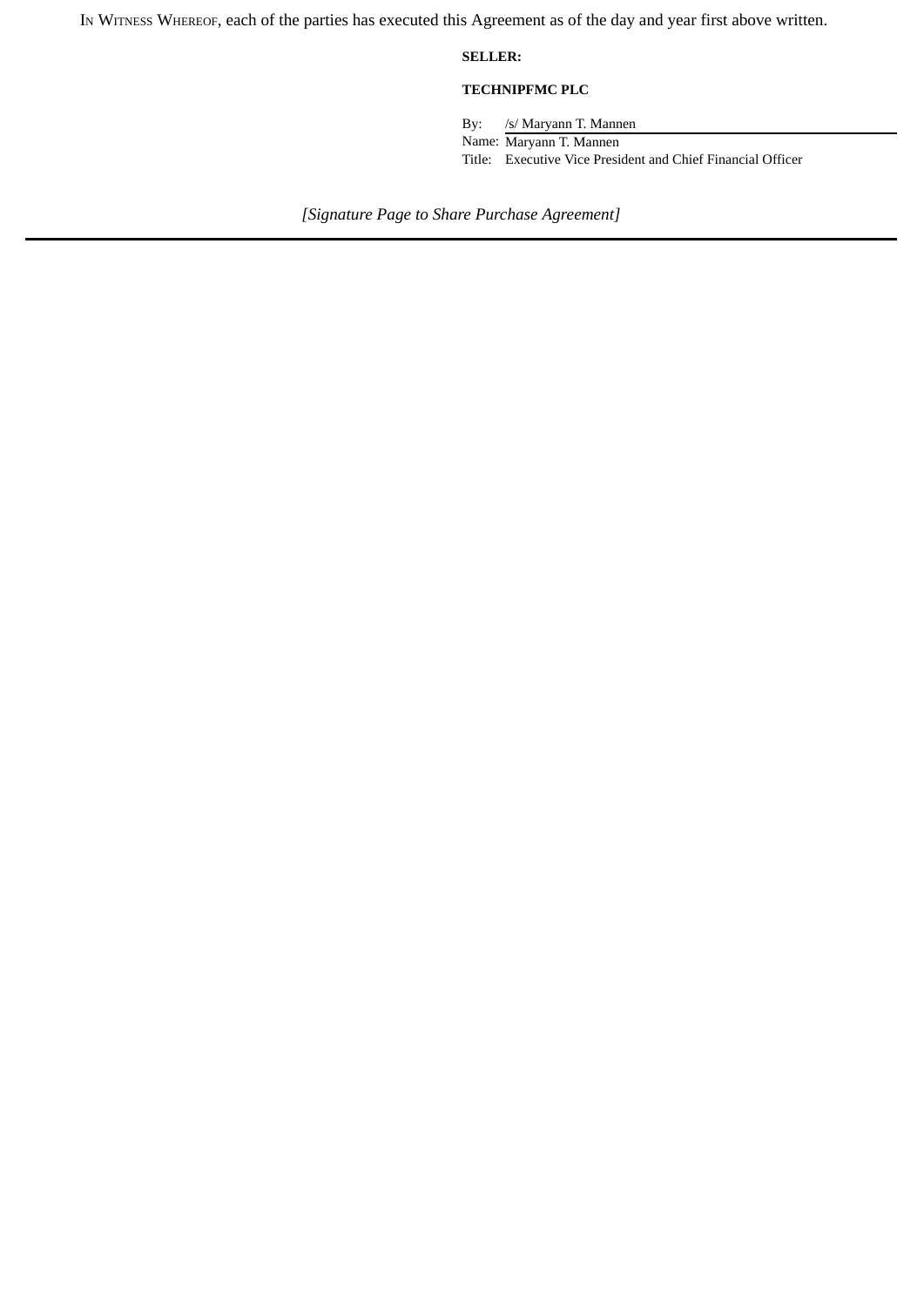# **PURCHASER:**

# **BPIFRANCE PARTICIPATIONS S.A.**

By: /s/ Arnaud Caudoux

Name: Arnaud Caudoux Title: Deputy CEO

*[Signature Page to Share Purchase Agreement]*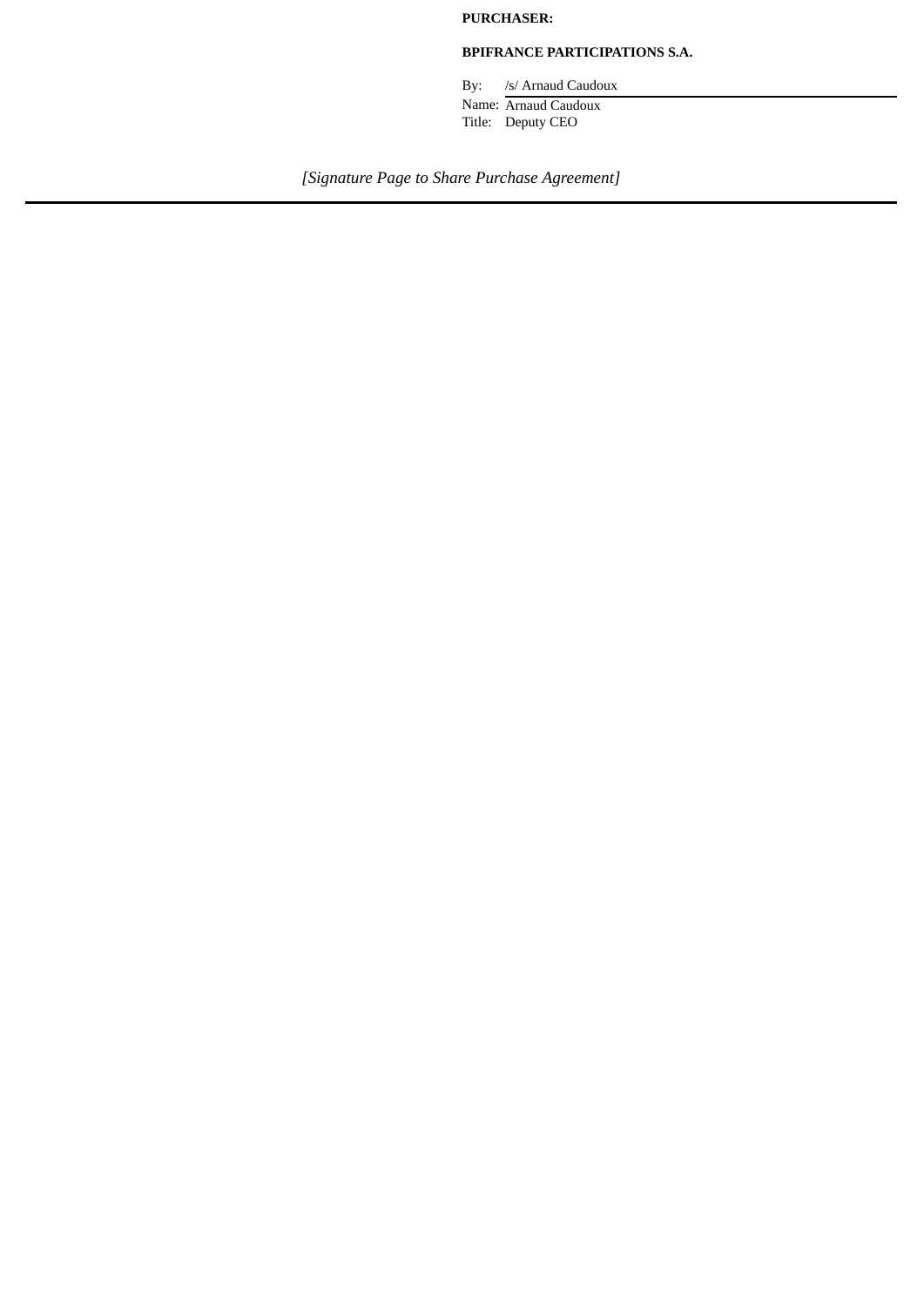# **ANNEX I:**

# **Defined Terms**

| <b>Defined Term</b>             | <b>Section</b>   |
|---------------------------------|------------------|
| Agreement                       | Preamble         |
| Cap                             | Section 1.2      |
| <b>Chosen Courts</b>            | Section 7.11     |
| Commission                      | Section 3.5(b)   |
| <b>Competition Laws</b>         | Section 5.2      |
| <b>Confidential Information</b> | Section 5.3      |
| Distribution                    | Recitals         |
| <b>Distribution Date</b>        | Recitals         |
| Effects                         | Section 4.3(h)   |
| <b>Execution Date</b>           | Preamble         |
| <b>Governmental Authority</b>   | Section 2.4(d)   |
| Injunction                      | Section $4.1(c)$ |
| <b>Interim Period</b>           | Section 5.1      |
| Investment                      | Recitals         |
| Laws                            | Section 4.3(h)   |
| <b>Lien</b>                     | Section $2.4(c)$ |
| <b>Outside Date</b>             | Section 5.2      |
| Parties                         | Preamble         |
| Party                           | Preamble         |
| <b>Permitted Liens</b>          | Section 2.4(c)   |
| Price per Share                 | Section 1.1      |
| <b>Purchase Date</b>            | Section 1.1      |
| <b>Purchase Price</b>           | Section 1.1      |
| <b>Purchased Shares</b>         | Section 1.1      |
| Purchaser                       | Preamble         |
| <b>Registration Statement</b>   | Section 3.5(b)   |
| <b>Relationship Agreement</b>   | Recitals         |
| Securities Act                  | Section $3.5(a)$ |
| Seller                          | Preamble         |
| Separation                      | Recitals         |
| <b>Separation Agreement</b>     | Recitals         |
| <b>Share Transfer Date</b>      | Section1.1       |
| <b>TEN</b>                      | Recitals         |
| <b>TEN Shares</b>               | Recitals         |
| <b>VWAP Period</b>              | Section 1.1      |
|                                 |                  |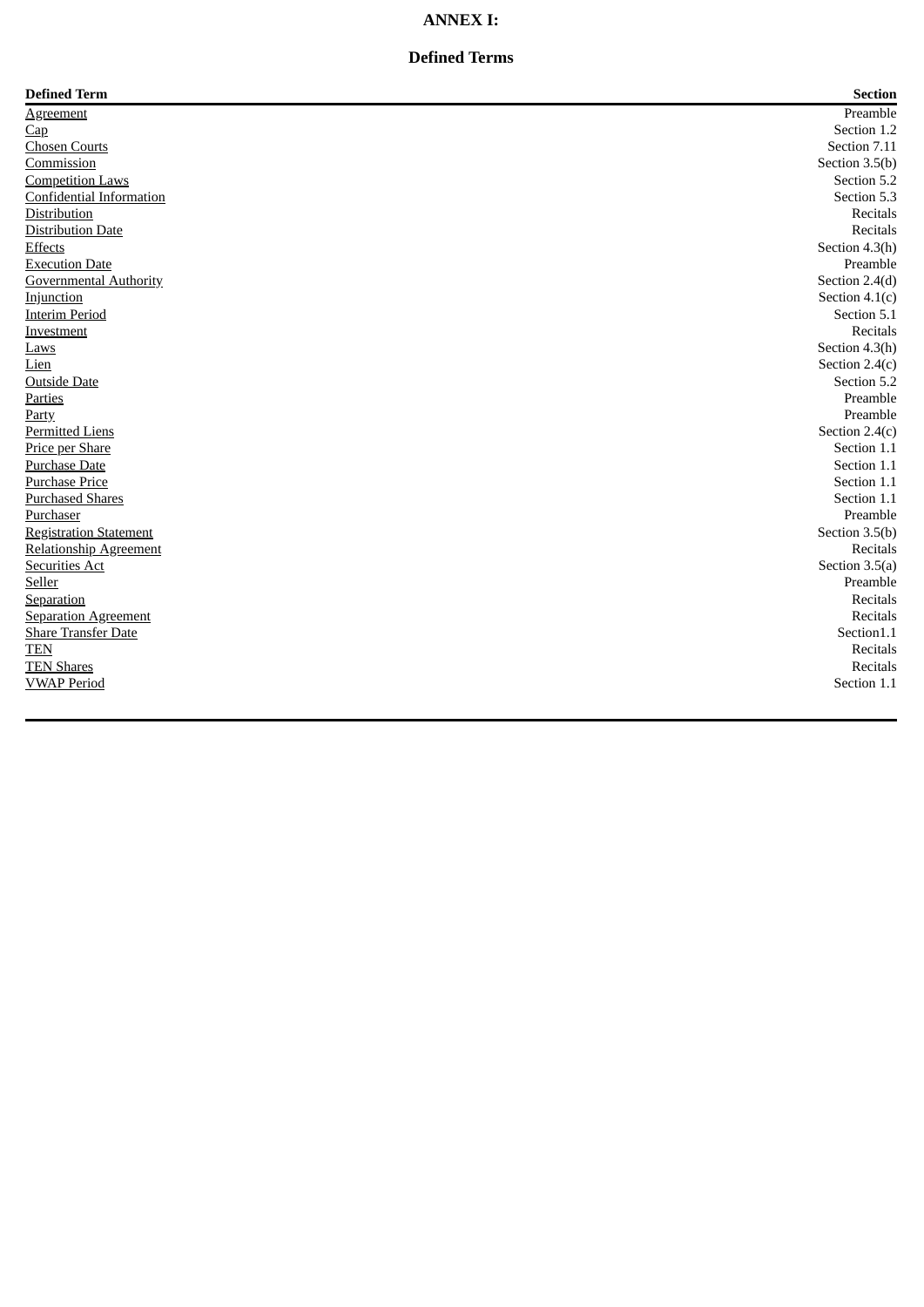### **RELATIONSHIP AGREEMENT**

This RELATIONSHIP AGREEMENT (this "Agreement") is made and effective as of January 7, 2021 by and among Technip Energies B.V, a private limited company incorporated under the laws of the Netherlands, which prior to the Distribution (as defined below) will be converted to Technip Energies N.V., a public limited liability company incorporated under the laws of the Netherlands (the "Company"), Bpifrance Participations SA, a French *société anonyme* (public limited company) ("Shareholder") and TechnipFMC plc, a public limited company incorporated under the laws of England and Wales ("Parent").

#### **RECITALS**

WHEREAS, until the Distribution (as defined below), Parent will own 100% of the ordinary shares, nominal value EUR 0.01 per share, of the Company (the "Ordinary Shares");

WHEREAS, pursuant to that certain Separation and Distribution Agreement, dated as of the date hereof, by and between Parent and the Company (the "SDA"), Parent and the Company will separate the business of the Company from Parent and Parent will make a distribution of Ordinary Shares to the holders of Parent's ordinary shares representing an aggregate 50.1% interest in the Company (the "Distribution");

WHEREAS, immediately following the date the Distribution is made (the "Distribution Date"), Parent will hold an amount of Ordinary Shares representing 49.9% of the outstanding Ordinary Shares;

WHEREAS, pursuant to that certain Share Purchase Agreement dated as of the date hereof, by and between Parent and Shareholder (the "Share Purchase Agreement"), Shareholder agreed to acquire from Parent a certain number of Ordinary Shares (the "BPI Investment Shares") to be determined in accordance with the Share Purchase Agreement in exchange for the purchase price provided for in the Share Purchase Agreement (the "Investment"); and

WHEREAS, in connection with the Investment, the Parties wish to set forth herein certain understandings among such Parties, including with respect to certain governance and other matters.

NOW, THEREFORE, the Parties agree as follows:

#### **ARTICLE I DEFINITIONS**

Section 1.01 Definitions. As used in this Agreement, the following terms shall have the following meanings:

"Affiliate" with respect to any person, means another person that directly or indirectly, through one or more intermediaries, controls, is controlled by, or is under common control with, such first person; provided that the Company and any Person controlled by the Company shall not be considered to be an Affiliate of Shareholder for any purpose under this Agreement. For the purpose of this definition, "control" (including with correlative meanings, "controlled by" and "under common control with"), when used with respect to any specified Person, means the possession, directly or indirectly, of the power to direct or cause the direction of the management and policies of such Person, whether through the ownership of voting securities or other interests, by contract, agreement, obligation, indenture, instrument, lease, promise, arrangement, release, warranty, commitment, undertaking or otherwise.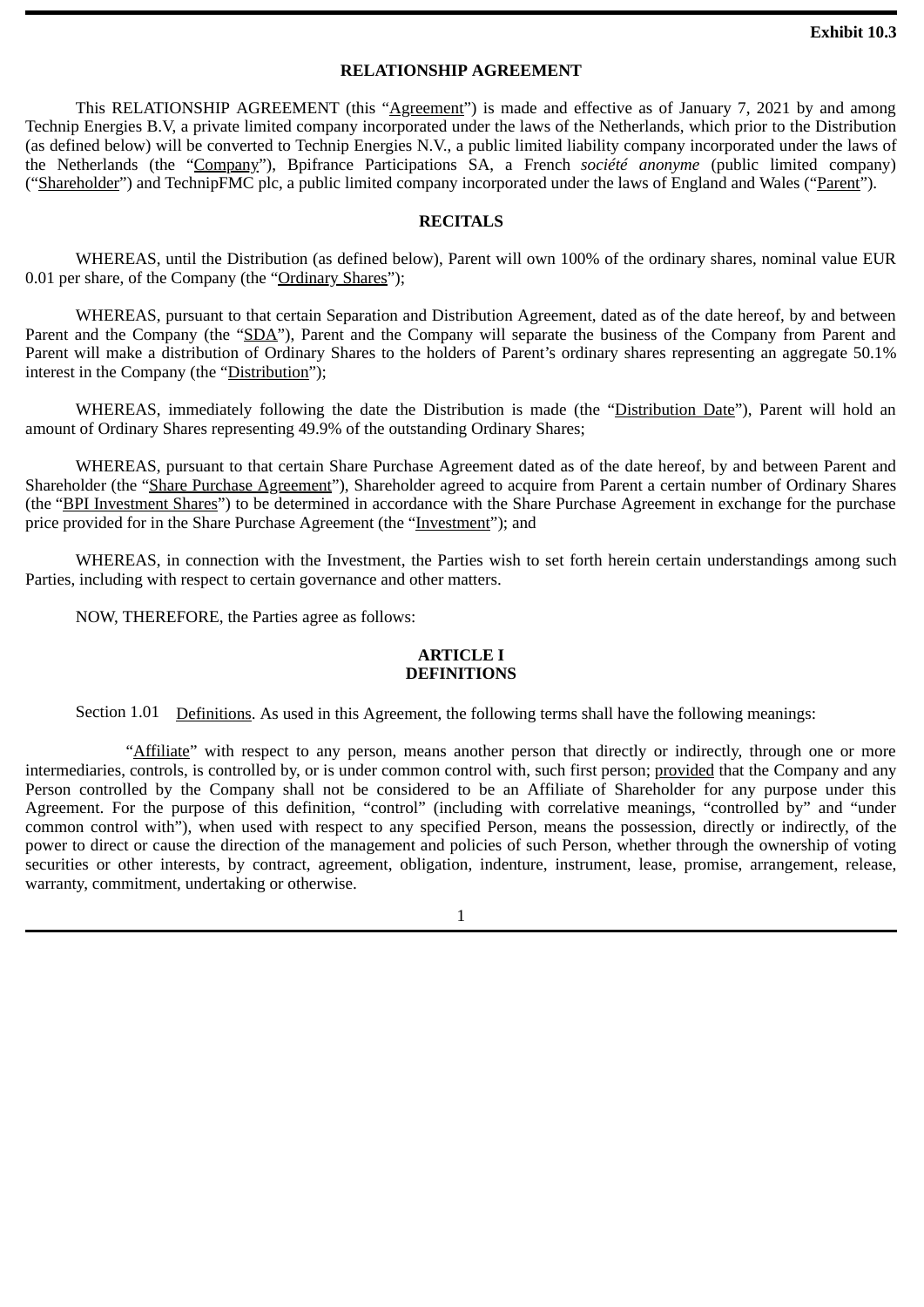"Agreement" has the meaning set forth in the Preamble.

"Beneficial Owner" (including its correlative meanings, "Beneficially Own" and "Beneficial Ownership") has the meaning set forth in Rule 13d-3 promulgated under the Exchange Act; provided, however, that, notwithstanding anything in Rule 13d-3(d)(1)(i) to the contrary, the determination of "Beneficial Ownership" of a Person shall be made after giving effect to the conversion of all Equity Interests outstanding as of any date in question that are held by such Person, irrespective of any vesting period of any such Equity Interest.

"Board" means the board of directors of the Company.

"BPI Investment Shares" has the meaning set forth in the Recitals.

"Chosen Courts" has the meaning set forth in Section 8.09.

"Company" has the meaning set forth in the Preamble.

"Company Change of Control" means any transaction or series of related transactions involving: (a) any merger, consolidation, share exchange, business combination, recapitalization, reorganization, or other transaction that would result in the shareholders of the Company immediately preceding such transaction beneficially owning less than 30% of the total outstanding equity securities in the surviving or resulting entity of such transaction (measured by voting power or economic interest), (b) any transaction, including any direct or indirect acquisition or any tender offer, exchange offer or other secondary acquisition, that would, if completed, result in any Person or group of Persons beneficially owning more than 30% of the Ordinary Shares (measured by voting power or economic interest), (c) any sale, lease, license or other disposition, directly or indirectly, of all or substantially all of the consolidated assets of the Company or (d) the majority of the directors of the Board ceasing to be Company Continuing Directors.

"Company Continuing Director" means (a) any Person who is a director on the Board on the Distribution Date, (b) any director who was nominated for election or elected to the Board with the approval of the majority of the Company Continuing Directors who were members of the Board at the time of such nomination or election or (c) any director who was nominated or elected to the Board by individuals referred to in clauses (a) and (b) above constituting at the time of such nomination or election at least a majority of the Board.

"Confidential Information" has the meaning set forth in Section 3.03.

"Distribution" has the meaning set forth in the Recitals.

"Distribution Date" has the meaning set forth in the Recitals.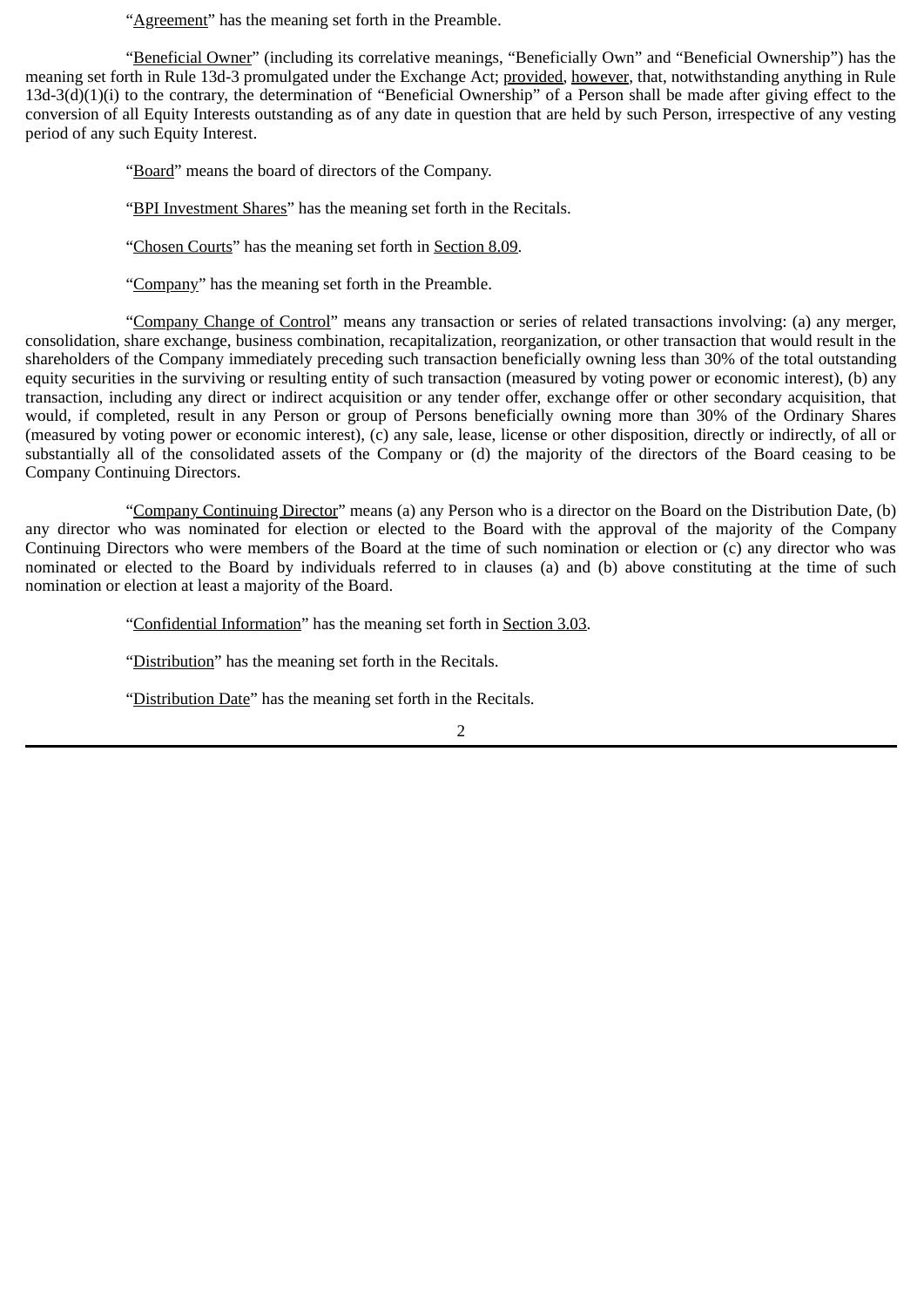"Equity Interest" means any share, capital stock, partnership, limited liability company, member or similar equity interest in any Person, and any option, warrant, right or security (including debt securities) convertible, exchangeable, exercisable into or for, or giving access to, any such share, capital stock, partnership, limited liability company, member or similar equity interest.

"Exchange Act" means the Securities Exchange Act of 1934, as amended, and the rules and regulations promulgated thereunder.

"Excluded Issuance" means an issuance by the Company of Equity Interests: (a) as consideration of an acquisition, joint venture, merger or similar transaction approved by the Board, (b) pursuant to an income plan or equity incentive plan approved by the Board, (c) of debt securities convertible into, or exchangeable for, Ordinary Shares or (d) upon the conversion or exchange of such debt securities.

"Governmental Authority" means any government, court, regulatory or administrative agency, commission or authority or other governmental instrumentality, federal, state or local, domestic, foreign or multinational, including any contractor acting on behalf of any such agency, commission, authority or governmental instrumentality.

"Investment" has the meaning set forth in the Recitals.

"Investor Nominated Directors" has the meaning set forth in Section 2.01(a).

"Laws" means any laws (statutory, common or otherwise), constitutions, treaties, conventions, ordinances, codes, rules, regulations, orders, injunctions, judgments, decisions, decrees, rulings, assessments, orders, policies or other similar requirements, all to the extent enacted, adopted, promulgated or applied by a Governmental Authority and having a legally binding effect.

"New Securities" has the meaning set forth in Section 5.01.

"Notice Period" has the meaning set forth in Section 5.01(a).

"Ordinary Shares" has the meaning set forth in the Recitals.

"Organizational Documents" means the articles of association, the Board rules, the committee charters of the Board and any other similar organizational documents of the Company.

"Parent" has the meaning set forth in the Preamble.

"Parties" means Shareholder, the Company and Parent.

"Permitted Transfer" means a Transfer of Ordinary Shares by Shareholder to an Affiliate of such Shareholder who has become a party to this Agreement by executing a joinder agreement in the form attached as Exhibit A; provided that such joinder agreement shall enter into force and be valid and enforceable, regardless of whether the Company and/or Parent ha(ve)(s) signed it.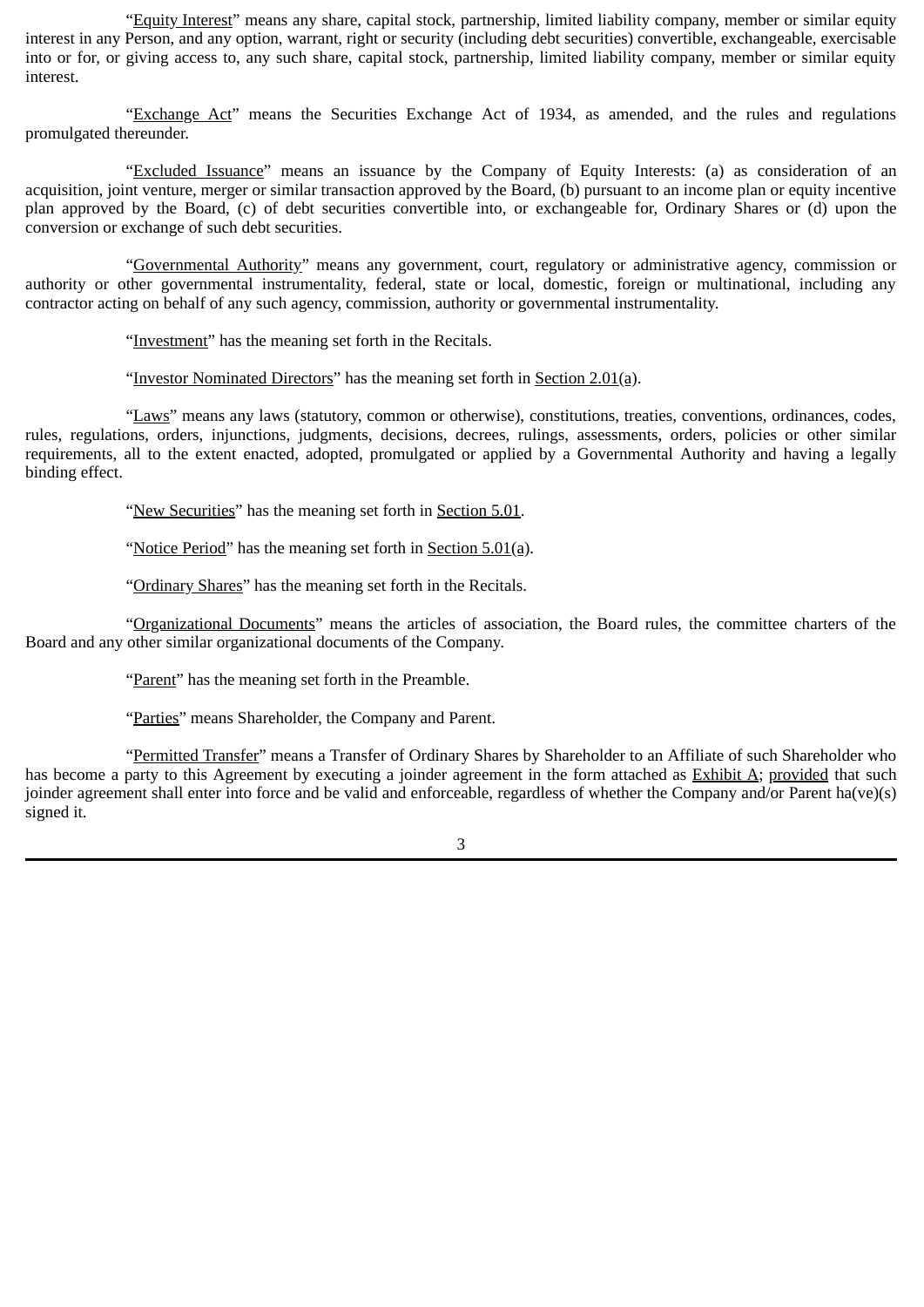"Permitted Transferee" means any Person that receives Ordinary Shares in a Permitted Transfer and becomes a party to this Agreement by executing a joinder agreement in the form attached as Exhibit A hereto.

"Person" means an individual, corporation, partnership, limited liability company, joint venture, association, trust, unincorporated organization or other entity.

"SDA" has the meaning set forth in the Recitals.

"Share Purchase Agreement" has the meaning set forth in the Recitals.

"Shareholder" has the meaning set forth in the Preamble.

"Transfer" (including its correlative meaning, "Transferred") means, with respect to any Equity Interest, directly or indirectly, by operation of Law, contract or otherwise, (i) to sell, contract to sell, give, assign, contribute, hypothecate, pledge, encumber, grant a security interest in, offer, sell any option or contract to purchase, purchase any option or contract to sell, grant any option, right or warrant to purchase, lend or otherwise transfer or dispose of any economic, voting or other rights in or to such Equity Interest (including the ownership, bare ownership, usufruct or on any other right attached to the Equity Interest, including any voting right or the right to receive dividends, or any stripping of ownership), under any form and in any title whatsoever, including in the context of a universal transfer of assets or by way of merger, for valuable or no consideration, including in situations where the transfer would take place through individual waiver to preferred subscription right in favor of identified persons, invitation to tender or under a court decision or where the transfer of ownership would be deferred, (ii) to engage in any hedging, swap, forward contract or other similar transaction that is designed to or which reasonably could be expected to lead to or result in a sale or disposition of Beneficial Ownership of, or pecuniary interest in, such Equity Interest, including any short sale or any purchase, sale or grant of any right (including without limitation any put or call option) with respect to such Equity Interest, or (iii) to enter into a short sale of, or trade in, derivative securities representing the right to vote or economic benefits of, such Equity Interest. When used as a noun, "Transfer" shall have such correlative meaning as the context may require.

"Transfer Notice" has the meaning set forth in Section 4.02.

Section 1.02 Other Definitional and Interpretive Provisions. The words "hereof," "herein" and "hereunder" and words of like import used in this Agreement shall refer to this Agreement as a whole and not to any particular provision of this Agreement. References in the singular or to "him," "her," "it," "itself" or other like references, and references in the plural or the feminine or masculine reference, as the case may be, shall also, when the context so requires, be deemed to include the plural or singular, or the masculine or feminine reference, as the case may be. References to the Preamble, Recitals, Articles and Sections shall refer to the Preamble, Recitals, Articles and Sections of this Agreement, unless otherwise specified. The headings in this Agreement are for convenience and identification only and are not intended to describe, interpret, define or limit the scope, extent or intent of this Agreement or any provision thereof. References to any statute shall be deemed to refer to such statute as amended from time to time and to any rules or regulations promulgated thereunder. References to any agreement or contract are to that agreement or contract as amended, modified or supplemented from time to time in accordance with the terms hereof and thereof. References to "include," "includes" and "including" in this Agreement shall be deemed to be followed by the words "without limitation," whether or not so specified. This Agreement shall be construed without regard to any presumption or other rule requiring construction against the Party that drafted and caused this Agreement to be drafted.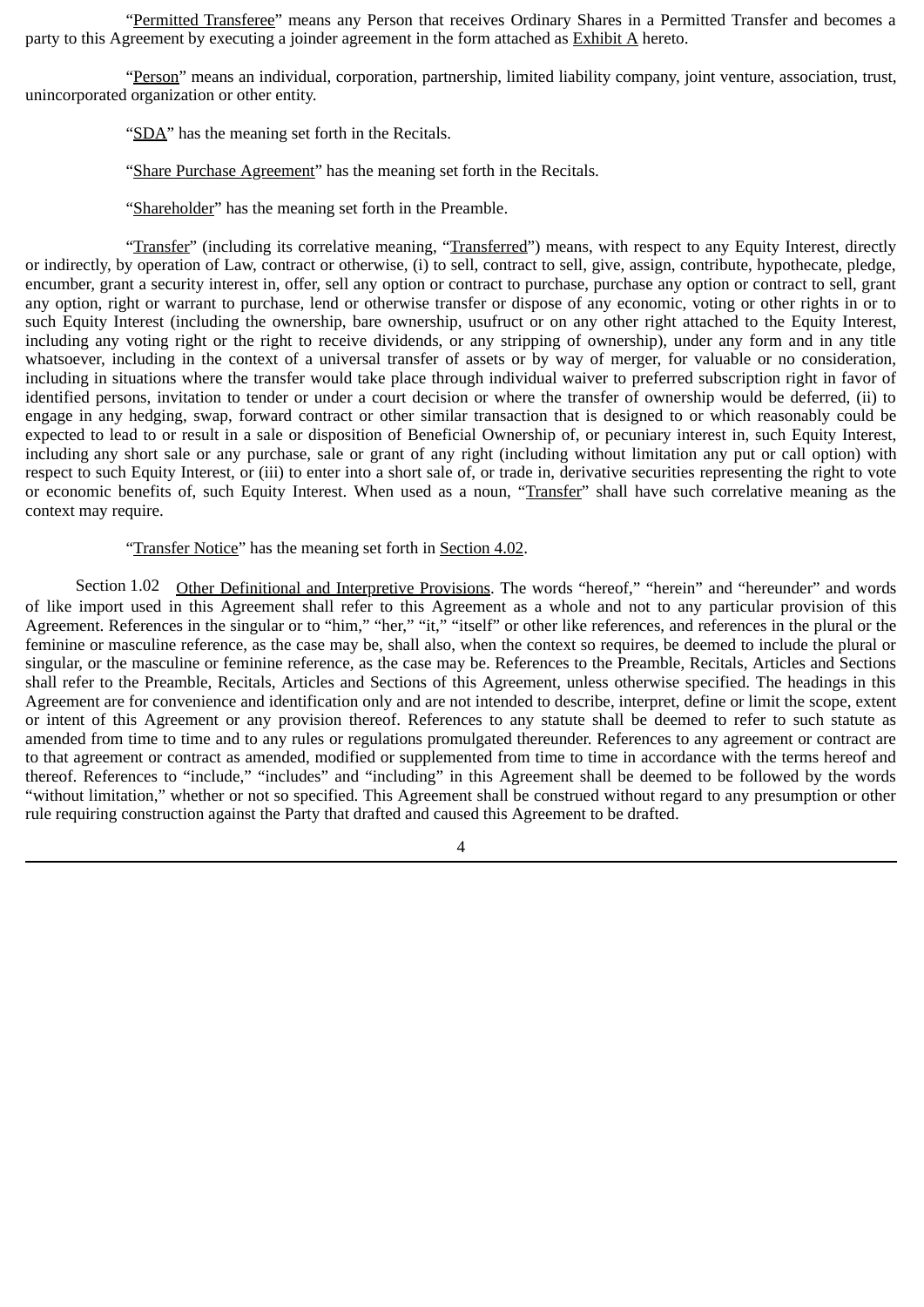#### **ARTICLE II NOMINATION RIGHTS**

Section 2.01 Composition of the Board; Nomination of the Non-Executive Directors. Effective as of the Distribution Date:

(a) For so long as Shareholder and its Permitted Transferees Beneficially Own the applicable percentage of Ordinary Shares set forth in this sentence, Shareholder shall have the right to propose one or two nominees to the Board for appointment as non-executive directors (the "Investor Nominated Directors") as follows: (i) two Investor Nominated Directors, so long as Shareholder Beneficially Owns at least 18% of the Ordinary Shares; and (ii) one Investor Nominated Director, so long as Shareholder Beneficially Owns at least 5% of the Ordinary Shares but less than 18% of the Ordinary Shares; provided, however, that notwithstanding the amount of Ordinary Shares Beneficially Owned by Shareholder and its Permitted Transferees, Shareholder shall be entitled to propose two Investor Nominated Directors for appointment to the Board at any general or extraordinary general meeting of the Company at which directors are appointed occurring prior to a vote on the Company's annual financial statements of the fiscal year following the year in which the Distribution Date occurs.

(b) If at any time the number of Investor Nominated Directors serving on the Board is less than the total number of Investor Nominated Directors Shareholder is entitled to propose for nomination pursuant to the foregoing sentence, whether due to the death, resignation, retirement, disqualification or removal from office of an Investor Nominated Director or for any other reason, other than expiration of the term of appointment in which case Section 2.01(c) shall apply, Shareholder shall be entitled to propose for nomination such person's successor, and the Board shall promptly fill the vacancy with such successor as designated by Shareholder, it being understood that any such successor nominee shall serve the remainder of the term of the Investor Nominated Director whom such nominee replaces in accordance with the Organizational Documents.

(c) The Board shall make a binding nomination of any Investor Nominated Director for appointment as a nonexecutive director of the Board in the first meeting of the Company general meeting that is convened after receiving Shareholder's proposal for an Investor Nominated Director (unless such nominee is appointed by the Board in accordance with Section 2.01(b)) and at each subsequent Company general or extraordinary meeting at which directors are appointed.

(d) Subject to the proviso in Section 2.01(a), if Shareholder's and its Permitted Transferees' Beneficial Ownership of Ordinary Shares decreases below any percentage threshold set forth in Section 2.01(a), Shareholder shall promptly notify the Company and, if requested by the Board, cause one or more, as applicable, of the Investor Nominated Directors to resign from the Board and any committees thereof on which such Investor Nominated Directors serve, such that the remaining number of Investor Nominated Directors on the Board does not exceed the number that Shareholder is then entitled to propose for nomination pursuant to Section 2.01(a).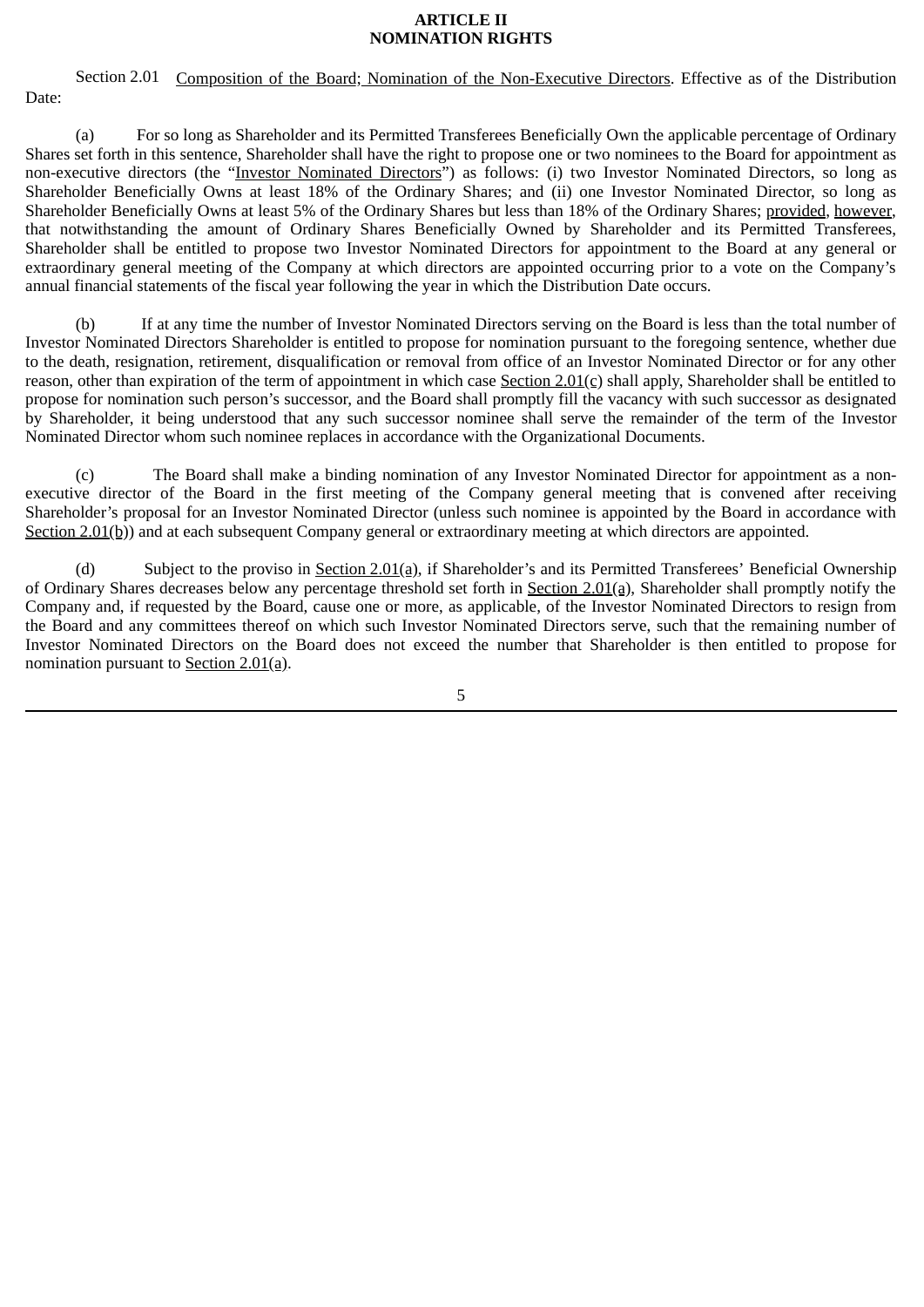(e) Each Investor Nominated Director shall be entitled to the same expense reimbursement and advancement, exculpation and indemnification in connection with his or her role as a director as the other members of the Board, as well as reimbursement for documented, reasonable out-of-pocket expenses incurred in attending meetings of the Board or any committee of the Board of which such Investor Nominated Director is a member, in each case to the same extent as the other members of the Board. Each Investor Nominated Director shall be also entitled to any retainer, equity compensation or other fees or compensation paid to the non-executive directors of the Company for his or her service as a director, including any service on any committee of the Board. The Board shall give each Investor Nominated Director the same due consideration for membership to any committee of the Board as any other non-executive director. For as long as Shareholder has the right to an Investor Nominated Director, the Company shall not amend its Organizational Documents, adopt any policies or take any other similar action to frustrate the purpose of this Section 2.01.

(f) Parent and the Company shall cause (i) the Chief Executive Officer of the Company to be an executive member of the Board, (ii) the Chairman of the Board to be a non-executive member of the Board, (iii) the members of the Board other than the Chief Executive Officer, the Investor Nominated Directors and the Shareholder Nominated Directors (as defined in the SDA) to: (A) represent at least 50% of the members of the Board; and (B) be independent pursuant to applicable Law (including the Dutch Corporate Governance Code), and (iv) two Investor Nominated Directors to be appointed.

(g) Parent shall not transfer any Ordinary Shares to Permitted Transferees without the prior written consent of Shareholder (not to be unreasonably withheld or delayed).

# **ARTICLE III SHAREHOLDER COVENANTS**

Section 3.01 Voting Agreement. With respect to Parent and Shareholder and effective as of the Distribution Date:

(a) Until the earlier of (i) the date on which Shareholder and its Permitted Transferees no longer maintain Beneficial Ownership of any Ordinary Shares and (ii) the occurrence of a Company Change of Control, at any general or extraordinary meeting of the Company at which the election of any Shareholder Nominated Director (as defined in the SDA) is submitted to a vote of holders of Ordinary Shares, Shareholder and its Permitted Transferees shall vote, or cause to be voted, all Ordinary Shares Beneficially Owned by Shareholder and its Permitted Transferees, in favor of the election of each Shareholder Nominated Director (as defined in the SDA).

(b) Until the earlier of (i) the date on which Shareholder and its Permitted Transferees no longer maintain Beneficial Ownership of any Ordinary Shares and (ii) the occurrence of a Company Change of Control, at any Company general or extraordinary meeting, Shareholder and its Permitted Transferees shall be present, in person or by proxy so that all of the Ordinary Shares Beneficially Owned by Shareholder and its Permitted Transferees may be counted for the purposes of determining the presence of the share capital at such meeting.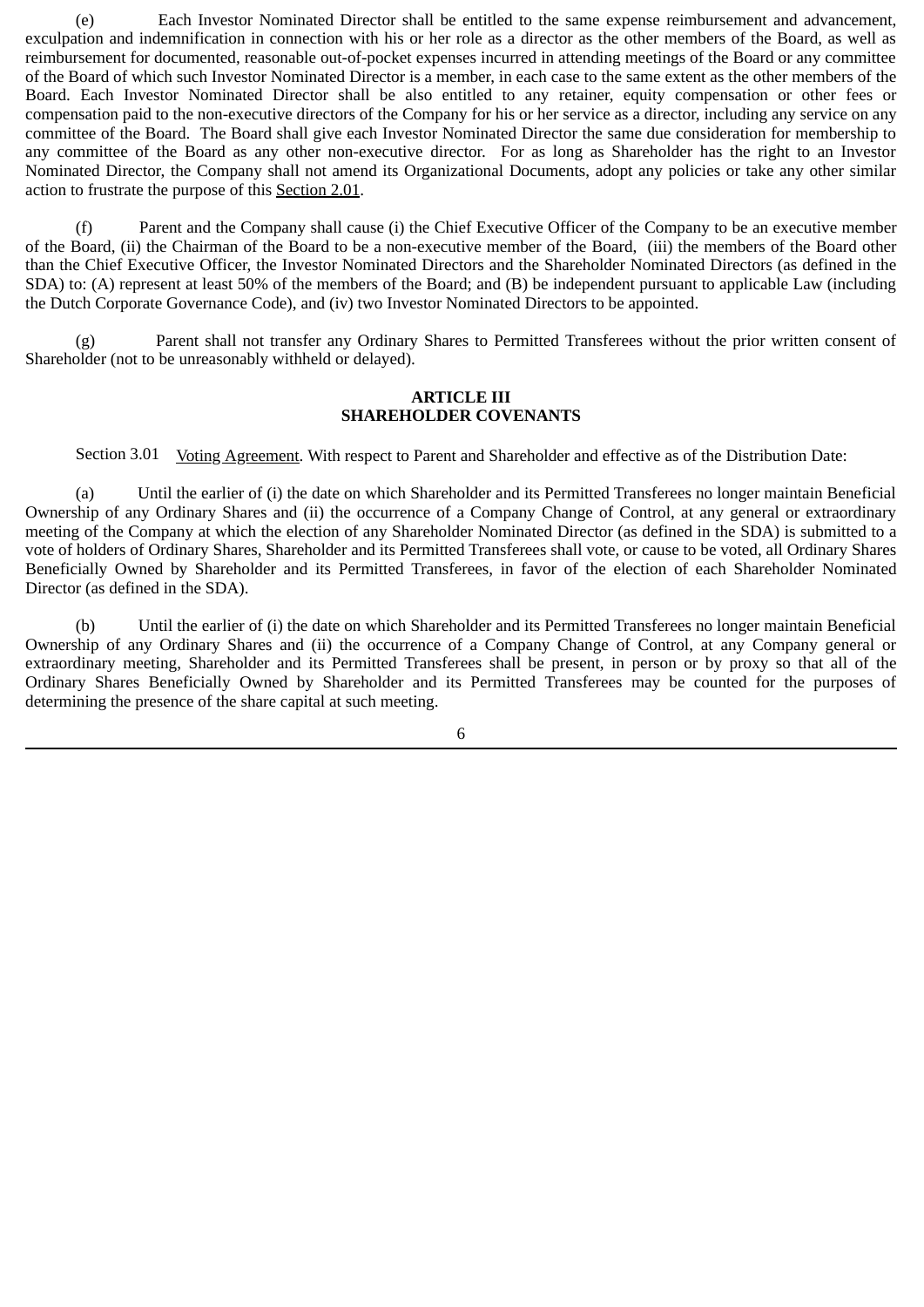Section 3.02 Lock-Up Restrictions. Prior to the date that is one hundred and eighty (180) days after the Distribution Date, Shareholder and its Permitted Transferees shall not, without the Company's prior written consent, Transfer any BPI Investment Shares.

Section 3.03 Confidentiality. Shareholder will, and will cause its Permitted Transferees to, and will direct its respective representatives (including their respective Affiliates, officers, managers, directors, employees members of internal committees (the "Internal Representatives") and their respective outside counsel, accountants, consultants, auditors and advisors (the "External Representatives")) who actually receive Confidential Information (as defined herein) to, keep confidential any information (including oral, written and electronic information) concerning the Company, its subsidiaries or its Affiliates that may be furnished to Shareholder, its Permitted Transferees or their respective representatives by or on behalf of the Company or any of its representatives pursuant to this Agreement ("Confidential Information") and to use the Confidential Information solely for the purposes of monitoring, administering or managing the Shareholder's investment in the Company; provided, that Confidential Information will not include information that (a) was or becomes available to the public other than as a result of a breach of any confidentiality obligation in this Agreement by the Shareholder or its Permitted Transferees or their respective representatives, (b) was or becomes available to the Shareholder or its Permitted Transferees or their respective representatives from a source other than the Company or its representatives; provided, further, such source is reasonably believed by Shareholder or its Permitted Transferees or their respective representatives not to be subject to an obligation of confidentiality (whether by agreement or otherwise), or was independently developed by the Shareholder or its Permitted Transferees or their respective representatives without reference to, incorporation of, or other use of any Confidential Information. Notwithstanding the foregoing, Shareholder may disclose Confidential Information (i) to its attorneys, accountants, consultants and financial and other professional advisors to the extent necessary to obtain their services in connection with its investment in the Company, (ii) as may be reasonably determined by the Shareholder to be necessary in connection with the Shareholder's enforcement of its rights in connection with this Agreement or its investment in the Company or (iii) as may otherwise be required by Law or by any stock exchange or any competent Governmental Authority or legal, judicial or regulatory process or proceedings; and provided, further, that (x) any breach of the confidentiality and use terms herein by any Internal Representative to whom the Shareholder may disclose Confidential Information pursuant to this Section 3.03 shall be attributable to the Shareholder for purposes of determining the Shareholder's compliance with this Section 3.03, except those who have entered into a separate confidentiality or non-disclosure agreement or obligation with the Company with respect to such Confidential Information, and (y) Shareholder takes commercially reasonable steps to minimize the extent of any required disclosure described in clause (iii) of the preceding proviso. Each Party shall (and shall ensure that each of its Permitted Transferees and representatives shall) maintain this Agreement and its terms and conditions in confidence and not disclose such information to any person, except if disclosure is (i) required by Law or by any stock exchange or any regulatory, governmental or antitrust body having applicable jurisdiction, (ii) required for the purpose of performing or enforcing any rights arising out of this Agreement, or (iii) specifically permitted by this Agreement. No public announcement or press release with respect to this Agreement and mentioning the Shareholder shall be made without the prior written consent of the Shareholder (not to be unreasonably withheld or delayed).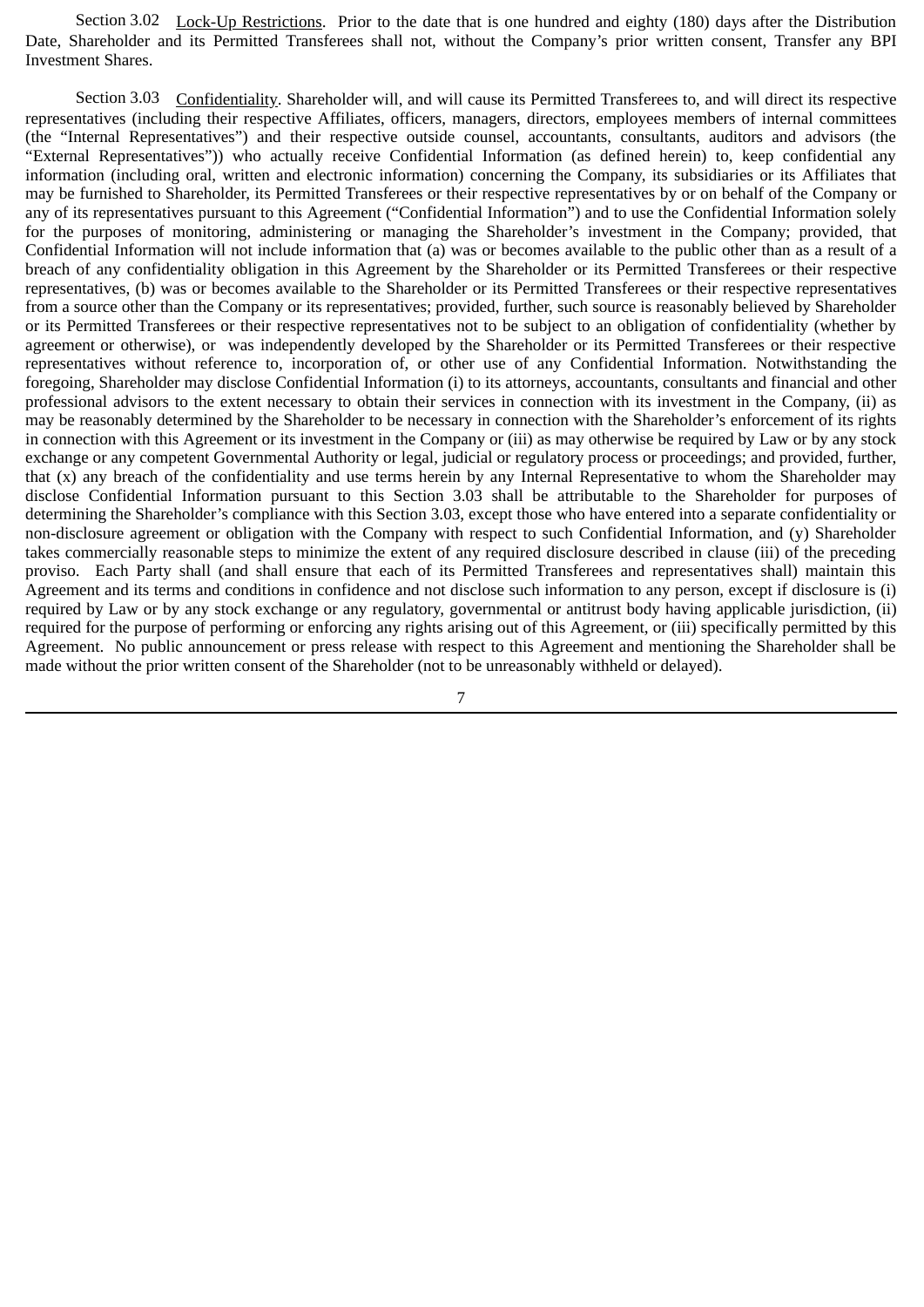#### **ARTICLE IV COMPANY COVENANTS**

Section 4.01 Certain Amendments to the SDA. As (i) from the date hereof until the Distribution Date, regardless of whether Shareholder Beneficial Owns any Ordinary Shares, and (ii) from the Distribution Date, for so long as Shareholder and its Permitted Transferees maintain Beneficial Ownership of any Ordinary Shares, as applicable, the Company shall not amend Section 5.8, Section 5.9, Section 5.11(c) and Section 5.12 of the SDA without the prior written consent of Shareholder.

Section 4.02 Consultation on Transfers of Ordinary Shares by Parent. Effective as of the Distribution Date, for so long as Shareholder and its Permitted Transferees maintain Beneficial Ownership of any Ordinary Shares, the Company shall within two (2) business days of receiving written notice from Parent pursuant to Section 5.8(i) or Section 5.8(j) of the SDA (a "Transfer Notice") of a potential sale of Ordinary Shares by Parent, provide a copy of such Transfer Notice to Shareholder, and the Company shall consult with Shareholder in good faith with regards to the Company's response to any Transfer Notice.

Section 4.03 Certain Actions Under Organizational Documents. Until three (3) years from the Distribution Date, the Board shall (i) not adopt a resolution that would be required to be submitted to a Company general or extraordinary general meeting pursuant to Article 7.3.7 of the Company's Articles of Association, (ii) recommend against any proposal that would require approval of the Company's shareholders pursuant to Article 7.3.7 of the Company's Articles of Association, and (iii) shall not propose to amend the provisions of Article 7.3.7 of the Company's Articles of Association and shall recommend to vote against any proposal to amend Article 7.3.7 of the Company's Articles of Association; it being specified that the provisions of this Section 4.03 shall only be binding upon the Company.

### **ARTICLE V PREEMPTIVE RIGHTS**

Section 5.01 Preemptive Rights. Effective as of the Distribution Date, if the Board determines to cause the Company to issue additional Ordinary Shares, or any equity securities convertible into or exchangeable for Ordinary Shares (the "New Securities") other than pursuant to an Excluded Issuance, the Board shall provide written notice to Shareholder. Shareholder will, subject to compliance with applicable securities laws, have a preemptive right to purchase its pro rata share, based on its percentage of Ordinary Shares Beneficially owned in proportion to all outstanding Ordinary Shares at the time of such issuance. Such purchase shall be on the terms and conditions as the Board has established for the issuance of such New Securities, provided that such terms and conditions shall be the same for Shareholder. For the avoidance of doubt, no proposed issuance of New Securities (including any issuance of New Securities to Shareholder) completed in compliance with this Section 5.01 shall be applied in a circular manner so as to result in duplicative or iterative preemptive rights.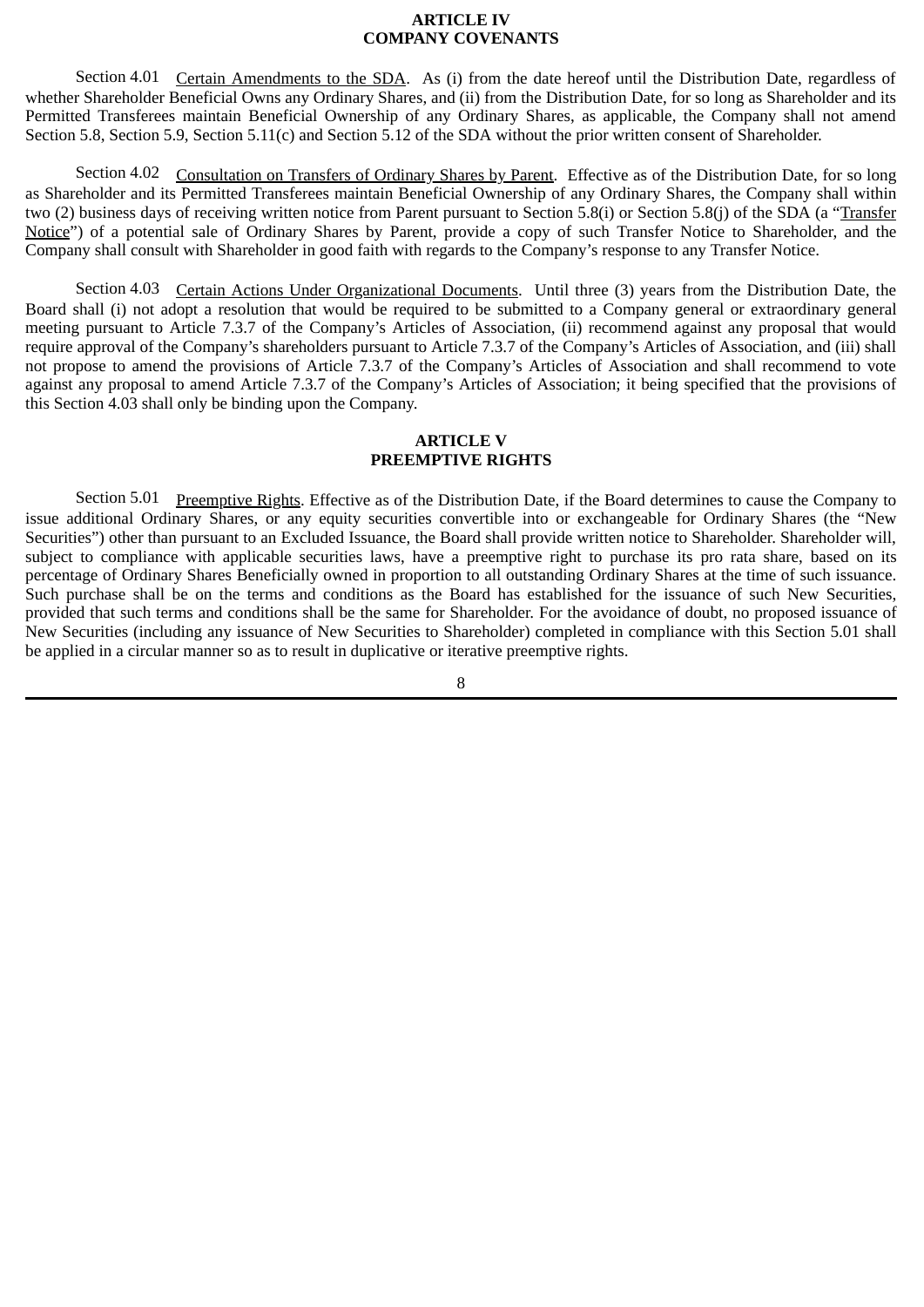#### **ARTICLE VI ACCESS AND INFORMATION RIGHTS**

Section 6.01 Access and Information Rights. Effective as of the Distribution Date, the Company agrees to, and shall cause its subsidiaries to, keep proper books, records and accounts, in which full and correct entries shall be made of all financial transactions and the assets and business of the Company and each of its subsidiaries in accordance with international financial accounting principles. Without limiting, and in addition to, the rights of inspection provided under the Laws of the Netherlands, for so long as Shareholder Beneficially Owns at least 10% of the outstanding Ordinary Shares, in order to facilitate Shareholder's (i) compliance with its ongoing financial reporting, audit and other legal and regulatory requirements (including its tax, risk management and control procedures) applicable to its Beneficial Ownership of the Ordinary Shares and (ii) oversight of its investment in the Company, the Company agrees to, and shall cause its subsidiaries to, provide Shareholder with the following, subject to appropriate confidentiality arrangements and restrictions:

(a) half-year financial statements as soon as reasonably practicable after they become available but no later than forty (40) days after the end of the applicable reporting period of the Company;

(b) audited (by a nationally recognized accounting firm) annual financial statements as soon as reasonably practicable after they become available but no later than sixty (60) days after the end of each fiscal year of the Company; and

(c) any other financial information or other information reasonably necessary for Shareholder to comply with the financial reporting, audit and other legal and regulatory requirements (including its tax, risk management and control procedures) applicable to Shareholder; provided that any external costs incurred by in connection with the collection and/or provision of such information to Shareholder will be borne by Shareholder.

### **ARTICLE VII EFFECTIVENESS AND TERMINATION**

Section 7.01 Termination. Except to the extent otherwise expressly provided herein, this Agreement, and all of the rights and obligations set forth herein, shall terminate and be of no further force or effect upon the earlier of (a) its termination by the written consent of the Parties, (b) the date on which the Shareholder and its Permitted Transferees cease to Beneficially Own any Ordinary Shares and (c) the termination of the Share Purchase Agreement. Upon (i) any termination pursuant to clause (c) above, the Shareholder shall promptly notify the Company and, (A) for so long as Shareholder and its Permitted Transferees maintain Beneficial Ownership of any Ordinary Shares: (1) the Board's obligation to propose the Investor Nominated Director identified on Schedule 7.01(i) (or any other person appointed from and after the Purchase Date (as defined in the Share Purchase Agreement) as an Investor Nominated Director on proposal of Shareholder, in replacement of, or as successor to, the individual identified on Schedule 7.01(i)) for appointment to the Board at any general or extraordinary general meeting of the Company including and after the Company's annual general meeting of shareholders voting on the annual financial statements of the fiscal year ending on December 31, 2021 shall terminate; and (2) if requested by the Board, Shareholder shall cause the other Investor Nominated Director to resign from the Board and any committees thereof on which such Investor Nominated Director serves; except if one of the Investor Nominated Directors is the individual identified on Schedule 7.01(ii) (in which case such Investor Nominated Director shall remain in office); and (B) if Shareholder and its Permitted Transferees cease to Beneficially Own any Ordinary Shares, if requested by the Board, Shareholder shall cause one or both of the Investor Nominated Directors (as determined by the Board) to resign from the Board and any committees thereof on which such Investor Nominated Director(s) serve(s); except if one of the Investor Nominated Directors is the individual identified on Schedule 7.01(ii), in which case, such Investor Nominated Director shall remain in office; and (ii) any other termination of this Agreement, the Shareholder shall promptly notify the Company and, if requested by the Board, cause one or both of the Investor Nominated Directors (as determined by the Board) to resign from the Board and any committees thereof on which such Investor Nominated Director(s) serve(s). For the avoidance of doubt, the provisions of this Section 7.01 shall survive the termination of this Agreement.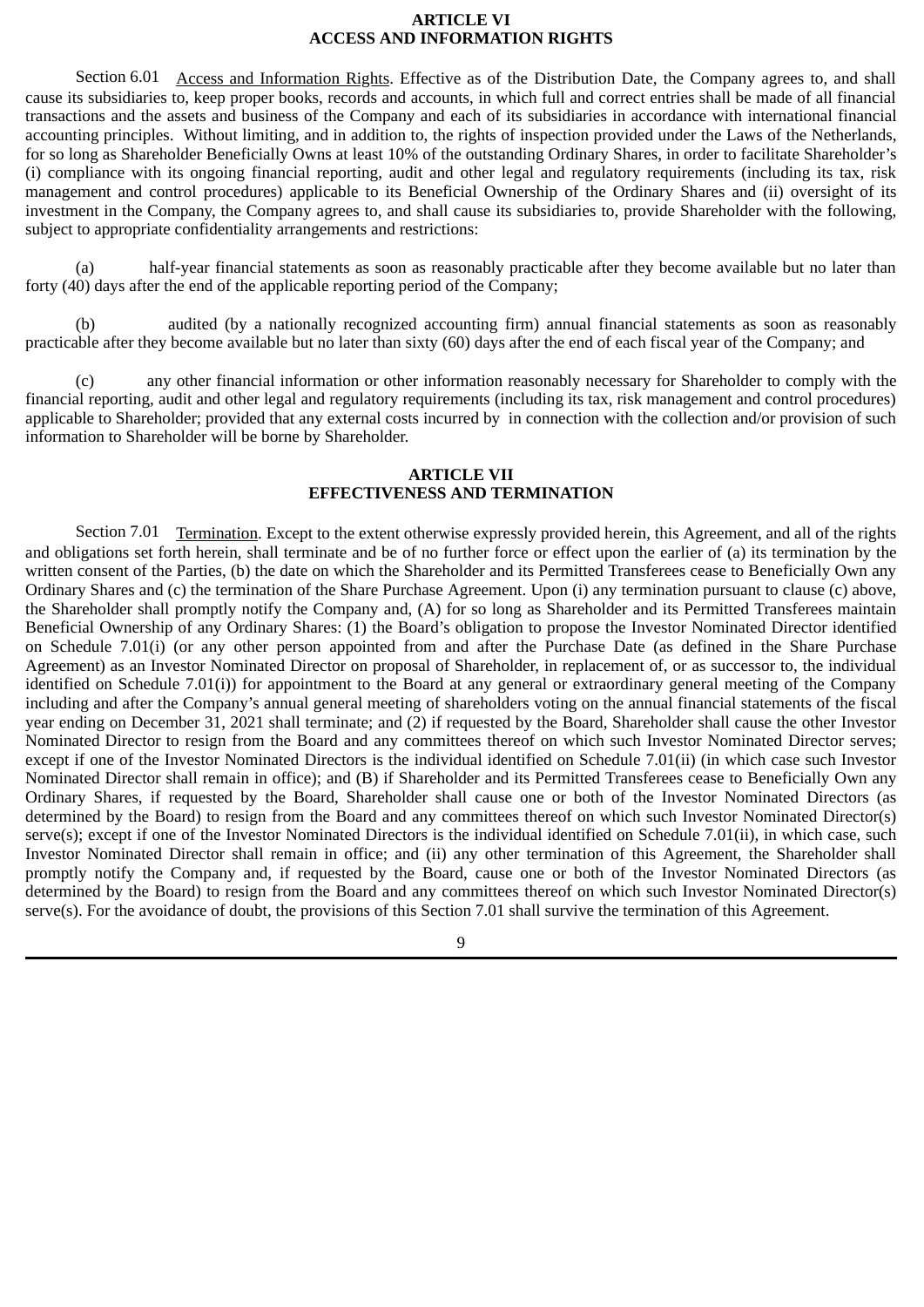### **ARTICLE VIII MISCELLANEOUS**

Section 8.01 Notices. Any notice, request, instruction or other document to be given hereunder by any party to the others shall be in writing and delivered personally or sent by registered or certified mail, postage prepaid or by prepaid overnight courier (providing written proof of delivery), or by electronic mail (with confirmed receipt), addressed as follows:

if to the Company, to:

Technip Energies N.V. 6-8 Allée de l'Arche 92400 Courbevoie France<br>Attention: **Bruno Vibert** Email: bruno.vibert@techipfmc.com Attention: Stephen Siegel Email: stephen.siegel@technipfmc.com

with copies to (which shall not constitute a notice):

Davis Polk & Wardwell LLP 121 avenue des Champs-Elysées 75008 Paris, France Jacques Naquet-Radiguet Email: Jacques.naquet@davispolk.com

De Brauw Blackstone Westbroek N.V. Claude Debussylaan 80 1082 MD Amsterdam, the Netherlands Attention: Paul Cronheim Email: paul.cronheim@debrauw.com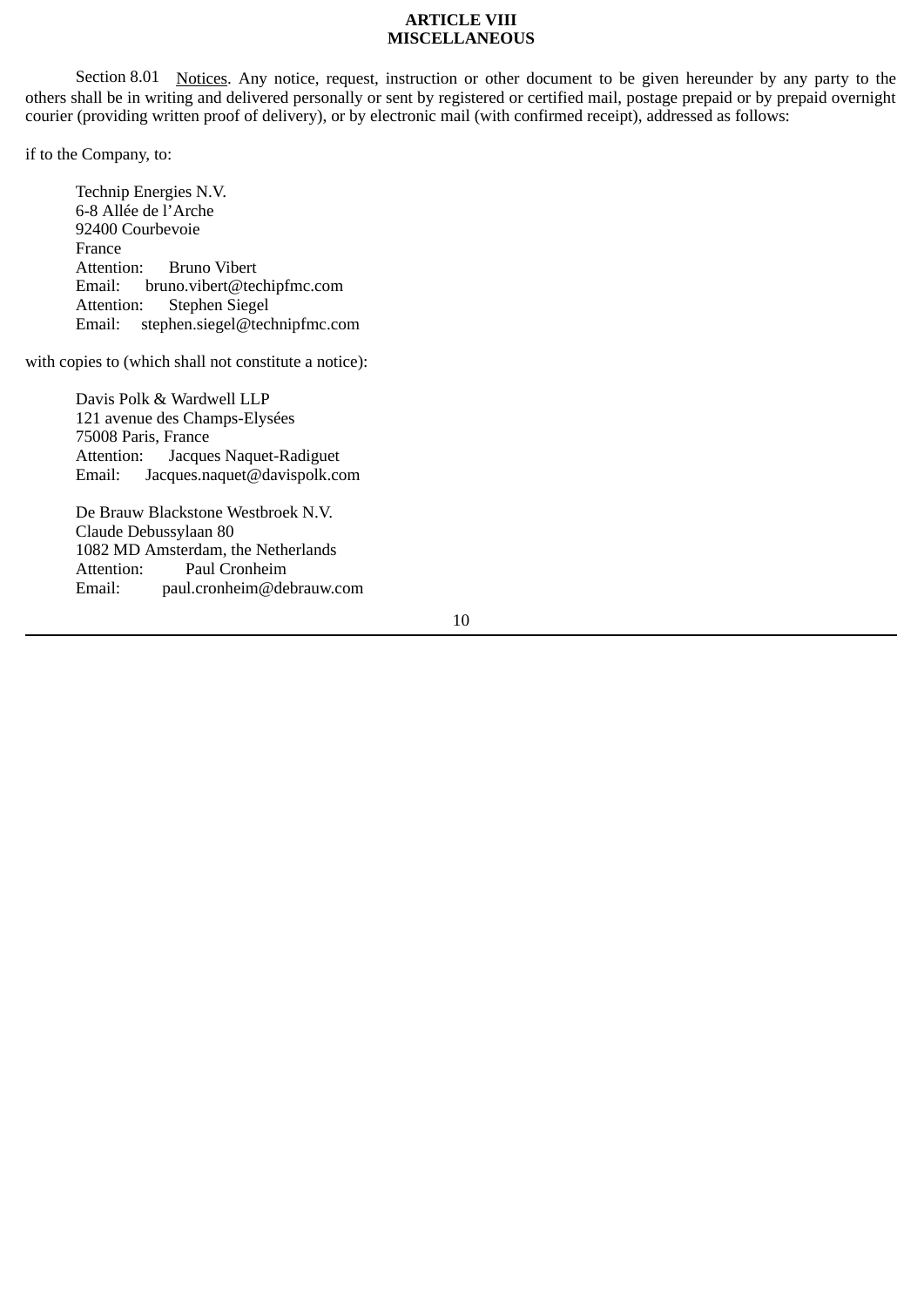if to Shareholder, to:

Bpifrance Participations 6/8 boulevard Haussmann, 75009 Paris France Attention: Arnaud Caudoux Email: arnaud.caudoux@bpifrance.fr Attention: Eric Lefebvre Email: eric.lefebvre@bpifrance.fr

with a copy to (which shall not constitute a notice):

Cleary Gottlieb Steen & Hamilton LLP 12, rue de Tilsitt 75008 Paris, France Attention: Pierre-Yves Chabert Email: pchabert@cgsh.com

Section 8.02 Severability. The provisions of this Agreement shall be deemed severable and the invalidity or unenforceability of any provision shall not affect the validity or enforceability or the other provisions hereof. If any provision of this Agreement, or the application thereof to any Person or any circumstance, is invalid or unenforceable, (a) a suitable and equitable provision shall be substituted therefor in order to carry out, so far as may be valid and enforceable, the intent and purpose of such invalid or unenforceable provision and (b) the remainder of this Agreement and the application of such provision to other Persons or circumstances shall not be affected by such invalidity or unenforceability, nor shall such invalidity or unenforceability affect the validity or enforceability of such provision, or the application thereof, in any other jurisdiction.

Section 8.03 Expenses. Each Party shall be responsible for all costs and expenses (including legal and financial advisory fees and expenses) incurred in connection with, or in anticipation of, this Agreement and the Investment.

Section 8.04 Counterparts. This Agreement may be executed in one or more counterparts, and by the different parties hereto in separate counterparts, each of which when executed shall be deemed to be an original but all of which taken together shall constitute one and the same agreement. The exchange of a fully executed Agreement (in counterparts or otherwise) by facsimile or by electronic delivery in .pdf format shall be sufficient to bind the parties to the terms and conditions of this Agreement.

Section 8.05 Entire Agreement. This Agreement (including any exhibits hereto) constitutes the entire agreement, and supersedes all other prior agreements, understandings, representations and warranties both written and oral, among the Parties, with respect to the subject matter hereof.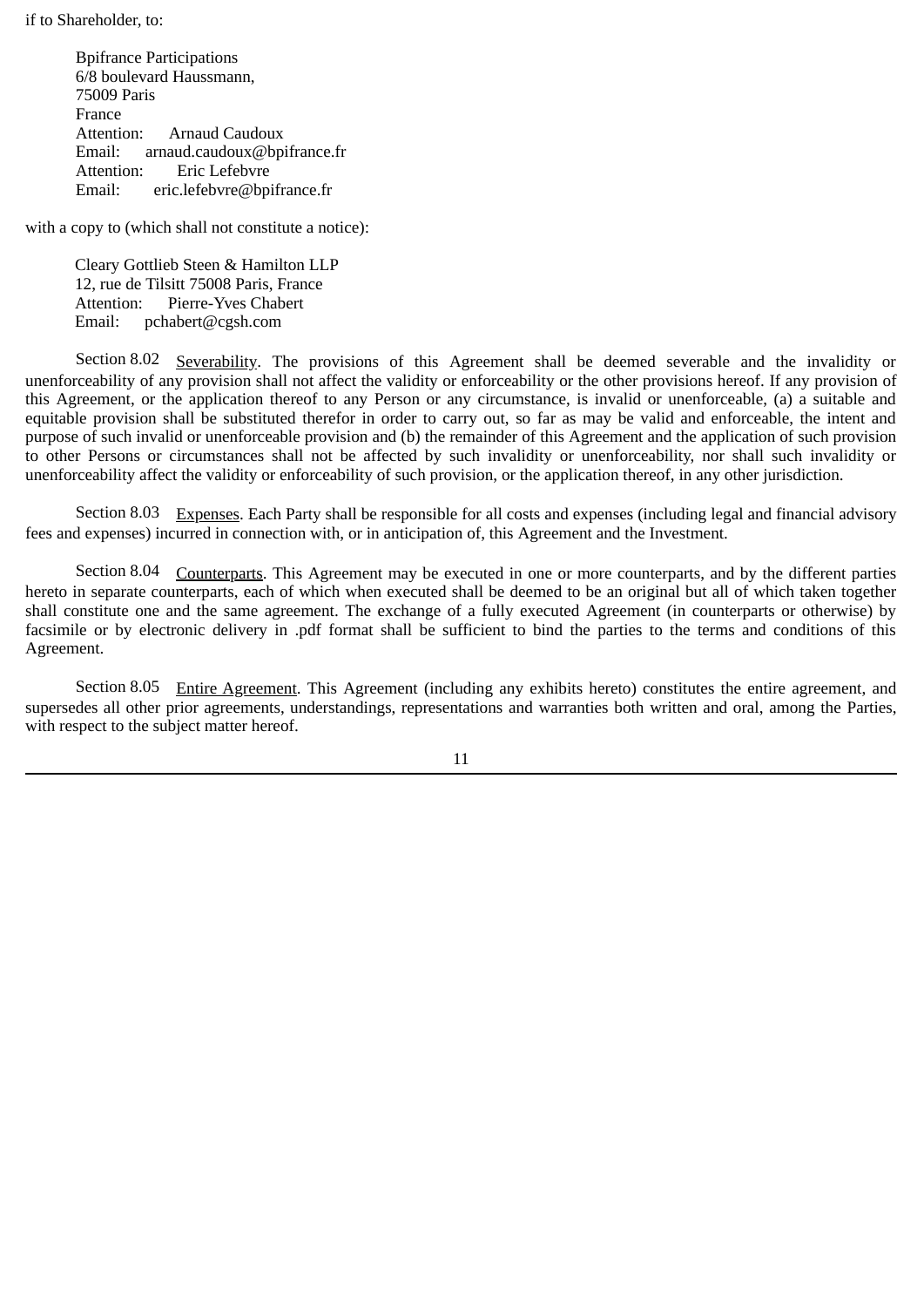Section 8.06 No Third Party Beneficiaries. The provisions of this Agreement are solely for the benefit of the Parties and are not intended to confer upon any Person except the Parties hereto any rights or remedies hereunder. There are no third-party beneficiaries of this Agreement and this Agreement shall not provide any third Person with any remedy, claim, reimbursement, claim of action or other right in excess of those existing without reference to this Agreement.

Section 8.07 Further Assurances. The Parties agree to execute and deliver to each other such other documents and to do such other acts and things, all as the other Parties may reasonably request for the purpose of carrying out the intent of this Agreement and the documents referred to in this Agreement.

Section 8.08 Governing Law. This Agreement shall be governed by, and construed in accordance with, the Laws of the Netherlands, regardless of the Laws that might otherwise govern under applicable principles of conflicts of Laws thereof.

Section 8.09 Specific Enforcement; Consent to Jurisdiction. The Parties agree that irreparable damage would occur and that they would not have any adequate remedy at Law in the event that any of the provisions of this Agreement were not performed in accordance with their specific terms or were otherwise breached. It is accordingly agreed that the Parties shall be entitled to an injunction or injunctions to prevent breaches of this Agreement and to enforce specifically the terms and provisions of this Agreement without proof of actual damages, this being in addition to any other remedy to which they are entitled at Law. Each of the Parties hereby submits to the exclusive jurisdiction of any competent court in Amsterdam (such courts, the "Chosen Courts"). In addition, each of the Parties irrevocably (a) submits itself to the exclusive jurisdiction of the Chosen Courts for the purpose of any litigation directly or indirectly based upon, relating to or arising out of this Agreement or any of the transactions contemplated hereunder or the negotiation, execution or performance hereof or thereof, (b) agrees that it will not attempt to deny or defeat such personal jurisdiction by motion or other request for leave from the Chosen Courts and (c) agrees that it will not bring any action relating to this Agreement or the transactions contemplated hereunder in any court other than the Chosen Courts. Each of the Parties hereby irrevocably waives, and agrees not to assert, by way of motion, as a defense, counterclaim or otherwise, in any litigation with respect to this Agreement, (x) any claim that it is not personally subject to the jurisdiction of the Chosen Courts for any reason other than the failure to serve in accordance with this Section 8.09, (y) any claim that it or its property is exempt or immune from jurisdiction of any such court or from any legal process commenced in Chosen Courts (whether through service of notice, attachment prior to judgment, attachment in aid of execution of judgment, execution of judgment or otherwise) and (z) to the fullest extent permitted by the applicable Law, any claim that (i) the suit, action or proceeding in such court is brought in an inconvenient forum, (ii) the venue of such suit, action or proceeding is improper or (iii) this Agreement, or the subject matter of this Agreement, may not be enforced in or by such courts. Each of the Parties hereby irrevocably consents to service being made through the notice procedures set forth in Section 8.01 and agrees that service of any process, summons, notice or document by personal delivery to the respective addresses set forth in Section 8.01 shall be effective service of process for any litigation in connection with this Agreement or the transactions contemplated hereunder. Nothing in this Section 8.09 shall affect the right of any Party to serve legal process in any other manner required or permitted by Law.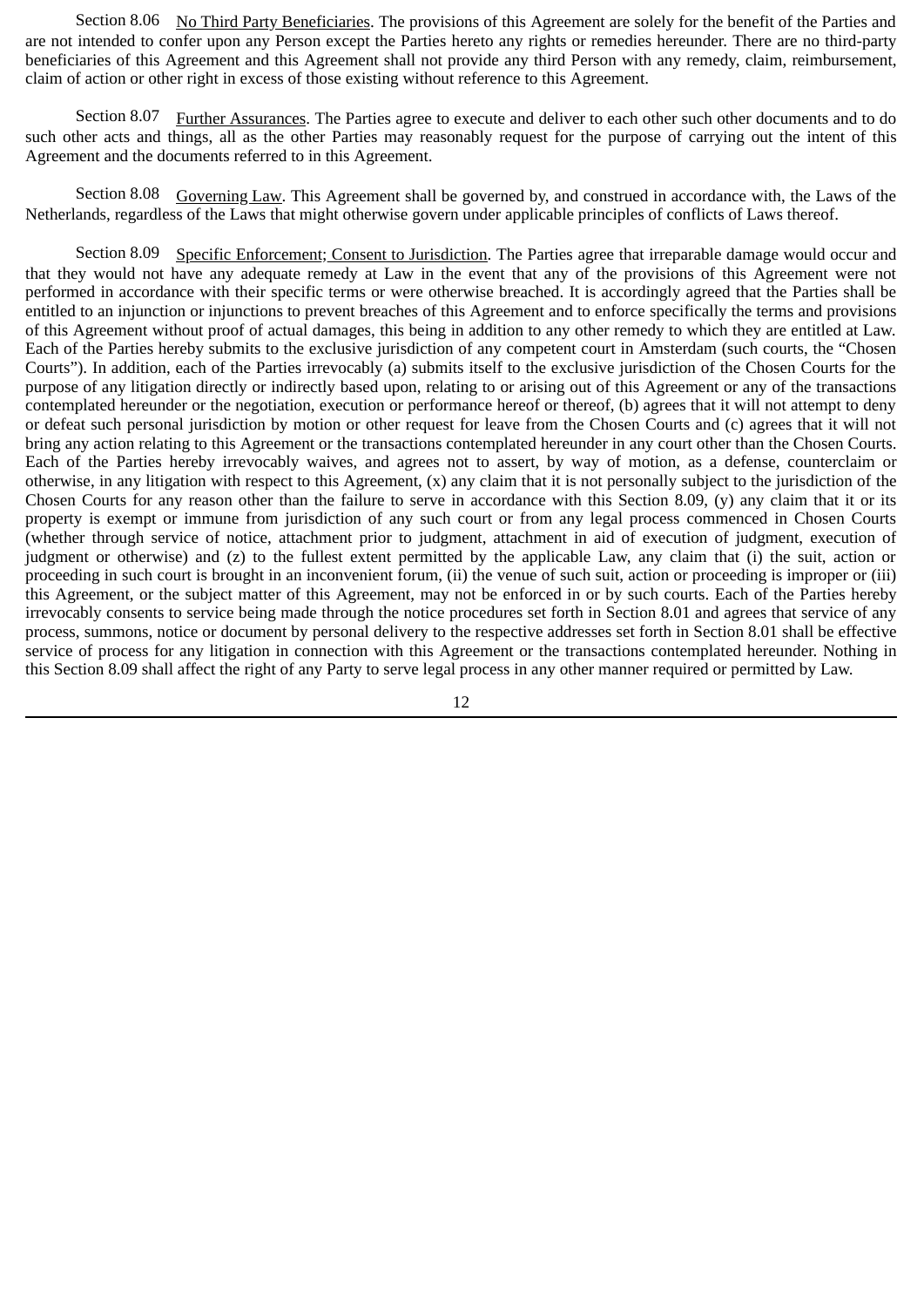Section 8.10 Amendment. Subject to applicable Law, and except as otherwise provided in this Agreement, this Agreement may be amended, modified or supplemented only by a written instrument executed and delivered by all of the Parties.

Section 8.11 Waiver. Waiver by a Party of any default by any other Party of any provision of this Agreement shall not be deemed a waiver by the waiving Party of any subsequent or other default, nor shall it prejudice the rights of any other Party. No failure or delay by a Party in exercising any right, power or privilege under this Agreement shall operate as a waiver thereof nor shall a single or partial exercise thereof prejudice any other or further exercise thereof or the exercise of any other right, power or privilege.

Section 8.12 No Rescission; Errors. The Parties hereby waive their rights under articles 6:228 and 6:265 to 6:272 inclusive of the Dutch Civil Code to rescind (*ontbinden*) and/or annul (*vernietigen*) or demand in legal proceedings the rescission (*ontbinding*), and/or annulment (*vernietiging*) in whole or in part, of this Agreement and their rights under article 6:230 of the Dutch Civil Code to request in legal proceedings the amendment of this Agreement.

Section 8.13 Assignment. Neither this Agreement nor any of the rights, interests or obligations hereunder shall be assigned, in whole or in part, by any Party without the prior written consent of the other Parties. Any attempted or purported assignment in violation of the preceding sentence shall be null and void and of no effect whatsoever. Subject to the preceding two sentences, this Agreement shall be binding upon, inure to the benefit of, and be enforceable by, the Parties and their respective successors and assigns.

[Signature Pages Follow.]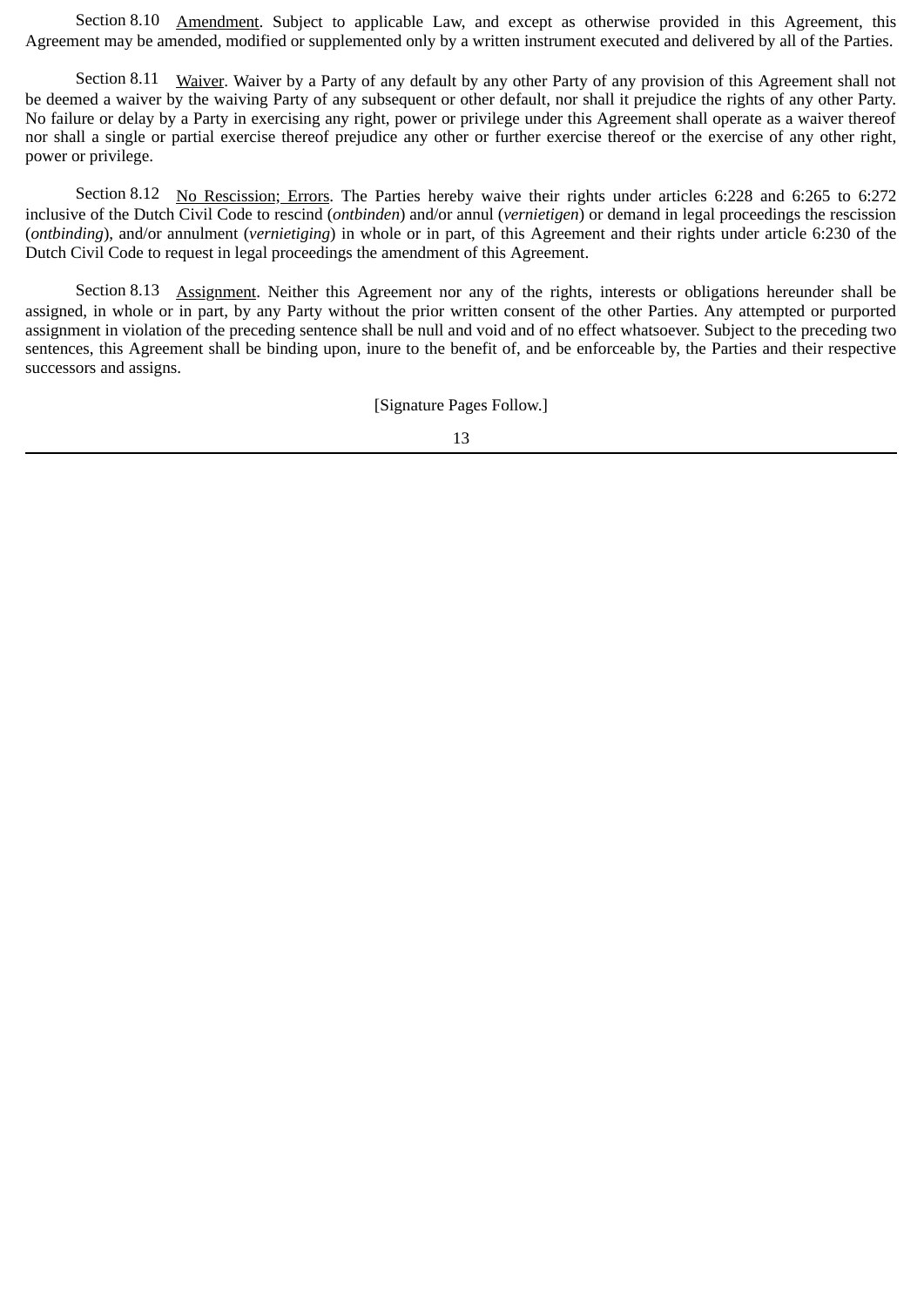IN WITNESS WHEREOF, the Parties have caused this Agreement to be duly executed and delivered, all as of the date first set forth above.

**TECHNIP ENERGIES B.V.**

By: /s/ Stephen Siegel Name: Stephen Siegel Title: Managing Director

*[Signature Page to Relationship Agreement]*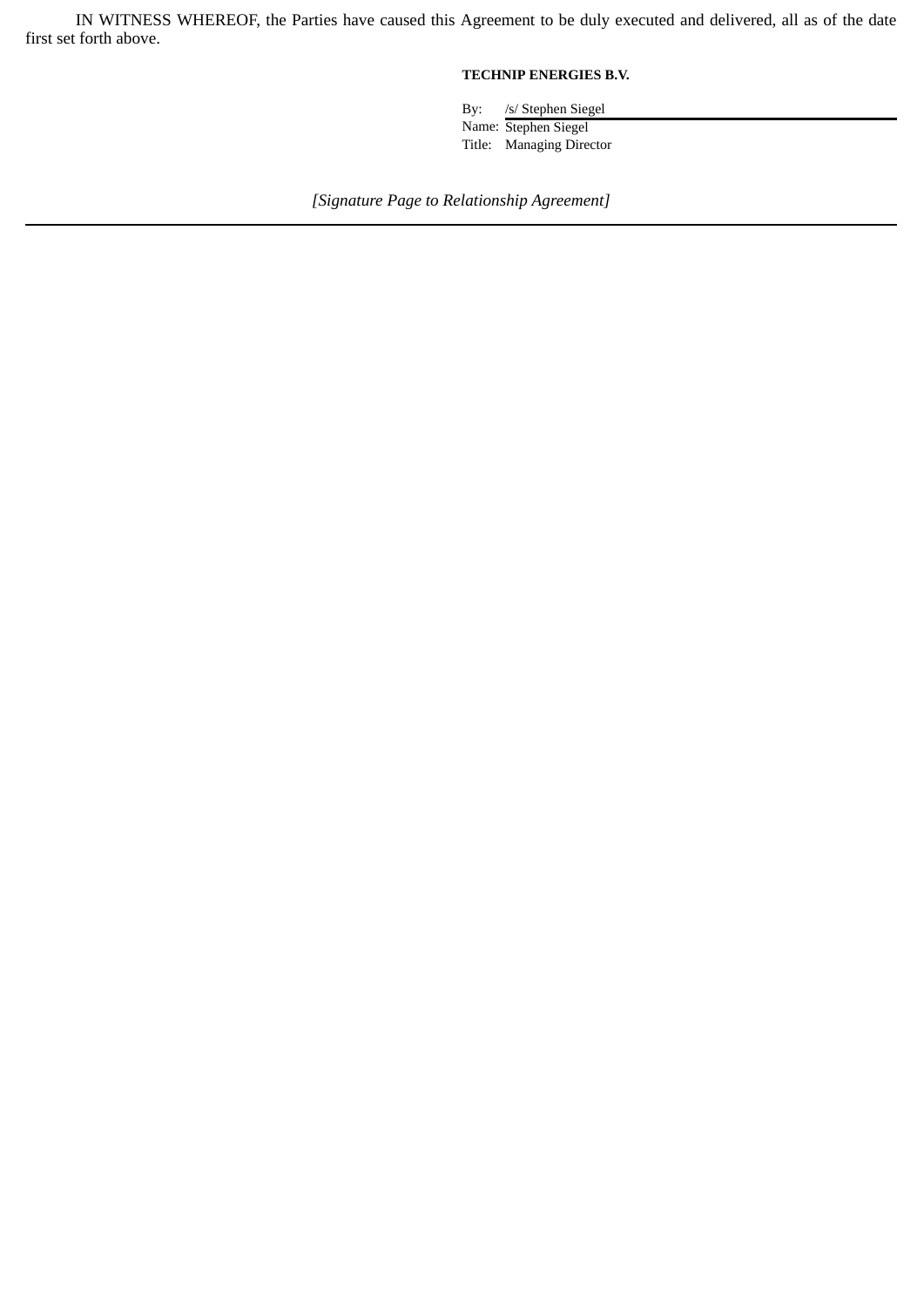# **BPIFRANCE PARTICIPATIONS SA**

By: /s/ Arnaud Caudoux Name: Arnaud Caudoux Title: Deputy CEO

*[Signature Page to Relationship Agreement]*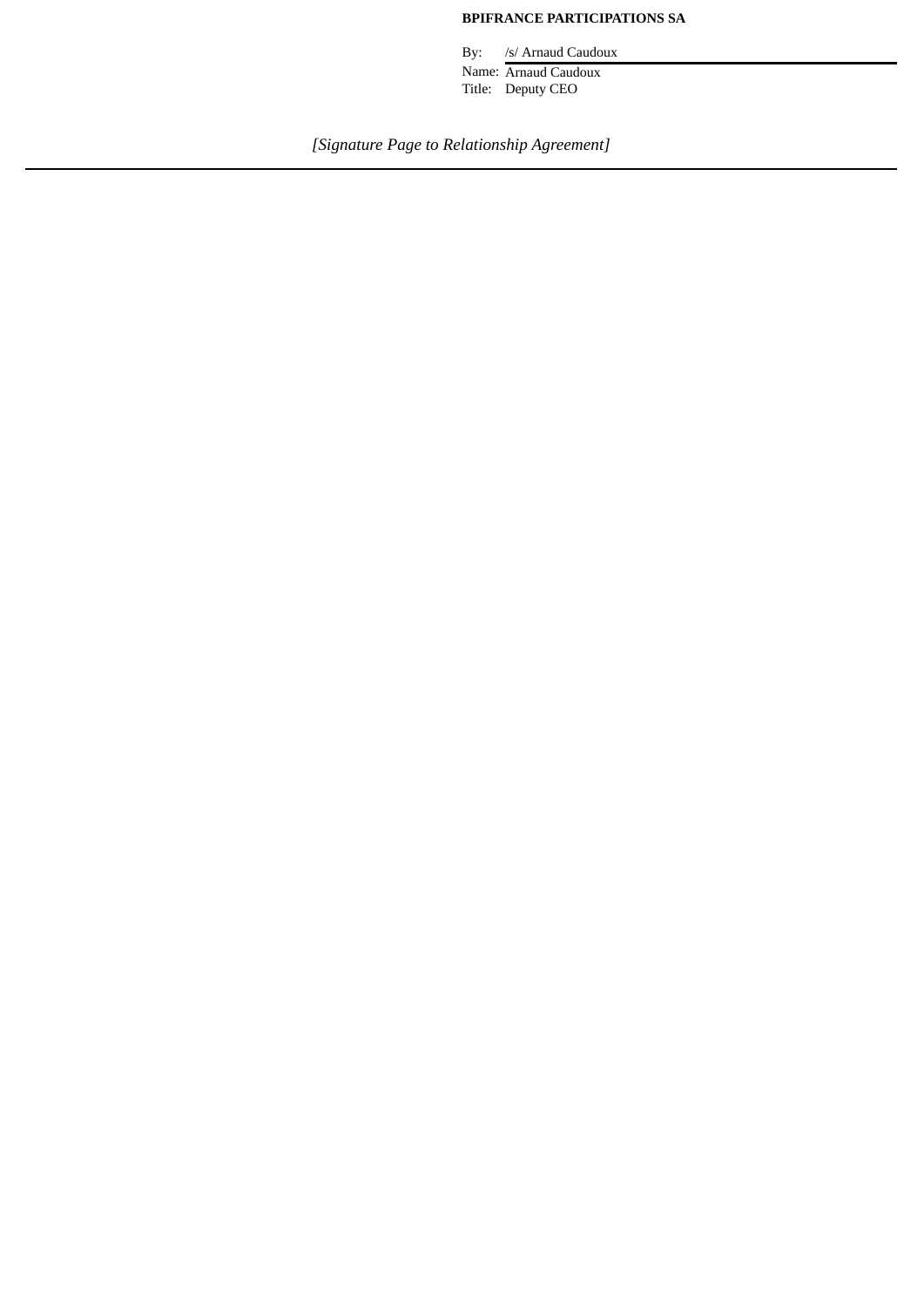# **TECHNIPFMC PLC**

By: /s/ Maryann T. Mannen

Name: Maryann T. Mannen

Title: Executive Vice President and Chief Financial Officer

*[Signature Page to Relationship Agreement]*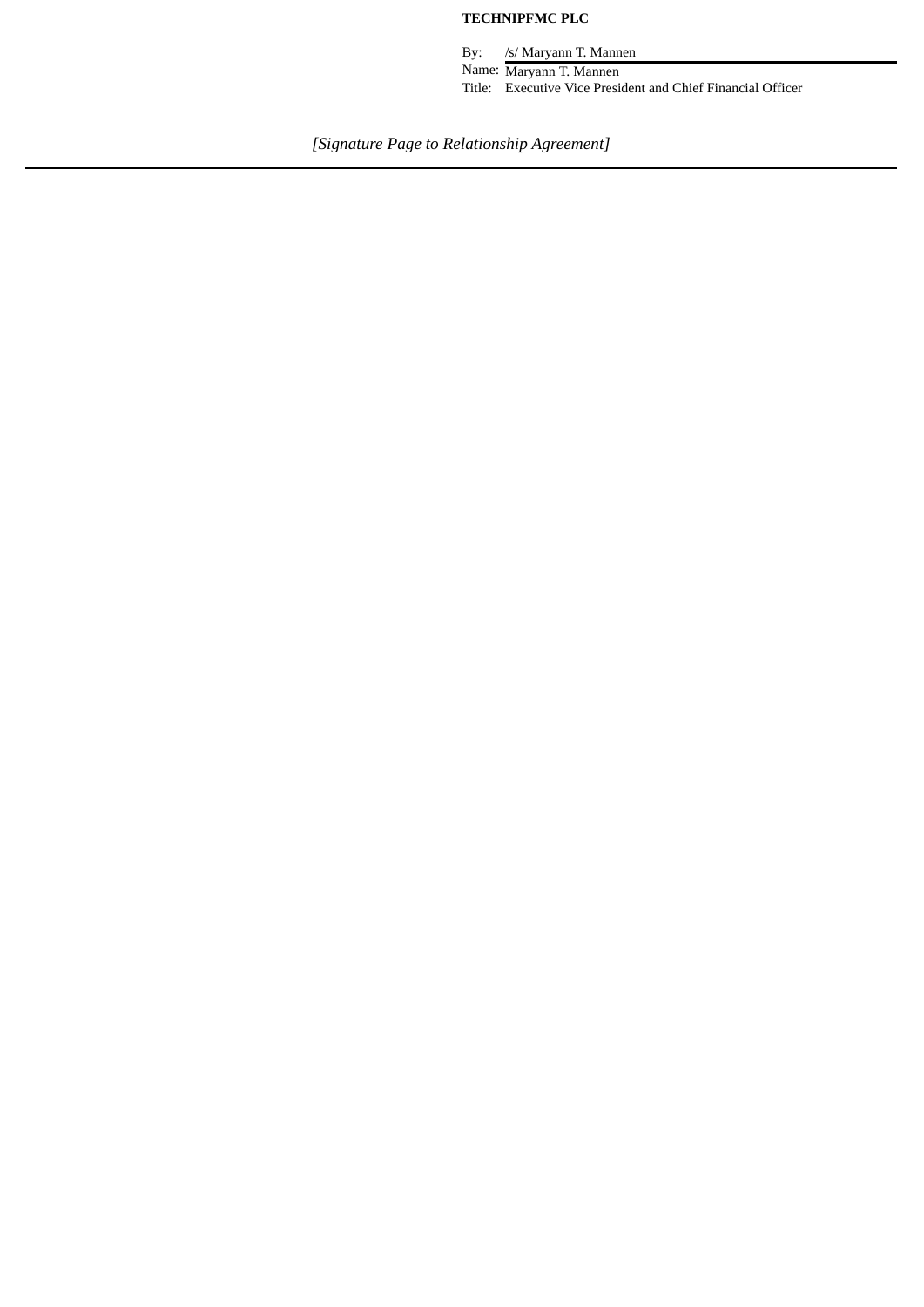### **EXHIBIT A**

#### **FORM OF JOINDER AGREEMENT**

[  $\bullet$  ], a [  $\bullet$  ] (the "Joining Party"), is executing and delivering this Joinder Agreement (this "Joinder") to that certain Relationship Agreement, dated as of January 7, 2021 (as amended, modified or supplemented from time to time, the "Relationship Agreement"), by and among Technip Energies N.V., a public limited liability company incorporated under the laws of the Netherlands (formerly known as Technip Energies B.V, a private limited company incorporated under the laws of the Netherlands) (the "Company"), Bpifrance Participations SA, a French *société anonyme* (public limited company) ("Shareholder") and TechnipFMC plc, a public limited company incorporated under the laws of England and Wales ("Parent"), and. Capitalized terms used but not defined herein shall have the meaning ascribed to them in the Relationship Agreement.

By executing and delivering this Joinder, the Joining Party (a) hereby agrees to become a party to, be bound by, comply with the terms and conditions of, make the representations and warranties contained in and have the rights and obligations set forth in the Relationship Agreement, in each case, to the same extent as the Shareholder, and (b) shall be a Shareholder or a Permitted Transferee under the Relationship Agreement for all purposes thereof.

This Joinder shall be governed by and construed in accordance with the Laws of the Netherlands, without regard to principles of conflicts of Laws thereof.

[Signature Page Follows.]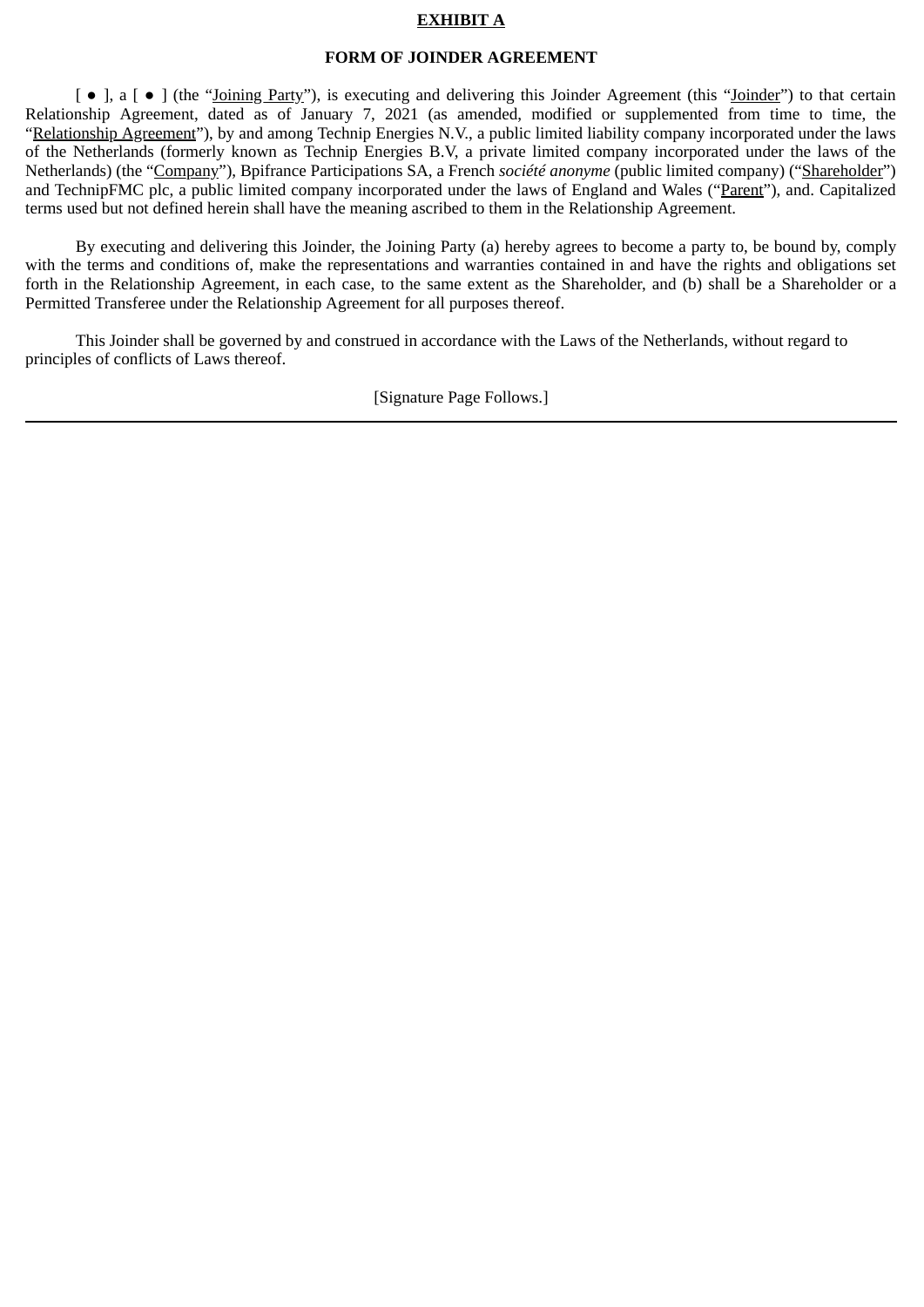Accordingly, the undersigned have executed and delivered this Joinder as of the date first written above.

| By:                   |  |  |
|-----------------------|--|--|
| Name:                 |  |  |
| Title:                |  |  |
| TECHNIP ENERGIES N.V. |  |  |
| By:                   |  |  |
| Name:                 |  |  |
| Title:                |  |  |
| TECHNIPFMC PLC        |  |  |
| By:                   |  |  |
| Name:                 |  |  |
| Title:                |  |  |

*[Signature Page to Joinder Agreement]*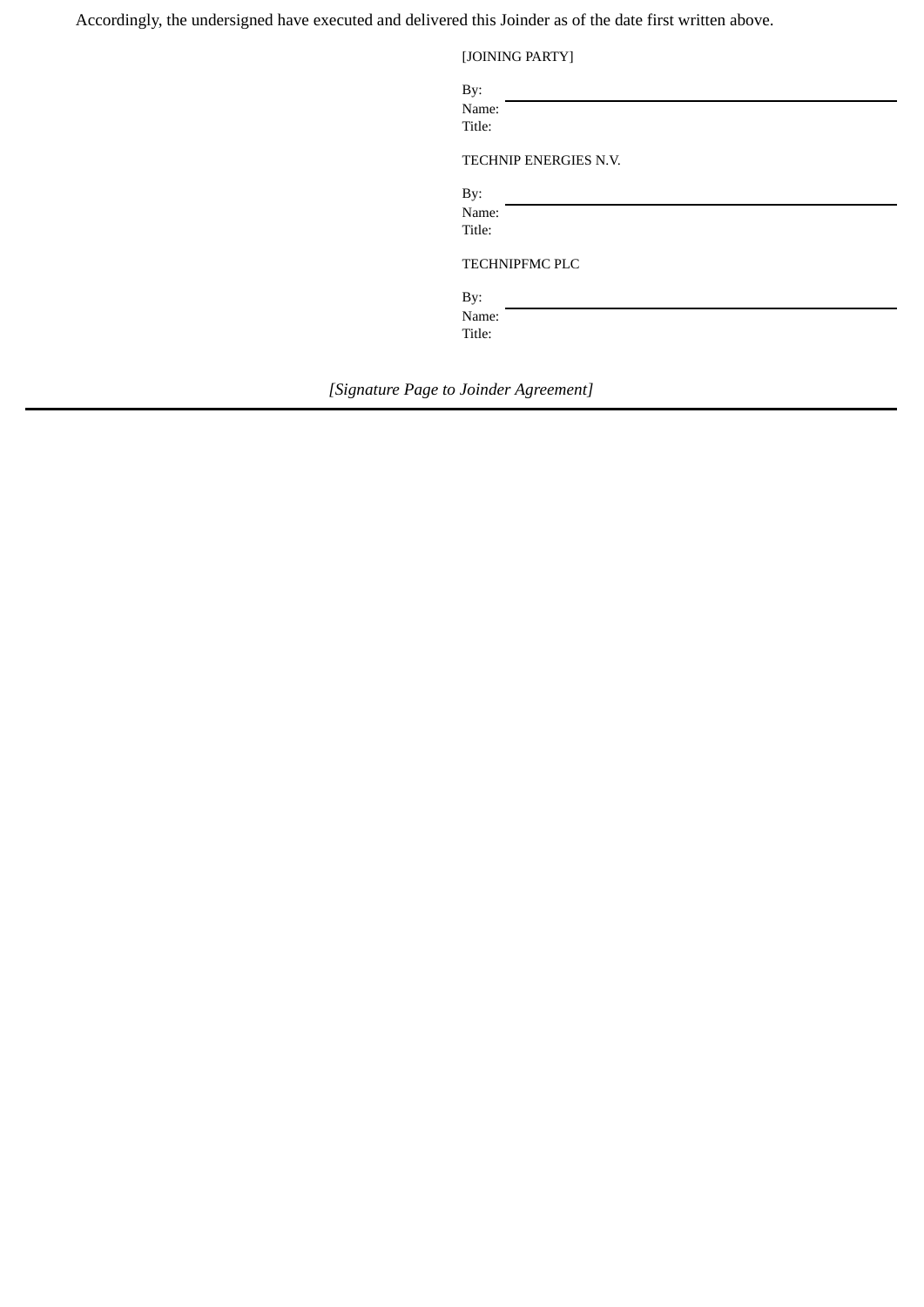**JPMORGAN CHASE BANK, N.A.** 383 Madison Avenue New York, NY 10179 **CITIGROUP GLOBAL MARKETS INC. DNB MARKETS,** 245 Park Avenue 388 Greenwich St. New York, NY 10013 **DNB CAPITAL, LLC INC.** 200 Park Avenue 31st Floor New York, NY 10166 **SOCIÉTÉ GÉNÉRALE** New York, NY 10167 **SUMITOMO MITSUI BANKING CORPORATION** 277 Park Avenue New York, NY 10172 **WELLS FARGO BANK, NATIONAL SECURITIES, INC. ASSOCIATION WELLS FARGO SECURITIES, LLC** 550 S Tryon Street, 6th Floor Charlotte, NC 28202 **BOFA** Bank of America Tower 620 South Tryon St Charlotte, NC 28202 **BANK OF AMERICA, N.A.** 800 Capitol Street, Suite 1560 Houston, TX 77002 **STANDARD CHARTERED BANK** 1095 Avenue of the Americas, 37th Floor New York, NY 10036 WB-42 Chicago, IL 60604 **THE NORTHERN TRUST COMPANY** 333 S. Wabash, January 7, 2021 **TechnipFMC plc** One St. Paul's Churchyard

London, EC4M 8AP United Kingdom Attention: Maryann T. Mannen, Executive Vice President and Chief Financial Officer

> **Project Orion Commitment Letter**

Ladies and Gentlemen

TechnipFMC plc (the "*Company*" or "*you*") has advised JPMorgan Chase Bank, N.A. ("*JPMCB*"), Citigroup Global Markets Inc. ("*CGMI*"), on behalf of Citi (as defined below), DNB Capital, LLC ("*DNB*"), DNB Markets, Inc. ("*DNB Markets*") Société Générale ("*SG*"), Sumitomo Mitsui Banking Corporation ("*SMBC*"), Wells Fargo Bank, National Association ("*Wells Fargo*"), Wells Fargo Securities, LLC ("*WFS*" ), Bank of America, N.A. ("*BofA*"), BofA Securities, Inc. ("*BofA Securities*"), Standard Chartered Bank ("*SCB*") and The Northern Trust Company ("*NTC*" and, collectively with JPMCB, Citi, DNB, DNB Markets, SG, SMBC, Wells Fargo, WFS, BofA, BofA Securities and SCB, the "*Commitment Parties*", "*we*" or "*us*") that the Company (a) intends to spin off Technip Energies (as defined in Annex I) (the "*Spinoff*") and (b) in connection therewith, seeks to consummate the other Transactions described in the Transaction Description attached hereto as Annex I (the "*Transaction Description*"), including refinancing certain indebtedness of the Company and paying fees and expenses incurred in connection with the Spinoff, in each case, as set forth in the Transaction Description.

Annexes II and IV hereto are referred to as the "*Revolving Facility Summary of Terms*"; Annexes III and IV are referred to as the "*Bridge Summary of Terms*" (and, together with the Revolving Facility Summary of Terms, the "*Summaries of Terms*"); and the Summaries of Terms, together with this letter and the Transaction Description are referred to as the "*Commitment Letter*". You and your subsidiaries are sometimes collectively referred to herein as the "*Companies*". The date of consummation of the Spinoff and satisfaction of all conditions precedent set forth herein, in the Summaries of Terms and under the Credit Documentation is referred to herein as the "*Closing Date*." All capitalized terms used and not otherwise defined herein shall have the same meanings as specified in the Transaction Description and, if not defined therein, the Summaries of Terms. For purposes of this Commitment Letter, "*Citi*" means CGMI, Citibank, N.A., Citicorp USA, Inc., Citicorp North America, Inc. and/or any of their affiliates as Citi shall determine to be appropriate to provide the services contemplated herein.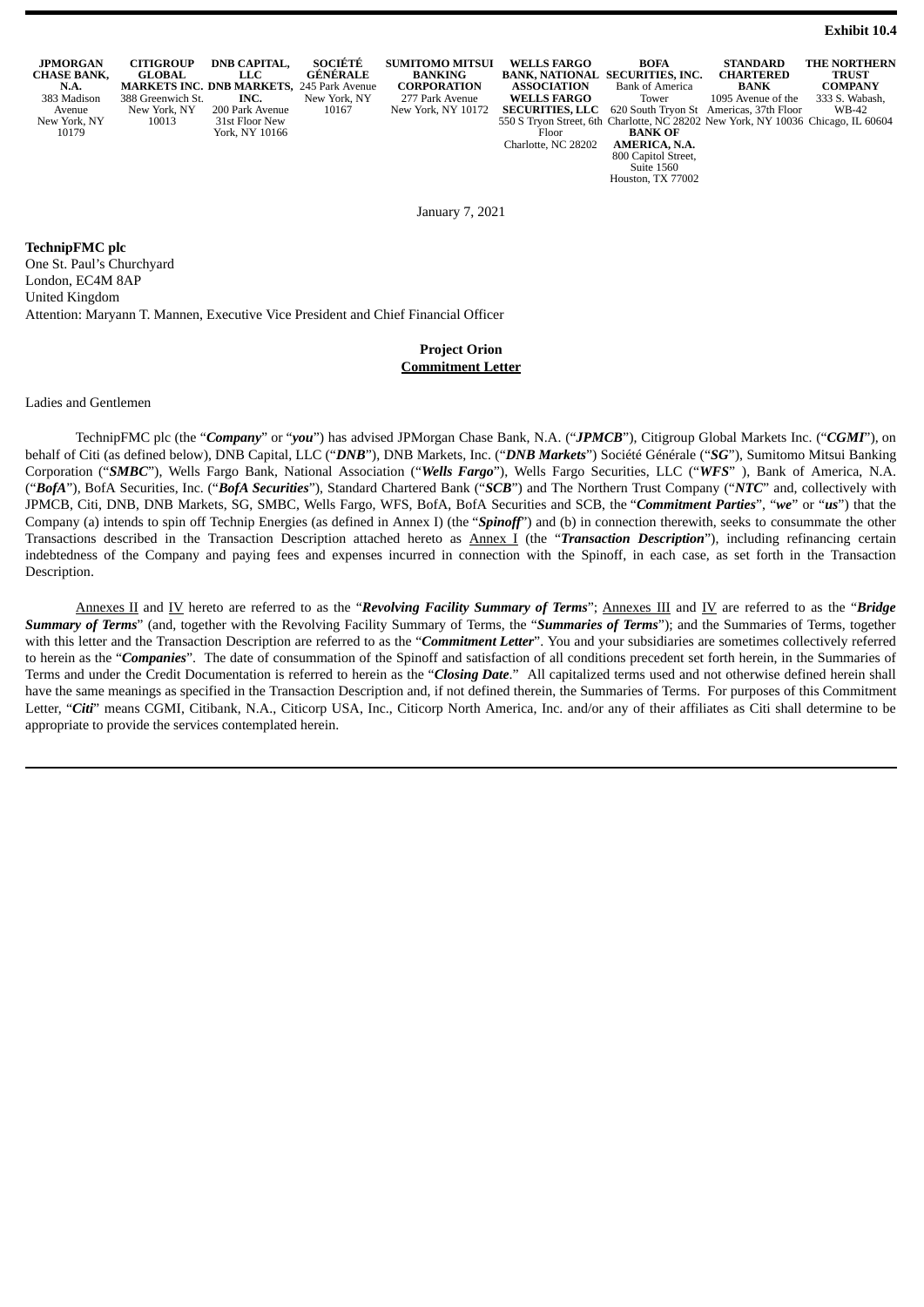1. **Commitments, Roles and Titles**. In connection with the foregoing, (a) each of the following institutions is pleased to advise you of its several, but not joint, commitment to provide the following principal amounts the commitments in respect of the Revolving Facility JPMBC (\$127.50 million), Citi (\$127.50 million), DNB (\$127.50 million), SG (\$127.50 million), SMBC (\$127.50 million), Wells Fargo (\$127.50 million), BofA (\$110.0 million), SCB (\$90.0 million) and NTC (\$35.0 million), (the "*Revolving Commitments*") (the Commitment Parties, in such capacity, the "*Initial Revolver Lenders*") on the terms and subject to the conditions set forth in the Revolving Facility Summary of Terms and (b) each of the following institutions are pleased to advise you of its several, but not joint, commitment to provide the commitments for the following principal amount of the Bridge Facility JPMCB (\$212.50 million), Citi (\$112.50 million), DNB (\$112.50 million), SG (\$112.50 million), SMBC (\$112.50 million), Wells Fargo (\$112.50 million) and SCB (\$75.0 million) (the "*Bridge Commitments*" and collectively with the Revolving Commitments, the "*Commitments*") (the Commitment Parties, in such capacity, the "*Initial Bridge Lenders*" and, together with the Initial Revolver Lenders, the "*Initial Lenders*") on the terms and subject to the conditions set forth in the Bridge Summary of Terms.

In addition, (a) each of JPMCB, Citi, DNB, DNB Markets, SG, SMBC, WFS and BofA Securities (or any of its designated affiliates) is pleased to advise you of its willingness, and you hereby engage such persons, to act as joint lead arrangers and joint bookrunners (in such capacity, the "*Revolving Lead Arrangers*") for the Revolving Facility, (b) each of JPMCB, Citi, DNB, DNB Markets, SG, SMBC and WFS, is pleased to advise you of its willingness, and you hereby engage such persons, to act as joint lead arrangers and joint bookrunners (in such capacity, the "*Bridge Lead Arrangers*"; in such capacities as Bridge Lead Arrangers and Revolving Lead Arrangers, the "*Lead Arrangers*") for the Bridge Facility and (c) SCB is pleased to advise you of its willingness, and you hereby engage SCB, to act as the documentation agent for each facility (in such capacity, the "*Documentation Agent*"); provided that JPMCB may perform any of its responsibilities as a Lead Arranger through its affiliate, J.P. Morgan Securities LLC. In addition, JPMCB is pleased to advise you of its willingness, and you hereby engage JPMCB, to act as administrative agent for the Revolving Facility (in such capacity, the "*Revolving Administrative Agent*") and as administrative agent for the Bridge Facility (in such capacity, the "*Bridge Administrative Agent*"; in its capacity as both Revolving Administrative Agent and Bridge Administrative Agent, the "*Administrative Agent*"). It is further agreed that (a) JPMCB shall have "left" placement in any and all marketing materials or other documentation used in connection with each Facility and (b) Citi, DNB, DNB Markets, SG, SMBC, Wells Fargo, WFS, BofA, BofA Securities, SCB and NTC shall appear to the immediate right of JPMCB in any and all marketing materials or other documentation used in connection with each Facility. You agree that no other agents, co-agents, arrangers, bookrunners, manager or co-managers will be appointed, no other titles will be awarded and no compensation (other than compensation expressly contemplated by this Commitment Letter and the Fee Letters referred to below) will be paid to any Lender (as defined below) for the purpose of obtaining its commitment to participate in any Facility unless you and we shall so agree. No Commitment Party is responsible for the performance of the obligations of any other Commitment Party, and the failure of a Commitment Party to perform its respective obligations hereunder will not prejudice the rights of any other Commitment Party hereunder.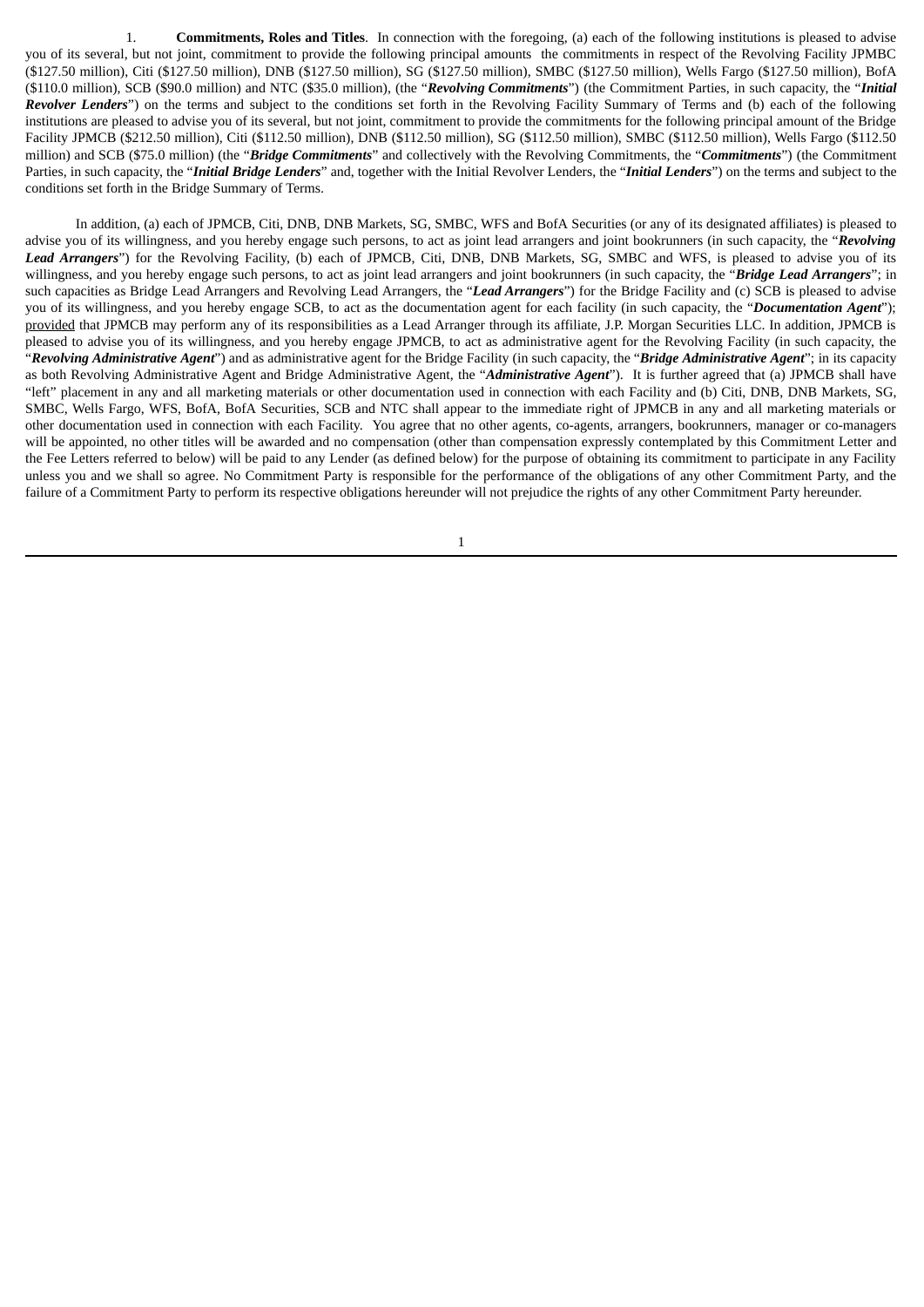2. **Syndication.** Promptly after your acceptance of the terms of this Commitment Letter and the Fee Letters, the Lead Arrangers intend to commence syndication of the Facilities (the "*Syndication*") to a group of lenders identified by us in consultation with you (the lenders under the Bridge Facility being, the "*Bridge Lenders*"; the lenders under the Revolving Facility (who shall be subject to the consent of the Company, such consent not to be unreasonably withheld, conditioned or delayed) being, the "*Revolver Lenders*"; and the Bridge Lenders and Revolving Lenders, collectively, the "*Lenders*"); provided that the Lead Arrangers will not syndicate or offer the opportunity to acquire a commitment or provide any portion of any Facility to any Disqualified Lenders (as defined below). You agree, prior to the earlier of  $(x)$  sixty (60) calendar days following the Closing Date and  $(y)$  the date on which a Successful Syndication (as defined in the Bridge Fee Letter) of the Bridge Facility (to the extent funded on the Closing Date) is achieved (the earlier of such dates, the "*Syndication Date*"), to actively assist us in achieving a Successful Syndication of the Facilities. Such assistance shall include (a) you and your subsidiaries providing and using your commercially reasonable efforts to cause your advisors to provide the Lead Arrangers and the Lenders upon request with all information that is reasonably deemed necessary by the Lead Arrangers to arrange the Facilities and complete such Syndication, including, but not limited to (i) information and evaluations prepared by you and your advisors, or on your behalf, relating to the Transactions as may be reasonably requested by us (including the Projections (as hereinafter defined)) and (ii) on or prior to the date of execution hereof, the financial model dated December 18, 2020 prepared by you and delivered to the Lead Arrangers; (b) your assistance in the preparation of a customary information memorandum with respect to the Facilities (the "*Information Memorandum*") and other customary marketing materials to be used in connection with the Syndication of the Facilities (collectively with the Summaries of Terms and any additional summary of terms prepared for distribution to the Lenders, the "*Information Materials*"); (c) you providing those sections of the Information Memorandum that are customarily provided by borrowers (and to cooperate in completing all other sections of such Information Memorandum) no later than the start of the Bond Marketing Period and your making appropriate members of your senior management available to participate in the marketing of the Facilities at times and locations to be agreed; (d) your using commercially reasonable efforts to ensure that the syndication efforts of the Lead Arrangers benefit materially from your existing lending relationships; (e) your using commercially reasonable efforts to obtain, as promptly as practicable following the date of this Commitment Letter, monitored public corporate credit or family ratings (but not a minimum rating) for the Company after giving effect to the Transactions and ratings of the Revolving Facility and the Notes, as applicable, from Moody's Investors Service, Inc. ("*Moody's*") and S&P Global Ratings ("*S&P*") (collectively, the "*Ratings*"); (f) until the Syndication Date, your ensuring that the Company shall not syndicate or issue or announce the syndication or issuance of, any competing debt credit facilities or debt securities of the Companies (other than (i) the Facilities, (ii) the Notes and (iii) indebtedness of you and any of your subsidiaries incurred in the ordinary course of business in respect of short-term debt for working capital, capital leases, purchase money debt or equipment financings and deferred purchase price obligations); and (g) you making appropriate officers and advisors of the Company available from time to time upon reasonable advance notice to attend and make presentations regarding the business and prospects of the Company and the Transactions at one or more meetings (which may be by conference call or virtually) of prospective Lenders at times to be agreed. Notwithstanding the foregoing, for the avoidance of doubt, you will not be required to provide any information to the extent the provision thereof would violate any applicable law, rule or regulation, or any obligation of confidentiality to a third party binding upon, or waive any attorney-client privilege that may be asserted by, the Company or any of its subsidiaries or affiliates (so long as any such confidentiality obligation was not entered into in contemplation of the Transactions); provided that in the event you do not provide information in reliance on this sentence, you shall provide notice to us that such information is being withheld and you shall use your commercially reasonable efforts to communicate, to the extent both feasible and permitted under applicable law, rule, regulation or confidentiality obligation, or without waiving such privilege, as applicable, the applicable information. Without limiting your obligations to assist with Syndication efforts as set forth in this section, it is agreed that (1) Syndication of, or receipt of commitments or participations or consents or assignments in respect of, all or any portion of the Initial Lenders' commitments hereunder prior to the date of the consummation of the Spinoff and, with respect to the Revolving Facility, the Closing Date, and, with respect to the Bridge Facility, the date of the initial funding thereunder shall not be a condition to the Initial Lenders' commitments, (2) except as you agree, the Initial Lenders shall not be released from their obligations hereunder in connection with any assignment or participation of the Facilities, including their commitments in respect thereof, until after, with respect to the Revolving Facility, the Closing Date, and, with respect to the Bridge Facility, the date of the initial funding thereunder, (3) except as you and the Initial Lenders agree, the Initial Lenders shall retain exclusive control over all rights and obligations with respect to their commitments in respect of the Facilities, including all rights with respect to consents, modifications, supplements, waivers and amendments, until, with respect to the Revolving Facility, the Closing Date, and, with respect to the Bridge Facility, the date of the initial funding thereunder and (4) the only financial statements the delivery of which are conditions to the initial funding under the Facilities shall be those set forth on Annex IV. Notwithstanding anything herein to the contrary, each Initial Lender reserves the right, in its sole discretion, to assign its commitment(s) to any of its affiliates, and any office or branch of any of its affiliates, as it deems appropriate to consummate the transactions contemplated hereby.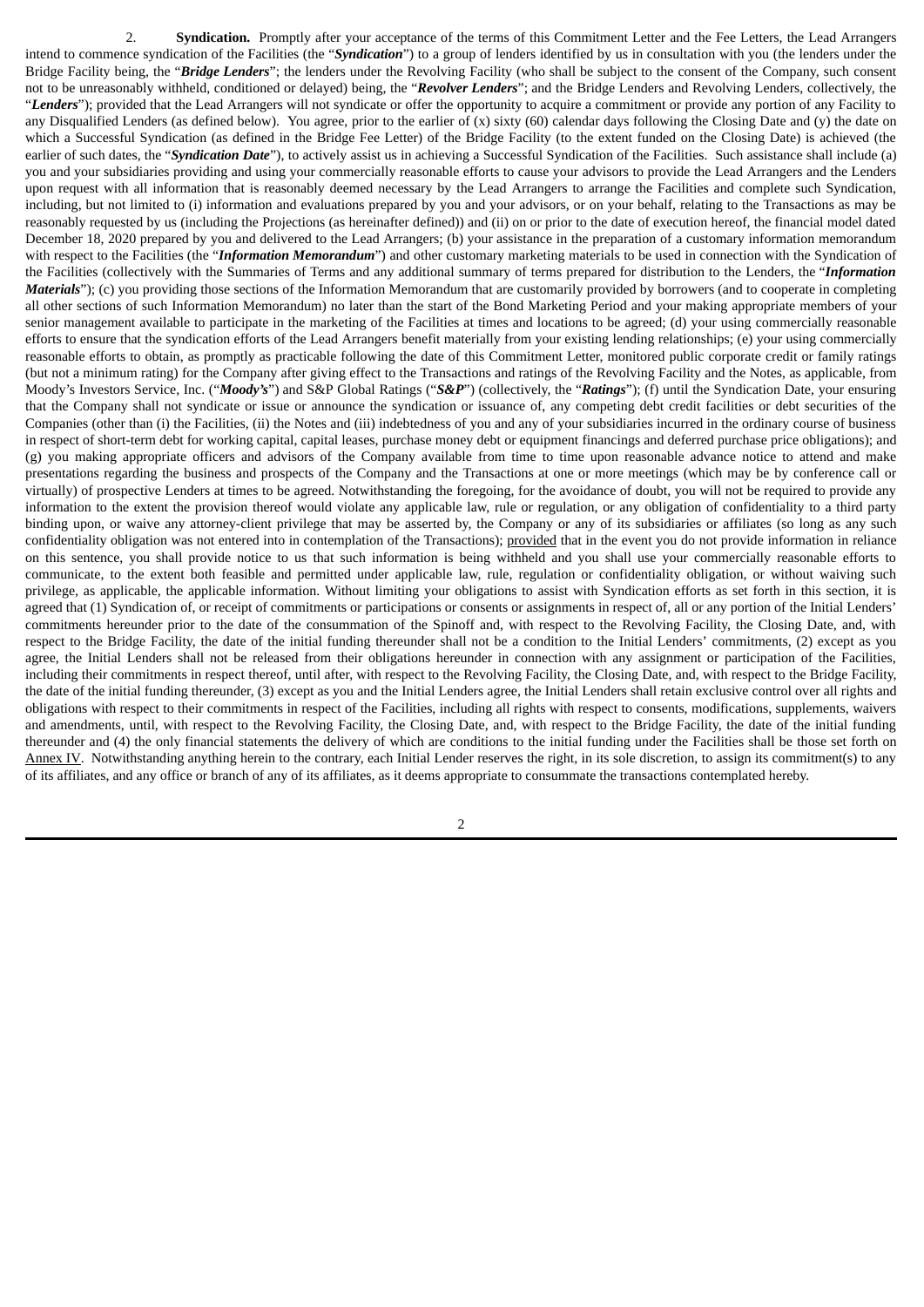For purposes of this Commitment Letter, the term "*Disqualified Lender*" shall mean, unless otherwise consented to by the Company in writing (which may be by email), (x) any entity reasonably determined by the Company to be a direct competitor of the Company or any of its subsidiaries (each, a "Competitor") separately identified in writing (i) prior to the date hereof on the "Disqualified Lender" list provided by you to us or (ii) after the date hereof in a supplement to the "Disqualified Lender" list, and (y) any affiliate of such entity referred to in the foregoing clause (x), which affiliate is either (i) clearly identifiable as such based solely on the similarity of its name and is not a bona fide debt investment fund or (ii) identified as an affiliate in writing after the date hereof in a written supplement to the "Disqualified Lender" list and is not a bona fide debt investment fund; provided that any supplement to the "Disqualified Lender" list shall become effective three (3) business days after delivery to the Lead Arrangers, but which supplement shall not apply retroactively to disqualify any entities that have entered into a trade or previously acquired a commitment or a participation in any Facility in accordance with the terms of this Commitment Letter or the Credit Documentation; provided, further, that no supplements shall be made to the "Disqualified Lender" list from and including the date of the launch of primary syndication of any Facility through and including the Syndication Date. To be deemed received or effective, the "Disqualified Lender" list or any supplements thereto must be delivered to JPMDQ\_Contact@jpmorgan.com.

It is understood and agreed that the Lead Arrangers will manage and control all aspects of the syndication of the Facilities in consultation with you, including when Lenders will be approached, titles offered to prospective Lenders, when commitments will be accepted and the final allocations of the commitments among the Lenders, subject to the provisions hereof with respect to Disqualified Lenders.

You hereby authorize the Lead Arrangers to download copies of the Company's trademark logos from its website and post copies thereof and any Information Materials to a deal site on IntraLinks™, DebtDomain, SyndTrak, ClearPar or any other electronic platform chosen by the Lead Arrangers to be their electronic transmission system (an "*Electronic Platform*") established by the Lead Arrangers to syndicate the Facilities, and to use the Company's trademark logos on any confidential information memoranda, presentations and other marketing materials prepared in connection with the syndication of the Facilities or, with your consent (which consent not to be unreasonably withheld, conditioned or delayed), in any advertisements that we may place after the Closing Date in financial and other newspapers, journals, the World Wide Web, home page or otherwise, at our own expense describing our services to the Company hereunder. You also understand and acknowledge that we may provide to market data collectors, such as league table, or other service providers to the lending industry, information regarding the closing date, size, type, purpose of, and parties to, the Facilities.

3. **Information Requirements**. You hereby represent and warrant that (a) all written factual information, other than Projections (as defined below) and other forward-looking information or information of a general economic or industry nature, that has been or is hereafter made available to the Commitment Parties by or on behalf of you or any of your representatives in connection with any aspect of the Transactions or any of the other transactions contemplated thereby (the "*Information*"), when taken as a whole after giving effect to all supplements and updates thereto, does not and will not when furnished contain any untrue statement of a material fact or omit to state a material fact necessary to make the statements contained therein, in the light of the circumstances under which they were made, not materially misleading and (b) all financial projections concerning the Companies that have been or are hereafter made available to the Commitment Parties by or on behalf of you or any of your representatives (the "*Projections*") have been or will be prepared in good faith based upon assumptions believed by you to be reasonable at the time provided (it being understood and agreed that the Projections are as to future events and are not to be viewed as facts or a guarantee of financial performance or achievement, that the Projections are subject to significant uncertainties and contingencies, many of which are beyond your control, and that actual results may differ from the Projections and such differences may be material and no assurances can be given that such Projections will be realized). You agree that if at any time prior to the Syndication Date, you become aware that any of the representations in the preceding sentence would be incorrect in any material respect if the Information and Projections were being furnished, and such representations were being made, at such time, then you will promptly supplement, or cause to be supplemented, the Information and Projections so that such representations will be correct in all material respects at such time under those circumstances (and such supplementation shall cure any breach of any such representation). In issuing this commitment and in arranging and syndicating the Facilities, the Commitment Parties are and will be using and relying on the Information and the Projections without independent verification thereof.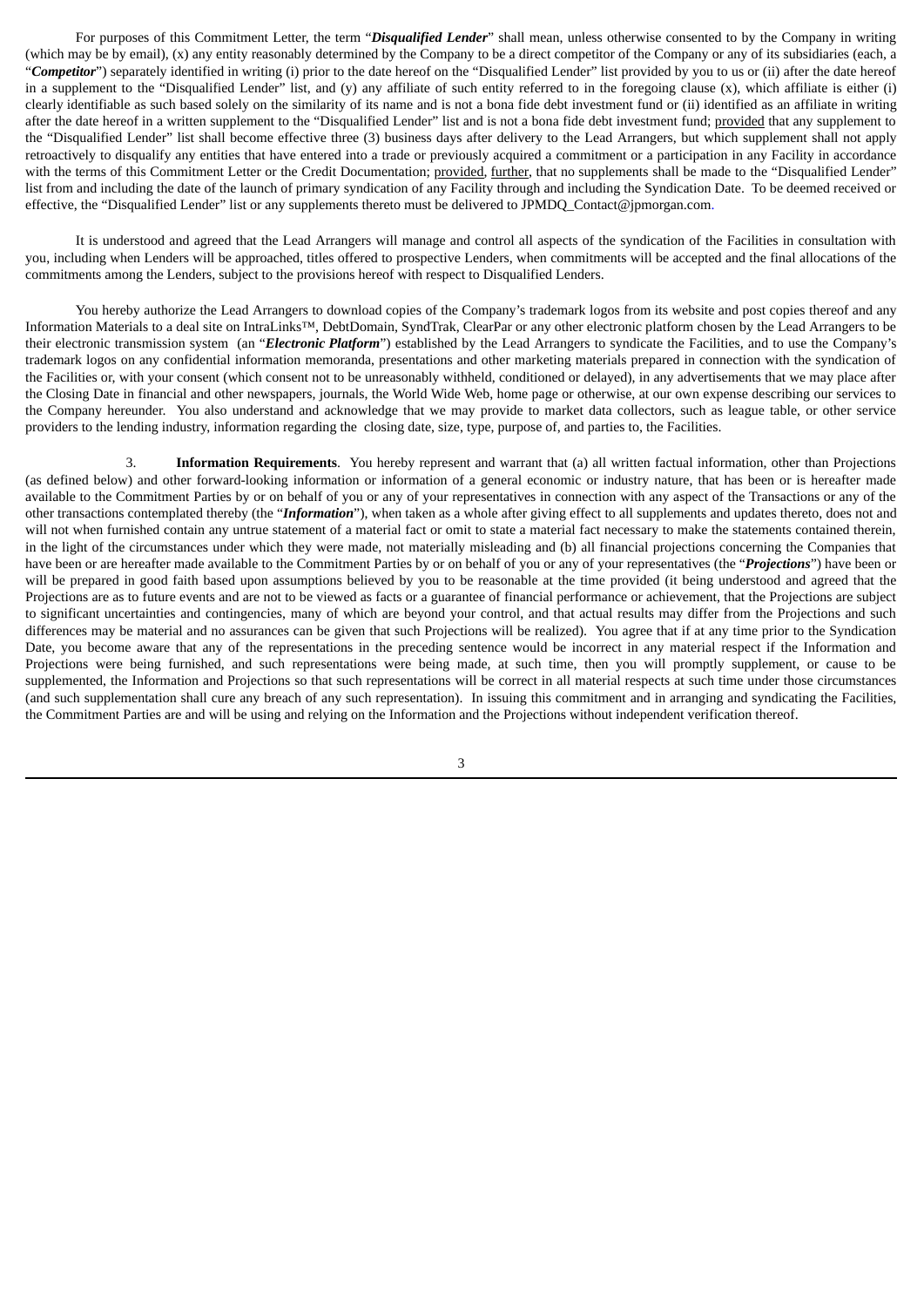You acknowledge that (a) the Lead Arrangers on your behalf will make available Information Materials to the proposed syndicate of Lenders by posting the Information Materials on IntraLinks or another similar electronic system (the "*Platform*") and (b) certain prospective Lenders (such Lenders, "*Public Lenders*"; all other Lenders, "*Private Lenders*") may have personnel that wish to receive Information Materials consisting exclusively of information with respect to the Companies, Technip Energies and the Spinoff that is either publicly available or not material non-public information (within the meaning of the United States federal securities laws) with respect to the Companies, their respective affiliates (including Technip Energies) or any other entity, or the respective securities of any of the foregoing (such information, "*Non-MNPI*"), and who may be engaged in investment and other marketrelated activities with respect to such entities' securities. If requested by the Lead Arrangers, you will assist the Lead Arrangers in preparing an additional version of the Information Materials containing only Non-MNPI (the "*Public Information Materials*") to be distributed to prospective Public Lenders, and you agree that Information Materials made available to prospective Public Lenders in accordance with this Commitment Letter shall contain only Non-MNPI. Before distribution of any Information Materials (a) to prospective Private Lenders, you shall provide the Lead Arrangers with a customary letter authorizing the dissemination of the Information Materials and (b) to prospective Public Lenders, you shall provide the Lead Arrangers with a customary letter authorizing the dissemination of the Public Information Materials and confirming that the Public Information Materials contain only Non-MNPI. In addition, you hereby agree that (x) you will identify (and, at the reasonable request of the Lead Arrangers or the Administrative Agent (or their respective affiliates), shall identify) that portion of the Information Materials that may be distributed to the Public Lenders by clearly and conspicuously marking the same as "PUBLIC"; (y) all Information Materials marked "PUBLIC" are permitted to be made available through a portion of the Platform designated "Public Investor"; and (z) the Lead Arrangers and the Administrative Agent (and their respective affiliates) shall be entitled to treat any Information Materials that are not marked "PUBLIC" as being suitable only for posting on a portion of the Platform not designated "Public Investor". You agree that the Lead Arrangers and the Administrative Agent (and their respective affiliates) on your behalf may distribute the following documents to all prospective Lenders, unless you advise the Lead Arrangers and Administrative Agent in writing (including by email) within a reasonable time prior to their intended distributions) that such material should only be distributed to prospective Private Lenders: (a) administrative materials for prospective Lenders such as lender meeting invitations and funding and closing memoranda, (b) notifications of changes to the terms of the Facilities, (c) drafts and final versions of definitive documents with respect to the Facilities and (d) historical financial statements of the Companies that have been filed publicly. The Information Materials will be accompanied by a disclaimer exculpating you, and us with respect to any use thereof, and of any related Information Materials, by the recipients thereof. You acknowledge that the Commitment Parties' public-side employees and representatives who are publishing debt analysts may participate in any meetings held pursuant to Section 2; provided that such analysts shall not publish any information obtained from such meetings (i) until the Syndication of the Facilities has been completed upon the making of allocations by the Lead Arrangers and the Lead Arrangers freeing the Facilities to trade or (ii) in violation of any confidentiality agreement between you and the Commitment Parties.

4. **Fees**. You agree to reimburse the Commitment Parties and their affiliates for all reasonable and documented out-of-pocket expenses (including, but not limited to, (i) the reasonable and documented fees, disbursements and other charges of  $(x)$  one firm of lead counsel to the Commitment Parties, taken as a whole, (y) one firm of local counsel in each relevant jurisdiction reasonably retained by the Commitment Parties, taken as a whole, and (z) in the case of an actual or perceived conflict of interest where the parties affected by such conflict inform you of such conflict, of another firm of counsel for such affected parties and (ii) the reasonable and documented out-of-pocket due diligence expenses incurred by the Lead Arrangers in connection with the Facilities, the Syndication of the Facilities, the preparation, administration or modification of the Revolving Credit Documentation (as defined in Annex II) and the Bridge Credit Documentation (as defined in Annex III and, together with the Revolving Credit Documentation, the "*Credit Documentation*") or this Commitment Letter and the other transactions contemplated hereby), whether or not the Closing Date occurs or any of the Credit Documentation is executed and delivered or any extensions of credit are made under either of the Facilities. Such amounts shall be paid on the earlier of (i) the Closing Date (as provided in paragraph (viii) of Annex IV hereto or, if any such amounts are not timely invoiced, promptly thereafter) or (ii) promptly, and in any case, no more than ten (10) days following written request therefor following the termination of this Commitment Letter as provided below. You agree to pay or cause to be paid the fees agreed between you and us, including those set forth in the Agent Fee Letter, addressed to you, dated the date hereof from JPMCB (the "*Agent Fee Letter*"), the Revolver Fee Letter, addressed to you, dated the date hereof from the Commitment Parties (the "*Revolver Fee Letter*") and the Bridge Fee Letter, addressed to you, dated the date hereof from the Commitment Parties ("the "*Bridge Fee Letter*" and, collectively with the Agent Fee Letter and the Revolver Fee Letter, the "*Fee Letters*" and, each, a "*Fee Letter*").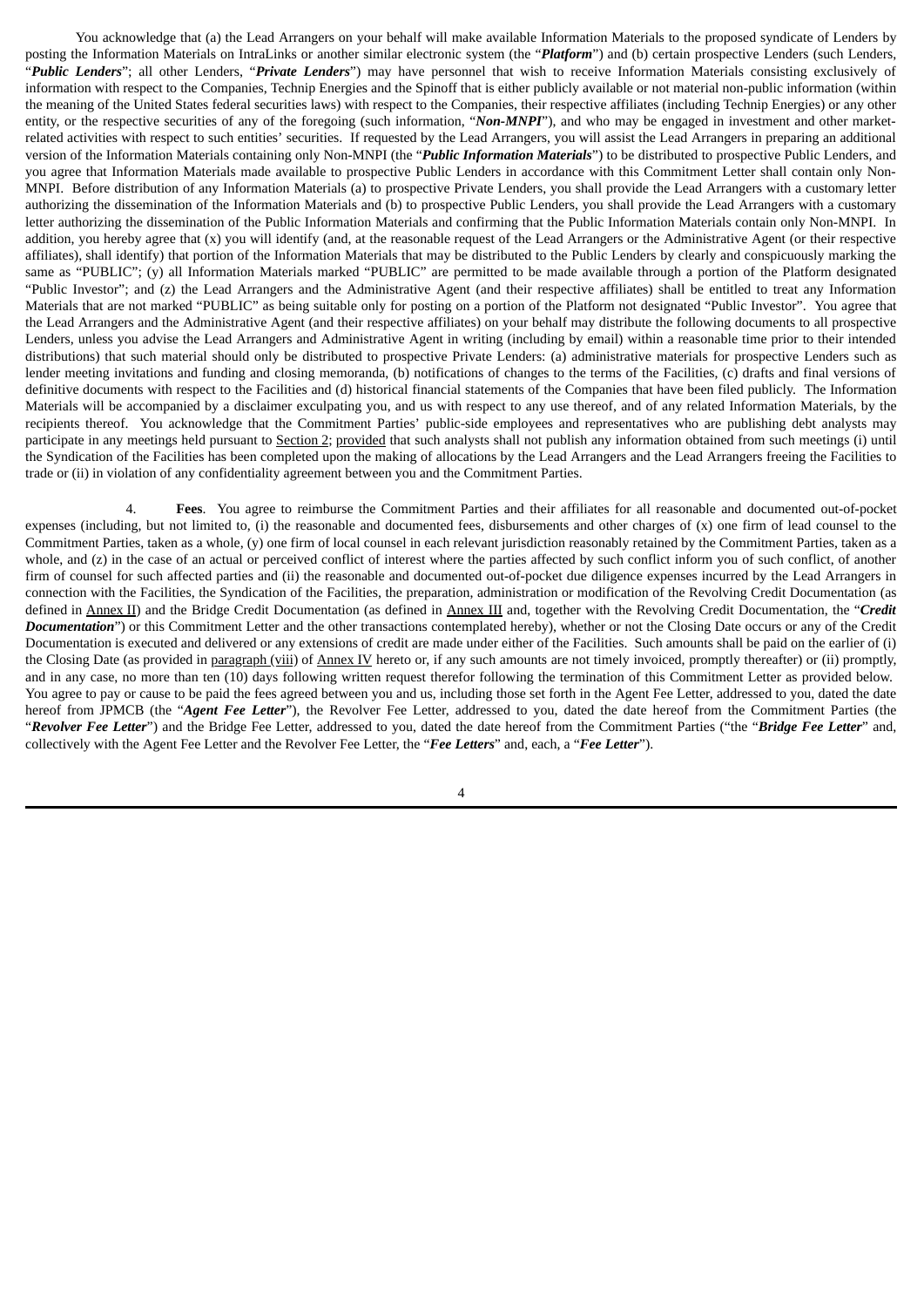#### 5. **Limitation of Liability, Indemnity, Settlement**.

#### (a) *Limitation of Liability*.

You agree that (i) in no event shall the Commitment Parties or their respective affiliates or their respective officers, directors, employees, trustees, agents, advisors, controlling persons and other representatives (each, and including, without limitation, JPMCB, a "*Commitment Party-Related Person*") have any Liabilities, on any theory of liability, for any special, indirect, consequential or punitive damages incurred by you, your affiliates (including Technip Energies) or your respective equity holders arising out of, in connection with, or as a result of, this Commitment Letter, any Fee Letter or any other agreement or instrument contemplated hereby and (ii) no Commitment Party-Related Person shall have any Liabilities arising from, or be responsible for, the use by others of Information or other materials (including, without limitation, any personal data) obtained through electronic, telecommunications or other information transmission systems, including an Electronic Platform or otherwise via the internet; provided that nothing in this clause (a) shall relieve you of any obligation you may have to indemnify an Indemnified Person, as provided in clause (b) below, against any special, indirect, consequential or punitive damages asserted against such Indemnified Person by a third party. You agree, to the extent permitted by applicable law, to not assert any claims against any Commitment Party-Related Person with respect to any of the foregoing. As used herein, the term "*Liabilities*" shall mean any losses, claims (including intraparty claims), demands, damages or liabilities of any kind.

#### (b) *Indemnity*.

You agree to (i) indemnify and hold harmless each of the Commitment Parties and their respective affiliates and their respective officers, directors, employees, advisors, and agents (each, and including, without limitation, JPMCB, an "*Indemnified Person*") from and against any and all Liabilities and related expenses, joint or several, to which any such Indemnified Person may become subject arising out of or in connection with this Commitment Letter, any Fee Letter, the Facilities, the use of the proceeds thereof, any related transaction or the activities performed or the commitments or services furnished pursuant to this Commitment Letter or the role of the Commitment Parties in connection therewith or in connection with any actual or prospective claim, litigation, investigation, arbitration or administrative, judicial or regulatory action or proceeding in any jurisdiction relating to any of the foregoing (including in relation to enforcing the terms of clause (a) above and the terms of this clause (b)) (each, a "*Proceeding*"), regardless of whether or not any Indemnified Person is a party thereto and whether or not such Proceeding is brought by you, your equity holders, affiliates, creditors or any other person and (ii) reimburse each Indemnified Person upon demand for any reasonable and documented legal expenses of one firm of counsel for all such Indemnified Persons, taken as a whole and, if relevant, of a single local counsel in each applicable jurisdiction (which may include a single special counsel acting in multiple jurisdictions) for all such Indemnified Persons, taken as a whole, and, solely in the case of a conflict of interest, where the Indemnified Person affected by such conflict notifies you of the existence of such conflict and thereafter retains its own counsel, another firm of counsel for such affected Indemnified Person) and other reasonable and documented out-of-pocket fees and expenses incurred in connection with investigating or defending any of the foregoing regardless of whether or not in connection with any pending or threatened Proceeding to which any Indemnified Person is a party, in each case as such expenses are incurred or paid; provided that the foregoing indemnity will not, as to any Indemnified Person, apply to any Liabilities or related expenses to the extent (i) they are found by a final, non-appealable judgment of a court of competent jurisdiction to primarily result from the willful misconduct, bad faith or gross negligence of such Indemnified Person in performing its activities or in furnishing its commitments or services under this Commitment Letter and the Fee Letters or (ii) arising from disputes solely between and among Indemnified Persons not arising from any act or omission of the Company or any of its affiliates (other than claims against an Indemnified Person acting in its capacity as an agent or arranger or similar role under the Facilities).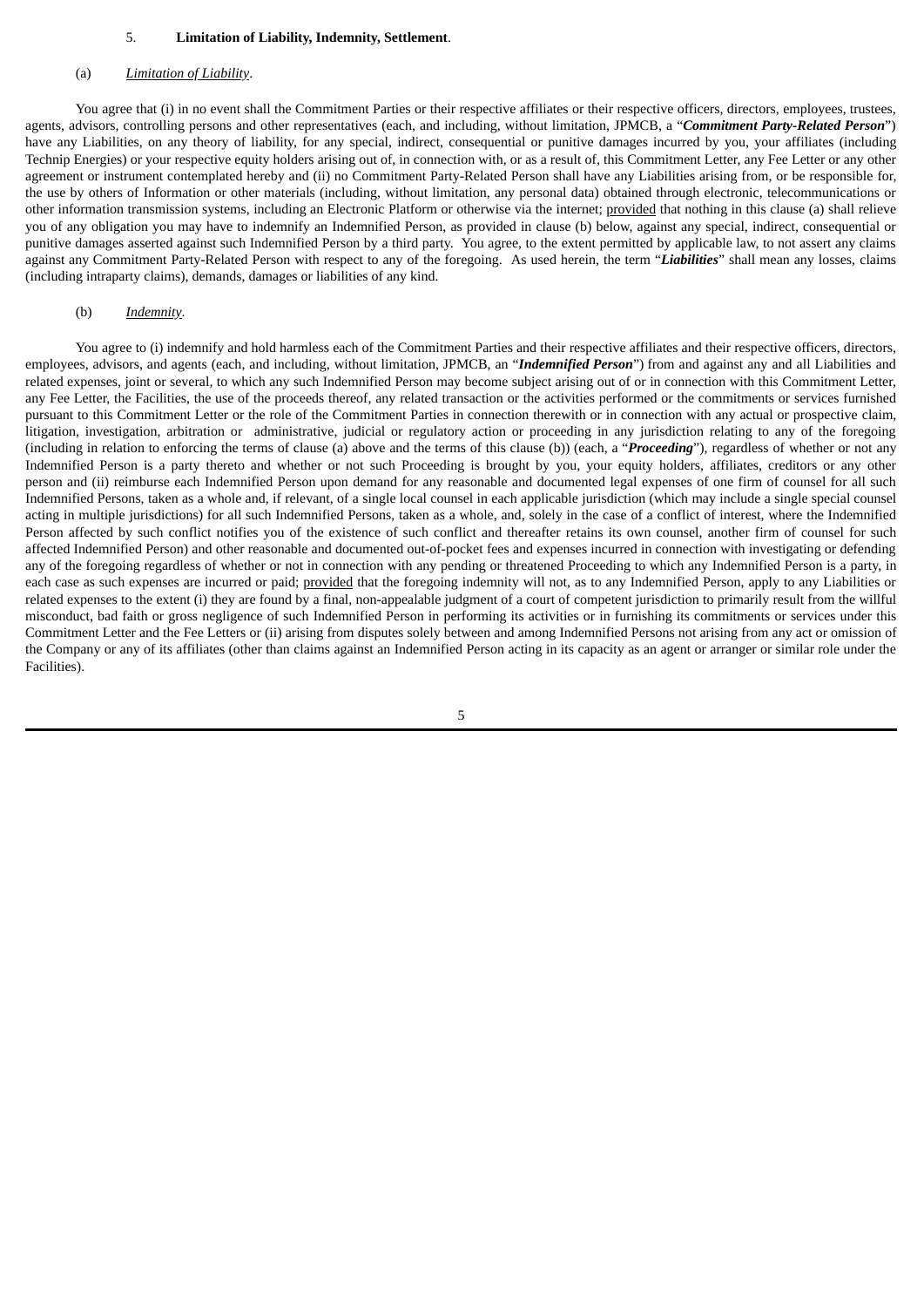#### (c) *Settlement*.

You shall not, without the prior written consent of the Commitment Parties and their respective affiliates, such consent not to be unreasonably withheld or delayed, effect any settlement of any pending or threatened Proceeding in respect of which indemnity could have been sought hereunder by any Commitment Party unless (i) such settlement includes an unconditional release of such Indemnified Person in form and substance reasonably satisfactory to the Commitment Parties from all liability on claims that are the subject matter of such Proceeding and (ii) does not include any statement as to any admission of fault, culpability or a failure to act by or on behalf of any Commitment Party or any injunctive relief or other non-monetary remedy. You acknowledge that any failure to comply with your obligations under the preceding sentence may cause irreparable harm to the Commitment Parties and the other Indemnified Persons.

6. **Conditions.** The commitments of the Initial Lenders with respect to the funding of each of the Facilities is subject solely to the satisfaction of each of the conditions set forth in Annex IV hereto (it being understood that there are no conditions (implied or otherwise) to the commitments hereunder (including compliance with the terms of this Commitment Letter, the Fee Letters and the Credit Documentation) other than those that are expressly set forth in Annex IV hereto (it being understood that, if a condition is expressly stated to only be a condition for a particular Facility, it shall only be a condition for such Facility)) and upon satisfaction (or waiver by the Initial Lenders) of such conditions, the Administrative Agent and the Initial Lenders will execute and deliver the Credit Documentation and the funding of the applicable Facility shall occur.

Each of the parties hereto agrees that each of this Commitment Letter and each Fee Letter is a binding and enforceable agreement (subject to the effects of bankruptcy, insolvency, fraudulent conveyance, reorganization and other similar laws relating to or affecting creditors' rights generally and general principles of equity (whether considered in a proceeding in equity or law)) with respect to the subject matter contained herein.

7. **Confidentiality and Other Obligations**. This Commitment Letter and the Fee Letters and the contents hereof and thereof are confidential and may not be disclosed in whole or in part to any person or entity without the prior written consent of the Commitment Parties except (a) this Commitment Letter and each Fee Letter may be disclosed (i) on a confidential basis to your directors, officers, employees, controlling persons, accountants, attorneys and other representatives and financial advisors who need to know such information in connection with the Transactions and are informed of the confidential nature of such information and (ii) pursuant to the order of any court or administrative agency, or otherwise as required by applicable law, regulation or stock exchange requirement or compulsory legal process or to the extent requested or required by governmental or regulatory authorities (in which case you agree to inform the Commitment Parties promptly thereof prior to such disclosure to the extent permitted by applicable law and to use commercially reasonable efforts to ensure that such Fee Letter is accorded confidential treatment), (b) Annex I, Annex II, Annex III and Annex IV and the existence of this Commitment Letter and such Fee Letter (but not the contents of this Commitment Letter and such Fee Letter) may be disclosed to Moody's, S&P or Fitch Ratings Inc. ("*Fitch*") and any other rating agency, (c) the aggregate amount of the fees (including upfront fees and original issue discount) payable under such Fee Letter may be disclosed as part of any financial projections or generic disclosure regarding sources and uses for closing of the Spinoff (but without disclosing any specific fees, market flex or other economic terms set forth therein or to whom such fees or other amounts are owed), (d) this Commitment Letter and such Fee Letter may be disclosed on a confidential basis to your auditors for customary accounting purposes, including accounting for deferred financing costs, (e) you may disclose this Commitment Letter (but not such Fee Letter) and its contents in any information memorandum or syndication distribution or prospectus or offering memorandum related to the Notes, as well as in any proxy statement or other public filing relating to the Spinoff or the Facilities and (f) this Commitment Letter and such Fee Letter may be disclosed to a court, tribunal or any other applicable administrative agency or judicial authority in connection with the enforcement of your rights hereunder (in which case you agree to inform the Commitment Parties promptly thereof prior to such disclosure to the extent permitted by applicable law and to use commercially reasonable efforts to ensure that such Fee Letter is accorded confidential treatment). Your obligations under this paragraph with regard to this Commitment Letter (but not such Fee Letter) shall terminate on the later of  $(x)$  the first anniversary of the date of this Commitment Letter or  $(y)$  one year following the termination of this Commitment Letter in accordance with its terms.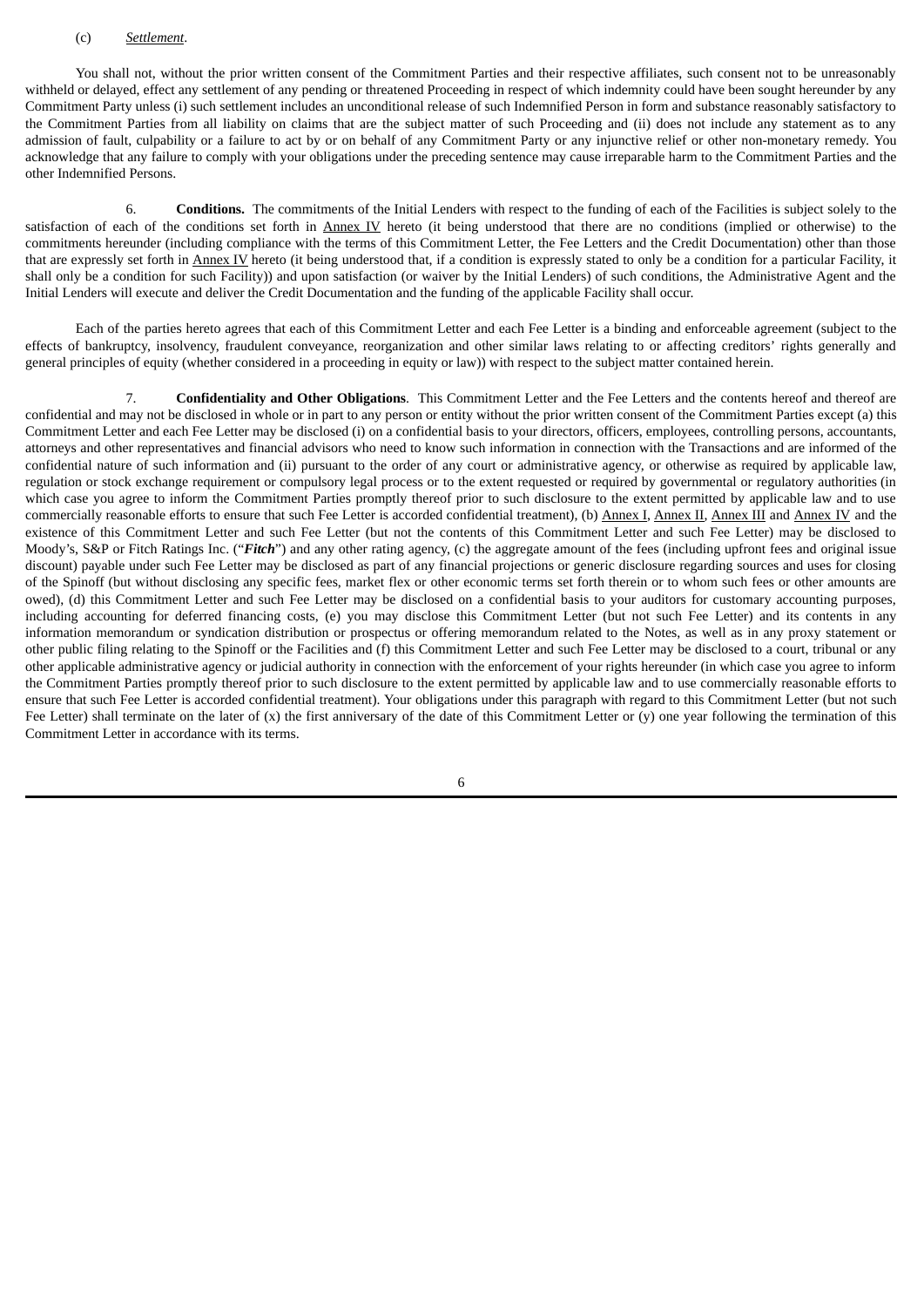Each Commitment Party shall use all confidential information provided to it by or on behalf of you hereunder solely for the purpose of providing the services which are the subject of this Commitment Letter and otherwise in connection with the Transactions and shall treat confidentially all such information; provided, however, that nothing herein shall prevent such Commitment Party from disclosing any such information (a) pursuant to the order of any court or administrative agency or in any pending legal or administrative proceeding or otherwise as required by applicable law or compulsory legal process (in which case such Commitment Party agrees to inform you promptly thereof prior to such disclosure to the extent not prohibited by law, rule or regulation), (b) upon the request or demand of any regulatory authority having jurisdiction over such Commitment Party or any of its affiliates, (c) to the extent that such information becomes publicly available other than by reason of disclosure in violation of this agreement by such Commitment Party or any of its affiliates, (d) to the Commitment Parties' affiliates, employees, directors, officers, legal counsel, representatives, independent auditors and other advisors, experts, professionals or agents who are informed of the confidential nature of such information and directed to keep such information confidential (provided that each Commitment Party shall be responsible for its affiliates' and its employees' compliance with this paragraph), (e) for purposes of establishing a defense in any legal proceeding or to enforce our rights thereunder, (f) to the extent that such information is received by a Commitment Party from a third party that is not to such Commitment Party's knowledge subject to confidentiality obligations to you, (g) to the extent that such information is independently developed by a Commitment Party so long as not based on information obtained in a manner that would otherwise violate this provision, (h) to potential Lenders, participants, potential participants, assignees, potential assignees, credit insurers or potential credit insurers or any direct or indirect contractual counterparties to any swap or derivative transaction relating to you or your obligations under the Facilities, in each case who agree to be bound by the terms of this paragraph (or language substantially similar to this paragraph); provided that the disclosure of any such information to any of the foregoing parties referred to above may be satisfied by their acknowledgement and acceptance of information in accordance with the standard syndication processes of such Commitment Party or customary market standards for dissemination of such type of information, which shall in any event require "click through" or other affirmative action on the part of the recipient to access such confidential information, (i) to Moody's, S&P and Fitch in connection with the Transactions and to Bloomberg, LSTA and similar market data collectors with respect to the syndicated lending industry; provided that such information is limited to Annex I, Annex II, Annex III and Annex IV and is supplied only on a confidential basis or (j) with your prior written consent. The Commitment Parties' obligations under this paragraph shall automatically terminate and be superseded by the confidentiality provisions in the definitive documentation relating to each of the Facilities upon the execution and delivery of the definitive documentation therefor and in any event shall terminate on the later of  $(x)$  the first anniversary of the date of this Commitment Letter or  $(y)$  one year following the termination of this Commitment Letter in accordance with its terms.

The Commitment Parties may employ the services of their respective affiliates in providing certain services hereunder and, in connection with the provision of such services, may exchange with such affiliates information concerning you and the other companies that may be the subject of the transactions contemplated by this Commitment Letter, and, to the extent so employed, such affiliates shall be entitled to the benefits, and be subject to the obligations, of the Commitment Parties hereunder. The Commitment Parties shall be responsible for their respective affiliates' failure to comply with such obligations under this Commitment Letter.

You acknowledge that each Commitment Party is a full service securities or banking firm engaged in securities trading and brokerage activities as well as providing investment banking and other financial services. In the ordinary course of business, the Commitment Parties may provide investment banking and other financial services to, and/or acquire, hold or sell, for their own accounts and the accounts of customers, equity, debt and other securities and financial instruments (including bank loans and other obligations) of, you and other companies with which you may have commercial or other relationships. With respect to any securities and/or financial instruments so held by each Commitment Party or any of its customers, all rights in respect of such securities and financial instruments, including any voting rights, will be exercised by the holder of the rights, in its sole discretion. You further acknowledge that the Commitment Parties or their respective affiliates may be providing financing or other services to parties whose interests may conflict with yours. Each Commitment Party agrees that it will not furnish confidential information obtained from you to any of its other customers in violation of the confidentiality provisions above. Each Commitment Party further advises you that it will not make available to you confidential information that it has obtained or may obtain from any other customer.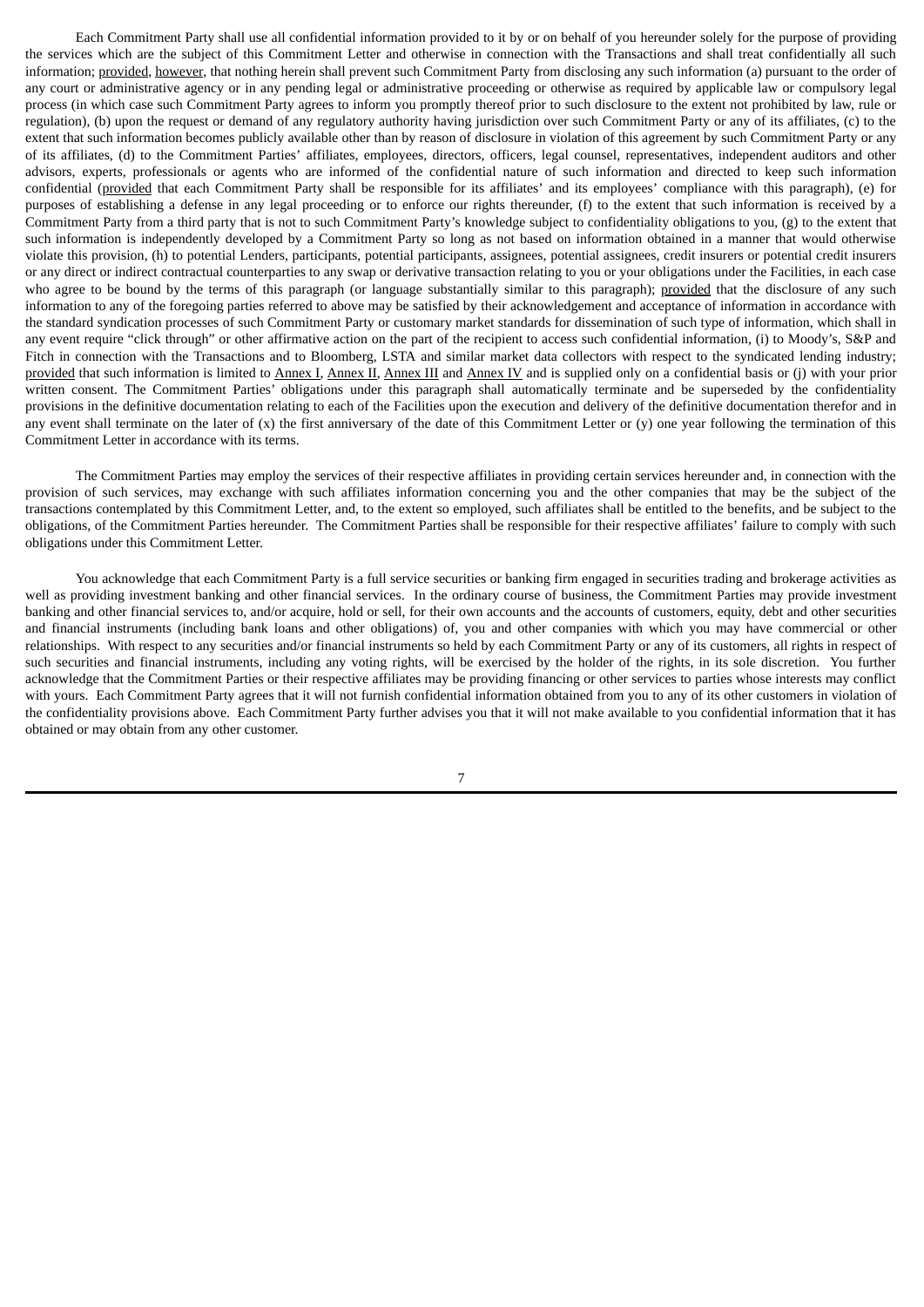In connection with all aspects of each transaction contemplated by this Commitment Letter, you acknowledge and agree, and acknowledge your affiliates' understanding, that: (a) each of the Facilities and any related arranging or other services described in this Commitment Letter is an arm's-length commercial transaction between you and your affiliates, on the one hand, and each Commitment Party, on the other hand, (b) no Commitment Party has provided any legal, accounting, regulatory or tax advice with respect to any of the transactions contemplated hereby and you have consulted your own legal, accounting, regulatory and tax advisors to the extent you have deemed appropriate, (c) you are capable of evaluating, and understand and accept, the terms, risks and conditions of the transactions contemplated hereby, (d) in connection with the financing transactions contemplated hereby and the process leading to such transactions, each Commitment Party has been, is, and will be acting solely as a principal and has not been, is not, and will not be acting as an advisor, agent or fiduciary for you or any of your affiliates, stockholders, creditors or employees or any other party, (e) no Commitment Party has assumed nor will any Commitment Party assume an advisory, agency or fiduciary responsibility in your or your affiliates' favor with respect to any of the financing transactions contemplated hereby or the process leading thereto, and no Commitment Party has any obligation to you or your affiliates with respect to the financing transactions contemplated hereby except those obligations expressly set forth in this Commitment Letter, and (f) each Commitment Party and its affiliates may be engaged in a broad range of transactions that involve interests that differ from yours and those of your affiliates, and no Commitment Party has any obligation to disclose any of such interests to you or your affiliates. Without limiting the provisions of Section 5(b) hereof, you hereby agree not to assert any claim against any Commitment Party based on any breach or alleged breach of agency or fiduciary duty in connection with any aspect of any financing transaction contemplated by this Commitment Letter.

Each Commitment Party hereby notifies you that pursuant to the requirements of the USA PATRIOT Act, Title III of Pub. L. 107-56 (signed into law October 26, 2001) (the "*Patriot Act*") and 31 C.F.R. § 1010.230 (the "*Beneficial Ownership Regulation*"), it is required to obtain, verify and record information that identifies you and the Guarantors, which information includes the name, address, tax identification number and other information regarding the Company and the Guarantors that will allow such Commitment Party to identify you and the Guarantors in accordance with the Patriot Act and the Beneficial Ownership Regulation. This notice is given in accordance with the requirements of the Patriot Act and Beneficial Ownership Regulation and is effective for each Commitment Party and its affiliates.

8. **Survival of Obligations**. The provisions of Sections 2, 3, 4, 5, 7, 8 and 9 (with respect to jurisdiction, governing law and waiver of jury trial) shall remain in full force and effect regardless of whether any Credit Documentation shall be executed and delivered and notwithstanding the termination of this Commitment Letter or any commitment or undertaking of the Commitment Parties hereunder; provided that (a) the provisions of Sections 2 and 3 shall not survive if the commitments and undertakings of the Commitment Parties are terminated by any party hereto prior to the effectiveness of any of the Facilities and (b) if any of the Facilities close and the Credit Documentation is executed and delivered, (i) your obligations under this Commitment Letter, other than as set forth in Sections 2, 3, 4, 6, 7 and 8, with respect to the applicable Facility shall automatically terminate and be superseded by the definitive documentation for such Facility (to the extent covered thereby), and, to the extent covered thereby, you shall be released from all liability with respect to such Facility hereunder once such definitive documentation is effective and (ii) the provisions of Section 2 and the second paragraph of Section 3 shall survive only until the Syndication Date. You may terminate this Commitment Letter and all of the Initial Lenders' commitments with respect to the Facilities hereunder by providing notice to us, subject to the provisions of the preceding sentence.

9. **Miscellaneous**. This Commitment Letter and each Fee Letter may be executed in multiple counterparts and by different parties hereto in separate counterparts, all of which, taken together, shall constitute an original. The words "execution," "signed," "signature," "delivery," and words of like import in or relating to this Commitment Letter, any Fee Letter and/or any document to be signed in connection with this letter agreement and the transactions contemplated hereby shall be deemed to include Electronic Signatures (as defined below), deliveries or the keeping of records in electronic form, each of which shall be of the same legal effect, validity or enforceability as a manually executed signature, physical delivery thereof or the use of a paper-based recordkeeping system, as the case may be. "*Electronic Signatures*" means any electronic symbol or process attached to, or associated with, any contract or other record and adopted by a person with the intent to sign, authenticate or accept such contract or record. Headings are for convenience of reference only and shall not affect the construction of, or be taken into consideration when interpreting, this Commitment Letter or such Fee Letter.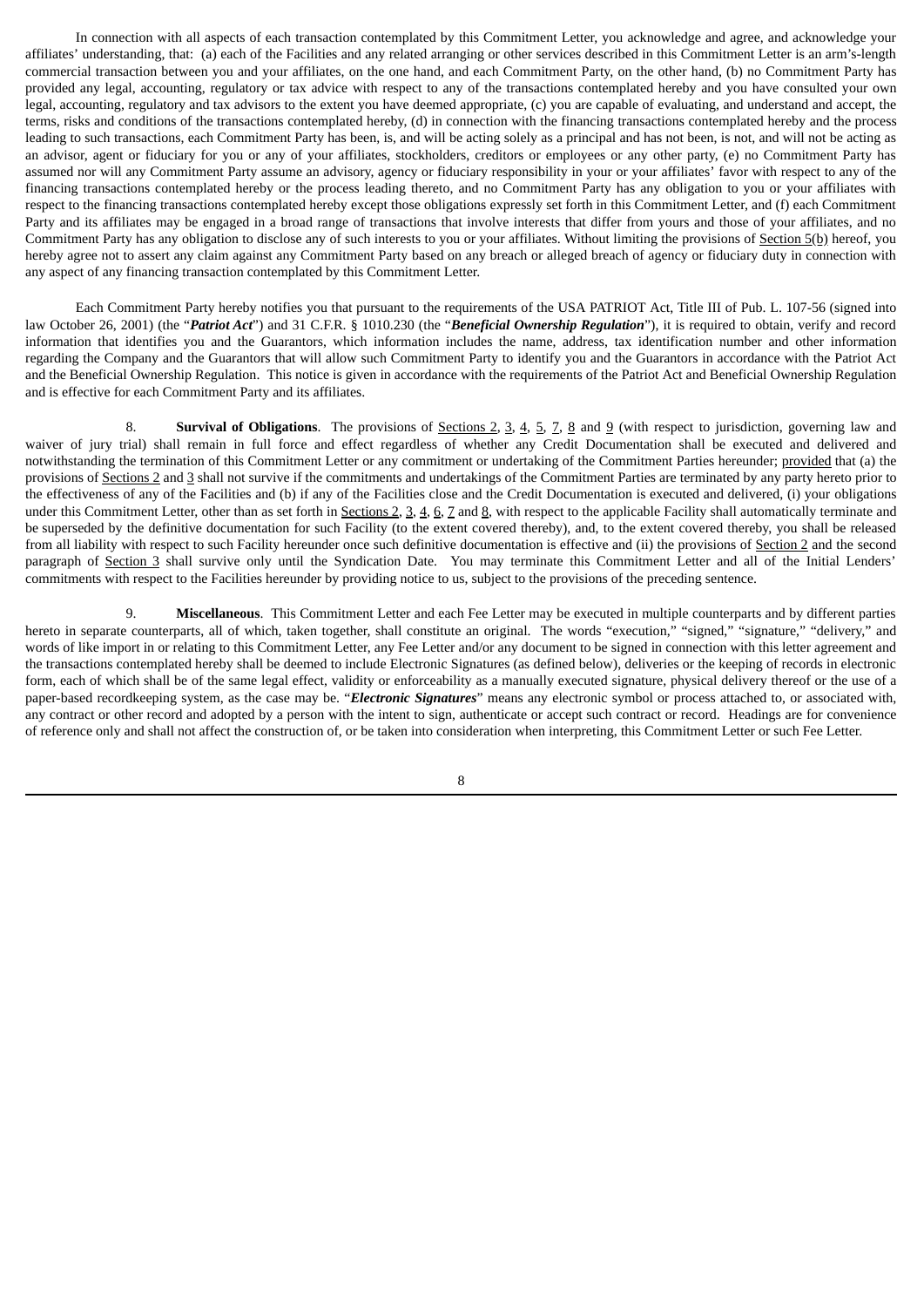This Commitment Letter and the Fee Letters shall be governed by, and construed in accordance with, the laws of the State of New York. The Company consents to the exclusive jurisdiction and venue of the United States District Court for the Southern District of New York sitting in the Borough of Manhattan (or if such court lacks subject matter jurisdiction, the Supreme Court of the State of New York sitting in the Borough of Manhattan). Each party hereto hereby irrevocably waives, to the fullest extent permitted by applicable law, (a) any and all right to trial by jury in any action, proceeding or counterclaim (whether based on contract, tort or otherwise) arising out of or relating to this Commitment Letter, the Fee Letters, the Transactions or the actions of the Commitment Parties in the negotiation, performance or enforcement hereof and (b) any objection that it may now or hereafter have to the laying of venue of any such legal proceeding in the federal or state courts located in the City of New York, Borough of Manhattan. You hereby irrevocably appoint C T CORPORATION SYSTEM, 28 Liberty Street, New York, New York 10005, as your agent for service of process within 5 business days of the date of this letter, and agree that service of any process, summons, notice or document by hand delivery or registered mail upon such agent shall be effective service of process for any suit, action or proceeding brought in any such court.

This Commitment Letter, together with the Fee Letters, embodies the entire agreement and understanding among the parties hereto and your affiliates with respect to the provision of the Facilities and supersedes all prior agreements and understandings relating to the subject matter thereof. No party has been authorized by the Commitment Parties to make any oral or written statements that are inconsistent with this Commitment Letter. This Commitment Letter may not be amended or any term or provision hereof or thereof waived or modified except by an instrument in writing signed by each of the parties hereto.

This Commitment Letter, the Fee Letters and the commitments hereunder (other than as contemplated by the next sentence) may not be assigned by any party hereto without the prior written consent of each party hereto (and any purported assignment without such consent will be null and void), and this Commitment Letter is intended to be solely for the benefit of the parties hereto and is not intended to confer any benefits upon, or create any rights in favor of, any person other than the parties hereto (and the Indemnified Parties). Each Commitment Party may assign its rights and obligations hereunder and under the Fee Letters, in whole or in part, to any of its affiliates (subject to your consent not to be unreasonably withheld or delayed).

Please indicate your acceptance of the terms of this Commitment Letter and the Fee Letters by returning to the Lead Arrangers executed counterparts of this Commitment Letter and the Fee Letters not later than 5:00 p.m. (New York City time) on January 7, 2021, whereupon the undertakings of the parties with respect to the Facilities shall become effective to the extent and in the manner provided hereby. This offer shall terminate with respect to the Facilities if not so accepted by you at or prior to that time. Thereafter, all commitments and undertakings of the Commitment Parties hereunder will expire, unless extended by the Commitment Parties in their sole discretion, on the earliest of (i) 11:59 p.m., New York City time, on April 7, 2021, (ii) the consummation of the Spinoff without the funding of the Facilities or (iii) the termination or abandonment of the Spinoff (such termination or abandonment to be communicated in writing by the Company in order for this clause (iii) to be effective) (the "*Expiration Date*").

[The remainder of this page intentionally left blank.]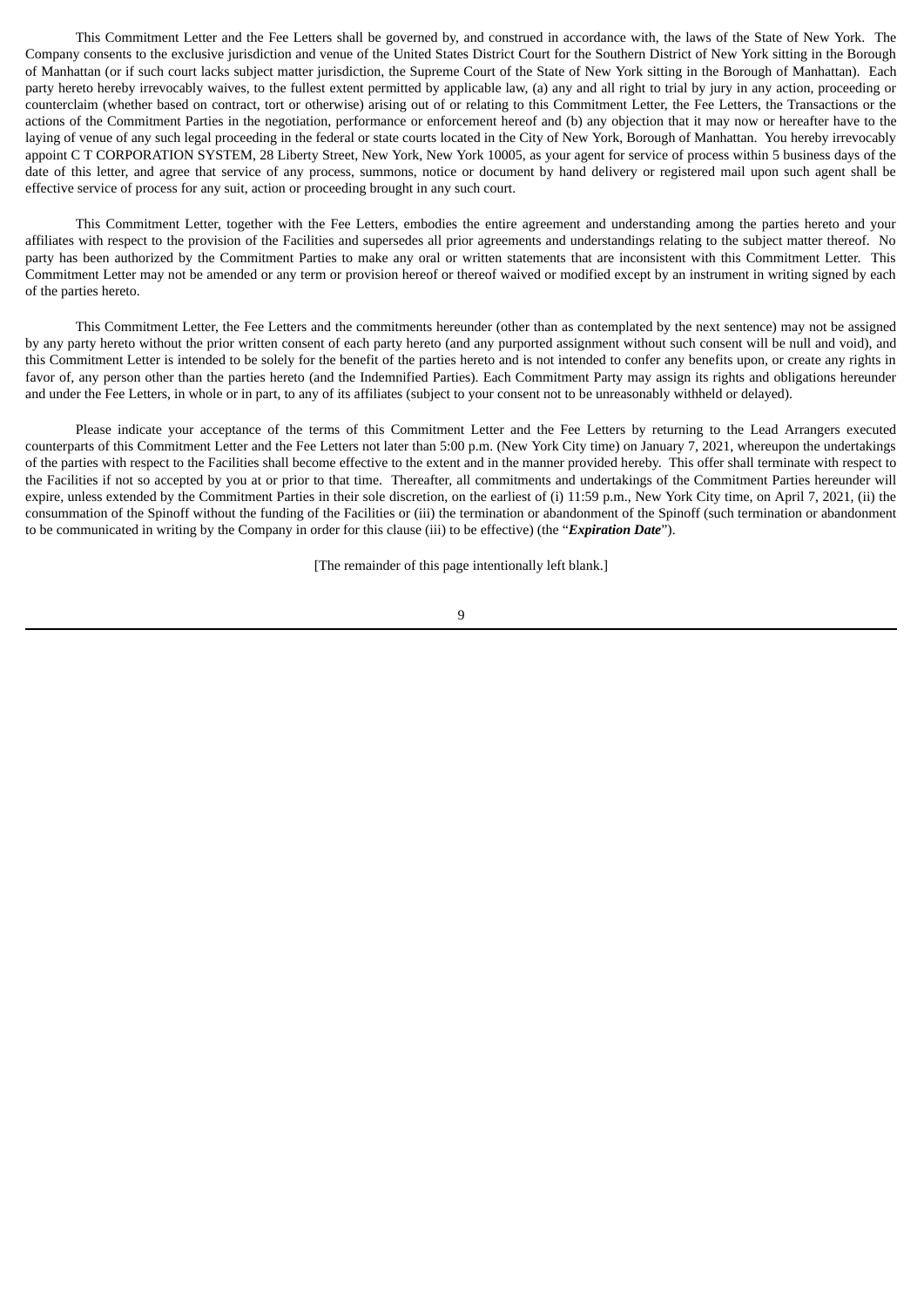We are pleased to have the opportunity to work with you in connection with this important financing.

Very truly yours,

JPMORGAN CHASE BANK, N.A.

By: /s/ Anson Williams

Name: Anson Williams Title: Authorized Signatory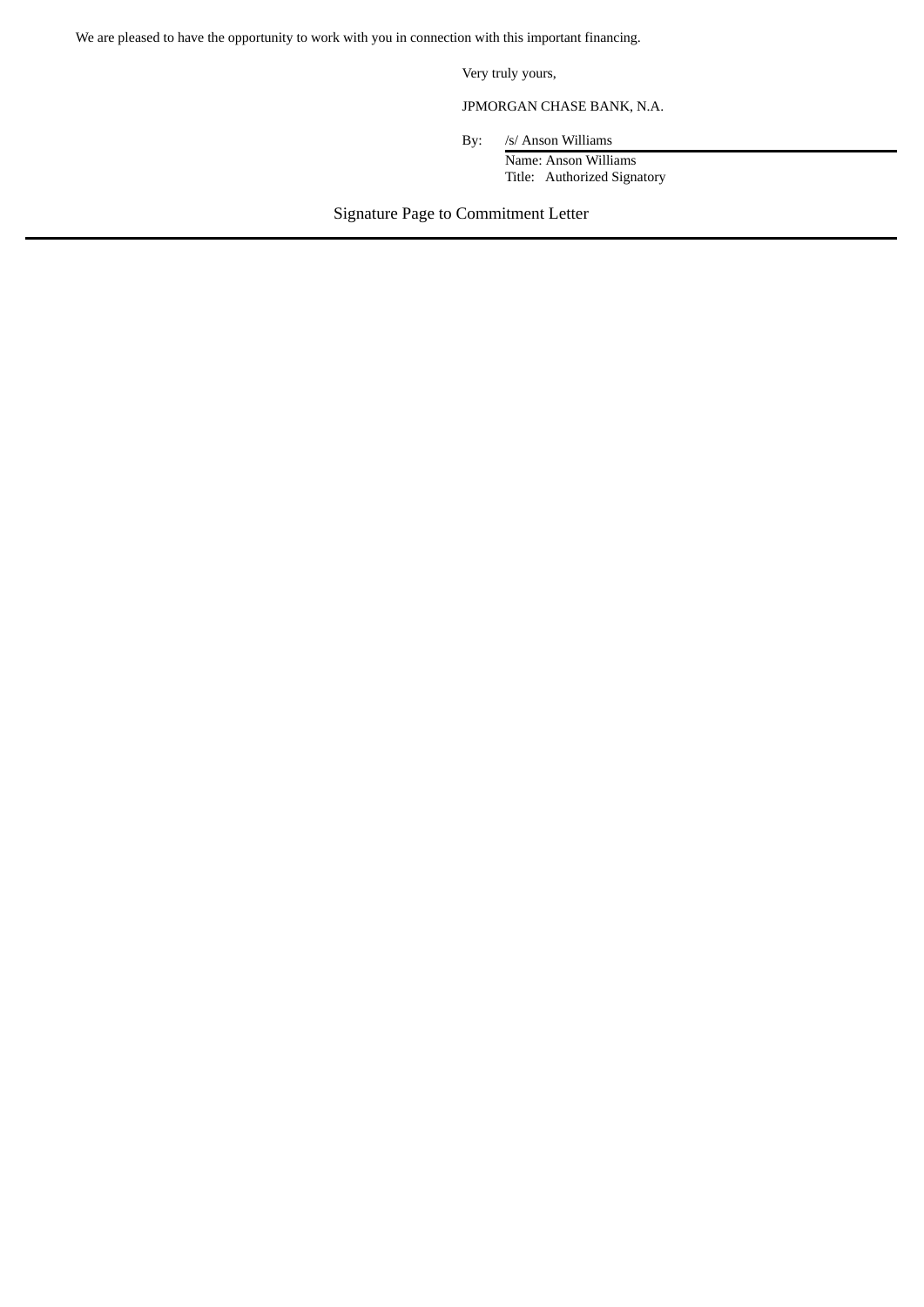Citigroup Global Markets Inc.

By: /s/ Mohammed S. Baabde

Name: Mohammed S. Baabde Title: Managing Director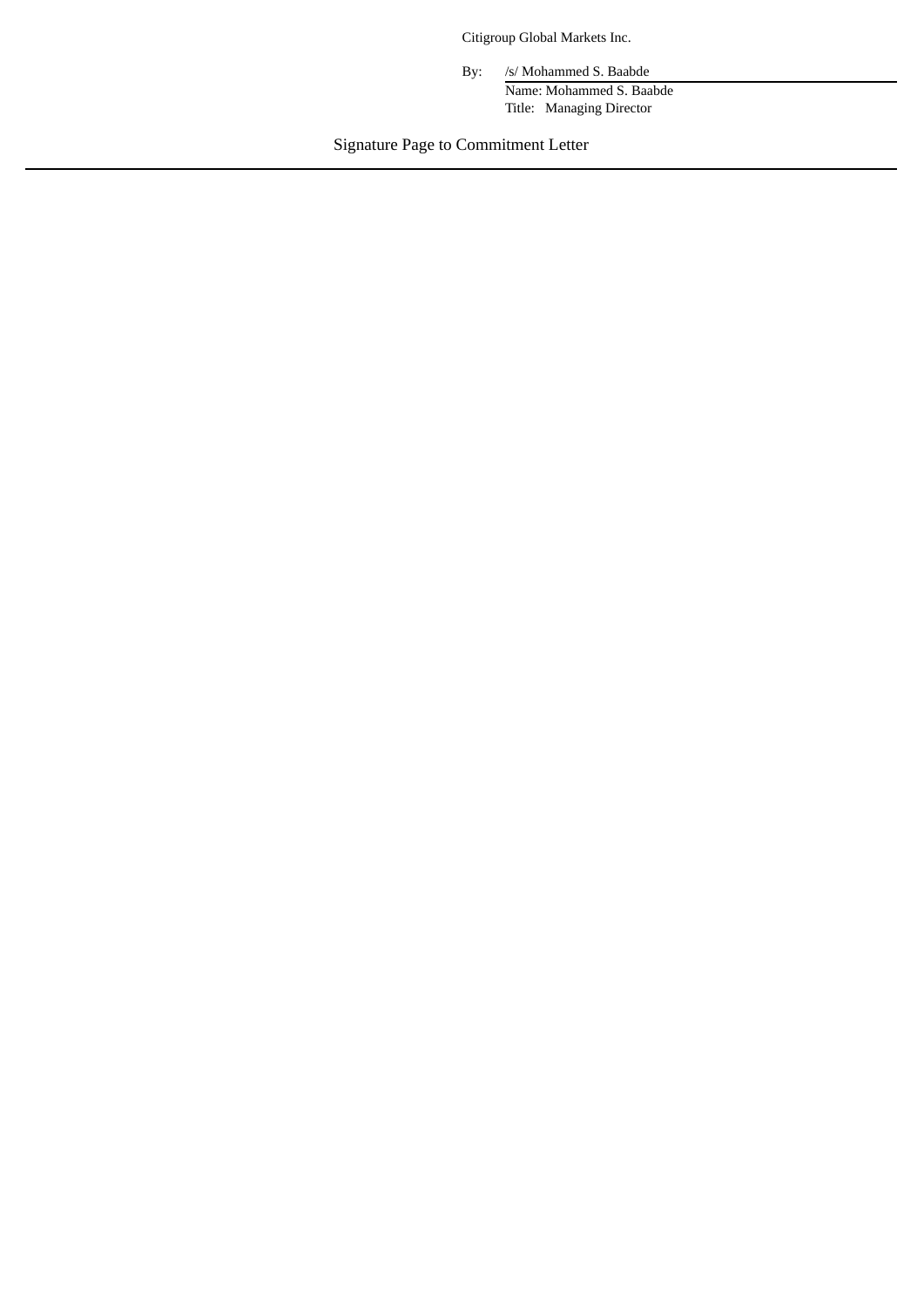DNB Capital, LLC

By: /s/ Mita Zalavadia

Name: Mita Zalavadia Title: Assistant Vice President

By: /s/ Ahelia Singh

Name: Ahelia Singh Title: Assistant Vice President

DNB Markets, Inc.

| By: | /s/ Daniel Hochstadt     |
|-----|--------------------------|
|     | Name: Daniel Hochstadt   |
|     | Title: Managing Director |
| By: | /s/ David Lawrence       |
|     | Name: David Lawrence     |

Title: Managing Director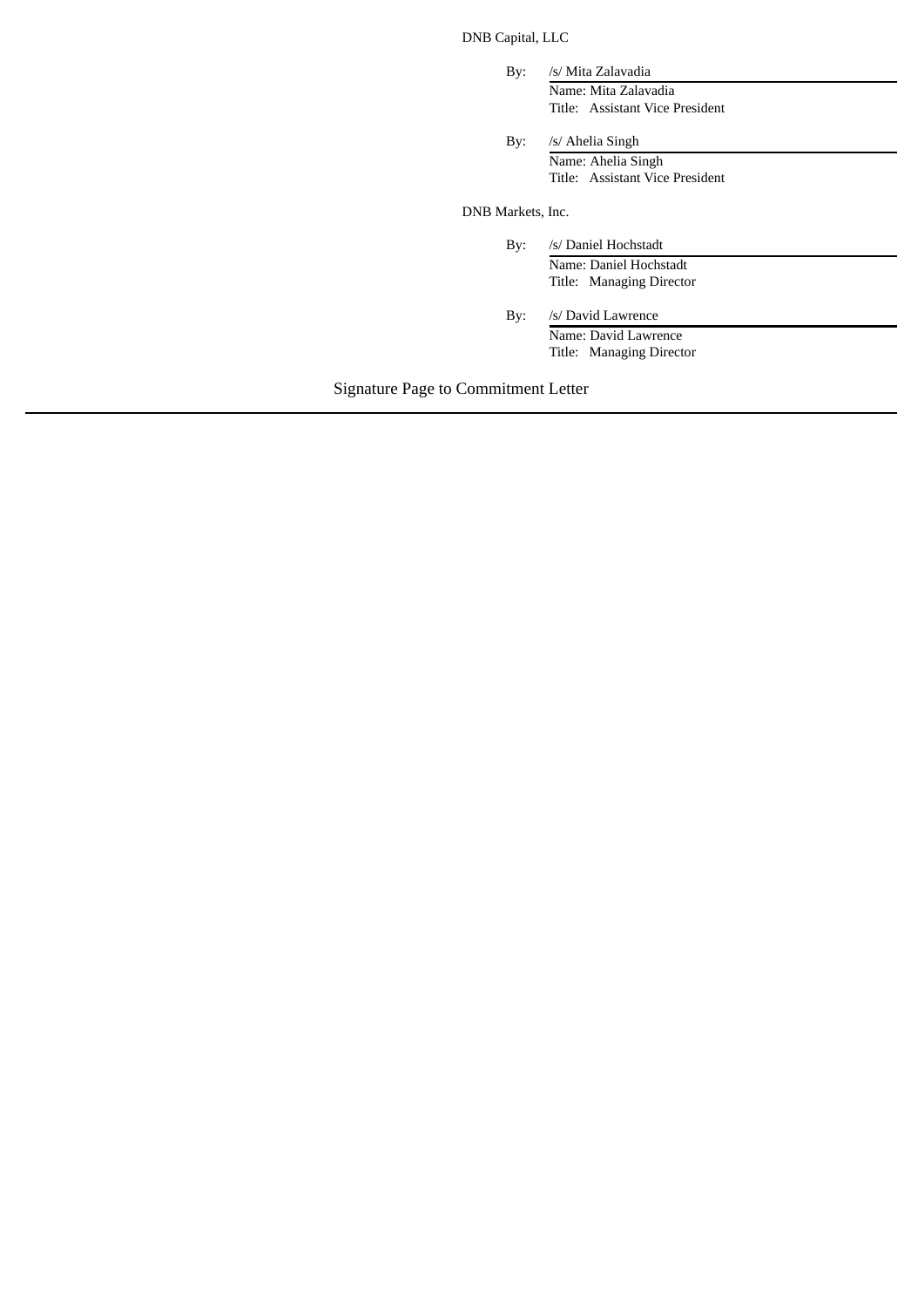SOCIÉTÉ GÉNÉRALE

By: /s/ Jonathan Logan

Name: Jonathan Logan Title: Director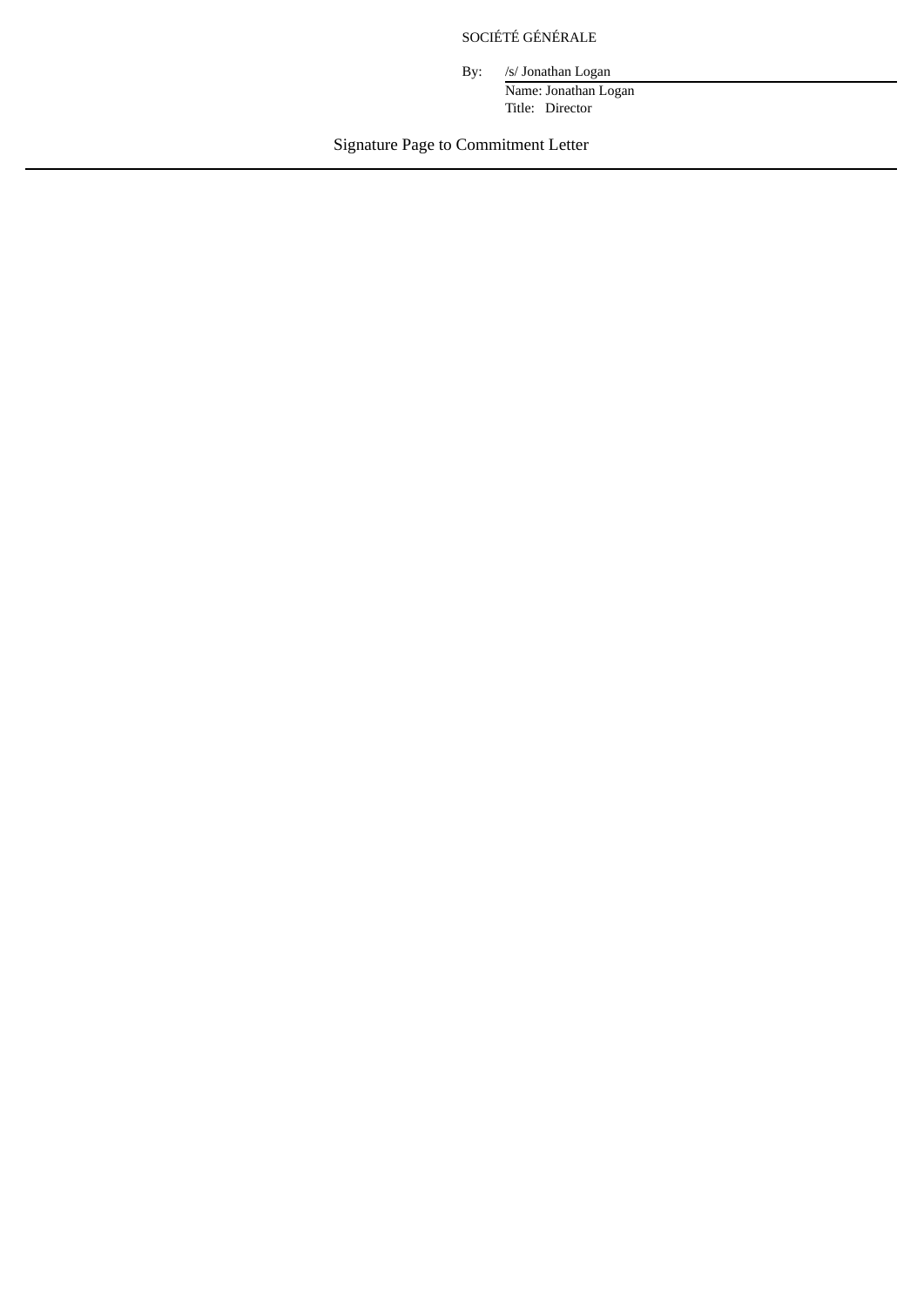Sumitomo Mitsui Banking Corporation

- By: /s/ Michael Maguire Name: Michael Maguire Title: Managing Director
- By: /s/ David Greenspoon

Name: David Greenspoon Title: Executive Director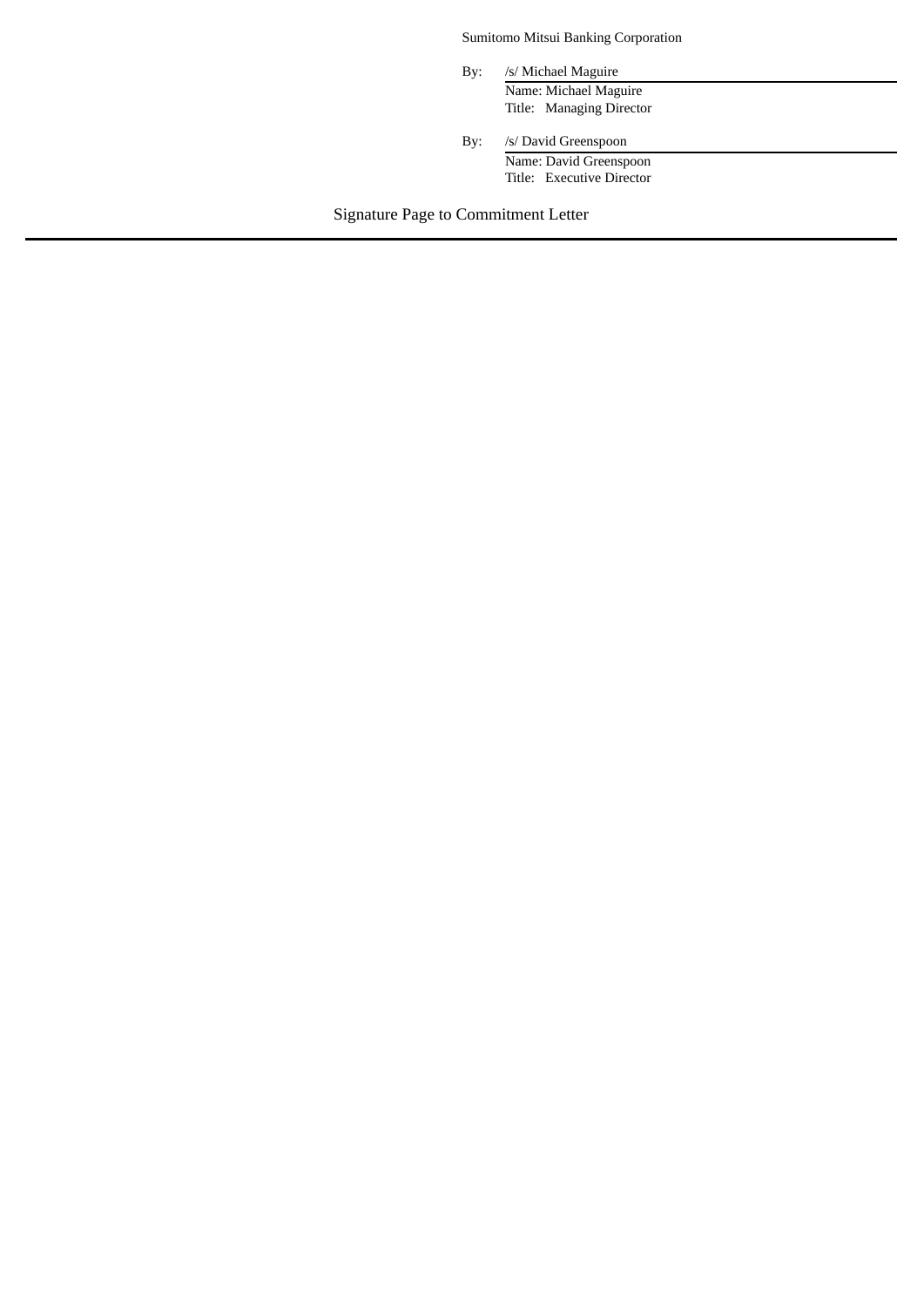# WELLS FARGO BANK, NATIONAL ASSOCIATION

By: /s/ Michael Janak Name: Michael Janak Title: Managing Director

# WELLS FARGO SECURITIES, LLC

By: /s/ Kevin Scotto

Name: Kevin Scotto Title: Managing Director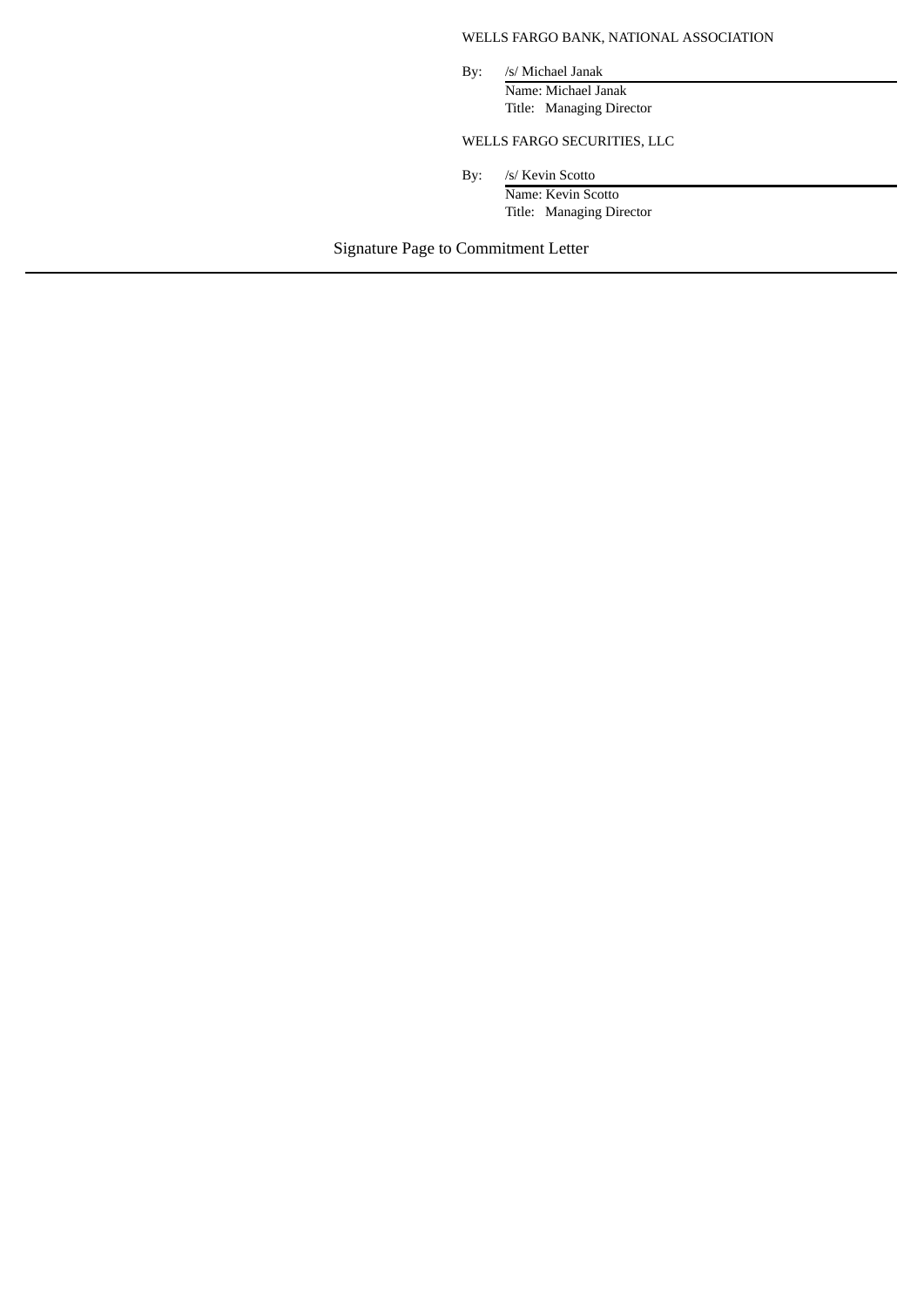BofA Securities, Inc.

By: /s/ Brian C. Fox

Name: Brian C. Fox Title: Managing Director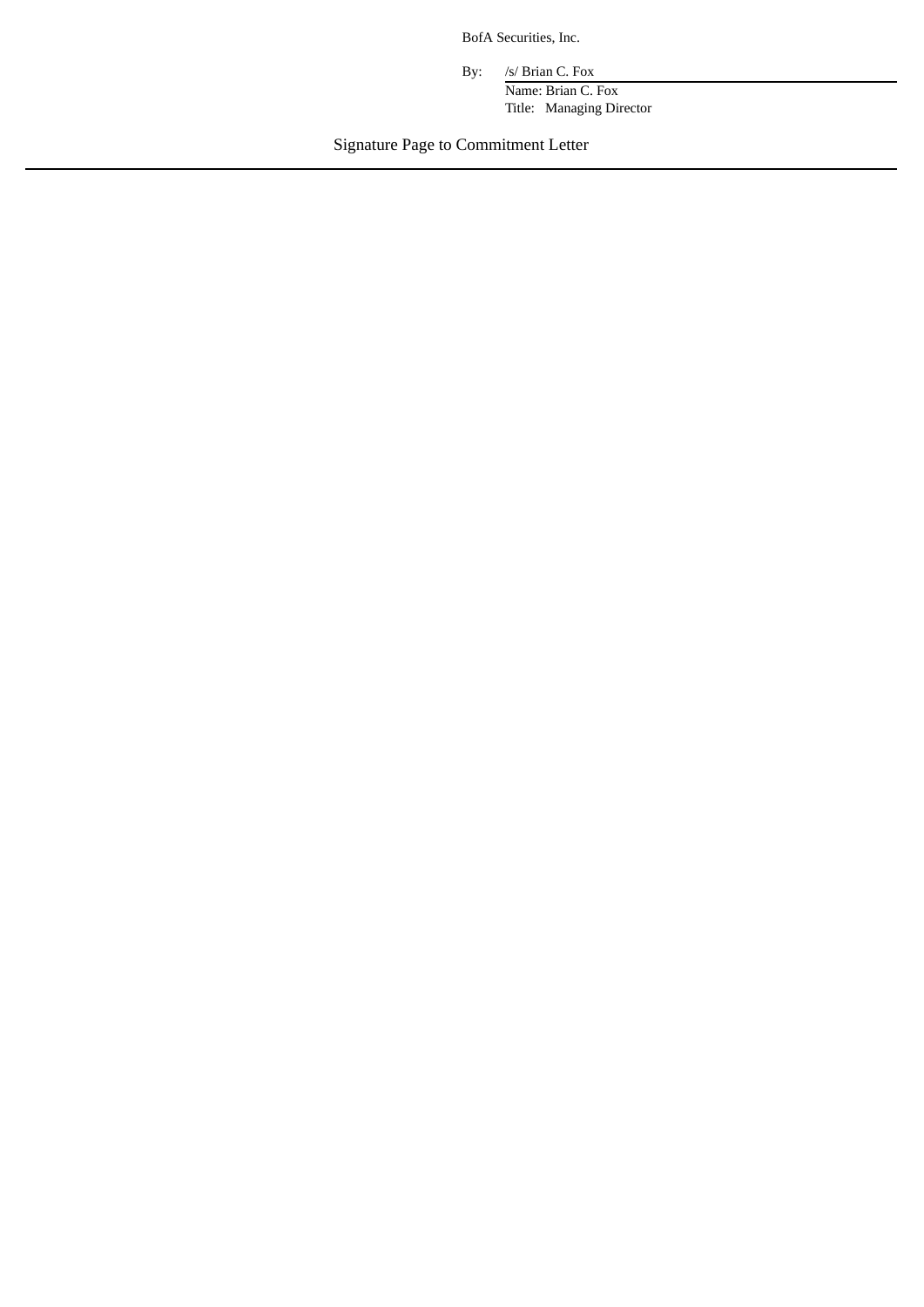Bank of America, N.A.

By: /s/ Raza Jafferi Name: Raza Jafferi

Title: Director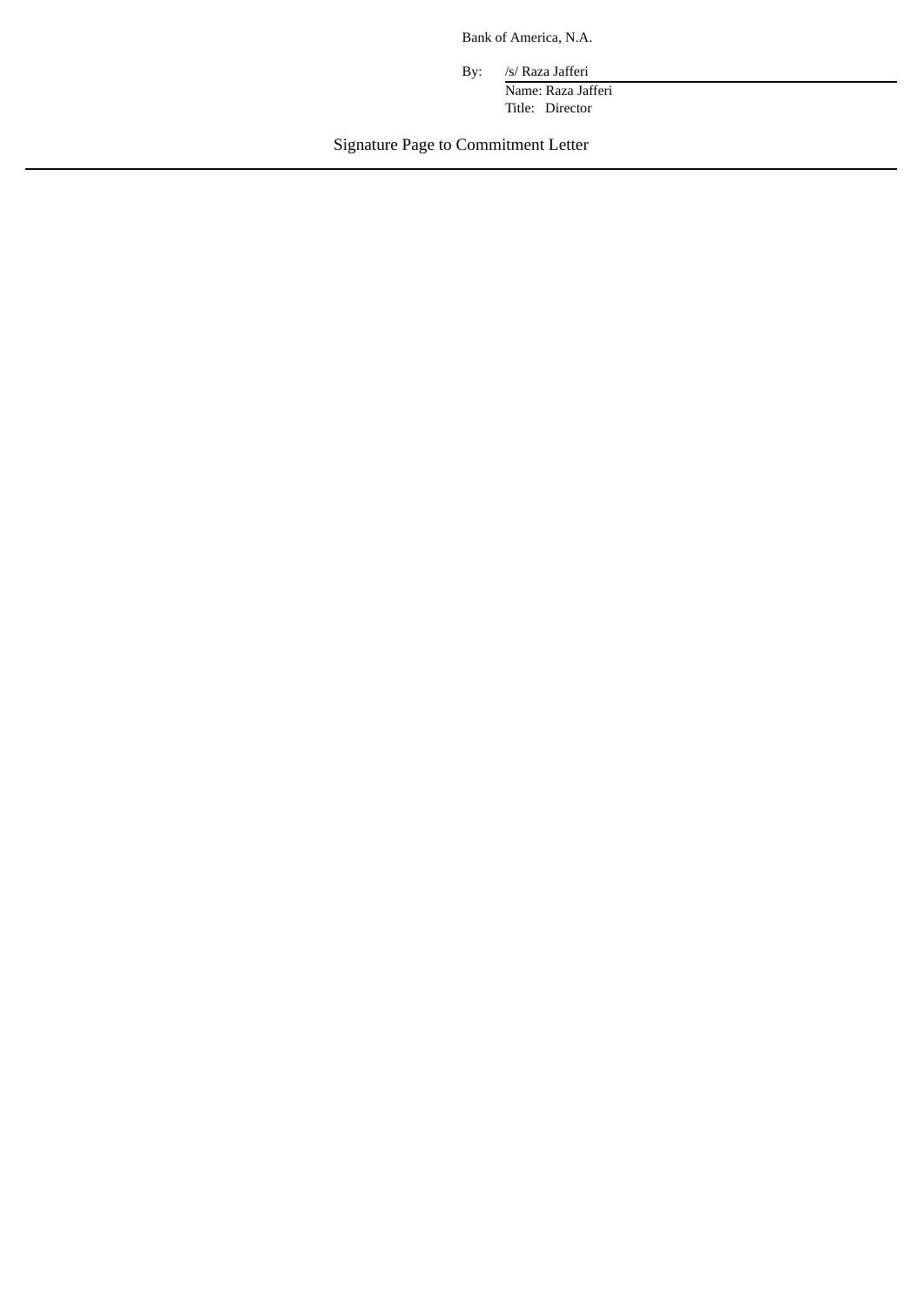# STANDARD CHARTERED BANK

By: /s/ James Beck

Name: James Beck Title: Associate Director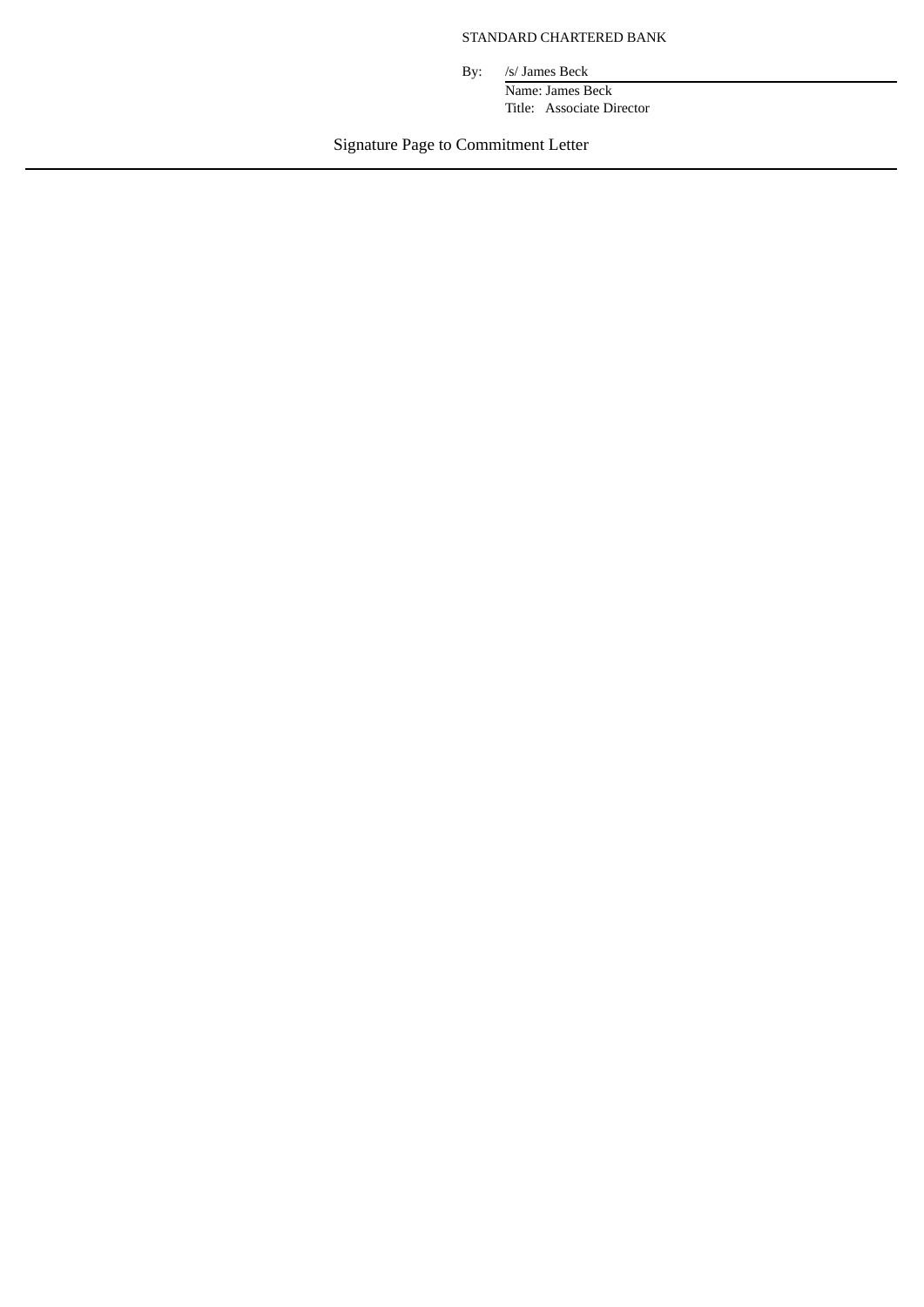# THE NORTHERN TRUST COMPANY

By: /s/ Keith L. Burson

Name: Keith S. Bursont Title: Senior Vice President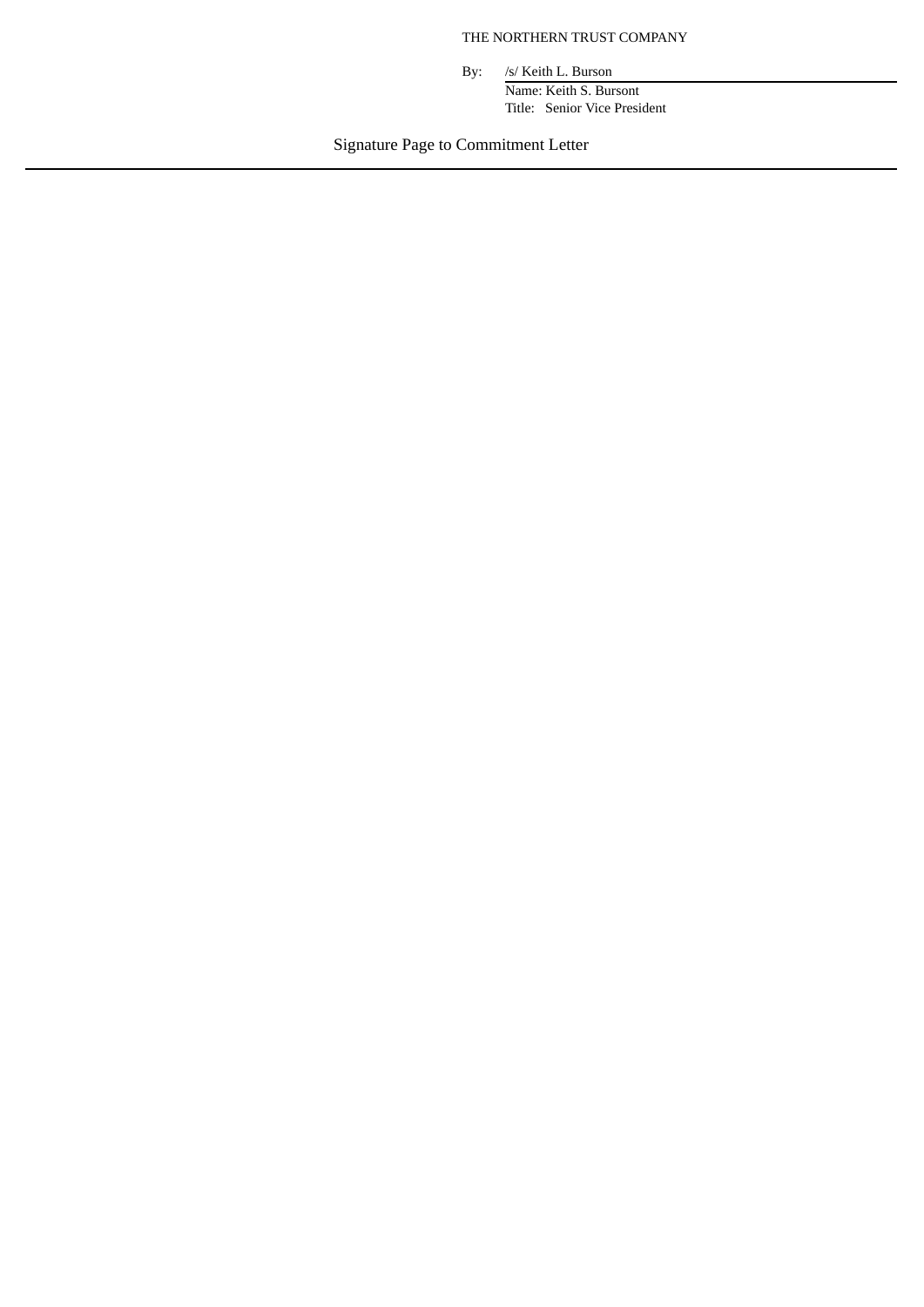The provisions of this Commitment Letter are accepted and agreed to as of the date first written above:

TECHNIPFMC PLC

By: /s/ Maryann T. Mannen Name: Maryann T. Mannen Title: Executive Vice President and Chief Financial Officer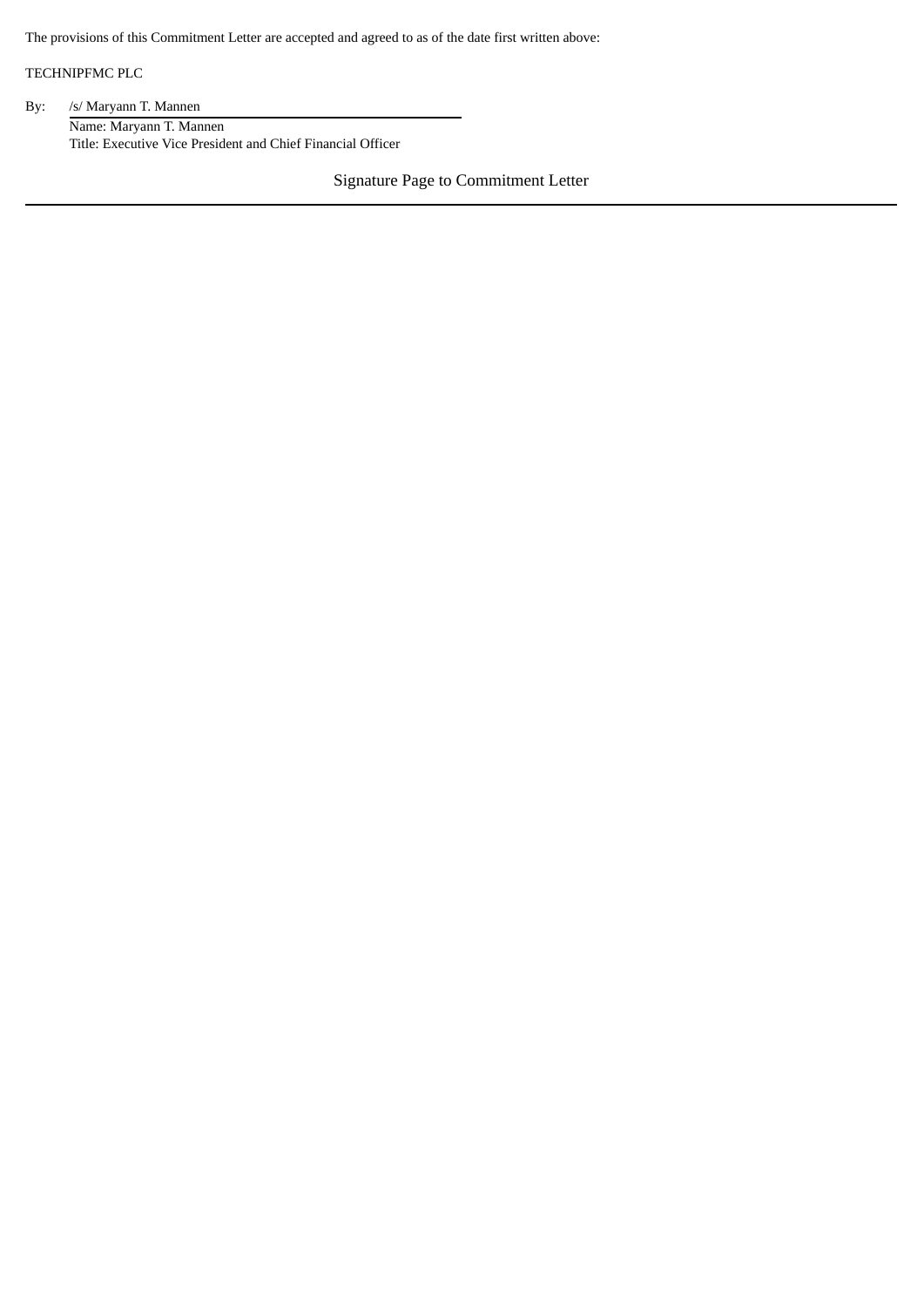#### **Transaction Description**

The following transactions are referred to herein as the "*Transactions*".

In connection herewith it is intended that:

1. The Company will separate from its Technip Energies business segment ("*Technip Energies*"). The transaction will be structured as a partial spin-off of Technip Energies, including the Genesis, Loading Systems, and Cybernetix businesses. The Company will distribute 50.1% of the ordinary shares of Technip Energies to shareholders of the Company (the "*Distribution*"), with the Company retaining the remaining 49.9% interest;

2. In connection with the proposed Spinoff, the Company will enter into the Share Purchase Agreement with Bpifrance Participations SA ("BPI"), pursuant to which BPI will purchase from the Company a number of Technip Energies shares representing up to 17.25% of the total number of Technip Energies shares outstanding immediately following the Distribution for a purchase price of \$200.0 million;

3. The Company, FMC Technologies, Inc. (together with the Company, the "*Revolver Borrowers*"), JPMorgan Chase Bank, N.A., as agent, and the lenders and other parties party thereto shall enter into a credit agreement (the "*Revolving Credit Agreement*") governing the senior secured revolving credit facility on the terms set forth in Annex II (the "*Revolving Facility*");

4. The Company, as issuer, shall issue and sell senior unsecured notes (the "*Notes*") in a public offering or Rule 144A or other private placement on or prior to the Closing Date in the principal amount of up to \$850.0 million;

5. To the extent that the Notes are not issued on or prior to the Closing Date, the Company shall obtain a senior secured second lien bridge credit facility (subject to any commitment reductions under clause (a) of the section entitled "Mandatory Prepayments and Commitment Reductions" in the Bridge Summary of Terms) on the terms set forth in Annex III hereto (the loans issued thereunder, the "*Bridge Loans*"; the Bridge Loans, together with any Rollover Loans and Exchange Notes (each, as defined in Annex III-A hereto), the "*Bridge Facility*" and, collectively with the Revolving Facility, the "*Facilities*" and individually, a "*Facility*"); and

6. On or about the Closing Date, the Company will utilize the net proceeds from the offering of the Notes (or drawings under the Bridge Facility, as the case may be) and cash on hand to (i) effect the allocation of cash and cash equivalents between the Company and Technip Energies in accordance with that certain separation and distribution agreement dated January 7, 2021 by and between the Company and Technip Energies (the "*Separation and Distribution Agreement*") and (ii) refinance, repay, redeem and/or cancel the following indebtedness and financing arrangements of the Company and its subsidiaries (collectively, the indebtedness and financing arrangements described in clauses (a) through (f) below are referred to as the "*Refinancing Debt*"):

a. \$1,091,000,000 aggregate principal amount equivalent in a combination of U.S. dollars and British pounds of the Company's and FMC Technologies, Inc.'s commercial paper (the "*Commercial Paper*") plus accrued and unpaid interest thereon;

Annex I-1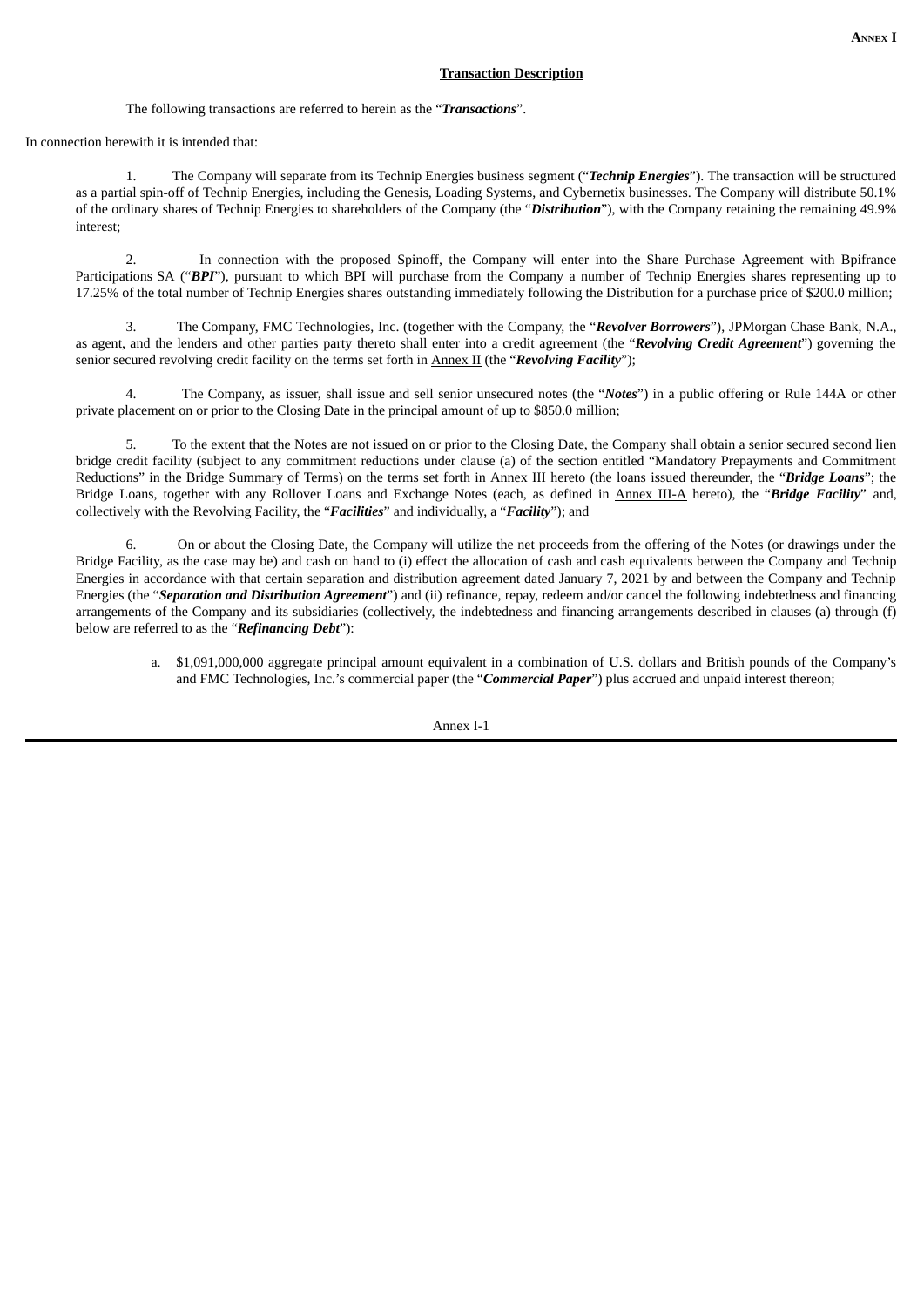- b. all of the Company's 0.875% Non-Dilutive Cash Settled Convertible Bonds due 2021 with ISIN: XS1351586588 listed on Euronext Paris (the "*Synthetic Convertible Bonds*") plus accrued and unpaid interest thereon; provided*,* however, that to the extent the Closing Date occurs after January 25, 2021, the Company may, at its option, refinance or repay indebtedness incurred to redeem the Synthetic Convertible Bonds at their stated maturity;
- c. all of the Company's 3.45% Senior Notes due 2022 with ISIN US87854XAD30 listed on the Euro MTF Market of the Luxembourg Stock Exchange (the "*2022 Notes*") plus premia and accrued and unpaid interest thereon;
- d. certain derivative instruments in respect of the Company's Synthetic Convertible Bonds;
- e. the \$2.5 billion revolving senior unsecured revolving credit facility agreement (the "*Existing Revolving Credit Agreement*") dated January 17, 2017 (as amended from time to time) by and between FMC Technologies, Inc., Technip Eurocash SNC and the Company as borrowers, and JPMorgan Chase Bank, N.A. as agent and arranger and SG Americas Securities LLC as arranger; and
- f. the €500.0 million revolving credit facility dated May 19, 2020 (as amended from time to time) by and between the Company and HSBC France as agent.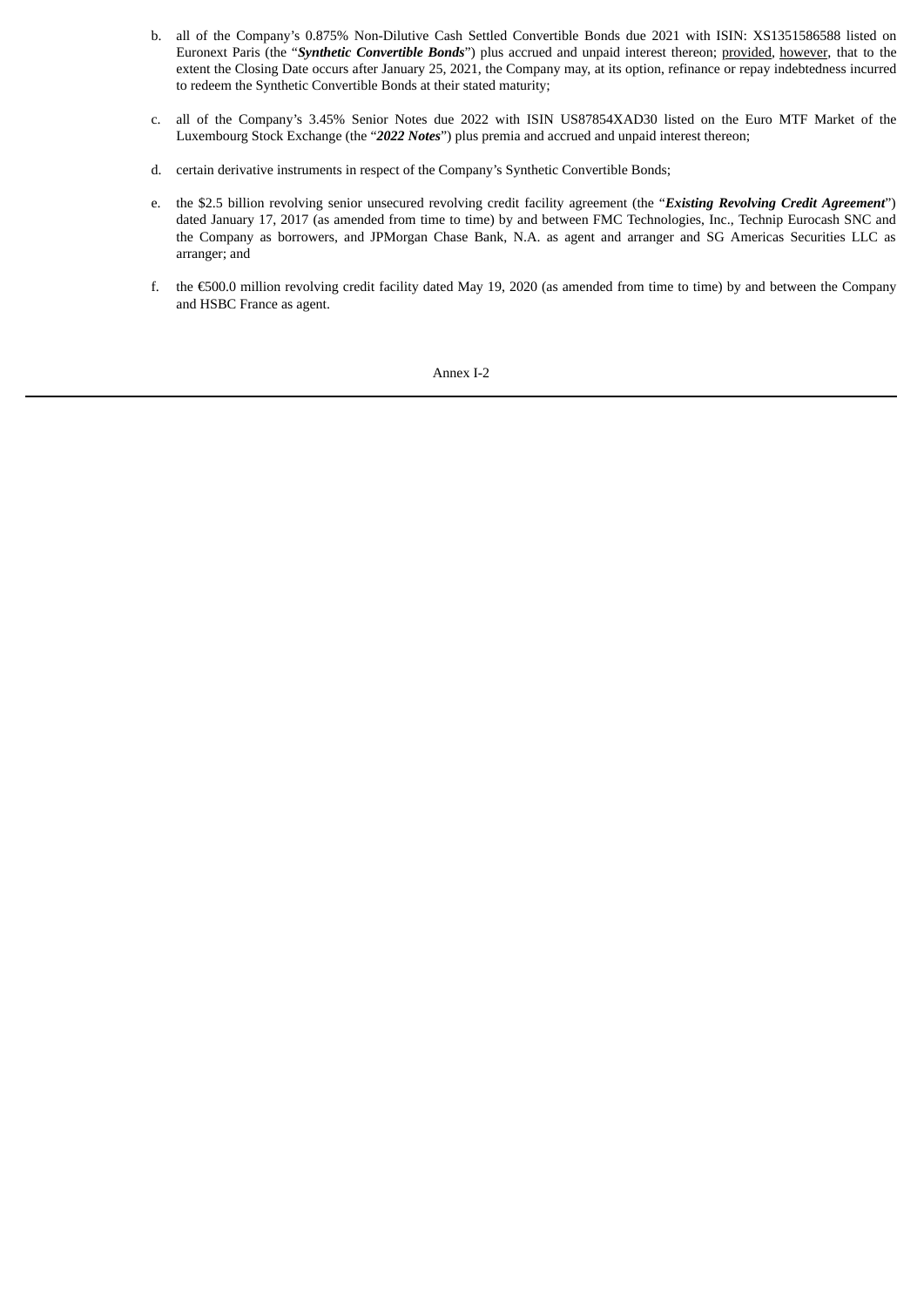# **SUMMARY OF TERMS AND CONDITIONS \$1.0 BILLION REVOLVING FACILITY**

Capitalized terms not otherwise defined herein have the same meanings as specified therefor in the Commitment Letter to which this Annex II is attached.

| I.<br><b>Parties</b>                   |                                                                                                                                                                                                                                                                                                                                                          |
|----------------------------------------|----------------------------------------------------------------------------------------------------------------------------------------------------------------------------------------------------------------------------------------------------------------------------------------------------------------------------------------------------------|
| <b>Borrowers:</b>                      | TechnipFMC plc, a public limited company organized under the laws of England and Wales (the<br>"Company"), and FMC Technologies, Inc., a Delaware corporation (the "US Borrower" and,<br>together with the Company, the "Revolver Borrowers").                                                                                                           |
| <b>Lead Arrangers and Bookrunners:</b> | JPMorgan Chase Bank, N.A. ("JPMCB"), Citigroup Global Markets Inc. or an affiliate ("Citi"),<br>DNB Capital, LLC or an affiliate ("DNB"), Société Générale ("SG"), Sumitomo Mitsui Banking<br>Corporation ("SMBC"), Wells Fargo Securities, LLC ("WFS") and BofA Securities, Inc.<br>("BofA Securities") (collectively, the "Revolving Lead Arrangers"). |
| <b>Administrative Agent:</b>           | JPMCB (in its capacity as administrative agent, the "Revolving Administrative Agent").                                                                                                                                                                                                                                                                   |
| <b>Documentation Agent:</b>            | Standard Chartered Bank ("SCB").                                                                                                                                                                                                                                                                                                                         |
| <b>Issuing Lenders:</b>                | JPMCB, Citi, DNB, SG, Wells Fargo Bank, National Association ("Wells Fargo"), Bank of<br>America, N.A. and any other Lenders reasonably satisfactory to the Revolver Borrowers (in<br>such capacity, the "Issuing Lenders").                                                                                                                             |
| <b>Lenders:</b>                        | A syndicate of banks, financial institutions and other entities, including JPMCB (collectively,<br>the "Lenders"), arranged by the Revolving Lead Arrangers as described in the Commitment<br>Letter but excluding any Disqualified Lender.                                                                                                              |
| <b>Facility</b><br>П.                  |                                                                                                                                                                                                                                                                                                                                                          |
| <b>Type and Amount of Facility:</b>    | A three-year senior secured revolving credit facility (the "Revolving Facility"; the definitive<br>financing documentation with respect thereto, the "Revolving Credit Documentation") with<br>aggregate commitments of \$1.0 billion (the commitments under the Revolving Facility, the<br>"Commitments"; the loans thereunder, the "Loans").           |
| <b>Availability:</b>                   | The Revolving Facility shall be available on a revolving basis during the period commencing on<br>the Closing Date and ending on the third anniversary thereof (the "Revolving Credit<br>Termination Date"). Loans may be made in US Dollars, Euros or Pounds Sterling.                                                                                  |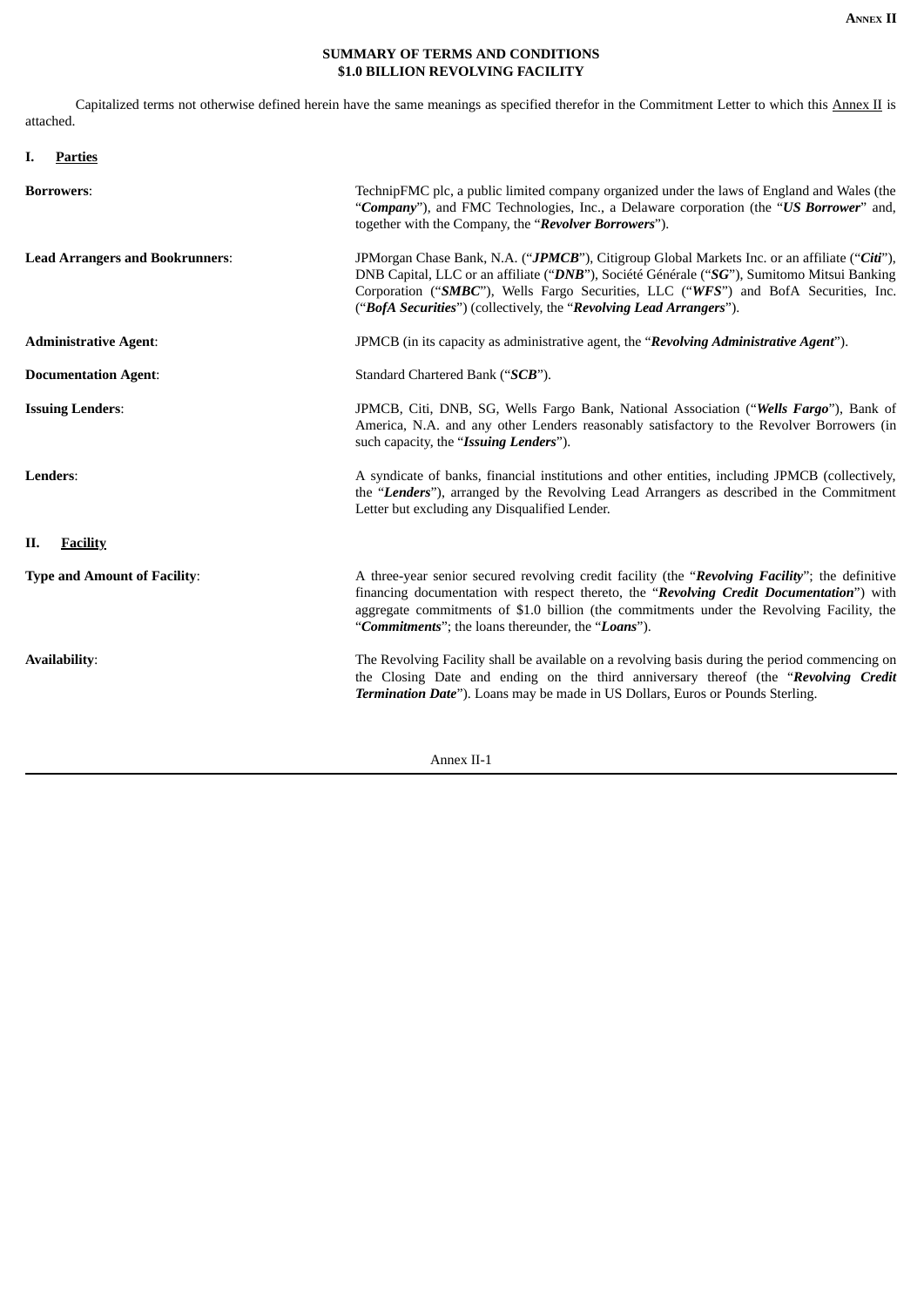| <b>Maturity:</b>                         | The Revolving Credit Termination Date.                                                                                                                                                                                                                                                                                                                                                                                                                                                                                                                                                                                                                                                                                                                                                                                                                                                                                                                                                                                                                                                                                                                                                                                                                                                                                                                                  |
|------------------------------------------|-------------------------------------------------------------------------------------------------------------------------------------------------------------------------------------------------------------------------------------------------------------------------------------------------------------------------------------------------------------------------------------------------------------------------------------------------------------------------------------------------------------------------------------------------------------------------------------------------------------------------------------------------------------------------------------------------------------------------------------------------------------------------------------------------------------------------------------------------------------------------------------------------------------------------------------------------------------------------------------------------------------------------------------------------------------------------------------------------------------------------------------------------------------------------------------------------------------------------------------------------------------------------------------------------------------------------------------------------------------------------|
| <b>Purpose:</b>                          | The proceeds of Loans will be used by the Revolver Borrowers for general corporate purposes<br>(including consummating the Transactions and paying transaction costs and expenses in<br>connection therewith), refinancing existing debt and working capital.                                                                                                                                                                                                                                                                                                                                                                                                                                                                                                                                                                                                                                                                                                                                                                                                                                                                                                                                                                                                                                                                                                           |
| <b>Closing Date:</b>                     | The date upon which all of the Initial Conditions (as defined below) have been satisfied or<br>waived (the "Closing Date").                                                                                                                                                                                                                                                                                                                                                                                                                                                                                                                                                                                                                                                                                                                                                                                                                                                                                                                                                                                                                                                                                                                                                                                                                                             |
| <b>Letters of Credit:</b>                | A portion of the Revolving Facility not in excess of \$450.0 million will be available for the<br>issuance of standby or commercial letters of credit ("Letters of Credit", and each, a "Letter of<br>Credit") by the Issuing Lenders, subject to an allocation of fronting exposure to be agreed.<br>Letters of Credit may be issued with expiration dates not later than the earlier of (a) one year<br>after issuance or (b) 5 business days prior to the Revolving Credit Termination Date, provided<br>that any Letter of Credit with a one-year tenor may provide for the renewal thereof for additional<br>one-year periods (which shall in no event extend beyond the date referred to in clause (b)<br>above). Such letters of credit may be denominated in US Dollars, Euro and Pounds Sterling.<br>Drawings under any Letter of Credit shall be reimbursed by the Revolver Borrowers (whether<br>with their own funds or with the proceeds of Loans) on the same business day. To the extent<br>that the Revolver Borrowers do not so reimburse the applicable Issuing Lender, the Lenders<br>under the Revolving Facility shall be irrevocably and unconditionally obligated to reimburse<br>such Issuing Lender on a pro rata basis.                                                                                                                       |
| <b>Interest Rates and Fees:</b>          | As set forth on Schedule A to this Annex II.                                                                                                                                                                                                                                                                                                                                                                                                                                                                                                                                                                                                                                                                                                                                                                                                                                                                                                                                                                                                                                                                                                                                                                                                                                                                                                                            |
| <b>Collateral and Guarantees</b><br>III. |                                                                                                                                                                                                                                                                                                                                                                                                                                                                                                                                                                                                                                                                                                                                                                                                                                                                                                                                                                                                                                                                                                                                                                                                                                                                                                                                                                         |
| <b>Guarantors:</b>                       | The Revolving Facility shall be fully and unconditionally guaranteed by all of the existing and<br>future direct and indirect material Restricted Subsidiaries of the Revolver Borrowers organized<br>in the United States, the United Kingdom, Norway, The Netherlands, Brazil, and Singapore<br>(together with the Revolver Borrowers, the "Credit Parties"), subject to the Guarantee and<br>Collateral Limitations set forth on Annex VI. Notwithstanding anything to the contrary, a<br>guarantor shall not include (i) with respect to obligations of the US Borrower only, a "controlled<br>foreign corporation" (as defined in Section 957(a) of the U.S. Internal Revenue Code of 1986, as<br>amended (the "Code")), the equity of which is owned (within the meaning of Section 958(a) of<br>the Code) by any subsidiary of the Company that is organized in the United States and treated as<br>a corporation for U.S. federal income tax purposes (a "CFC") or an entity (a "FSHCO") which<br>has no material assets other than equity interests (or equity interest and indebtedness) of one or<br>more CFCs, (ii) with respect to obligations of the US Borrower only, a subsidiary of a CFC or a<br>FSHCO, or (iii) any subsidiary the guarantee by which would result in a material adverse tax<br>consequence as reasonably determined by the Company. |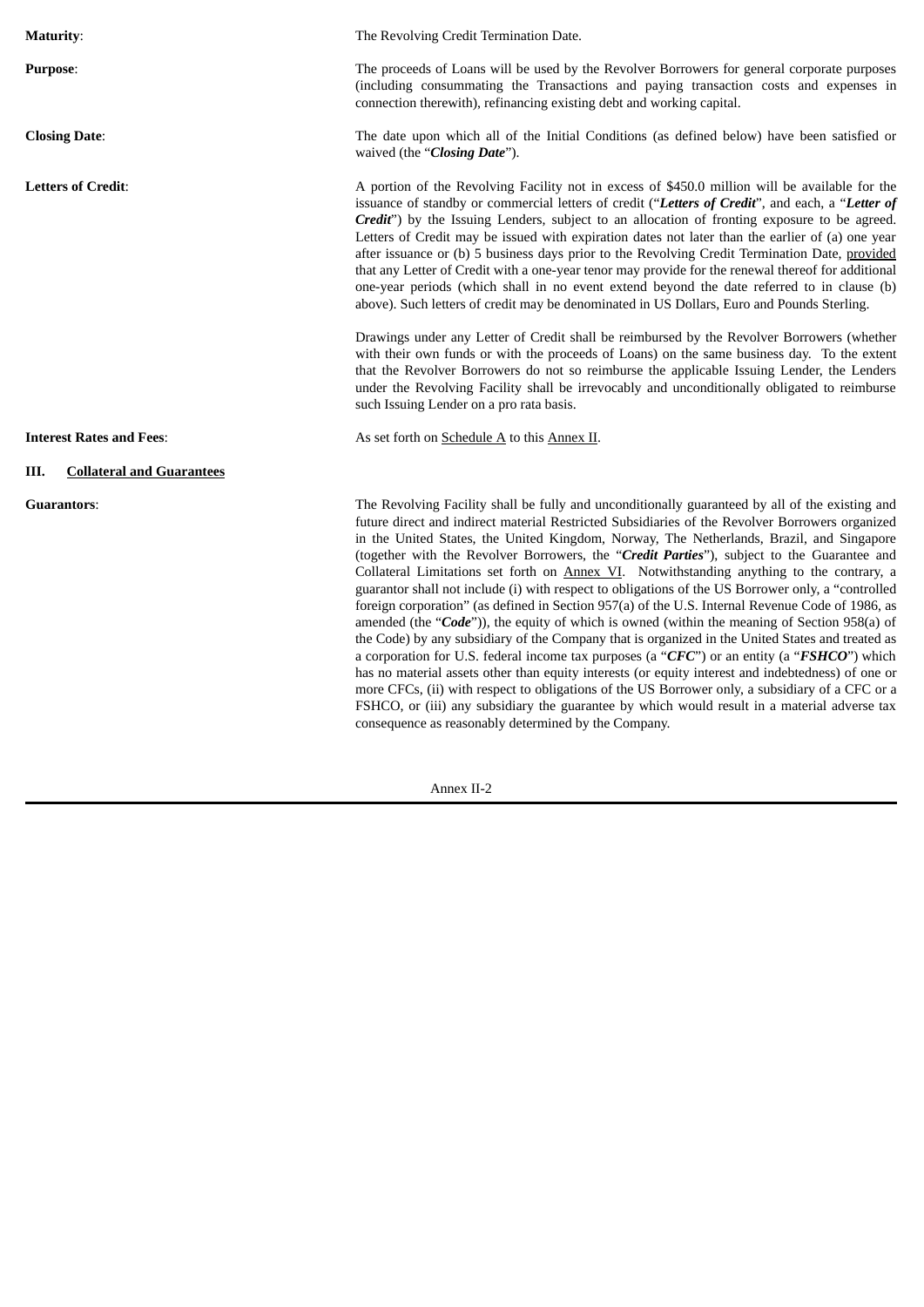**l**: The state of  $\mathbf{r}$  is the state of  $\mathbf{r}$ he obligations of each of the Credit Parties in respect of the Revolving Facility and the obligations of the Revolver Borrowers and any of their Restricted Subsidiaries under any swap agreements (including in respect of foreign currency exchange rates) and cash management arrangements provided by any Lender (or any affiliate of a Lender) will be secured by a first priority perfected security interest (subject to certain permitted liens) in and mortgages on substantially all assets of the Credit Parties (subject to the Guarantee and Collateral Limitations set forth on **Annex VI**), including: (a) all of the equity interests owned by each Credit Party (including, for the avoidance of doubt, the equity interests owned by each Credit Party in any French entity) and (b) substantially all tangible and intangible assets of the Credit Parties (including, without limitation, accounts receivable, inventory, equipment, general intangibles, investment property, intellectual property, intercompany indebtedness, the Closing Date Vessels and any other vessels to the extent that the granting of a lien on such vessels is not prohibited by any financing arrangements with respect to such vessels, material fee-owned real property in excess of an amount to be agreed, the equity interests of Technip Energies and cash) (collectively, the "Collateral").

> Notwithstanding the foregoing, the following categories of assets shall not be subject to a security interest in favor of the Lenders: (i) those assets being financed by purchase money financing, capital leases or similar arrangements, over which the granting of security interests in such assets would be prohibited thereby and those assets over which the granting of security interests in such assets would be prohibited by applicable law or regulation (in each case, while such prohibitions exist and except to the extent such prohibition is unenforceable after giving effect to applicable provisions of the Uniform Commercial Code and, in each case, other than proceeds thereof to the extent the assignment of such proceeds is expressly deemed effective under the Uniform Commercial Code notwithstanding such prohibitions); (ii) those contracts, receivables, leases or licenses over which the granting of security interests in such contracts, receivables, leases or licenses would be prohibited thereby (in each case, while such prohibitions exist and except to the extent such prohibition is unenforceable after giving effect to applicable provisions of the Uniform Commercial Code or similar statutes and, in each case, other than proceeds thereof to the extent the assignment of such proceeds is expressly deemed effective under the Uniform Commercial Code or similar statutes notwithstanding such prohibitions); (iii) those assets as to which the Revolving Administrative Agent shall determine in its reasonable discretion that the cost of perfecting a security interest therein are excessive in relation to the value of the security to be afforded thereby; (iv) any intent-to-use trademark application in the United States prior to the filing of a "Statement of Use" or "Amendment to Allege Use" with respect thereto, to the extent, if any, that, and solely during the period, if any, in which, the grant, attachment, or enforcement of a security interest therein would impair the validity or enforceability of such intent-to-use trademark application under applicable United States federal law; (v) motor vehicles and other assets subject to certificates of title (excluding, for the avoidance of doubt, any owned vessels) to the extent a lien thereon cannot be perfected by the filing of a Uniform Commercial Code financing statement or similar registration; (vi) assets for which a pledge thereof or a security interest therein is prohibited by applicable law after giving effect to the anti-assignment provisions of the Uniform Commercial Code and other applicable laws; (vii) with respect to obligations of the US Borrower only, any assets of a CFC, FSHCO or a subsidiary of a CFC or FSHCO; (viii) with respect to obligations of the US Borrower only, equity interests in excess of 65% of the equity interests of a CFC or FSHCO; (ix) those assets a pledge or other security interest in which would result in a material adverse tax consequence as reasonably determined by the Company; and (x) certain other exclusions to be mutually agreed. For the avoidance of doubt, no control agreements will be required with respect to deposit accounts or securities accounts.

For purposes hereof, "Closing Date Vessels" means the following vessels:

- Deep Blue
- Deep Energy
- Apache II
- Deep Orien
- Deep Star
- Coral do Atlantico

• Deep Arctic (solely upon payment in full of the current vessel financing, which is expected to occur on or about March 2021)

 $\bullet$  Global 1200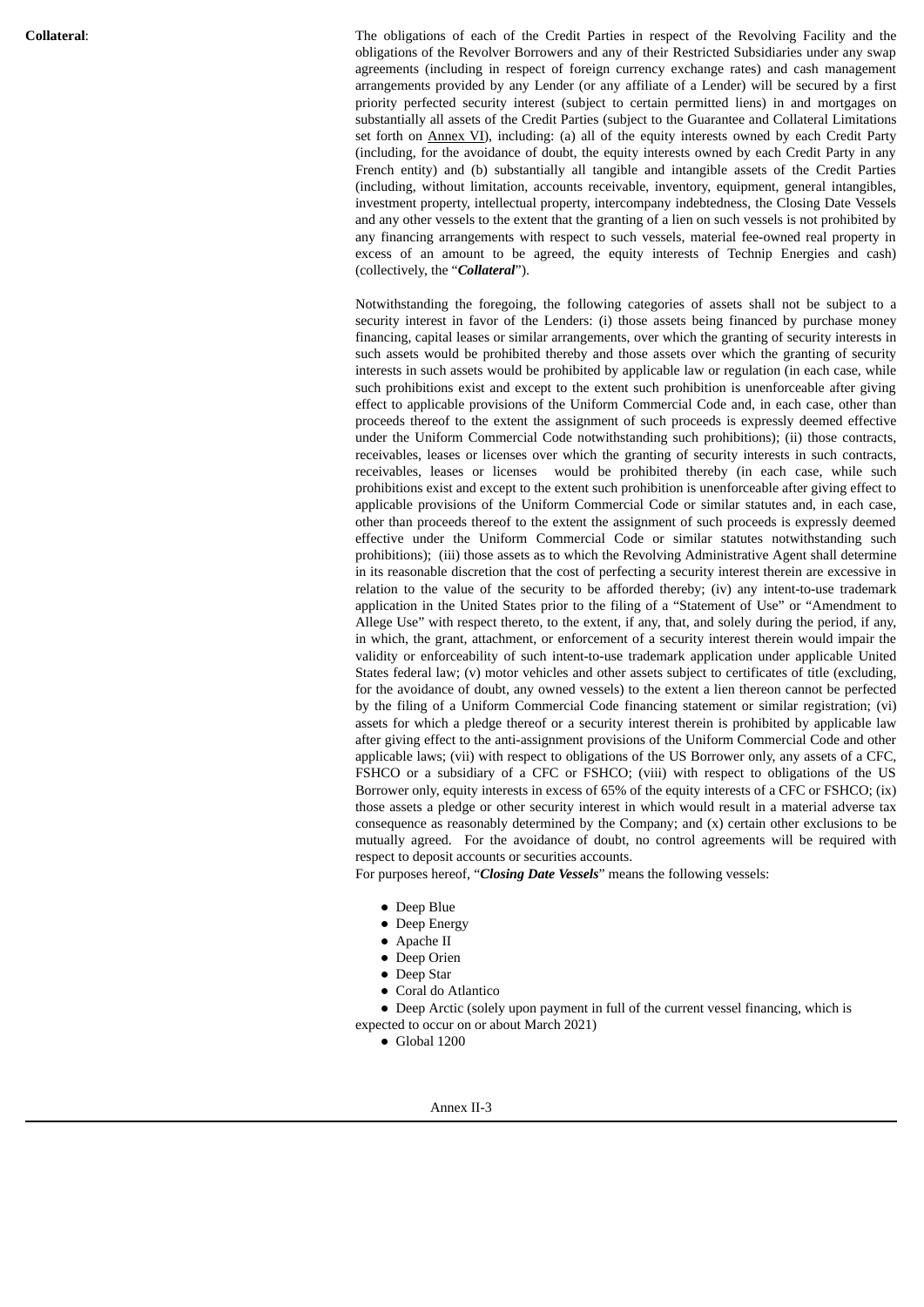### **IV. Certain Payment Provisions**

**Optional Prepayments**: The Revolving Credit Documentation shall contain customary optional prepayments for transactions of this type, including but not limited to: voluntary prepayments permitted in whole or in part, with prior written notice but without premium or penalty, subject to limitations as to minimum amounts of prepayments and customary indemnification for breakage costs in the case of prepayment of Eurocurrency Loans other than on the last day of a related interest period.

**Mandatory Prepayments:** Mandatory prepayments of the Revolving Facility shall be required from:

(a) If, at any time while Loans are outstanding under the Revolving Facility, the Consolidated Cash Balance (as defined below), of the Revolver Borrowers and their Restricted Subsidiaries exceeds \$225.0 million (the "*Excess Cash Threshold*") as of the last calendar day of any month, then the Revolver Borrowers shall, within three (3) business days, prepay the Loans in an aggregate principal amount equal to such excess, and if any excess remains after prepaying all of the Loans as a result of any Letter of Credit exposure, cash collateralize the Letters of Credit in an amount equal to such excess; and

(b) If, after giving effect to any termination or reduction of any or all of the Commitments, outstanding Loans and Letters of Credit exceed the aggregate Commitments then in effect, the Revolver Borrowers shall prepay the Loans on the date of such reduction or termination in an aggregate principal amount equal to such excess. If any excess remains after prepayment of all outstanding Loans as a result of Letter of Credit exposure, the Revolver Borrowers will be required to cash collateralize Letters of Credit in an amount equal to such excess.

"*Consolidated Cash Balance*" means, as of any date of determination, the aggregate amount of all (a) cash, (b) cash equivalents and (c) any other marketable securities (excluding, for the avoidance of doubt, any equity interests of Technip Energies), treasury bonds and bills, certificates of deposit, investments in money market funds and commercial paper, in each case,  $(x)$  held or owned by (either directly or indirectly),  $(y)$  credited to the account of, or  $(z)$  that would otherwise be required to be reflected as an asset on the balance sheet of, the Revolver Borrowers or any Restricted Subsidiary as of such date; provided that the Consolidated Cash Balance shall exclude: (i) any amounts in any excluded account to be agreed, (ii) cash collateral required to cash collateralize any Letter of Credit, (iii) any cash or cash equivalents constituting purchase price deposits held in escrow by an unaffiliated third party pursuant to a binding and enforceable purchase and sale agreement with an unaffiliated third party containing customary provisions regarding the payment and refunding of such deposits, (iv) any cash or cash equivalents for which any Credit Party has, in the ordinary course of business, issued checks or initiated wires or ACH transfers (or, in the case of cash or cash equivalents that will be used to pay payroll or other taxes, lease rental payments, renewal of software licenses and other customary general and administrative expenses, will issue checks or initiate wires or ACH transfers within five (5) business days in respect of amounts due and owing) in order to utilize such cash or cash equivalents, (v) any "trapped" cash (so long as such cash is not "trapped" as a result of actions taken by the Company in contemplation of availing themselves of this exception in clause  $(y)$ ) and (vi) cash that cannot be expatriated without causing material tax consequences to the Revolver Borrowers; provided that the Revolver Borrowers shall provide reporting as reasonably requested by the Revolving Administrative Agent from time to time with respect to any such cash excluded pursuant to  $\frac{\text{ clause}(y)}{\text{else}(y)}$  or  $\frac{\text{(vi)}}{\text{else}}$  of this definition.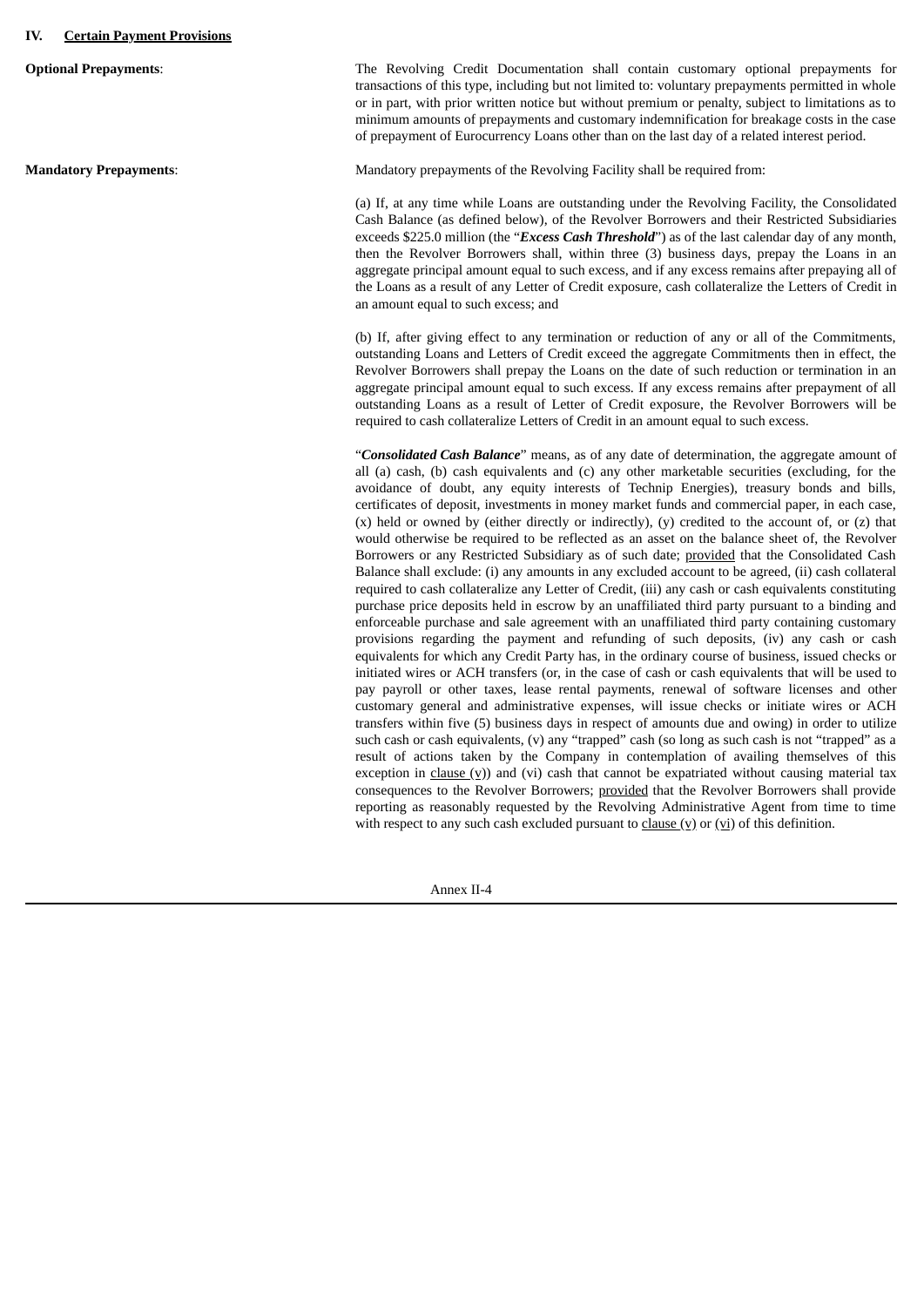### **V. Certain Conditions**

## **VI. Documentation**

**Initial Conditions to Closing Date**: The effectiveness and availability of the Revolving Facility on the Closing Date will be subject to usual and customary conditions precedent for a facility and transactions of this type (such requirements, collectively, the "*Initial Conditions*").

**Ongoing Conditions:** The making of each Loan and the issuance of each Letter of Credit shall be conditioned upon (a) the accuracy of all representations and warranties in the Revolving Credit Documentation in all material respects (and in all respects if qualified by materiality), (b) there being no default or event of default in existence at the time of, or immediately after giving effect to the making of, such extension of credit, (c) at the time of, or immediately after giving effect to, such extension of credit, the Consolidated Cash Balance of the Revolver Borrowers and its Restricted Subsidiaries not exceeding the Excess Cash Threshold.

**Revolving Credit Documentation:** The Revolving Credit Documentation shall be consistent with this Annex II and the Revolving Credit Principles (as defined in the Revolver Fee Letter) and otherwise shall contain only those payments, conditions to closing, mandatory prepayments, representations, warranties, covenants and events of default expressly set forth in this Annex II, in each case with modifications thereto to give effect to (a) the Commitment Letter and the Bridge Fee Letter, (b) the Revolving Administrative Agent's required agency, form provisions and operational requirements, (c) the operational and strategic requirements of the Company and its subsidiaries (after giving effect to the Transactions) in light of its size, assets, industries, geographic location, businesses and business practices and (d) such other terms and conditions usual for facilities and transactions of this type and other modifications as may be mutually agreed by the Revolver Borrowers and the Revolving Administrative Agent (collectively, the "*Revolver Documentation Principles*"). The Revolving Credit Documentation shall contain customary provisions relating to the multicurrency nature of the Revolving Facility.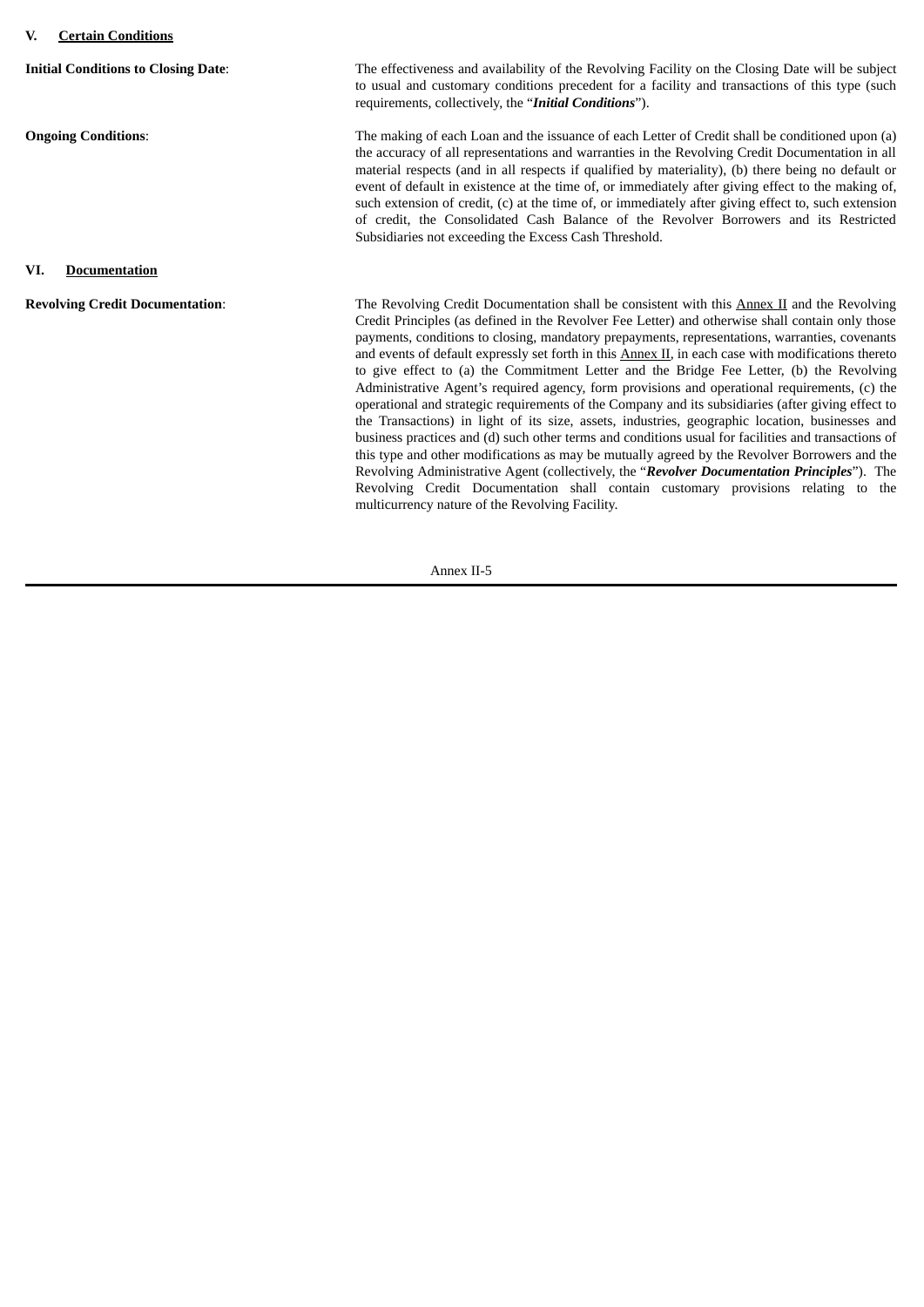**Representations and Warranties**: Subject to the Revolver Documentation Principles and customary qualifiers as to materiality and material adverse effect to be agreed, the Revolving Credit Agreement shall contain the following representations and warranties:

- Organization; powers;
- Authorization; enforceability;
- No conflicts, governmental approvals;
- Financial condition, no material adverse change;
- Properties;
- Subsidiaries;
- Litigation;
- Compliance with laws;
- No default;
- Federal Reserve regulations;
- Investment Company Act;
- Use of proceeds;
- Taxes;
- Accuracy of disclosure;
- ERISA;
- Environmental matters;
- Insurance;
- Security interest in Collateral;
- Status of Revolving Facility as senior debt;
- Intellectual property;
- Labor matters;
- Solvency;
- Patriot Act, OFAC, FCPA and other applicable sanctions and anti-corruption laws;
- Commodity Exchange Act qualified eligible contract participant guarantor;
- EEA financial institutions;
- Beneficial ownership regulations; and
- No burdensome restrictions.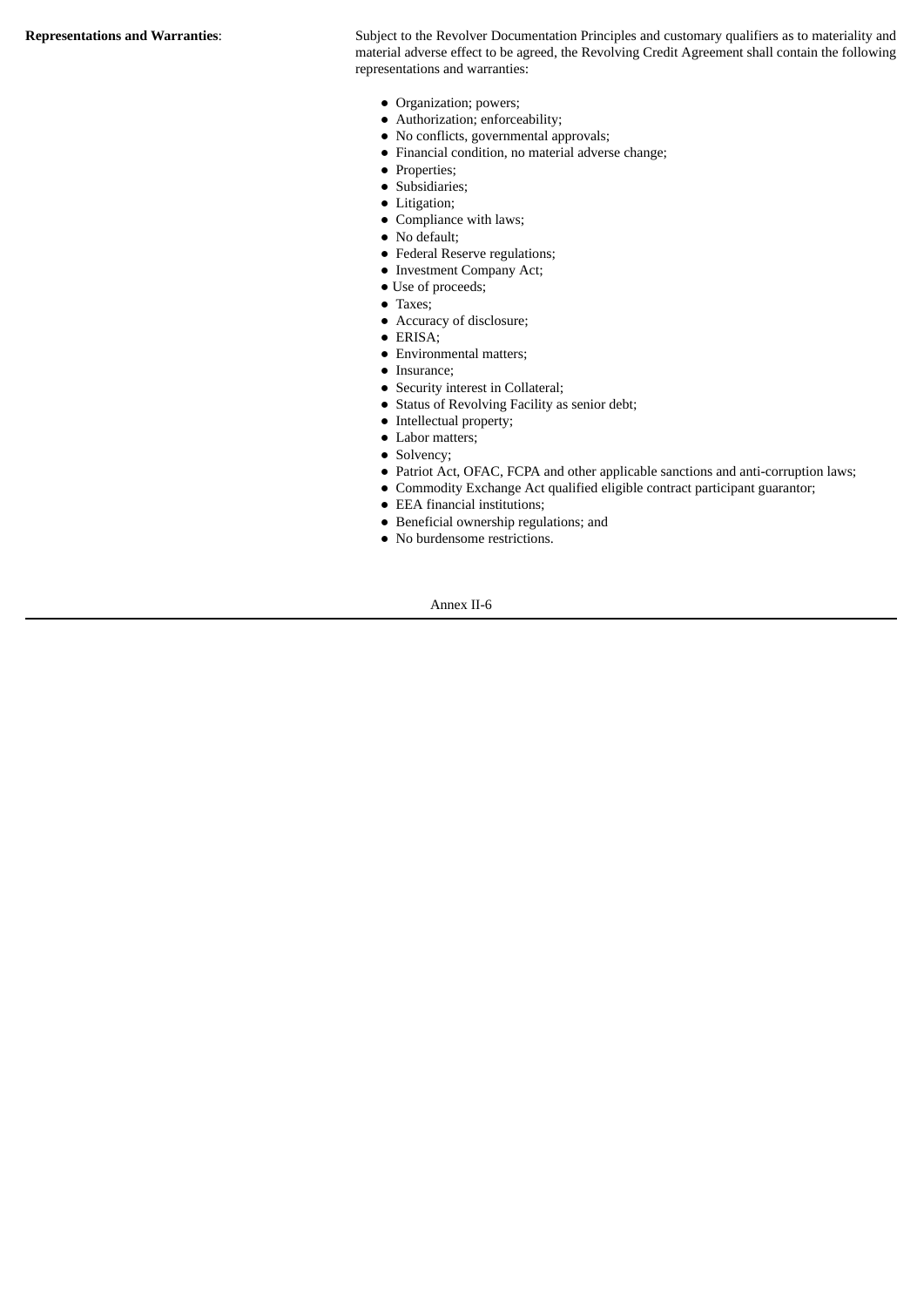**Affirmative Covenants**: Subject to the Revolver Documentation Principles and customary qualifiers as to materiality and material adverse effect to be agreed, the Revolving Credit Documentation shall contain the following affirmative covenants:

● Delivery of financial statements, reports, accountants' letters, projections, officers'

- certificates, ratings changes and other information requested by the Lenders;
	- Existence, business and properties;
- Compliance with laws and maintenance of effective compliance policies and procedures regarding anti-corruption and sanctions laws;
	- Environmental matters;
	- Insurance;
	- Payment of taxes;
	- Quarterly compliance certificates;
	- Notices of defaults, litigation and other material events; information regarding Collateral;
	- Maintenance of books and records;
	- Access to properties and inspections;
	- Use of proceeds;
	- Additional collateral and guarantees;
	- Further assurances;
	- Beneficial Ownership Regulation;
	- Keepwell provisions;

● Vessel appraisals upon the reasonable request of the Administrative Agent (not to exceed one such appraisal per year); and

● Post-closing mortgages and collateral.

**Negative Covenants**: Subject to the Revolver Documentation Principles and carve-outs, exceptions, baskets and thresholds to be agreed, the Revolving Credit Documentation shall contain the following negative covenants:

> ● Indebtedness (with a basket for up to \$500.0 million of letters of credit, bank guarantee facilities, and/or supply chain financing under bilateral facilities (the "*Bilateral Facilities*") and no other basket permitting any debt that can be secured on a pari passu basis with the liens under the Revolving Facility);

● Liens (with a basket for liens to secure the Bilateral Facilities on a pari passu basis, subject to a customary intercreditor agreement reasonably satisfactory to the Revolving Administrative Agent);

- Investments, loans and advances;
- Fundamental changes;
- Disposition of assets;

● Restricted payments (with a carve out for customary tax distributions); certain payments of junior indebtedness and preferred stock;

- Changes in fiscal year and changes in line of business;
- Restrictions on subsidiary distributions, restrictive agreements;
- Transactions with affiliates;
- Amendments to certain material indebtedness and organizational documents;
- Negative pledge;
- Sanctions laws and regulations; anti-terrorism and anti-corruption laws; and
- Designation and Conversion of Restricted and Unrestricted Subsidiaries.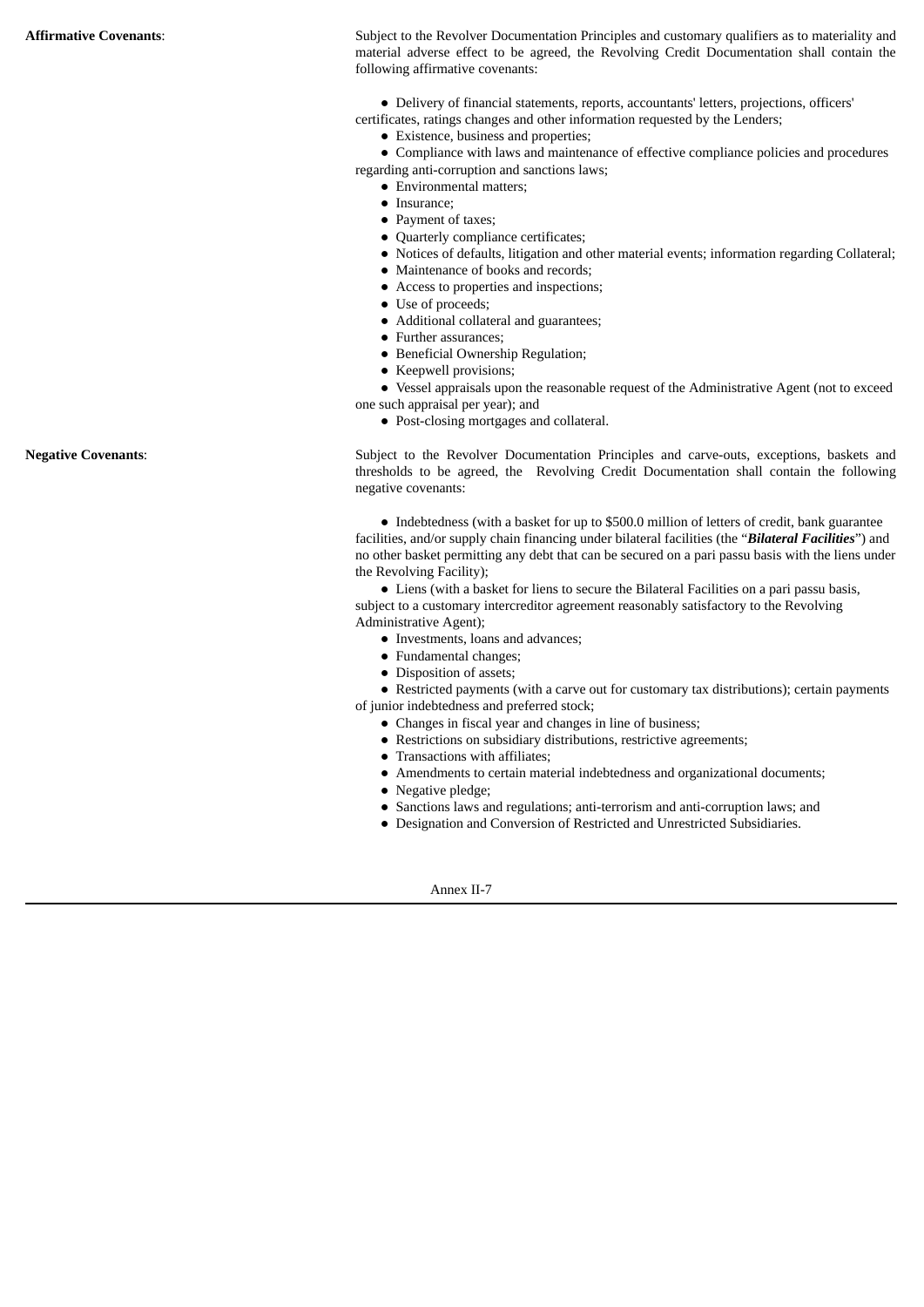**Financial Covenants**: The Revolving Credit Documentation shall contain the following financial covenants (collectively, the "*Financial Covenants*") (with financial definitions to be subject to the Revolver Documentation Principles and otherwise as may be agreed):

- (a) A maximum total net leverage ratio, defined as the ratio of total indebtedness to EBITDA, not to exceed (i) for fiscal quarters ending on or prior to June 30, 2021, 5.50 to 1.00, (ii) for fiscal quarters ending after June 30, 2021 and on or prior to December 31, 2021, 5.25 to 1.00, (iii) for fiscal quarters ending after December 31, 2021 and on or prior to September 30, 2022, 4.50 to 1.00, (iv) for the fiscal quarter ending on December 31, 2022, 4.00 to 1.00 and (v) thereafter, 3.50 to 1.00;
- (b) A maximum first lien secured debt ratio defined as the ratio of total indebtedness that is secured by a first priority lien on the Collateral to EBITDA, not to exceed 2.50 to 1.00; and
- (c) A minimum interest coverage ratio, defined as the ratio of EBITDA to total interest expense, of no less than 3.00 to 1.00;

provided that the Revolver Borrowers shall be allowed to deduct an amount of unrestricted cash and cash equivalents of the Credit Parties for purposes of determining total indebtedness for purposes of the Financial Covenants in clauses (a) and (b) above not to exceed \$150.0 million; provided, further, that, for the avoidance of doubt, guarantees by any Credit Party of indebtedness incurred by a JV Unrestricted Subsidiary shall be excluded from the definition of indebtedness and related definitions for so long as such guaranteed indebtedness remains unconsolidated.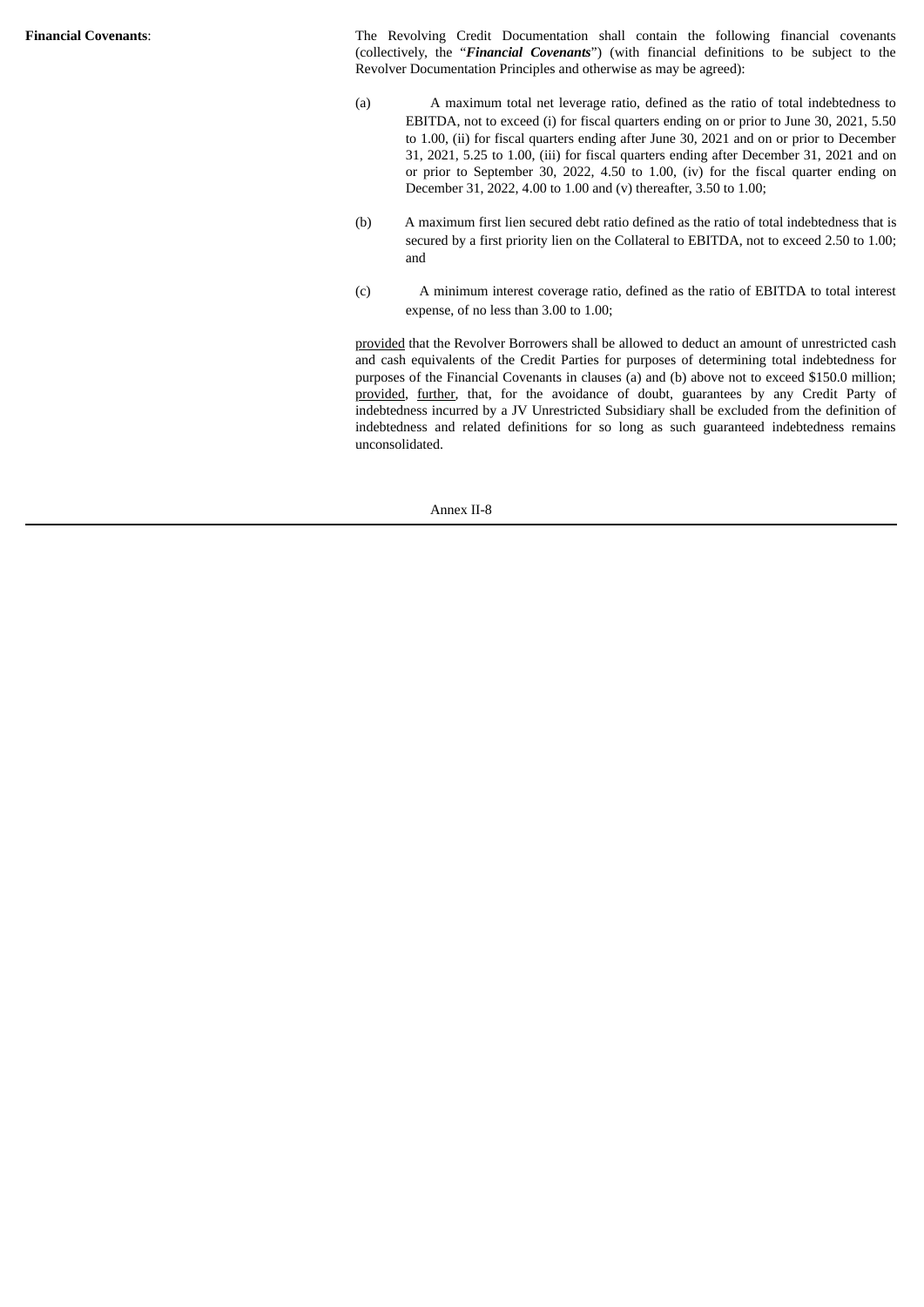**Restricted and Unrestricted Subsidiaries** Each of the direct and indirect subsidiaries of the Revolver Borrowers existing on the Closing Date (other than Dofcon Brasil AS, Dofcon Navegacao Ltda. and Techdof Brasil AS (collectively the "*JV Unrestricted Subsidiaries*")) and any direct and indirect subsidiaries newly formed or acquired after the Closing Date that have not been designated as unrestricted subsidiaries (each, an "*Unrestricted Subsidiary*"), subject to the terms of the following sentence, shall be a "*Restricted Subsidiary*". The designation of Unrestricted Subsidiaries will be permitted for subsidiaries formed or acquired after the Closing Date, subject to customary terms and conditions (including, without limitation, limitations on investments in Unrestricted Subsidiaries to be agreed).

**Events of Default:** The Revolving Credit Documentation shall contain the following events of default, subject to cure and grace periods, carve outs, exceptions, baskets and thresholds to be agreed: nonpayment of principal when due; nonpayment of interest, fees or other amounts after three (3) business days; representations and warranties are incorrect in any material respect; violation of covenants; cross-payment default and cross default to any other agreement governing material indebtedness; bankruptcy events; certain ERISA events; material judgments; any of the Revolving Credit Documentation shall cease to be in full force and effect (other than as permitted by the Revolving Credit Documentation) or any party thereto shall so assert; any interests created by the security documents shall cease to be enforceable and of the same priority purported to be created thereby other than as permitted by the Revolving Credit Documentation); and a change in control (the definition of which is to be agreed).

**Voting: Amendments and waivers with respect to the Revolving Credit Documentation shall require the Revolving Credit Documentation shall require the Revolving Credit Documentation shall require the Revolving Credit Docu** approval of Lenders holding not less than 50.1% of the aggregate amount of the Loans and participations in Letters of Credit and unused Commitments under the Revolving Facility, except that (a) the consent of each Lender affected thereby shall be required with respect to (i) reductions in the amount or extensions of the scheduled date of maturity of any Loan, (ii) reductions in the rate of interest (other than waivers of the Default Rate) or any fee or extensions of any due date thereof, (iii) increases in the amount or extensions of the expiry date of any Lender's commitment, (iv) changes in the "waterfall" or the *pro rata* sharing provisions and (b) the consent of 100% of the Lenders shall be required with respect to (i) modifications to any of the voting percentages and (ii) releases of all or substantially all of the value of the Credit Parties' guarantees or releases of all or substantially all of the Collateral.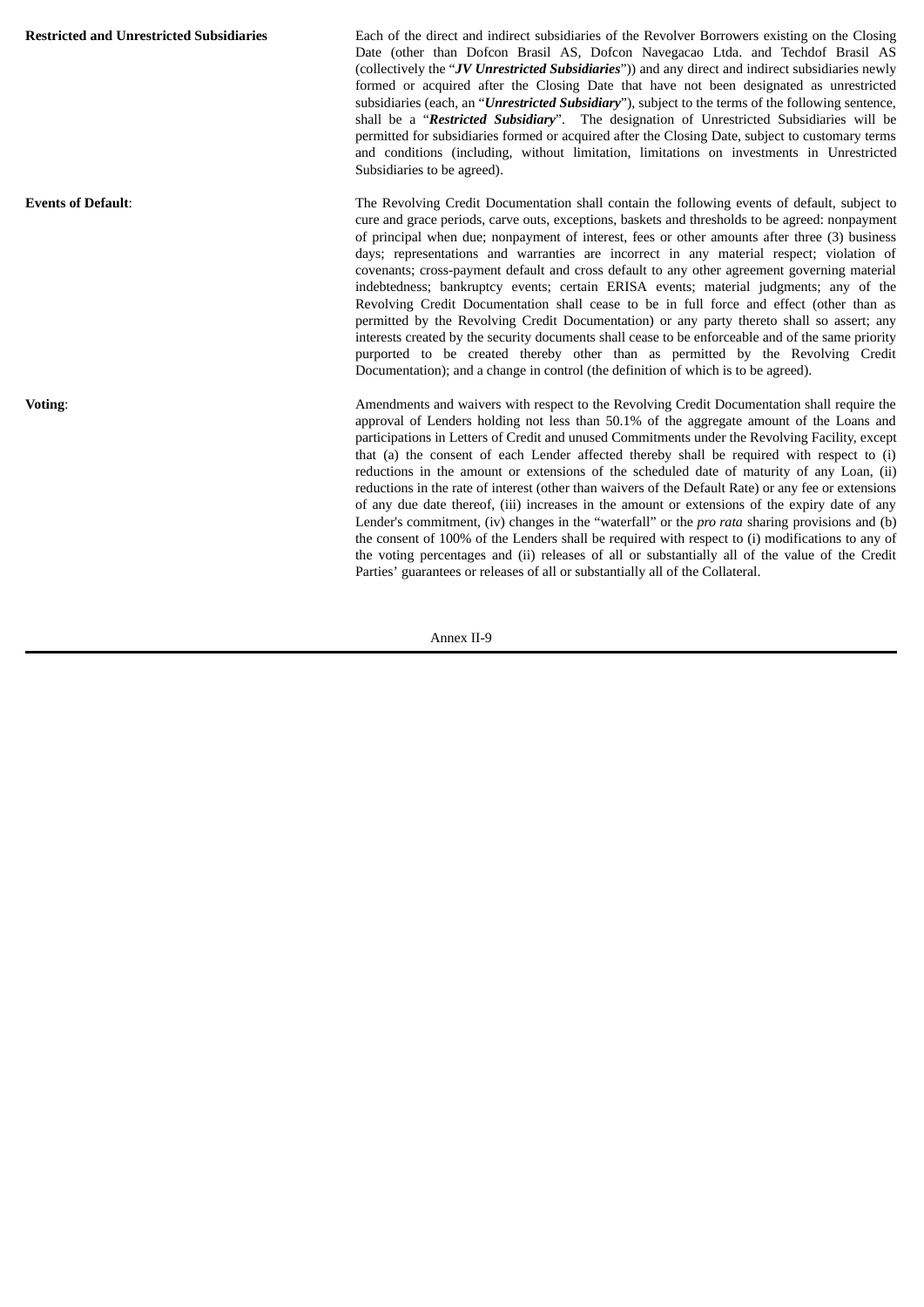**Defaulting Lender:** The Revolving Credit Documentation will contain customary defaulting Lender provisions addressing, among other things, voting rights, reallocation of credit exposure among nondefaulting Lenders and to the extent applicable, cash collateralization of the Issuing Lender's exposure to defaulting Lenders.

**Assignment and Participation**: The Lenders shall be permitted to assign all or a portion of their Loans and Commitments (other than to Disqualified Lenders) with the consent, not to be unreasonably withheld, conditioned or delayed, of (a) the Revolver Borrowers, unless (i) the assignee is a Lender, an affiliate of a Lender or an approved fund or (ii) a payment, bankruptcy or financial covenant Event of Default has occurred and is continuing; provided that the Revolver Borrowers shall be deemed to have consented to an assignment of Loans or Commitments under the Revolving Facility unless they shall have objected thereto by written notice to the Revolving Administrative Agent within ten (10) business days after having received notice thereof, (b) the Revolving Administrative Agent, and (c) the Issuing Lenders. In the case of partial assignments (other than to another Lender, to an affiliate of a Lender or an approved fund), the minimum assignment amount shall be \$5,000,000, unless a lesser amount shall be agreed by the Revolver Borrowers and the Revolving Administrative Agent.

> The Lenders shall also be permitted to sell participations in their Loans. Participants shall have the same benefits as the Lenders with respect to yield protection and increased cost provisions. Voting rights of participants shall be limited to those matters with respect to which the affirmative vote of the Lender from which it purchased its participation would be required as set forth in clause (a) of the Section titled "Voting" above with respect to which the affirmative vote of the exiting Lender from which it purchases its participation would be required. Pledges of Loans in accordance with applicable law shall be permitted without restriction. Promissory notes shall be issued under the Revolving Facility only upon request.

> No assignments or participations shall be permitted to be made to (i) the Revolver Borrowers or any of their affiliates, (ii) natural persons or (ii) a defaulting Lender or affiliate thereof.

**Yield Protection:** The Revolving Credit Documentation shall contain customary provisions (a) protecting the Lenders against increased costs or loss of yield resulting from changes in reserve, tax, capital adequacy and other requirements of law and from the imposition of or changes in withholding taxes (provided that each Lender, at the time it becomes a Lender, qualifies for a complete exemption from U.S. and, subject to completion of any relevant procedural formalities, United Kingdom withholding tax on interest) and (b) indemnifying the Lenders for "breakage costs" incurred in connection with, among other things, any prepayment of a Eurocurrency Loan (as defined in Schedule A) on a day other than the last day of an interest period with respect thereto. The Dodd-Frank Wall Street Reform and Consumer Protection Act and Basel III (and all requests, rules, guidelines or directives relating to each of the foregoing or issued in connection therewith) shall be deemed to be changes in law after the Closing Date regardless of the date enacted, adopted or issued.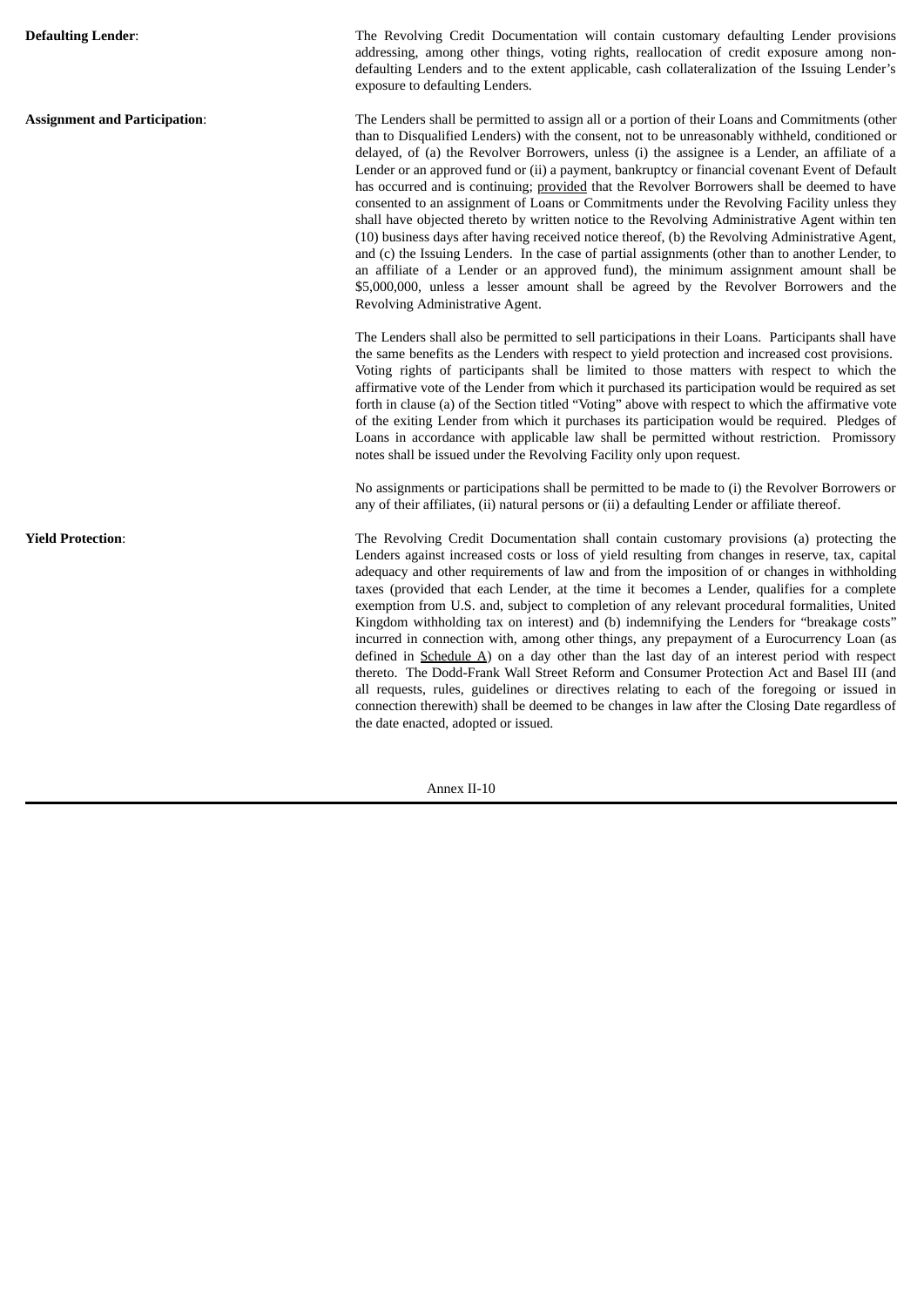**Limitation of Liability, Expenses and Indemnity**: Neither the Revolving Administrative Agent, the Revolving Lead Arrangers, the Lenders and the Issuing Lenders (and their affiliates and their respective officers, directors, employees, advisors and agents) nor the Revolving Borrowers or any of their subsidiaries shall have any Liabilities, on any theory of liability, for any special, indirect, consequential or punitive damages arising out of, in connection with, or as a result of, the Revolving Facility or the Revolving Credit Documentation. As used herein, the term "*Liabilities*" shall mean any losses, claims (including intraparty claims), demands, damages or liabilities of any kind.

> The Revolver Borrowers shall pay (a) all reasonable out-of-pocket expenses of the Revolving Administrative Agent and the Revolving Lead Arrangers associated with the syndication of the Revolving Facility and the preparation, execution, delivery and administration of the Revolving Credit Documentation and any amendment, modification or waiver with respect thereto (including the reasonable fees, disbursements and other charges of one counsel per each jurisdiction), (b) all reasonable and documented out-of-pocket costs, expenses, taxes, assessments and other charges incurred by the Revolving Administrative Agent or any Lender in connection with any filing registration, recording or perfection of any security interest contemplated by the Revolving Facility or any security instrument and (c) all reasonable out-ofpocket expenses of the Revolving Administrative Agent, the Lenders and the Issuing Lenders (including the fees, disbursements and other charges of counsel) in connection with the enforcement of the Revolving Credit Documentation.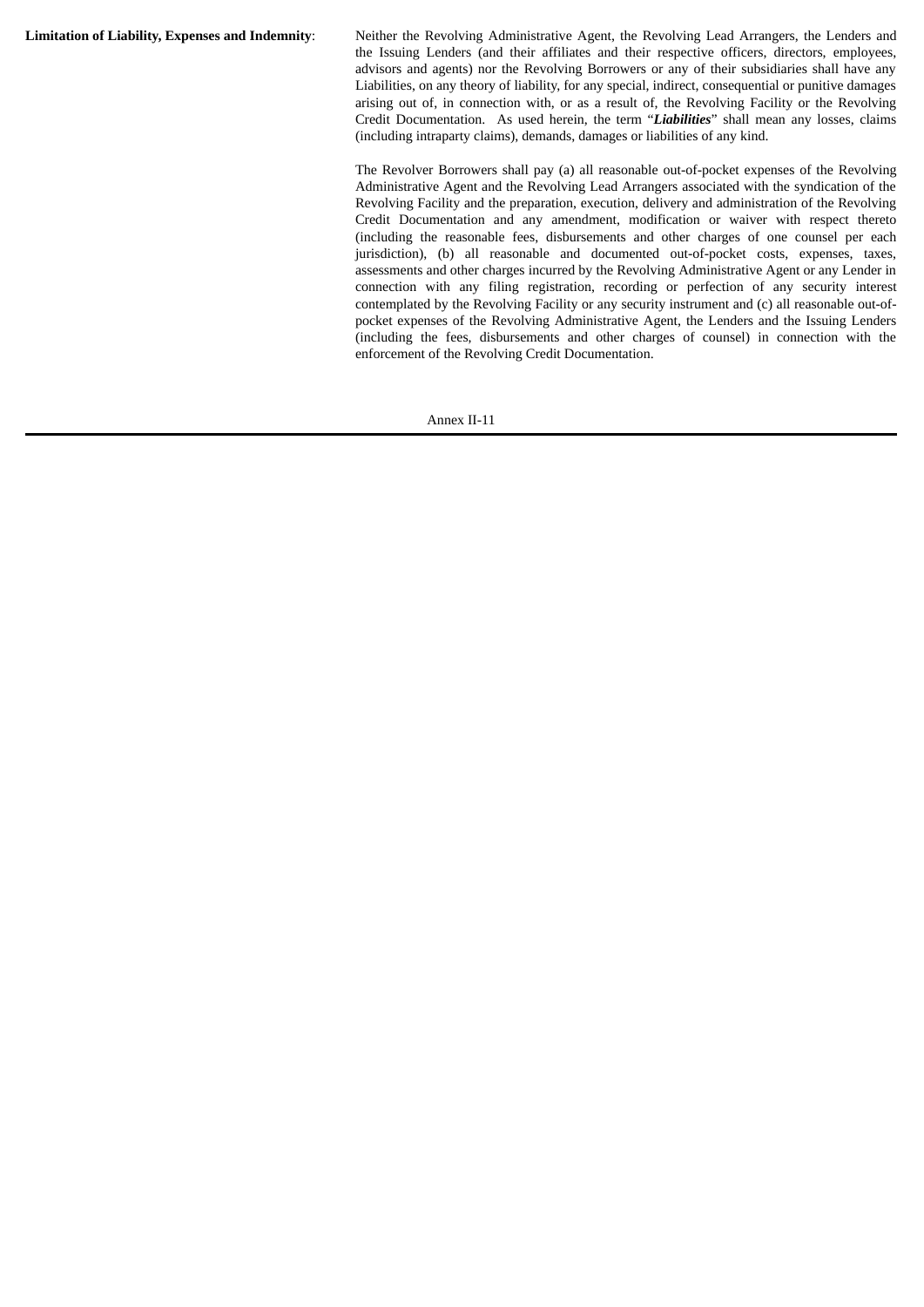|                                                                                                  | The Revolving Administrative Agent, the Revolving Lead Arrangers, the Lenders and the<br>Issuing Lenders (and their affiliates and their respective officers, directors, employees, advisors<br>and agents) (each a "Indemnified Person") will be indemnified and held harmless against, any<br>Liabilities or expenses (including the fees, disbursements and other charges of counsel) incurred<br>by such Indemnified Person in connection with or as a result of (i) the execution and delivery of<br>the Revolving Credit Documentation and any agreement or instrument contemplated thereby;<br>(ii) the funding of the Revolving Facility, the issuance of letter of credit thereunder, or the use or<br>the proposed use of proceeds thereof; (iii) any act or omission of the Revolving Administrative<br>Agent in connection with the administration of the Revolving Credit Documentation; (iv) any<br>actual or alleged presence or release of hazardous materials on or from any property owned or<br>operated by the Revolver Borrowers or any of their subsidiaries, or any environmental liability<br>resulting from the handling of hazardous materials or violation of environmental laws, related in<br>any way to the Revolver Borrowers or any of their subsidiaries; and (v) any actual or<br>prospective claim, litigation, investigation, arbitration or administrative, judicial or regulatory<br>action or proceeding (each, a "Proceeding") in any jurisdiction relating to any of the foregoing<br>(including in relation to enforcing the terms of the limitation of liability and indemnification<br>referred to above), regardless of whether or not any Indemnified Person is a party thereto and<br>whether or not such Proceeding is brought by a Revolver Borrower, its affiliates or equity<br>holders or any other party; provided that such indemnification shall not, as to any Indemnified<br>Person, be available to the extent that such Liabilities or expenses are determined by a court of<br>competent jurisdiction by final and nonappealable judgment to have resulted primarily from the<br>gross negligence, material breach in bad faith or willful misconduct of such Indemnified Person<br>in performing its activities or in furnishing its commitments or services under the Revolving<br>Credit Documentation. |
|--------------------------------------------------------------------------------------------------|------------------------------------------------------------------------------------------------------------------------------------------------------------------------------------------------------------------------------------------------------------------------------------------------------------------------------------------------------------------------------------------------------------------------------------------------------------------------------------------------------------------------------------------------------------------------------------------------------------------------------------------------------------------------------------------------------------------------------------------------------------------------------------------------------------------------------------------------------------------------------------------------------------------------------------------------------------------------------------------------------------------------------------------------------------------------------------------------------------------------------------------------------------------------------------------------------------------------------------------------------------------------------------------------------------------------------------------------------------------------------------------------------------------------------------------------------------------------------------------------------------------------------------------------------------------------------------------------------------------------------------------------------------------------------------------------------------------------------------------------------------------------------------------------------------------------------------------------------------------------------------------------------------------------------------------------------------------------------------------------------------------------------------------------------------------------------------------------------------------------------------------------------------------------------------------------------------------------------------------------------------------------------------------------------------------------------------------------------------------------|
| <b>Currency Indemnity:</b>                                                                       | The Revolving Credit Documentation shall contain customary currency indemnity provisions for<br>multi-currency loan facilities.                                                                                                                                                                                                                                                                                                                                                                                                                                                                                                                                                                                                                                                                                                                                                                                                                                                                                                                                                                                                                                                                                                                                                                                                                                                                                                                                                                                                                                                                                                                                                                                                                                                                                                                                                                                                                                                                                                                                                                                                                                                                                                                                                                                                                                        |
| <b>EU/UK Bail-in:</b>                                                                            | The Credit Documentation shall contain customary European Union/United Kingdom Bail-in<br>provisions.                                                                                                                                                                                                                                                                                                                                                                                                                                                                                                                                                                                                                                                                                                                                                                                                                                                                                                                                                                                                                                                                                                                                                                                                                                                                                                                                                                                                                                                                                                                                                                                                                                                                                                                                                                                                                                                                                                                                                                                                                                                                                                                                                                                                                                                                  |
| <b>ERISA Fiduciary Status:</b>                                                                   | The Credit Documentation shall contain Lender representations as to fiduciary status under<br>ERISA.                                                                                                                                                                                                                                                                                                                                                                                                                                                                                                                                                                                                                                                                                                                                                                                                                                                                                                                                                                                                                                                                                                                                                                                                                                                                                                                                                                                                                                                                                                                                                                                                                                                                                                                                                                                                                                                                                                                                                                                                                                                                                                                                                                                                                                                                   |
| <b>Delaware Divisions:</b>                                                                       | The Credit Documentation shall contain customary provisions related to divisions and plans of<br>division under Delaware law.                                                                                                                                                                                                                                                                                                                                                                                                                                                                                                                                                                                                                                                                                                                                                                                                                                                                                                                                                                                                                                                                                                                                                                                                                                                                                                                                                                                                                                                                                                                                                                                                                                                                                                                                                                                                                                                                                                                                                                                                                                                                                                                                                                                                                                          |
| <b>QFC Stay Regulations:</b>                                                                     | The Credit Documentation shall contain customary provisions related to Qualified Financial<br>Contracts.                                                                                                                                                                                                                                                                                                                                                                                                                                                                                                                                                                                                                                                                                                                                                                                                                                                                                                                                                                                                                                                                                                                                                                                                                                                                                                                                                                                                                                                                                                                                                                                                                                                                                                                                                                                                                                                                                                                                                                                                                                                                                                                                                                                                                                                               |
| <b>Governing Law:</b>                                                                            | New York.                                                                                                                                                                                                                                                                                                                                                                                                                                                                                                                                                                                                                                                                                                                                                                                                                                                                                                                                                                                                                                                                                                                                                                                                                                                                                                                                                                                                                                                                                                                                                                                                                                                                                                                                                                                                                                                                                                                                                                                                                                                                                                                                                                                                                                                                                                                                                              |
| Forum:                                                                                           | United States District Court for the Southern District of New York sitting in the Borough of<br>Manhattan (or if such court lacks subject matter jurisdiction, the Supreme Court of the State of<br>New York sitting in the Borough of Manhattan), and any appellate court from any thereof.                                                                                                                                                                                                                                                                                                                                                                                                                                                                                                                                                                                                                                                                                                                                                                                                                                                                                                                                                                                                                                                                                                                                                                                                                                                                                                                                                                                                                                                                                                                                                                                                                                                                                                                                                                                                                                                                                                                                                                                                                                                                           |
| <b>Counsel to the Revolving Administrative Agent and the</b><br><b>Revolving Lead Arrangers:</b> | Simpson Thacher & Bartlett LLP.                                                                                                                                                                                                                                                                                                                                                                                                                                                                                                                                                                                                                                                                                                                                                                                                                                                                                                                                                                                                                                                                                                                                                                                                                                                                                                                                                                                                                                                                                                                                                                                                                                                                                                                                                                                                                                                                                                                                                                                                                                                                                                                                                                                                                                                                                                                                        |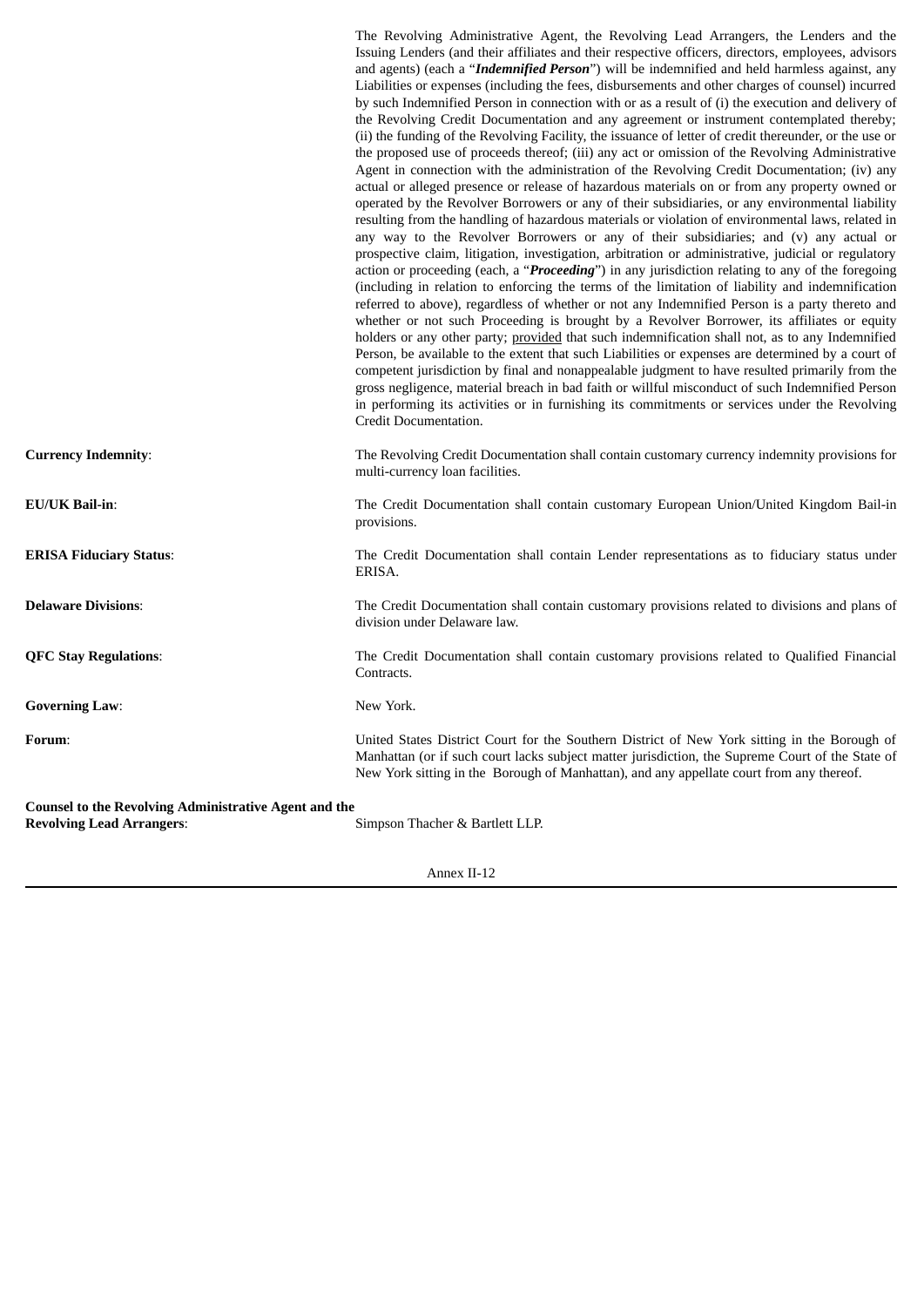### Interest and Certain Fees

to:

**Interest Rate Options**: The Revolver Borrowers may elect that the Loans comprising each borrowing bear interest at a rate *per annum* equal

the ABR plus the Applicable Margin; or

the Adjusted LIBO Rate or the Adjusted EURIBOR Rate, as applicable, plus the Applicable Margin.

As used herein:

"*ABR*" means the highest of (i) the rate of interest last quoted by The Wall Street Journal in the U.S. as the prime rate in effect (the "*Prime Rate*"), (ii) the NYFRB Rate from time to time plus 0.5% and (iii) the Adjusted LIBO Rate for a one month interest period plus 1%. If the ABR as determined pursuant to the foregoing would be less than 1.75%, such rate shall be deemed to be 1.75%.

"*Adjusted EURIBOR Rate*" means the EURIBOR Rate, as adjusted for statutory reserve requirements for eurocurrency liabilities.

"*Adjusted LIBO Rate*" means the LIBO Rate, as adjusted for statutory reserve requirements for eurocurrency liabilities.

"*Agreed Currencies*" means US Dollars, Euros and Pounds Sterling.

"*Applicable Margin*" means (a) initially, (i) 2.50%, in the case of ABR Loans and (ii) 3.50%, in the case of Eurocurrency Loans and (b) following the first full fiscal quarter after the Closing Date, the percentage determined in accordance with the pricing grid attached hereto as Schedule B.

"*EURIBOR Interpolated Rate*" means, at any time, with respect to any Eurocurrency Borrowing denominated in Euros and for any Interest Period, the rate *per annum* (rounded to the same number of decimal places as the EURIBOR Screen Rate) determined by the Revolving Administrative Agent (which determination shall be conclusive and binding absent manifest error) to be equal to the rate that results from interpolating on a linear basis between: (a) the EURIBOR Screen Rate for the longest period (for which the EURIBOR Screen Rate is available for Euros) that is shorter than the Impacted EURIBOR Rate Interest Period; and (b) the EURIBOR Screen Rate for the shortest period (for which the EURIBOR Screen Rate is available for Euros) that exceeds the Impacted EURIBOR Rate Interest Period, in each case, at such time; provided that, if any EURIBOR Interpolated Rate shall be less than 0.75%, such rate shall be deemed to be 0.75% for the purposes of calculating such rate.

Schedule A-1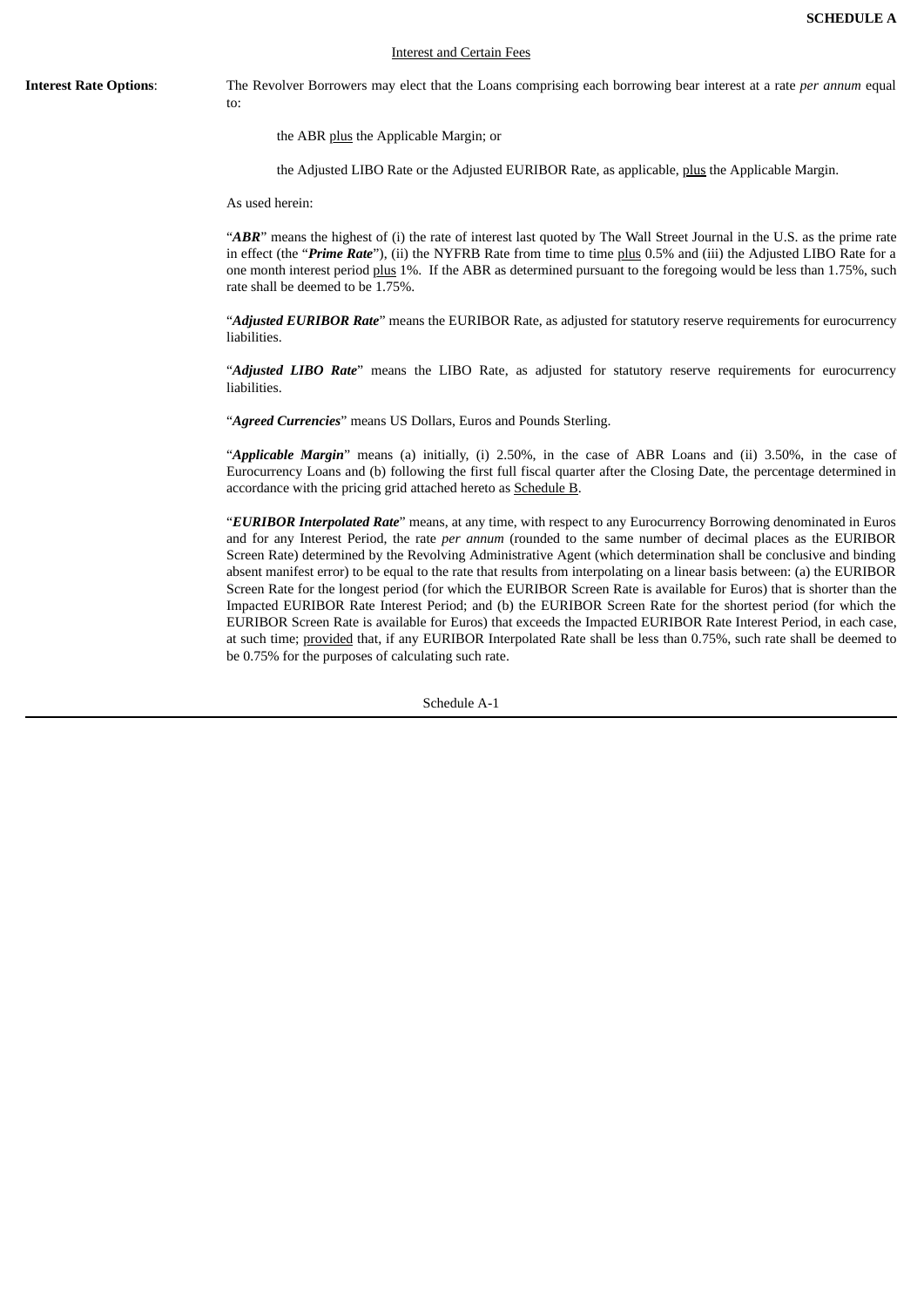"*EURIBOR Rate*" means, with respect to any Eurocurrency Borrowing denominated in Euros and for any Interest Period, the EURIBOR Screen Rate at approximately 11:00 a.m., Brussels time, two TARGET days prior to the commencement of such Interest Period; provided that, if the EURIBOR Screen Rate shall not be available at such time for such Interest Period (an "*Impacted EURIBOR Rate Interest Period*") with respect to Euros then the EURIBOR Rate shall be the EURIBOR Interpolated Rate.

"*EURIBOR Screen Rate*" means, means the euro interbank offered rate administered by the European Money Markets Institute (or any other person which takes over the administration of that rate) for the relevant period displayed (before any correction, recalculation or republication by the administrator) on page EURIBOR01 of the Thomson Reuters screen (or any replacement Thomson Reuters page which displays that rate) or on the appropriate page of such other information service which publishes that rate from time to time in place of Thomson Reuters as of 11:00 a.m. Brussels time two TARGET days prior to the commencement of such Interest Period. If such page or service ceases to be available, the Revolving Administrative Agent may specify another page or service displaying the relevant rate after consultation with the Revolver Borrowers. If the EURIBOR Screen Rate shall be less than 0.75%, the EURIBOR Screen Rate shall be deemed to be 0.75% for purposes of calculating such rate.

"*Federal Funds Effective Rate*" means, for any day, the rate calculated by the NYFRB based on such day's federal funds transactions by depositary institutions, as determined in such manner as the NYFRB shall set forth on its public website from time to time, and published on the next succeeding business day by the NYFRB as the federal funds effective rate, provided that if the Federal Funds Effective Rate shall be less than zero, such rate shall be deemed to zero for the purposes of calculating such rate.

"*LIBO Interpolated Rate*" means, at any time, with respect to any Eurocurreny Loan denominated in any Agreed Currency (other than Euros) and for any interest period, the rate *per annum* (rounded to the same number of decimal places as the LIBO Screen Rate) determined by the Revolving Administrative Agent (which determination shall be conclusive and binding absent manifest error) to be equal to the rate that results from interpolating on a linear basis between: (a) the LIBO Screen Rate for the longest period for which the LIBO Screen Rate is available for the applicable Agreed Currency) that is shorter than the Impacted LIBO Rate Interest Period; and (b) the LIBO Screen Rate for the shortest period (for which that LIBO Screen Rate is available for the applicable currency) that exceeds the Impacted LIBO Rate Interest Period, in each case, at such time; provided that f any LIBO Interpolated Rate shall be less than 0.75%, such rate shall be deemed to be 0.75% for the purposes of calculating such rate.

"*LIBO Rate*" means, with respect to any Eurocurrency Borrowing denominated in any Agreed Currency (other than Euros) and for any interest period, the LIBO Screen Rate at approximately 11:00 a.m., London time, two business days prior to the commencement of such interest period; provided that if the LIBO Screen Rate shall not be available at such time for such interest period (an "*Impacted Interest Period*") with respect to the applicable currency then the LIBO Rate shall be the Interpolated Rate.

Schedule A-2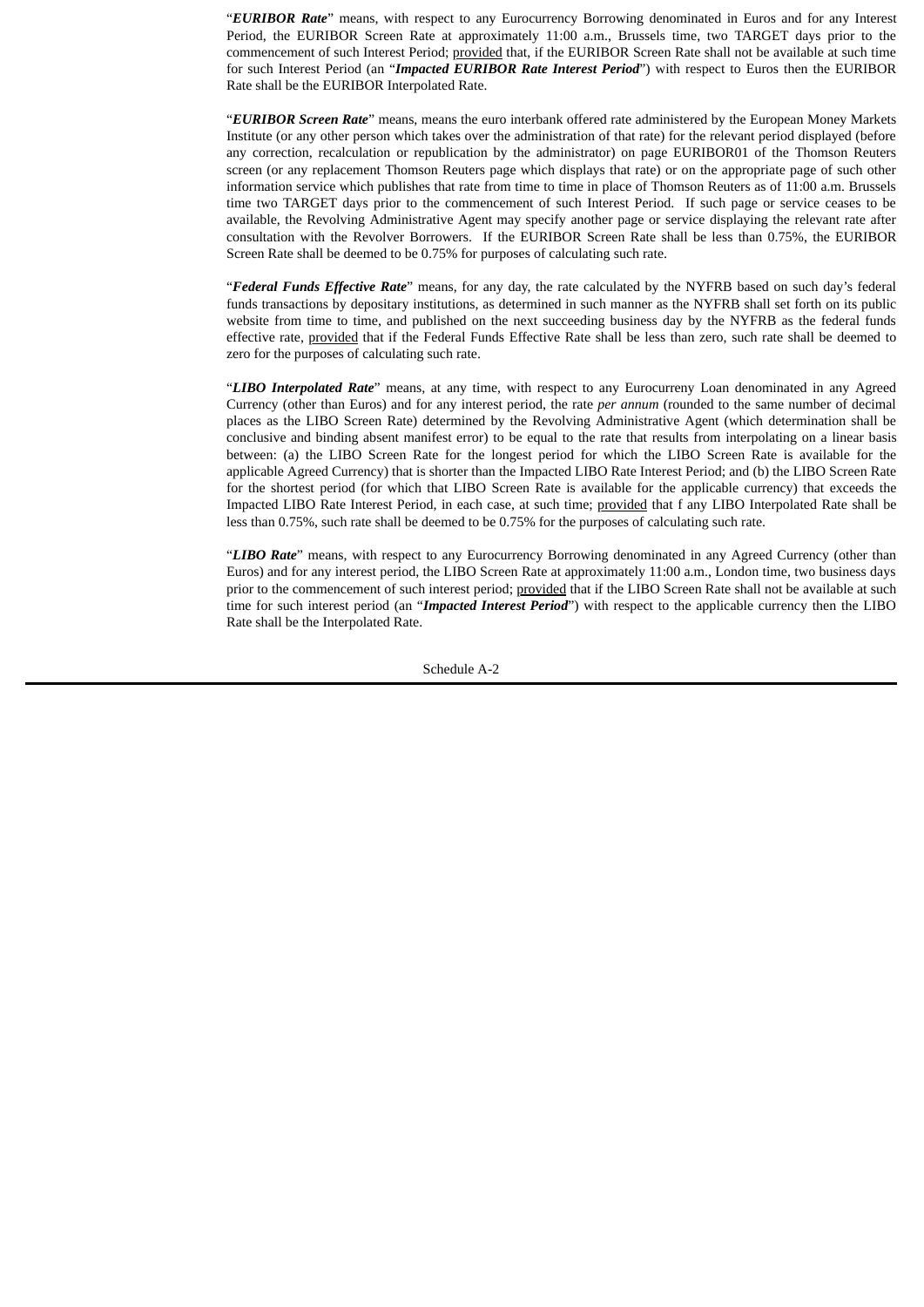|                                | "LIBO Screen Rate" means, for any day and time, with respect to any Eurocurrency Borrowing denominated in any<br>Agreed Currency (other than Euros) and for any interest period, the London interbank offered rate as administered by<br>ICE Benchmark Administration (or any other Person that takes over the administration of such rate for such Agreed<br>Currency for a period equal in length to such interest period as displayed on pages LIBOR01 or LIBOR02 of the<br>Reuters screen that displays such rate (or, in the event such rate does not appear on a Reuters page or screen, on any<br>successor or substitute page on such screen that displays such rate, or on the appropriate page of such other information<br>service that publishes such rate from time to time as selected by the Revolving Administrative Agent in its reasonable<br>discretion); provided that if the LIBO Screen Rate as so determined would be less than 0.75%, such rate shall be<br>deemed to 0.75% for the purposes of calculating such rate. |
|--------------------------------|------------------------------------------------------------------------------------------------------------------------------------------------------------------------------------------------------------------------------------------------------------------------------------------------------------------------------------------------------------------------------------------------------------------------------------------------------------------------------------------------------------------------------------------------------------------------------------------------------------------------------------------------------------------------------------------------------------------------------------------------------------------------------------------------------------------------------------------------------------------------------------------------------------------------------------------------------------------------------------------------------------------------------------------------|
|                                | "NYFRB Rate" means, for any day, the greater of (a) the Federal Funds Effective Rate in effect on such day and (b) the<br>Overnight Bank Funding Rate in effect on such day; provided that if any of the aforesaid rates shall be less than zero,<br>such rate shall be deemed to zero for the purposes of calculating such rate.                                                                                                                                                                                                                                                                                                                                                                                                                                                                                                                                                                                                                                                                                                              |
|                                | "Overnight Bank Funding Rate" means, for any day, the rate comprised of both overnight federal funds and overnight<br>Eurocurrency Borrowings by U.S.-managed banking offices of depository institutions, as such composite rate shall be<br>determined by the NYFRB as set forth on its public website from time to time, and published on the next succeeding<br>business day by the NYFRB as an overnight bank funding rate (from and after such date as the NYFRB shall<br>commence to publish such composite rate).                                                                                                                                                                                                                                                                                                                                                                                                                                                                                                                       |
|                                | The Revolving Credit Documentation will contain provisions to be mutually agreed with respect to a replacement of the<br>LIBO Rate and/or the EURIBOR Rate.                                                                                                                                                                                                                                                                                                                                                                                                                                                                                                                                                                                                                                                                                                                                                                                                                                                                                    |
| <b>Interest Payment Dates:</b> | In the case of Loans bearing interest based upon the ABR ("ABR Loans"), quarterly in arrears.                                                                                                                                                                                                                                                                                                                                                                                                                                                                                                                                                                                                                                                                                                                                                                                                                                                                                                                                                  |
|                                | In the case of Loans bearing interest based upon the Adjusted LIBO Rate or the Adjusted EURIBOR Rate<br>("Eurocurrency Loans"), on the last day of each relevant interest period and, in the case of any interest period longer<br>than three months, on each successive date three months after the first day of such interest period.                                                                                                                                                                                                                                                                                                                                                                                                                                                                                                                                                                                                                                                                                                        |
| <b>Undrawn Fee:</b>            | The Revolver Borrowers shall pay an undrawn fee on the average daily unused amount of the Revolving Facility,<br>payable quarterly in arrears, and calculated at (a) initially, the rate of 0.50% and (b) following the first full fiscal quarter<br>after the Closing Date, the rate based on the pricing grid attached hereto as Schedule B.                                                                                                                                                                                                                                                                                                                                                                                                                                                                                                                                                                                                                                                                                                 |
|                                |                                                                                                                                                                                                                                                                                                                                                                                                                                                                                                                                                                                                                                                                                                                                                                                                                                                                                                                                                                                                                                                |

Schedule A-3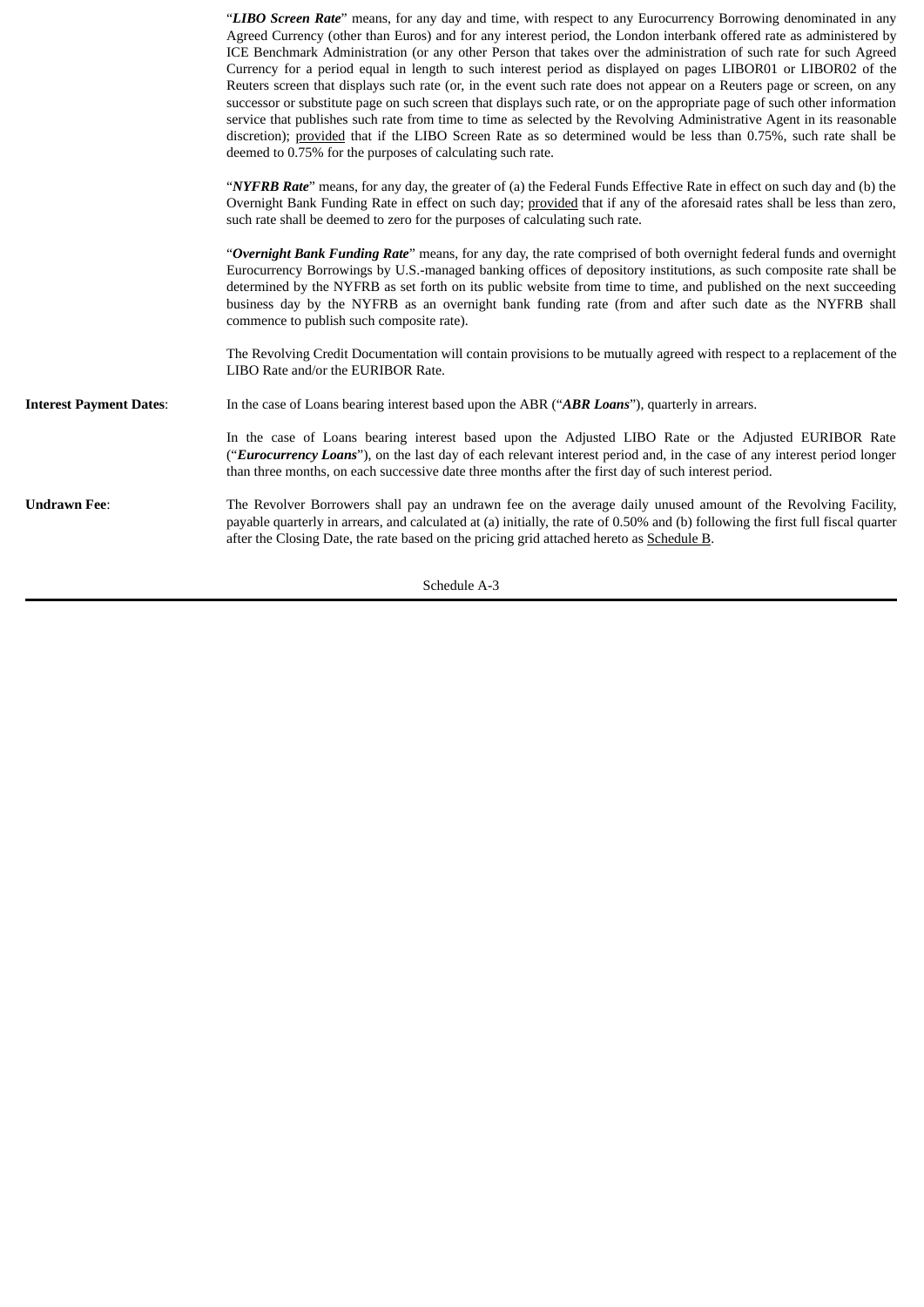| <b>Letter of Credit Fees:</b> | The Revolver Borrowers shall pay a commission on all outstanding Letters of Credit at a <i>per annum</i> rate equal to the<br>Applicable Margin then in effect with respect to Eurocurrency Loans on the face amount of each such Letter of Credit.<br>Such commission shall be shared ratably among the Lenders and shall be payable quarterly in arrears. |
|-------------------------------|-------------------------------------------------------------------------------------------------------------------------------------------------------------------------------------------------------------------------------------------------------------------------------------------------------------------------------------------------------------|
|                               | A fronting fee equal to 0.20% <i>per annum</i> on the face amount of each Letter of Credit shall be payable quarterly in<br>arrears to the applicable Issuing Lender for its own account. In addition, customary administrative, issuance,<br>amendment, payment and negotiation charges shall be payable to each Issuing Lender for its own account.       |
| <b>Default Rate:</b>          | During the continuance of a payment or bankruptcy event of default, interest will accrue on the overdue principal under<br>the Revolving Facility at 2.00% above the rate otherwise applicable thereto. Overdue interest, fees and other amounts<br>shall bear interest at 2.00% above the rate applicable to ABR Loans.                                    |
| <b>Rate and Fee Basis:</b>    | All per annum rates shall be calculated on the basis of a year of 360 days (or 365/366 days, in the case of ABR Loans<br>the interest rate payable on which is then based on the Prime Rate) for actual days elapsed.                                                                                                                                       |
|                               | Schedule A-4                                                                                                                                                                                                                                                                                                                                                |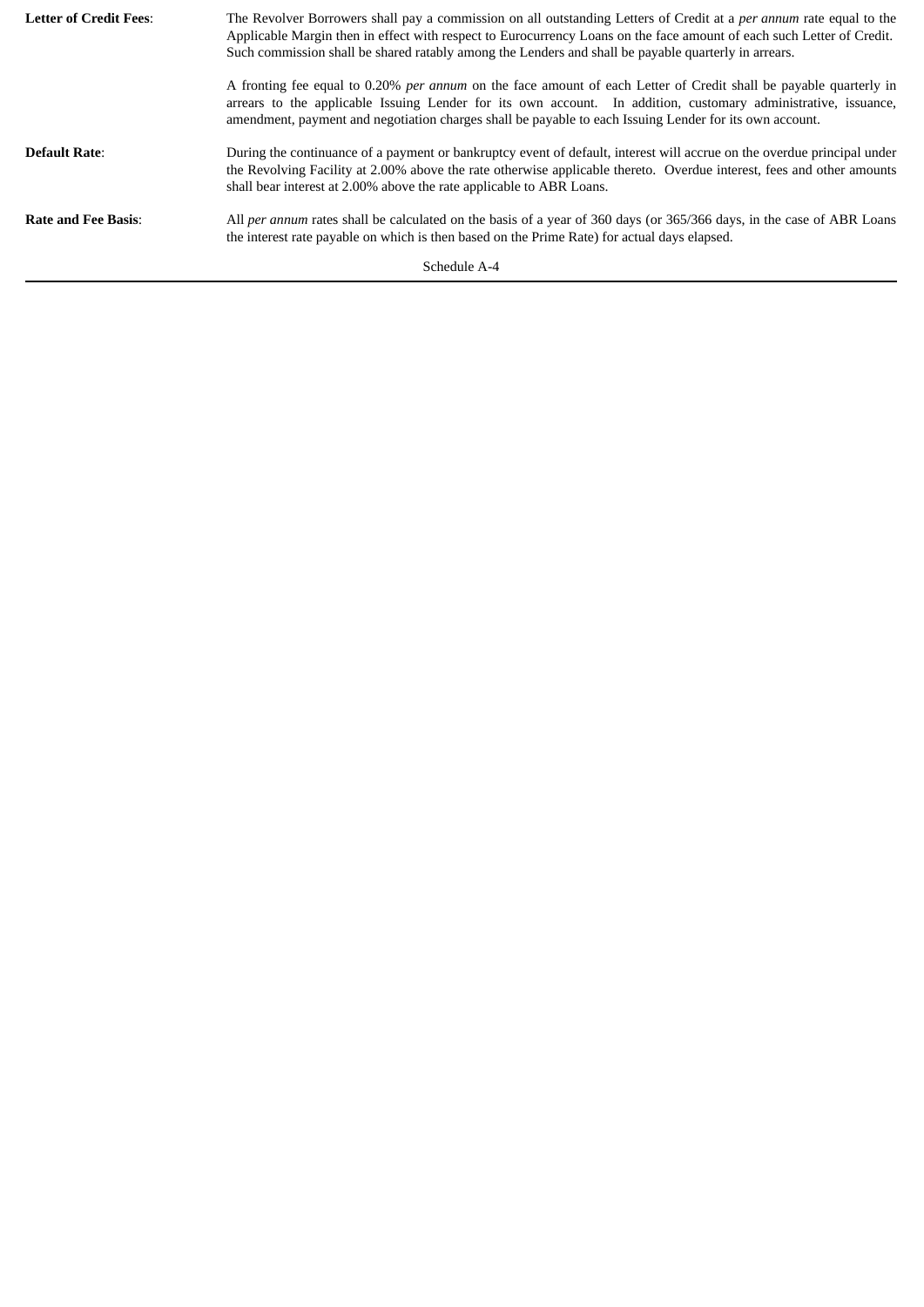**PRICING GRID**

| <b>Total Leverage Ratio</b>              | <b>Applicable Rate for Eurocurrency</b><br><b>Revolving Credit Loans</b> | <b>Applicable Rate for</b><br><b>ABR Revolving Credit Loans</b> | <b>Undrawn Fee</b> |
|------------------------------------------|--------------------------------------------------------------------------|-----------------------------------------------------------------|--------------------|
| $>$ 4.00:1.00                            | 3.50%                                                                    | 2.50%                                                           | 0.500%             |
| $\geq 3.00:1.00$ and<br>$\leq 4.00:1.00$ | 3.00%                                                                    | 2.00%                                                           | 0.375%             |
| < 3.00:1.00                              | 2.50%                                                                    | L.50%                                                           | 0.250%             |

The applicable margins and fees shall be determined in accordance with the foregoing table based on the most recent annual or quarterly financial statements and related compliance certificate of the Revolver Borrowers delivered pursuant to the Revolving Credit Documentation.

Schedule B-1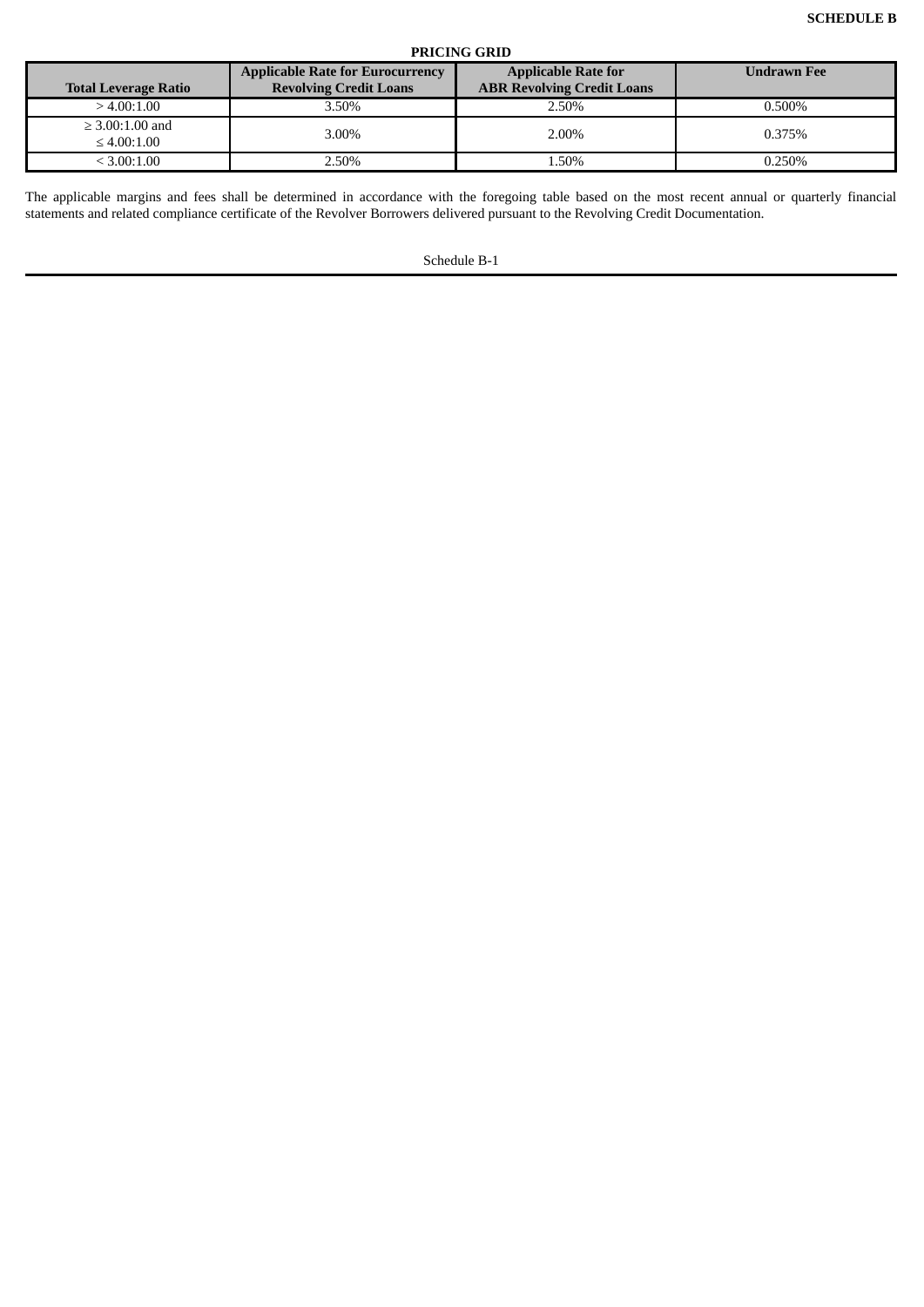## **SUMMARY OF TERMS AND CONDITIONS \$850.0 MILLION BRIDGE LOANS**

Capitalized terms not otherwise defined herein have the same meanings as specified therefor in the Commitment Letter to which this Annex III-A is attached.

| <b>Borrower:</b>                          | TechnipFMC plc, a public limited company organized under the laws of England and Wales (the "Bridge Borrower").                                                                                                                                                                                                                                                                                                                                                                                                                                                                                                                                                                                                                                                                                                                                                                                                                                                                                                                                                                                                    |
|-------------------------------------------|--------------------------------------------------------------------------------------------------------------------------------------------------------------------------------------------------------------------------------------------------------------------------------------------------------------------------------------------------------------------------------------------------------------------------------------------------------------------------------------------------------------------------------------------------------------------------------------------------------------------------------------------------------------------------------------------------------------------------------------------------------------------------------------------------------------------------------------------------------------------------------------------------------------------------------------------------------------------------------------------------------------------------------------------------------------------------------------------------------------------|
| <b>Guarantors:</b>                        | The direct and indirect material restricted subsidiaries of the Bridge Borrower that act as guarantors under the<br>Revolving Facility and FMC Technologies, Inc. (collectively, the "Guarantors" and, together with the Bridge<br>Borrower, the "Credit Parties"); provided that there shall be an automatic release under the Bridge Facility of any<br>Guarantor on terms and conditions customary for high-yield financings (including upon the release of the<br>corresponding guarantor under the Revolving Facility so long as such release is not made in connection with the<br>payment in full, and termination, of the Revolving Facility). Without limiting the foregoing, if the Revolving<br>Administrative Agent determines that any subsidiary of the Bridge Borrower shall be excluded from the guarantee<br>requirements under a provision of the Revolving Credit Documentation, the Bridge Administrative Agent shall<br>automatically be deemed to accept such determination and shall execute any documentation, if applicable, requested by<br>the Bridge Borrower in connection therewith. |
| <b>Bridge Administrative Agent:</b>       | JPMCB will act as sole and exclusive administrative agent for the Bridge Lenders (the "Bridge Administrative Agent").                                                                                                                                                                                                                                                                                                                                                                                                                                                                                                                                                                                                                                                                                                                                                                                                                                                                                                                                                                                              |
| <b>Lead Arrangers</b><br>and Bookrunners: | JPMCB, Citi, DNB, SG, SMBC and WFS, will act as lead arrangers and bookrunners for the Bridge Loans (in such<br>capacities, the "Bridge Lead Arrangers").                                                                                                                                                                                                                                                                                                                                                                                                                                                                                                                                                                                                                                                                                                                                                                                                                                                                                                                                                          |
| <b>Documentation Agent:</b>               | SCB.                                                                                                                                                                                                                                                                                                                                                                                                                                                                                                                                                                                                                                                                                                                                                                                                                                                                                                                                                                                                                                                                                                               |
| <b>Bridge Lenders:</b>                    | Banks, financial institutions and institutional lenders selected by the Bridge Lead Arrangers in consultation with the<br>Bridge Borrower (together with the Initial Bridge Lenders, the "Bridge Lenders"); provided that, prior to the Rollover<br>Date, the Initial Bridge Lenders (together with their affiliates) shall be subject to restrictions on assignments as set forth<br>in the section entitled "Assignments and Participations".                                                                                                                                                                                                                                                                                                                                                                                                                                                                                                                                                                                                                                                                    |
| <b>Bridge Loans:</b>                      | Senior secured second lien facility (the "Bridge Facility", the loans thereunder, the "Bridge Loans") in the principal<br>amount of up to \$850.0 million <i>minus</i> the amount of any applicable reduction to the commitments on or prior to the<br>Closing Date as set forth under the heading titled "Mandatory Prepayments and Commitment Reductions" below. The<br>Bridge Loans will be available to the Bridge Borrower in one drawing on the Closing Date. The definitive financing<br>documentation (including any intercreditor agreements in connection therewith) with respect to the Bridge Loans is<br>referred to herein as the "Bridge Credit Documentation".                                                                                                                                                                                                                                                                                                                                                                                                                                     |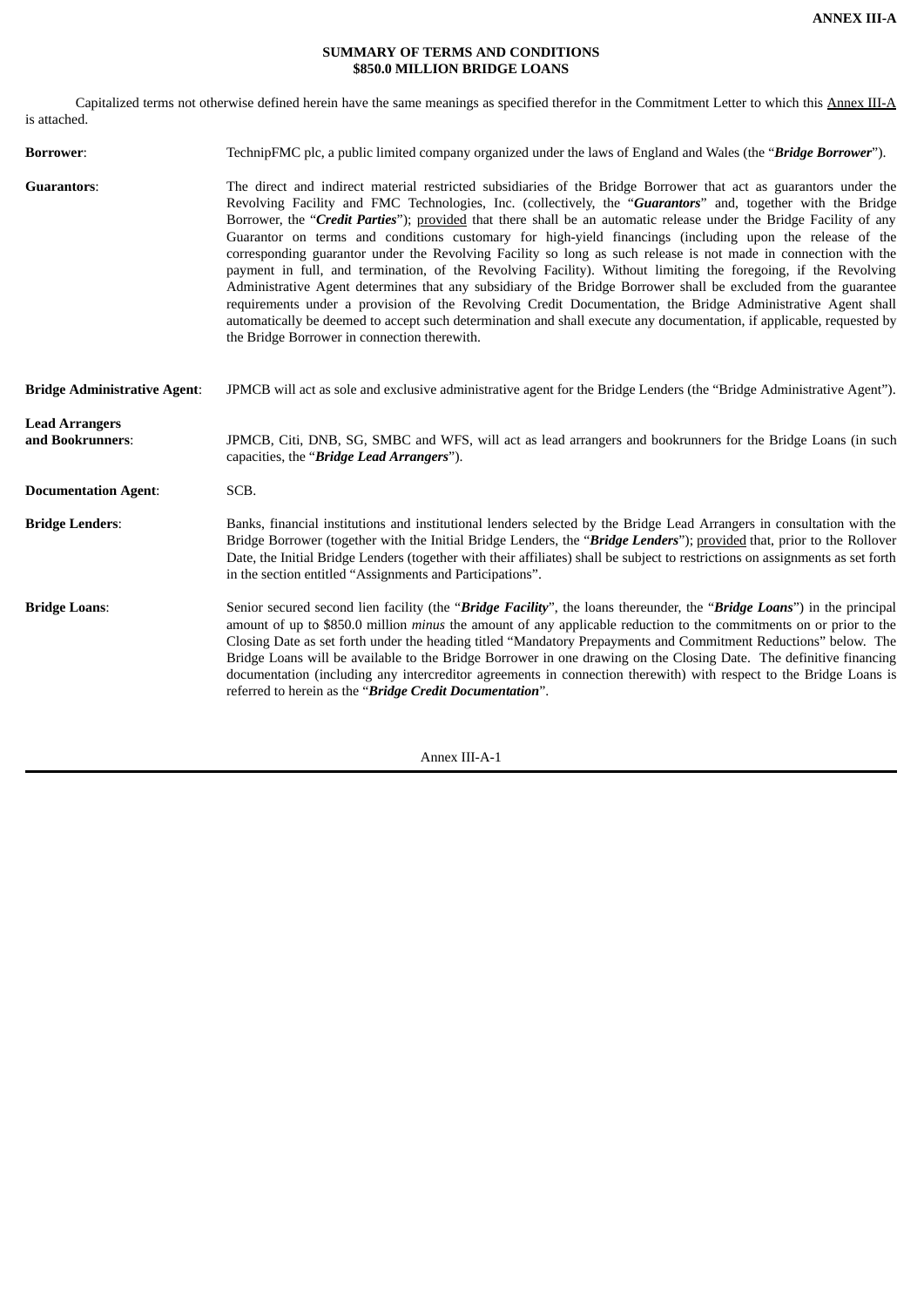| <b>Collateral:</b>                | The Bridge Facility will be secured by a second lien perfected security interest in the Collateral (as defined in Annex<br>II), and such security interest will be created on terms and pursuant to documentation substantially consistent with the<br>collateral documentation for the Revolving Facility.                                                                               |
|-----------------------------------|-------------------------------------------------------------------------------------------------------------------------------------------------------------------------------------------------------------------------------------------------------------------------------------------------------------------------------------------------------------------------------------------|
| <b>Ranking:</b>                   | The Bridge Loans will be senior obligations of the Bridge Borrower and will rank pari passu in right of payment with<br>all other senior obligations of the Bridge Borrower. The guarantees will be senior obligations of each Guarantor and<br>will rank pari passu in right of payment with all other senior obligations of such Guarantor.                                             |
| <b>Purpose:</b>                   | The proceeds of the Bridge Loans shall be used (a) to refinance certain of the Bridge Borrower's existing debt, (b) to<br>pay fees and expenses incurred in connection with the Transactions and (c) to provide working capital and for general<br>corporate purposes.                                                                                                                    |
| <b>Interest Rate:</b>             | Interest shall be payable quarterly in arrears at the LIBO Rate plus the Applicable Margin.                                                                                                                                                                                                                                                                                               |
|                                   | "Applicable Margin" shall initially be 725 basis points, and will increase by an additional 50 basis points at the end of<br>each three-month anniversary of the Closing Date; provided that the interest rate shall not exceed the Total Cap (as<br>defined in the Bridge Fee Letter).                                                                                                   |
|                                   | "LIBO Rate" has the meaning given to it in Schedule A to Annex II and shall in any event be deemed to be not less<br>than 1.00% per annum.                                                                                                                                                                                                                                                |
|                                   | During the continuance of a payment or bankruptcy event of default, interest will accrue on the overdue principal of the<br>Bridge Loans and on any other overdue amount at a rate of 2.00% above the rate otherwise applicable to the Bridge<br>Loans and will be payable on demand. Overdue interest, fees and other amounts shall bear interest at 2.00% above the<br>applicable rate. |
|                                   | All per annum rates shall be calculated on the basis of a year of 360 days for actual days elapsed.                                                                                                                                                                                                                                                                                       |
|                                   | In addition, in no event shall the interest rate on the Bridge Loans exceed the highest rate permitted under applicable<br>law.                                                                                                                                                                                                                                                           |
| <b>Cost and Yield Protection:</b> | Provisions substantially similar to the Revolving Facility.                                                                                                                                                                                                                                                                                                                               |
| <b>Amortization:</b>              | None.                                                                                                                                                                                                                                                                                                                                                                                     |
| <b>Optional Prepayments:</b>      | The Bridge Loans may be prepaid prior to the first anniversary of the Closing Date (the "Rollover Date"), without<br>premium or penalty, in whole or in part, upon written notice, at the option of the Bridge Borrower, at any time, together<br>with accrued interest to the prepayment date on the principal amount prepaid.                                                           |
|                                   | Annex III-A-2                                                                                                                                                                                                                                                                                                                                                                             |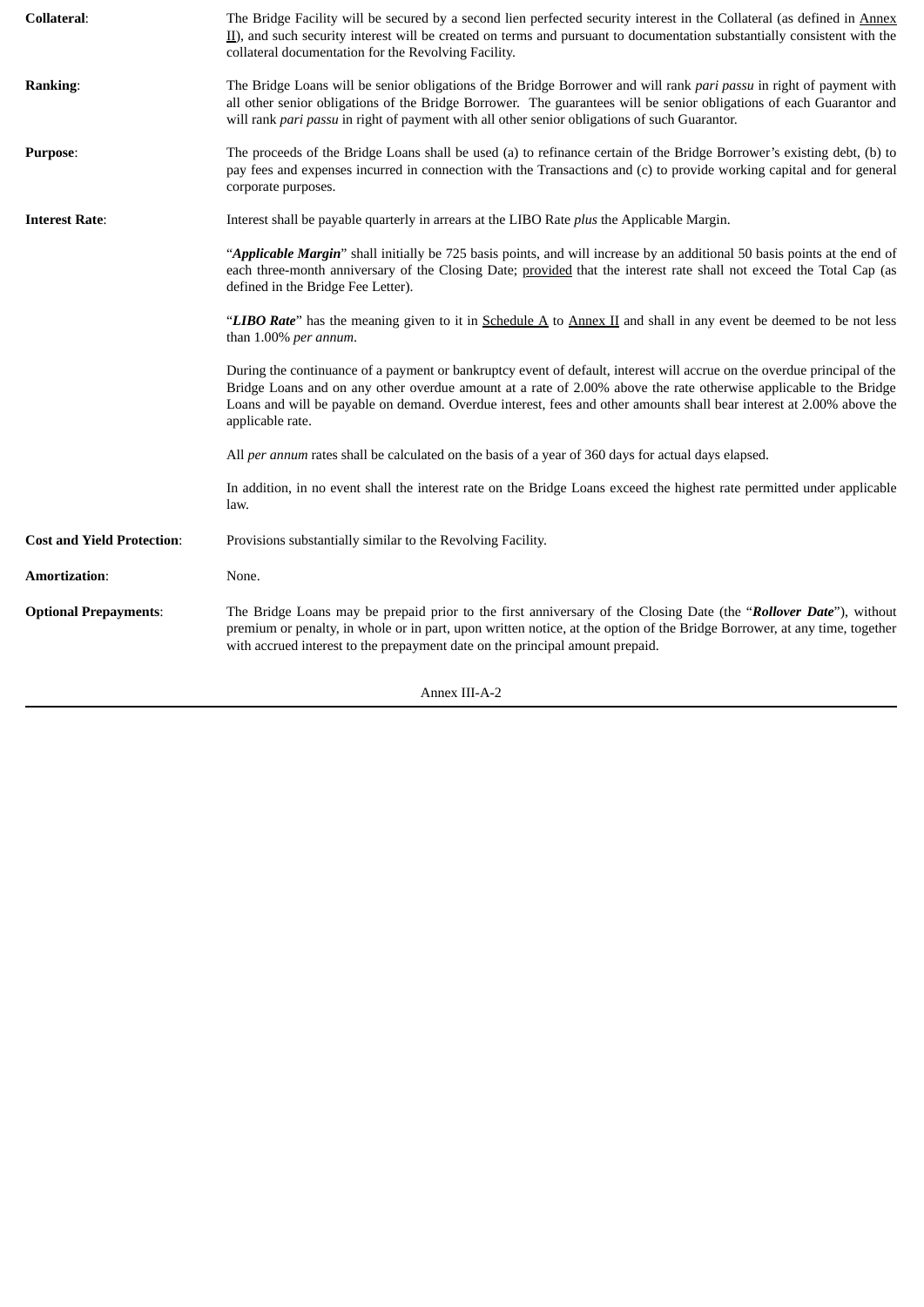**Reductions:** (a) On or prior to the Closing Date, the aggregate commitments in respect of the Bridge Facility shall be automatically and permanently reduced on a dollar-for-dollar basis by, without duplication, (i) the aggregate net cash proceeds received by the Bridge Borrower or any of its restricted subsidiaries of any Notes or any other debt for borrowed money (other than the revolving debt pursuant to the Company's existing bilateral revolving credit facilities or the Existing Revolving Credit Agreement drawn in the ordinary course) incurred or issued on or prior to the Closing Date, (ii) the aggregate net cash proceeds from the issuance of any equity of the Bridge Borrower (other than (A) stock options, phantom units or equity issued under a management incentive plan (or in connection with vesting of phantom units and exercising of stock options) and a dividend reinvestment plan, (B) any net cash proceeds which are required to be applied to a mandatory prepayment in respect of the Existing Revolving Credit Agreement or other secured debt and (C) up to \$200.0 million of net cash proceeds received from BPI on the Closing Date under the Share Purchase Agreement entered into in connection with the Spinoff) and (iii) following the receipt (including receipt in escrow) of net cash proceeds by the Bridge Borrower or any of its restricted subsidiaries from the sale or other disposition or property or assets outside of the ordinary course of business, including sales or issuances of equity interests of any restricted subsidiary of the Bridge Borrower (including, for the avoidance of doubt, the disposition of any equity interests of Technip Energies) or any casualty or condemnation event (after giving effect to any repayments required pursuant to the terms of the Existing Revolving Credit Agreement or any other secured debt); it being understood and agreed that, to the extent any amounts are borrowed on the Closing Date under the Bridge Facility, the aggregate amount of gross proceeds received (including receipt in escrow) by the Bridge Borrower and its restricted subsidiaries from any borrowing under the Bridge Facility and any issuance of Notes shall not exceed \$850.0 million.

> (b) After the Closing Date, the Bridge Borrower shall prepay the Bridge Loans without premium or penalty, together with accrued interest to the date of the proposed prepayment, (i) following the receipt of net cash proceeds by the Bridge Borrower or any of its restricted subsidiaries from the sale or other disposition of property or assets outside of the ordinary course of business, including sales or issuances of equity interests in any restricted subsidiary of the Bridge Borrower (including, for the avoidance of doubt, the disposition of any equity interests of Technip Energies, but excluding up to \$200.0 million of net cash proceeds received from BPI on the Closing Date under the Share Purchase Agreement entered into in connection with the Spinoff) or any casualty or condemnation event (after giving effect to any repayments required pursuant to the terms of the Revolving Facility or any other secured debt), (ii) following the receipt of net cash proceeds by the Bridge Borrower or any of its restricted subsidiaries from the issuance or incurrence after the Closing Date of any Notes or any other debt for borrowed money (other than the Revolving Facility and certain other exceptions to be mutually agreed) of the Bridge Borrower or any of its restricted subsidiaries and (iii) following the receipt of net cash proceeds from the issuance of any equity of the Bridge Borrower (other than (A) stock options, phantom units or equity issued under a management incentive plan (or in connection with vesting of phantom units and exercising of stock options) and a dividend reinvestment plan and (B) any such net cash proceeds which are required to be applied to a mandatory prepayment in respect of the Revolving Facility or other secured debt).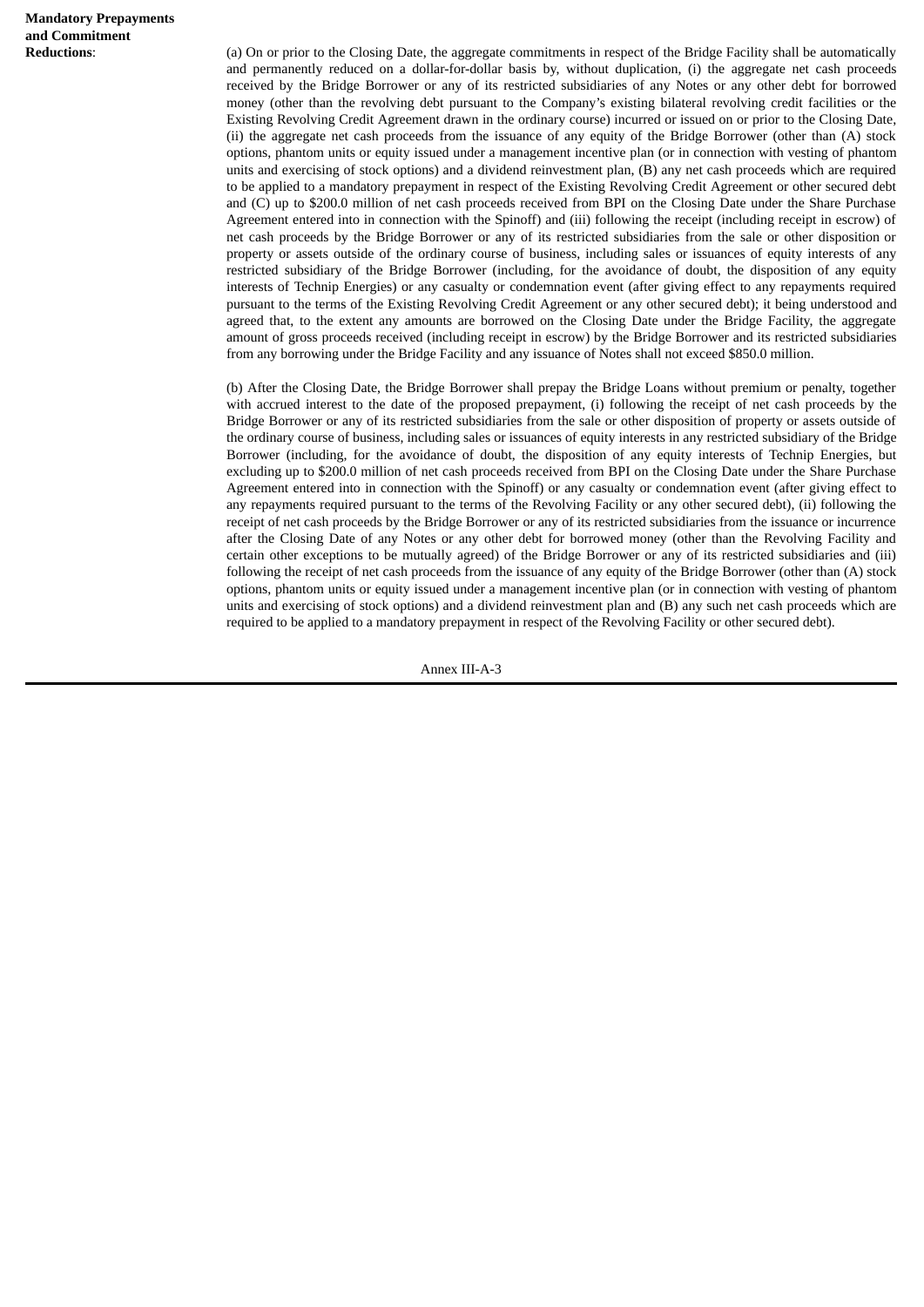|                                | The mandatory prepayment provisions will not apply to the Rollover Loans.                                                                                                                                                                                                                                                                                                                                                                                                                                                                                                                                                                                    |
|--------------------------------|--------------------------------------------------------------------------------------------------------------------------------------------------------------------------------------------------------------------------------------------------------------------------------------------------------------------------------------------------------------------------------------------------------------------------------------------------------------------------------------------------------------------------------------------------------------------------------------------------------------------------------------------------------------|
|                                | All mandatory prepayments from subsidiaries' asset sales (including insurance and condemnation proceeds) are subject<br>to customary exceptions and limitations based on permissibility under local law (e.g., financial assistance, corporate<br>benefit, restrictions on upstreaming of cash intra-group, the fiduciary and statutory duties of the directors of the relevant<br>subsidiaries and material organizational document restrictions imposed by law) and material adverse tax consequences,<br>in each case subject to terms and conditions to be mutually agreed.                                                                              |
| <b>Change in Control:</b>      | In the event of a change in control (the definition of which is to be mutually agreed and in any event not less favorable<br>to the Bridge Borrower than the definition in the Revolving Credit Documentation), each Bridge Lender will have the<br>right to require the Bridge Borrower, and the Bridge Borrower must offer, to prepay the outstanding principal amount<br>of the Bridge Loans at 100% of the principal amount thereof, plus accrued and unpaid interest thereon to the date of<br>prepayment.                                                                                                                                              |
| <b>Maturity and Conversion</b> |                                                                                                                                                                                                                                                                                                                                                                                                                                                                                                                                                                                                                                                              |
| into Rollover Loans:           | The Bridge Loans will mature on the Rollover Date. If the Bridge Loans have not been previously prepaid in full for<br>cash on or prior to the Rollover Date, the principal amount of the Bridge Loans outstanding on the Rollover Date will,<br>subject to the conditions precedent set forth in Annex III-B, be automatically converted into senior secured second lien<br>rollover loans with a maturity of five (5) years from the Closing Date (the "Rollover Loans"). Any Bridge Loans not<br>converted into Rollover Loans shall be repaid in full on the Rollover Date.                                                                              |
|                                | The Rollover Loans will be governed by the provisions of the Bridge Credit Documentation and will have the same<br>terms as the Bridge Loans except as expressly set forth on Annex III-B hereto.                                                                                                                                                                                                                                                                                                                                                                                                                                                            |
| <b>Exchange into</b>           |                                                                                                                                                                                                                                                                                                                                                                                                                                                                                                                                                                                                                                                              |
| <b>Exchange Notes:</b>         | Each Bridge Lender that is (or that will immediately transfer its Exchange Notes to) an Eligible Holder (as defined in<br>Annex III-C) will have the right, at any time on or after the Rollover Date, to exchange Rollover Loans held by it for<br>senior unsecured exchange notes of the Bridge Borrower having an equal principal amount and the terms set forth in<br>Annex III-C (the "Exchange Notes"). Notwithstanding the foregoing, the Bridge Borrower will not be required to<br>exchange Rollover Loans for Exchange Notes unless it has received requests to issue at least \$100.0 million in<br>aggregate principal amount of Exchange Notes. |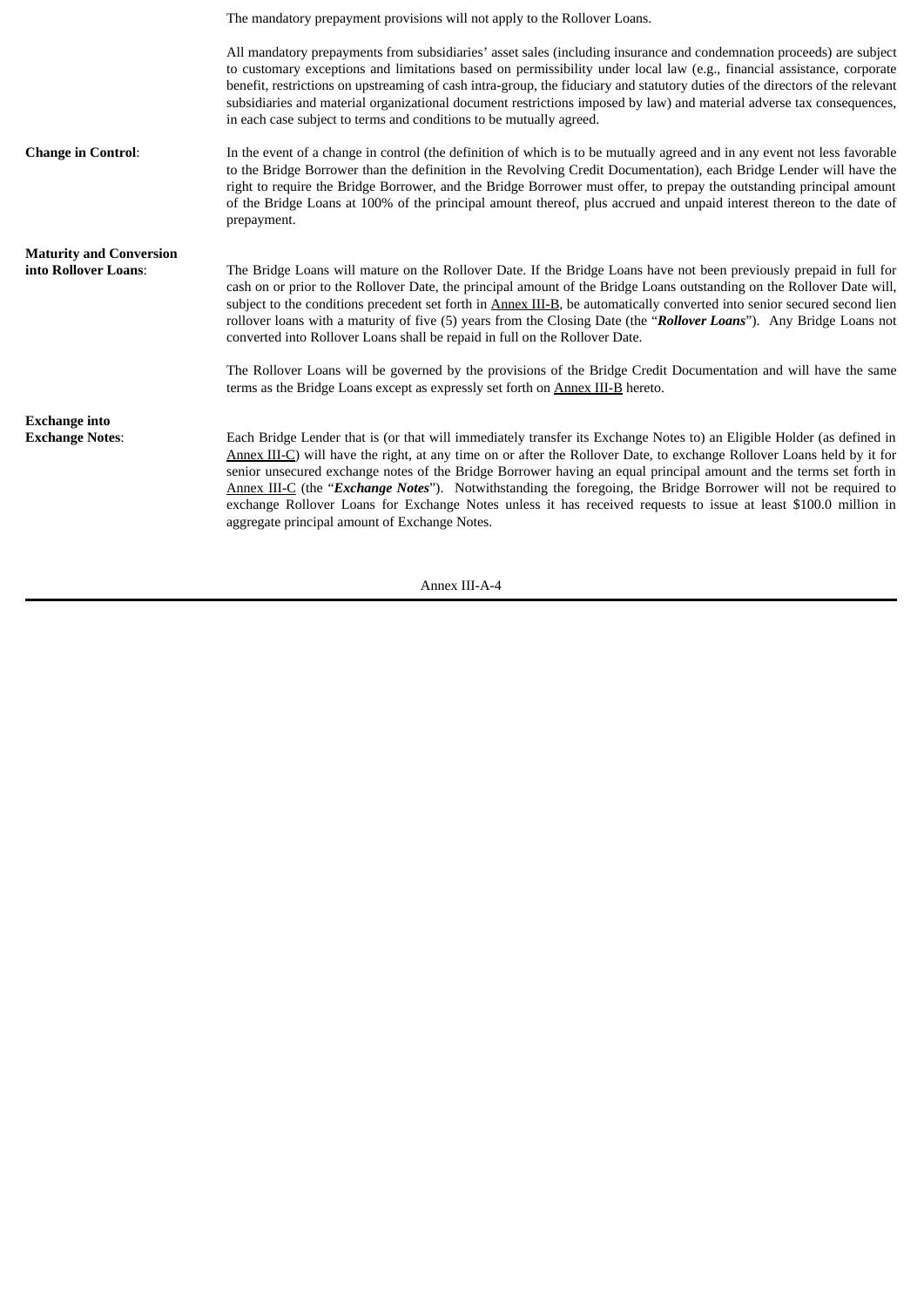|                                                  | The Exchange Notes will be issued pursuant to an indenture that will have the terms set forth on Annex III-C hereto.<br>The Bridge Loans, the Rollover Loans and the Exchange Notes shall be pari passu in right of payment for all purposes.                                                                                                                                                                                                                                                                                                                                                                                               |
|--------------------------------------------------|---------------------------------------------------------------------------------------------------------------------------------------------------------------------------------------------------------------------------------------------------------------------------------------------------------------------------------------------------------------------------------------------------------------------------------------------------------------------------------------------------------------------------------------------------------------------------------------------------------------------------------------------|
| <b>Bridge Credit</b><br><b>Documentation:</b>    | The Bridge Credit Documentation shall contain representations, warranties, covenants and events of default customary<br>for financings of this type and, in any event, in accordance with the Bridge Documentation Principles (as defined in the<br>Bridge Fee Letter).                                                                                                                                                                                                                                                                                                                                                                     |
| <b>Conditions Precedent:</b>                     | The effectiveness and availability of the Bridge Facility on the Closing Date will be subject to usual and customary<br>conditions precedent for a facility and transactions of this type.                                                                                                                                                                                                                                                                                                                                                                                                                                                  |
| <b>Affirmative Covenants:</b>                    | In accordance with the Bridge Documentation Principles and usual and customary for high yield bridge facilities of this<br>type for public companies (and in any event such covenants shall not be less favorable to the Bridge Borrower and its<br>restricted subsidiaries than those set forth in the Revolving Credit Documentation and, for the avoidance of doubt, shall<br>not include financial maintenance covenants).                                                                                                                                                                                                              |
| <b>Negative Covenants:</b>                       | In accordance with the Bridge Documentation Principles and terms usual and customary for high yield bridge facilities<br>of this type for public companies (and in any event such covenants shall not be less favorable to the Bridge Borrower<br>and its restricted subsidiaries than those set forth in the Revolving Credit Documentation); provided that the Bridge<br>Credit Documentation will, prior to the Rollover Date, contain limitations on restricted payments and debt and lien<br>incurrences that may be more restrictive than customary high yield debt covenants and the Revolving Facility in a<br>manner to be agreed. |
| <b>Financial Covenants:</b>                      | None.                                                                                                                                                                                                                                                                                                                                                                                                                                                                                                                                                                                                                                       |
| <b>Representations and</b><br><b>Warranties:</b> | Based on those contained in the Revolving Facility and in accordance with the Bridge Documentation Principles with<br>customary modifications (and in any event such representations and warranties shall not be less favorable to the Bridge<br>Borrower and its restricted subsidiaries than those set forth in the Revolving Credit Documentation).                                                                                                                                                                                                                                                                                      |
| <b>Events</b> of<br>Default:                     | In accordance with the Bridge Documentation Principles and usual and customary for high yield bridge facilities of this<br>type for public companies, including nonpayment of principal, interest or other amounts; violation of covenants;<br>incorrectness of representations and warranties in any material respect; cross-event of default to material indebtedness;<br>bankruptcy or insolvency proceedings; material monetary judgments subject to a threshold amount and judgments<br>constituting a material adverse effect; and actual or asserted invalidity of material guarantees.                                              |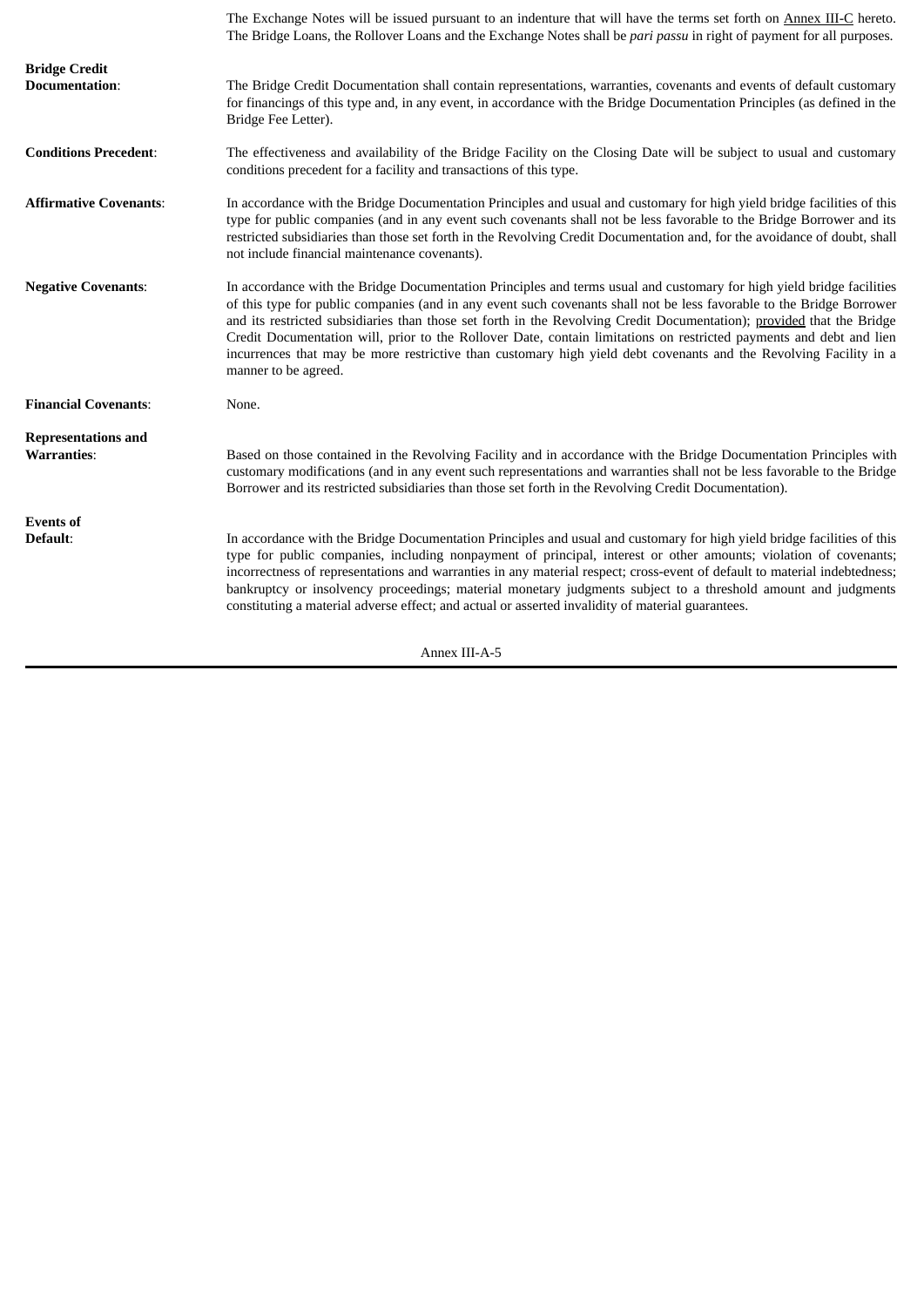| <b>Waivers and Consents:</b>                                      | Based on those contained in the Revolving Facility with customary modifications.                                                                                                                                                                                                                                                                                                                                                                                                                                                                                                                                                                                                                                                                                                                                                                                                                                                                                                                                                                                                                                                                                                                                                                                                                                                                                                                                                                                                                                                                                                                                                                                                                                                                                                                                                              |
|-------------------------------------------------------------------|-----------------------------------------------------------------------------------------------------------------------------------------------------------------------------------------------------------------------------------------------------------------------------------------------------------------------------------------------------------------------------------------------------------------------------------------------------------------------------------------------------------------------------------------------------------------------------------------------------------------------------------------------------------------------------------------------------------------------------------------------------------------------------------------------------------------------------------------------------------------------------------------------------------------------------------------------------------------------------------------------------------------------------------------------------------------------------------------------------------------------------------------------------------------------------------------------------------------------------------------------------------------------------------------------------------------------------------------------------------------------------------------------------------------------------------------------------------------------------------------------------------------------------------------------------------------------------------------------------------------------------------------------------------------------------------------------------------------------------------------------------------------------------------------------------------------------------------------------|
|                                                                   | In addition, if the Bridge Administrative Agent and the Bridge Borrower shall have jointly identified an obvious error<br>or any error or omission of a technical nature in the Bridge Credit Documentation, then the Bridge Administrative<br>Agent and the Bridge Borrower shall be permitted to amend such provision without any further action or consent of any<br>other party with notice given to the Bridge Lenders of any such amendment.                                                                                                                                                                                                                                                                                                                                                                                                                                                                                                                                                                                                                                                                                                                                                                                                                                                                                                                                                                                                                                                                                                                                                                                                                                                                                                                                                                                            |
| <b>Assignments and</b>                                            |                                                                                                                                                                                                                                                                                                                                                                                                                                                                                                                                                                                                                                                                                                                                                                                                                                                                                                                                                                                                                                                                                                                                                                                                                                                                                                                                                                                                                                                                                                                                                                                                                                                                                                                                                                                                                                               |
| <b>Participations:</b>                                            | Each Bridge Lender will be permitted to make assignments (other than to Disqualified Lenders) in minimum amounts<br>to be agreed to other entities approved by the Bridge Administrative Agent (which approval shall not be unreasonably<br>withheld or delayed); provided, however, that no such approval shall be required in connection with assignments to<br>other Bridge Lenders or any of their affiliates or approved funds); provided, further, that, prior to the Rollover Date<br>(and in the absence of a Demand Failure Event (as defined in the Bridge Fee Letter) or an event of default), the consent<br>of the Bridge Borrower shall be required with respect to any assignment if the Initial Bridge Lenders (together with<br>their affiliates) would hold, in the aggregate after giving effect to such assignment, 50% or less of the Bridge Loans.<br>Bridge Lenders will be permitted to sell participations to any person (other than a natural person) with voting rights<br>limited to (a) reductions of principal, interest or fees of the commitments or loans participated to such participants, (b)<br>extensions of final maturity of the Bridge Loans or commitments in respect thereof or the extension of any scheduled<br>date of payment of principal, interest or fees, (c) releases of all or substantially all of the Guarantors, (d) reductions in<br>voting percentages with respect to the commitments or loans participated to such participants, (e) additional restrictions<br>on receiving Rollover Loans or Exchange Notes and (f) other matters to be reasonably agreed between the Initial<br>Bridge Lenders and you. An assignment fee in the amount of \$3,500 will be charged with respect to each assignment<br>unless waived by the Bridge Administrative Agent in its sole discretion. |
| <b>Limitation of Liability,</b><br><b>Expenses and Indemnity:</b> | Same as Revolving Facility.                                                                                                                                                                                                                                                                                                                                                                                                                                                                                                                                                                                                                                                                                                                                                                                                                                                                                                                                                                                                                                                                                                                                                                                                                                                                                                                                                                                                                                                                                                                                                                                                                                                                                                                                                                                                                   |
| <b>EU/UK Bail-in:</b>                                             | The Bridge Credit Documentation shall contain customary European Union/United Kingdom Bail-in provisions.                                                                                                                                                                                                                                                                                                                                                                                                                                                                                                                                                                                                                                                                                                                                                                                                                                                                                                                                                                                                                                                                                                                                                                                                                                                                                                                                                                                                                                                                                                                                                                                                                                                                                                                                     |
| <b>ERISA Fiduciary Status:</b>                                    | The Bridge Credit Documentation shall contain Lender representations as to fiduciary status under ERISA.                                                                                                                                                                                                                                                                                                                                                                                                                                                                                                                                                                                                                                                                                                                                                                                                                                                                                                                                                                                                                                                                                                                                                                                                                                                                                                                                                                                                                                                                                                                                                                                                                                                                                                                                      |
|                                                                   |                                                                                                                                                                                                                                                                                                                                                                                                                                                                                                                                                                                                                                                                                                                                                                                                                                                                                                                                                                                                                                                                                                                                                                                                                                                                                                                                                                                                                                                                                                                                                                                                                                                                                                                                                                                                                                               |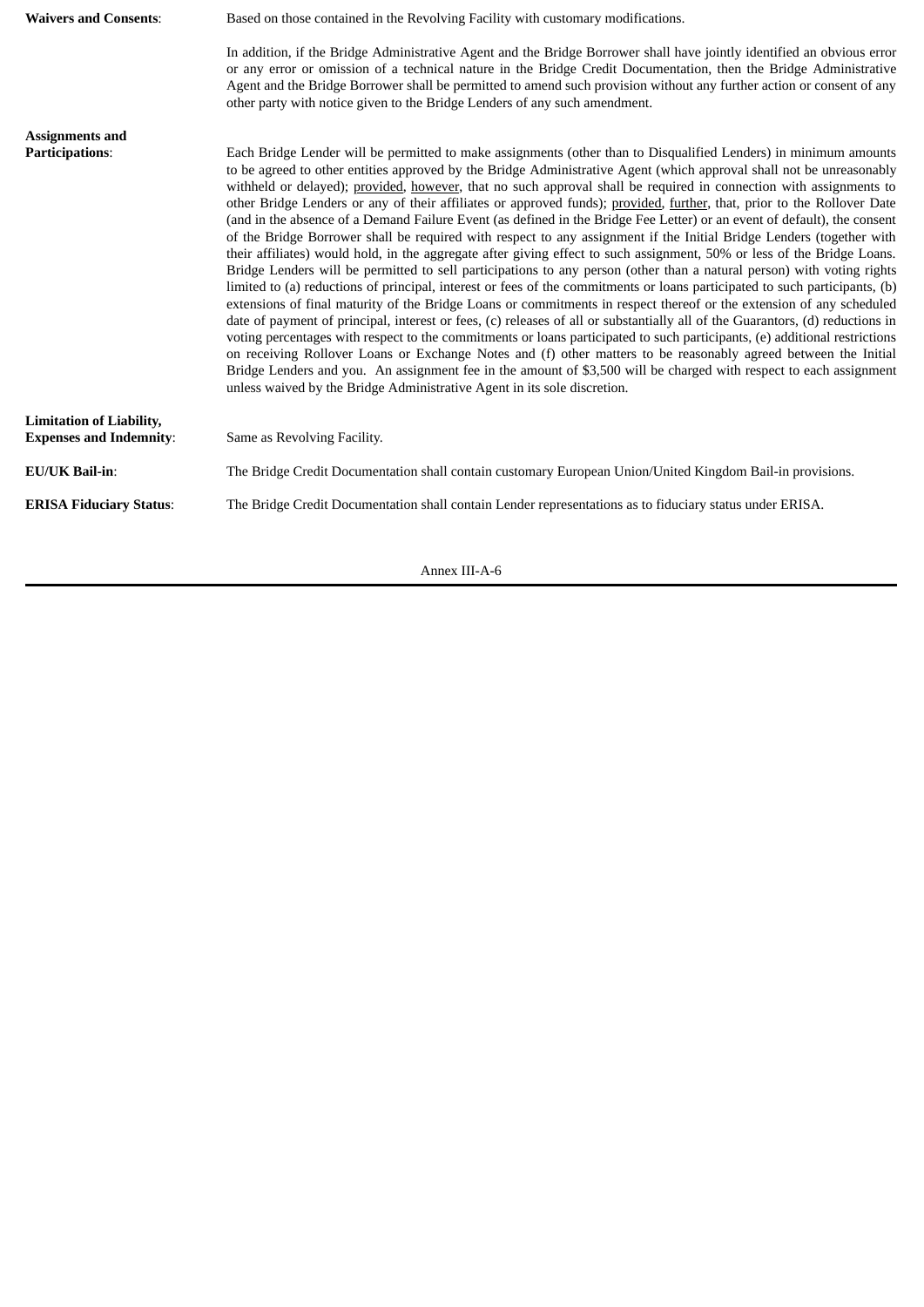| <b>Delaware Divisions:</b>                                                                    | The Bridge Credit Documentation shall contain customary provisions related to divisions and plans of division under<br>Delaware law.                                                                                                                                                         |
|-----------------------------------------------------------------------------------------------|----------------------------------------------------------------------------------------------------------------------------------------------------------------------------------------------------------------------------------------------------------------------------------------------|
| <b>QFC Stay Regulations:</b>                                                                  | The Bridge Credit Documentation shall contain customary provisions related to Qualified Financial Contracts.                                                                                                                                                                                 |
| <b>Governing Law:</b>                                                                         | New York.                                                                                                                                                                                                                                                                                    |
| Forum:                                                                                        | United States District Court for the Southern District of New York sitting in the Borough of Manhattan (or if such court<br>lacks subject matter jurisdiction, the Supreme Court of the State of New York sitting in the Borough of Manhattan),<br>and any appellate court from any thereof. |
| <b>Counsel to the Bridge</b><br><b>Administrative Agent and</b><br>the Bridge Lead Arrangers: | Simpson Thacher & Bartlett LLP.                                                                                                                                                                                                                                                              |
|                                                                                               | Annex III-A-7                                                                                                                                                                                                                                                                                |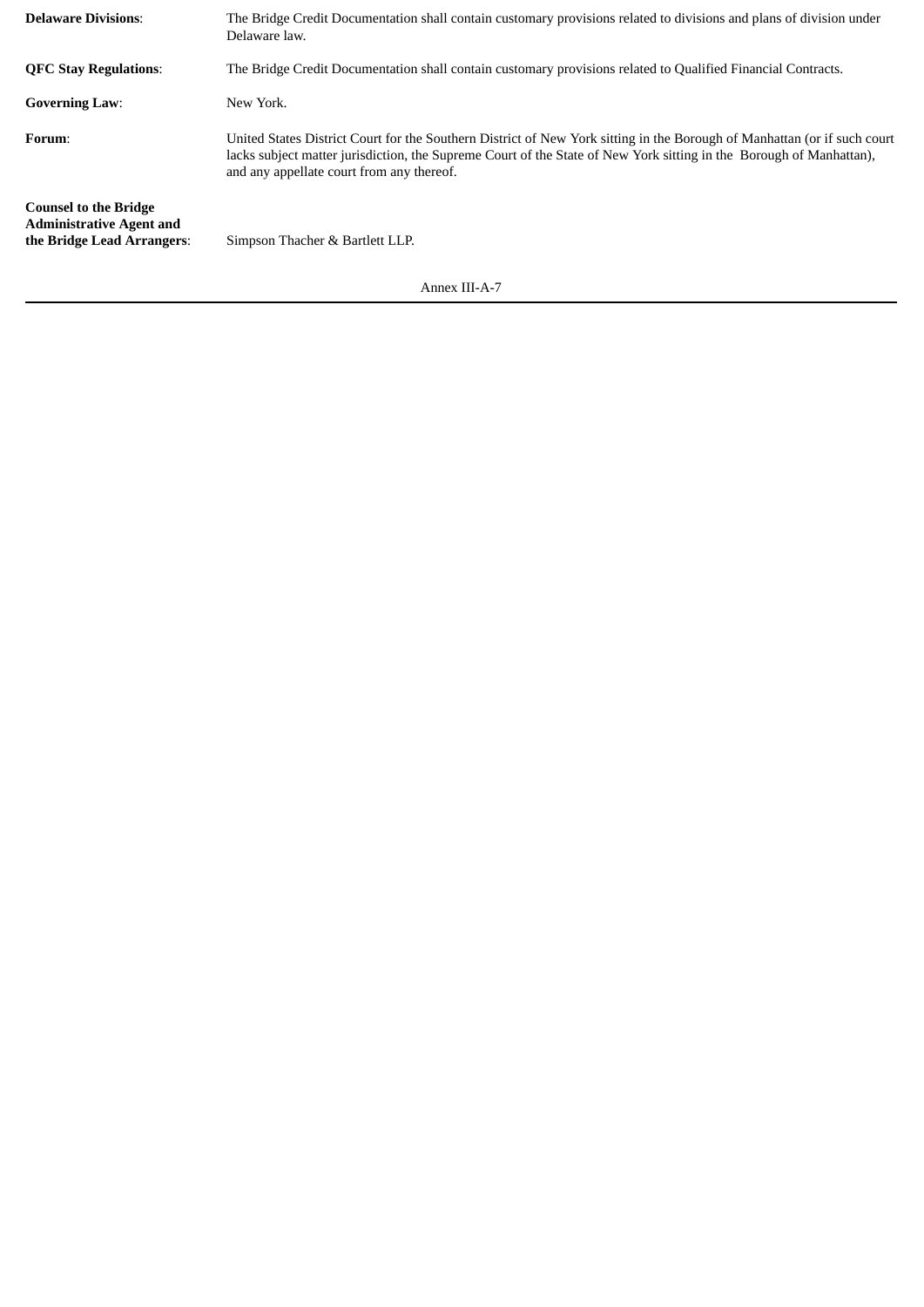# **SUMMARY OF TERMS AND CONDITIONS SENIOR SECURED SECOND LIEN ROLLOVER LOANS**

Capitalized terms not otherwise defined herein have the same meanings as specified therefor in the Commitment Letter to which this Annex III-B is attached.

| <b>Borrower:</b>             | Same as the Bridge Loans.                                                                                                                                                                                                                                                                                                                                                                                                                                                                                                                                                                                                                                                                                                                                                                                                                                                                                                                                                                                                                                               |
|------------------------------|-------------------------------------------------------------------------------------------------------------------------------------------------------------------------------------------------------------------------------------------------------------------------------------------------------------------------------------------------------------------------------------------------------------------------------------------------------------------------------------------------------------------------------------------------------------------------------------------------------------------------------------------------------------------------------------------------------------------------------------------------------------------------------------------------------------------------------------------------------------------------------------------------------------------------------------------------------------------------------------------------------------------------------------------------------------------------|
| <b>Guarantors:</b>           | Same as the Bridge Loans.                                                                                                                                                                                                                                                                                                                                                                                                                                                                                                                                                                                                                                                                                                                                                                                                                                                                                                                                                                                                                                               |
| Security:                    | Same as the Bridge Loans.                                                                                                                                                                                                                                                                                                                                                                                                                                                                                                                                                                                                                                                                                                                                                                                                                                                                                                                                                                                                                                               |
| <b>Ranking:</b>              | Same as the Bridge Loans.                                                                                                                                                                                                                                                                                                                                                                                                                                                                                                                                                                                                                                                                                                                                                                                                                                                                                                                                                                                                                                               |
| <b>Rollover Loans:</b>       | Rollover Loans in an initial principal amount equal to 100% of the outstanding principal amount of the Bridge Loans<br>on the Rollover Date. Subject to the conditions precedent set forth below, the Rollover Loans will be available to the<br>Bridge Borrower to refinance the Bridge Loans on the Rollover Date. Except as set forth in this Annex III-B, upon and<br>after the Rollover Date, the covenants, mandatory offers to purchase (in lieu of mandatory prepayments) and defaults<br>which would be applicable to the Exchange Notes, if issued, will also be applicable to the Rollover Loans in lieu of the<br>corresponding provisions of the Bridge Loans (except that any offer to repurchase upon the occurrence of a change in<br>control will be made at 100% of the outstanding principal amount thereof, plus accrued and unpaid interest to the date<br>of repurchase). Except as set forth in this section above, the Rollover Loans will be governed by the Bridge Credit<br>Documentation and shall have the same terms as the Bridge Loans. |
| <b>Interest Rate:</b>        | Interest shall be payable quarterly in arrears at a rate <i>per annum</i> equal to the Total Cap.                                                                                                                                                                                                                                                                                                                                                                                                                                                                                                                                                                                                                                                                                                                                                                                                                                                                                                                                                                       |
|                              | During the continuance of a payment or bankruptcy event of default, interest will accrue on the overdue principal of the<br>Rollover Loans and on any other overdue amount at a rate of 2.00% above the rate otherwise applicable to the Rollover<br>Loans and will be payable on demand. Overdue interest, fees and other amounts shall bear interest at 2.00% above the<br>applicable rate.                                                                                                                                                                                                                                                                                                                                                                                                                                                                                                                                                                                                                                                                           |
|                              | All per annum rates shall be calculated on the basis of a year of 360 days for actual days elapsed.                                                                                                                                                                                                                                                                                                                                                                                                                                                                                                                                                                                                                                                                                                                                                                                                                                                                                                                                                                     |
| <b>Maturity:</b>             | 5 years after the Closing Date (the "Rollover Maturity Date").                                                                                                                                                                                                                                                                                                                                                                                                                                                                                                                                                                                                                                                                                                                                                                                                                                                                                                                                                                                                          |
| <b>Amortization:</b>         | None.                                                                                                                                                                                                                                                                                                                                                                                                                                                                                                                                                                                                                                                                                                                                                                                                                                                                                                                                                                                                                                                                   |
| <b>Optional Prepayments:</b> | For so long as the Rollover Loans have not been exchanged for Exchange Notes of the Bridge Borrower as provided in<br>Annex III-C, they may be prepaid at the option of the Bridge Borrower, in whole or in part, at any time upon not less<br>than one business day's prior written notice, together with accrued and unpaid interest to the prepayment date (but<br>without premium or penalty on the principal amount prepaid).                                                                                                                                                                                                                                                                                                                                                                                                                                                                                                                                                                                                                                      |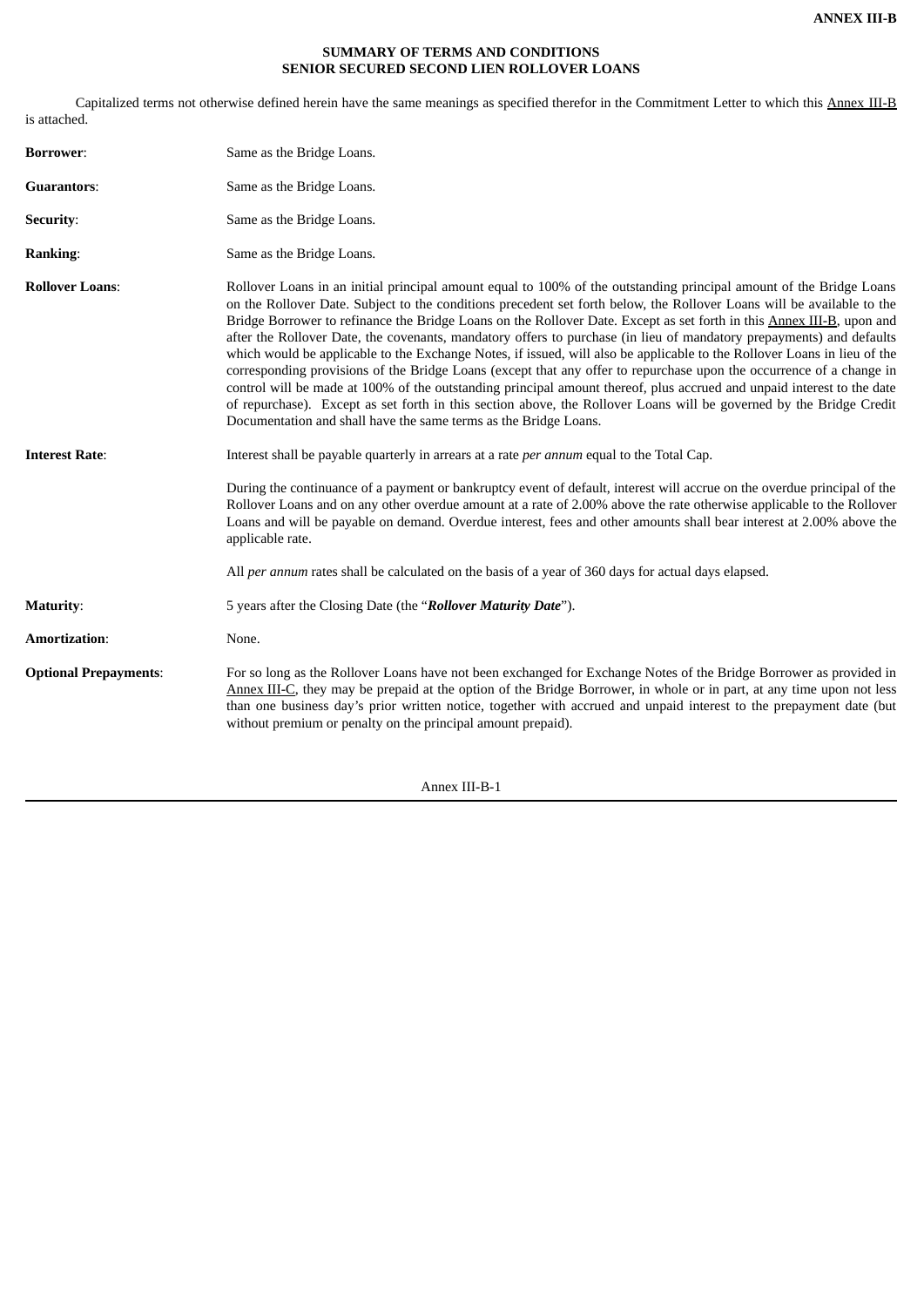| <b>Conditions Precedent to</b>                                    |                                                                                                                                                                                                                                                                               |
|-------------------------------------------------------------------|-------------------------------------------------------------------------------------------------------------------------------------------------------------------------------------------------------------------------------------------------------------------------------|
| <b>Rollover:</b>                                                  | The ability of the Bridge Borrower to convert any Bridge Loans into Rollover Loans is subject to the condition that at<br>the time of any such refinancing there shall exist no bankruptcy event of default (with respect to the Bridge Borrower).                            |
| <b>Covenants, Defaults and</b><br><b>Mandatory Prepayments:</b>   | From and after the Rollover Date, the covenants, mandatory prepayment and defaults that would be applicable to the<br>Exchange Notes, if issued, will also be applicable to the Exchange Loans in lieu of the corresponding provisions of the<br>Bridge Credit Documentation. |
| <b>Assignments and</b><br><b>Participations:</b>                  | Same as the Bridge Loans.                                                                                                                                                                                                                                                     |
| <b>Governing Law:</b>                                             | New York.                                                                                                                                                                                                                                                                     |
| Forum:                                                            | Same as the Bridge Loans.                                                                                                                                                                                                                                                     |
| <b>Limitation of Liability,</b><br><b>Expenses and Indemnity:</b> | Same as the Bridge Loans.                                                                                                                                                                                                                                                     |
|                                                                   | Annex III-B-2                                                                                                                                                                                                                                                                 |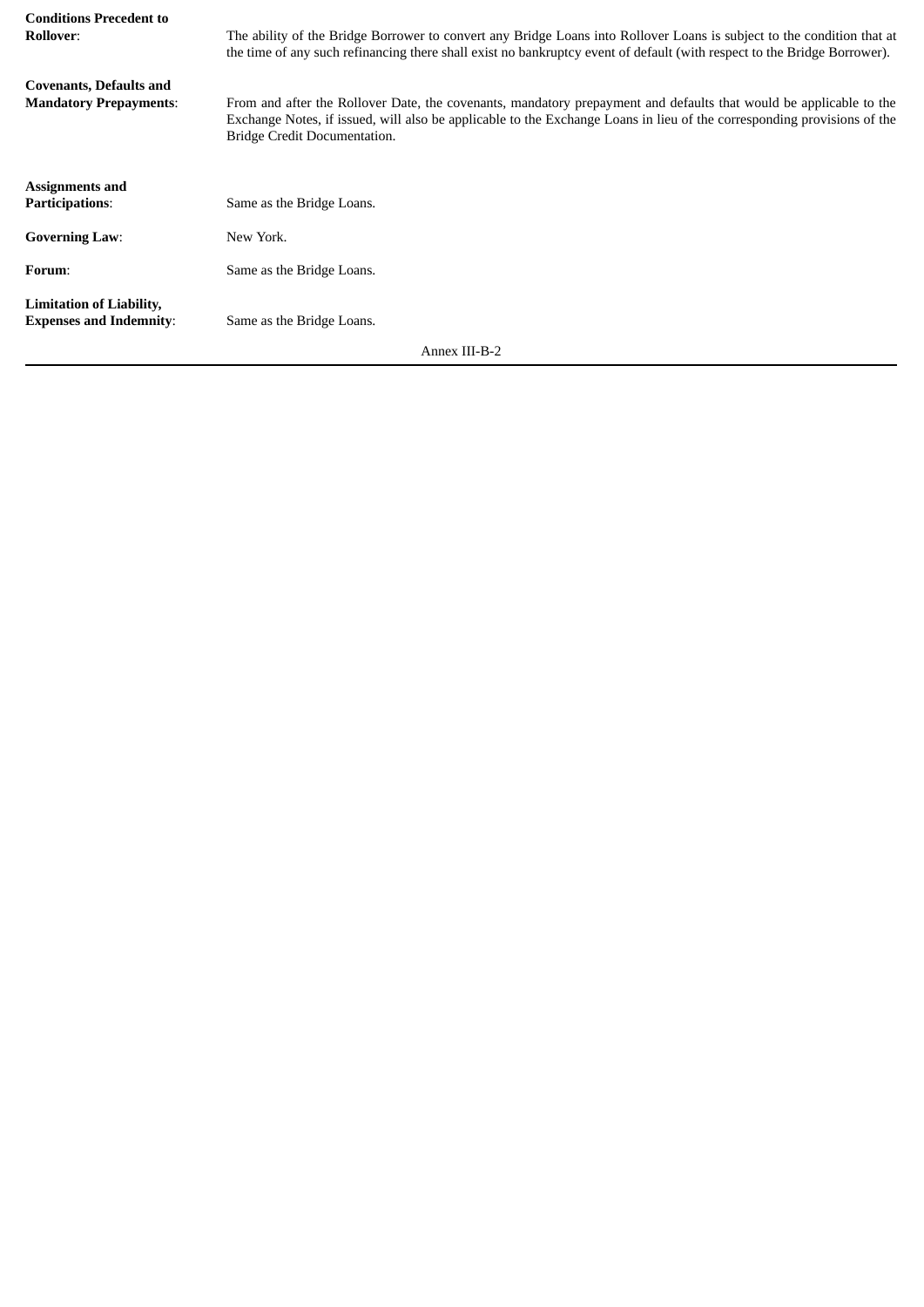## **SUMMARY OF TERMS AND CONDITIONS SENIOR UNSECURED EXCHANGE NOTES**

Capitalized terms not otherwise defined herein have the same meanings as specified therefor in the Commitment Letter to which this Annex III-C is attached.

| <b>Issuer:</b>         | TechnipFMC plc, a public limited company organized under the laws of England and Wales (the "Issuer").                                                                                                                                                                                                                                                                                                                                                                                                      |
|------------------------|-------------------------------------------------------------------------------------------------------------------------------------------------------------------------------------------------------------------------------------------------------------------------------------------------------------------------------------------------------------------------------------------------------------------------------------------------------------------------------------------------------------|
| <b>Guarantors:</b>     | Same as the Bridge Loans.                                                                                                                                                                                                                                                                                                                                                                                                                                                                                   |
| <b>Security:</b>       | None.                                                                                                                                                                                                                                                                                                                                                                                                                                                                                                       |
| <b>Ranking:</b>        | Senior obligations of the Issuer and each Guarantor ranking pari passu with all present and future senior indebtedness<br>of the Issuer and each Guarantor, respectively, and senior to all present and future subordinated indebtedness of the<br>Issuer and each Guarantor.                                                                                                                                                                                                                               |
| <b>Exchange Notes:</b> | The Issuer will issue the Exchange Notes under an indenture (the "Indenture"), which shall be negotiated in good faith,<br>in form and on terms and conditions set forth in this Annex III-C and otherwise in accordance with the Bridge<br>Documentation Principles; provided that the covenants contained therein shall be no more restrictive than the<br>corresponding covenants in the Bridge Facility. The Issuer will appoint a trustee reasonably acceptable to the Bridge<br>Administrative Agent. |
| <b>Interest Rate:</b>  | Interest shall be payable semi-annually in arrears at a per annum rate equal to the Total Cap.                                                                                                                                                                                                                                                                                                                                                                                                              |
|                        | During the continuance of a payment or bankruptcy event of default, interest will accrue on the overdue principal of the<br>Exchange Notes and on any other overdue amount at a rate of 2.00% above the rate otherwise applicable to the<br>Exchange Notes and will be payable on demand. Overdue interest, fees and other amounts shall bear interest at 2.00%<br>above the applicable rate.                                                                                                               |
| <b>Maturity:</b>       | Same as the Rollover Loans.                                                                                                                                                                                                                                                                                                                                                                                                                                                                                 |
| <b>Amortization:</b>   | None.                                                                                                                                                                                                                                                                                                                                                                                                                                                                                                       |
|                        |                                                                                                                                                                                                                                                                                                                                                                                                                                                                                                             |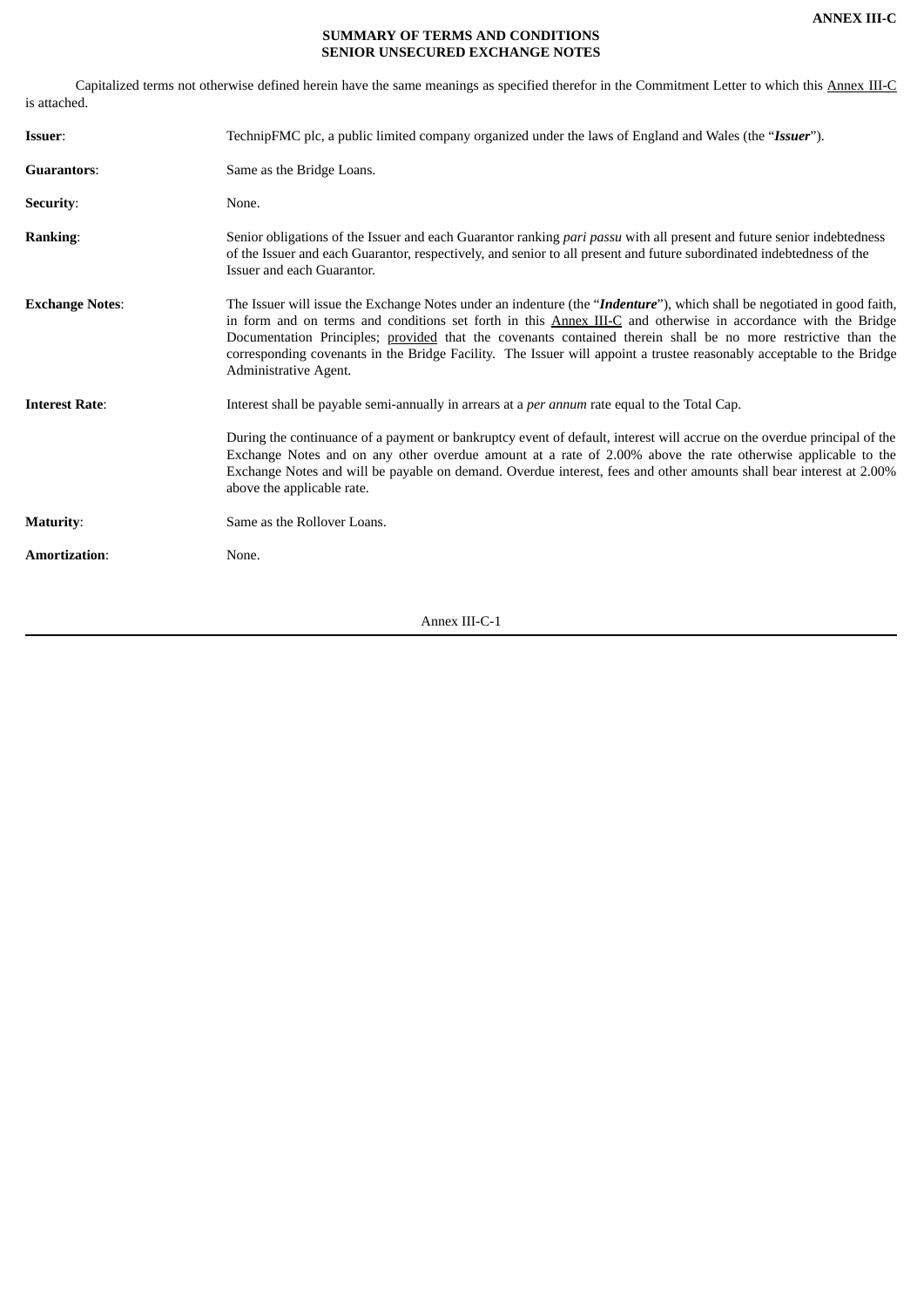| <b>Optional Redemption:</b>                   | Until the second anniversary of the Closing Date, the Exchange Notes will be redeemable at a customary "make-<br>whole" premium calculated using a discount rate equal to the yield on comparable U.S. Treasury securities plus 50<br>basis points. Thereafter, each Exchange Note will be callable at par plus accrued interest plus a premium equal to 50%<br>of the coupon in year 3, which premium will decline ratably on each yearly anniversary of the Closing Date to zero in<br>year 4.                                                                                                                                                                                                                                                              |  |
|-----------------------------------------------|---------------------------------------------------------------------------------------------------------------------------------------------------------------------------------------------------------------------------------------------------------------------------------------------------------------------------------------------------------------------------------------------------------------------------------------------------------------------------------------------------------------------------------------------------------------------------------------------------------------------------------------------------------------------------------------------------------------------------------------------------------------|--|
|                                               | In addition, up to 40% of the principal amount of the Exchange Notes will be redeemable at the option of the Issuer<br>prior to the second anniversary of the Closing Date with the net cash proceeds of qualified equity offerings of the Issuer<br>with a premium equal to the coupon on the Exchange Notes; provided that after giving effect to such redemption at<br>least 60% of the aggregate original principal amount of Exchange Notes shall remain outstanding.                                                                                                                                                                                                                                                                                    |  |
|                                               | The optional redemption provisions will be otherwise customary for high yield debt securities.                                                                                                                                                                                                                                                                                                                                                                                                                                                                                                                                                                                                                                                                |  |
| <b>Mandatory</b><br><b>Offer to Purchase:</b> | The Issuer will be required to offer to purchase the Exchange Notes upon a change in control (the definition of which is<br>to be agreed) at 101% of the principal amount thereof plus accrued and unpaid interest to but excluding the date of<br>purchase, unless the Issuer elects to redeem such Exchange Notes pursuant to the "Optional Redemption" section above<br>prior to but excluding the date such offer would otherwise be required to be consummated.                                                                                                                                                                                                                                                                                          |  |
|                                               | In addition, the Exchange Notes will be subject to a customary offer to purchase at 100% of the principal amount<br>thereof plus accrued and unpaid interest to the date of purchase with the net cash proceeds from non-ordinary course<br>dispositions by the Issuer or any of the Bridge Borrower's restricted subsidiaries of at least an amount to be agreed in<br>excess of amounts subject to reinvestment in the business of the Bridge Borrower or certain of its restricted subsidiaries<br>or applied to repay (and reduce commitments under) the Revolving Facility or other secured debt within time periods<br>customary for high yield unsecured debt securities (and no shorter than the corresponding periods of the Revolving<br>Facility). |  |
| Covenants:                                    | The Indenture will contain such covenants as are customary for offerings of high yield senior unsecured debt securities<br>and otherwise in accordance with the Bridge Documentation Principles.                                                                                                                                                                                                                                                                                                                                                                                                                                                                                                                                                              |  |
| <b>Events of Default:</b>                     | Customary for high yield senior unsecured debt securities.                                                                                                                                                                                                                                                                                                                                                                                                                                                                                                                                                                                                                                                                                                    |  |
| <b>Registration Rights:</b>                   | None (Rule 144A for life).                                                                                                                                                                                                                                                                                                                                                                                                                                                                                                                                                                                                                                                                                                                                    |  |
| Annex III-C-2                                 |                                                                                                                                                                                                                                                                                                                                                                                                                                                                                                                                                                                                                                                                                                                                                               |  |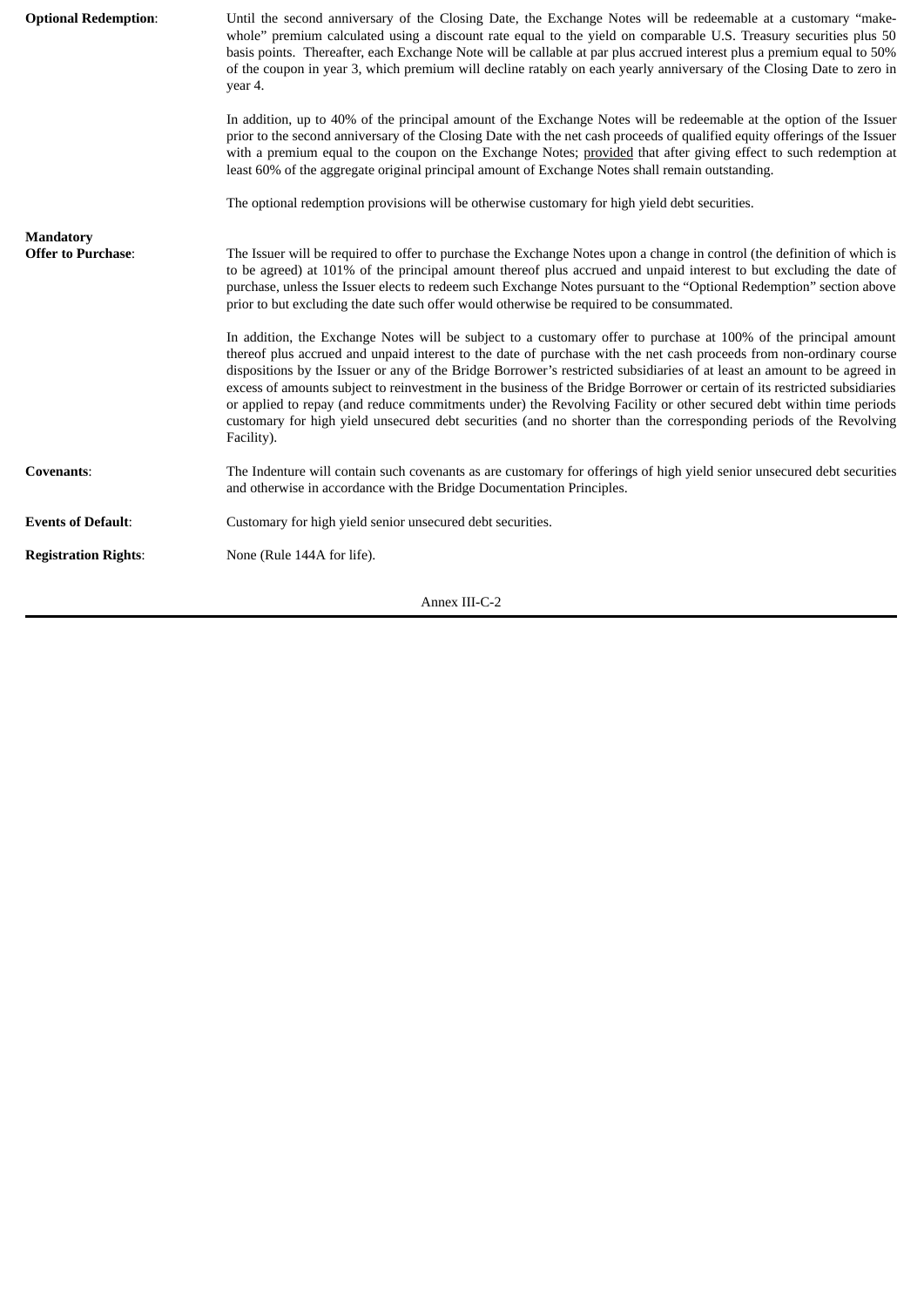| <b>Right to Transfer</b><br><b>Exchange Notes:</b>                        | Each holder of Exchange Notes shall have the right to transfer its Exchange Notes in whole or in part, at any time to an<br>Eligible Holder (as defined below); provided that if the Issuer or any of its affiliates holds Exchange Notes, such<br>Exchange Notes shall be disregarded in any voting. "Eligible Holder" will mean (a) an institutional "accredited<br>investor" within the meaning of Rule 501 under the Securities Act of 1933 (as amended, the "Securities Act"), (b) a<br>"qualified institutional buyer" within the meaning of Rule 144A under the Securities Act, (c) a person acquiring the<br>Exchange Notes pursuant to an offer and sale occurring outside of the United States within the meaning of Regulation S<br>under the Securities Act or (d) a person acquiring the Exchange Notes in a transaction that is, in the opinion of counsel<br>reasonably acceptable to the Issuer, exempt from the registration requirements of the Securities Act; provided that in<br>each case such Eligible Holder represents that it is acquiring the Exchange Notes for its own account and that it is not<br>acquiring such Exchange Notes with a view to, or for offer or sale in connection with, any distribution thereof (within<br>the meaning of the Securities Act) that would be in violation of the securities laws of the United States or any state<br>thereof. |
|---------------------------------------------------------------------------|-------------------------------------------------------------------------------------------------------------------------------------------------------------------------------------------------------------------------------------------------------------------------------------------------------------------------------------------------------------------------------------------------------------------------------------------------------------------------------------------------------------------------------------------------------------------------------------------------------------------------------------------------------------------------------------------------------------------------------------------------------------------------------------------------------------------------------------------------------------------------------------------------------------------------------------------------------------------------------------------------------------------------------------------------------------------------------------------------------------------------------------------------------------------------------------------------------------------------------------------------------------------------------------------------------------------------------------------------------------------------------------------------|
| <b>Governing Law:</b>                                                     | New York.                                                                                                                                                                                                                                                                                                                                                                                                                                                                                                                                                                                                                                                                                                                                                                                                                                                                                                                                                                                                                                                                                                                                                                                                                                                                                                                                                                                       |
| Forum:                                                                    | Same as the Rollover Loans.                                                                                                                                                                                                                                                                                                                                                                                                                                                                                                                                                                                                                                                                                                                                                                                                                                                                                                                                                                                                                                                                                                                                                                                                                                                                                                                                                                     |
| <b>Amendments, Defeasance,</b><br><b>Indemnification</b><br>and Expenses: | Usual and customary for high-yield debt securities.                                                                                                                                                                                                                                                                                                                                                                                                                                                                                                                                                                                                                                                                                                                                                                                                                                                                                                                                                                                                                                                                                                                                                                                                                                                                                                                                             |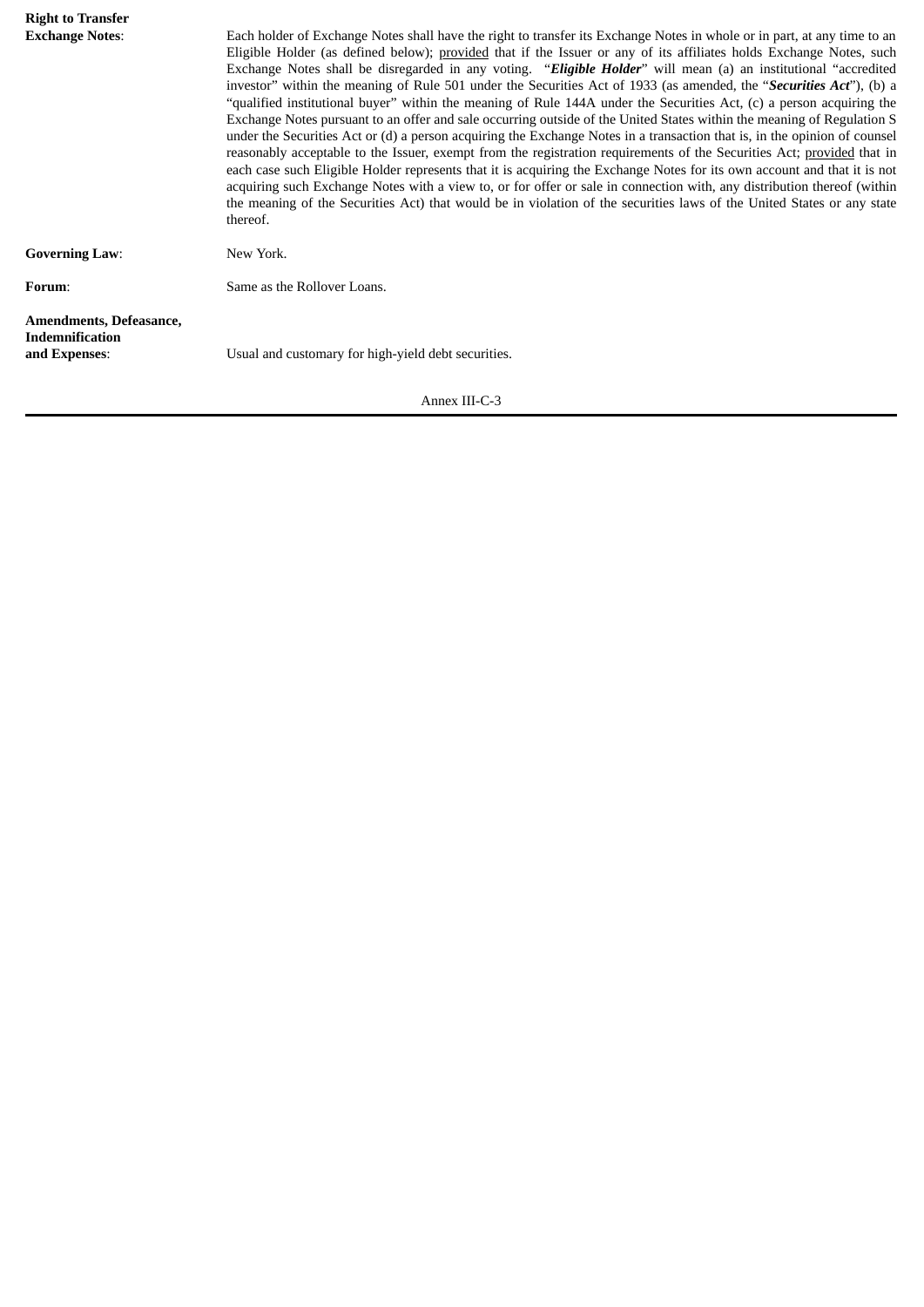## **CONDITIONS PRECEDENT TO CLOSING**

Capitalized terms not otherwise defined herein have the same meanings as specified therefor in the Commitment Letter to which this Annex IV is attached.

The initial extensions of credit under the Bridge Facility and any funding of the Revolving Facility on the Closing Date to fund the Transactions will be subject to satisfaction of the following conditions precedent:

- (i) (a) The share purchase agreement with certain investors pursuant to which such investors will purchase some or all of the shares held by the Company in Technip Energies (the "*Share Purchase Agreement*") shall be reasonably satisfactory to the Lead Arrangers (provided that the Share Purchase Agreement dated January 7, 2021 is deemed reasonably satisfactory to the Lead Arrangers); provided that any modifications, amendments, consents, waivers or filings with respect to the Share Purchase Agreement may be made as are not material and adverse to the Initial Lenders; (b) the Separation and Distribution Agreement shall be reasonably satisfactory to the Lead Arrangers (provided that the Separation and Distribution Agreement dated January 7, 2021 is deemed reasonably satisfactory to the Lead Arrangers); provided that any modifications, amendments, consents, waivers or filings with respect to the Separation and Distribution Agreement may be made as are not material and adverse to the Initial Lenders; provided, further, that any additions to or deletions from the "TFMC Assets" or the "TFMC Liabilities" reflected in the Separation and Distribution Agreement shall be deemed material and adverse to the Initial Lenders unless the aggregate diminution in value, if any, resulting from or attributable to such changes is less than \$50.0 million; (c) the tax matters agreement (the "*Tax Matters Agreement*") between the Company and Technip Energies shall be reasonably satisfactory to the Lead Arrangers (provided that the Tax Matters Agreement dated January 7, 2021 is deemed reasonably satisfactory to the Lead Arrangers); provided that any modifications, amendments, consents, waivers or filings with respect to the Tax Matters Agreement may be made as are not material and adverse to the Initial Lenders; and (d) the Spinoff shall have been consummated prior to, or substantially concurrently with, the initial funding under the Facilities. For purposes of the foregoing condition, it is hereby understood and agreed that any change in the purchase price under the Share Purchase Agreement (or any amendment to the Share Purchase Agreement related thereto) shall not be deemed to be material and adverse to the interests of the Initial Lenders.
- (ii) Since December 31, 2019, there shall not have occurred any fact, event, change, condition, occurrence or circumstance (collectively, "*Effects*") that, individually or in the aggregate, has, or would reasonably be expected to have a material adverse effect on the Company and its subsidiaries, or results of operation of the Company and its subsidiaries, taken as a whole, excluding any Effect resulting from any of the following (unless, other than with respect to clause (a) below, such Effects disproportionately, materially and adversely impact the Company and its subsidiaries relative to others similarly situated in the Company's industry): (a) entering into the Transactions or the announcement of the Transactions, (b) any change in interest rates or any change in conditions affecting the economy generally, (c) any change in financial, banking, credit, commodities, hedging, capital or securities markets (including any disruption thereof and any decline in the price of any security or market index), (d) any change in geopolitical conditions, acts of terrorism, acts of war or the escalation of hostilities, (e) disease outbreaks or pandemics (including the coronavirus (COVID-19)), (f) acts or failures to act of government, court, regulatory or administrative agency, commission or authority or other governmental instrumentality, federal, state or local, domestic, foreign or multinational, including any contractor acting on behalf of any such agency, commission, authority or governmental instrumentality, (g) matters that are cured or no longer exist by the earlier of the Closing Date and the termination of this Agreement, (h) any change in applicable laws (statutory, common or otherwise), constitutions, treaties, conventions, ordinances, codes, rules, regulations, orders, injunctions, judgments, decisions, decrees, rulings, assessments, orders, policies or other similar requirements, all to the extent enacted, adopted, promulgated or applied by a Governmental Authority and having a legally binding effect ("*Laws*") and any interpretations thereof and (i) any event, change or circumstance generally affecting the industry in which the Company and its subsidiaries operate, as a whole.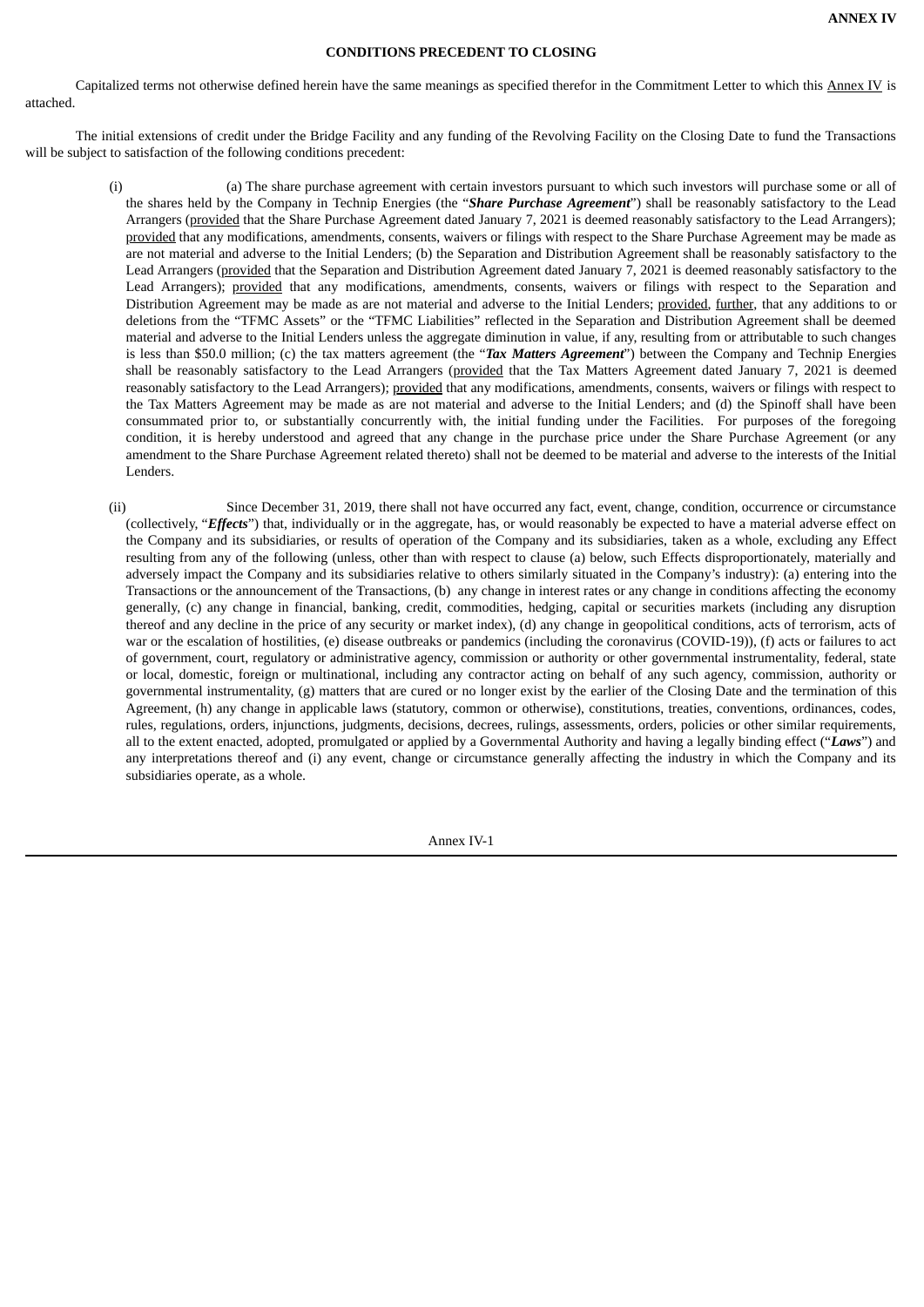- (iii) The Revolving Administrative Agent and the Bridge Administrative Agent shall have received a Solvency Certificate for each Facility from the Company's chief financial officer, chief accounting officer or other officer with equivalent duties in substantially the form attached hereto on Annex V.
- (iv) The Revolving Administrative Agent and the Bridge Administrative Agent shall have received the following for each Facility: (a) customary opinions of counsel to the Credit Parties and good standing certificates (to the extent applicable) of the Credit Parties in the respective jurisdictions of organization of the Credit Parties, (b) customary corporate resolutions, customary closing date officer's certificates certifying that the conditions described in paragraphs (ii), (xi), (xiv), (xv) and (xvi) of this  $\Delta$ nnex IV have been satisfied, customary secretary's certificates appending such resolutions, charter documents and an incumbency certificate and information necessary for each Administrative Agent to perform customary UCC lien searches prior to closing, (c) a perfection certificate in form and substance reasonably acceptable to each Administrative Agent and (d) a customary borrowing notice under the Bridge Facility.
- (v) The Commitment Party shall have received: (a) copies of: (1) the audited consolidated balance sheets of the Company and its subsidiaries as of the end of each fiscal year ended after December 31, 2017 and at least 75 days prior to the Closing Date and related audited consolidated statements of income, comprehensive income, changes in stockholders' equity and cash flows of the Company and its subsidiaries for the last three full fiscal years ended at least 75 days prior to the Closing Date (the "*Audited Financial Statements*"); and (2) the unaudited consolidated balance sheets and related statements of income, comprehensive income, changes in stockholders' equity and cash flows of the Company and its subsidiaries for each fiscal quarter of the Company ended after the date of the most recent balance sheet delivered pursuant to clause (a)(1) above and at least 45 days prior to the Closing Date (the "*Quarterly Financial Statements*") (provided that the financial statements specified in this clause (2) shall be subject to normal year-end adjustments), all of which financial statements described in clause (a) shall be prepared in accordance with generally accepted accounting principles in the United States and prepared in a customary manner for Rule 144A offerings of high yield debt securities; and (b) (1) pro forma statements of income of the Company and its subsidiaries (giving effect to the Spinoff) for the latest three full fiscal years provided pursuant to clause (a)(1) above, (2) a pro forma statement of income of the Company and its subsidiaries (giving effect to the Spinoff) for the latest interim period (and the comparative period of the prior year) of the Company covered by the Quarterly Financial Statements; and (3) a pro forma balance sheet of the Company and its subsidiaries (giving effect to the Spinoff) as of the last day of the latest fiscal year or quarterly period of the Company provided pursuant to clause (a)(1) or (a)(2) above, in each case of this clause (b) prepared accordance with Regulation S-X of the Securities Act (other than with respect to the inclusion of periods prior to the Company's last completed fiscal year) (the "*Pro Forma Financial Statements*"); provided, further, that the Commitment Party hereby acknowledges (i) receipt of the Audited Financial Statements for the fiscal years ended on or about December 31, 2017, December 31, 2018 and December 31, 2019, (ii) receipt of the Quarterly Financial Statements for the fiscal quarters ended on or about March 31, 2020, June 30, 2020 and September 30, 2020 and (iii) solely with respect to the historical financial statements of the Company, to the extent not received prior to the date hereof, the filing of the required financial statements on Form 10-K and Form 10-Q within such time periods by the Company will satisfy the requirements of this paragraph (v) with respect to the such Audited Financial Statements or Quarterly Financial Statements, as applicable.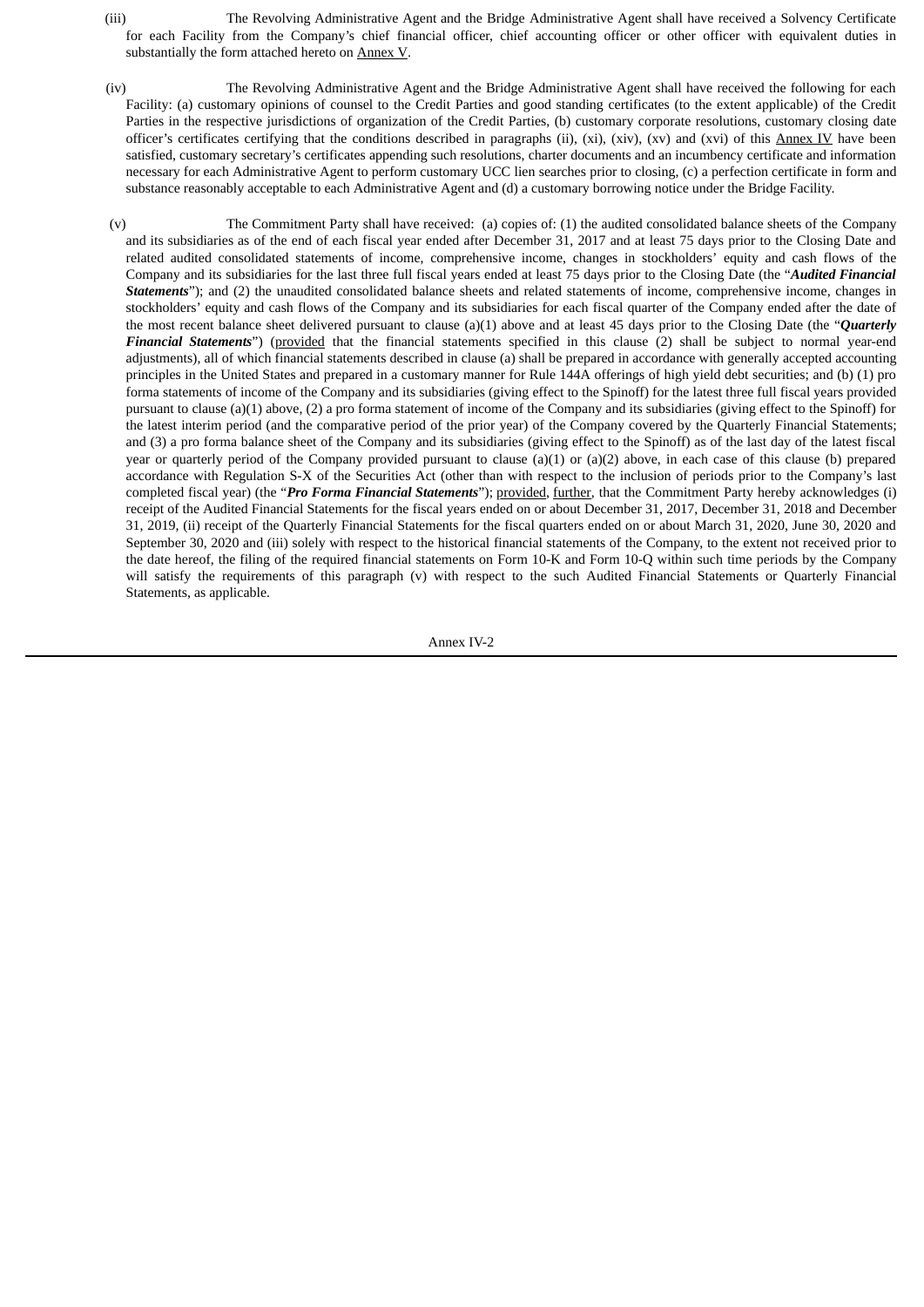(vi) As a condition to the availability of the Bridge Facility, (a) one or more investment banks (collectively, the "*Investment Bank*") shall have been engaged to privately place the Notes pursuant to an engagement letter dated the date hereof among the Investment Bank and you (with the Commitment Party acknowledging that the condition set forth in this clause (a) has been satisfied), (b) the Investment Bank shall have received a preliminary offering memorandum or private placement memorandum (an "*Offering Memorandum*") which shall be in customary form for offering memoranda used in high yield private placements of debt securities under Rule 144A of the Securities Act; provided that this condition shall be deemed satisfied if such Offering Memorandum excludes sections that would customarily be provided by the Investment Bank or its counsel (including a "Description of notes"), but is otherwise complete, so long as, with respect to the "Description of notes" and any other parts thereof for which the Investment Bank's or its advisors' cooperation or approval is required for them to be complete, the Company shall have used its commercially reasonable efforts to cause it to be complete, and in any case, which Offering Memorandum shall contain information regarding the Company and its subsidiaries of the type and form customarily included in high yield private placements of debt securities under Rule 144A of the Securities Act (including information required by Regulation S-X and Regulation S-K under the Securities Act) and including or incorporating by reference financial statements, pro forma financial statements, business and other operating and financial data of the type customary for Rule 144A offerings by first time issuers and, in the case of the annual financial statements, the auditors' reports thereon (it being understood that the Offering Memorandum may exclude information required by Rule 3-09, Rule 3-10 and Rule 3-16 of Regulation S-X, or information required by Item 10, Item 402 and Item 601 of Regulation S-K, XBRL exhibits and information regarding executive compensation and related party disclosure related to SEC Release Nos. 33-8732A, 34-54302A and IC-27444A and other information not customarily provided in an offering memorandum for a Rule 144A offering), a discussion and analysis of the pro forma financial information covered in the Pro Forma Financial Statements included or incorporated by reference in such Offering Memorandum and all other operating and financial data necessary for the Investment Bank to receive customary (for high yield unsecured debt securities issued in a private placement pursuant to Rule 144A) "comfort" letters (including "negative assurance" comfort) from the independent accountants of the Company upon completion of customary procedures in connection with the offering of the Notes (and the Company shall cause the drafts of such comfort letters (including "negative assurance" comfort) to be provided to the Investment Bank); provided that in no case shall the Offering Memorandum be required to include historical financial statements with respect to the Company or any of its subsidiaries other than those financial statements described in paragraph (v) of this Annex IV, and (c) the Investment Bank shall have been afforded a period of at least 15 consecutive business days following the delivery of an Offering Memorandum including the information set forth in clause (b) above to seek to offer and sell or privately place the Notes with qualified purchasers thereof (it being understood that (i) at all times during such 15 consecutive business days the financial information in the Offering Memorandum shall be in compliance in all material respects with all requirements of Regulation S-K and Regulation S-X as they would be applied to the Offering Memorandum as if it were a prospectus under the Securities Act and (ii) none of the information included in the offering memorandum shall at any time during such 15 consecutive business day period contain any untrue statement of a material fact or omit to state any material fact necessary in order to make the statements contained therein not misleading in light of the circumstances under which such statements are made, in each case without amendment or supplement (other than financial information for a more recent fiscal period delivered in accordance with paragraph (v) of this  $\Delta$ nnex IV with no less than 5 business days remaining in such 15 consecutive business day period)); provided that such 15 consecutive business day period shall exclude January 18, 2021 and February 15, 2021, which, for purposes of such calculation, shall not constitute a business day (provided that, for the avoidance of doubt, such exclusions shall not restart such 15 consecutive business day period) (the "*Bond Marketing Period*"); provided, further, that if the Bond Marketing Period shall not have ended by the later to occur of (A) February 11, 2021 and (B) the date on which the Company's auditors will provide to the Investment Bank in an offering negative assurance on the change period, the Bond Marketing Period shall be deemed not to commence until the Company shall have delivered (i) Audited Financial Statements as of and for the fiscal year ended December 31, 2020 and (ii) Pro Forma Financial Statements as of and for the fiscal year ended December 31, 2020 in accordance with paragraph (v) of this Annex IV. If you shall in good faith reasonably believe you have delivered the Offering Memorandum in the form otherwise required to be delivered pursuant to the requirements of clause (b) above, you may deliver to the Commitment Party a written notice to that effect (stating when you believe you completed such delivery), in which case you shall be deemed to have delivered the Offering Memorandum in the form otherwise required to be delivered pursuant to the requirements of clause (b) above on the date specified in such notice and the Bond Marketing Period shall be deemed to have commenced on the date specified in such notice unless the Investment Bank in good faith reasonably believes you have not completed the delivery of such Offering Memorandum and, within five (5) business days after the delivery of such notice by you, delivers a written notice to you to that effect (stating with specificity which information is required to complete the Offering Memorandum) (provided that it is understood that the delivery of such written notice from the Investment Bank to you will not prejudice your right to assert that the Offering Memorandum has in fact been delivered).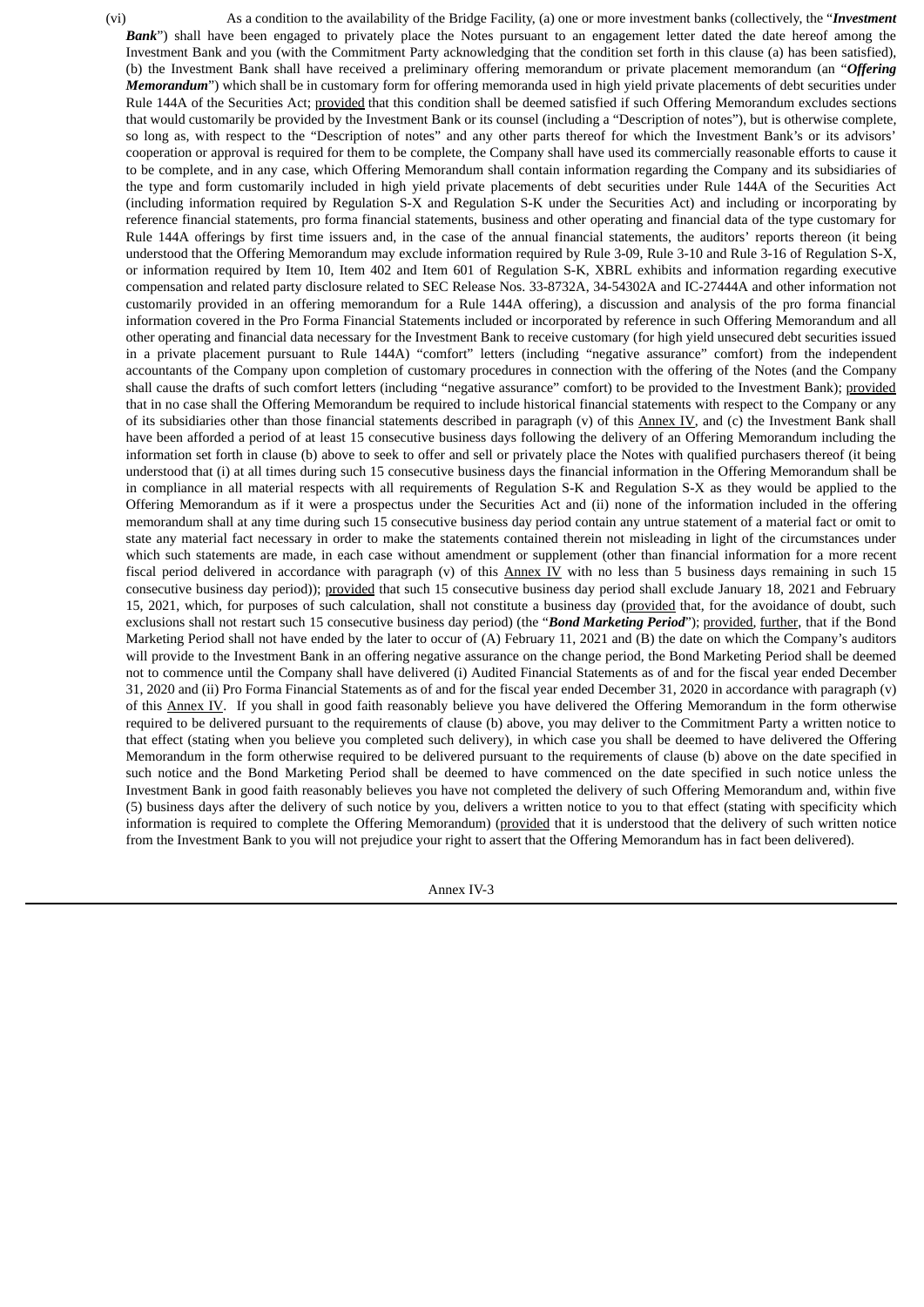- (vii) All accrued fees of the Lead Arrangers owing pursuant to the Commitment Letter and the Fee Letters, all fees owed to the Lenders pursuant to the Fee Letters, and all expenses of the Lead Arrangers required to be paid or reimbursed on or prior to the Closing Date pursuant to the Commitment Letter (to the extent invoiced at least three (3) Business Days prior to the Closing Date except as otherwise agreed by the Company) shall have been paid or shall be paid substantially concurrently with the initial funding under the Facilities (which amounts may be offset against the proceeds of the Facilities).
- (viii) Each of the Revolving Administrative Agent and the Bridge Administrative Agent shall have received evidence satisfactory to it of the termination or discharge of the Refinancing Debt prior to or substantially concurrently with the Closing Date.
- (ix) The Credit Parties shall have provided the documentation and other information to the Revolving Administrative Agent and the Bridge Administrative Agent that are required by regulatory authorities under applicable "know your customer" rules and regulations, including the U.S.A. Patriot Act and "beneficial ownership" rules, at least five (5) business days prior to the Closing Date to the extent such information has been reasonably requested by such Administrative Agent (on its own behalf or on behalf of the Lead Arrangers) at least ten (10) business days prior to the Closing Date.
- (x) Each of the Revolving Administrative Agent and the Bridge Administrative Agent and each requesting Lender shall have received, in respect of each Facility, at least five (5) business days prior to the Closing Date, in connection with applicable "beneficial ownership" rules and regulations, a customary certification regarding beneficial ownership or control of the Company and the US Borrower in a form reasonably satisfactory to each Administrative Agent and each requesting Lender to the extent such information has been requested by any Administrative Agent (on its own behalf or on behalf of the Lead Arrangers) at least ten (10) business days prior to the Closing Date.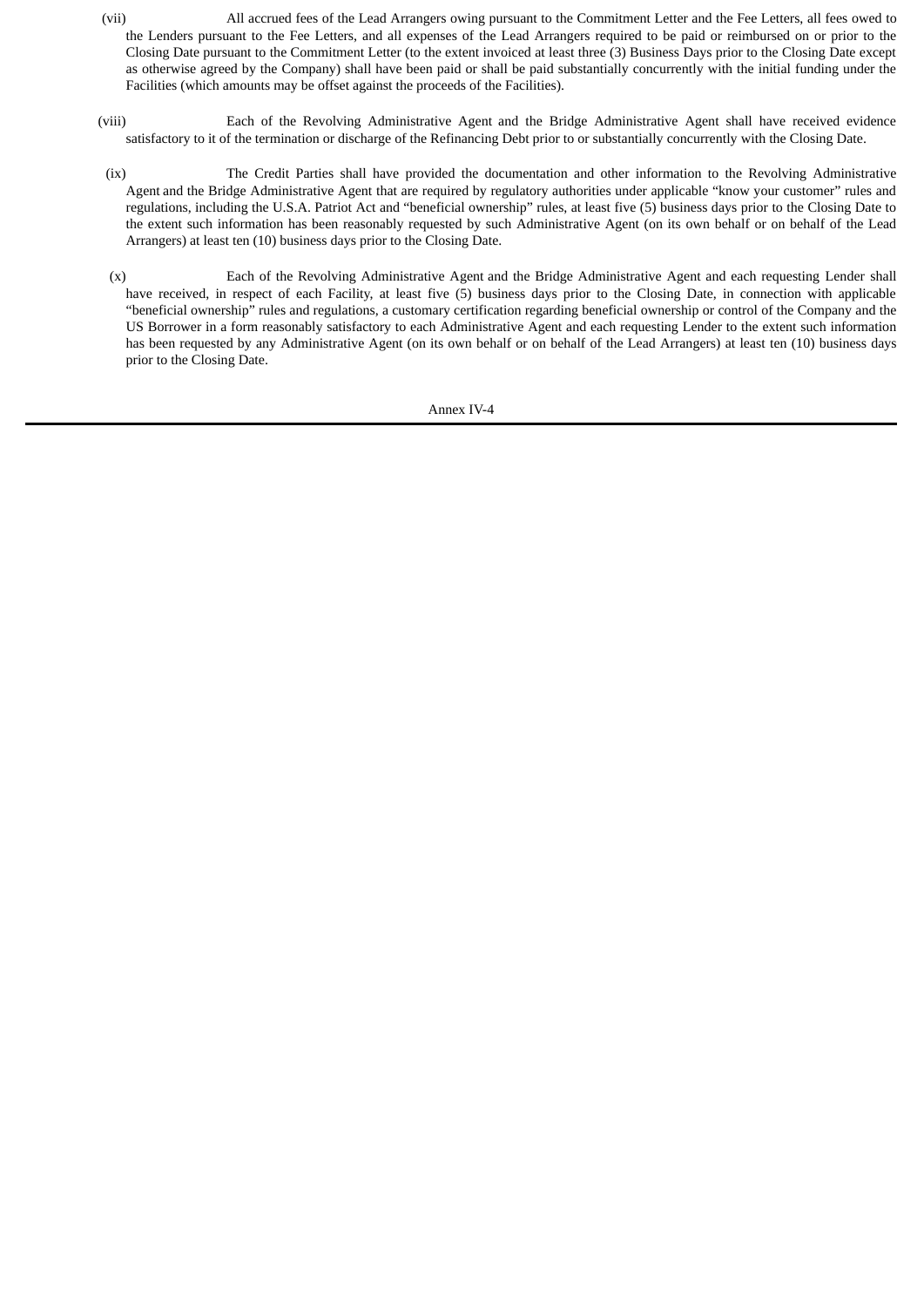- (xi) After giving effect to the Transactions on the Closing Date, the aggregate amount of the sum of (a) the unused Commitments under the Revolving Facility and (b) unrestricted cash on the balance sheet of the Credit Parties shall not be less than \$1.0 billion.
- (xii) (a) With respect to the Revolving Facility, the execution and delivery to the Revolving Administrative Agent by the Credit Parties of definitive Revolving Credit Documentation consistent with the Revolving Facility Summary of Terms (including any documents necessary to effectuate the guarantee of the Revolving Facility by the Guarantors and any and all documents and instruments required to create or perfect the Revolving Administrative Agent's security interest in the Collateral) and (b) with respect to the Bridge Facility, the execution and delivery to the Bridge Administrative Agent by the Credit Parties of definitive Bridge Credit Documentation consistent with the Bridge Summary of Terms (including any documents necessary to effectuate the guarantee of the Bridge Facility by the Guarantors and any and all documents and instruments required to create or perfect the Bridge Administrative Agent's security interest in the Collateral); provided it is understood that, to the extent any required mortgages on real property assets (including, if applicable, evidence of compliance with flood hazard regulations), insurance certificates or endorsements or any security interest in Collateral located in a foreign jurisdiction cannot be provided and/or perfected on the Closing Date (other than assets with respect to which a lien may be perfected by the filing of a financing statement under the Uniform Commercial Code (or substantially equivalent regime in other jurisdictions)) after your use of commercially reasonable efforts to do so, then the provision of any such required mortgages (including, if applicable, evidence of compliance with flood hazard regulations), insurance certificates or endorsements or the provision and/or perfection of any such required security interest in Collateral located in a foreign jurisdiction shall not constitute a condition precedent to the availability of the Facilities on the Closing Date, but instead shall be required to be provided and/or delivered after the Closing Date pursuant to arrangements and timing to be mutually agreed by the Revolving Administrative Agent and/or the Bridge Administrative Agent and the Company, in each case acting reasonably (which in any event shall not exceed 30 days after the Closing Date, with respect to insurance certificates, endorsements or Collateral located in foreign jurisdictions, or 60 days after the Closing Date with respect to mortgages (or such later date as the Revolving Administrative Agent or the Bridge Administrative Agent, as applicable, may reasonably agree)); provided, further, that evidence of compliance with flood hazard regulations (including but not limited to identity of to-be-mortgaged properties, appraisals, flood determinations, notice to borrower and flood insurance, if applicable) ("*Flood Due Diligence*") shall be provided reasonably in advance of execution and delivery of mortgages to enable each Lender to complete its flood insurance regulatory compliance. Notwithstanding anything to the contrary, no Administrative Agent shall accept executed mortgages from the Company or the US Borrower until the earlier of (i) notification from each Lender that it is satisfied with the Flood Due Diligence and (ii) 45 days from the date the applicable Administrative Agent provided the Flood Due Diligence to Lenders.
- (xiii) The Company and the Revolving Facility and the Notes shall have received a rating from Moody's Investors Service, Inc. and Standard & Poor's Rating Services prior to the start of the Bond Marketing Period.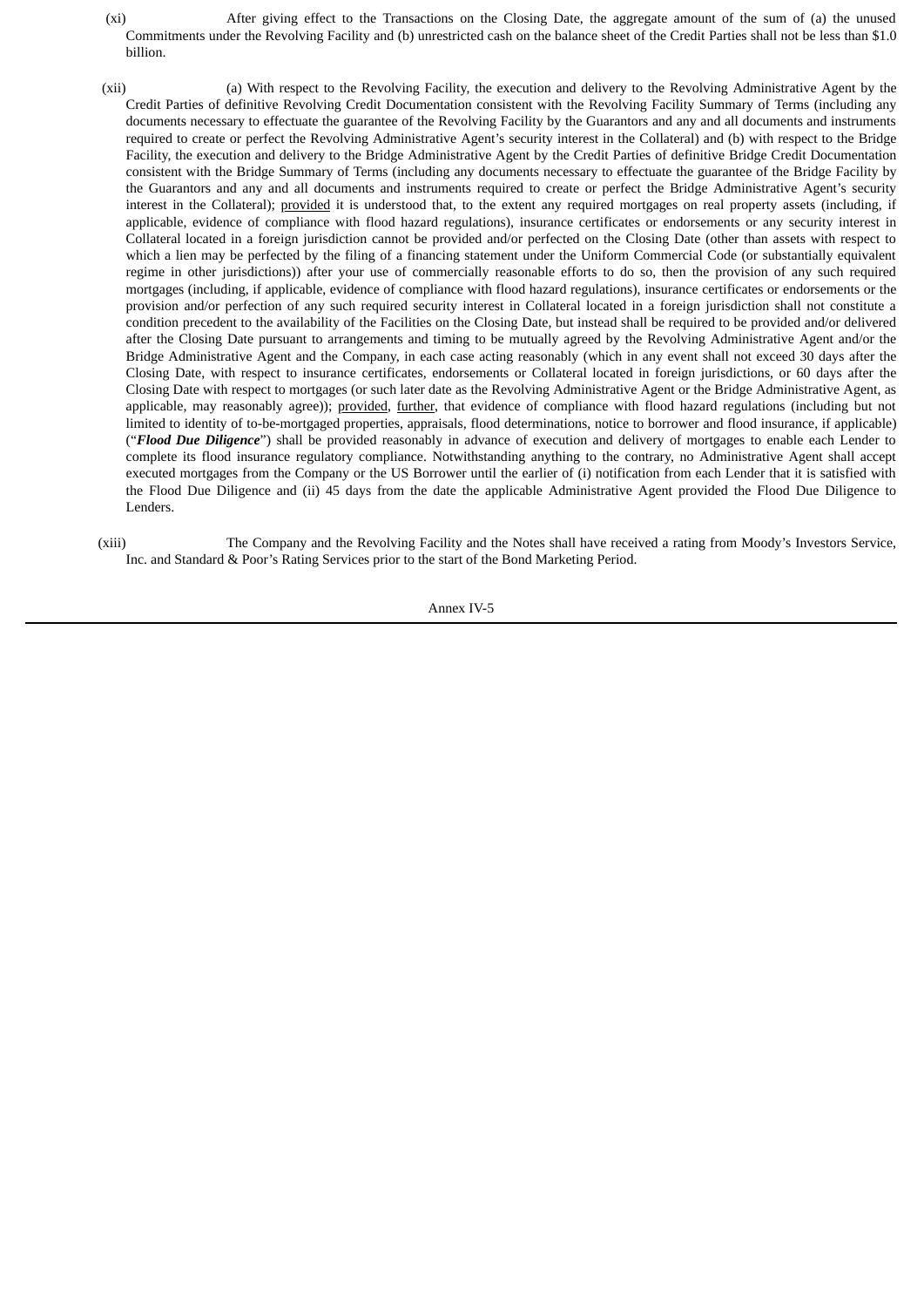- (xiv) All governmental and third party approvals and all equity holder and board of directors (or comparable entity management body) authorizations in connection with the Transactions shall have been obtained and be in full force and effect, except to the extent that failure of the same could not reasonably be expected to have, individually or in the aggregate a material adverse effect on the business, assets, property or condition (financial or otherwise) of the Company and its subsidiaries, taken as a whole after giving effect to the Spinoff.
- (xv) The Company and the US Borrower shall be in compliance with the financial covenants contained in the Revolving Credit Documentation.
- (xvi) The Specified Representations (as defined below) shall be accurate in all material respects (and in all respects if qualified by materiality) on the Closing Date, and after giving effect to the Transactions on the Closing Date, no default or event of default shall have occurred and be continuing.

For purposes hereof, "*Specified Representations*" means the representations and warranties of the Company and the Guarantors set forth in the Credit Documentation relating to: organizational power and authority of the Company and the Guarantors; due authorization of, and execution and delivery by and enforceability, as they relate to the entering into and performance of the Credit Documentation and/or the enforceability of the Credit Documentation against the Company and the Guarantors; no conflicts of the Credit Documentation with charter and other applicable governing documents; solvency as of the Closing Date (after giving effect to the Transactions) of the Borrower and its subsidiaries on a consolidated basis; Federal Reserve regulations; Investment Company Act; use of proceeds do not violate anti-terrorism, anti-corruption and sanctions laws; and subject to the limitations above, creation, validity and perfection of security interests granted by the Borrower and the Guarantors in the Collateral.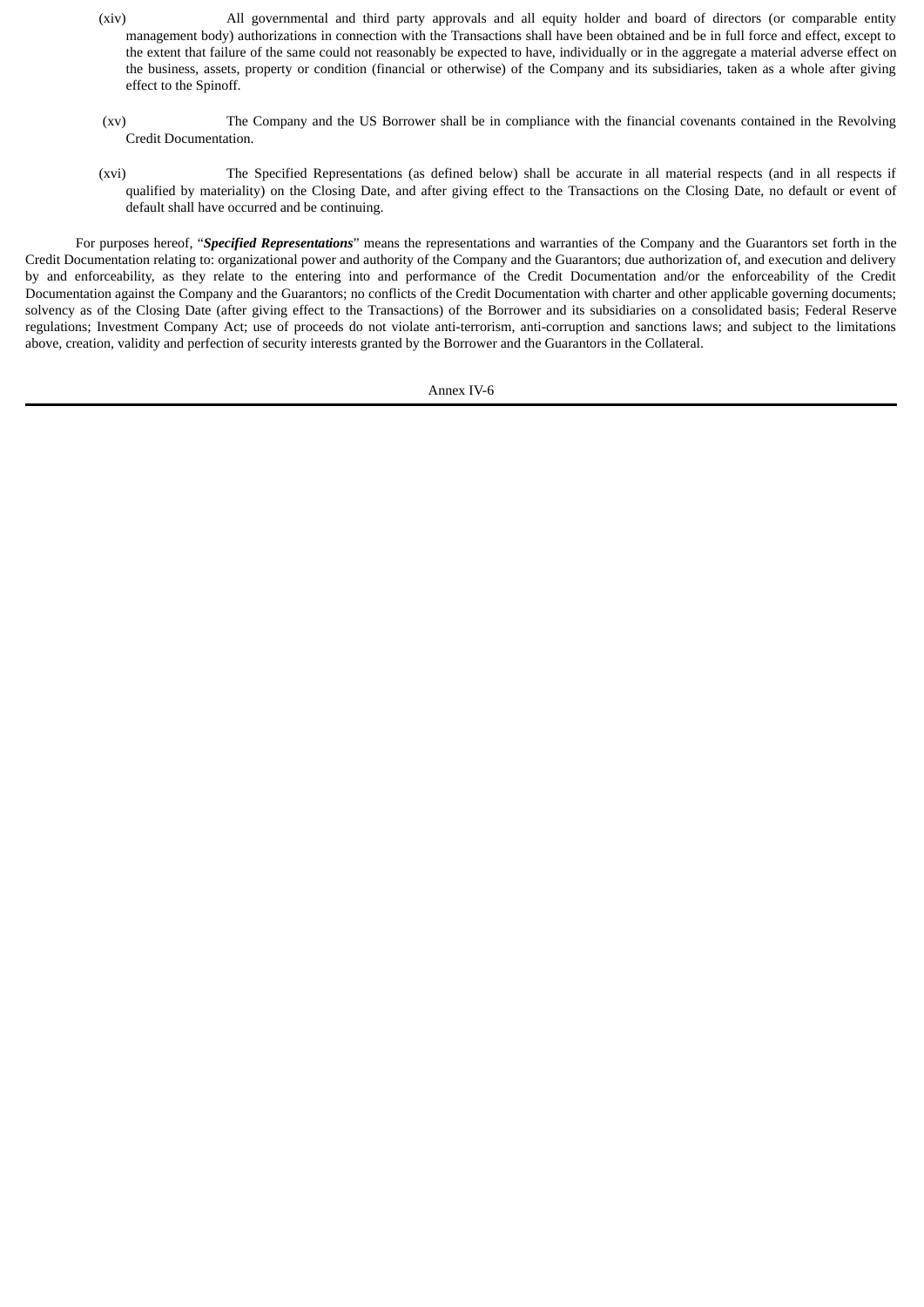# SOLVENCY CERTIFICATE1

## $[-$ ], 20[]

This SOLVENCY CERTIFICATE (this "*Certificate*") is delivered in connection with that certain Credit Agreement dated as of [\_\_\_\_\_], 20[\_] (as amended, supplemented, amended and restated, replaced, or otherwise modified from time to time, the "*Credit Agreement*") among [\_\_\_\_\_] (the "*Borrower*"), [other parties], [ ], as administrative agent [and collateral agent], the financial institutions from time to time party thereto as lenders and the other parties thereto. Capitalized terms used herein without definition have the same meanings as in the Credit Agreement.

In my capacity as a Responsible Officer of Company (as defined below), and not in my individual or personal capacity, I hereby certify that as of the date hereof:

1. The Company (as used herein "*Company*" means the Borrower and its subsidiaries, on a consolidated basis) is not, after giving effect to the incurrence of the obligations under the Credit Agreement and the consummation of the Transactions on the Closing Date, on a pro forma basis, "insolvent" as defined in this paragraph; in this context, "insolvent" means that (i) the fair value of the assets of the Company is less than the amount that will be required to pay the total liability on existing debts as they become absolute and matured, (ii) the present fair saleable value of the assets of the Company is less than the amount that will be required to pay the probable liability on existing debts of the Company as they become absolute and matured, (iii) the Company is unable to pay its debts or other obligations as they generally become absolute and matured. The term "debts" as used in this Certificate includes any legal liability, whether matured or unmatured, liquidated or unliquidated, absolute, fixed or contingent and "values of assets" shall mean the amount at which the assets (both tangible and intangible) in their entirety would change hands between a willing buyer and a willing seller, with a commercially reasonable period of time, each having reasonable knowledge of the relevant facts, with neither being under compulsion to act.

2. The incurrence of the obligations under the Credit Agreement and the consummation of the other Transactions on the Closing Date, on a pro forma basis, will not leave the Company with property remaining in its hands constituting "unreasonably small capital." I understand that "unreasonably small capital" depends upon the nature of the particular business or businesses conducted or to be conducted, and I have reached my conclusion based on my current assumptions regarding the needs and anticipated needs for capital of the businesses conducted or anticipated to be conducted by the Company in light of projected financial statements and available credit capacity, which current assumption I do not believe to be unreasonable in light of the circumstances applicable thereto.

1 Defined terms to be aligned with those in the applicable definitive Credit Agreement, but consistent with this form of solvency certificate.

Annex V-1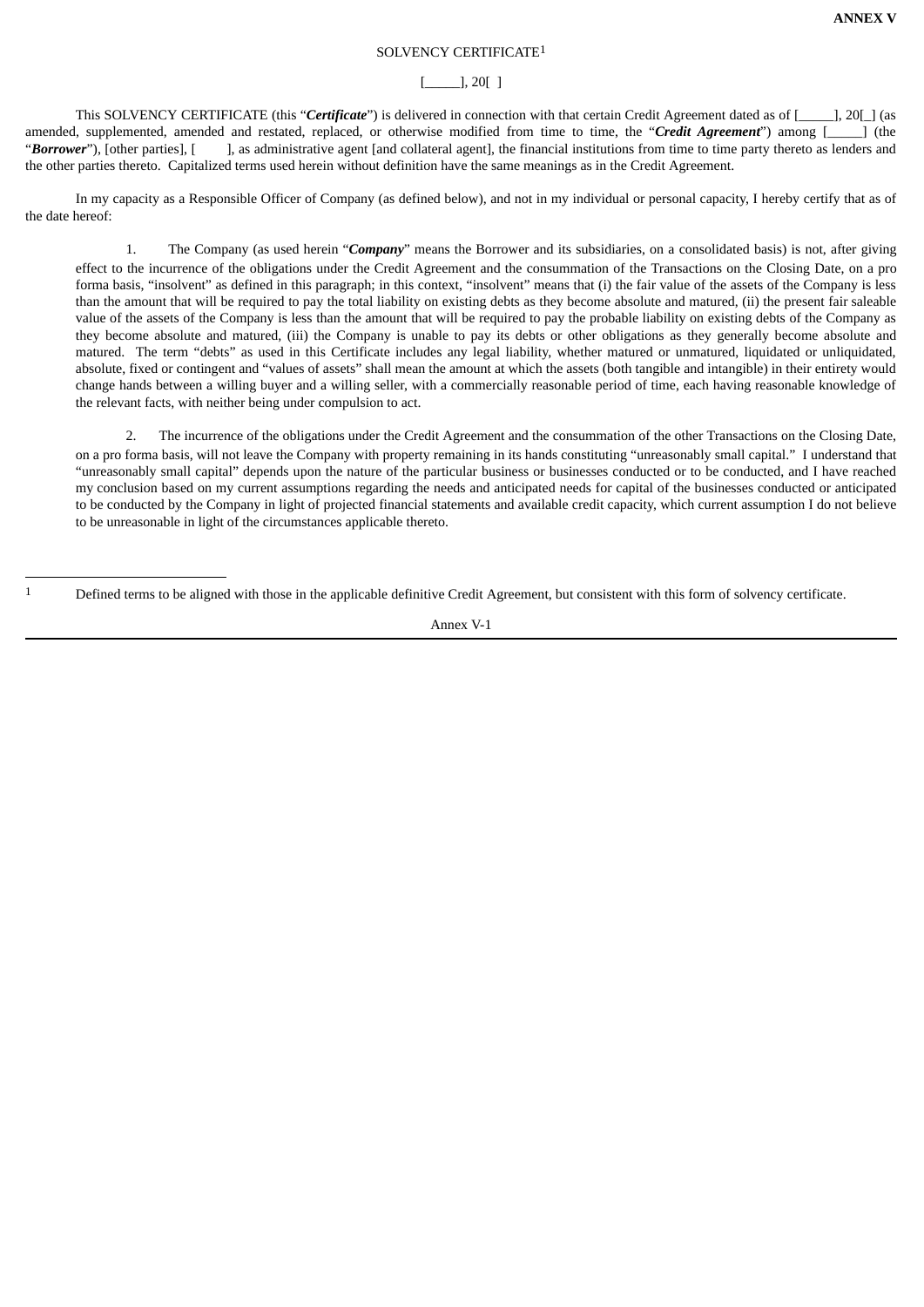IN WITNESS WHEREOF, the undersigned has executed this Solvency Certificate on the date first written above.

| [Borrower]<br>By: |  |
|-------------------|--|
| Name:<br>Title:   |  |
| Annex V-2         |  |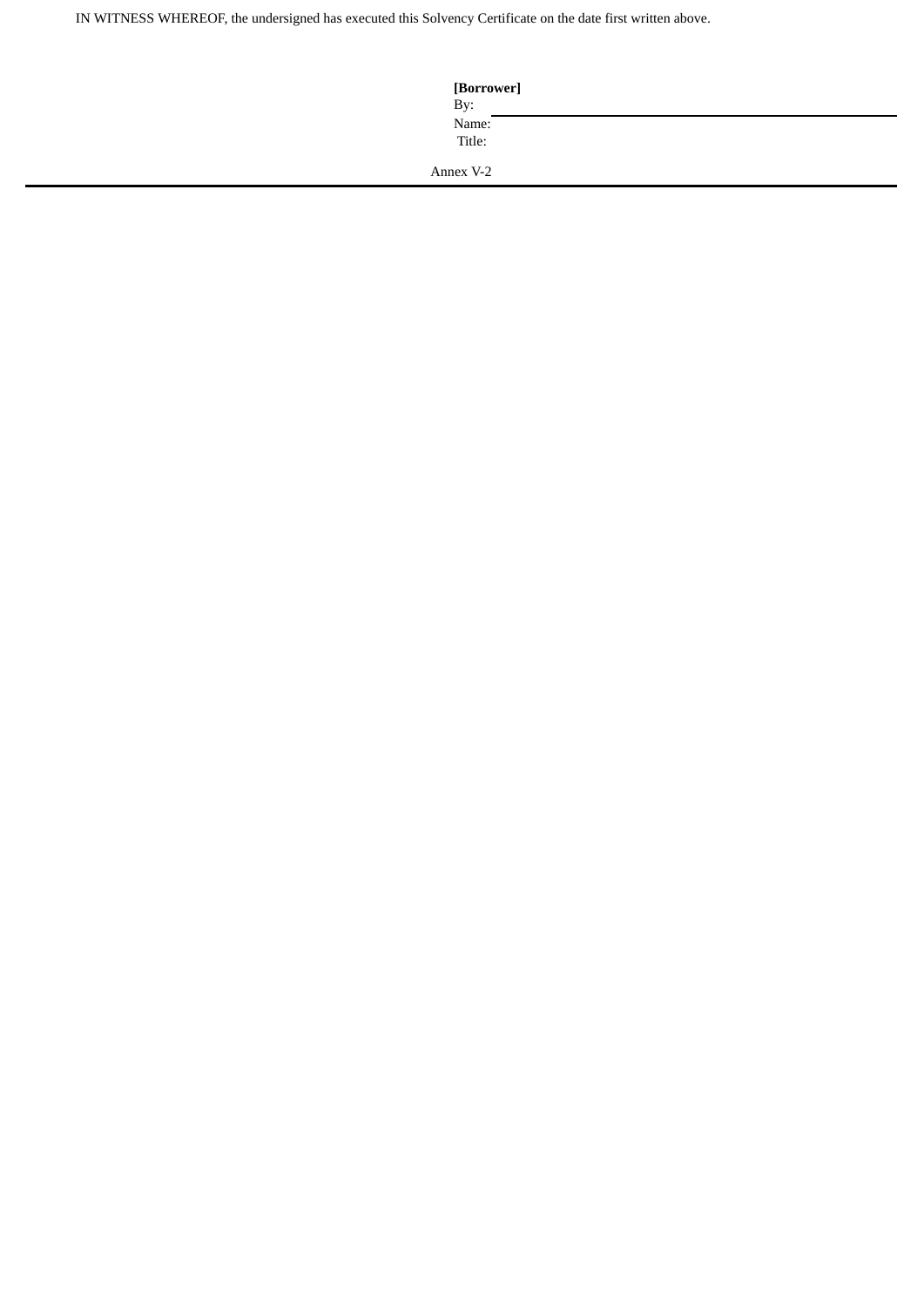## **GUARANTEE AND COLLATERAL LIMITATIONS**

Capitalized terms not otherwise defined herein have the same meanings as specified therefor in the Commitment Letter to which this Annex VI is attached.

The obligations of the Credit Parties to provide guarantees and collateral on the Closing Date shall be limited by the security principles set forth below (the "*Agreed Security Principles*"), which Agreed Security Principles shall determine the extent, terms and the manner in which the security interests may be granted as well as assets, property and rights available to be secured as Collateral in relation to the Revolving Facility and the Bridge Facility on the Closing Date. It is agreed and understood that the parties will give due regard to the Agreed Security Principles in connection with future guarantee and collateral requirements set forth in the Revolving Credit Documentation and negotiate in good faith ongoing collateral and guarantee requirements therein, including, without limitation, with respect to additional guarantee jurisdictions, which provisions shall be based on standard market practice in connection with facilities of this type and take into account applicable jurisdictional limitations for future guarantees and collateral (including, with respect to the Agreed Security Principles).

- (a) General statutory limitations, financial assistance, capital maintenance, corporate benefit, fraudulent preference, "thin capitalization" rules, retention of title claims and similar principles may limit the ability of a Credit Party to provide a guarantee or a security interest or may require that the relevant guarantee or security interest be limited by an amount or otherwise; provided that the Credit Party will use their commercially reasonable efforts to mitigate any such impediment or obstacle; and
- (b) the Credit Parties will not be required to give guarantees or enter into security documents if it would conflict with the fiduciary duties of their directors or contravene any legal prohibition or result in a material risk of personal or criminal liability on the part of any officer or director; provided that, to the extent that any of the limitations, rules and/or principles referred to in clause (a) and (b) require that the guarantee provided and/or the security interest or other liens granted by any Credit Party be limited in an amount or otherwise in order to (i) make the provision of such guarantee or the grant of such security or other liens legal, valid, binding or enforceable, (ii) avoid the relevant Credit Party from breaching any applicable law or (iii) avoid personal or criminal liability of the officers or directors (or equivalent) of any Credit Party, such limit shall be no more than the minimum limit required by such limitations, rules and/or principles.
- (c) The giving of a guarantee or security interest or the perfection of a security interest (including any registration) will be agreed taking into account the cost to the Credit Parties of providing such guarantee or security interest which must not be disproportionately greater than the benefit accruing to the Lenders.
- (d) No Credit Party other than those organized in the United States, the United Kingdom, Brazil, the Netherlands, Norway, or Singapore (the "*Guarantee Jurisdictions*") will be required to provide guarantees or security interests.
- (e) The maximum guaranteed or secured amount may be limited to minimize stamp duty, notarization, registration or other applicable fees, taxes and duties where the benefit of increasing the guaranteed or secured amount is disproportionate to the level of such fees, taxes and duties; provided that, to the extent that any such fees, taxes or duties may be reduced by actions or omissions on the part of the Credit Parties, each Credit Party shall use its commercially reasonable efforts to take such actions or not take actions (as appropriate) in order to reduce the limitations on the maximum guaranteed or secured amount attributable to such fees, taxes or duties.

Annex VI-1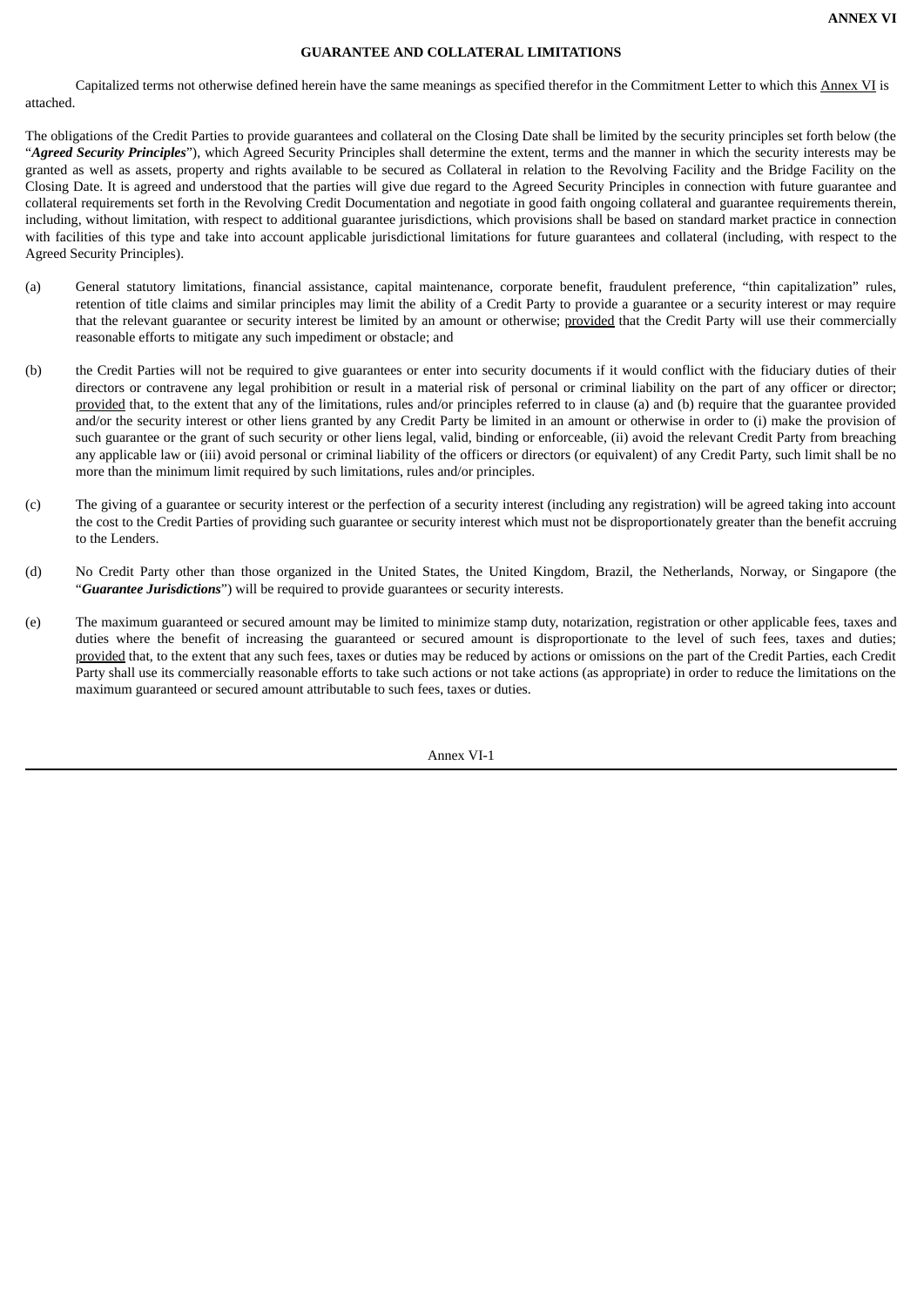- (f) To the extent that any guarantee or security interest requires the consent of any supervisory board, works council or other external body, such guarantee and/or security interest shall not be required until such consent has been received; provided that each Credit Party shall use its commercially reasonable efforts to take such actions as appropriate in order to obtain the relevant consent(s).
- (g) No security interests or guarantees will be provided by non-wholly-owned subsidiaries of TechnpFMC plc.
- (h) The security documents shall include those documents agreed among counsel for the Company and the Administrative Agent, which documentation shall, in each case, be (i) in form and substance consistent with the Agreed Security Principles, (ii) customary for the form of Collateral in the applicable jurisdiction and (iii) as mutually agreed between the Administrative Agent (or other applicable agent) and the Company.
- (i) The security documents will, where possible and practical, automatically create security interests over future assets of the same type as those already secured, including by means of first-ranking floating charges and general business charges, where available, and where local law requires, supplemental pledges will be delivered in respect of future acquired assets in order for an effective lien to be created over that class of asset.
- (j) The security documents will be drafted so as to minimize repetition or extension of clauses set out in the Credit Documentation, including any intercreditor agreement, such as those relating to notices, cost and expenses, indemnities, tax gross up, distribution of proceeds and release of the security interests, in each case, except to the extent specifically required by local law or for the perfection of the security interests or to accord with standard market practice in the relevant jurisdiction.
- (k) The security documents should not operate so as to prevent transactions which are permitted under the Credit Documentation or require additional consents or authorizations.
- (l) The registration of any liens created under any security document and other legal formalities and perfection steps, if required under applicable law or regulation or where customary or consistent with market practice, will be completed by each Credit Party in the relevant Guarantee Jurisdiction(s) as soon as reasonably practicable in line with applicable market practice after that security is granted and, in any event, within the time periods specified in the relevant Credit Documentation or within the time periods specified by applicable law or regulation, in order to ensure due priority, perfection and enforceability of the liens on the Collateral required to be created by the relevant Credit Documentation.

Annex VI-2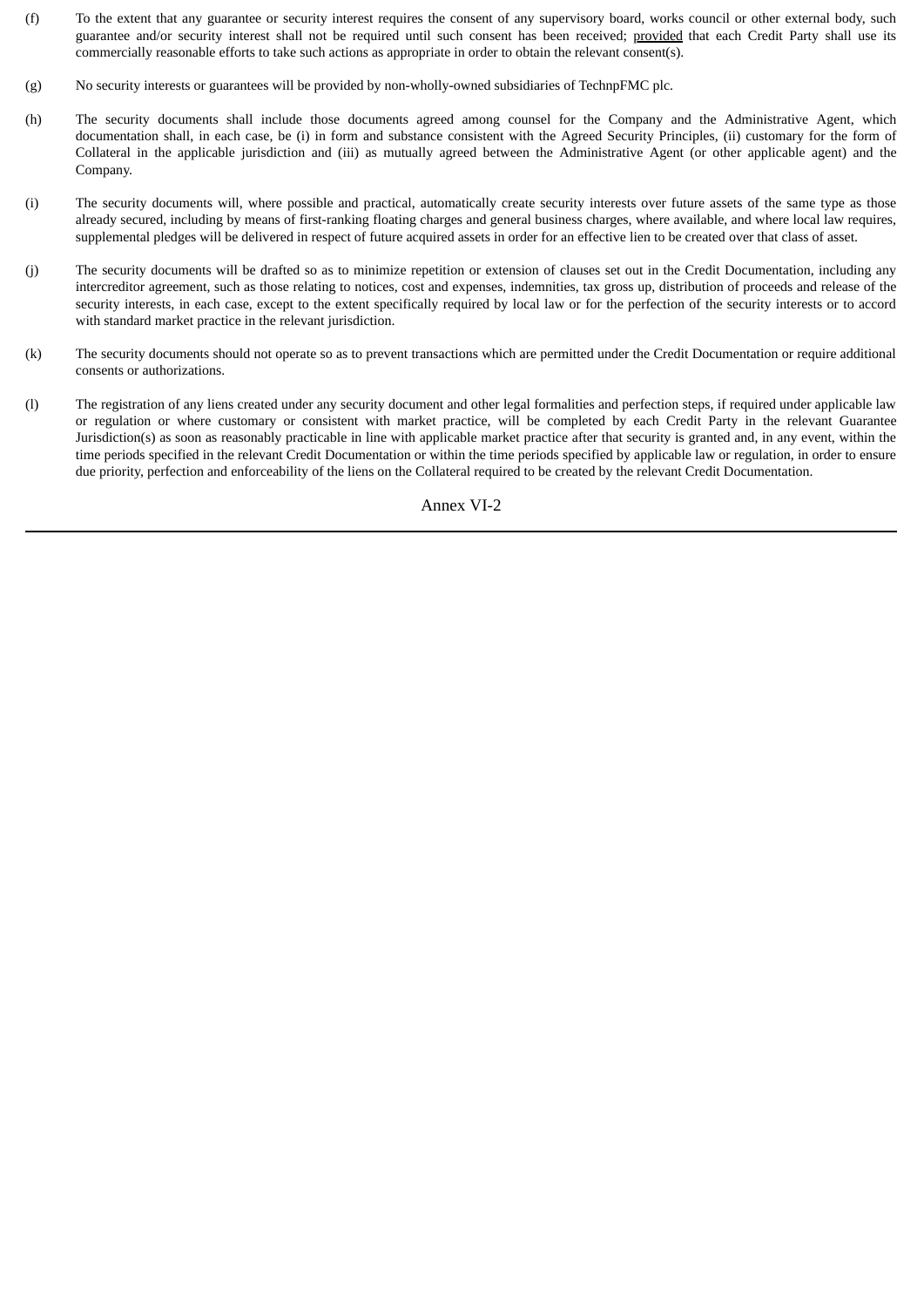

Press Release

#### **TechnipFMC Announces Executive Leadership Change**

**LONDON, PARIS, HOUSTON, January 12, 2021** — TechnipFMC (NYSE: FTI) (PARIS: FTI) announced today that Alf Melin has been named Executive Vice President and Chief Financial Officer, effective January 25, 2021.

Mr. Melin has been with the Company since 1995 and has held multiple leadership positions in finance, treasury and operations. He currently serves as Senior Vice President, Finance Operations, where he is responsible for the Company's global finance activities across all segments. Additionally, he has direct oversight of finance operations for the Subsea segment. Prior to this, he held various operational roles, including Senior Vice President, Surface Americas, and General Manager, Fluid Control. A graduate of Lund University in Sweden, Mr. Melin's service with the Company includes eight years in various global locations.

This appointment follows the resignation, also effective January 25, 2021, of Maryann Mannen as Executive Vice President and Chief Financial Officer, who is leaving the Company to pursue an identified opportunity.

Doug Pferdehirt, Chairman and CEO of TechnipFMC, stated "I am pleased to announce Alf Melin's appointment to Executive Vice President and Chief Financial Officer of TechnipFMC. He has made significant contributions in the development of the Company's current finance organization, making him a natural successor. I am confident that Alf's extensive financial experience and deep operational knowledge of our Subsea and Surface Technologies businesses have prepared him well to lead the finance organization of TechnipFMC."

"Finally, I would like to thank Maryann for the many contributions she has made throughout her 35 year career with TechnipFMC, culminating in our planned separation into two industry-leading publicly traded companies. This allows for a natural leadership succession to occur. I wish her all the best in her new role."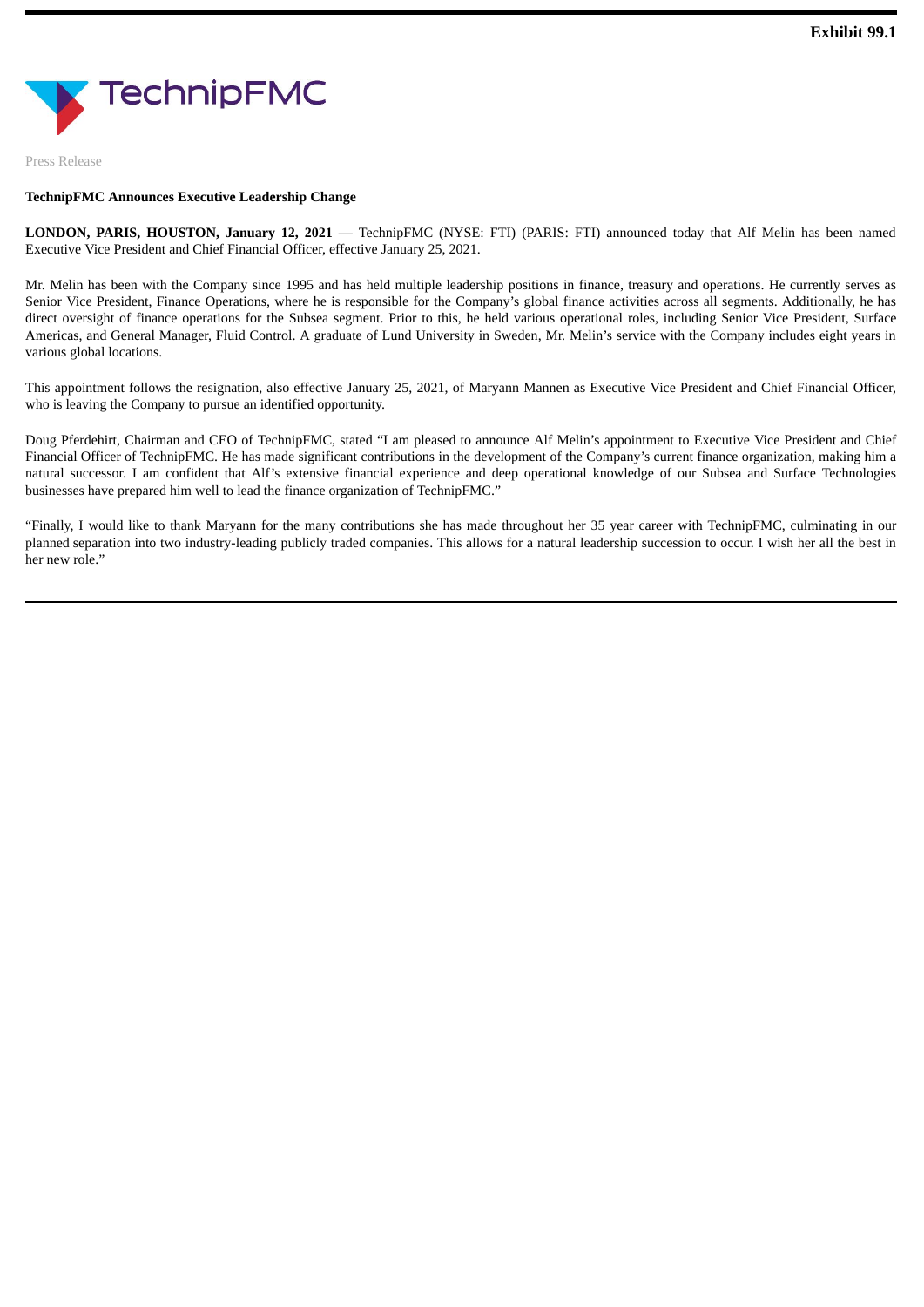#### **Important Information for Investors and Securityholders**

#### *Forward-looking statements*

This release contains "forward-looking statements" as defined in Section 27A of the United States Securities Act of 1933, as amended, and Section 21E of the United States Securities Exchange Act of 1934, as amended. Words such as "expect," "plan," "intend," "would," "will," and other similar expressions are intended to identify forward-looking statements, which are generally not historical in nature, and include any statements with respect to the potential separation of the Company into TechnipFMC and Technip Energies, the expected financial and operational results of TechnipFMC and Technip Energies after the potential separation and expectations regarding TechnipFMC's and Technip Energies' respective capital structures, businesses or organizations after the potential separation. Such forward-looking statements involve significant risks, uncertainties and assumptions that could cause actual results to differ materially from our historical experience and our present expectations or projections. For information regarding known material factors that could cause actual results to differ from projected results, please see our risk factors set forth in our filings with the United States Securities and Exchange Commission, which include our Annual Reports on Form 10-K, Quarterly Reports on Form 10-O, and Current Reports on Form 8-K, our filings with the Autorité des marchés financiers or the U.K. Financial Conduct Authority, as well as the following:

- risks associated with disease outbreaks and other public health issues, including the coronavirus disease 2019 (COVID-19), their impact on the global economy and the business of our company, customers, suppliers and other partners, changes in, and the administration of, treaties, laws, and regulations, including in response to such issues and the potential for such issues to exacerbate other risks we face, including those related to the *factors listed or referenced below;*
- *• risks associated with the impact or terms of the potential separation;*
- risks associated with the benefits and costs of the potential separation, including the risk that the expected benefits of the potential separation will not *be realized within the expected time frame, in full or at all;*
- risks that the conditions to the potential separation, including regulatory approvals, will not be satisfied and/or that the potential separation will not be *completed within the expected time frame, on the expected terms or at all;*
- the expected tax treatment of the potential separation, including as to shareholders in the United States or other countries;
- risks associated with the sale by TechnipFMC of shares of Technip Energies to Bpifrance, including whether the conditions to closing will be satisfied;
- changes in the shareholder bases of the Company, TechnipFMC and Technip Energies, and volatility in the market prices of their respective shares, including the risk of fluctuations in the market price of Technip Energies' shares as a result of substantial sales by TechnipFMC of its interest in Technip *Energies;*
- *• risks associated with any financing transactions undertaken in connection with the potential separation;*
- the impact of the potential separation on our businesses and the risk that the potential separation may be more difficult, time-consuming or costly than expected, including the impact on our resources, systems, procedures and controls, diversion of management's attention and the impact on relationships *with customers, governmental authorities, suppliers, employees and other business counterparties;*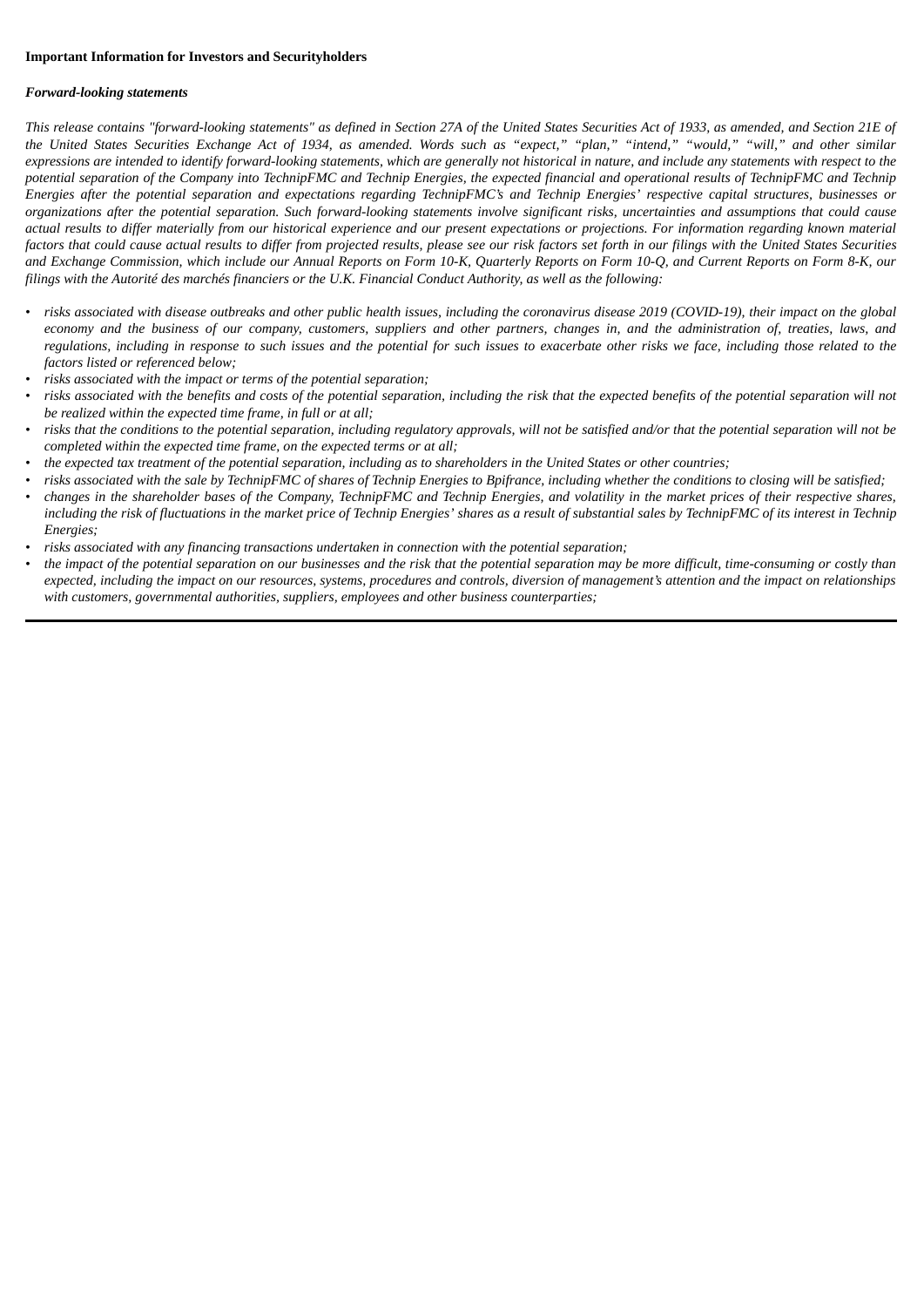- *• unanticipated changes relating to competitive factors in our industry;*
- our ability to timely deliver our backlog and its effect on our future sales, profitability, and our relationships with our customers;
- *• our ability to hire and retain key personnel;*
- U.S. and international laws and regulations, including existing or future environmental or trade/tariff regulations, that may increase our costs, limit the *demand for our products and services or restrict our operations;*
- disruptions in the political, regulatory, economic and social conditions of the countries in which we conduct business; and
- downgrade in the ratings of our debt could restrict our ability to access the debt capital markets.

We caution you not to place undue reliance on any forward-looking statements, which speak only as of the date hereof. We undertake no obligation to publicly update or revise any of our forward-looking statements after the date they are made, whether as a result of new information, future events or *otherwise, except to the extent required by law.*